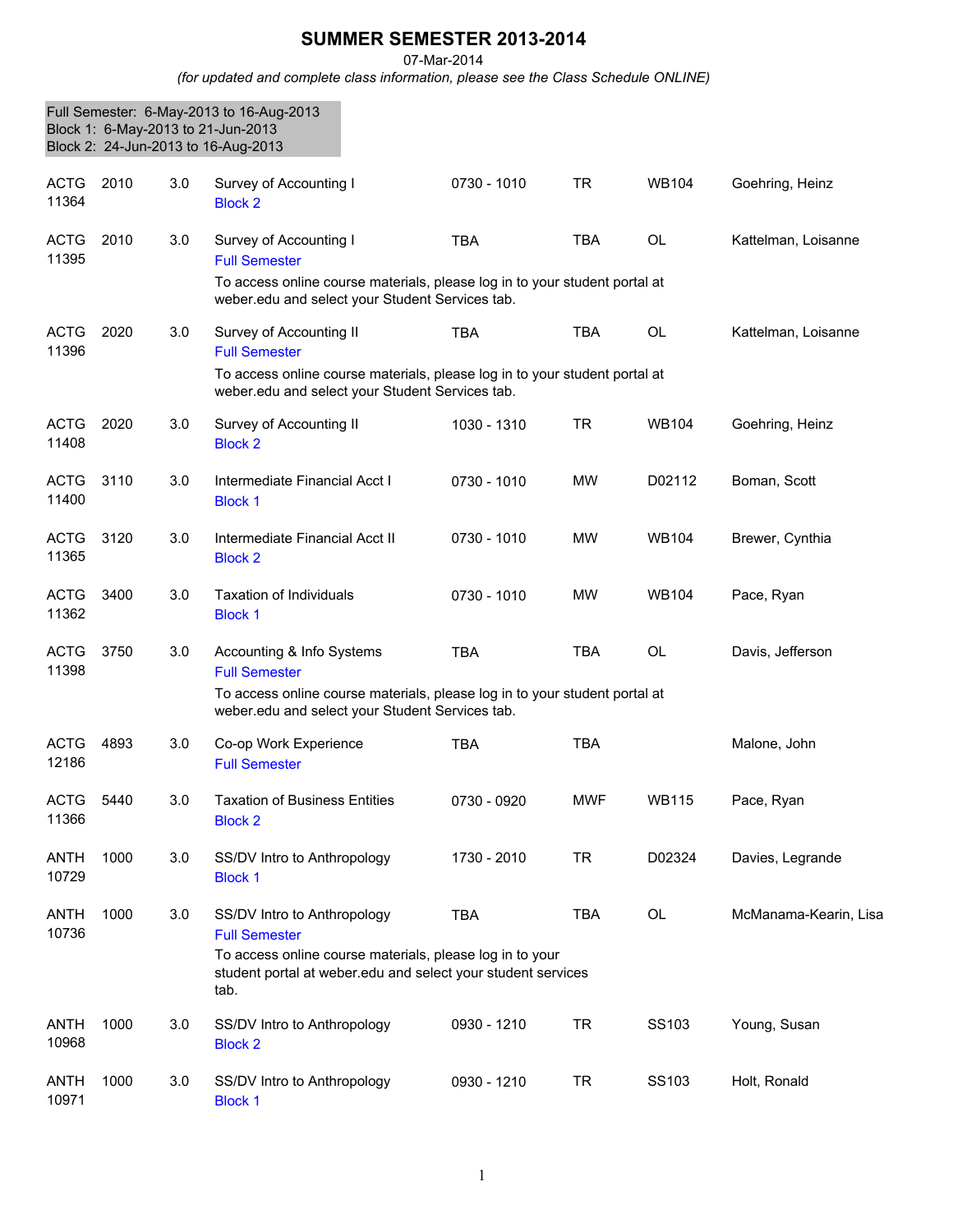| <b>ANTH</b><br>10735 | 2010 | 3.0 | SS/DV Peoples & Cultures World<br><b>Block 2</b>                                                                              | 1330 - 1610 | <b>TR</b>  | D02321      | Young, Susan     |
|----------------------|------|-----|-------------------------------------------------------------------------------------------------------------------------------|-------------|------------|-------------|------------------|
| <b>ANTH</b><br>10972 | 2010 | 3.0 | SS/DV Peoples & Cultures World<br><b>Block 1</b>                                                                              | 1230 - 1510 | <b>TR</b>  | <b>SS28</b> | Davies, Legrande |
| ANTH<br>10975        | 3300 | 4.0 | Archaeological Field Technique<br><b>Block 2</b>                                                                              | <b>TBA</b>  | <b>TBA</b> |             | Arkush, Brooke   |
| ANTH<br>10976        | 3300 | 6.0 | Archaeological Field Technique<br><b>Block 2</b>                                                                              | <b>TBA</b>  | <b>TBA</b> |             | Arkush, Brooke   |
| <b>ANTH</b><br>10977 | 4830 | 1.0 | Readings and/or Projects<br><b>Full Semester</b>                                                                              | <b>TBA</b>  | <b>TBA</b> |             | Arkush, Brooke   |
| <b>ANTH</b><br>10988 | 4830 | 2.0 | Readings and/or Projects<br><b>Full Semester</b>                                                                              | <b>TBA</b>  | <b>TBA</b> |             | Arkush, Brooke   |
| <b>ANTH</b><br>10989 | 4830 | 3.0 | Readings and/or Projects<br><b>Full Semester</b>                                                                              | <b>TBA</b>  | <b>TBA</b> |             | Arkush, Brooke   |
| <b>ANTH</b><br>10996 | 4890 | 1.0 | Internship in Anthropology<br><b>Full Semester</b>                                                                            | <b>TBA</b>  | <b>TBA</b> |             | Arkush, Brooke   |
| <b>ANTH</b><br>10999 | 4890 | 2.0 | Internship in Anthropology<br><b>Full Semester</b>                                                                            | <b>TBA</b>  | <b>TBA</b> |             | Arkush, Brooke   |
| <b>ANTH</b><br>11002 | 4890 | 3.0 | Internship in Anthropology<br><b>Full Semester</b>                                                                            | <b>TBA</b>  | <b>TBA</b> |             | Arkush, Brooke   |
| <b>ART</b><br>11457  | 1010 | 3.0 | CA Introduction to Visual Arts<br><b>Full Semester</b>                                                                        | <b>TBA</b>  | <b>TBA</b> | <b>OL</b>   | Stecklein, Brian |
|                      |      |     | To access online course materials, please log in to your student portal at<br>weber.edu and select your student services tab. |             |            |             |                  |
| ART<br>11458         | 1010 | 3.0 | CA Introduction to Visual Arts<br><b>Block 1</b>                                                                              | <b>TBA</b>  | <b>TBA</b> | OL          | Stott, Jeremy    |
|                      |      |     | To access online course materials, please log in to your student portal at<br>weber.edu and select your student services tab. |             |            |             |                  |
| <b>ART</b><br>11459  | 1010 | 3.0 | CA Introduction to Visual Arts<br><b>Block 1</b>                                                                              | <b>TBA</b>  | <b>TBA</b> | <b>OL</b>   | Stones, Steve    |
|                      |      |     | To access online course materials, please log in to your student portal at<br>weber.edu and select your student services tab. |             |            |             |                  |
| <b>ART</b><br>11460  | 1010 | 3.0 | CA Introduction to Visual Arts<br><b>Block 2</b>                                                                              | <b>TBA</b>  | <b>TBA</b> | <b>OL</b>   | Stott, Jeremy    |
|                      |      |     | To access online course materials, please log in to your student portal at<br>weber.edu and select your student services tab. |             |            |             |                  |
| ART<br>11461         | 1010 | 3.0 | CA Introduction to Visual Arts<br><b>Block 1</b>                                                                              | <b>TBA</b>  | <b>TBA</b> | <b>OL</b>   | Gilson, Franklin |
|                      |      |     | To access online course materials, please log in to your student portal at<br>weber.edu and select your student services tab. |             |            |             |                  |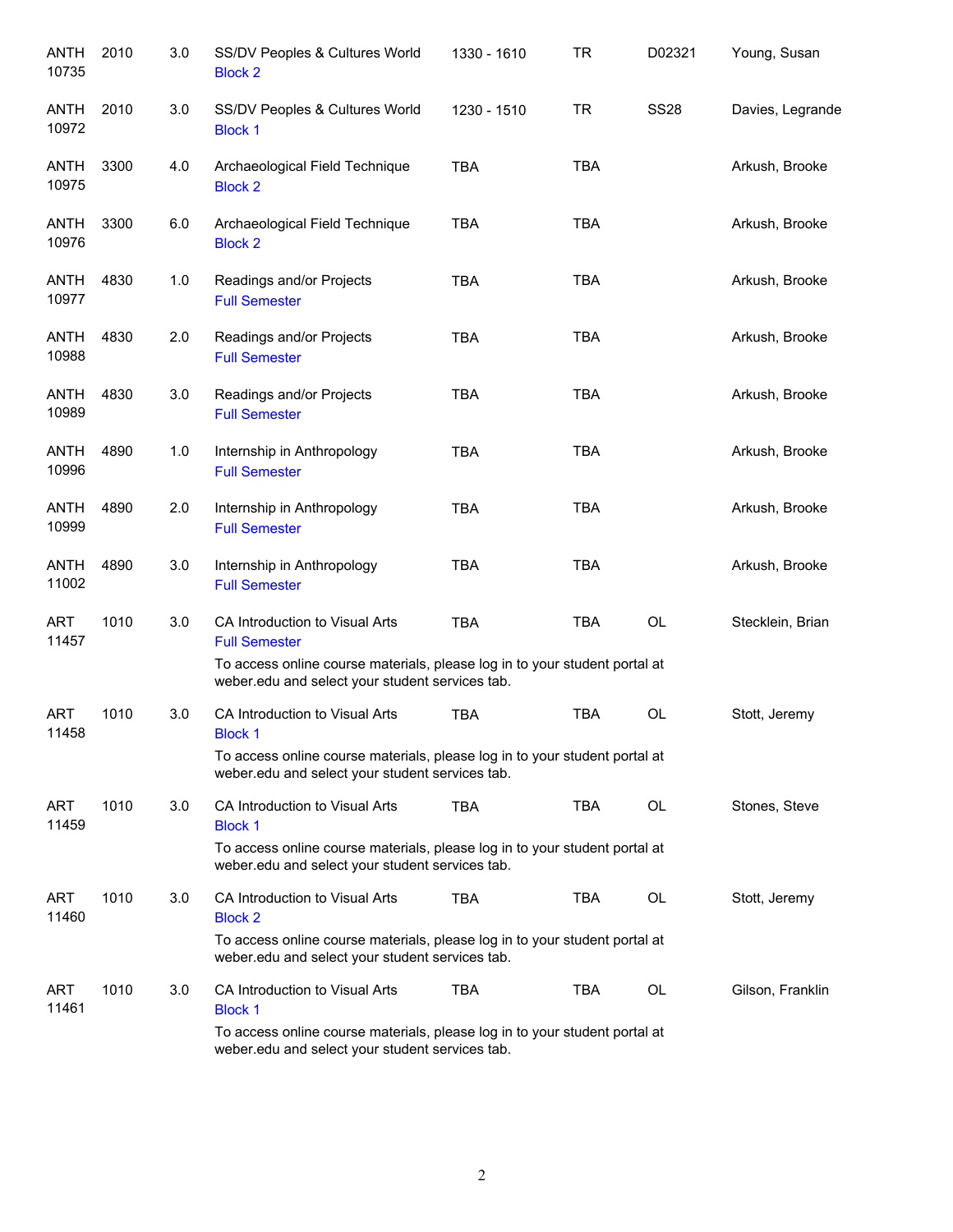| <b>ART</b><br>11462 | 1010  | 3.0 | CA Introduction to Visual Arts<br><b>Block 2</b>                                                                              | <b>TBA</b>  | <b>TBA</b> | <b>OL</b>    | Titus, Sarah            |
|---------------------|-------|-----|-------------------------------------------------------------------------------------------------------------------------------|-------------|------------|--------------|-------------------------|
|                     |       |     | To access online course materials, please log in to your student portal at<br>weber.edu and select your student services tab. |             |            |              |                         |
| <b>ART</b><br>11463 | 1010  | 3.0 | CA Introduction to Visual Arts<br><b>Block 2</b>                                                                              | <b>TBA</b>  | <b>TBA</b> | OL           | Adams, Amy              |
|                     |       |     | To access online course materials, please log in to your student portal at<br>weber.edu and select your student services tab. |             |            |              |                         |
| <b>ART</b><br>11465 | 1030  | 3.0 | CA Studio Art for NonArt Major<br><b>Full Semester</b><br>Course Fee \$15.00                                                  | 1330 - 1530 | <b>MW</b>  | <b>WW108</b> | Kennedy, Ann            |
| <b>ART</b><br>11466 | 1030  | 3.0 | CA Studio Art for NonArt Major<br><b>Block 1</b><br>Course Fee \$15.00                                                        | 1700 - 2100 | <b>TR</b>  | <b>WW108</b> | King, Emily             |
| <b>ART</b><br>11475 | 1040  | 3.0 | Orientation to Visual Studies<br><b>Block 2</b><br>Course Fee \$23.00                                                         | 0830 - 1420 | <b>TR</b>  | KA150        | Stevenson, Kathleen     |
| <b>ART</b><br>11072 | 1110  | 3.0 | Drawing I<br><b>Block 1</b><br>Course Fee \$23.00                                                                             | 1030 - 1620 | <b>TR</b>  | KA307        | Gravis, Lydia           |
| ART<br>11898        | 1130  | 3.0 | Design: 3D<br><b>Block 2</b><br>Course Fee \$123.00                                                                           | 0830 - 1420 | MW         | <b>KA168</b> | Reynolds, Gretchen      |
| ART<br>11407        | 1140  | 3.0 | Color Theory<br><b>Block 1</b><br>Course Fee \$23.00                                                                          | 1430 - 2020 | MW         | KA307        | Lenzi, Kristina         |
| <b>ART</b><br>11076 | 2250  | 3.0 | Photgraphy: Black White/Analog<br><b>Block 1</b><br>Course Fee \$118.00                                                       | 0830 - 1420 | MW         | <b>KA223</b> | Suppha-Atthasitt, Tyler |
| <b>ART</b><br>11075 | 2450  | 3.0 | Photography: Color/Digital<br><b>Block 2</b><br>Course Fee \$148.00                                                           | 1430 - 2020 | <b>TR</b>  | KA223        | Ripplinger, Kent        |
| <b>ART</b><br>12085 | 3420A | 1.0 | <b>Bitmap Imaging</b><br><b>Block 1</b><br>Course Fee \$23.00                                                                 | 0830 - 1420 | W          | KA210        | Stott, Jeremy           |
| <b>ART</b><br>11071 | 3420D | 1.0 | Design for the Internet<br><b>Full Semester</b><br>Course Fee \$23.00                                                         | 0830 - 1420 | F          | KA210        | Stott, Jeremy           |
| <b>ART</b><br>12140 | 4900  | 2.0 | <b>Individual Studies</b><br><b>Block 2</b><br>Course Fee \$18.00                                                             | <b>TBA</b>  | TBA        |              | Choberka, Matthew       |
| <b>ART</b><br>12210 | 4900  | 1.0 | <b>Individual Studies</b><br><b>Block 2</b><br>Course Fee \$18.00                                                             | <b>TBA</b>  | TBA        | KA           | Choberka, Matthew       |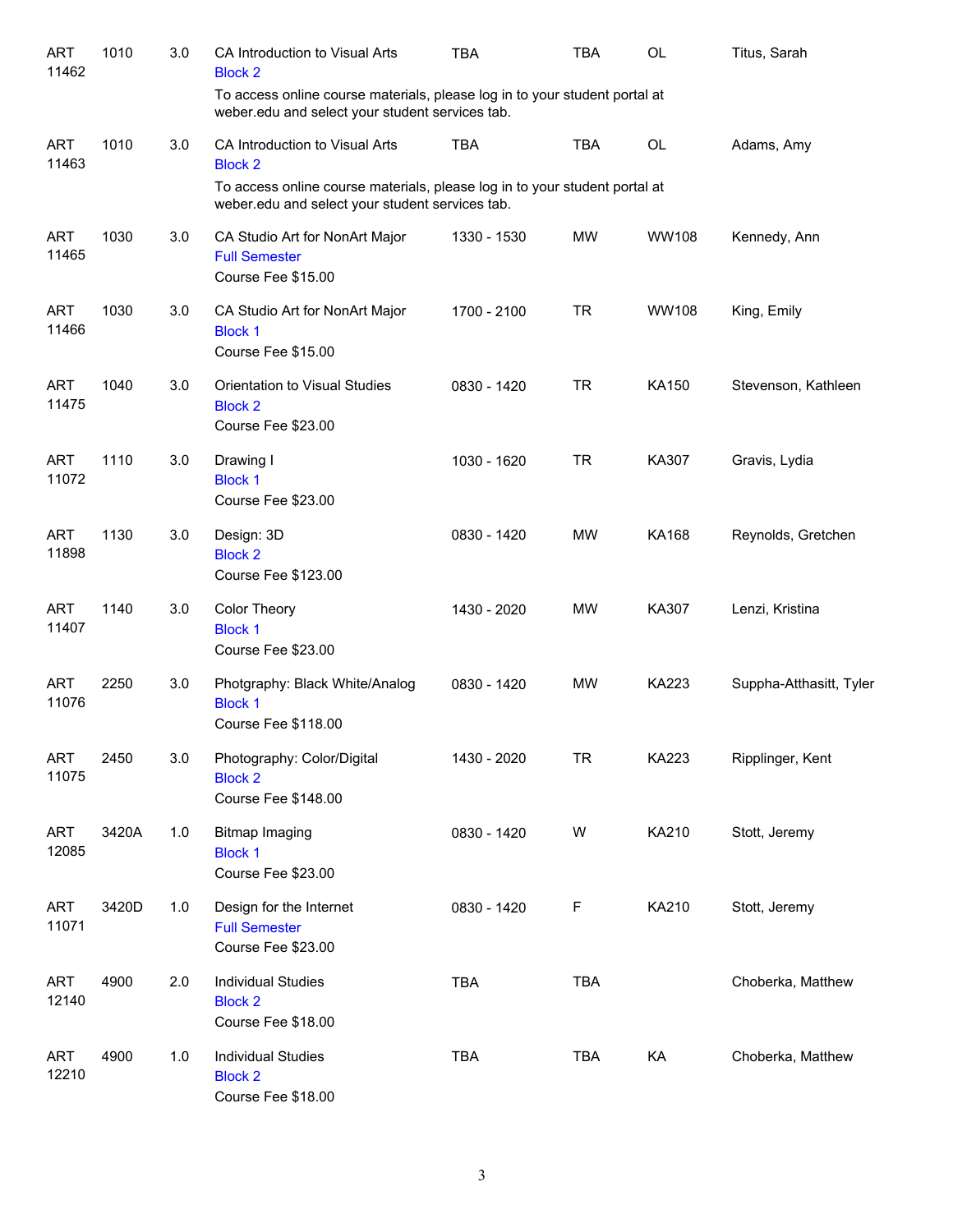| <b>ARTH</b><br>11069 | 3040 | 4.0 | Modern Art<br><b>Block 2</b><br>Course Fee \$30.00                                                                             | 1030 - 1400 | <b>MW</b>  | <b>KA143</b> | Hohlios, Stephanie     |
|----------------------|------|-----|--------------------------------------------------------------------------------------------------------------------------------|-------------|------------|--------------|------------------------|
| <b>ASL</b><br>11504  | 1010 | 3.0 | <b>First Semester ASL</b><br><b>Block 1</b><br>Course Fee \$6.00                                                               | 0830 - 1020 | <b>MWF</b> | EH104        | Williams, Amelia       |
| <b>ASL</b><br>11505  | 1020 | 3.0 | Second Semester ASL<br><b>Block 2</b><br>Course Fee \$6.00                                                                     | 0830 - 1020 | <b>MWF</b> | EH104        | Montgomery, Gregory    |
| AT<br>10824          | 1300 | 2.0 | First Aid: Resp to Emergencies<br><b>Block 1</b><br>Course meets ONLY May 11th and May 18th.<br>Course Fee \$32.00             | 0815 - 1700 | S          | <b>SW68</b>  | Stone, Lester          |
| AT<br>10828          | 2300 | 3.0 | <b>Emergency Response</b><br><b>Block 2</b><br>Course Fee \$50.00<br>Class will begin one week early (June 17) for orientation | 0800 - 1020 | <b>MWF</b> | <b>SW68</b>  | Bass, Joel             |
| AT<br>11034          | 3200 | 3.0 | Psychology of Sport & Injury<br><b>Block 1</b><br>Course Fee \$15.00; Cross-listed with PSY 3200.                              | 1830 - 2030 | W          | EH229        | Hamson-Utley, Jennifer |
| AT<br>10832          | 3300 | 3.0 | Eval & Care/Lower Extremity<br><b>Block 2</b>                                                                                  | 1030 - 1220 | <b>MWF</b> | SW117        | Ostrowski, Jennifer    |
| AT<br>10838          | 3301 | 3.0 | Eval & Care/Upper Extremity<br><b>Block 1</b>                                                                                  | 0900 - 1145 | <b>TR</b>  | SW117        | Donahue, Matthew       |
| AT<br>10839          | 4100 | 3.0 | <b>Basic Therapeutic Modalities</b><br><b>Block 1</b><br>Course Fee \$20.00                                                    | 0830 - 1020 | <b>MWF</b> | SW117        | Ostrowski, Jennifer    |
| AT<br>10840          | 4101 | 3.0 | Adv Therapeutic Mod/M Injuries<br><b>Block 2</b><br>Course Fee \$20.00                                                         | 0830 - 1020 | <b>MWF</b> | SW117        | Ostrowski, Jennifer    |
| AT<br>10841          | 4200 | 3.0 | Basic Rehab of Muscul Injuries<br><b>Block 2</b><br>Course Fee \$15.00                                                         | 0900 - 1145 | <b>TR</b>  | <b>SW117</b> | Donahue, Matthew       |
| AT<br>10898          | 4600 | 3.0 | Administration & Mangmnt in AT<br><b>Block 1</b>                                                                               | 1030 - 1220 | MW         | <b>SW68</b>  | Donahue, Matthew       |
| AT<br>10909          | 4800 | 1.0 | Individual Projects<br><b>Full Semester</b><br>2nd Block Course - Orientation on 6/17, class begins 6/23                       | <b>TBA</b>  | <b>TBA</b> |              | Hamson-Utley, Jennifer |
| AT<br>10910          | 4800 | 2.0 | Individual Projects<br><b>Full Semester</b><br>2nd Block Course - Orientation on 6/17, class begins 6/23                       | <b>TBA</b>  | <b>TBA</b> |              | Hamson-Utley, Jennifer |
| AT<br>10911          | 4800 | 3.0 | Individual Projects<br><b>Full Semester</b><br>2nd Block Course - Orientation on 6/17, class begins 6/23                       | <b>TBA</b>  | <b>TBA</b> |              | Hamson-Utley, Jennifer |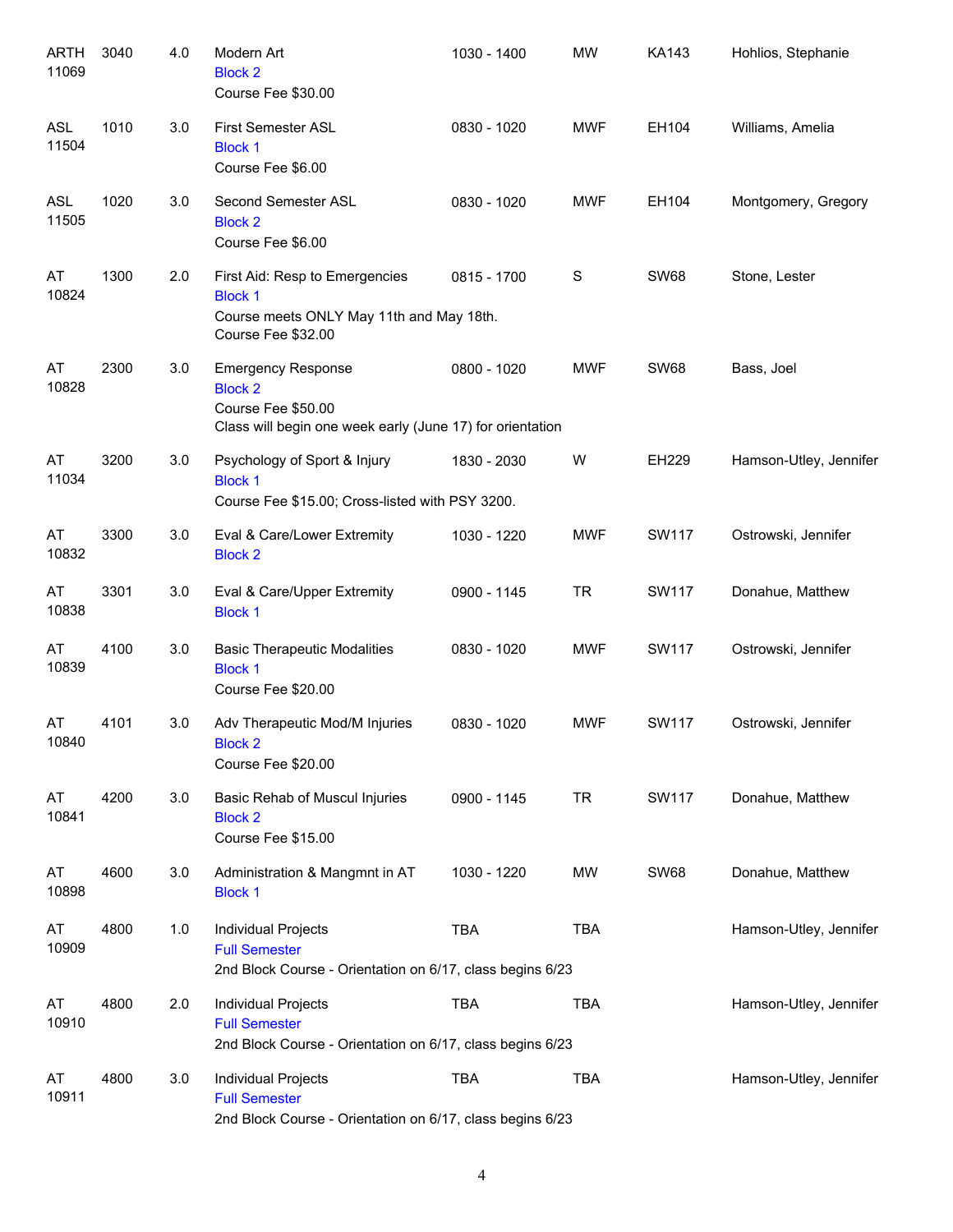| AT<br>10912          | 4800 | 4.0 | Individual Projects<br><b>Full Semester</b>                                                                                                                                                                                                                   | TBA        | TBA        |           | Hamson-Utley, Jennifer |
|----------------------|------|-----|---------------------------------------------------------------------------------------------------------------------------------------------------------------------------------------------------------------------------------------------------------------|------------|------------|-----------|------------------------|
|                      |      |     | 2nd Block Course - Orientation on 6/17, class begins 6/23                                                                                                                                                                                                     |            |            |           |                        |
| AT<br>11892          | 4810 | 3.0 | Lower Musculoskeletal Injuries<br><b>Block 2</b>                                                                                                                                                                                                              | <b>TBA</b> | <b>TBA</b> | <b>OL</b> | Hamson-Utley, Jennifer |
|                      |      |     | To access online course materials, please log in to your student portal at<br>weber.edu and select your student services tab.                                                                                                                                 |            |            |           |                        |
| AT<br>11893          | 4810 | 3.0 | Upper Musculoskeletal Injuries<br><b>Block 1</b>                                                                                                                                                                                                              | <b>TBA</b> | <b>TBA</b> | <b>OL</b> | Hamson-Utley, Jennifer |
|                      |      |     | To access online course materials, please log in to your student portal at<br>weber.edu and select your student services tab.                                                                                                                                 |            |            |           |                        |
| <b>ATTC</b><br>11454 | 3880 | 3.0 | Cooperative Practicum<br><b>Full Semester</b>                                                                                                                                                                                                                 | <b>TBA</b> | <b>TBA</b> | OL        | Kelly, John            |
|                      |      |     | To access the online course materails, please log in to your student portal at<br>weber.edu and select your student services tab.                                                                                                                             |            |            |           |                        |
| <b>AUSV</b><br>11445 | 2860 | 3.0 | Auto Shop Practice Collision<br><b>Block 1</b>                                                                                                                                                                                                                | <b>TBA</b> | <b>TBA</b> |           | Tate, Justin           |
| <b>AUSV</b><br>11450 | 2860 | 3.0 | Auto Shop Practice ATEP<br><b>Block 2</b>                                                                                                                                                                                                                     | <b>TBA</b> | <b>TBA</b> |           | Speigle, William       |
| <b>AUSV</b><br>11451 | 2880 | 3.0 | Cooperative Practicum Chrysler<br><b>Block 1</b>                                                                                                                                                                                                              | <b>TBA</b> | <b>TBA</b> |           | Hadzik, Scott          |
| <b>AUSV</b><br>11452 | 2880 | 3.0 | Cooperative Practicum GM<br><b>Block 2</b>                                                                                                                                                                                                                    | <b>TBA</b> | <b>TBA</b> |           | Grundvig, Joseph       |
| <b>AUSV</b><br>11453 | 2880 | 3.0 | Cooperative Practicum T-TEN<br><b>Block 2</b>                                                                                                                                                                                                                 | <b>TBA</b> | <b>TBA</b> |           | Roner, Kevin           |
| <b>BIS</b><br>12066  | 3800 | 2.0 | BIS Capstone & Grad Prep<br><b>Full Semester</b>                                                                                                                                                                                                              | <b>TBA</b> | <b>TBA</b> | OL        | Clayton, Marie         |
|                      |      |     | To register, please contact the BIS office at (801) 626-7713 or bis@weber.edu to<br>obtain permission to get into the class. To access online course materials,<br>please log in to your student portal at weber.edu and select your student<br>services tab. |            |            |           |                        |
| <b>BIS</b><br>12090  | 3850 | 1.0 | <b>BIS Internship</b><br><b>Full Semester</b>                                                                                                                                                                                                                 | <b>TBA</b> | <b>TBA</b> |           | Cena, Michael          |
| <b>BIS</b><br>12091  | 3850 | 2.0 | <b>BIS Internship</b><br><b>Full Semester</b>                                                                                                                                                                                                                 | <b>TBA</b> | <b>TBA</b> |           | Cena, Michael          |
| <b>BIS</b><br>12092  | 3850 | 3.0 | <b>BIS Internship</b><br><b>Full Semester</b>                                                                                                                                                                                                                 | <b>TBA</b> | <b>TBA</b> |           | Cena, Michael          |
| <b>BIS</b><br>12067  | 4800 | 3.0 | <b>BIS Senior Capstone</b><br><b>Full Semester</b>                                                                                                                                                                                                            | <b>TBA</b> | <b>TBA</b> | OL        | Cena, Michael          |
|                      |      |     | To register, please contact the BIS office at (801) 626-7713 or bis@weber.edu to<br>obtain permission to get into the class. To access online course materials,<br>please log in to your student portal at weber.edu and select your student<br>services tab. |            |            |           |                        |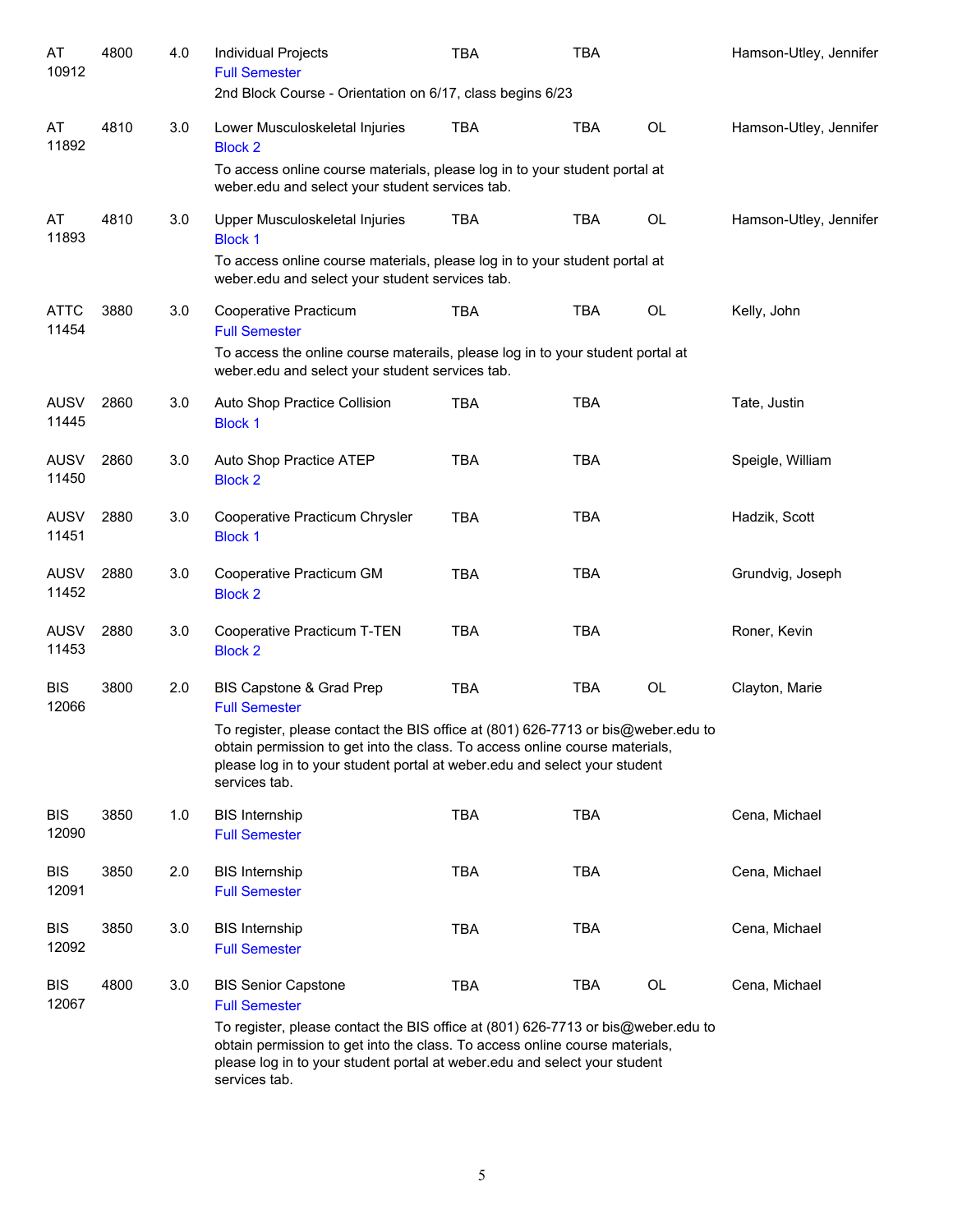| <b>BSAD</b><br>11479 | 2899 | 0.0 | <b>Business Foundations Assessmnt</b><br><b>Full Semester</b>                                                                    | TBA         | TBA        | OL           | Sikkink, Mara     |
|----------------------|------|-----|----------------------------------------------------------------------------------------------------------------------------------|-------------|------------|--------------|-------------------|
|                      |      |     | To access online course materials, please log in to your student portal at<br>weber.edu and select your Student Service tab.     |             |            |              |                   |
| <b>BSAD</b><br>11253 | 3200 | 3.0 | <b>Legal Environment of Business</b><br><b>Block 1</b>                                                                           | 0730 - 1010 | <b>MW</b>  | <b>WB117</b> | Read, David       |
| <b>BSAD</b><br>11483 | 3200 | 3.0 | <b>Legal Environment of Business</b><br><b>Full Semester</b>                                                                     | <b>TBA</b>  | <b>TBA</b> | <b>OL</b>    | Junk, Michael     |
|                      |      |     | To access online course materials, please log in to your student portal at<br>weber.edu and select your Student Services tab.    |             |            |              |                   |
| <b>BSAD</b><br>11266 | 3330 | 3.0 | Bus Ethics & Environ Respons<br><b>Block 2</b>                                                                                   | 0730 - 1010 | <b>MW</b>  | <b>WB117</b> | Read, David       |
| <b>BSAD</b><br>11482 | 3330 | 3.0 | <b>Bus Ethics &amp; Environ Respons</b><br><b>Full Semester</b>                                                                  | <b>TBA</b>  | <b>TBA</b> | <b>OL</b>    | Hansen, Shaun     |
|                      |      |     | To access online course materials, please log in to your student portal at<br>weber.edu and select your Student Services tab.    |             |            |              |                   |
| <b>BSAD</b><br>11484 | 3330 | 3.0 | <b>Bus Ethics &amp; Environ Respons</b><br><b>Full Semester</b>                                                                  | <b>TBA</b>  | <b>TBA</b> | <b>OL</b>    | Hansen, Shaun     |
|                      |      |     | To access online course materials, please log in to your student portal at<br>weber.edu and select your Student Services tab.    |             |            |              |                   |
| <b>BSAD</b><br>11485 | 3330 | 3.0 | Bus Ethics & Environ Respons<br><b>Full Semester</b>                                                                             | TBA         | <b>TBA</b> | <b>OL</b>    | Hansen, Shaun     |
|                      |      |     | To access online course materials, please log in to your student portal at<br>weber.edu and select your Student Services tab.    |             |            |              |                   |
| <b>BSAD</b><br>11487 | 4210 | 3.0 | Survey of Business Law<br><b>Full Semester</b>                                                                                   | <b>TBA</b>  | <b>TBA</b> | <b>OL</b>    | Junk, Michael     |
|                      |      |     | To access online course materials, please log in to your student portal at<br>weber.edu and select your Student Services tab.    |             |            |              |                   |
| <b>BSAD</b><br>11488 | 4620 | 1.0 | <b>Executive Lectures</b><br><b>Block 1</b>                                                                                      | <b>TBA</b>  | <b>TBA</b> | OL           | Steagall, Jeffrey |
| <b>BSAD</b><br>11489 | 4780 | 3.0 | Strategic Management<br><b>Full Semester</b>                                                                                     | TBA         | <b>TBA</b> | OL           | Valentin, Erhard  |
|                      |      |     | To access online course materials, please log in to your student portal at<br>weber.edu and select your Student Service tab.     |             |            |              |                   |
| <b>BSAD</b><br>11490 | 4780 | 3.0 | Strategic Management<br><b>Full Semester</b>                                                                                     | TBA         | TBA        | OL           | Valentin, Erhard  |
|                      |      |     | To access online course materials, please log in to your student portal at<br>weber.edu and select your Student Service tab.     |             |            |              |                   |
| <b>BTNY</b><br>11433 | 1203 | 3.0 | LS Plant Biology<br><b>Block 1</b>                                                                                               | TBA         | TBA        | OL           | Harley, Suzanne   |
|                      |      |     | To access online course materials, please log in to your<br>student portal at weber edu and select your student services<br>tab. |             |            |              |                   |
| <b>BTNY</b><br>11064 | 3624 | 4.0 | Taxonomy of Vascular Plants<br><b>Block 1</b><br>Course Fee \$20.00                                                              | 0830 - 1230 | MWF        | <b>SL424</b> | Clark, Stephen    |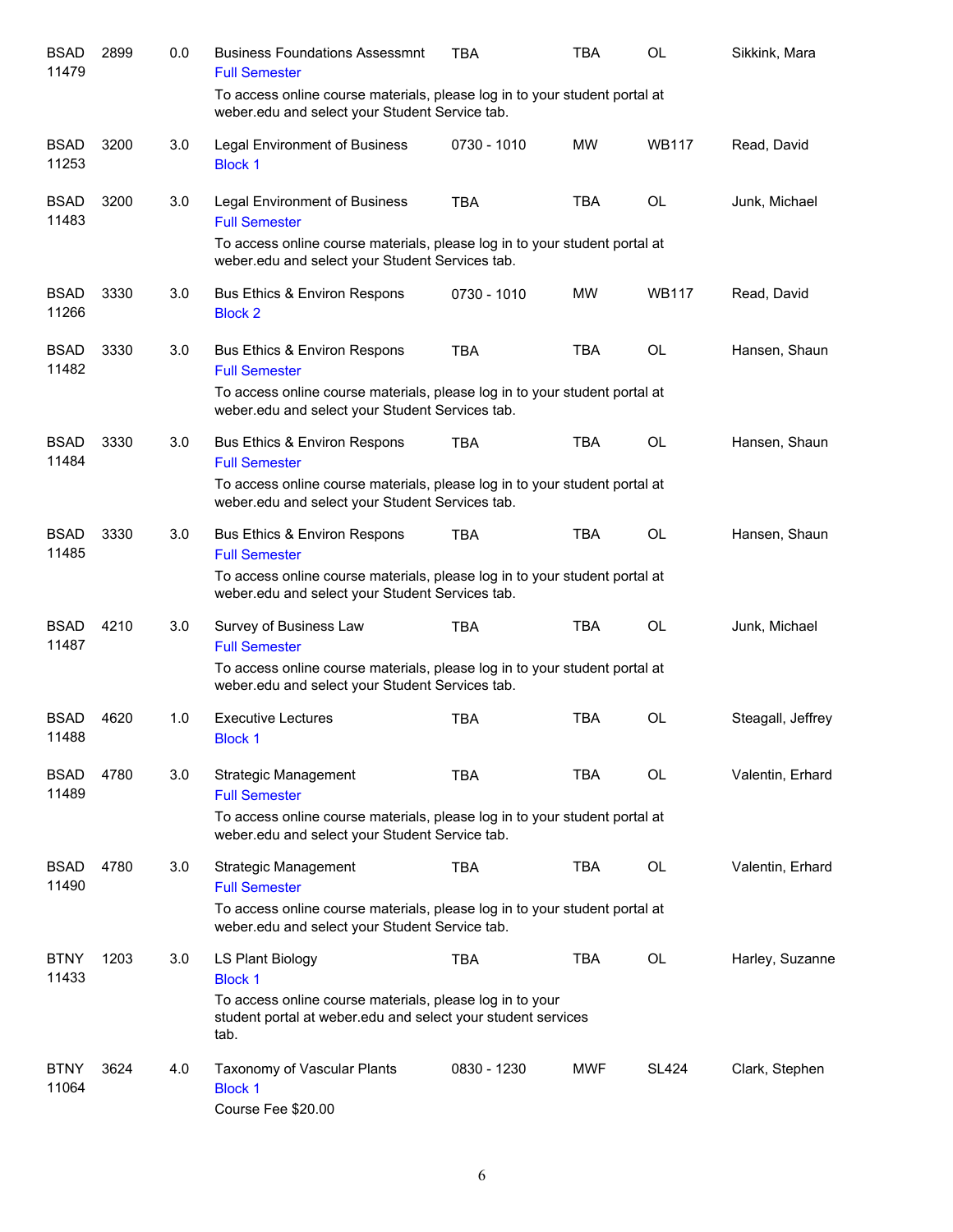| <b>BTNY</b><br>11067 | 4800  | 2.0 | Individual Research<br><b>Full Semester</b>                                                                                                                                                                                                                                                 | <b>TBA</b>  | <b>TBA</b> |              | Wachocki, Barbara      |
|----------------------|-------|-----|---------------------------------------------------------------------------------------------------------------------------------------------------------------------------------------------------------------------------------------------------------------------------------------------|-------------|------------|--------------|------------------------|
| <b>BTNY</b><br>11070 | 4830  | 2.0 | Readings In Botany<br><b>Full Semester</b>                                                                                                                                                                                                                                                  | <b>TBA</b>  | <b>TBA</b> |              | Wachocki, Barbara      |
| <b>BTNY</b><br>11073 | 4840  | 2.0 | <b>Thesis Readings</b><br><b>Full Semester</b>                                                                                                                                                                                                                                              | <b>TBA</b>  | <b>TBA</b> |              | Wachocki, Barbara      |
| <b>BTNY</b><br>11434 | 4840  | 2.0 | <b>Thesis Readings</b><br><b>Block 1</b>                                                                                                                                                                                                                                                    | <b>TBA</b>  | <b>TBA</b> |              | Harley, Suzanne        |
| <b>BTNY</b><br>11074 | 4850  | 2.0 | Thesis Research<br><b>Full Semester</b>                                                                                                                                                                                                                                                     | <b>TBA</b>  | <b>TBA</b> |              | Wachocki, Barbara      |
| <b>BTNY</b><br>11079 | 4890  | 2.0 | Co-op Work Experience<br><b>Full Semester</b>                                                                                                                                                                                                                                               | <b>TBA</b>  | <b>TBA</b> |              | Wachocki, Barbara      |
| <b>BTNY</b><br>11077 | 4970  | 2.0 | <b>Botany Thesis</b><br><b>Full Semester</b>                                                                                                                                                                                                                                                | <b>TBA</b>  | <b>TBA</b> |              | Wachocki, Barbara      |
| <b>CHEM</b><br>11314 | 1010  | 3.0 | PS Introductory Chemistry<br><b>Block 2</b>                                                                                                                                                                                                                                                 | 1030 - 1220 | <b>MWF</b> | <b>HC014</b> | Hartman, Laird         |
| <b>CHEM</b><br>11316 | 1010  | 3.0 | PS Introductory Chemistry<br><b>Block 2</b><br>Interactive Audio/Visual delivery--EdNet.                                                                                                                                                                                                    | 1030 - 1220 | <b>MWF</b> | WW102        | Hartman, Laird         |
| <b>CHEM</b><br>11321 | 1010  | 3.0 | PS Introductory Chemistry<br><b>Full Semester</b><br>To access online course materials, please log in to your student portal at<br>weber.edu and select your Student Services tab.<br>This is course is team taught by Dr. Paustenbaugh and Dr. Campbell.                                   | <b>TBA</b>  | <b>TBA</b> | OL           | Paustenbaugh, Michelle |
| <b>CHEM</b><br>11324 | 1010  | 3.0 | PS Introductory Chemistry<br><b>Full Semester</b><br>To access online course materials, please log in to your student portal at<br>weber.edu and select your Student Services tab.<br>This course is team taught by Dr. Davidson and Dr. Davidson.                                          | <b>TBA</b>  | <b>TBA</b> | OL           | Davidson, Charles      |
| <b>CHEM</b><br>11327 | 1050  | 5.0 | PS Intro Gen, Organic, & Bio<br><b>Full Semester</b><br>To access online course materials, please log in to your student portal at<br>weber.edu and select your Student Services tab.<br>You MUST register for lab CRN 11330.<br>This course is team taught by Dr. Seager and Dr. Slabaugh. | <b>TBA</b>  | TBA        | OL           | Seager, Spencer        |
| <b>CHEM</b><br>11330 | 1050L | 0.0 | Lab<br><b>Full Semester</b><br>To access online course materials, please log in to your student portal at<br>weber.edu and select your Student Services tab.<br>This LAB is only for those registered for CRN 11327 Lecture.<br>This lab is team taught by Dr. Seager and Dr. Slabaugh.     | <b>TBA</b>  | TBA        | OL           | Seager, Spencer        |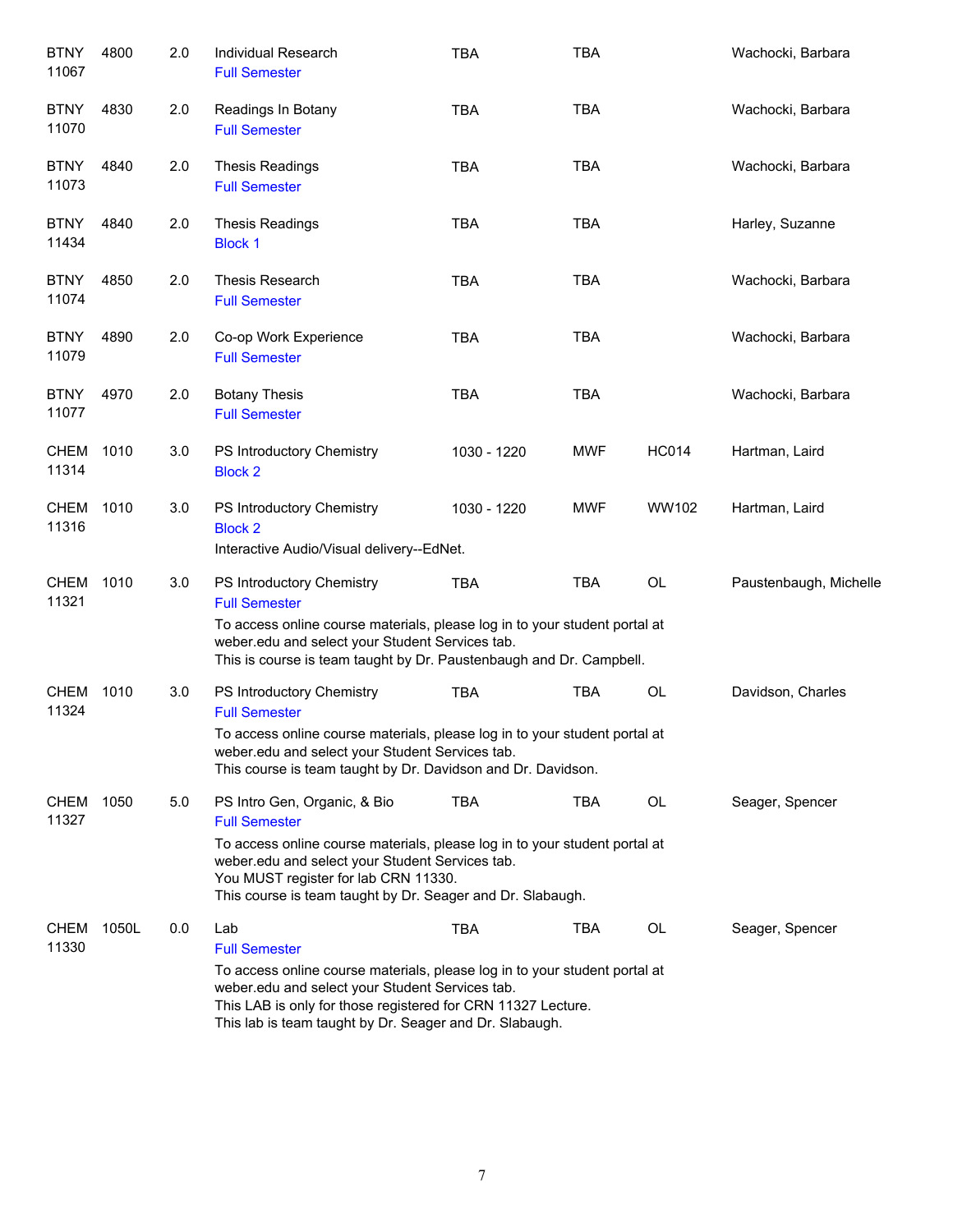| <b>CHEM</b><br>11332 | 1110  | 5.0 | PS Elementary Chemistry<br><b>Full Semester</b>                                                                                                                                                                                                          | <b>TBA</b>  | <b>TBA</b>  | <b>OL</b>    | Seager, Spencer |
|----------------------|-------|-----|----------------------------------------------------------------------------------------------------------------------------------------------------------------------------------------------------------------------------------------------------------|-------------|-------------|--------------|-----------------|
|                      |       |     | To access online course materials, please log in to your student portal at<br>weber.edu and select your Student Services tab.<br>You MUST register for lab CRN 11336.<br>This course is team taught by Dr. Seager and Dr. Slabaugh.                      |             |             |              |                 |
| CHEM<br>11339        | 1110  | 5.0 | PS Elementary Chemistry<br><b>Full Semester</b>                                                                                                                                                                                                          | <b>TBA</b>  | <b>TBA</b>  | <b>OL</b>    | Johnson, Todd   |
|                      |       |     | To access online course materials, please log in to your student portal at<br>weber.edu and select your Student Services tab.<br>You MUST register for CRN 11342 lab.<br>This course is team taught by Dr. Johnson and Dr. Lippert.                      |             |             |              |                 |
| <b>CHEM</b><br>11336 | 1110L | 0.0 | Lab<br><b>Full Semester</b>                                                                                                                                                                                                                              | <b>TBA</b>  | <b>TBA</b>  | <b>OL</b>    | Seager, Spencer |
|                      |       |     | To access online course materials, please log in to your student portal at<br>weber.edu and select your Student Services tab.<br>This LAB is only for those registered for CRN 11332 lecture.<br>This lab is team taught by Dr. Seager and Dr. Slabaugh. |             |             |              |                 |
| <b>CHEM</b><br>11342 | 1110L | 0.0 | Lab<br><b>Full Semester</b>                                                                                                                                                                                                                              | <b>TBA</b>  | <b>TBA</b>  | <b>OL</b>    | Johnson, Todd   |
|                      |       |     | To access online course materials, please log in to your student portal at<br>weber.edu and select your Student Services tab.<br>This LAB is only for those registered for CRN 11339 lecture.<br>This lab is team taught by Dr. Johnson and Dr. Lippert. |             |             |              |                 |
| CHEM<br>11344        | 1120  | 5.0 | Elem Organic Bio-Chemistry<br><b>Full Semester</b>                                                                                                                                                                                                       | <b>TBA</b>  | <b>TBA</b>  | OL           | Seager, Spencer |
|                      |       |     | To access online course materials, please log in to your student portal at<br>weber.edu and select your Student Services tab.<br>You MUST register for lab CRN 11347.<br>This course is team taught by Dr. Seager and Dr. Slabaugh.                      |             |             |              |                 |
| <b>CHEM</b><br>11347 | 1120L | 0.0 | Lab<br><b>Full Semester</b>                                                                                                                                                                                                                              | <b>TBA</b>  | <b>TBA</b>  | <b>OL</b>    | Seager, Spencer |
|                      |       |     | To access online course materials, please log in to your student portal at<br>weber.edu and select your Student Services tab.<br>This LAB is only for those registered for CRN 11334 lecture.<br>This lab is team taught by Dr. Seager and Dr. Slabaugh. |             |             |              |                 |
| CHEM<br>11349        | 1200  | 3.0 | Preparation for College Chem<br><b>Full Semester</b>                                                                                                                                                                                                     | TBA         | <b>TBA</b>  | OL           | Johnson, Todd   |
|                      |       |     | To access online course materials, please log in to your student portal at<br>weber.edu and select your Student Services tab.<br>This course is team taught by Dr. Johnson and Dr. Lippert                                                               |             |             |              |                 |
| <b>CHEM</b><br>10080 | 1210  | 5.0 | PS Principles of Chemistry I<br><b>Full Semester</b>                                                                                                                                                                                                     | 1700 - 1750 | W           | <b>SL540</b> | Berghout, Henry |
|                      |       |     | This is a HYBRID class, meaning that it will be taught face-to-face and ONLINE<br>You MUST register for lab CRN 10081.<br>This lecture is team taught by Dr. Berghout and Dr. Davidson.                                                                  |             |             |              |                 |
| CHEM<br>10082        | 1210  | 5.0 | PS Principles of Chemistry I<br><b>Block 1</b><br>You MUST register for a lab CRN 10083 or 10084 with this lecture.                                                                                                                                      | 0730 - 1020 | <b>MTWR</b> | LL123        | Stoker, H       |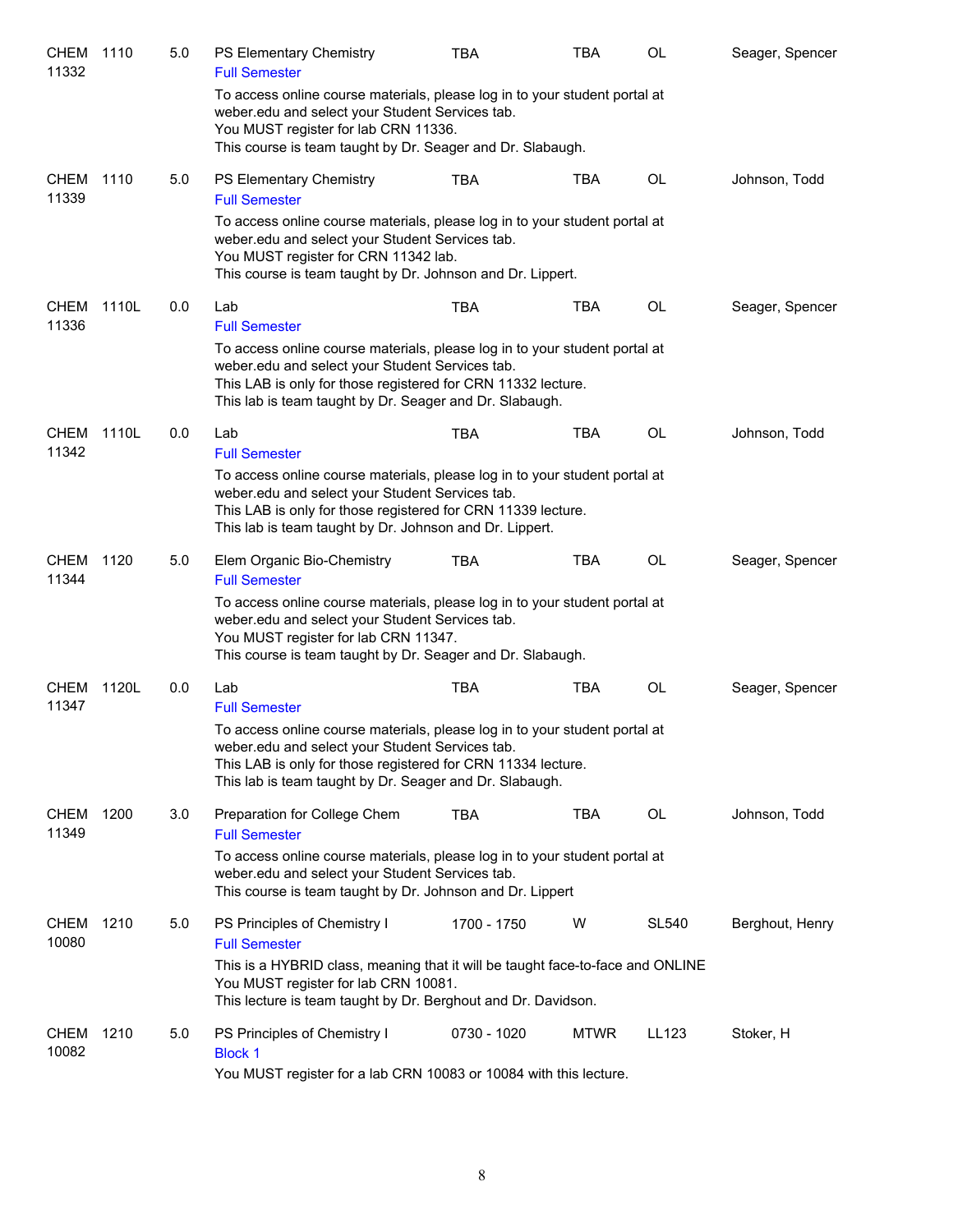| <b>CHEM</b><br>10081 | 1210L | 0.0 | Lab<br><b>Full Semester</b><br>This LAB is ONLY for those registered for CRN 10080 HYBRID CLASS.<br>This lab is team taught by Dr. Davidson and Dr. Berghout. | 1800 - 2050 | W            | SL531        | Davidson, Charles |
|----------------------|-------|-----|---------------------------------------------------------------------------------------------------------------------------------------------------------------|-------------|--------------|--------------|-------------------|
| <b>CHEM</b>          | 1210L | 0.0 | Lab                                                                                                                                                           | 1030 - 1520 | <b>TR</b>    | <b>SL531</b> | Stoker, H         |
| 10083                |       |     | <b>Block 1</b>                                                                                                                                                |             |              |              |                   |
| <b>CHEM</b><br>10084 | 1210L | 0.0 | Lab<br><b>Block 1</b>                                                                                                                                         | 1030 - 1520 | <b>TR</b>    | <b>SL532</b> | Stoker, H         |
| CHEM<br>10085        | 1220  | 5.0 | Principles of Chemistry II<br><b>Block 2</b><br>You MUST register for a lab CRN 10086 or 10087 with this lecture.                                             | 0730 - 1020 | <b>MTWR</b>  | LL123        | Stoker, H         |
|                      |       |     |                                                                                                                                                               |             |              |              |                   |
| <b>CHEM</b><br>10086 | 1220L | 0.0 | Lab<br><b>Block 2</b>                                                                                                                                         | 1030 - 1520 | <b>TR</b>    | <b>SL531</b> | Stoker, H         |
| <b>CHEM</b><br>10087 | 1220L | 0.0 | Lab<br><b>Block 2</b>                                                                                                                                         | 1030 - 1520 | <b>TR</b>    | <b>SL532</b> | Stoker, H         |
| CHEM<br>12225        | 1225  | 1.0 | Principles of Chemistry II Lab<br><b>Block 2</b>                                                                                                              | 1030 - 1520 | <b>TR</b>    | <b>SL531</b> | Stoker, H         |
| CHEM<br>10088        | 2310  | 4.0 | Organic Chemistry I<br><b>Block 1</b>                                                                                                                         | 0730 - 0920 | <b>MTWRF</b> | <b>LL122</b> | Lloyd, Barry      |
|                      |       |     | Friday will be used as a make up day for any canceled lecture days. Course Fee<br>\$35.00.                                                                    |             |              |              |                   |
| <b>CHEM</b><br>10089 | 2315  | 1.0 | Organic Chemistry I Lab<br><b>Block 1</b>                                                                                                                     | 0930 - 1220 | MW           | <b>SL621</b> | Lloyd, Barry      |
| CHEM<br>10090        | 2315  | 1.0 | Organic Chemistry I Lab<br><b>Block 1</b>                                                                                                                     | 0930 - 1220 | <b>MW</b>    | <b>SL626</b> | Lloyd, Barry      |
| <b>CHEM</b><br>10091 | 2320  | 4.0 | Organic Chemistry II<br><b>Block 2</b><br>Course Fee \$35.00                                                                                                  | 0730 - 0920 | <b>MTWR</b>  | <b>LL122</b> | Davies, Don       |
| <b>CHEM</b><br>10092 | 2325  | 1.0 | Organic Chemistry II Lab<br><b>Block 2</b>                                                                                                                    | 0930 - 1220 | MW           | <b>SL621</b> | Davies, Don       |
| <b>CHEM</b><br>10093 | 2325  | 1.0 | Organic Chemistry II Lab<br><b>Block 2</b>                                                                                                                    | 0930 - 1220 | MW           | <b>SL626</b> | Davies, Don       |
| <b>CHEM</b><br>10094 | 2890  | 1.0 | Cooperative Work Experience<br><b>Full Semester</b>                                                                                                           | <b>TBA</b>  | <b>TBA</b>   |              | Walker, Edward    |
| <b>CHEM</b><br>10095 | 2890  | 2.0 | Cooperative Work Experience<br><b>Full Semester</b>                                                                                                           | <b>TBA</b>  | <b>TBA</b>   |              | Walker, Edward    |
| <b>CHEM</b><br>10096 | 2890  | 3.0 | Cooperative Work Experience<br><b>Full Semester</b>                                                                                                           | <b>TBA</b>  | <b>TBA</b>   |              | Walker, Edward    |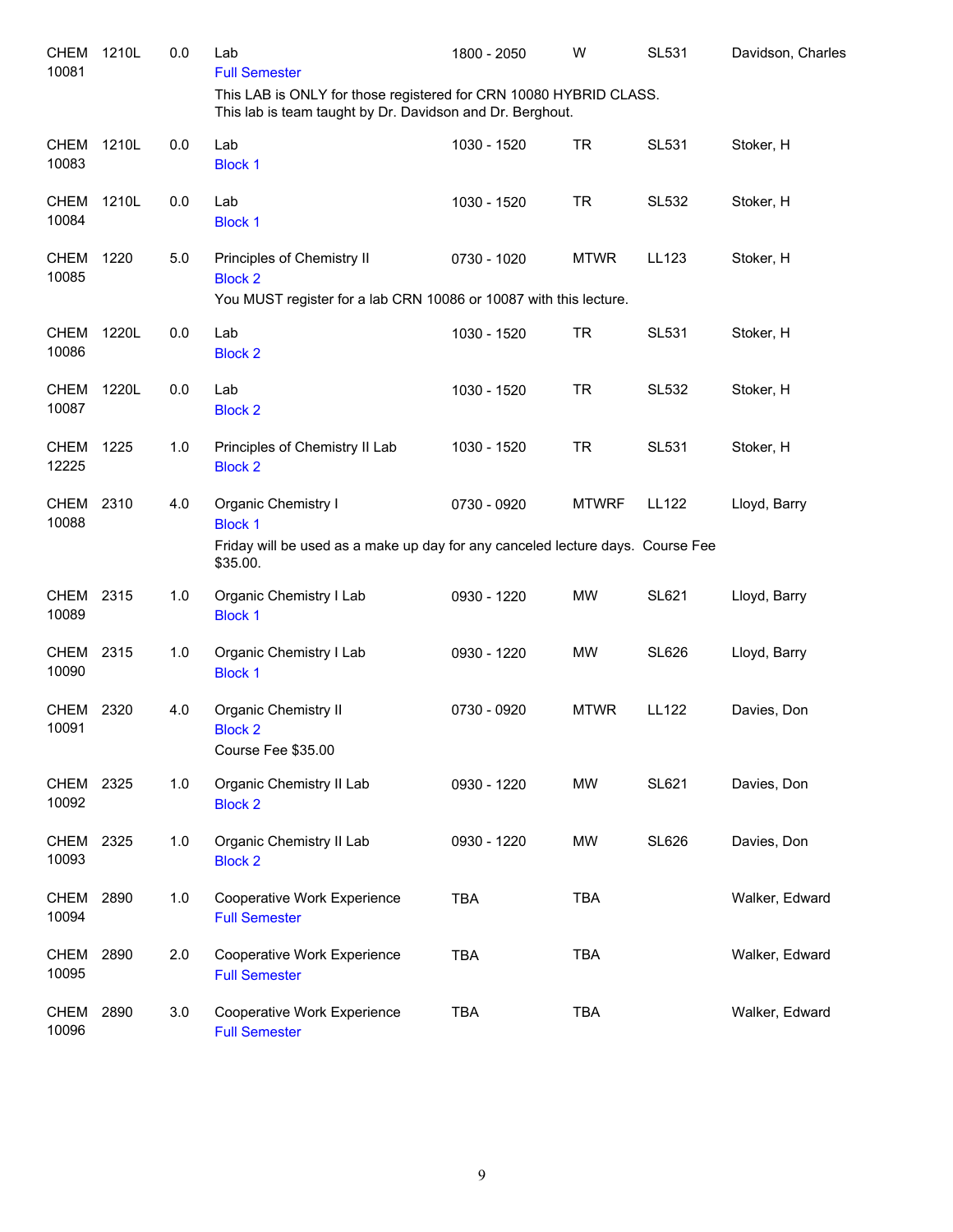| <b>CHEM</b><br>10097 | 3000  | 4.0 | Quantitative Analysis<br><b>Block 1</b>                                                                                              | 0830 - 1020 | <b>MTWR</b> | <b>SL540</b> | Lippert, J        |
|----------------------|-------|-----|--------------------------------------------------------------------------------------------------------------------------------------|-------------|-------------|--------------|-------------------|
|                      |       |     | You MUST register for a lab CRN 10098 with this lecture.<br>NOTE: THIS CLASS WILL ONLY BE TAUGHT WITH AN ENROLLMENT OF 5 OR<br>MORE. |             |             |              |                   |
| <b>CHEM</b><br>10098 | 3000L | 0.0 | Lab<br><b>Block 1</b>                                                                                                                | 1030 - 1320 | <b>MTW</b>  | <b>SL525</b> | Lippert, J        |
| <b>CHEM</b><br>10099 | 4800  | 1.0 | Research & Independent Study<br><b>Full Semester</b><br>Course Fee \$5.00                                                            | <b>TBA</b>  | <b>TBA</b>  |              | Berghout, Henry   |
| CHEM<br>10100        | 4800  | 2.0 | Research & Independent Study<br><b>Full Semester</b><br>Course Fee \$5.00                                                            | <b>TBA</b>  | <b>TBA</b>  |              | Berghout, Henry   |
| <b>CHEM</b><br>10101 | 4800  | 3.0 | Research & Independent Study<br><b>Full Semester</b><br>Course Fee \$5.00                                                            | <b>TBA</b>  | <b>TBA</b>  |              | Berghout, Henry   |
| CHEM<br>10102        | 4800  | 1.0 | Research & Independent Study<br><b>Full Semester</b><br>Course Fee \$5.00                                                            | <b>TBA</b>  | <b>TBA</b>  |              | Davies, Don       |
| <b>CHEM</b><br>10103 | 4800  | 2.0 | Research & Independent Study<br><b>Full Semester</b><br>Course Fee \$5.00                                                            | <b>TBA</b>  | <b>TBA</b>  |              | Davies, Don       |
| <b>CHEM</b><br>10104 | 4800  | 3.0 | Research & Independent Study<br><b>Full Semester</b><br>Course Fee \$5.00                                                            | <b>TBA</b>  | <b>TBA</b>  |              | Davies, Don       |
| <b>CHEM</b><br>10105 | 4800  | 1.0 | Research & Independent Study<br><b>Full Semester</b><br>Course Fee \$5.00                                                            | <b>TBA</b>  | <b>TBA</b>  |              | Davidson, Charles |
| CHEM 4800<br>10106   |       | 2.0 | Research & Independent Study<br><b>Full Semester</b><br>Course Fee \$5.00                                                            | <b>TBA</b>  | <b>TBA</b>  |              | Davidson, Charles |
| CHEM 4800<br>10107   |       | 3.0 | Research & Independent Study<br><b>Full Semester</b><br>Course Fee \$5.00                                                            | <b>TBA</b>  | <b>TBA</b>  |              | Davidson, Charles |
| <b>CHEM</b><br>10108 | 4800  | 1.0 | Research & Independent Study<br><b>Full Semester</b><br>Course Fee \$5.00                                                            | <b>TBA</b>  | <b>TBA</b>  |              | Herzog, Timothy   |
| CHEM<br>10109        | 4800  | 2.0 | Research & Independent Study<br><b>Full Semester</b><br>Course Fee \$5.00                                                            | <b>TBA</b>  | <b>TBA</b>  |              | Herzog, Timothy   |
| CHEM<br>10110        | 4800  | 3.0 | Research & Independent Study<br><b>Full Semester</b><br>Course Fee \$5.00                                                            | <b>TBA</b>  | <b>TBA</b>  |              | Herzog, Timothy   |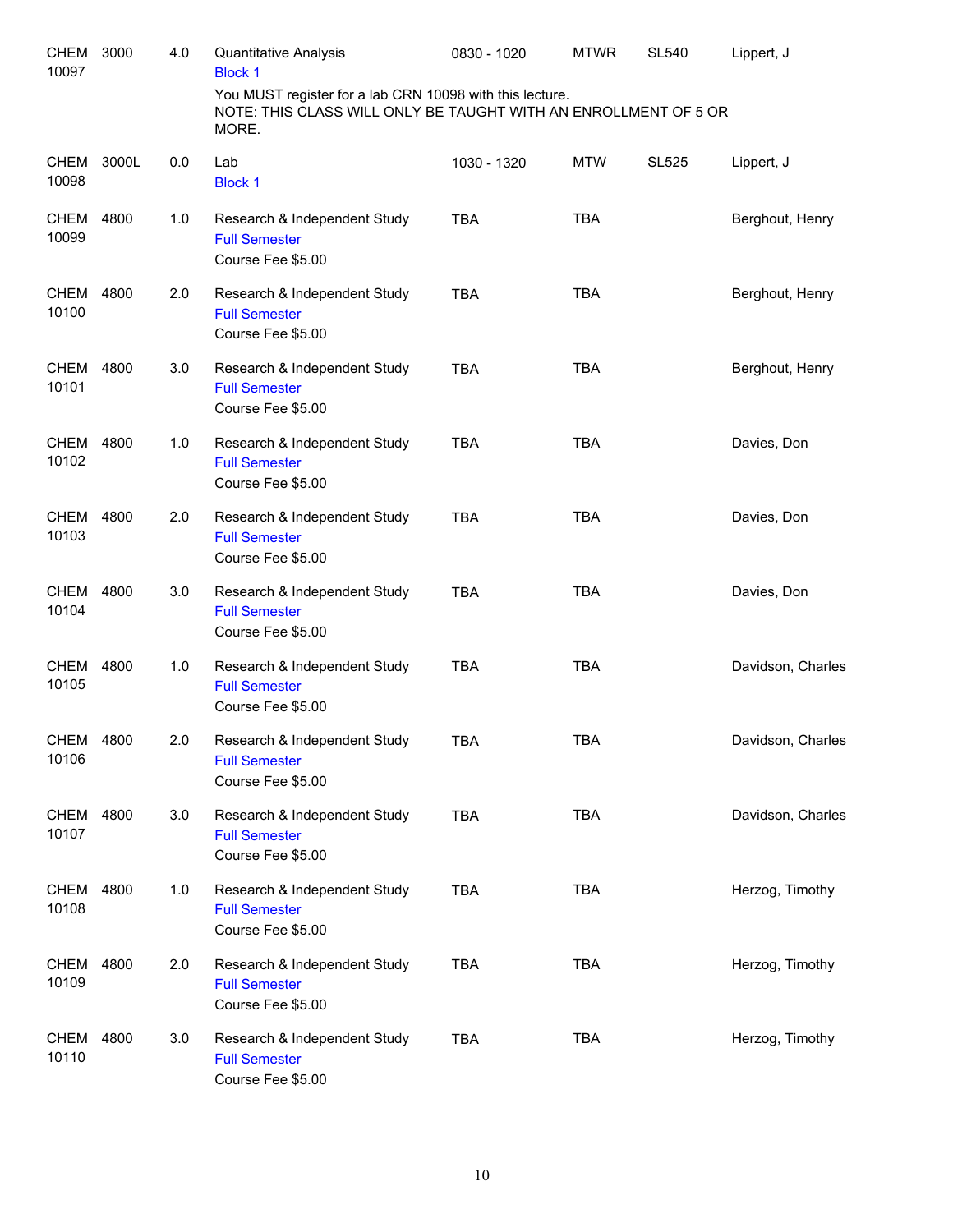| CHEM<br>10111        | 4800 | 1.0 | Research & Independent Study<br><b>Full Semester</b><br>Course Fee \$5.00 | <b>TBA</b> | <b>TBA</b> | Johnson, Todd          |
|----------------------|------|-----|---------------------------------------------------------------------------|------------|------------|------------------------|
| CHEM<br>10112        | 4800 | 2.0 | Research & Independent Study<br><b>Full Semester</b><br>Course Fee \$5.00 | <b>TBA</b> | <b>TBA</b> | Johnson, Todd          |
| CHEM<br>10113        | 4800 | 3.0 | Research & Independent Study<br><b>Full Semester</b><br>Course Fee \$5.00 | <b>TBA</b> | <b>TBA</b> | Johnson, Todd          |
| CHEM<br>10114        | 4800 | 1.0 | Research & Independent Study<br><b>Full Semester</b><br>Course Fee \$5.00 | <b>TBA</b> | <b>TBA</b> | Lippert, J             |
| CHEM<br>10115        | 4800 | 2.0 | Research & Independent Study<br><b>Full Semester</b><br>Course Fee \$5.00 | <b>TBA</b> | <b>TBA</b> | Lippert, J             |
| CHEM<br>10116        | 4800 | 3.0 | Research & Independent Study<br><b>Full Semester</b><br>Course Fee \$5.00 | <b>TBA</b> | <b>TBA</b> | Lippert, J             |
| CHEM<br>10117        | 4800 | 1.0 | Research & Independent Study<br><b>Full Semester</b><br>Course Fee \$5.00 | <b>TBA</b> | <b>TBA</b> | Lloyd, Barry           |
| <b>CHEM</b><br>10118 | 4800 | 2.0 | Research & Independent Study<br><b>Full Semester</b><br>Course Fee \$5.00 | <b>TBA</b> | <b>TBA</b> | Lloyd, Barry           |
| <b>CHEM</b><br>10119 | 4800 | 3.0 | Research & Independent Study<br><b>Full Semester</b><br>Course Fee \$5.00 | <b>TBA</b> | <b>TBA</b> | Lloyd, Barry           |
| CHEM<br>10120        | 4800 | 1.0 | Research & Independent Study<br><b>Full Semester</b><br>Course Fee \$5.00 | <b>TBA</b> | <b>TBA</b> | Paustenbaugh, Michelle |
| CHEM<br>10121        | 4800 | 2.0 | Research & Independent Study<br><b>Full Semester</b><br>Course Fee \$5.00 | <b>TBA</b> | <b>TBA</b> | Paustenbaugh, Michelle |
| CHEM<br>10122        | 4800 | 3.0 | Research & Independent Study<br><b>Full Semester</b><br>Course Fee \$5.00 | <b>TBA</b> | <b>TBA</b> | Paustenbaugh, Michelle |
| CHEM<br>10123        | 4800 | 1.0 | Research & Independent Study<br><b>Full Semester</b><br>Course Fee \$5.00 | <b>TBA</b> | <b>TBA</b> | Walker, Edward         |
| CHEM<br>10124        | 4800 | 2.0 | Research & Independent Study<br><b>Full Semester</b><br>Course Fee \$5.00 | <b>TBA</b> | <b>TBA</b> | Walker, Edward         |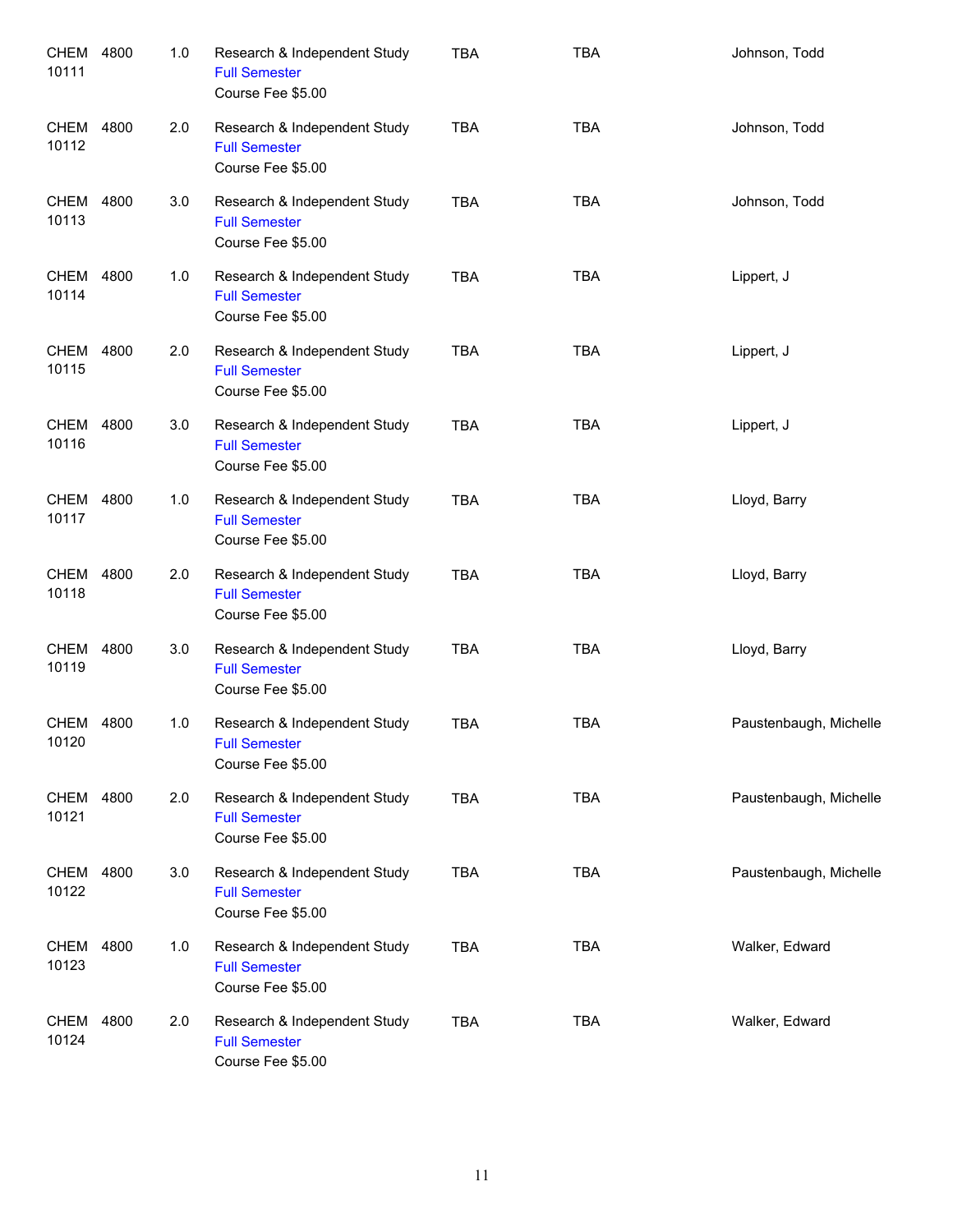| CHEM<br>10125        | 4800 | 3.0 | Research & Independent Study<br><b>Full Semester</b><br>Course Fee \$5.00                                                        | <b>TBA</b>  | <b>TBA</b>  |                  | Walker, Edward     |
|----------------------|------|-----|----------------------------------------------------------------------------------------------------------------------------------|-------------|-------------|------------------|--------------------|
| CHEM<br>10126        | 4890 | 1.0 | Cooperative Work Experience<br><b>Full Semester</b>                                                                              | <b>TBA</b>  | <b>TBA</b>  |                  | Walker, Edward     |
| CHEM<br>10127        | 4890 | 2.0 | Cooperative Work Experience<br><b>Full Semester</b>                                                                              | <b>TBA</b>  | <b>TBA</b>  |                  | Walker, Edward     |
| <b>CHEM</b><br>10128 | 4890 | 3.0 | Cooperative Work Experience<br><b>Full Semester</b>                                                                              | <b>TBA</b>  | <b>TBA</b>  |                  | Walker, Edward     |
| <b>CHF</b><br>11110  | 1400 | 3.0 | Marriage as Interpersonal Proc<br><b>Block 1</b>                                                                                 | 0930 - 1200 | MW          | ED239            | Hubler, Daniel     |
| <b>CHF</b><br>11264  | 1400 | 3.0 | Marriage as Interpersonal Proc<br><b>Block 1</b>                                                                                 | <b>TBA</b>  | <b>TBA</b>  | OL               | Merrill, Chloe     |
|                      |      |     | To access online course materials, please log in to your student portal at<br>weber.edu and select your student services tab.    |             |             |                  |                    |
| <b>CHF</b><br>11278  | 1500 | 3.0 | SS Human Development<br><b>Block 1</b>                                                                                           | <b>TBA</b>  | <b>TBA</b>  | OL               | Payne, Pamela      |
|                      |      |     | To access online course materials, please log in to your student portal at<br>weber.edu and select your student services tab.    |             |             |                  |                    |
| <b>CHF</b><br>11279  | 2100 | 3.0 | Family Resource Management<br><b>Block 1</b>                                                                                     | <b>TBA</b>  | <b>TBA</b>  | OL               | Buck, Joyce        |
|                      |      |     | To access online course materials, please log in to your student portal at<br>weber.edu and select your student services tab.    |             |             |                  |                    |
| <b>CHF</b><br>11296  | 2400 | 3.0 | <b>Family Relations</b><br><b>Block 1</b>                                                                                        | <b>TBA</b>  | <b>TBA</b>  | OL               | Schvaneveldt, Paul |
|                      |      |     | To access online course materials, please log in to your student portal at<br>weber.edu and select your student services tab.    |             |             |                  |                    |
| <b>CHF</b><br>11292  | 2500 | 3.0 | Develop of Child Birth - 8<br><b>Block 2</b>                                                                                     | <b>TBA</b>  | <b>TBA</b>  | OL               | Qiu, Wei           |
|                      |      |     | To access online course materials, please log in to your student portal at<br>weber.edu and select your student services tab.    |             |             |                  |                    |
| <b>CHF</b><br>11405  | 2610 | 3.0 | Guidance - Development Theory<br><b>Block 1</b>                                                                                  | 1130 - 1245 | <b>MTWR</b> | ED207            | West, Sherrie      |
|                      |      |     | Prereq: CHF 1500 May be taken concurrently with CHF 2600. Lab experience 2<br>two hour labs per week totalling 4 hours per week. |             |             |                  |                    |
| <b>CHF</b><br>11370  | 2620 | 3.0 | <b>Planning Creative Experiences</b><br><b>Full Semester</b>                                                                     | 1200 - 1315 | TR          | ED <sub>10</sub> | Bearden, Camie     |
|                      |      |     | Prereq: CHF 1500 and CHF 2610. Lab experience 2 hours per week.                                                                  |             |             |                  |                    |
| <b>CHF</b><br>11293  | 3150 | 3.0 | Consumer Rights & Responsibil<br><b>Block 1</b>                                                                                  | TBA         | TBA         | OL               | Buck, Joyce        |
|                      |      |     | To access online course materials, please log in to your student portal at<br>weber.edu and select your student services tab.    |             |             |                  |                    |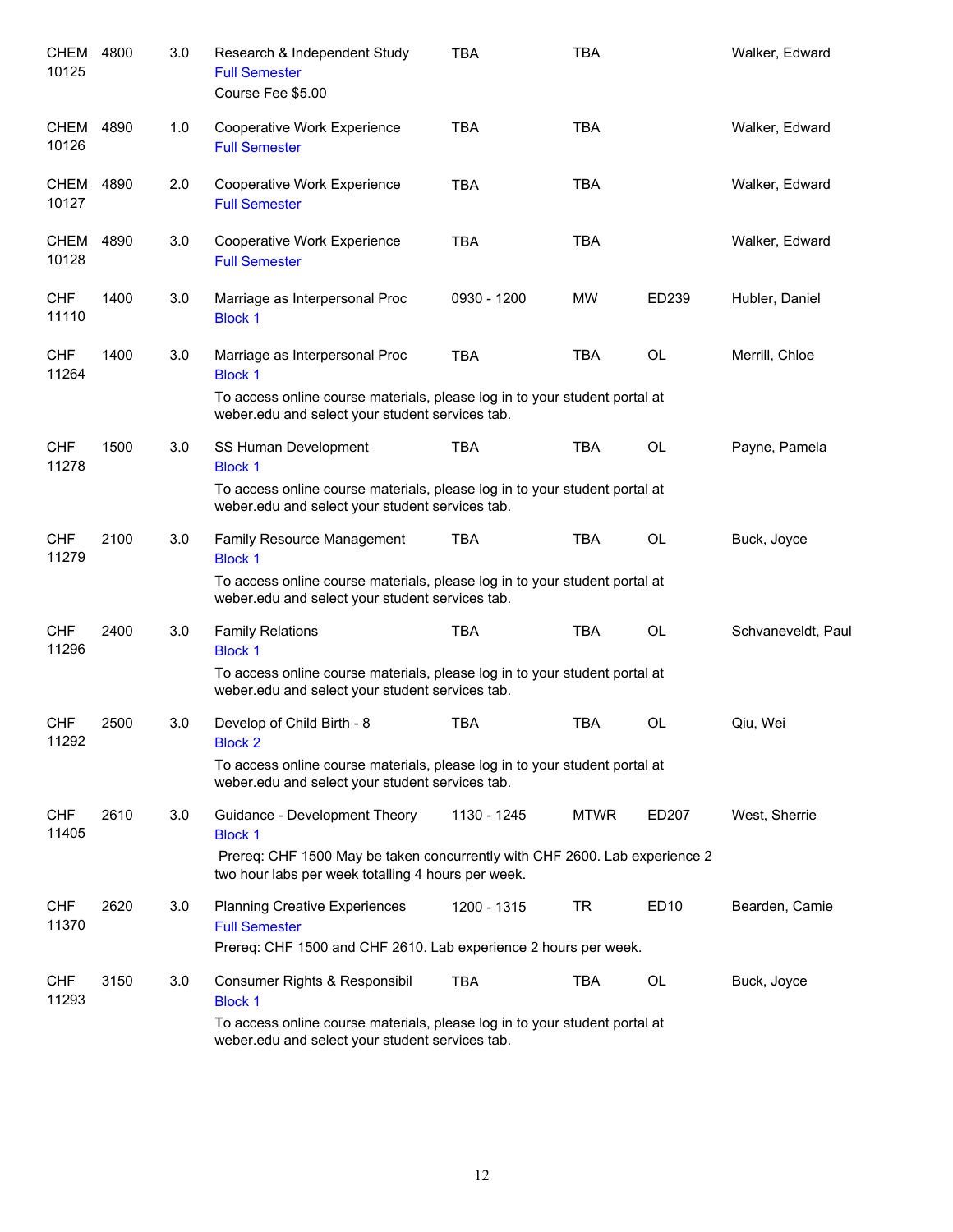| <b>CHF</b><br>11299 | 3550 | 3.0 | <b>Parenting Education</b><br><b>Block 1</b>                                                                                                                                                                                                                                                                                          | <b>TBA</b>                 | TBA               | OL             | Payne, Pamela        |
|---------------------|------|-----|---------------------------------------------------------------------------------------------------------------------------------------------------------------------------------------------------------------------------------------------------------------------------------------------------------------------------------------|----------------------------|-------------------|----------------|----------------------|
|                     |      |     | To access online course materials, please log in to your student portal at<br>weber.edu and select your student services tab.                                                                                                                                                                                                         |                            |                   |                |                      |
| <b>CHF</b><br>11276 | 4400 | 3.0 | The Family in Stress<br><b>Block 1</b>                                                                                                                                                                                                                                                                                                | <b>TBA</b>                 | <b>TBA</b>        | <b>OL</b>      | Merrill, Chloe       |
|                     |      |     | To access online course materials, please log in to your student portal at<br>weber.edu and select your student services tab.                                                                                                                                                                                                         |                            |                   |                |                      |
| <b>CHF</b><br>11297 | 4500 | 3.0 | Comp Study of Childhood/Adoles<br><b>Block 1</b>                                                                                                                                                                                                                                                                                      | <b>TBA</b>                 | <b>TBA</b>        | <b>OL</b>      | Schvaneveldt, Paul   |
|                     |      |     | To access online course materials, please log in to your student portal at<br>weber.edu and select your student services tab.                                                                                                                                                                                                         |                            |                   |                |                      |
| <b>CHF</b><br>11404 | 4720 | 6.0 | Student Teach/Childrens School<br><b>Full Semester</b>                                                                                                                                                                                                                                                                                | 0830 - 1300<br>1310 - 1400 | <b>MTWRF</b><br>R | ED108<br>ED108 | Bearden, Camie       |
|                     |      |     | Prereq: EC and ECE majors: CHF 2500, CHF 2600, CHF 2610, CHF 2620, and<br>CHF 3640. K-6 Candidates: CHF 2610 and CHF 2620.                                                                                                                                                                                                            |                            |                   |                |                      |
| <b>CHF</b><br>12167 | 4830 | 1.0 | <b>Directed Readings</b><br><b>Full Semester</b>                                                                                                                                                                                                                                                                                      | <b>TBA</b>                 | <b>TBA</b>        |                | Buck, Joyce          |
| <b>CHF</b><br>11999 | 4860 | 3.0 | <b>CEL Practicum</b><br><b>Full Semester</b>                                                                                                                                                                                                                                                                                          | 0900 - 0950                | M                 | ED207          | Buck, Joyce          |
|                     |      |     | Prereq: Consent of faculty supervisor prior to registration. CEL stands for<br>Community Engaged Learning which means that students engage in<br>meaningful community engagement that is connected to specific course<br>objectives. See http://www.weber.edu/ccel/cel-designation.html for a full list of<br>CEL designated courses. |                            |                   |                |                      |
| <b>CHF</b><br>12088 | 4860 | 2.0 | Practicum<br><b>Full Semester</b><br>Prereq: Consent of faculty supervisor prior to registration.                                                                                                                                                                                                                                     | 1000 - 1050                | M                 | ED207          | Ota, Carrie          |
| <b>CHF</b><br>12113 | 4860 | 2.0 | Practicum<br><b>Full Semester</b>                                                                                                                                                                                                                                                                                                     | <b>TBA</b>                 | <b>TBA</b>        |                | Bearden, Camie       |
| <b>CHF</b><br>12122 | 4890 | 4.0 | Cooperative Work Experience<br><b>Full Semester</b>                                                                                                                                                                                                                                                                                   | <b>TBA</b>                 | <b>TBA</b>        |                | Lisonbee, Jared      |
| <b>CHF</b><br>12142 | 4890 | 5.0 | Cooperative Work Experience<br><b>Full Semester</b>                                                                                                                                                                                                                                                                                   | <b>TBA</b>                 | <b>TBA</b>        |                | Ota, Carrie          |
| CJ<br>10549         | 1010 | 3.0 | SS Intro to Criminal Justice<br><b>Full Semester</b>                                                                                                                                                                                                                                                                                  | 1330 - 1445                | <b>TR</b>         | SS226          | Senjo, Scott         |
| CJ<br>10550         | 1010 | 3.0 | SS Intro to Criminal Justice<br><b>Full Semester</b>                                                                                                                                                                                                                                                                                  | 1030 - 1145                | <b>TR</b>         | SS226          | Reyns, Bradford      |
| CJ<br>10552         | 1010 | 3.0 | SS Intro to Criminal Justice<br><b>Full Semester</b>                                                                                                                                                                                                                                                                                  | 0730 - 0820                | MWF               | SS215          | Pilkington, Mitchell |
| CJ<br>11163         | 1330 | 3.0 | Criminal Law and Courts<br><b>Full Semester</b>                                                                                                                                                                                                                                                                                       | <b>TBA</b>                 | <b>TBA</b>        | OL             | Senjo, Scott         |
|                     |      |     | To access online course materials, please log in to your student portal at<br>weber.edu and select your student services tab.                                                                                                                                                                                                         |                            |                   |                |                      |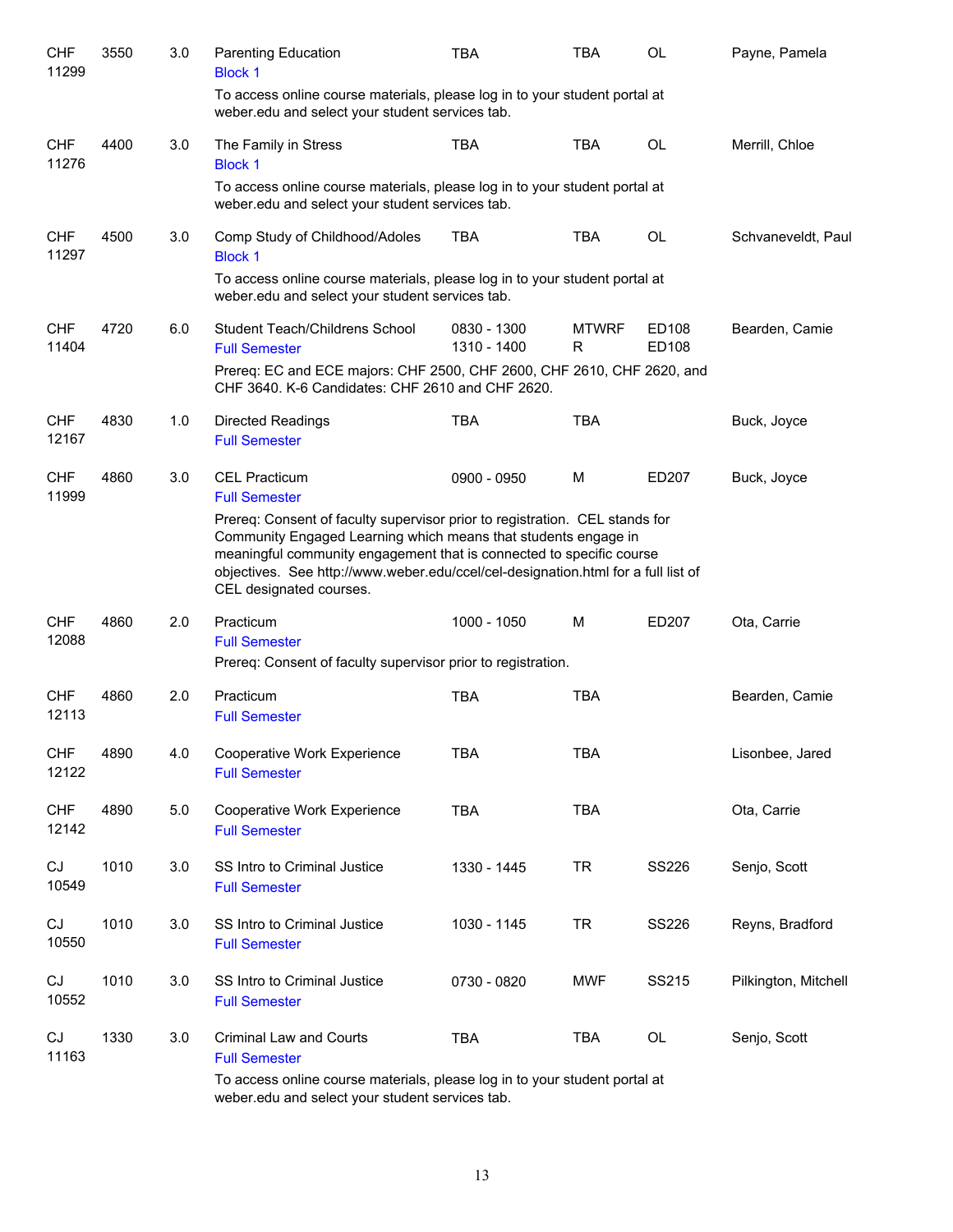| CJ<br>11165 | 1340 | 3.0 | Criminal Investigation<br><b>Full Semester</b>                                                                                                                                                                         | TBA         | <b>TBA</b> | <b>OL</b>    | Dean, Russell          |
|-------------|------|-----|------------------------------------------------------------------------------------------------------------------------------------------------------------------------------------------------------------------------|-------------|------------|--------------|------------------------|
|             |      |     | To access online course materials, please log in to your student portal at<br>weber.edu and select your student services tab.                                                                                          |             |            |              |                        |
| CJ<br>11166 | 1350 | 3.0 | Introduction Forensic Science<br><b>Full Semester</b>                                                                                                                                                                  | <b>TBA</b>  | <b>TBA</b> | <b>OL</b>    | Horn, Brent            |
|             |      |     | To access online course materials, please log in to your student portal at<br>weber.edu and select your student services tab.                                                                                          |             |            |              |                        |
| CJ<br>11168 | 2300 | 3.0 | Policing: History/Theory/Pract<br><b>Full Semester</b><br>To access online course materials, please log in to your student portal at<br>weber.edu and select your student services tab.                                | <b>TBA</b>  | <b>TBA</b> | OL           | Chabries, Michael      |
| CJ<br>11171 | 2330 | 3.0 | Juvenile Justice<br><b>Full Semester</b><br>To access online course materials, please log in to your student portal at<br>weber.edu and select your student services tab.                                              | <b>TBA</b>  | TBA        | OL           | Bayley, Bruce          |
| CJ<br>11160 | 2350 | 3.0 | Laws of Evidence<br><b>Full Semester</b>                                                                                                                                                                               | 1730 - 2010 | M          | D02106       | Westmoreland, Fredrick |
| CJ<br>11172 | 3270 | 3.0 | Theories - Crime & Delinquency<br><b>Full Semester</b><br>To access online course materials, please log in to your student portal at<br>weber.edu and select your student services tab.                                | <b>TBA</b>  | <b>TBA</b> | OL           | Reyns, Bradford        |
| CJ<br>11161 | 3300 | 3.0 | Victimology<br><b>Full Semester</b>                                                                                                                                                                                    | 1730 - 2010 | Τ          | D02106       | Namba, Brian           |
| CJ<br>10829 | 3360 | 3.0 | Prisons-Cont Issues & Dilemmas<br><b>Full Semester</b>                                                                                                                                                                 | 1700 - 1940 | Т          | <b>PS275</b> | Chabries, Michael      |
| CJ<br>10551 | 3400 | 3.0 | Drugs and Crime<br><b>Full Semester</b>                                                                                                                                                                                | 1030 - 1145 | <b>TR</b>  | SS215        | Rickards, Jack         |
| CJ<br>10548 | 3600 | 3.0 | Criminal Justice Statistics<br><b>Full Semester</b>                                                                                                                                                                    | 1200 - 1315 | TR         | <b>SS226</b> | Senjo, Scott           |
| CJ<br>10830 | 3600 | 3.0 | <b>Criminal Justice Statistics</b><br><b>Full Semester</b>                                                                                                                                                             | 1700 - 1940 | M          | <b>PS275</b> | Haddon, Michael        |
| CJ<br>10831 | 4000 | 3.0 | <b>Critical Legal Studies</b><br><b>Full Semester</b>                                                                                                                                                                  | 1700 - 1940 | W          | <b>PS275</b> | Torgensen, Kirk        |
| CJ<br>11769 | 4830 | 1.0 | Directed Readings/Special Proj<br><b>Full Semester</b>                                                                                                                                                                 | <b>TBA</b>  | <b>TBA</b> |              | Lynch, David           |
| CJ<br>11770 | 4830 | 2.0 | Directed Readings/Special Proj<br><b>Full Semester</b>                                                                                                                                                                 | <b>TBA</b>  | <b>TBA</b> |              | Lynch, David           |
| CJ<br>10553 | 4860 | 3.0 | Crim Justice Internship<br><b>Full Semester</b><br>To register for this class, please see Field Experience book in SS218, complete<br>all paperwork located on CJ website and submit to CJ Office for approval to join | 1730 - 2010 | W          | <b>SS239</b> | Bayley, Bruce          |
|             |      |     | the class.                                                                                                                                                                                                             |             |            |              |                        |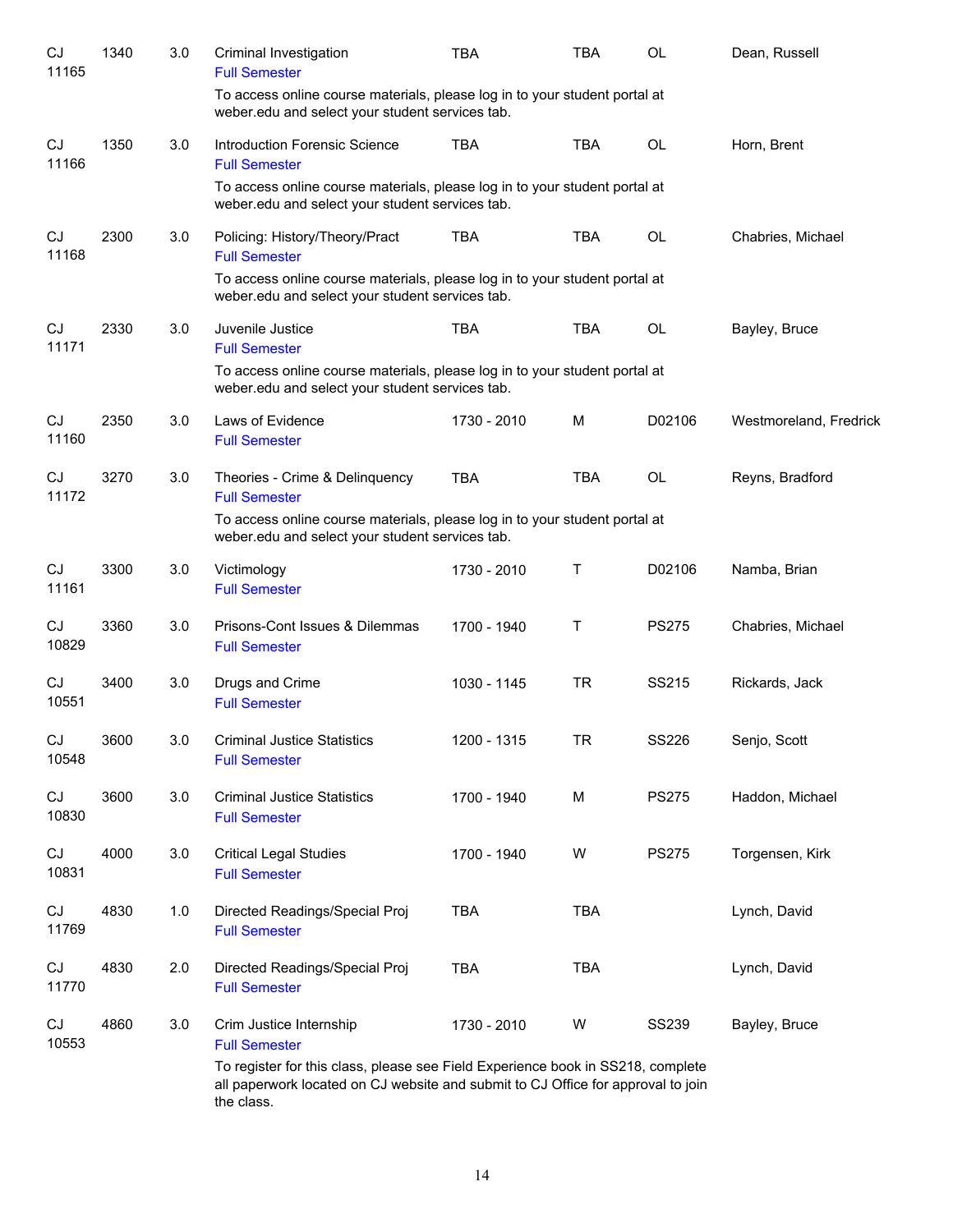| CJ<br>10555         | 4900 | 3.0 | Gangs<br><b>Full Semester</b>                                                                                                 | 1730 - 2010 | R          | SS215     | Rawlings, Troy    |
|---------------------|------|-----|-------------------------------------------------------------------------------------------------------------------------------|-------------|------------|-----------|-------------------|
| CJ<br>10603         | 4900 | 3.0 | White Collar Crime<br><b>Full Semester</b>                                                                                    | 0900 - 1015 | TR         | SS226     | Reyns, Bradford   |
| CJ<br>11175         | 4900 | 3.0 | Clashing Views in CJ<br><b>Full Semester</b>                                                                                  | <b>TBA</b>  | <b>TBA</b> | <b>OL</b> | Chabries, Michael |
|                     |      |     | To access online course materials, please log in to your student portal at<br>weber.edu and select your student services tab. |             |            |           |                   |
| CJ<br>11178         | 4980 | 3.0 | Research Methods in CJ<br><b>Full Semester</b>                                                                                | <b>TBA</b>  | <b>TBA</b> | OL        | Senjo, Scott      |
|                     |      |     | To access online course materials, please log in to your student portal at<br>weber.edu and select your student services tab. |             |            |           |                   |
| <b>CMT</b><br>11595 | 1100 | 1.0 | <b>Construction Manag Orientation</b><br><b>Block 1</b>                                                                       | TBA         | <b>TBA</b> | OL        | Soelberg, Chris   |
|                     |      |     | To access online course materials, please log in to your student portal at<br>weber.edu and select your Student Services tab. |             |            |           |                   |
| <b>CMT</b><br>11598 | 1150 | 3.0 | <b>Construction Graphics</b><br><b>Block 1</b>                                                                                | <b>TBA</b>  | <b>TBA</b> | OL        | Peterson, Steven  |
|                     |      |     | To access online course materials, please log in to your student portal at<br>weber.edu and select your Student Services tab. |             |            |           |                   |
| <b>CMT</b><br>11602 | 1210 | 3.0 | <b>Residential Constr Materials/M</b><br><b>Block 1</b>                                                                       | <b>TBA</b>  | <b>TBA</b> | <b>OL</b> | Peterson, Steven  |
|                     |      |     | To access online course materials, please log in to your student portal at<br>weber.edu and select your Student Services tab. |             |            |           |                   |
| <b>CMT</b><br>11604 | 1310 | 3.0 | <b>Commercial Constru Methods/Mat</b><br><b>Block 2</b>                                                                       | <b>TBA</b>  | <b>TBA</b> | <b>OL</b> | Soelberg, Chris   |
|                     |      |     | To access online course materials, please log in to your student portal at<br>weber.edu and select your Student Services tab. |             |            |           |                   |
| <b>CMT</b><br>11605 | 2220 | 3.0 | Const Contracts & Specificati<br><b>Block 1</b>                                                                               | <b>TBA</b>  | <b>TBA</b> | OL        | Park, Kristen     |
|                     |      |     | To access online course materials, please log in to your student portal at<br>weber.edu and select your Student Services tab. |             |            |           |                   |
| <b>CMT</b><br>11606 | 2360 | 2.0 | <b>Building Codes &amp; Inspection</b><br><b>Block 1</b>                                                                      | <b>TBA</b>  | TBA        | OL        | Peterson, Steven  |
|                     |      |     | To access online course materials, please log in to your student portal at<br>weber.edu and select your Student Services tab. |             |            |           |                   |
| <b>CMT</b><br>11608 | 2880 | 3.0 | Internship<br><b>Full Semester</b>                                                                                            | <b>TBA</b>  | TBA        | OL        | Soelberg, Chris   |
|                     |      |     | To access online course materials, please log in to your student portal at<br>weber.edu and select your Student Services tab. |             |            |           |                   |
| <b>CMT</b><br>11609 | 3260 | 4.0 | Mechanical/Electrical Systems<br><b>Block 1</b>                                                                               | <b>TBA</b>  | TBA        | OL        | Peterson, Steven  |
|                     |      |     | To access online course materials, please log in to your student portal at<br>weber.edu and select your Student Services tab. |             |            |           |                   |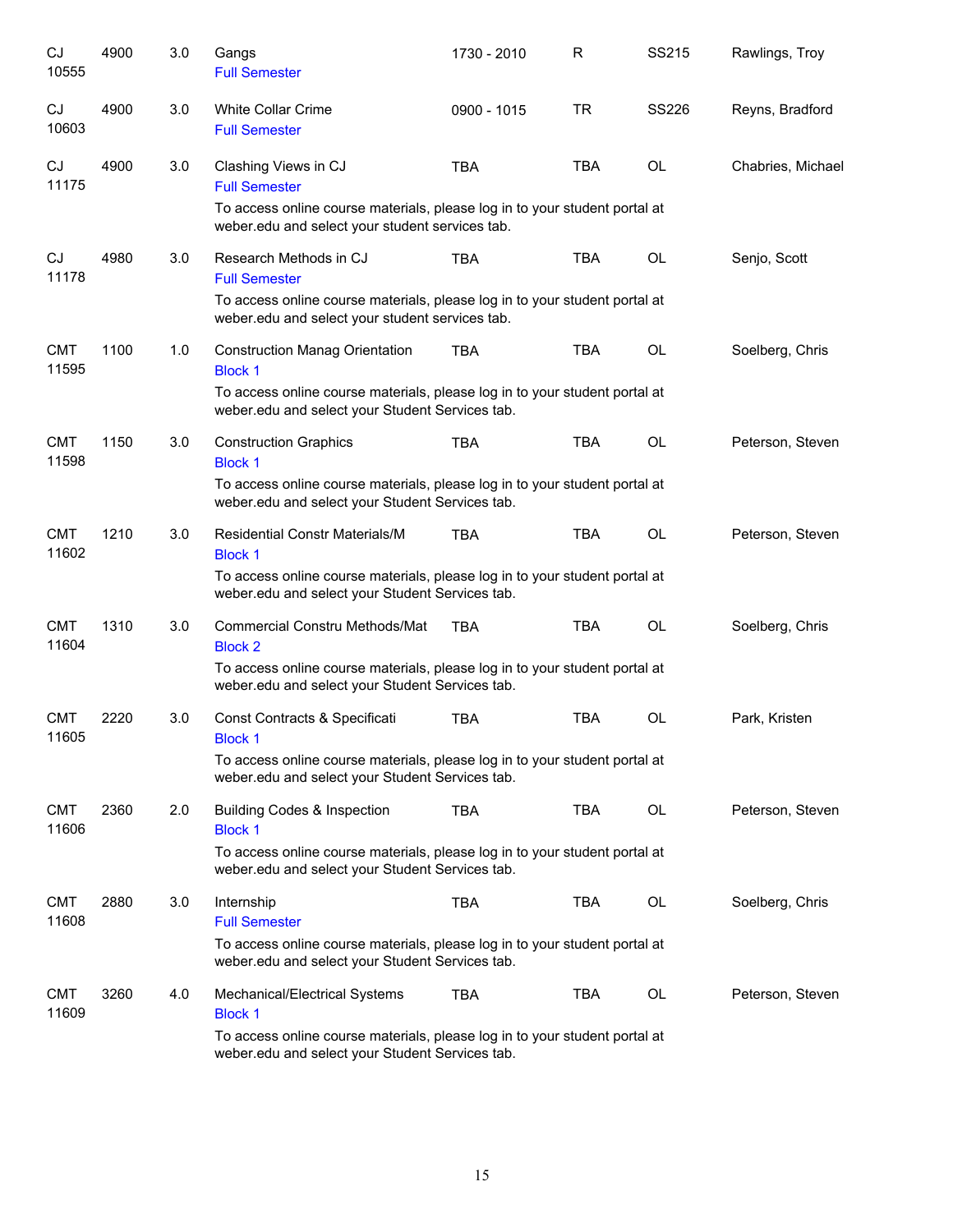| <b>CMT</b><br>11610  | 4890 | 2.0 | Practicum<br><b>Full Semester</b>                                                                                                                                                                                                                                     | <b>TBA</b>  | TBA        | <b>OL</b> | Soelberg, Chris          |
|----------------------|------|-----|-----------------------------------------------------------------------------------------------------------------------------------------------------------------------------------------------------------------------------------------------------------------------|-------------|------------|-----------|--------------------------|
|                      |      |     | To access online course materials, please log in to your student portal at<br>weber.edu and select your Student Services tab.                                                                                                                                         |             |            |           |                          |
| COMM<br>10644        | 1020 | 3.0 | HU Princip Of Public Speaking<br><b>Block 1</b>                                                                                                                                                                                                                       | 1730 - 2010 | <b>MW</b>  | D02321    | Cheek, Ryan              |
| <b>COMM</b><br>10646 | 1020 | 3.0 | HU Princip Of Public Speaking<br><b>Block 2</b>                                                                                                                                                                                                                       | 1730 - 2010 | <b>MW</b>  | D02321    | Guevara, Omar            |
| COMM<br>10647        | 1020 | 3.0 | HU Princip Of Public Speaking<br><b>Full Semester</b>                                                                                                                                                                                                                 | <b>TBA</b>  | <b>TBA</b> | OL        | Merkley, Mark            |
|                      |      |     | To access online course materials, please log in to your student portal at<br>weber.edu and select your student services tab.                                                                                                                                         |             |            |           |                          |
| COMM<br>10652        | 1020 | 3.0 | HU Princip Of Public Speaking<br><b>Full Semester</b>                                                                                                                                                                                                                 | 0830 - 1110 | S          | WW116     | Guevara, Omar            |
| <b>COMM</b><br>10853 | 1020 | 3.0 | HU Princip Of Public Speaking<br><b>Block 1</b>                                                                                                                                                                                                                       | 1030 - 1310 | <b>TR</b>  | EH407     | Bishop, Cynthia          |
| <b>COMM</b><br>10856 | 1020 | 3.0 | HU Princip Of Public Speaking<br><b>Block 1</b>                                                                                                                                                                                                                       | 0730 - 1010 | <b>TR</b>  | EH307     | Canfield, Clair          |
| <b>COMM</b><br>10867 | 1020 | 3.0 | HU Princip Of Public Speaking<br><b>Block 2</b>                                                                                                                                                                                                                       | 0730 - 1010 | <b>TR</b>  | EH307     | Cheek, Ryan              |
| <b>COMM</b><br>10868 | 1020 | 3.0 | HU Princip Of Public Speaking<br><b>Block 2</b>                                                                                                                                                                                                                       | 1030 - 1310 | <b>MW</b>  | EH307     | Guevara, Omar            |
| <b>COMM</b><br>11062 | 1130 | 3.0 | <b>Media Writing</b><br><b>Block 1</b><br>Course Fee \$15.00                                                                                                                                                                                                          | 0730 - 1010 | <b>TR</b>  | EH314     | Karras McKinnon, Marilyn |
| <b>COMM</b><br>10654 | 1500 | 3.0 | Intro to Mass Communication<br><b>Full Semester</b>                                                                                                                                                                                                                   | <b>TBA</b>  | <b>TBA</b> | <b>OL</b> | Sanders, Anthony         |
|                      |      |     | To access online course materials, please log in to your student portal at<br>weber.edu and select your student services tab.                                                                                                                                         |             |            |           |                          |
| COMM 2010<br>10655   |      | 3.0 | HU Mass Media and Society<br><b>Full Semester</b>                                                                                                                                                                                                                     | <b>TBA</b>  | TBA        | OL        | Smith, Kim               |
|                      |      |     | To access online course materials, please log in to your student portal at<br>weber.edu and select your student services tab.                                                                                                                                         |             |            |           |                          |
| COMM 2110<br>10859   |      | 3.0 | HU CEL Intrprsnl/Sm Group Comm<br><b>Block 1</b><br>CEL stands for Community Engaged Learning which means that students                                                                                                                                               | 1030 - 1310 | <b>MW</b>  | EH406     | Rampton, Russ            |
|                      |      |     | engage in meaningful community engagement that is connected to specific<br>course objectives. See http://www.weber.edu/ccel/cel-designation.html for a full<br>list of CEL designated courses.                                                                        |             |            |           |                          |
| COMM 2110<br>10860   |      | 3.0 | HU CEL Intrprsnl/Sm Group Comm<br><b>Block 1</b>                                                                                                                                                                                                                      | 0730 - 1010 | TR         | EH407     | Bishop, Cynthia          |
|                      |      |     | CEL stands for Community Engaged Learning which means that students<br>engage in meaningful community engagement that is connected to specific<br>course objectives. See http://www.weber.edu/ccel/cel-designation.html for a full<br>list of CEL designated courses. |             |            |           |                          |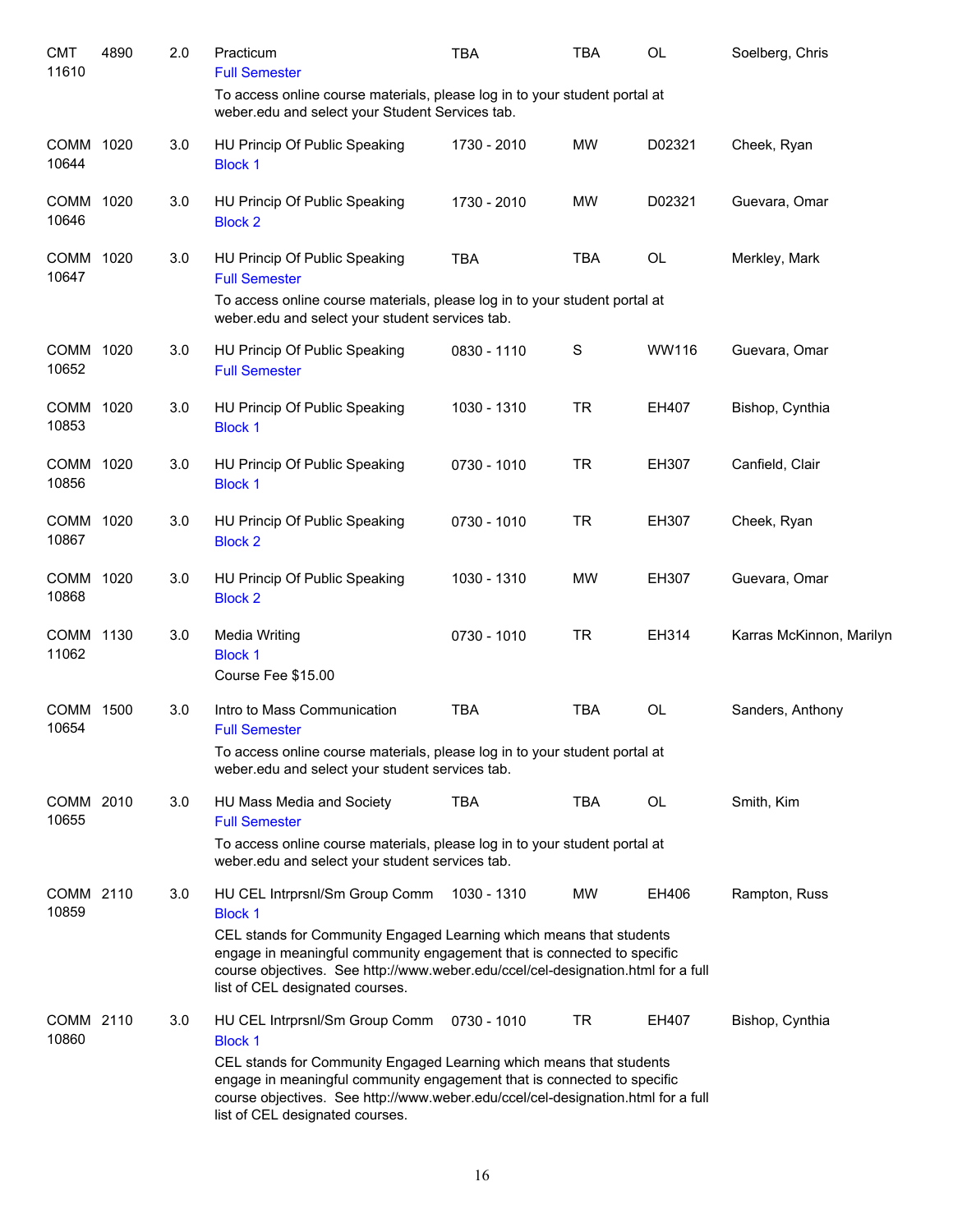| COMM 2110<br>10869 | 3.0 | HU CEL Intrprsnl/Sm Group Comm<br><b>Block 2</b><br>CEL stands for Community Engaged Learning which means that students<br>engage in meaningful community engagement that is connected to specific<br>course objectives. See http://www.weber.edu/ccel/cel-designation.html for a full<br>list of CEL designated courses. | 0730 - 1010                                 | <b>MW</b>   | EH406        | Canfield, Clair      |
|--------------------|-----|---------------------------------------------------------------------------------------------------------------------------------------------------------------------------------------------------------------------------------------------------------------------------------------------------------------------------|---------------------------------------------|-------------|--------------|----------------------|
| COMM 2110<br>10870 | 3.0 | HU CEL Intrprsnl/Sm Group Comm<br><b>Block 2</b><br>CEL stands for Community Engaged Learning which means that students<br>engage in meaningful community engagement that is connected to specific<br>course objectives. See http://www.weber.edu/ccel/cel-designation.html for a full<br>list of CEL designated courses. | 1030 - 1310                                 | <b>TR</b>   | EH407        | Cheek, Ryan          |
| COMM 2110<br>11066 | 3.0 | HU CEL Intrprsnl/Sm Group Comm<br><b>Block 2</b><br>CEL stands for Community Engaged Learning which means that students<br>engage in meaningful community engagement that is connected to specific<br>course objectives. See http://www.weber.edu/ccel/cel-designation.html for a full<br>list of CEL designated courses. | 1730 - 2010                                 | MW          | EH406        | Heath, Stephanie     |
| COMM 2730<br>10871 | 1.0 | Radio Production Workshop<br><b>Full Semester</b><br>Course Fee \$25.00                                                                                                                                                                                                                                                   | 1330 - 1545                                 | TR          | <b>SU235</b> | Sanders, Anthony     |
| COMM 2920<br>12056 | 2.0 | Jostens Yrbk Wkshp - UT<br><b>Block 1</b>                                                                                                                                                                                                                                                                                 | $0800 - 2100$<br>0800 - 2100<br>0800 - 1700 | M<br>Τ<br>W |              |                      |
| COMM 2920<br>12058 | 2.0 | Jostens Yrbk Wkshp - CO<br><b>Block 1</b>                                                                                                                                                                                                                                                                                 | $0800 - 2100$<br>0800 - 1700<br>0800 - 2100 | M<br>Т<br>U |              |                      |
| COMM 2920<br>12060 | 2.0 | Jostens Yrbk Wkshp - OH<br><b>Block 1</b>                                                                                                                                                                                                                                                                                 | 0800 - 2100<br>0800 - 2100<br>0800 - 1700   | Τ<br>W<br>R |              |                      |
| COMM 2920<br>12062 | 2.0 | Jostens Yrbk Wkshp - ID<br><b>Block 1</b>                                                                                                                                                                                                                                                                                 | $0800 - 2100$<br>0800 - 2100<br>0800 - 1700 | M<br>Τ<br>W |              |                      |
| COMM 3000<br>10863 | 3.0 | <b>Communication Theory</b><br><b>Block 1</b>                                                                                                                                                                                                                                                                             | 0730 - 1010                                 | <b>TR</b>   | EH304        | Packer Berg, Colleen |
| COMM 3090<br>10864 | 3.0 | Gender & Communication<br><b>Block 1</b>                                                                                                                                                                                                                                                                                  | 1030 - 1310                                 | <b>TR</b>   | EH304        | Packer Berg, Colleen |
| COMM 3150<br>11063 | 3.0 | <b>Communication Research Methods</b><br><b>Block 1</b><br>Course Fee \$15.00                                                                                                                                                                                                                                             | 1730 - 2010                                 | MW          | EH314        | Johns, Rebecca       |
| COMM 3650<br>11065 | 3.0 | Communication Law<br><b>Block 1</b>                                                                                                                                                                                                                                                                                       | 1730 - 2010                                 | <b>TR</b>   | EH407        | Guevara, Omar        |
| COMM 4800<br>10232 | 1.0 | Spec Study/Indiv Projects<br><b>Full Semester</b>                                                                                                                                                                                                                                                                         | 0730 - 0845                                 | M           | EH305        | Hafen, Susan         |
| COMM 4800<br>10233 | 2.0 | Spec Study/Indiv Projects<br><b>Full Semester</b>                                                                                                                                                                                                                                                                         | 0730 - 0845                                 | M           | EH305        | Hafen, Susan         |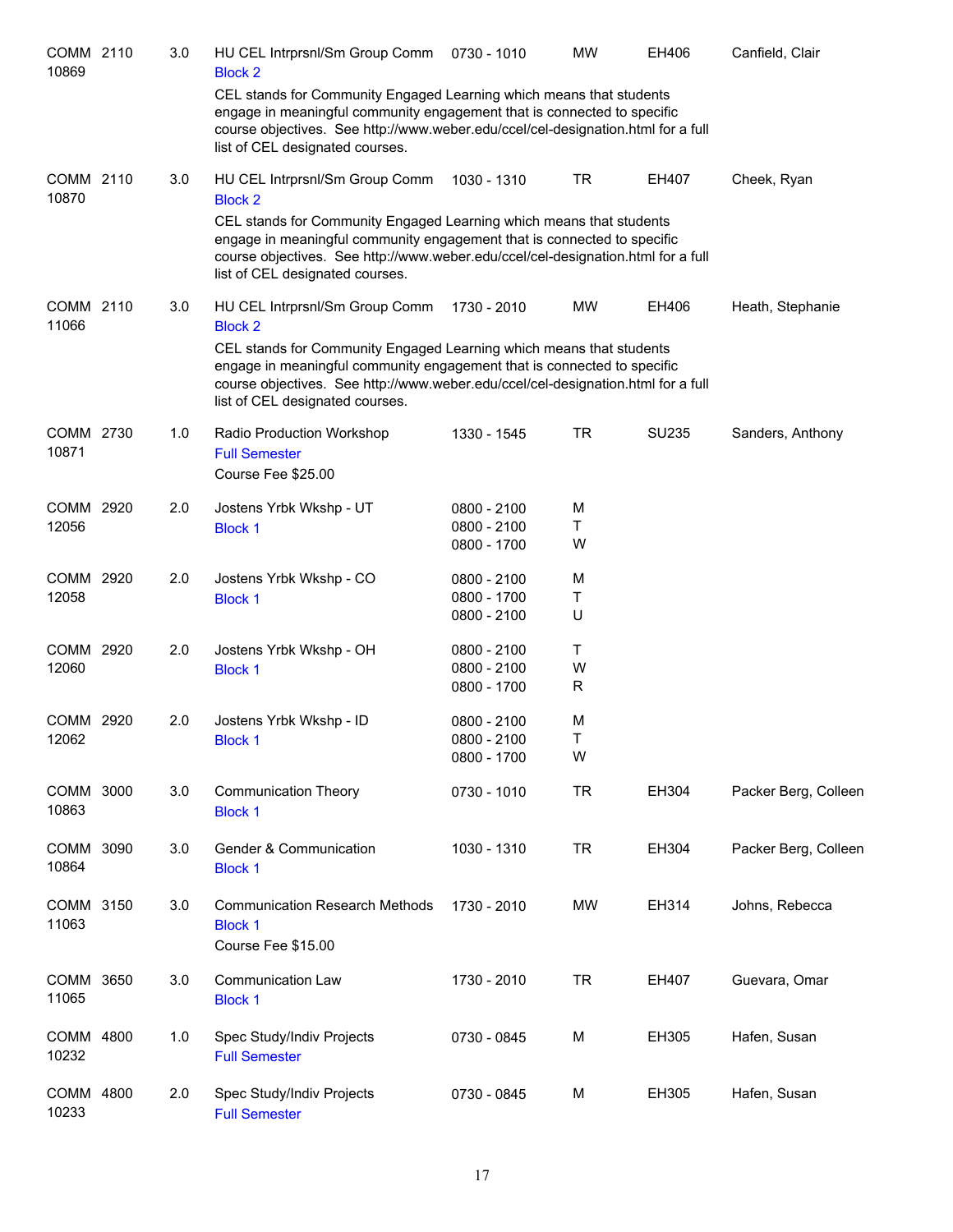| COMM 4800<br>10234   |      | 3.0 | Spec Study/Indiv Projects<br><b>Full Semester</b>                                                                                                                                                                                                                                                                                                                                                      | 0730 - 0845 | M          | <b>EH305</b> | Hafen, Susan         |
|----------------------|------|-----|--------------------------------------------------------------------------------------------------------------------------------------------------------------------------------------------------------------------------------------------------------------------------------------------------------------------------------------------------------------------------------------------------------|-------------|------------|--------------|----------------------|
| COMM 4890<br>10878   |      | 1.0 | Co-op Work Exper<br><b>Full Semester</b>                                                                                                                                                                                                                                                                                                                                                               | 0730 - 0845 | M          | EH305        | Hafen, Susan         |
| COMM 4890<br>10879   |      | 2.0 | Co-op Work Exper<br><b>Full Semester</b>                                                                                                                                                                                                                                                                                                                                                               | 0730 - 0845 | М          | EH305        | Hafen, Susan         |
| COMM<br>10880        | 4890 | 3.0 | Co-op Work Exper<br><b>Full Semester</b>                                                                                                                                                                                                                                                                                                                                                               | 0730 - 0845 | M          | EH305        | Hafen, Susan         |
| COMM 4990<br>10872   |      | 3.0 | <b>CEL Senior Seminar</b><br><b>Block 1</b>                                                                                                                                                                                                                                                                                                                                                            | <b>TBA</b>  | <b>TBA</b> | <b>OL</b>    | Packer Berg, Colleen |
|                      |      |     | To access online course materials, please log in to your student portal at<br>weber.edu and select your student services tab. CEL stands for Community<br>Engaged Learning which means that students engage in meaningful community<br>engagement that is connected to specific course objectives. See<br>http://www.weber.edu/ccel/cel-designation.html for a full list of CEL designated<br>courses. |             |            |              |                      |
| <b>CONC</b><br>10464 | 0001 | 1.0 | <b>Concurrent Nursing</b><br><b>Full Semester</b><br>THIS IS NOT A REGULAR COURSE FOR STUDENTS. Do not attempt to get an<br>override for this section!                                                                                                                                                                                                                                                 | <b>TBA</b>  | <b>TBA</b> |              | Stevens, Candace     |
| <b>CONC</b><br>10465 | 0002 | 1.0 | Off Campus Programs<br><b>Full Semester</b><br>THIS IS NOT A REGULAR COURSE FOR STUDENTS. Do not attempt to get an<br>override for this section!                                                                                                                                                                                                                                                       | <b>TBA</b>  | <b>TBA</b> |              | Stevens, Candace     |
| CS<br>11035          | 1010 | 3.0 | CA Intro to Interact Entertain<br><b>Full Semester</b><br>To access online course materials, please log in to your student portal at<br>weber.edu and select your Student Services tab.                                                                                                                                                                                                                | <b>TBA</b>  | <b>TBA</b> | OL           | Fry, Richard         |
| CS<br>10628          | 1030 | 4.0 | Foundations - Computer Science<br><b>Full Semester</b><br>Course Fee \$20.00                                                                                                                                                                                                                                                                                                                           | 1730 - 1920 | <b>TR</b>  | D02312       | Sunderland, Alison   |
| <b>CS</b><br>10664   | 1030 | 4.0 | Foundations - Computer Science<br><b>Full Semester</b><br>To access online course materials, please log in to your student portal at<br>weber.edu and select your Student Services tab.                                                                                                                                                                                                                | <b>TBA</b>  | TBA        | <b>OL</b>    | Hilton, Spencer      |
| CS<br>10632          | 1400 | 4.0 | Fundamentals of Programming<br><b>Full Semester</b><br>Course Fee \$20.00                                                                                                                                                                                                                                                                                                                              | 1930 - 2120 | <b>TR</b>  | D02312       | Grayston, Scott      |
| CS<br>10665          | 1400 | 4.0 | <b>Fundamentals of Programming</b><br><b>Full Semester</b><br>To access online course materials, please log in to your student portal at                                                                                                                                                                                                                                                               | <b>TBA</b>  | <b>TBA</b> | OL           | Hilton, Spencer      |
| <b>CS</b><br>10670   | 1410 | 4.0 | weber.edu and select your Student Services tab.<br>Object-Oriented Programming<br><b>Full Semester</b><br>To access online course materials, please log in to your student portal at<br>weber.edu and select your Student Services tab.                                                                                                                                                                | <b>TBA</b>  | <b>TBA</b> | <b>OL</b>    | Rague, Brian         |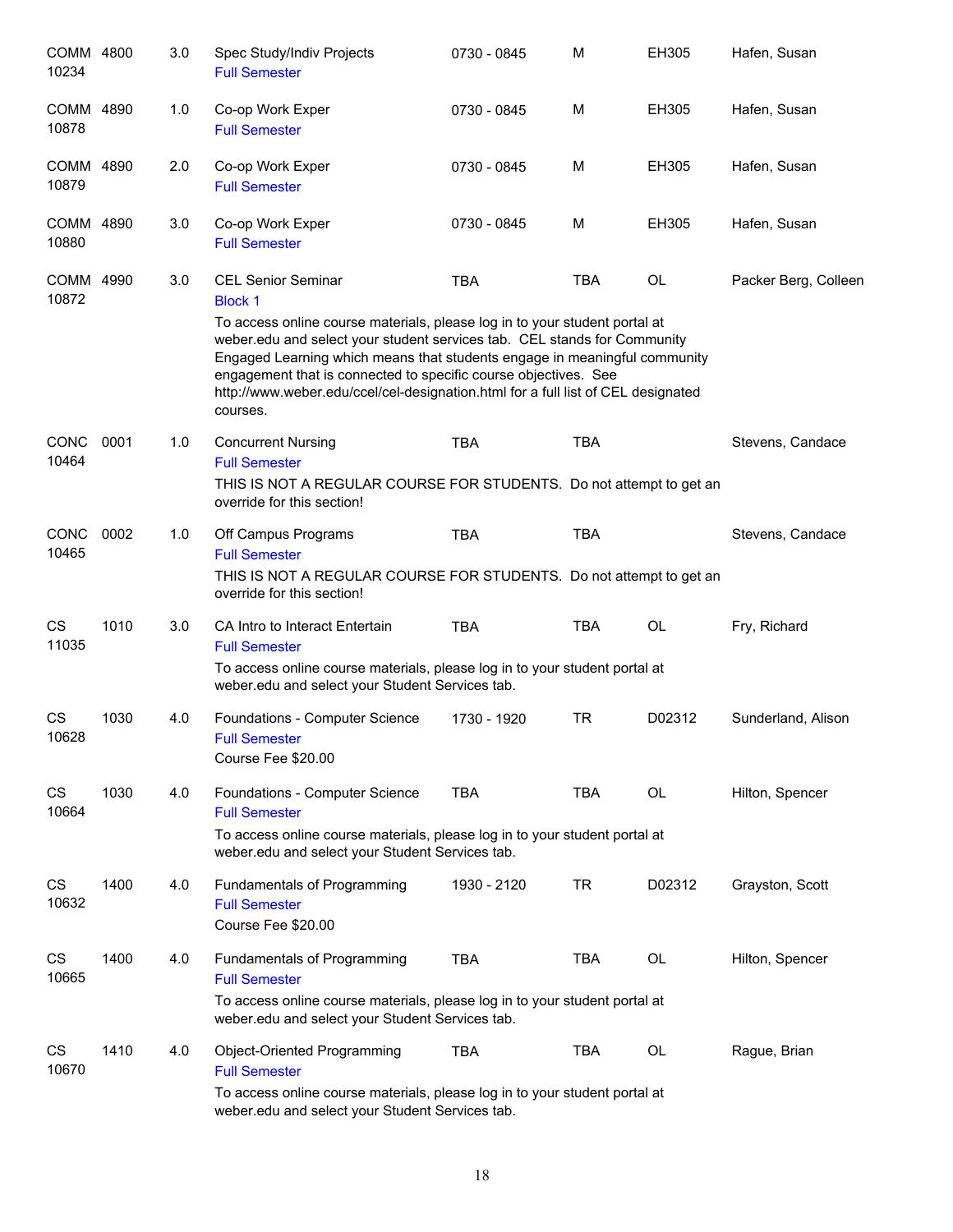| CS<br>10671        | 2350 | 4.0 | Web Development<br><b>Full Semester</b>                                                                                                                                               | <b>TBA</b>  | <b>TBA</b> | <b>OL</b>     | Tuck, Garth       |
|--------------------|------|-----|---------------------------------------------------------------------------------------------------------------------------------------------------------------------------------------|-------------|------------|---------------|-------------------|
|                    |      |     | To access online course materials, please log in to your student portal at<br>weber.edu and select your Student Services tab.                                                         |             |            |               |                   |
| <b>CS</b><br>10641 | 2420 | 4.0 | Data Structures & Algorithms<br><b>Full Semester</b><br>Course Fee \$20.00                                                                                                            | 1930 - 2120 | <b>MW</b>  | D02312        | Peterson, Bradley |
| <b>CS</b><br>10669 | 2420 | 4.0 | Data Structures & Algorithms<br><b>Full Semester</b><br>To access online course materials, please log in to your student portal at<br>weber.edu and select your Student Services tab. | <b>TBA</b>  | <b>TBA</b> | <b>OL</b>     | Peterson, Bradley |
| CS<br>10380        | 2450 | 4.0 | Software Engineering<br><b>Full Semester</b><br>Course Fee \$20.00                                                                                                                    | 0930 - 1120 | <b>TR</b>  | <b>TE202S</b> | Fry, Richard      |
| <b>CS</b><br>10660 | 2550 | 4.0 | Intro to Database Design & SQL<br><b>Full Semester</b><br>To access online course materials, please log in to your student portal at                                                  | <b>TBA</b>  | <b>TBA</b> | <b>OL</b>     | Hilton, Robert    |
| CS                 | 2650 | 4.0 | weber.edu and select your Student Services tab.<br>Comp Architecture/Organization                                                                                                     | <b>TBA</b>  | <b>TBA</b> | <b>OL</b>     | Jensen, Joshua    |
| 10668              |      |     | <b>Full Semester</b><br>To access online course materials, please log in to your student portal at<br>weber.edu and select your Student Services tab.                                 |             |            |               |                   |
| <b>CS</b><br>10672 | 2705 | 4.0 | Network Fundamentals/Design<br><b>Full Semester</b>                                                                                                                                   | <b>TBA</b>  | <b>TBA</b> | <b>OL</b>     | Weidman, Drew     |
|                    |      |     | To access online course materials, please log in to your student portal at<br>weber.edu and select your Student Services tab.                                                         |             |            |               |                   |
| CS<br>10401        | 2800 | 1.0 | Individual Projects and Resear<br><b>Full Semester</b>                                                                                                                                | <b>TBA</b>  | <b>TBA</b> |               | Weidman, Drew     |
| CS<br>10402        | 2800 | 2.0 | Individual Projects and Resear<br><b>Full Semester</b>                                                                                                                                | <b>TBA</b>  | <b>TBA</b> |               | Weidman, Drew     |
| <b>CS</b><br>10403 | 2800 | 3.0 | Individual Projects and Resear<br><b>Full Semester</b>                                                                                                                                | <b>TBA</b>  | <b>TBA</b> |               | Weidman, Drew     |
| CS<br>10404        | 2800 | 4.0 | Individual Projects and Resear<br><b>Full Semester</b>                                                                                                                                | TBA         | <b>TBA</b> |               | Weidman, Drew     |
| <b>CS</b><br>10405 | 2890 | 1.0 | Coop Work Experience<br><b>Full Semester</b>                                                                                                                                          | <b>TBA</b>  | <b>TBA</b> |               | Weidman, Drew     |
| CS<br>10406        | 2890 | 2.0 | Coop Work Experience<br><b>Full Semester</b>                                                                                                                                          | <b>TBA</b>  | <b>TBA</b> |               | Weidman, Drew     |
| CS<br>10407        | 2890 | 3.0 | Coop Work Experience<br><b>Full Semester</b>                                                                                                                                          | <b>TBA</b>  | <b>TBA</b> |               | Weidman, Drew     |
| <b>CS</b><br>10408 | 2890 | 4.0 | Coop Work Experience<br><b>Full Semester</b>                                                                                                                                          | <b>TBA</b>  | <b>TBA</b> |               | Weidman, Drew     |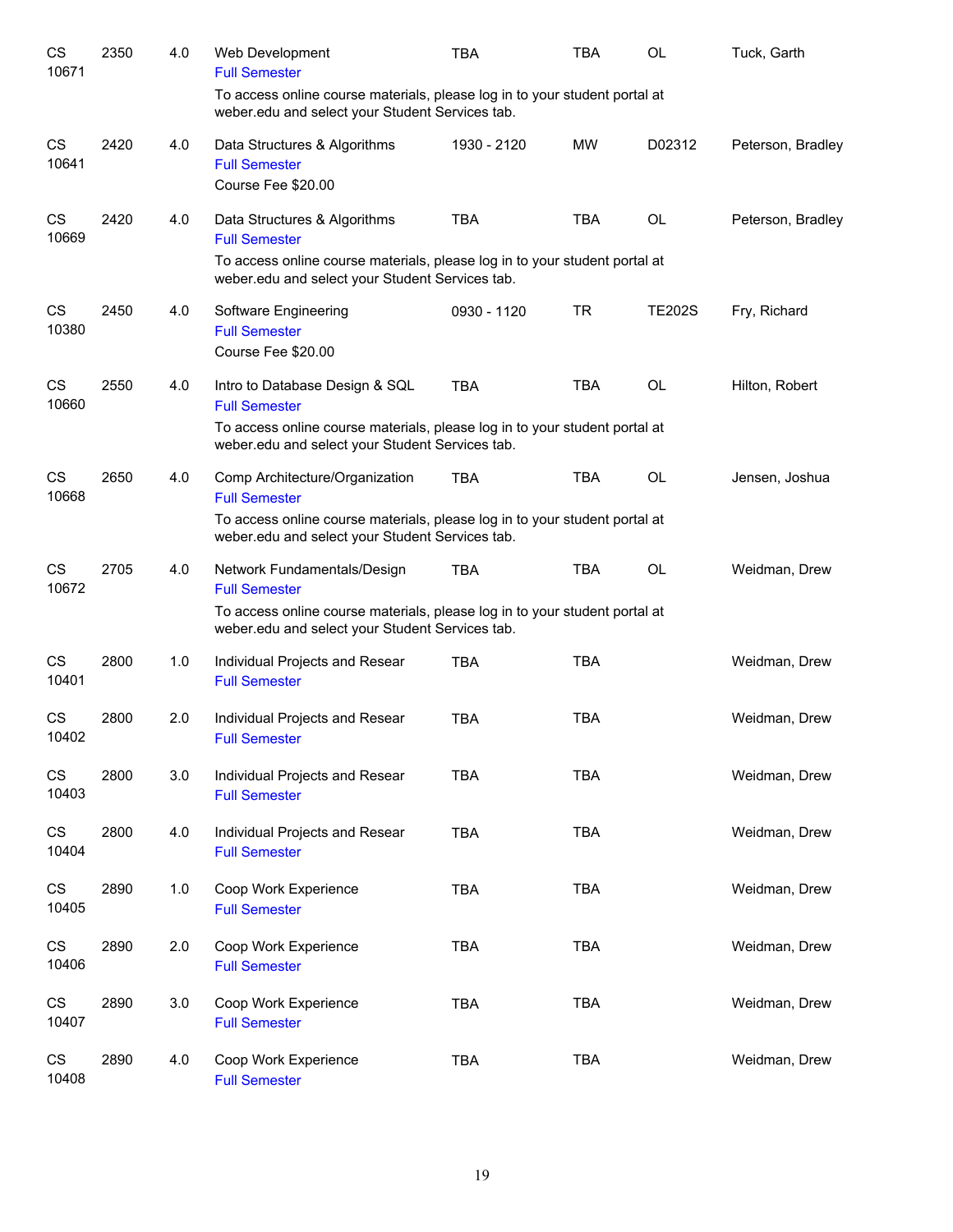| CS<br>10658        | 3030 | 4.0 | <b>Scripting Languages</b><br><b>Full Semester</b>                                                                                                                                  | <b>TBA</b>  | TBA        | <b>OL</b>     | Cowan, Ted     |
|--------------------|------|-----|-------------------------------------------------------------------------------------------------------------------------------------------------------------------------------------|-------------|------------|---------------|----------------|
|                    |      |     | To access online course materials, please log in to your student portal at<br>weber.edu and select your Student Services tab.                                                       |             |            |               |                |
| <b>CS</b><br>10381 | 3100 | 4.0 | <b>Operating Systems</b><br><b>Full Semester</b><br>Course Fee \$20.00                                                                                                              | 1130 - 1320 | TR         | <b>TE202S</b> | Fry, Richard   |
| <b>CS</b><br>10617 | 3100 | 4.0 | <b>Operating Systems</b><br><b>Full Semester</b><br>Course Fee \$20.00                                                                                                              | 1730 - 1920 | <b>MW</b>  | SM130         | Plumb, Jared   |
| <b>CS</b><br>10620 | 3230 | 4.0 | Obj Orient User Interface Java<br><b>Full Semester</b><br>Course Fee \$20.00                                                                                                        | 1930 - 2120 | TR         | <b>SM126</b>  | Brough, Aaron  |
| <b>CS</b><br>10634 | 3230 | 4.0 | Obj Orient User Interface Java<br><b>Full Semester</b><br>Course Fee \$20.00                                                                                                        | 1730 - 1920 | TR         | D02314        | Zhang, Yong    |
| <b>CS</b><br>10382 | 3260 | 4.0 | Mobile Develop for the iPhone<br><b>Full Semester</b><br>Course Fee \$20.00                                                                                                         | 1730 - 1920 | TR         | <b>TE108</b>  | Holmes, Klint  |
| <b>CS</b><br>10661 | 3270 | 4.0 | Mobile Develop for Android<br><b>Full Semester</b><br>To access online course materials, please log in to your student portal at<br>weber.edu and select your Student Services tab. | <b>TBA</b>  | <b>TBA</b> | <b>OL</b>     | Hilton, Robert |
| CS<br>11658        | 3280 | 4.0 | <b>Object Oriented Windows Applic</b><br><b>Full Semester</b>                                                                                                                       | 1930 - 2120 | <b>MW</b>  | D02314        | Cowder, Shawn  |
| CS<br>10622        | 3550 | 4.0 | Adv Database Programming<br><b>Full Semester</b><br>Course Fee \$20.00                                                                                                              | 1930 - 2120 | <b>MW</b>  | <b>SM126</b>  | Brown, Jason   |
| CS.<br>10623       | 3805 | 4.0 | <b>Computer/Network Security</b><br><b>Full Semester</b><br>Course Fee \$20.00                                                                                                      | 1930 - 2120 | <b>TR</b>  | SM130         | Baxter, Steven |
| CS<br>10624        | 3840 | 4.0 | Comp Forensics for Secur Assur<br><b>Full Semester</b><br>Course Fee \$20.00                                                                                                        | 1730 - 1920 | <b>TR</b>  | <b>SM126</b>  | Hill, Matthew  |
| <b>CS</b><br>10636 | 4110 | 4.0 | Formal Languages & Algorithms<br><b>Full Semester</b><br>Course Fee \$20.00                                                                                                         | 1930 - 2120 | <b>TR</b>  | D02314        | Zhang, Yong    |
| CS<br>10625        | 4350 | 4.0 | Adv Internet Programming<br><b>Full Semester</b><br>Course Fee \$20.00                                                                                                              | 1930 - 2120 | MW         | SM130         | Stringham, Don |
| CS<br>10626        | 4500 | 4.0 | Artificial Intelligence<br><b>Full Semester</b><br>Course Fee \$20.00                                                                                                               | 1730 - 1920 | MW         | <b>SM126</b>  | Cousin, Larry  |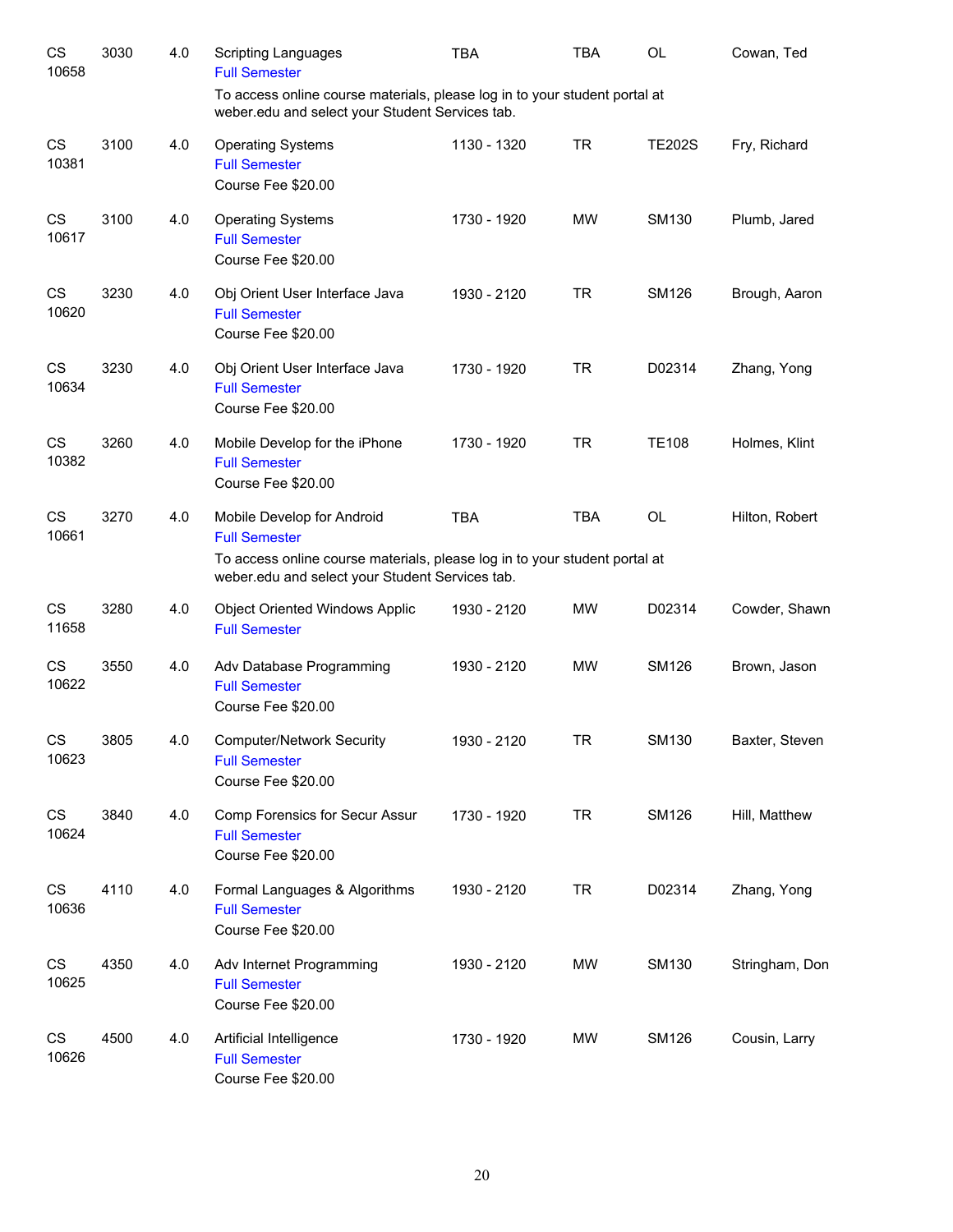| CS<br>10627          | 4750 | 4.0 | CEL Adv Software Engineer Meth<br><b>Full Semester</b><br>Course Fee \$20.00<br>CEL stands for Community Engaged Learning which means that students                                            | 1730 - 1920                | <b>TR</b>              | SM130                      | Cowan, Ted        |
|----------------------|------|-----|------------------------------------------------------------------------------------------------------------------------------------------------------------------------------------------------|----------------------------|------------------------|----------------------------|-------------------|
|                      |      |     | engage in meaningful community engagement that is connected to specific<br>course objectives. See http://www.weber.edu/ccel/cel-designation.html for a full<br>list of CEL designated courses. |                            |                        |                            |                   |
| CS<br>10639          | 4750 | 4.0 | Adv Software Engineering Meth<br><b>Full Semester</b><br>Course Fee \$20.00                                                                                                                    | 1730 - 1920                | <b>MW</b>              | D02312                     | Peterson, Bradley |
| CS<br>10409          | 4800 | 1.0 | Individual Projects & Research<br><b>Full Semester</b><br>Course Fee \$7.50 per credit hour                                                                                                    | <b>TBA</b>                 | <b>TBA</b>             |                            | Weidman, Drew     |
| CS<br>10410          | 4800 | 2.0 | Individual Projects & Research<br><b>Full Semester</b><br>Course Fee \$7.50 per credit hour                                                                                                    | <b>TBA</b>                 | <b>TBA</b>             |                            | Weidman, Drew     |
| CS<br>10411          | 4800 | 3.0 | Individual Projects & Research<br><b>Full Semester</b><br>Course Fee \$7.50 per credit hour                                                                                                    | <b>TBA</b>                 | <b>TBA</b>             |                            | Weidman, Drew     |
| CS<br>10412          | 4800 | 4.0 | Individual Projects & Research<br><b>Full Semester</b><br>Course Fee \$7.50 per credit hour                                                                                                    | <b>TBA</b>                 | <b>TBA</b>             |                            | Weidman, Drew     |
| CS<br>10413          | 4890 | 1.0 | Cooperative Work Experience<br><b>Full Semester</b>                                                                                                                                            | <b>TBA</b>                 | <b>TBA</b>             |                            | Weidman, Drew     |
| CS<br>10414          | 4890 | 2.0 | Cooperative Work Experience<br><b>Full Semester</b>                                                                                                                                            | <b>TBA</b>                 | <b>TBA</b>             |                            | Weidman, Drew     |
| CS<br>10415          | 4890 | 3.0 | Cooperative Work Experience<br><b>Full Semester</b>                                                                                                                                            | <b>TBA</b>                 | <b>TBA</b>             |                            | Weidman, Drew     |
| <b>CS</b><br>10416   | 4890 | 4.0 | Cooperative Work Experience<br><b>Full Semester</b>                                                                                                                                            | <b>TBA</b>                 | <b>TBA</b>             |                            | Weidman, Drew     |
| <b>DANC</b><br>10592 | 1010 | 3.0 | CA/DV Introduction to Dance<br><b>Full Semester</b>                                                                                                                                            | 1230 - 1350<br>1230 - 1350 | <b>TR</b><br><b>TR</b> | <b>SG71</b><br><b>SG72</b> | Sowerby, Amanda   |
| <b>DANC</b><br>11852 | 1010 | 3.0 | CA/DV Introduction to Dance<br><b>Full Semester</b>                                                                                                                                            | <b>TBA</b>                 | <b>TBA</b>             | OL                         | Lawrence, Joanne  |
| <b>DANC</b><br>12158 | 2610 | 2.0 | Dance & Digital Technology<br><b>Full Semester</b>                                                                                                                                             | <b>TBA</b>                 | <b>TBA</b>             |                            | Sowerby, Amanda   |
| <b>DANC</b><br>12124 | 3860 | 1.0 | <b>Field Experience</b><br><b>Full Semester</b>                                                                                                                                                | <b>TBA</b>                 | <b>TBA</b>             |                            | Sowerby, Amanda   |
| <b>DENT</b><br>12196 | 2800 | 1.0 | Individual Research<br><b>Full Semester</b>                                                                                                                                                    | <b>TBA</b>                 | <b>TBA</b>             |                            | Bunker, Ranae     |
| <b>DENT</b><br>12197 | 3130 | 2.0 | Independent Study<br><b>Full Semester</b>                                                                                                                                                      | <b>TBA</b>                 | <b>TBA</b>             |                            | Bunker, Ranae     |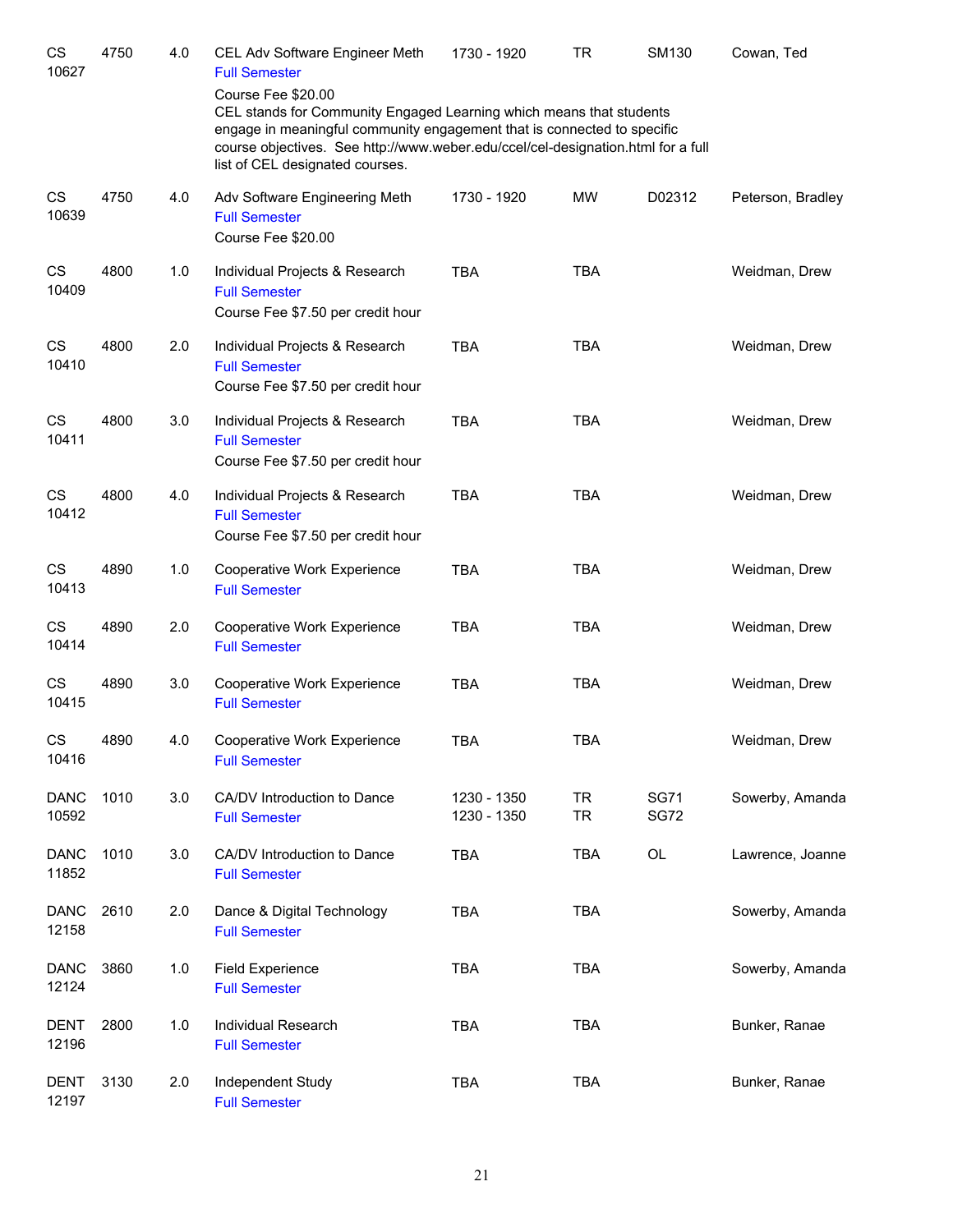| <b>DMS</b><br>10710 | 4120 | 3.0 | <b>Quality Assurance</b><br><b>Full Semester</b><br>Course Fee \$9.00 | TBA        | <b>TBA</b> | MH | Kawamura, Diane    |
|---------------------|------|-----|-----------------------------------------------------------------------|------------|------------|----|--------------------|
| <b>DMS</b><br>10714 | 4120 | 3.0 | <b>Quality Assurance</b><br><b>Full Semester</b><br>Course Fee \$9.00 | <b>TBA</b> | <b>TBA</b> | MH | Kawamura, Diane    |
| <b>DMS</b><br>10886 | 4120 | 3.0 | <b>Quality Assurance</b><br><b>Full Semester</b>                      | <b>TBA</b> | <b>TBA</b> |    | Kawamura, Diane    |
| <b>DMS</b><br>10896 | 4120 | 3.0 | <b>Quality Assurance</b><br><b>Full Semester</b><br>Course Fee \$9.00 | <b>TBA</b> | <b>TBA</b> |    | Kawamura, Diane    |
| <b>DMS</b><br>10944 | 4120 | 3.0 | <b>Quality Assurance</b><br><b>Full Semester</b><br>Course Fee \$9.00 | <b>TBA</b> | <b>TBA</b> |    | Kawamura, Diane    |
| <b>DMS</b><br>10948 | 4230 | 3.0 | Cardiac Sonography III<br><b>Full Semester</b><br>Course Fee \$9.00   | <b>TBA</b> | <b>TBA</b> |    | Devenport, Michael |
| <b>DMS</b><br>10713 | 4510 | 1.0 | <b>Breast Sonography</b><br><b>Full Semester</b><br>Course Fee \$3.00 | <b>TBA</b> | <b>TBA</b> | MH | Jurkiewicz, Terri  |
| <b>DMS</b><br>10895 | 4510 | 1.0 | <b>Breast Sonography</b><br><b>Full Semester</b>                      | <b>TBA</b> | <b>TBA</b> |    | Jurkiewicz, Terri  |
| <b>DMS</b><br>10711 | 4801 | 3.0 | Individualized Research<br><b>Full Semester</b>                       | <b>TBA</b> | <b>TBA</b> | MH | Kawamura, Diane    |
| <b>DMS</b><br>10717 | 4801 | 3.0 | Individualized Research<br><b>Full Semester</b>                       | <b>TBA</b> | <b>TBA</b> | MH | Kawamura, Diane    |
| <b>DMS</b><br>10887 | 4801 | 3.0 | Individualized Research<br><b>Full Semester</b>                       | <b>TBA</b> | <b>TBA</b> |    | Kawamura, Diane    |
| <b>DMS</b><br>10899 | 4801 | 3.0 | Individualized Research<br><b>Full Semester</b>                       | <b>TBA</b> | <b>TBA</b> |    | Kawamura, Diane    |
| <b>DMS</b><br>10949 | 4801 | 3.0 | Individualized Research<br><b>Full Semester</b>                       | <b>TBA</b> | <b>TBA</b> |    | Kawamura, Diane    |
| <b>DMS</b><br>10950 | 4812 | 3.0 | Cardiac Clinical II<br><b>Full Semester</b>                           | <b>TBA</b> | <b>TBA</b> |    | Kawamura, Diane    |
| <b>DMS</b><br>10712 | 4822 | 3.0 | Medical Clincal II<br><b>Full Semester</b>                            | <b>TBA</b> | <b>TBA</b> | MH | Kawamura, Diane    |
| <b>DMS</b><br>10888 | 4822 | 3.0 | Medical Clincal II<br><b>Full Semester</b>                            | <b>TBA</b> | <b>TBA</b> |    | Kawamura, Diane    |
| <b>DMS</b><br>10722 | 4833 | 3.0 | Vascular Clinical III<br><b>Full Semester</b>                         | <b>TBA</b> | <b>TBA</b> | MH | Jurkiewicz, Terri  |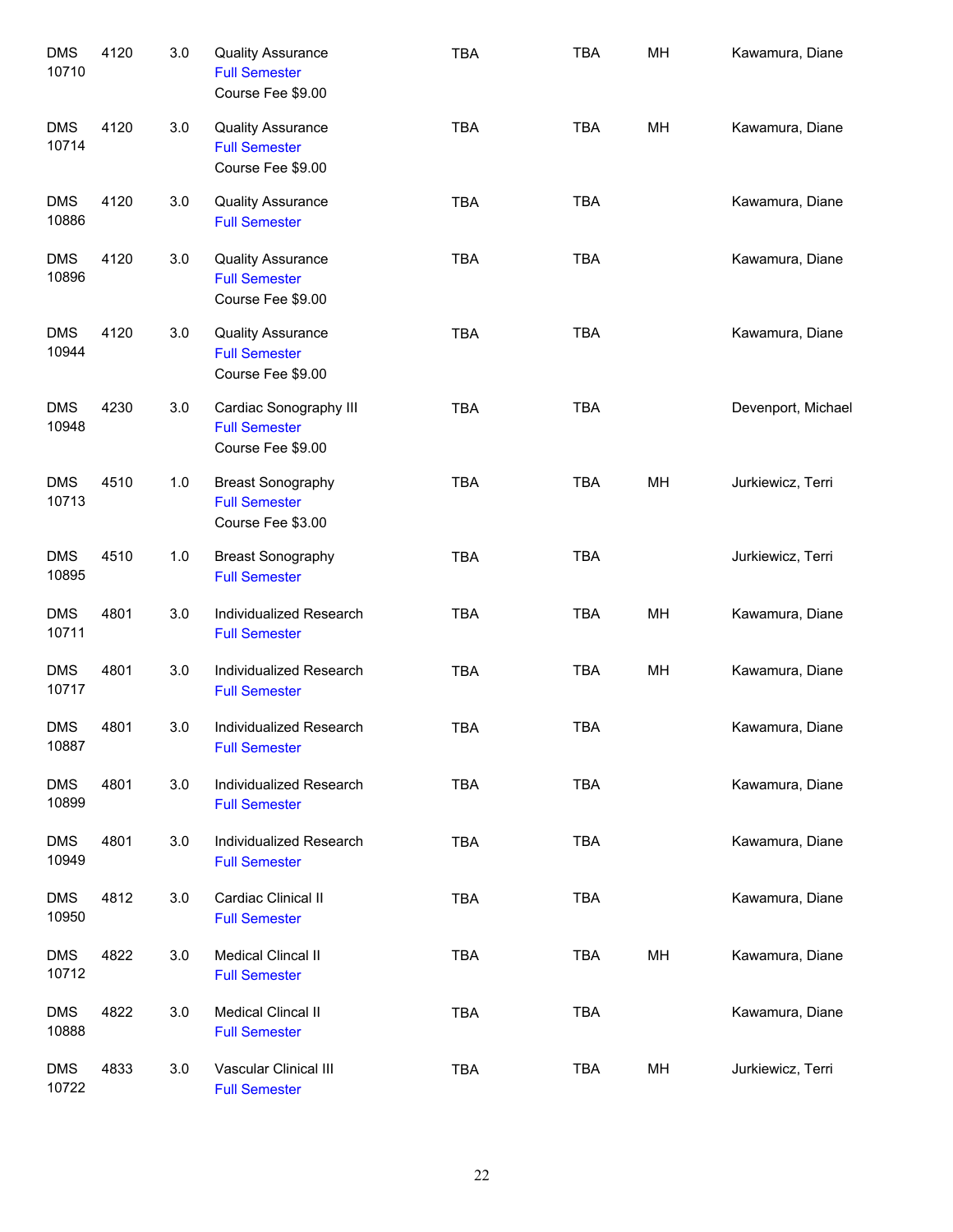| <b>DMS</b><br>10900  | 4833 | 3.0 | Vascular Clinical III<br><b>Full Semester</b>                                                                                                                                                                                                                                                                                                                                                          | <b>TBA</b>  | <b>TBA</b> |                  | Jurkiewicz, Terri |
|----------------------|------|-----|--------------------------------------------------------------------------------------------------------------------------------------------------------------------------------------------------------------------------------------------------------------------------------------------------------------------------------------------------------------------------------------------------------|-------------|------------|------------------|-------------------|
| <b>DMS</b><br>10724  | 4913 | 1.0 | Vascular Comprehensive Review<br><b>Full Semester</b>                                                                                                                                                                                                                                                                                                                                                  | <b>TBA</b>  | TBA        | MН               | Jurkiewicz, Terri |
| <b>DMS</b><br>10901  | 4913 | 1.0 | Vascular Comprehensive Review<br><b>Full Semester</b>                                                                                                                                                                                                                                                                                                                                                  | <b>TBA</b>  | <b>TBA</b> |                  | Jurkiewicz, Terri |
| <b>ECON</b><br>11088 | 1010 | 3.0 | SS Econ as a Social Science<br><b>Full Semester</b>                                                                                                                                                                                                                                                                                                                                                    | 1730 - 2010 | W          | <b>WB110</b>     | Froerer, Deana    |
| <b>ECON</b><br>11306 | 2010 | 3.0 | SS Principles of Microeconomic<br><b>Full Semester</b><br>To access online course materials, please log in to your student portal at<br>weber.edu and select your Student Services tab.                                                                                                                                                                                                                | <b>TBA</b>  | <b>TBA</b> | <b>OL</b>        | Koford, Brandon   |
| <b>ECON</b><br>11087 | 2020 | 3.0 | SS Principles of Macroeconomic<br><b>Full Semester</b>                                                                                                                                                                                                                                                                                                                                                 | 1730 - 2010 | W          | <b>WB114</b>     | Skocki, Ronald    |
| ECON<br>11091        | 2899 | 0.0 | <b>Econ Foundations Assessment</b><br><b>Full Semester</b>                                                                                                                                                                                                                                                                                                                                             | <b>TBA</b>  | <b>TBA</b> |                  | Sikkink, Mara     |
| <b>ECON</b><br>12086 | 4800 | 1.0 | Independent Research<br><b>Full Semester</b>                                                                                                                                                                                                                                                                                                                                                           | <b>TBA</b>  | <b>TBA</b> |                  | Stevenson, Doris  |
| <b>ECON</b><br>11092 | 4980 | 3.0 | <b>Research Methods</b><br><b>Full Semester</b>                                                                                                                                                                                                                                                                                                                                                        | <b>TBA</b>  | <b>TBA</b> |                  | Stevenson, Doris  |
| <b>EDUC</b><br>11192 | 1010 | 3.0 | <b>CEL Exploring Teaching</b><br><b>Block 1</b><br>CEL stands for Community Engaged Learning which means that students<br>engage in meaningful community engagement that is connected to specific<br>course objectives. See http://www.weber.edu/ccel/cel-designation.html for a full<br>list of CEL designated courses.                                                                               | 0930 - 1210 | <b>TR</b>  | <b>ED15</b>      | Rasmussen, Jack   |
| <b>EDUC</b><br>11900 | 1010 | 3.0 | <b>CEL Exploring Teaching</b><br><b>Block 1</b>                                                                                                                                                                                                                                                                                                                                                        | <b>TBA</b>  | <b>TBA</b> | <b>OL</b>        | Alexander, Melina |
|                      |      |     | To access online course materials, please log in to your student portal at<br>weber.edu and select your student services tab. CEL stands for Community<br>Engaged Learning which means that students engage in meaningful community<br>engagement that is connected to specific course objectives. See<br>http://www.weber.edu/ccel/cel-designation.html for a full list of CEL designated<br>courses. |             |            |                  |                   |
| <b>EDUC</b><br>11193 | 2000 | 3.0 | Soc Studies for Elem Teachers<br><b>Block 2</b>                                                                                                                                                                                                                                                                                                                                                        | 1030 - 1220 | TR         | ED330            | Hadley, Van       |
| <b>EDUC</b><br>11195 | 2010 | 3.0 | <b>CBL Human Exceptionality</b><br><b>Block 2</b>                                                                                                                                                                                                                                                                                                                                                      | 1045 - 1315 | TR         | ED <sub>15</sub> | Williams, Natalie |
| <b>EDUC</b><br>11447 | 2604 | 1.0 | Info Resources in Education<br><b>Block 1</b><br>To access online course materials, please log in to your<br>student portal at weber edu and select your student services<br>tab.                                                                                                                                                                                                                      | <b>TBA</b>  | TBA        | OL               | Jackson, Shaun    |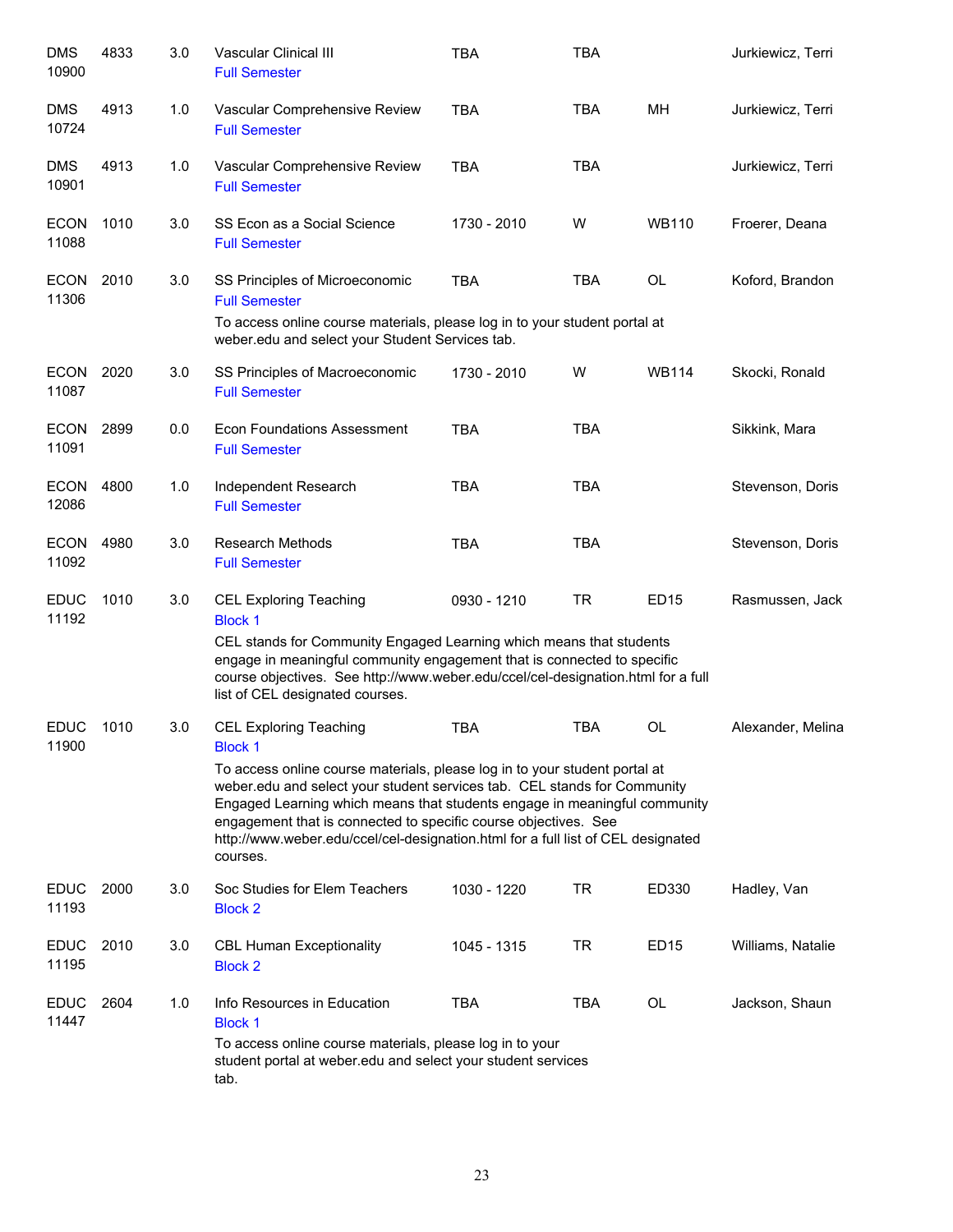| <b>EDUC</b><br>11194 | 3140D | 3.0 | Educ Psych/Classroom Mgmnt<br><b>Block 1</b><br>NOTE: For Special Education Majors only.                                                                                                                                                                              | 1630 - 1910 | TR         | <b>ED15</b> | Alexander, Melina |
|----------------------|-------|-----|-----------------------------------------------------------------------------------------------------------------------------------------------------------------------------------------------------------------------------------------------------------------------|-------------|------------|-------------|-------------------|
| <b>EDUC</b><br>11196 | 3430  | 3.0 | CEL Creat Process-Elem School<br><b>Block 1</b>                                                                                                                                                                                                                       | 1630 - 1910 | T          | ED330       | Bates, Vincent    |
|                      |       |     | CEL stands for Community Engaged Learning which means that students<br>engage in meaningful community engagement that is connected to specific<br>course objectives. See http://www.weber.edu/ccel/cel-designation.html for a full<br>list of CEL designated courses. |             |            |             |                   |
| <b>EDUC</b><br>11197 | 4250  | 3.0 | Second Language Acquisition<br><b>Block 2</b>                                                                                                                                                                                                                         | 0930 - 1210 | TR         | ED319       | Byrd, David       |
| <b>EDUC</b><br>11198 | 4740  | 1.0 | Partnerships ESL/Bilingual<br><b>Block 2</b>                                                                                                                                                                                                                          | 1000 - 1200 | W          | ED330       | Byrd, David       |
|                      |       |     | NOTE: Alernating Wednesdays June 26 - Aug. 14.                                                                                                                                                                                                                        |             |            |             |                   |
| <b>EDUC</b>          | 5920  | 2.0 | Jostens Yrbk Wkshp - UT                                                                                                                                                                                                                                               | 0800 - 2100 | M          |             |                   |
| 12057                |       |     | <b>Block 1</b>                                                                                                                                                                                                                                                        | 0800 - 2100 | T          |             |                   |
|                      |       |     |                                                                                                                                                                                                                                                                       | 0800 - 1700 | W          |             |                   |
| <b>EDUC</b>          | 5920  | 2.0 | Jostens Yrbk Wkshp - CO                                                                                                                                                                                                                                               | 0800 - 2100 | M          |             |                   |
| 12059                |       |     | <b>Block 1</b>                                                                                                                                                                                                                                                        | 0800 - 1700 | Τ          |             |                   |
|                      |       |     |                                                                                                                                                                                                                                                                       | 0800 - 2100 | U          |             |                   |
| <b>EDUC</b>          | 5920  | 2.0 | Jostens Yrbk Wkshp - OH                                                                                                                                                                                                                                               | 0800 - 2100 | т          |             |                   |
| 12061                |       |     | <b>Block 1</b>                                                                                                                                                                                                                                                        | 0800 - 2100 | W          |             |                   |
|                      |       |     |                                                                                                                                                                                                                                                                       | 0800 - 1700 | R          |             |                   |
| <b>EDUC</b>          | 5920  | 2.0 | Jostens Yrbk Wkshp - ID                                                                                                                                                                                                                                               | 0800 - 2100 | M          |             |                   |
| 12063                |       |     | <b>Block 1</b>                                                                                                                                                                                                                                                        | 0800 - 2100 | Τ<br>W     |             |                   |
|                      |       |     |                                                                                                                                                                                                                                                                       | 0800 - 1700 |            |             |                   |
| EE.<br>11429         | 3890  | 2.0 | Internship<br><b>Full Semester</b>                                                                                                                                                                                                                                    | <b>TBA</b>  | <b>TBA</b> | B4421       | Hagen, Kirk       |
| <b>ENGL</b><br>10320 | 0955  | 6.0 | Dev College Reading/Writing<br><b>Full Semester</b>                                                                                                                                                                                                                   | <b>TBA</b>  | <b>TBA</b> | <b>OL</b>   | Asay, Toni        |
|                      |       |     | To access online course materials, please log in to your student portal at<br>weber.edu and select your student services tab.                                                                                                                                         |             |            |             |                   |
| <b>ENGL</b><br>10321 | 0955  | 6.0 | Dev College Reading/Writing<br><b>Full Semester</b>                                                                                                                                                                                                                   | <b>TBA</b>  | <b>TBA</b> | OL          | Marchant, Becky   |
|                      |       |     | To access online course materials, please log in to your student portal at<br>weber.edu and select your student services tab.                                                                                                                                         |             |            |             |                   |
| <b>ENGL</b><br>10322 | 0955  | 6.0 | Dev College Reading/Writing<br><b>Full Semester</b>                                                                                                                                                                                                                   | <b>TBA</b>  | TBA        | OL          | Kelly, Brooke     |
|                      |       |     | To access online course materials, please log in to your student portal at<br>weber.edu and select your student services tab.                                                                                                                                         |             |            |             |                   |
| <b>ENGL</b><br>10347 | 0955  | 6.0 | Dev College Reading/Writing<br><b>Full Semester</b>                                                                                                                                                                                                                   | 1730 - 2010 | W          | D02103      | Kelly, Brooke     |
|                      |       |     | This class is a hybrid course which includes an online component.<br>This class is a hybrid course which includes an online component.                                                                                                                                |             |            |             |                   |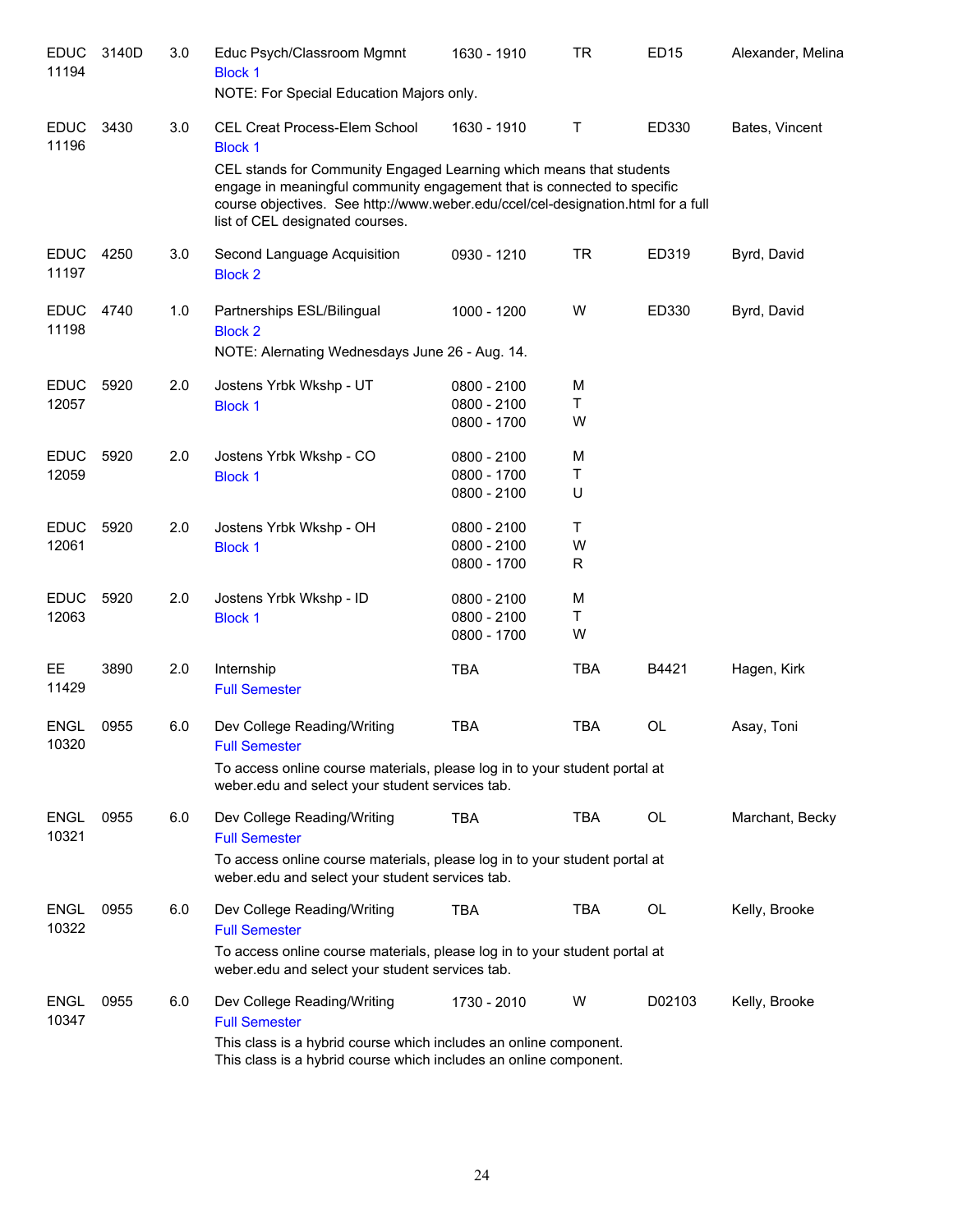| <b>ENGL</b><br>10348 | 0955 | 6.0 | Dev College Reading/Writing<br><b>Full Semester</b>                                                                                    | 1730 - 2010 | R          | D02103    | Kelly, Brooke        |
|----------------------|------|-----|----------------------------------------------------------------------------------------------------------------------------------------|-------------|------------|-----------|----------------------|
|                      |      |     | This class is a hybrid course which includes an online component.<br>This class is a hybrid course which includes an online component. |             |            |           |                      |
| <b>ENGL</b><br>10491 | 0955 | 6.0 | Dev College Reading/Writing<br><b>Full Semester</b>                                                                                    | 0900 - 1015 | <b>TR</b>  | EH219     | Asay, Toni           |
|                      |      |     | 3 CREDIT HOURS WORTH WILL BE ONLINE AND THE OTHER 3 CREDIT<br>HOURS WILL BE FACE-TO-FACE INSTRUCTION.                                  |             |            |           |                      |
| <b>ENGL</b><br>10492 | 0955 | 6.0 | Dev College Reading/Writing<br><b>Full Semester</b>                                                                                    | 1030 - 1145 | <b>TR</b>  | EH219     | Asay, Toni           |
|                      |      |     | 3 CREDIT HOURS WORHT WILL BE ONLINE AND THE OTHER 3 CREDIT<br>HOURS WILL BE FACE-TO-FACE INSTRUCTION.                                  |             |            |           |                      |
| <b>ENGL</b><br>10493 | 0955 | 6.0 | Dev College Reading/Writing<br><b>Full Semester</b>                                                                                    | 1730 - 2010 | Т          | EH218     | Marchant, Becky      |
|                      |      |     | 3 CREDIT HOURS WILL BE ONLINE AND THE OTHER 3 CREDIT<br>HOURS WILL BE FACE-TO-FACE INSTRUCTION                                         |             |            |           |                      |
| <b>ENGL</b><br>10494 | 0955 | 6.0 | Dev College Reading/Writing<br><b>Full Semester</b>                                                                                    | 1730 - 2010 | W          | EH218     | Marchant, Becky      |
|                      |      |     | 3 CREDIT HOURS WORTH WILL BE ONILNE AND THE OTHER 3 CREDIT<br>HOURS WILL BE FACE-TO-FACE INSTRUCTION                                   |             |            |           |                      |
| <b>ENGL</b><br>10323 | 1010 | 3.0 | <b>EN Introduct College Writing</b><br><b>Full Semester</b>                                                                            | <b>TBA</b>  | <b>TBA</b> | <b>OL</b> | Stott, Laura         |
|                      |      |     | To access online course materials, please log in to your student portal at<br>weber.edu and select your student services tab.          |             |            |           |                      |
| <b>ENGL</b><br>10324 | 1010 | 3.0 | <b>EN Introduct College Writing</b><br><b>Full Semester</b>                                                                            | <b>TBA</b>  | <b>TBA</b> | <b>OL</b> | Stott, Laura         |
|                      |      |     | To access online course materials, please log in to your student portal at<br>weber.edu and select your student services tab.          |             |            |           |                      |
| <b>ENGL</b><br>10325 | 1010 | 3.0 | <b>EN Introduct College Writing</b><br><b>Full Semester</b>                                                                            | <b>TBA</b>  | <b>TBA</b> | <b>OL</b> | Luper, A             |
|                      |      |     | To access online course materials, please log in to your student portal at<br>weber.edu and select your student services tab.          |             |            |           |                      |
| <b>ENGL</b><br>10326 | 1010 | 3.0 | <b>EN Introduct College Writing</b><br><b>Full Semester</b>                                                                            | <b>TBA</b>  | <b>TBA</b> | OL        | Luper, A             |
|                      |      |     | To access online course materials, please log in to your student portal at<br>weber.edu and select your student services tab.          |             |            |           |                      |
| <b>ENGL</b><br>10327 | 1010 | 3.0 | <b>EN Introduct College Writing</b><br><b>Full Semester</b>                                                                            | <b>TBA</b>  | TBA        | OL        | Hudson, Kyra         |
|                      |      |     | To access online course materials, please log in to your student portal at<br>weber.edu and select your student services tab.          |             |            |           |                      |
| <b>ENGL</b><br>10328 | 1010 | 3.0 | <b>EN Introduct College Writing</b><br><b>Full Semester</b>                                                                            | <b>TBA</b>  | TBA        | OL        | Strickland, Kimberly |
|                      |      |     | To access online course materials, please log in to your student portal at<br>weber.edu and select your student services tab.          |             |            |           |                      |
| <b>ENGL</b><br>10329 | 1010 | 3.0 | <b>EN Introduct College Writing</b><br><b>Full Semester</b>                                                                            | <b>TBA</b>  | <b>TBA</b> | OL        | Strickland, Kimberly |
|                      |      |     | To access online course materials, please log in to your student portal at<br>weber.edu and select your student services tab.          |             |            |           |                      |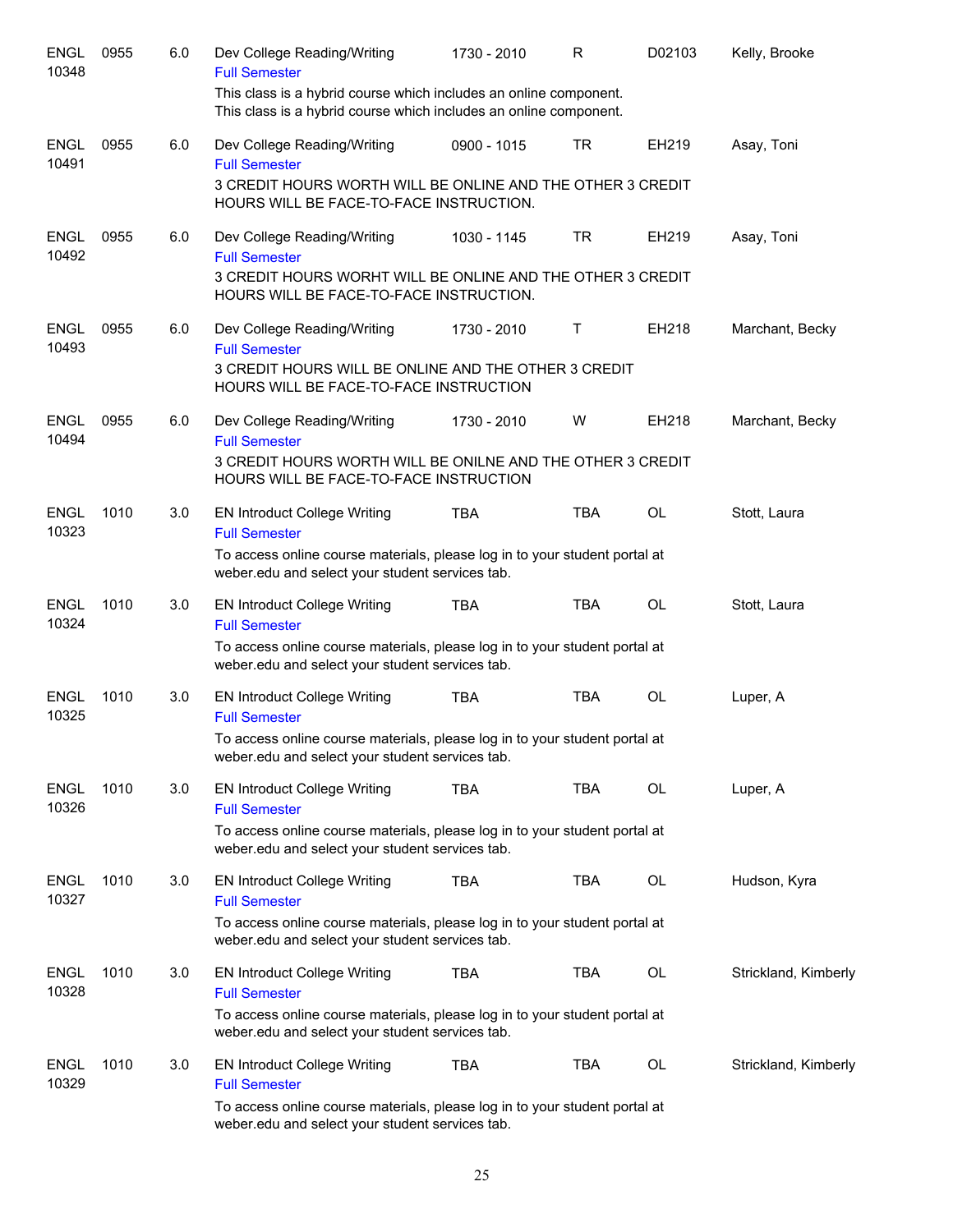| <b>ENGL</b><br>10350 | 1010 | 3.0 | <b>EN Introduct College Writing</b><br><b>Block 2</b>                                                                                                                                       | 1030 - 1310 | <b>TR</b>  | WW108     | Carper, Donald    |
|----------------------|------|-----|---------------------------------------------------------------------------------------------------------------------------------------------------------------------------------------------|-------------|------------|-----------|-------------------|
| <b>ENGL</b><br>10352 | 1010 | 3.0 | <b>EN Introduct College Writing</b><br><b>Block 2</b>                                                                                                                                       | 0730 - 1010 | <b>TR</b>  | D02321    | Kolz, Buck        |
| <b>ENGL</b><br>10353 | 1010 | 3.0 | <b>EN Introduct College Writing</b><br><b>Block 1</b>                                                                                                                                       | 1730 - 2010 | MW         | D02114    | Nelson, Crystal   |
| <b>ENGL</b><br>10496 | 1010 | 3.0 | <b>EN Introduct College Writing</b><br><b>Block 1</b>                                                                                                                                       | 0730 - 1010 | <b>TR</b>  | EH203     | Mickel, Logan     |
| <b>ENGL</b><br>10497 | 1010 | 3.0 | <b>EN Introduct College Writing</b><br><b>Block 2</b>                                                                                                                                       | 0730 - 1010 | MW         | EH203     | Winters, Matthew  |
| <b>ENGL</b><br>10499 | 1010 | 3.0 | <b>EN Introduct College Writing</b><br><b>Block 2</b>                                                                                                                                       | 0730 - 1010 | <b>TR</b>  | EH203     | Pollett, William  |
| <b>ENGL</b><br>10500 | 1010 | 3.0 | <b>EN Introduct College Writing</b><br><b>Block 1</b>                                                                                                                                       | 1030 - 1310 | MW         | EH203     | Barnum, Tyler     |
| <b>ENGL</b><br>10501 | 1010 | 3.0 | <b>EN Introduct College Writing</b><br><b>Block 1</b>                                                                                                                                       | 1030 - 1310 | <b>TR</b>  | EH203     | Macdonald, Robert |
| <b>ENGL</b><br>10503 | 1010 | 3.0 | <b>EN Introduct College Writing</b><br><b>Block 2</b>                                                                                                                                       | 1030 - 1310 | MW         | EH203     | Whitby, Emily     |
| <b>ENGL</b><br>10504 | 1010 | 3.0 | <b>EN Introduct College Writing</b><br><b>Block 1</b>                                                                                                                                       | 1730 - 2010 | MW         | EH203     | Choberka, Angela  |
| <b>ENGL</b><br>10505 | 1010 | 3.0 | <b>EN Introduct College Writing</b><br><b>Block 2</b>                                                                                                                                       | 1730 - 2010 | <b>TR</b>  | EH203     | Ludlow, Steven    |
| <b>ENGL</b><br>10330 | 2010 | 3.0 | EN Intermed College Writing<br><b>Full Semester</b><br>To access online course materials, please log in to your student portal at<br>weber.edu and select your student services tab.        | <b>TBA</b>  | <b>TBA</b> | OL        | Smith, Brigette   |
| <b>ENGL</b><br>10331 | 2010 | 3.0 | <b>EN Intermed College Writing</b><br><b>Full Semester</b><br>To access online course materials, please log in to your student portal at<br>weber.edu and select your student services tab. | <b>TBA</b>  | <b>TBA</b> | OL        | Smith, Brigette   |
| <b>ENGL</b><br>10332 | 2010 | 3.0 | <b>EN Intermed College Writing</b><br><b>Full Semester</b><br>To access online course materials, please log in to your student portal at<br>weber.edu and select your student services tab. | <b>TBA</b>  | <b>TBA</b> | <b>OL</b> | Reddy, Prasanna   |
| <b>ENGL</b><br>10333 | 2010 | 3.0 | EN Intermed College Writing<br><b>Full Semester</b><br>To access online course materials, please log in to your student portal at<br>weber.edu and select your student services tab.        | <b>TBA</b>  | <b>TBA</b> | <b>OL</b> | Hamer, Jan        |
| <b>ENGL</b><br>10334 | 2010 | 3.0 | <b>EN Intermed College Writing</b><br><b>Full Semester</b><br>To access online course materials, please log in to your student portal at<br>weber.edu and select your student services tab. | <b>TBA</b>  | <b>TBA</b> | <b>OL</b> | Hamer, Jan        |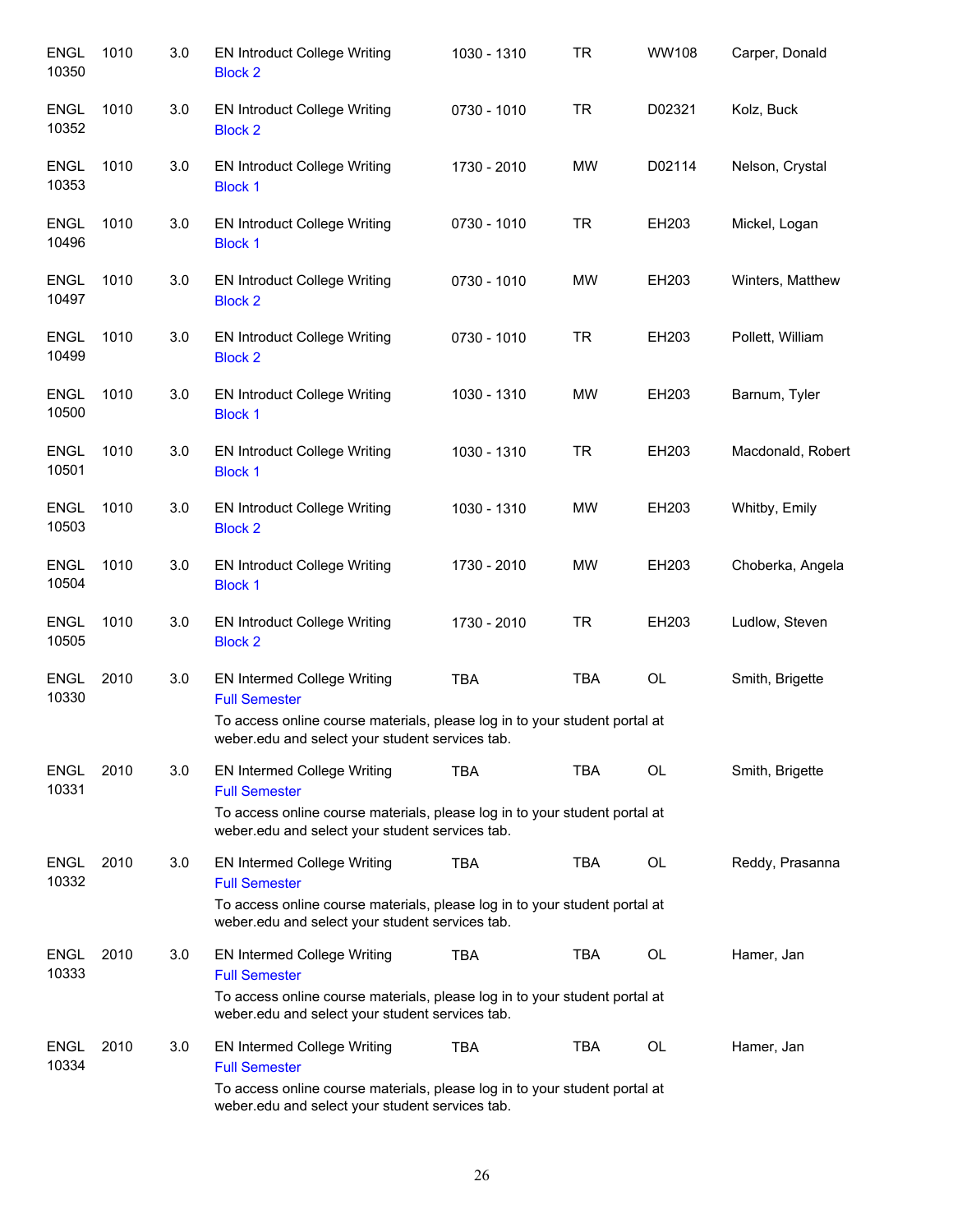| <b>ENGL</b><br>10335 | 2010 | 3.0 | CEL EN Interm College Writing<br><b>Full Semester</b>                                                                                                                                                                                                                                                                                                                                                                                               | TBA         | <b>TBA</b> | <b>OL</b> | Sheridan, Deborah |
|----------------------|------|-----|-----------------------------------------------------------------------------------------------------------------------------------------------------------------------------------------------------------------------------------------------------------------------------------------------------------------------------------------------------------------------------------------------------------------------------------------------------|-------------|------------|-----------|-------------------|
|                      |      |     | To access online course materials, please log in to your student portal at<br>weber.edu and select your student services tab. CEL stands for Community<br>Engaged Learning which means that students engage in meaningful community<br>engagement that is connected to specific course objectives. See<br>http://www.weber.edu/ccel/cel-designation.html for a full list of CEL designated<br>courses.                                              |             |            |           |                   |
| <b>ENGL</b><br>10336 | 2010 | 3.0 | CEL EN Interm College Writing<br><b>Full Semester</b><br>To access online course materials, please log in to your student portal at<br>weber.edu and select your student services tab. CEL stands for Community<br>Engaged Learning which means that students engage in meaningful community<br>engagement that is connected to specific course objectives. See<br>http://www.weber.edu/ccel/cel-designation.html for a full list of CEL designated | <b>TBA</b>  | <b>TBA</b> | OL        | Sheridan, Deborah |
| <b>ENGL</b><br>10337 | 2010 | 3.0 | courses.<br><b>EN Intermed College Writing</b><br><b>Full Semester</b>                                                                                                                                                                                                                                                                                                                                                                              | <b>TBA</b>  | <b>TBA</b> | OL        | Triplett, Joan    |
|                      |      |     | To access online course materials, please log in to your student portal at<br>weber.edu and select your student services tab.                                                                                                                                                                                                                                                                                                                       |             |            |           |                   |
| <b>ENGL</b><br>10338 | 2010 | 3.0 | <b>EN Intermed College Writing</b><br><b>Full Semester</b>                                                                                                                                                                                                                                                                                                                                                                                          | <b>TBA</b>  | <b>TBA</b> | OL        | Triplett, Joan    |
|                      |      |     | To access online course materials, please log in to your student portal at<br>weber.edu and select your student services tab.                                                                                                                                                                                                                                                                                                                       |             |            |           |                   |
| <b>ENGL</b><br>10351 | 2010 | 3.0 | EN Intermed College Writing<br><b>Block 1</b>                                                                                                                                                                                                                                                                                                                                                                                                       | 1030 - 1310 | <b>TR</b>  | WW116     | Toone, Carolyn    |
| <b>ENGL</b><br>10354 | 2010 | 3.0 | EN Intermed College Writing<br><b>Block 2</b>                                                                                                                                                                                                                                                                                                                                                                                                       | 0730 - 1010 | <b>MW</b>  | D02321    | Summers, Kaydee   |
| <b>ENGL</b><br>10355 | 2010 | 3.0 | EN Intermed College Writing<br><b>Block 2</b>                                                                                                                                                                                                                                                                                                                                                                                                       | 1730 - 2010 | <b>TR</b>  | D02322    | Drott, Jolynn     |
| ENGL<br>10506        | 2010 | 3.0 | <b>EN Intermed College Writing</b><br><b>Block 1</b>                                                                                                                                                                                                                                                                                                                                                                                                | 0730 - 1010 | <b>MW</b>  | EH206     | Wade, Leslie      |
| <b>ENGL</b><br>10507 | 2010 | 3.0 | <b>EN Intermed College Writing</b><br><b>Block 1</b>                                                                                                                                                                                                                                                                                                                                                                                                | 0730 - 1010 | <b>TR</b>  | EH206     | Myers, Nathanael  |
| <b>ENGL</b><br>10508 | 2010 | 3.0 | <b>EN Intermed College Writing</b><br><b>Block 2</b>                                                                                                                                                                                                                                                                                                                                                                                                | 0730 - 1010 | <b>MW</b>  | EH206     | Holdsworth, Kevin |
| <b>ENGL</b><br>10509 | 2010 | 3.0 | <b>EN Intermed College Writing</b><br><b>Block 1</b>                                                                                                                                                                                                                                                                                                                                                                                                | 1030 - 1310 | <b>MW</b>  | EH206     | Brown, Teri       |
| <b>ENGL</b><br>10510 | 2010 | 3.0 | <b>EN Intermed College Writing</b><br><b>Block 1</b>                                                                                                                                                                                                                                                                                                                                                                                                | 1030 - 1310 | <b>TR</b>  | EH206     | Gawronski, Sarah  |
| <b>ENGL</b><br>10515 | 2010 | 3.0 | <b>EN Intermed College Writing</b><br><b>Block 2</b>                                                                                                                                                                                                                                                                                                                                                                                                | 1030 - 1310 | <b>TR</b>  | EH206     | Shurtleff, Steven |
| <b>ENGL</b><br>10517 | 2010 | 3.0 | <b>EN Intermed College Writing</b><br><b>Block 1</b>                                                                                                                                                                                                                                                                                                                                                                                                | 1730 - 2010 | MW         | EH206     | Beal, John        |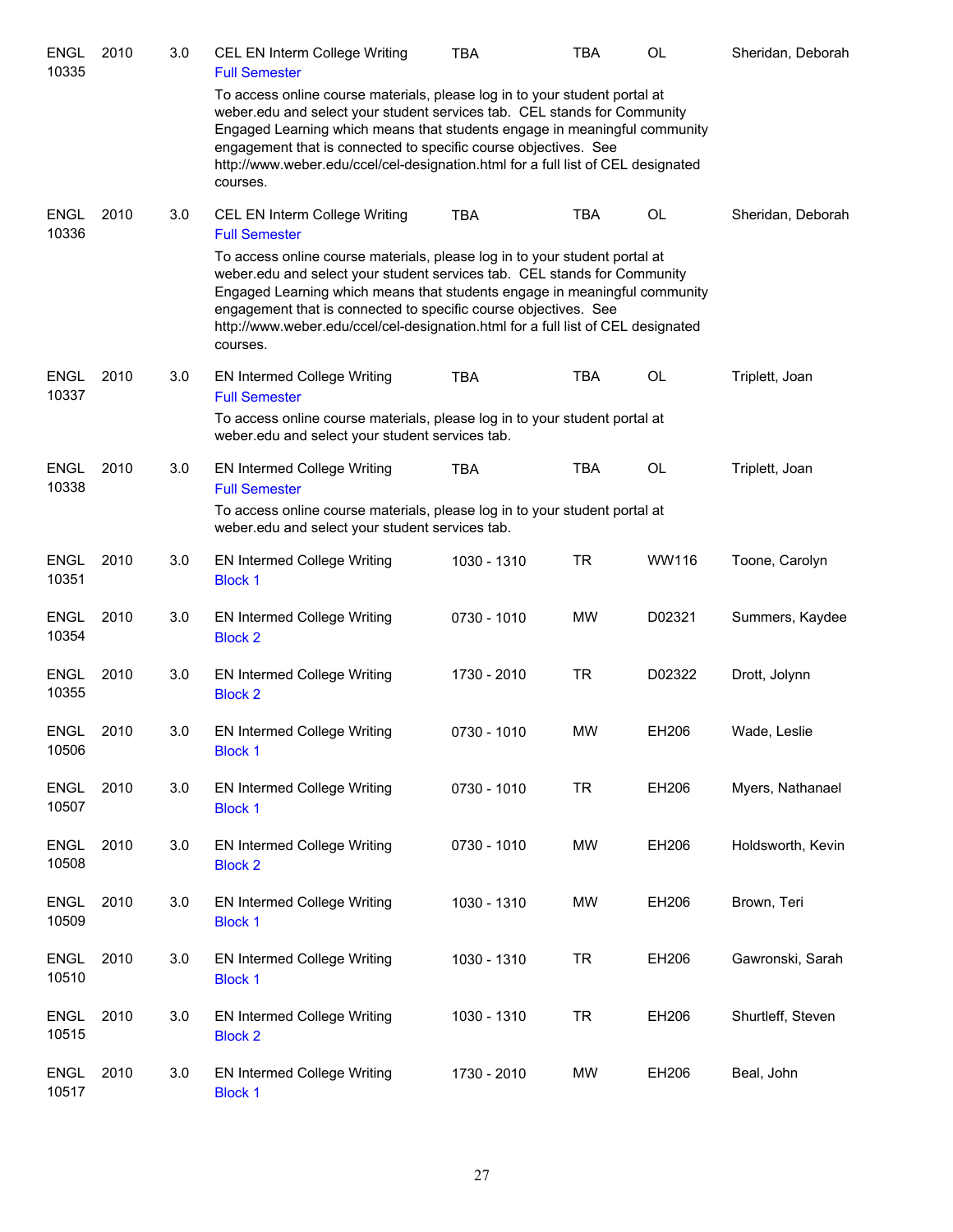| <b>ENGL</b><br>10519 | 2010 | 3.0 | <b>EN Intermed College Writing</b><br><b>Block 1</b>                                                                          | 1730 - 2010 | TR         | EH206     | Wilkinson, Sunni   |
|----------------------|------|-----|-------------------------------------------------------------------------------------------------------------------------------|-------------|------------|-----------|--------------------|
| <b>ENGL</b><br>10521 | 2010 | 3.0 | <b>EN Intermed College Writing</b><br><b>Block 2</b>                                                                          | 1730 - 2010 | MW         | EH206     | Beatty, James      |
| <b>ENGL</b><br>10939 | 2010 | 3.0 | <b>EN Intermed College Writing</b><br><b>Block 2</b>                                                                          | 1730 - 2010 | MW         | WW108     | Borup, Byron       |
| <b>ENGL</b><br>10339 | 2100 | 3.0 | <b>Technical Writing</b><br><b>Full Semester</b>                                                                              | <b>TBA</b>  | <b>TBA</b> | OL        | Egan, Stacie       |
|                      |      |     | To access online course materials, please log in to your student portal at<br>weber.edu and select your student services tab. |             |            |           |                    |
| <b>ENGL</b><br>10340 | 2200 | 3.0 | HU/DV Intro to Literature<br><b>Full Semester</b>                                                                             | <b>TBA</b>  | <b>TBA</b> | <b>OL</b> | Reddy, Prasanna    |
|                      |      |     | To access online course materials, please log in to your student portal at<br>weber.edu and select your student services tab. |             |            |           |                    |
| <b>ENGL</b><br>10341 | 2220 | 3.0 | HU/DV Introduction to Fiction<br><b>Full Semester</b>                                                                         | <b>TBA</b>  | <b>TBA</b> | OL        | Newman, Sylvia     |
|                      |      |     | To access online course materials, please log in to your student portal at<br>weber.edu and select your student services tab. |             |            |           |                    |
| ENGL<br>10528        | 2220 | 3.0 | HU/DV Introduction to Fiction<br><b>Block 2</b>                                                                               | 0730 - 1010 | <b>TR</b>  | EH220     | Houtz, Susan       |
| <b>ENGL</b><br>10529 | 2250 | 3.0 | <b>CA Creative Writing</b><br><b>Block 1</b>                                                                                  | 1030 - 1310 | MW         | EH220     | Deeter, Ronald     |
| <b>ENGL</b><br>10531 | 2830 | 1.0 | <b>Directed Readings</b><br><b>Full Semester</b><br>NEED TO PICK UP CONTRACT FORM FROM ENGLISH DEPT.<br>IN EH 413.            | <b>TBA</b>  | <b>TBA</b> |           | Herndon, Kathleen  |
| <b>ENGL</b><br>10532 | 2830 | 2.0 | Directed Readings<br><b>Full Semester</b>                                                                                     | <b>TBA</b>  | <b>TBA</b> |           | Herndon, Kathleen  |
|                      |      |     | NEED TO PICK UP CONTRACT FORM FROM ENGLISH DEPT. IN<br>EH 413.                                                                |             |            |           |                    |
| ENGL<br>10533        | 2830 | 3.0 | Directed Readings<br><b>Full Semester</b>                                                                                     | <b>TBA</b>  | <b>TBA</b> |           | Herndon, Kathleen  |
|                      |      |     | NEED TO PICK UP CONTRACT FORM FROM ENGLISH DEPT.<br>IN EH 413.                                                                |             |            |           |                    |
| <b>ENGL</b><br>10534 | 3010 | 3.0 | Intro to Linguistics<br><b>Block 1</b>                                                                                        | 1030 - 1310 | <b>TR</b>  | EH403     | LeTourneau, Mark   |
| <b>ENGL</b><br>10535 | 3030 | 3.0 | Structure of English<br><b>Block 2</b>                                                                                        | 1330 - 1610 | <b>TR</b>  | LL229     | McKay, Susan       |
| <b>ENGL</b><br>10536 | 3080 | 3.0 | Critical Approaches to Literat<br><b>Block 1</b>                                                                              | 1030 - 1310 | <b>TR</b>  | EH204     | Mitchell, Jennifer |
| <b>ENGL</b><br>10342 | 3100 | 3.0 | Professional/Technical Writing<br><b>Full Semester</b>                                                                        | <b>TBA</b>  | <b>TBA</b> | OL        | Egan, Stacie       |
|                      |      |     | To access online course materials, please log in to your student portal at<br>weber.edu and select your student services tab. |             |            |           |                    |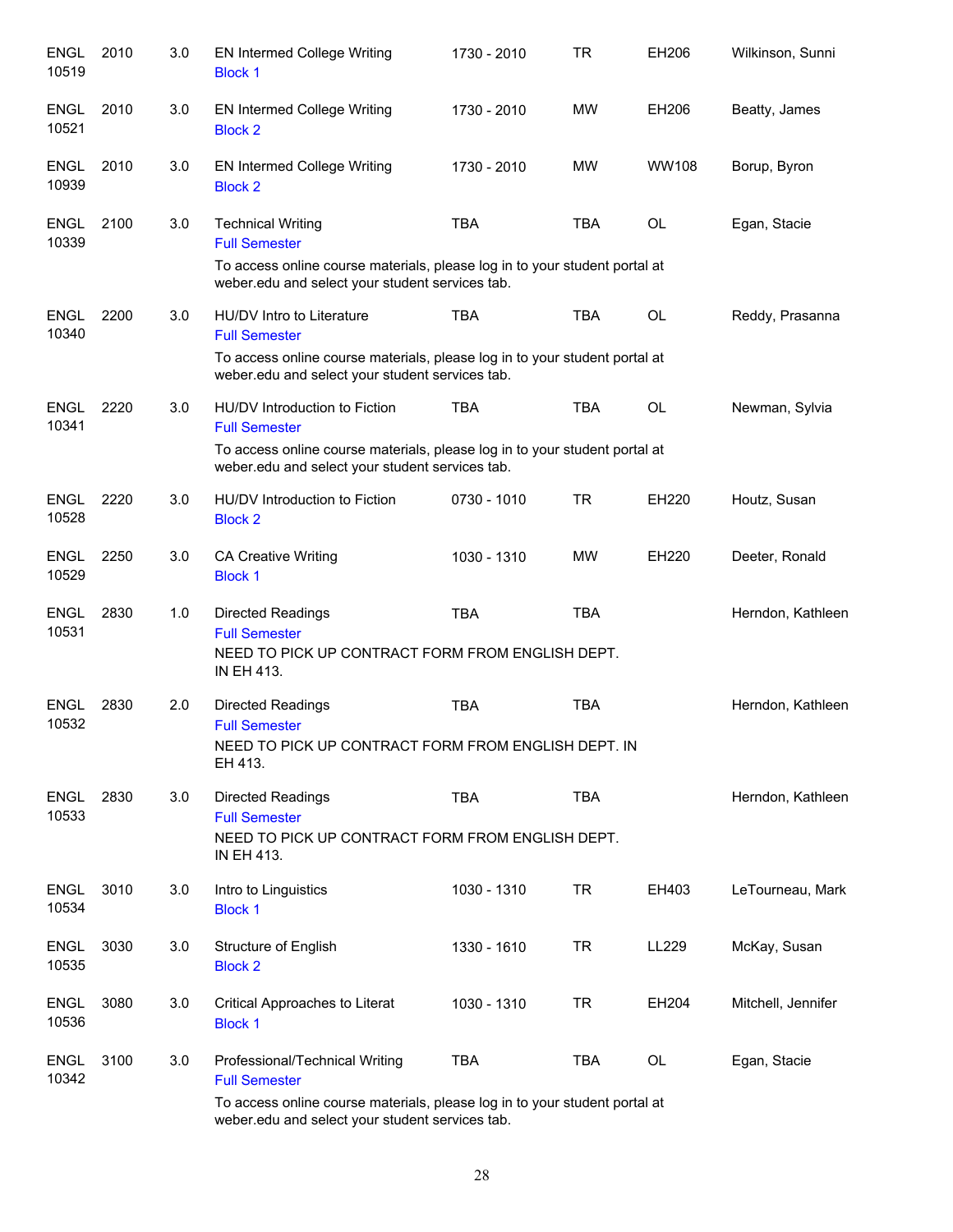| <b>ENGL</b><br>10343 | 3100 | 3.0 | Professional/Technical Writing<br><b>Full Semester</b>                                                                                                                                                                                                                | <b>TBA</b>                 | <b>TBA</b>      | <b>OL</b>      | Sorensen, Jennifer |
|----------------------|------|-----|-----------------------------------------------------------------------------------------------------------------------------------------------------------------------------------------------------------------------------------------------------------------------|----------------------------|-----------------|----------------|--------------------|
|                      |      |     | To access online course materials, please log in to your student portal at<br>weber.edu and select your student services tab.                                                                                                                                         |                            |                 |                |                    |
| <b>ENGL</b><br>10537 | 3270 | 3.0 | Magazine Article Writing<br><b>Block 2</b>                                                                                                                                                                                                                            | 0730 - 1010                | <b>MW</b>       | EH205          | Prothero, Walter   |
| <b>ENGL</b><br>10538 | 3300 | 3.0 | <b>Children's Literature</b><br><b>Block 2</b>                                                                                                                                                                                                                        | 1030 - 1310                | <b>MW</b>       | EH403          | Olson, Eleanor     |
| <b>ENGL</b><br>10807 | 3500 | 3.0 | HU Studies in Shakespeare<br><b>Block 2</b>                                                                                                                                                                                                                           | 1030 - 1310                | <b>MW</b>       | EH217          | Seal, Samantha     |
| <b>ENGL</b><br>10539 | 3510 | 3.0 | <b>HU/DV World Literature</b><br><b>Block 1</b>                                                                                                                                                                                                                       | 1730 - 2010                | <b>MW</b>       | <b>EH220</b>   | Deeter, Ronald     |
| <b>ENGL</b><br>10344 | 3520 | 3.0 | <b>HU Literature of Natural World</b><br><b>Full Semester</b><br>To access online course materials, please log in to your student portal at                                                                                                                           | <b>TBA</b>                 | <b>TBA</b>      | <b>OL</b>      | Vause, L           |
|                      |      |     | weber.edu and select your student services tab.                                                                                                                                                                                                                       |                            |                 |                |                    |
| <b>ENGL</b><br>10345 | 3750 | 3.0 | <b>HU Topics: Mountaineering</b><br><b>Full Semester</b>                                                                                                                                                                                                              | <b>TBA</b>                 | <b>TBA</b>      | <b>OL</b>      | Vause, L           |
|                      |      |     | To access online course materials, please log in to your student portal at<br>weber.edu and select your student services tab.                                                                                                                                         |                            |                 |                |                    |
| <b>ENGL</b><br>11431 | 4100 | 3.0 | Iss in ProfTechWrtng/Nursing<br><b>Block 1</b><br>CLASS IS FOR NURSING STUDENTS ONLY. WILL MEET ONLY ON MONDAY,<br>MAY 6 IN EH403; THURSDAY, MAY 30 IN EH215; AND WEDNESDAY, JUNE 12<br>IN EH403. TO REGISTER CALL MONICA LINFORD AT 801-626-7833 FOR AN<br>OVERRIDE. | 1730 - 2010<br>1730 - 2010 | <b>MW</b><br>R. | EH403<br>EH215 | Shigley, Sally     |
| <b>ENGL</b><br>10540 | 4420 | 3.0 | Phonology/Syntax for ESL Teach<br><b>Block 1</b>                                                                                                                                                                                                                      | 1030 - 1310                | <b>TR</b>       | EH205          | McKay, Susan       |
| ENGL<br>10541        | 4520 | 3.0 | American Lit: Early & Romantic<br><b>Block 1</b>                                                                                                                                                                                                                      | 1030 - 1310                | <b>TR</b>       | EH220          | Gesteland, Becky   |
| <b>ENGL</b><br>10542 | 4540 | 3.0 | American Lit: Modern<br><b>Block 2</b>                                                                                                                                                                                                                                | 1730 - 2010                | MW              | EH217          | Burrows, J         |
| <b>ENGL</b><br>10543 | 4630 | 3.0 | British Lit: Neoclassic/Romant<br><b>Block 2</b>                                                                                                                                                                                                                      | 1030 - 1310                | <b>TR</b>       | EH217          | Rogers, Scott      |
| <b>ENGL</b><br>10544 | 4640 | 3.0 | British Lit: Victorian<br><b>Block 1</b>                                                                                                                                                                                                                              | 1030 - 1310                | MW              | EH217          | Griffiths, Sian    |
| <b>ENGL</b><br>10545 | 4830 | 1.0 | <b>Directed Readings</b><br><b>Full Semester</b><br>NEED TO PICK UP CONTRACT FORM FROM ENGLISH DEPT. IN<br>EH 413.                                                                                                                                                    | <b>TBA</b>                 | <b>TBA</b>      |                | Herndon, Kathleen  |
| <b>ENGL</b><br>10546 | 4830 | 2.0 | Directed Readings<br><b>Full Semester</b><br>NEED TO PICK UP CONTRACT FORM FROM ENGLISH DEPT.<br>IN EH 413.                                                                                                                                                           | <b>TBA</b>                 | <b>TBA</b>      |                | Herndon, Kathleen  |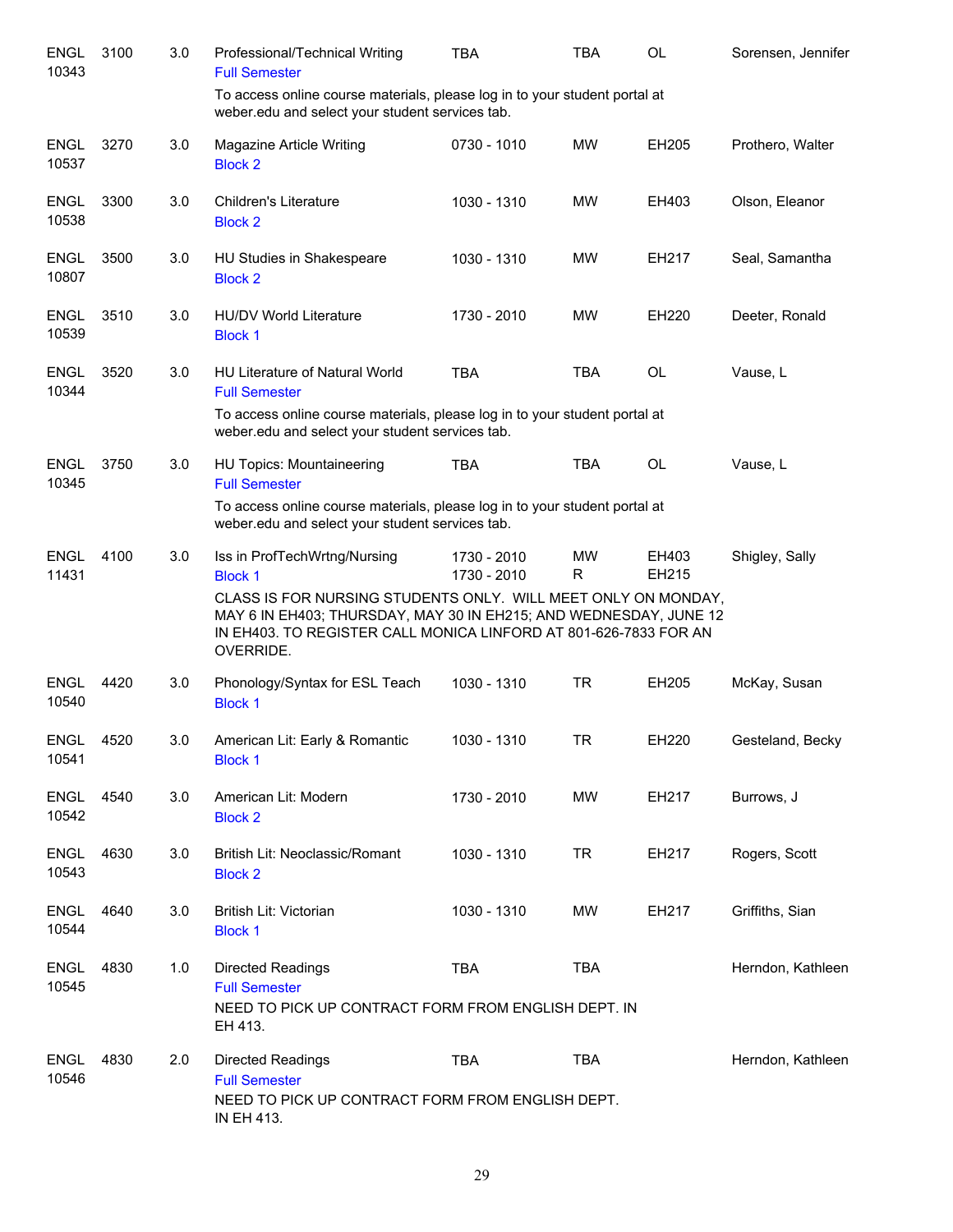| <b>ENGL</b><br>10547 | 4830 | 3.0 | Directed Readings<br><b>Full Semester</b><br>NEED TO PICK UP CONTRACT FORM FROM ENGLISH DEPT. IN | <b>TBA</b>  | <b>TBA</b>  |       | Herndon, Kathleen      |
|----------------------|------|-----|--------------------------------------------------------------------------------------------------|-------------|-------------|-------|------------------------|
|                      |      |     | EH 413.                                                                                          |             |             |       |                        |
| <b>ESL</b><br>11527  | 0015 | 2.0 | Language Foundations II<br><b>Block 1</b>                                                        | 1430 - 1520 | <b>MTWR</b> | EH220 | Hansen, Debra          |
| <b>ESL</b><br>11537  | 0110 | 2.0 | Written Communication I<br><b>Block 1</b>                                                        | 0830 - 0920 | <b>MTWR</b> | EH117 | Stitt, Leslie          |
| <b>ESL</b><br>11538  | 0110 | 2.0 | Written Communication I<br><b>Block 1</b>                                                        |             |             |       |                        |
| <b>ESL</b><br>11641  | 0110 | 2.0 | Written Communication I<br><b>Block 2</b>                                                        | 0830 - 0920 | <b>MTWR</b> | EH117 | Stitt, Leslie          |
| <b>ESL</b><br>11539  | 0120 | 2.0 | Topics In English<br><b>Block 1</b>                                                              | 0930 - 1020 | <b>MTWR</b> | EH117 | Rodriguez Mesa, Monica |
| <b>ESL</b><br>11544  | 0120 | 2.0 | Topics In English<br><b>Block 1</b>                                                              | 0930 - 1020 | <b>MTWR</b> | EH217 | Tanner, Jennifer       |
| ESL<br>11654         | 0120 | 2.0 | Topics In English<br><b>Block 2</b>                                                              | 0930 - 1020 | <b>MTWR</b> | EH117 | LaRocco, Craig         |
| ESL<br>11545         | 0130 | 2.0 | <b>Basic English Communication</b><br><b>Block 1</b>                                             | 1230 - 1320 | <b>MTWR</b> | EH106 | Rivera, Ada            |
| ESL<br>11549         | 0130 | 2.0 | <b>Basic English Communication</b><br><b>Block 1</b>                                             | 1430 - 1520 | <b>MTWR</b> | EH305 | Rodriguez Mesa, Monica |
| ESL<br>11656         | 0130 | 2.0 | <b>Basic English Communication</b><br><b>Block 2</b>                                             | 1230 - 1320 | <b>MTWR</b> | EH106 | Rivera, Ada            |
| <b>ESL</b><br>11551  | 0141 | 2.0 | <b>Grammar Foundations I</b><br><b>Block 1</b>                                                   | 1030 - 1120 | <b>MTWR</b> | EH117 | Tanner, Jennifer       |
| <b>ESL</b><br>11659  | 0141 | 2.0 | <b>Grammar Foundations I</b><br><b>Block 2</b>                                                   | 1030 - 1120 | <b>MTWR</b> | EH116 | Sheridan, Deborah      |
| ESL<br>11553         | 0150 | 1.0 | Pronunciation I<br><b>Block 1</b>                                                                | 1430 - 1520 | MW          | EH116 | Green, Austin          |
| ESL<br>11662         | 0150 | 1.0 | Pronunciation I<br><b>Block 2</b>                                                                | 1430 - 1520 | MW          | EH116 | Green, Austin          |
| <b>ESL</b><br>11555  | 1210 | 2.0 | <b>Written Communication II</b><br><b>Block 1</b>                                                | 1330 - 1420 | <b>MTWR</b> | EH315 | McKay, Susan           |
| <b>ESL</b><br>11556  | 1210 | 2.0 | Written Communication II<br><b>Block 1</b>                                                       | 1330 - 1420 | <b>MTWR</b> | EH106 | Curtis, Giana          |
| <b>ESL</b><br>11664  | 1210 | 2.0 | Written Communication II<br><b>Block 2</b>                                                       |             |             |       |                        |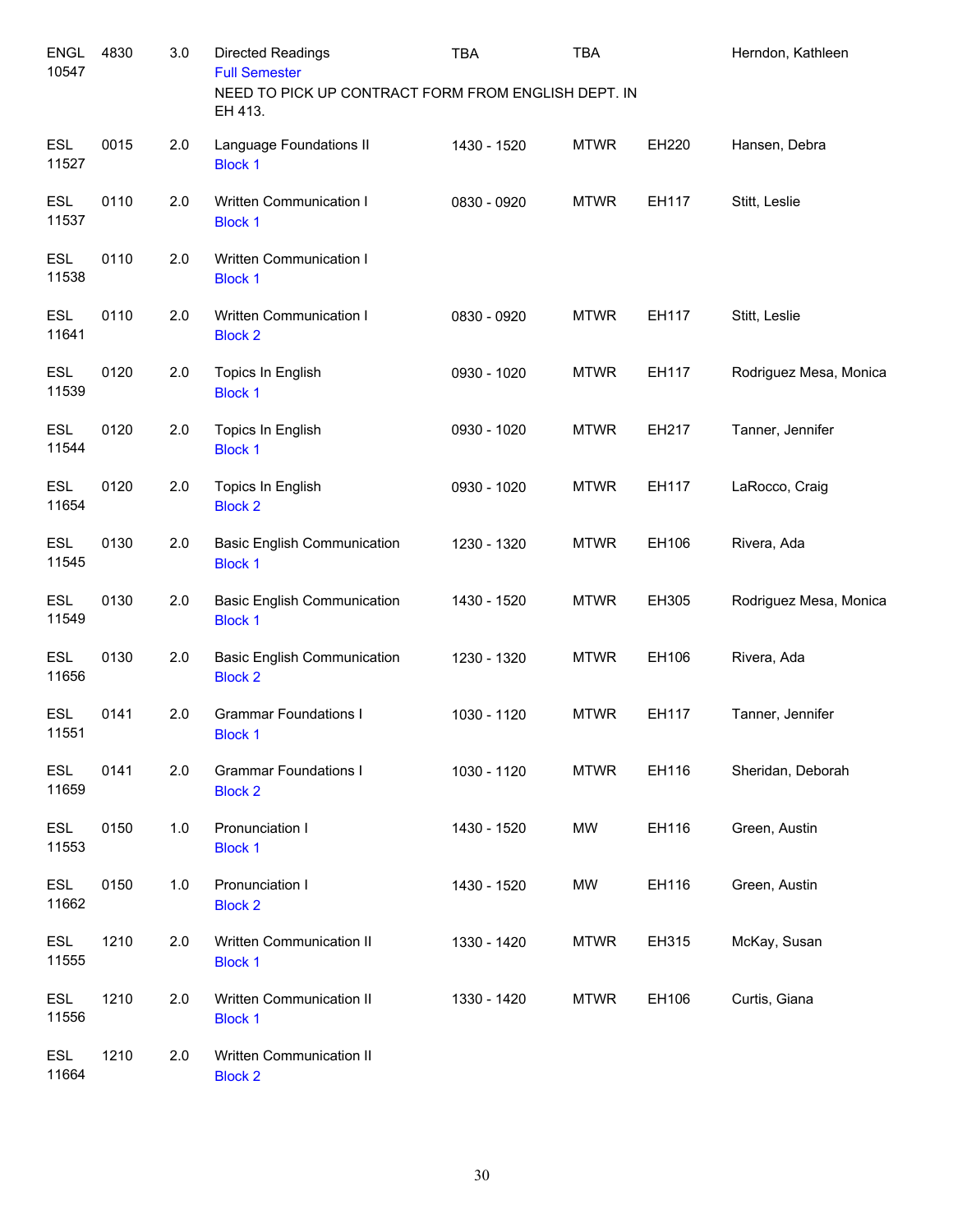| <b>ESL</b><br>11665 | 1210 | 2.0   | Written Communication II<br><b>Block 2</b>       | 1330 - 1420 | <b>MTWR</b> | EH218 | Curtis, Giana          |
|---------------------|------|-------|--------------------------------------------------|-------------|-------------|-------|------------------------|
| <b>ESL</b><br>11558 | 1220 | 2.0   | Topics In Learning English<br><b>Block 1</b>     | 0930 - 1020 | <b>MTWR</b> | EH315 | Curtis, Giana          |
| <b>ESL</b><br>11666 | 1220 | 2.0   | Topics In Learning English<br><b>Block 2</b>     | 0930 - 1020 | <b>MTWR</b> | EH315 | Curtis, Giana          |
| <b>ESL</b><br>11667 | 1220 | 2.0   | Topics In Learning English<br><b>Block 2</b>     |             |             |       |                        |
| <b>ESL</b><br>11566 | 1230 | 2.0   | Interpersonal Communication<br><b>Block 1</b>    | 1230 - 1320 | <b>MTWR</b> | EH116 | Stitt, Leslie          |
| <b>ESL</b><br>11668 | 1230 | 2.0   | Interpersonal Communication<br><b>Block 2</b>    | 1230 - 1320 | <b>MTWR</b> | EH116 | Stitt, Leslie          |
| <b>ESL</b><br>11669 | 1230 | 2.0   | Interpersonal Communication<br><b>Block 2</b>    |             |             |       |                        |
| <b>ESL</b><br>11568 | 1241 | 2.0   | <b>Grammar Foundations II</b><br><b>Block 1</b>  | 1030 - 1120 | <b>MTWR</b> | EH315 | Kareva, Yana           |
| <b>ESL</b><br>11670 | 1241 | 2.0   | <b>Grammar Foundations II</b><br><b>Block 2</b>  | 1030 - 1120 | <b>MTWR</b> | EH315 | Green, Austin          |
| <b>ESL</b><br>11570 | 1250 | $1.0$ | Pronunciation II<br><b>Block 1</b>               | 1430 - 1520 | <b>MW</b>   | EH117 | Curtis, Giana          |
| <b>ESL</b><br>11571 | 1250 | 1.0   | Pronunciation II<br><b>Block 1</b>               |             |             |       |                        |
| <b>ESL</b><br>11672 | 1250 | 1.0   | Pronunciation II<br><b>Block 2</b>               | 1430 - 1520 | MW          | EH117 | Curtis, Giana          |
| ESL<br>11673        | 1250 | 1.0   | Pronunciation II<br><b>Block 2</b>               |             |             |       |                        |
| <b>ESL</b><br>11572 | 2310 | 2.0   | Written Communication III<br><b>Block 1</b>      | 0830 - 0920 | <b>MTWR</b> | EH107 | Green, Austin          |
| <b>ESL</b><br>11676 | 2310 | 2.0   | Written Communication III<br><b>Block 2</b>      | 0830 - 0920 | <b>MTWR</b> | EH107 | Green, Austin          |
| ESL<br>11575        | 2320 | 2.0   | Topics for Academic Purposes I<br><b>Block 1</b> | 0930 - 1020 | <b>MTWR</b> | EH107 | Peterson, Mark         |
| ESL<br>11576        | 2320 | 2.0   | Topics for Academic Purposes I<br><b>Block 1</b> |             |             |       |                        |
| ESL<br>11684        | 2320 | 2.0   | Topics for Academic Purposes I<br><b>Block 2</b> | 0930 - 1020 | <b>MTWR</b> | EH107 | Rodriguez Mesa, Monica |
| ESL<br>11578        | 2330 | 2.0   | Academic Communication I<br><b>Block 1</b>       | 1230 - 1320 | <b>MTWR</b> | EH115 | Curtis, Giana          |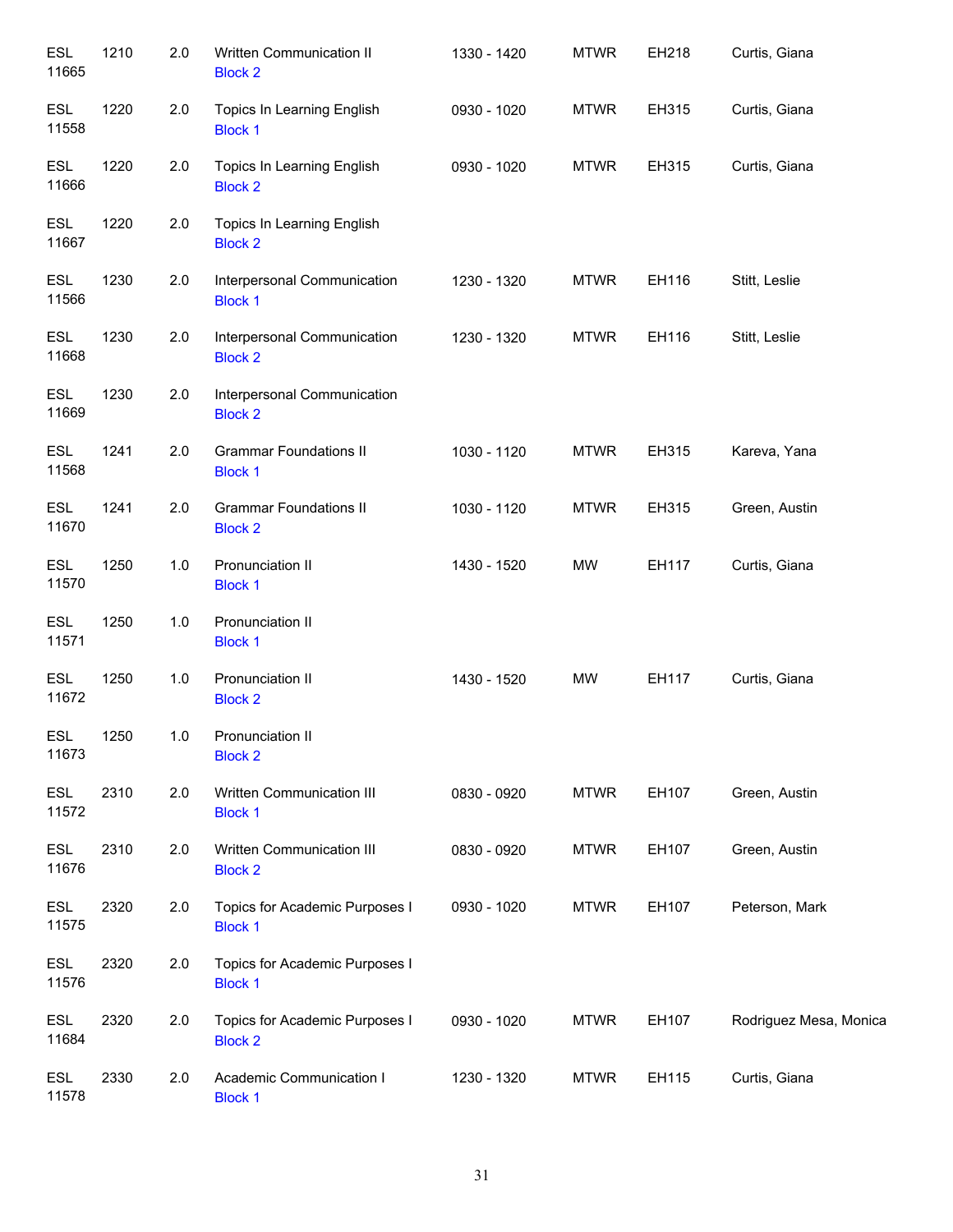| <b>ESL</b><br>11687 | 2330 | 2.0 | Academic Communication I<br><b>Block 2</b>                                                                                                                                                                                                                                                                 | 1130 - 1220 | <b>MTWR</b> | EH106 | Curtis, Giana     |
|---------------------|------|-----|------------------------------------------------------------------------------------------------------------------------------------------------------------------------------------------------------------------------------------------------------------------------------------------------------------|-------------|-------------|-------|-------------------|
| ESL<br>11582        | 2341 | 2.0 | Advanced Grammar I<br><b>Block 1</b>                                                                                                                                                                                                                                                                       | 1030 - 1120 | <b>MTWR</b> | EH107 | Curtis, Giana     |
| <b>ESL</b><br>11692 | 2341 | 2.0 | Advanced Grammar I<br><b>Block 2</b>                                                                                                                                                                                                                                                                       | 1030 - 1120 | <b>MTWR</b> | EH107 | Curtis, Giana     |
| <b>ESL</b><br>11585 | 2351 | 1.0 | CEL Community I<br><b>Block 1</b><br>CEL stands for Community Engaged Learning which means that students<br>engage in meaningful community engagement that is connected to specific<br>course objectives. See http://www.weber.edu/ccel/cel-designation.html for a full<br>list of CEL designated courses. | 0930 - 1020 | F           | EH315 | Szalay, Eva       |
| <b>ESL</b><br>11695 | 2351 | 1.0 | CEL Community I<br><b>Block 2</b><br>CEL stands for Community Engaged Learning which means that students<br>engage in meaningful community engagement that is connected to specific<br>course objectives. See http://www.weber.edu/ccel/cel-designation.html for a full<br>list of CEL designated courses. | 0930 - 1020 | F           | EH315 | Szalay, Eva       |
| <b>ESL</b><br>11697 | 2351 | 1.0 | CEL Community I<br><b>Block 2</b><br>CEL stands for Community Engaged Learning which means that students<br>engage in meaningful community engagement that is connected to specific<br>course objectives. See http://www.weber.edu/ccel/cel-designation.html for a full<br>list of CEL designated courses. |             |             |       |                   |
| <b>ESL</b><br>11590 | 2410 | 2.0 | Written Communication IV<br><b>Block 1</b>                                                                                                                                                                                                                                                                 | 1330 - 1420 | <b>MTWR</b> | EH115 | Peterson, Mark    |
| <b>ESL</b><br>11698 | 2410 | 2.0 | Written Communication IV<br><b>Block 2</b>                                                                                                                                                                                                                                                                 | 0830 - 0920 | <b>MTWR</b> | EH315 | McKay, Susan      |
| <b>ESL</b><br>11699 | 2410 | 2.0 | Written Communication IV<br><b>Block 2</b>                                                                                                                                                                                                                                                                 |             |             |       |                   |
| <b>ESL</b><br>11592 | 2420 | 2.0 | Topics - Academic Purposes II<br><b>Block 1</b>                                                                                                                                                                                                                                                            | 1430 - 1520 | <b>MTWR</b> | EH218 | Peterson, Mark    |
| <b>ESL</b><br>11700 | 2420 | 2.0 | Topics - Academic Purposes II<br><b>Block 2</b>                                                                                                                                                                                                                                                            | 0930 - 1020 | <b>MTWR</b> | EH218 | McKay, Susan      |
| <b>ESL</b><br>11594 | 2430 | 2.0 | Academic Communication II<br><b>Block 1</b>                                                                                                                                                                                                                                                                | 1230 - 1320 | <b>MTWR</b> | EH118 | Mortensen, Maria  |
| <b>ESL</b><br>11702 | 2430 | 2.0 | Academic Communication II<br><b>Block 2</b>                                                                                                                                                                                                                                                                | 1230 - 1320 | <b>MTWR</b> | EH219 | Sheridan, Deborah |
| <b>ESL</b><br>11599 | 2441 | 2.0 | Advanced Grammar II<br><b>Block 1</b>                                                                                                                                                                                                                                                                      | 1030 - 1120 | <b>MTWR</b> | EH118 | Stitt, Leslie     |
| <b>ESL</b><br>11601 | 2441 | 2.0 | Advanced Grammar II<br><b>Block 1</b>                                                                                                                                                                                                                                                                      | 1130 - 1220 | <b>MTWR</b> | EH104 | Stitt, Leslie     |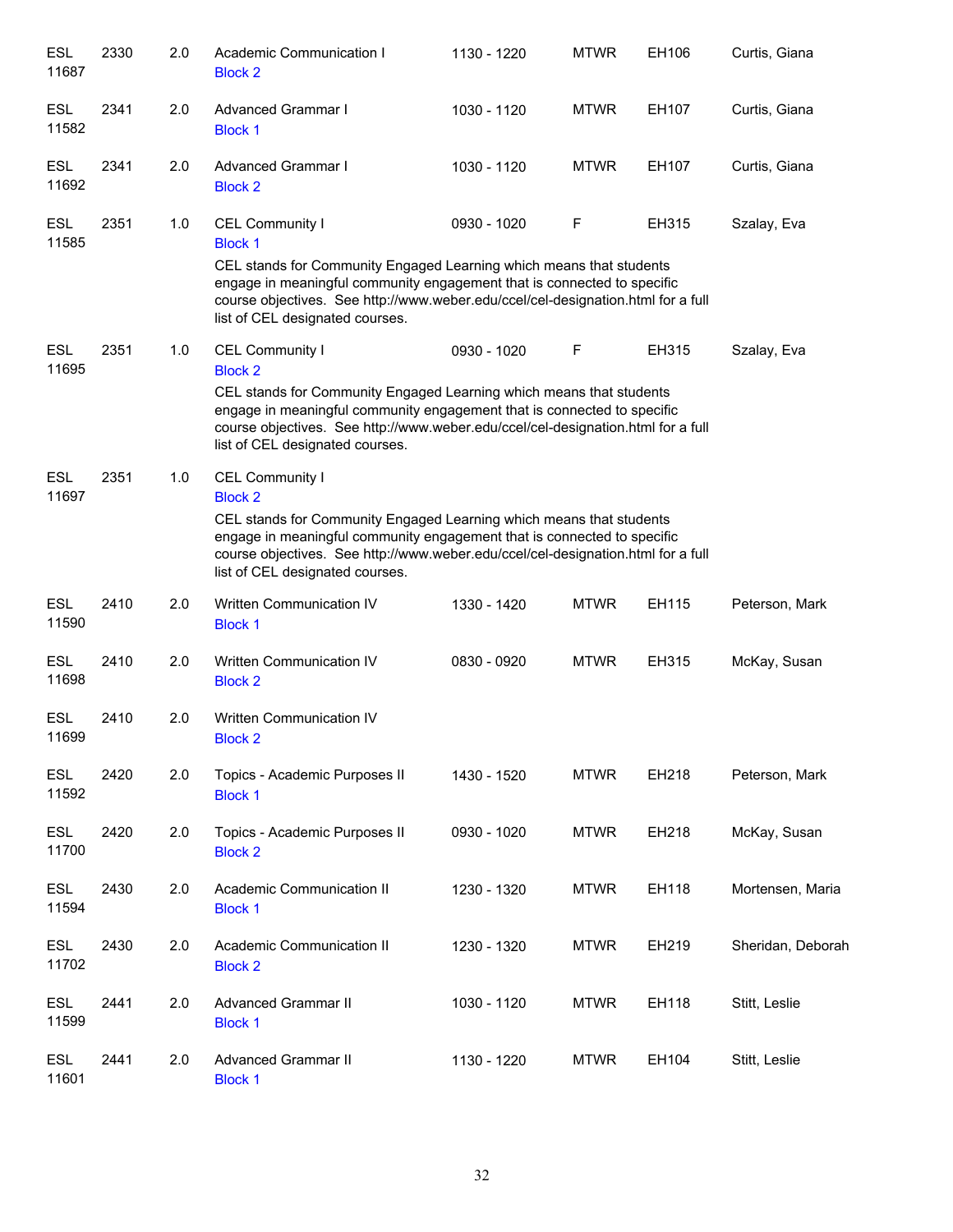| <b>ESL</b><br>11704 | 2441 | 2.0 | <b>Advanced Grammar II</b><br><b>Block 2</b>                                                                                                                                                                                                                                                                       | 1030 - 1120 | <b>MTWR</b> | EH117 | Stitt, Leslie     |
|---------------------|------|-----|--------------------------------------------------------------------------------------------------------------------------------------------------------------------------------------------------------------------------------------------------------------------------------------------------------------------|-------------|-------------|-------|-------------------|
| <b>ESL</b><br>11612 | 2451 | 1.0 | <b>CEL Community II</b><br><b>Block 1</b>                                                                                                                                                                                                                                                                          | 0930 - 1020 | F           | EH315 | Szalay, Eva       |
|                     |      |     | CEL stands for Community Engaged Learning which means that students<br>engage in meaningful community engagement that is connected to specific<br>course objectives. See http://www.weber.edu/ccel/cel-designation.html for a full<br>list of CEL designated courses.                                              |             |             |       |                   |
| <b>ESL</b><br>11707 | 2451 | 1.0 | <b>CEL Community II</b><br><b>Block 2</b><br>CEL stands for Community Engaged Learning which means that students<br>engage in meaningful community engagement that is connected to specific<br>course objectives. See http://www.weber.edu/ccel/cel-designation.html for a full<br>list of CEL designated courses. | 0930 - 1020 | F           | EH107 | Szalay, Eva       |
| ESL<br>11708        | 2451 | 1.0 | <b>CEL Community II</b><br><b>Block 2</b><br>CEL stands for Community Engaged Learning which means that students<br>engage in meaningful community engagement that is connected to specific<br>course objectives. See http://www.weber.edu/ccel/cel-designation.html for a full<br>list of CEL designated courses. |             |             |       |                   |
| <b>ESL</b><br>11614 | 2510 | 3.0 | Written Communication V<br><b>Block 1</b>                                                                                                                                                                                                                                                                          | 1130 - 1245 | <b>MTWR</b> | EH315 | Reimann, Amy      |
| ESL<br>11615        | 2510 | 3.0 | Written Communication V<br><b>Block 1</b>                                                                                                                                                                                                                                                                          | 1130 - 1245 | <b>MTWR</b> | EH107 | Green, Austin     |
| <b>ESL</b><br>11709 | 2510 | 3.0 | Written Communication V<br><b>Block 2</b>                                                                                                                                                                                                                                                                          | 1130 - 1245 | <b>MTWR</b> | EH216 | Sheridan, Deborah |
| <b>ESL</b><br>11711 | 2510 | 3.0 | Written Communication V<br><b>Block 2</b>                                                                                                                                                                                                                                                                          | 1130 - 1245 | <b>MTWR</b> | EH107 | Green, Austin     |
| <b>ESL</b><br>11616 | 2520 | 3.0 | Variable Topics-Academic Study<br><b>Block 1</b>                                                                                                                                                                                                                                                                   | 1430 - 1545 | <b>MTWR</b> | EH315 | McKay, Susan      |
| <b>ESL</b><br>11617 | 2520 | 3.0 | Variable Topics-Academic Study<br><b>Block 1</b>                                                                                                                                                                                                                                                                   | 1430 - 1545 | <b>MTWR</b> | EH107 | Reimann, Amy      |
| ESL<br>11713        | 2520 | 3.0 | Variable Topics-Academic Study<br><b>Block 2</b>                                                                                                                                                                                                                                                                   | 1330 - 1445 | <b>MTWR</b> | EH107 | Sheridan, Deborah |
| <b>ESL</b><br>11618 | 2750 | 1.0 | <b>Special Projects</b><br><b>Block 1</b><br>Course Fee \$5.00 per credit hour                                                                                                                                                                                                                                     | <b>TBA</b>  | <b>TBA</b>  |       | Curtis, Giana     |
| <b>ESL</b><br>11619 | 2750 | 2.0 | <b>Special Projects</b><br><b>Block 1</b><br>Course Fee \$5.00 per credit hour                                                                                                                                                                                                                                     | <b>TBA</b>  | <b>TBA</b>  |       | Curtis, Giana     |
| <b>ESL</b><br>11620 | 2750 | 3.0 | <b>Special Projects</b><br><b>Block 1</b><br>Course Fee \$5.00 per credit hour                                                                                                                                                                                                                                     | <b>TBA</b>  | <b>TBA</b>  |       | Curtis, Giana     |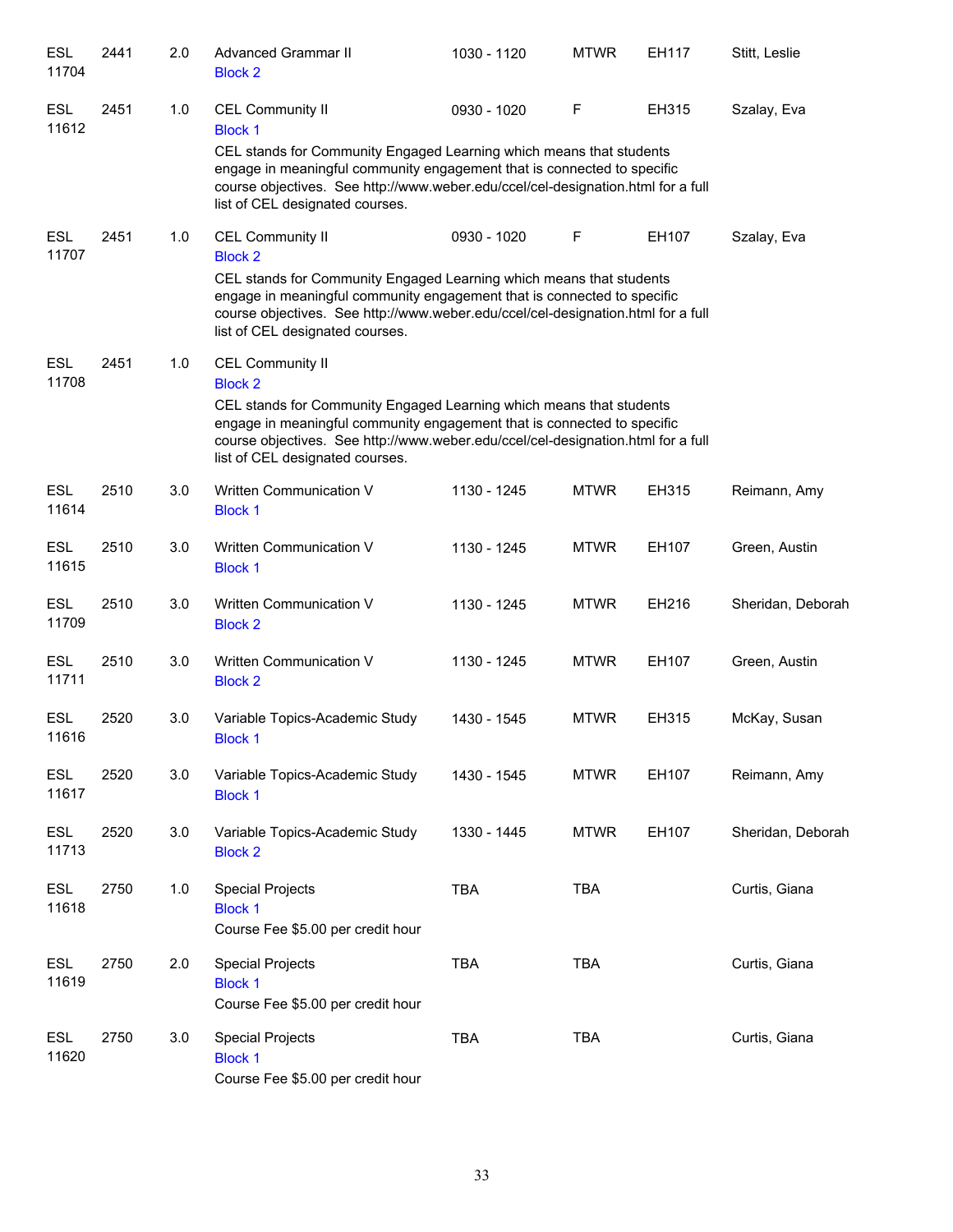| <b>ESL</b><br>11715 | 2750 | 1.0 | <b>Special Projects</b><br><b>Block 2</b><br>Course Fee \$5.00 per credit hour                                                                                                                                                                   | <b>TBA</b>  | <b>TBA</b> |              | Curtis, Giana      |
|---------------------|------|-----|--------------------------------------------------------------------------------------------------------------------------------------------------------------------------------------------------------------------------------------------------|-------------|------------|--------------|--------------------|
| <b>ESL</b><br>11716 | 2750 | 2.0 | <b>Special Projects</b><br><b>Block 2</b><br>Course Fee \$5.00 per credit hour                                                                                                                                                                   | <b>TBA</b>  | <b>TBA</b> |              | Curtis, Giana      |
| <b>ESL</b><br>11717 | 2750 | 3.0 | <b>Special Projects</b><br><b>Block 2</b><br>Course Fee \$5.00 per credit hour                                                                                                                                                                   | <b>TBA</b>  | <b>TBA</b> |              | Curtis, Giana      |
| <b>ESL</b><br>12208 | 2750 | 3.0 | <b>Special Projects</b><br><b>Block 2</b><br>Course Fee \$5.00 per credit hour                                                                                                                                                                   | <b>TBA</b>  | <b>TBA</b> |              | Curtis, Giana      |
| <b>FIN</b><br>11281 | 3200 | 3.0 | <b>Financial Management</b><br><b>Block 1</b>                                                                                                                                                                                                    | 1030 - 1310 | <b>TR</b>  | <b>WB117</b> | Morgan, Terrilyn   |
| <b>FIN</b><br>11283 | 3200 | 3.0 | <b>Financial Management</b><br><b>Block 1</b>                                                                                                                                                                                                    | 1730 - 2010 | <b>MW</b>  | <b>WB117</b> | Morgan, Terrilyn   |
| <b>FIN</b><br>11286 | 3350 | 3.0 | <b>Financial Institutions</b><br><b>Block 1</b>                                                                                                                                                                                                  | 0730 - 1010 | <b>TR</b>  | <b>WB120</b> | Morgan, Terrilyn   |
| <b>FIN</b><br>11304 | 4860 | 3.0 | Finance Internship<br><b>Full Semester</b><br>Instructor & Dept. approval required for registration                                                                                                                                              | <b>TBA</b>  | <b>TBA</b> |              | Russell, Stephen   |
| FL<br>11832         | 4500 | 4.0 | Methods of Teaching For Lang<br><b>Full Semester</b><br>To register, call Continuing Education at 801-626-6600. To access online course<br>materials, please log in to your student portal at weber edu and select your<br>student services tab. | <b>TBA</b>  | <b>TBA</b> | <b>OL</b>    | Bell, Teresa       |
| FL<br>11939         | 4990 | 0.5 | Senior Assessment<br><b>Full Semester</b><br>Required for graduating majors. Contact the instructor for details.                                                                                                                                 | <b>TBA</b>  | <b>TBA</b> |              | Mathews, Thomas    |
| FL.<br>11833        | 6500 | 4.0 | Methods of Teaching For Lang<br><b>Full Semester</b><br>To register, call Continuing Education at 801-626-6600. To access online course<br>materials, please log in to your student portal at weber.edu and select your<br>student services tab. | <b>TBA</b>  | <b>TBA</b> | <b>OL</b>    | Bell, Teresa       |
| GEO<br>11133        | 1030 | 3.0 | PS Earthquakes & Volcanoes<br><b>Block 2</b>                                                                                                                                                                                                     | 1030 - 1310 | <b>TR</b>  | <b>LL124</b> | Nielsen, Gregory   |
| GEO<br>11310        | 1030 | 3.0 | PS Earthquakes & Volcanoes<br><b>Block 1</b>                                                                                                                                                                                                     | 1730 - 2010 | <b>TR</b>  | D02321       | Larsen, David      |
| GEO<br>11311        | 1030 | 3.0 | PS Earthquakes & Volcanoes<br><b>Full Semester</b><br>To access online course materials, please log in to your student portal at<br>weber.edu and select your Student Service tab.                                                               | <b>TBA</b>  | <b>TBA</b> | OL           | Hernandez, Michael |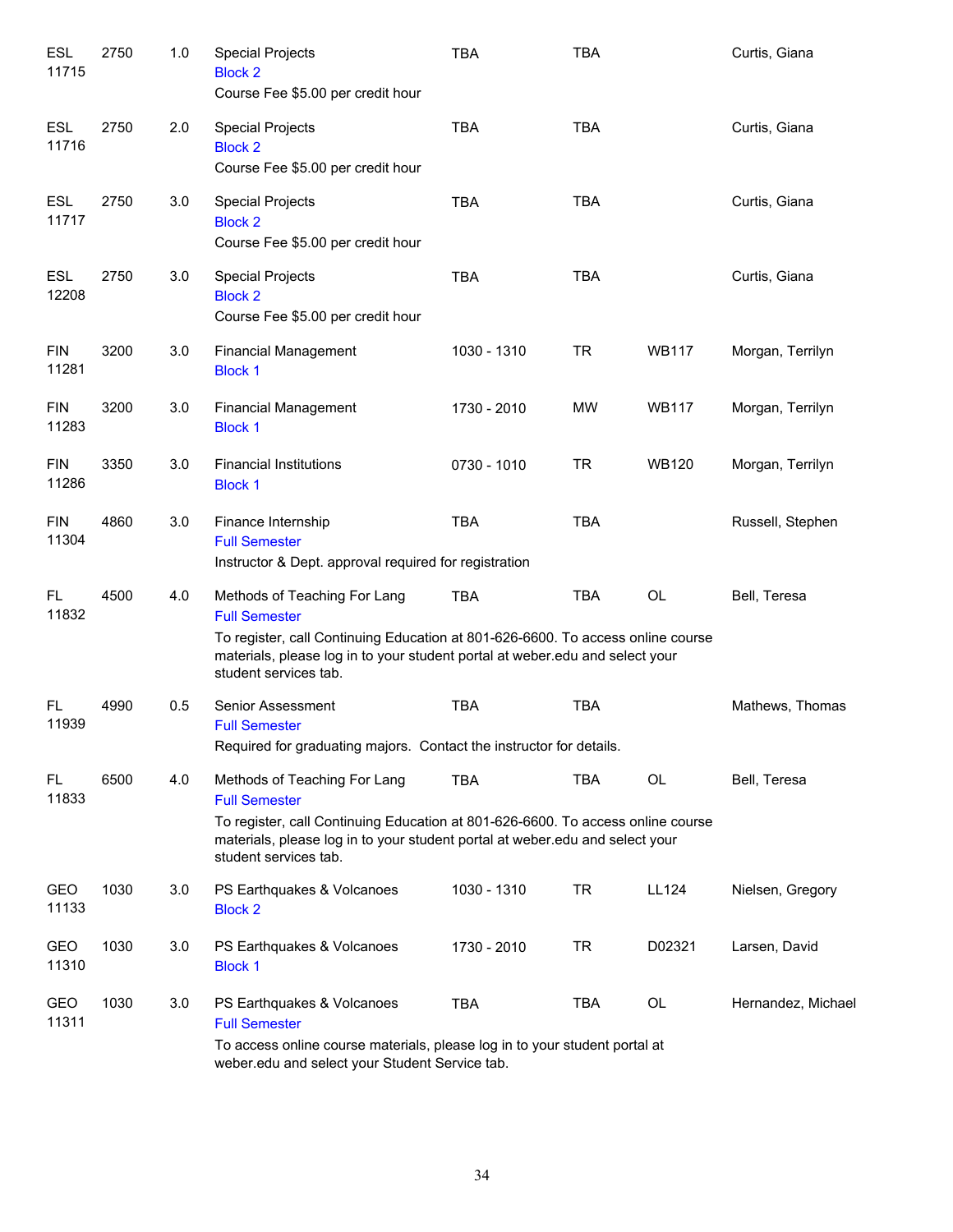| GEO<br>11312        | 1060 | 3.0 | PS Environmental Geosciences<br><b>Full Semester</b>                                                                         | TBA         | <b>TBA</b> | <b>OL</b>    | Matyjasik, Marek  |
|---------------------|------|-----|------------------------------------------------------------------------------------------------------------------------------|-------------|------------|--------------|-------------------|
|                     |      |     | To access online course materials, please log in to your student portal at<br>weber.edu and select your Student Service tab. |             |            |              |                   |
| <b>GEO</b><br>11313 | 1110 | 3.0 | PS Dynamic Earth: Physical Geo<br><b>Full Semester</b>                                                                       | <b>TBA</b>  | <b>TBA</b> | <b>OL</b>    | Matyjasik, Marek  |
|                     |      |     | To access online course materials, please log in to your student portal at<br>weber.edu and select your Student Service tab. |             |            |              |                   |
| <b>GEO</b><br>11140 | 4800 | 1.0 | Independent Research<br><b>Full Semester</b>                                                                                 | <b>TBA</b>  | <b>TBA</b> |              | Ford, Richard     |
| GEO<br>12112        | 4800 | 3.0 | Independent Research<br><b>Full Semester</b>                                                                                 | <b>TBA</b>  | <b>TBA</b> |              | Eaton, Jeffrey    |
| <b>GEO</b><br>12123 | 4800 | 2.0 | Independent Research<br><b>Full Semester</b>                                                                                 | <b>TBA</b>  | <b>TBA</b> |              | Matyjasik, Marek  |
| <b>GEO</b><br>12064 | 4890 | 3.0 | Cooperative Work Experience<br><b>Full Semester</b>                                                                          | <b>TBA</b>  | <b>TBA</b> |              | Wilson, James     |
| GEOG 1000<br>11173  |      | 3.0 | PS Natural Environmnt of Earth<br><b>Block 1</b>                                                                             | 0930 - 1210 | TR.        | <b>SS318</b> | Lang, Anna        |
| GEOG 1000<br>11218  |      | 3.0 | PS Natural Environmnt of Earth<br><b>Block 2</b>                                                                             | 0930 - 1210 | <b>TR</b>  | <b>SS318</b> | Schlenker, Greg   |
| GEOG 1000<br>11436  |      | 3.0 | PS Natural Environmnt of Earth<br><b>Block 2</b>                                                                             | 0930 - 1210 | <b>TR</b>  | D02117       | Jimenez, Alisha   |
| GEOG 1002<br>11219  |      | 2.0 | Map Reading & Land Navigation<br><b>Block 1</b>                                                                              | 0930 - 1300 | M          | <b>SS46</b>  | Schlenker, Greg   |
| GEOG 1300<br>11220  |      | 3.0 | SS/DV Places & Peoples World<br><b>Block 2</b>                                                                               | 0930 - 1210 | MW         | <b>SS333</b> | Gurgel, Klaus     |
| GEOG 1300<br>11438  |      | 3.0 | SS/DV Places & Peoples World<br><b>Block 1</b>                                                                               | 0930 - 1210 | TR         | D02117       | Hadfield, Kimball |
| GEOG<br>11221       | 4800 | 1.0 | Individual Research<br><b>Full Semester</b>                                                                                  | <b>TBA</b>  | <b>TBA</b> |              | Dorsey, Bryan     |
| GEOG<br>11222       | 4800 | 2.0 | <b>Individual Research</b><br><b>Full Semester</b>                                                                           | <b>TBA</b>  | <b>TBA</b> |              | Dorsey, Bryan     |
| GEOG<br>11223       | 4800 | 3.0 | Individual Research<br><b>Full Semester</b>                                                                                  | <b>TBA</b>  | <b>TBA</b> |              | Dorsey, Bryan     |
| GEOG<br>11224       | 4800 | 1.0 | Individual Research<br><b>Full Semester</b>                                                                                  | <b>TBA</b>  | <b>TBA</b> |              | Elliott, Harold   |
| GEOG 4800<br>11225  |      | 2.0 | Individual Research<br><b>Full Semester</b>                                                                                  | <b>TBA</b>  | <b>TBA</b> |              | Elliott, Harold   |
| GEOG<br>11226       | 4800 | 3.0 | Individual Research<br><b>Full Semester</b>                                                                                  | <b>TBA</b>  | <b>TBA</b> |              | Elliott, Harold   |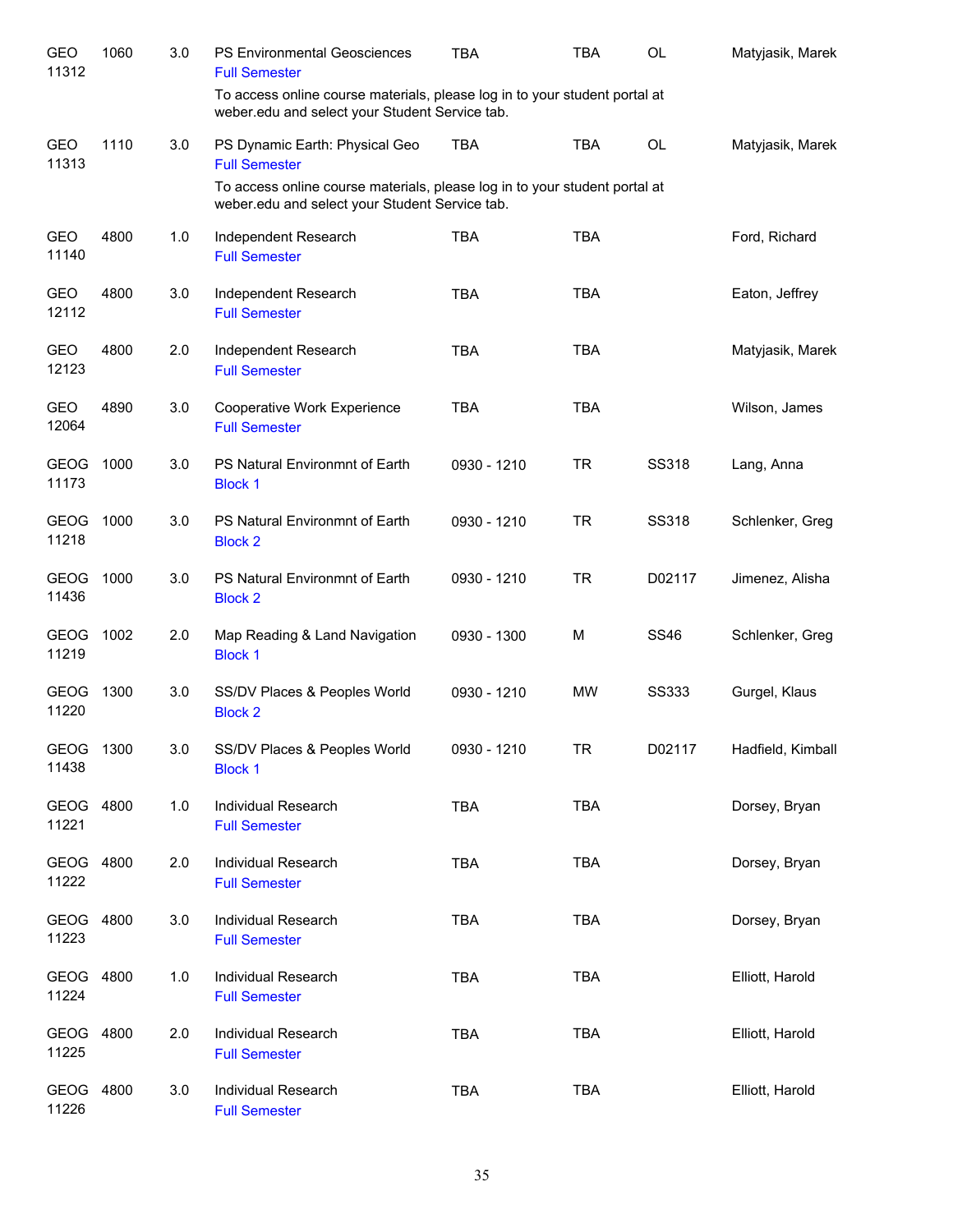| GEOG 4800<br>11227   |      | 1.0 | Individual Research<br><b>Full Semester</b>                                                                                                                          | <b>TBA</b> | <b>TBA</b> |    | Ewert, Eric            |
|----------------------|------|-----|----------------------------------------------------------------------------------------------------------------------------------------------------------------------|------------|------------|----|------------------------|
| GEOG<br>11228        | 4800 | 2.0 | Individual Research<br><b>Full Semester</b>                                                                                                                          | <b>TBA</b> | <b>TBA</b> |    | Ewert, Eric            |
| <b>GEOG</b><br>11229 | 4800 | 3.0 | Individual Research<br><b>Full Semester</b>                                                                                                                          | <b>TBA</b> | <b>TBA</b> |    | Ewert, Eric            |
| <b>GEOG</b><br>11230 | 4800 | 1.0 | Individual Research<br><b>Full Semester</b>                                                                                                                          | <b>TBA</b> | <b>TBA</b> |    | Lang, Anna             |
| GEOG<br>11231        | 4800 | 2.0 | Individual Research<br><b>Full Semester</b>                                                                                                                          | <b>TBA</b> | <b>TBA</b> |    | Lang, Anna             |
| GEOG<br>11232        | 4800 | 3.0 | Individual Research<br><b>Full Semester</b>                                                                                                                          | <b>TBA</b> | <b>TBA</b> |    | Lang, Anna             |
| GEOG<br>11233        | 4800 | 1.0 | Individual Research<br><b>Full Semester</b>                                                                                                                          | <b>TBA</b> | <b>TBA</b> |    | Rich, Julie            |
| <b>GEOG</b><br>11234 | 4800 | 2.0 | Individual Research<br><b>Full Semester</b>                                                                                                                          | <b>TBA</b> | <b>TBA</b> |    | Rich, Julie            |
| GEOG<br>11235        | 4800 | 3.0 | Individual Research<br><b>Full Semester</b>                                                                                                                          | <b>TBA</b> | <b>TBA</b> |    | Rich, Julie            |
| GEOG<br>11236        | 4890 | 1.0 | Cooperative Work Experience<br><b>Full Semester</b>                                                                                                                  | <b>TBA</b> | <b>TBA</b> |    | Dorsey, Bryan          |
| GEOG<br>11237        | 4890 | 2.0 | Cooperative Work Experience<br><b>Full Semester</b>                                                                                                                  | <b>TBA</b> | <b>TBA</b> |    | Dorsey, Bryan          |
| GEOG<br>11238        | 4890 | 3.0 | Cooperative Work Experience<br><b>Full Semester</b>                                                                                                                  | <b>TBA</b> | <b>TBA</b> |    | Dorsey, Bryan          |
| GEOG 4890<br>11239   |      | 1.0 | Cooperative Work Experience<br><b>Full Semester</b>                                                                                                                  | TBA        | <b>TBA</b> |    | Ewert, Eric            |
| GEOG 4890<br>11240   |      | 2.0 | Cooperative Work Experience<br><b>Full Semester</b>                                                                                                                  | <b>TBA</b> | <b>TBA</b> |    | Ewert, Eric            |
| GEOG<br>11241        | 4890 | 3.0 | Cooperative Work Experience<br><b>Full Semester</b>                                                                                                                  | <b>TBA</b> | <b>TBA</b> |    | Ewert, Eric            |
| <b>GERT</b><br>10877 | 3600 | 3.0 | <b>Social Statistics</b><br><b>Block 2</b><br>To access online course materials, please log in to your student portal at                                             | <b>TBA</b> | TBA        | OL | Kennedy-Pressey, Kerry |
|                      |      |     | weber.edu and select your student services tab.                                                                                                                      |            |            |    |                        |
| GERT<br>10808        | 4830 | 2.0 | Readings and/or Projects<br><b>Full Semester</b><br>Instructor approval required. Contact Social Work & Gerontology Office at<br>801-626-6157 or jamieluna@weber.edu | <b>TBA</b> | <b>TBA</b> |    | Bigler, Mark           |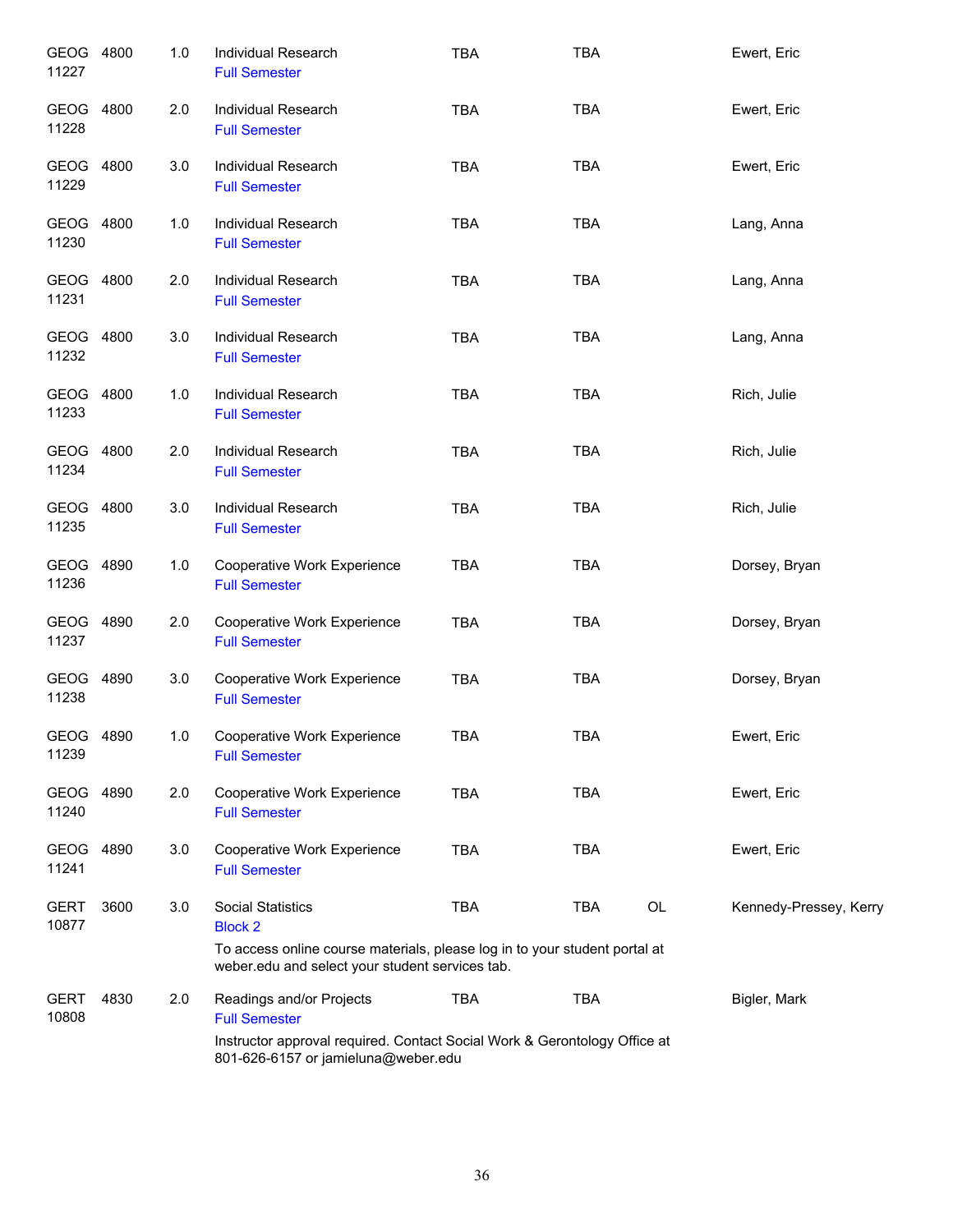| <b>GERT</b><br>10814 | 4830 | 3.0 | Readings and/or Projects<br><b>Full Semester</b>                                                                                    | TBA         | TBA        |           | Bigler, Mark        |
|----------------------|------|-----|-------------------------------------------------------------------------------------------------------------------------------------|-------------|------------|-----------|---------------------|
|                      |      |     | Instructor approval required. Contact the Social Work & Gerontology Office at<br>801-626-6157 or jamieluna@weber.edu.               |             |            |           |                     |
| <b>GERT</b><br>10816 | 4830 | 4.0 | Readings and/or Projects<br><b>Full Semester</b>                                                                                    | <b>TBA</b>  | <b>TBA</b> |           | Bigler, Mark        |
|                      |      |     | Instructor approval required. Contact the Social Work & Gerontology Office at<br>801-626-6157 or jamieluna@weber.edu.               |             |            |           |                     |
| <b>GERT</b><br>12089 | 4860 | 2.0 | Introductory Field Practicum<br><b>Full Semester</b>                                                                                | 1430 - 1520 | M          | SS108     | Vigil, Steven       |
|                      |      |     | Instructor approval is required. Contact the SW department for more information<br>801-626-6157 or Steve Vigil at svigil@weber.edu. |             |            |           |                     |
| <b>GRMN</b><br>11875 | 2851 | 3.0 | <b>HU Study Abroad</b><br><b>Full Semester</b>                                                                                      | <b>TBA</b>  | <b>TBA</b> |           | Szalay, Eva         |
| <b>GRMN</b><br>11890 | 2852 | 3.0 | Study Abroad<br><b>Full Semester</b>                                                                                                | <b>TBA</b>  | <b>TBA</b> |           | Szalay, Eva         |
| <b>GRMN</b><br>12130 | 3000 | 3.0 | <b>Proficiency Development</b><br><b>Block 1</b><br>Course Fee \$6.00                                                               | <b>TBA</b>  | <b>TBA</b> |           | Szalay, Eva         |
| <b>GRMN</b><br>11885 | 3850 | 6.0 | <b>Study Abroad</b><br><b>Full Semester</b>                                                                                         | <b>TBA</b>  | <b>TBA</b> |           | Szalay, Eva         |
| <b>GRMN</b><br>11886 | 4850 | 6.0 | <b>Study Abroad</b><br><b>Full Semester</b>                                                                                         | <b>TBA</b>  | <b>TBA</b> |           | Szalay, Eva         |
| <b>HAS</b><br>10417  | 3000 | 3.0 | The Health Care System<br><b>Block 1</b>                                                                                            | <b>TBA</b>  | <b>TBA</b> | <b>OL</b> | Dahlkemper, Richard |
|                      |      |     | To access online course materials, please log in to your<br>student portal at weber.edu and select your student services<br>tab.    |             |            |           |                     |
| <b>HAS</b><br>10418  | 3020 | 3.0 | Health Care Marketing<br><b>Block 1</b>                                                                                             | TBA         | <b>TBA</b> | OL        | Dahlkemper, Richard |
|                      |      |     | To access online course materials, please log in to your<br>student portal at weber edu and select your student services<br>tab.    |             |            |           |                     |
| HAS<br>10419         | 3150 | 3.0 | Com Health Agencies & Services<br><b>Full Semester</b>                                                                              | <b>TBA</b>  | <b>TBA</b> | OL        | Johnson, Kenneth    |
|                      |      |     | To access online course materials, please log in to your<br>student portal at weber edu and select your student services<br>tab.    |             |            |           |                     |
| <b>HAS</b><br>10421  | 3190 | 3.0 | <b>Cultural Diversity in Patient</b><br><b>Full Semester</b>                                                                        | <b>TBA</b>  | <b>TBA</b> | OL        | Johnson, Kenneth    |
|                      |      |     | To access online course materials, please log in to your<br>student portal at weber edu and select your student services<br>tab.    |             |            |           |                     |
| HAS<br>10423         | 3230 | 3.0 | <b>Health Communication</b><br><b>Full Semester</b>                                                                                 | <b>TBA</b>  | <b>TBA</b> | OL        | Moss, Cory          |
|                      |      |     | To access online course materials, please log in to your student portal at<br>weber.edu and select your student services tab.       |             |            |           |                     |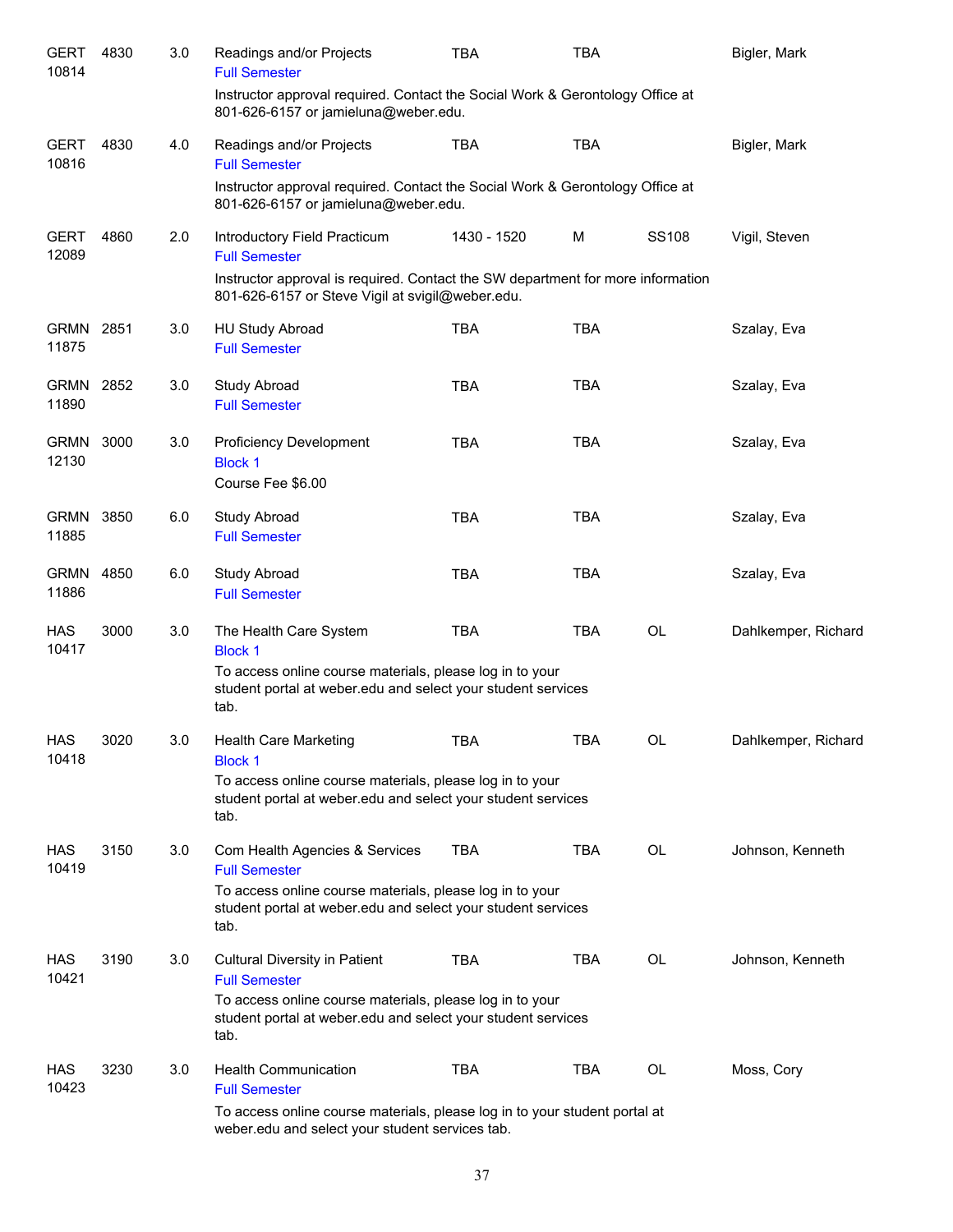| HAS<br>10427        | 3260 | 3.0 | Administrative/Supervisor Theo<br><b>Full Semester</b>                                                                            | <b>TBA</b> | TBA        | OL        | Burton, Lloyd       |
|---------------------|------|-----|-----------------------------------------------------------------------------------------------------------------------------------|------------|------------|-----------|---------------------|
|                     |      |     | To access online course materials, please log in to your student portal at<br>weber.edu and select your student services tab.     |            |            |           |                     |
| <b>HAS</b><br>12165 | 3750 | 3.0 | <b>Health Care Financial Administ</b><br><b>Full Semester</b>                                                                     | <b>TBA</b> | <b>TBA</b> | OL        | Buker, Macey        |
|                     |      |     | To access online course materials, please log in to your student portal at<br>weber.edu and select your Student Services tab.     |            |            |           |                     |
| HAS<br>10432        | 4620 | 3.0 | International Health Care<br><b>Block 2</b>                                                                                       | <b>TBA</b> | <b>TBA</b> | <b>OL</b> | Trujillo, Lisa      |
|                     |      |     | To access online course materials, please log in to your student portal at<br>weber.edu and select your student services tab.     |            |            |           |                     |
| HAS<br>12166        | 4860 | 6.0 | Practicum/Internship<br><b>Full Semester</b>                                                                                      | <b>TBA</b> | <b>TBA</b> | <b>OL</b> | Dahlkemper, Richard |
|                     |      |     | To access online course materials, please log in to your student portal at<br>weber.edu and select your Student Services tab.     |            |            |           |                     |
| HIM<br>10439        | 2300 | 3.0 | Diagnosis Coding<br><b>Full Semester</b>                                                                                          | <b>TBA</b> | <b>TBA</b> | OL        | Carter, Darcy       |
|                     |      |     | To access online course materials, please log in to your student portal at<br>weber.edu and select your student services tab.     |            |            |           |                     |
| HIM<br>10440        | 2320 | 3.0 | Ambulatory/Physician Office Co<br><b>Full Semester</b>                                                                            | <b>TBA</b> | <b>TBA</b> | OL        | Merkley, Heather    |
|                     |      |     | To access online course materials, please log in to your student portal at<br>weber.edu and select your student services tab.     |            |            |           |                     |
| HIM<br>10441        | 2330 | 2.0 | Class Systems Topics/Reimburse<br><b>Full Semester</b>                                                                            | <b>TBA</b> | <b>TBA</b> | OL        | Shaw, Patricia      |
|                     |      |     | To access online course materials, please log in to your student portal at<br>weber.edu and select your student services tab.     |            |            |           |                     |
| HIM<br>12068        | 2410 | 2.0 | ICD-10-PCS Coding<br><b>Full Semester</b>                                                                                         | <b>TBA</b> | <b>TBA</b> | <b>OL</b> | Carter, Darcy       |
|                     |      |     | To access the online course materials, please log in to your student portal at<br>weber.edu and select your Student Services tab. |            |            |           |                     |
| HIM<br>10446        | 2863 | 1.0 | Profess Pract Exper in Coding<br><b>Full Semester</b>                                                                             | <b>TBA</b> | <b>TBA</b> | OL        | Carter, Darcy       |
|                     |      |     | To access online course materials, please log in to your student portal at<br>weber.edu and select your student services tab.     |            |            |           |                     |
| HIM<br>10447        | 3000 | 3.0 | Computer Applications in HIth<br><b>Block 1</b>                                                                                   | TBA        | TBA        | OL        | Merkley, Heather    |
|                     |      |     | To access online course materials, please log in to your student portal at<br>weber.edu and select your student services tab.     |            |            |           |                     |
| HIM<br>10448        | 3200 | 3.0 | Epidemiology & Biostatistics<br><b>Full Semester</b>                                                                              | <b>TBA</b> | TBA        | OL        | Palmer, Miland      |
|                     |      |     | To access online course materials, please log in to your student portal at<br>weber.edu and select your student services tab.     |            |            |           |                     |
| HIM<br>10450        | 3300 | 3.0 | Intro Quality Improve Hith Car<br><b>Full Semester</b>                                                                            | <b>TBA</b> | TBA        | OL        | Shaw, Patricia      |
|                     |      |     | To access online course materials, please log in to your student portal at<br>weber.edu and select your student services tab.     |            |            |           |                     |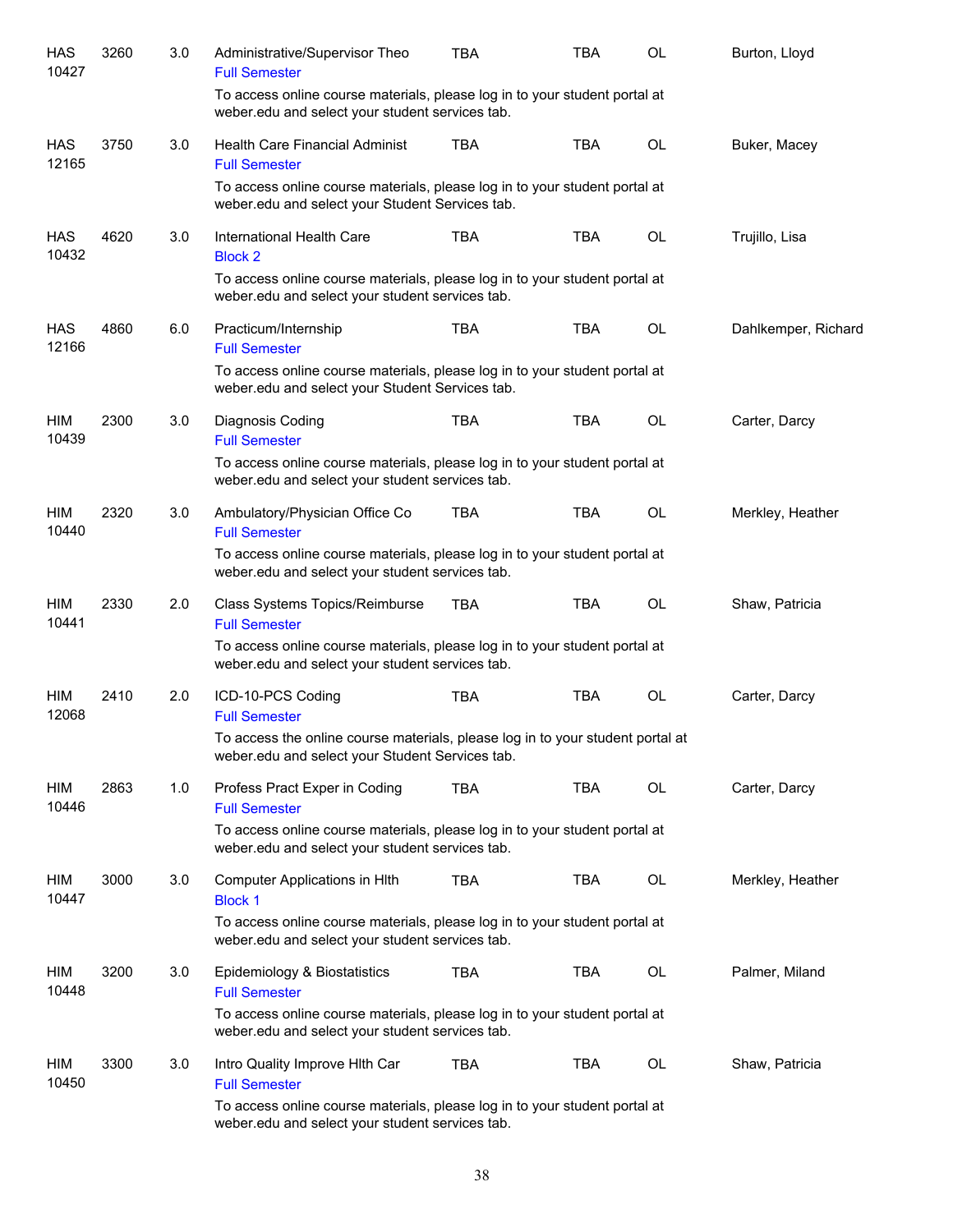| <b>HIST</b><br>11119 | 1500 | 3.0 | SS World History to 1500<br><b>Full Semester</b>                                                                              | 0900 - 1015 | TR         | SS201        | Moffett, Randall   |
|----------------------|------|-----|-------------------------------------------------------------------------------------------------------------------------------|-------------|------------|--------------|--------------------|
| <b>HIST</b><br>11369 | 1500 | 3.0 | SS World History to 1500<br><b>Block 1</b><br>To access online course materials, please log in to your student portal at      | <b>TBA</b>  | <b>TBA</b> | <b>OL</b>    | Francis, Stephen   |
|                      |      |     | weber.edu and select your student services tab.                                                                               |             |            |              |                    |
| <b>HIST</b><br>11338 | 1510 | 3.0 | SS/DV World Hist 1500 to Pres<br><b>Block 2</b>                                                                               | 0930 - 1210 | <b>TR</b>  | WW116        | Nelson, Katie      |
| <b>HIST</b><br>11371 | 1510 | 3.0 | SS/DV World Hist 1500 to Pres<br><b>Block 1</b>                                                                               | <b>TBA</b>  | <b>TBA</b> | <b>OL</b>    | Francis, Stephen   |
|                      |      |     | To access online course materials, please log in to your student portal at<br>weber.edu and select your student services tab. |             |            |              |                    |
| <b>HIST</b><br>11113 | 1700 | 3.0 | Al American Civilization<br><b>Block 1</b>                                                                                    | 0930 - 1210 | <b>TR</b>  | SS119        | Little, Branden    |
| <b>HIST</b><br>11114 | 1700 | 3.0 | Al American Civilization<br><b>Block 1</b>                                                                                    | 1030 - 1220 | <b>MWF</b> | SS219        | Reynolds, Dynette  |
| <b>HIST</b><br>11122 | 1700 | 3.0 | Al American Civilization<br><b>Full Semester</b>                                                                              | 1230 - 1510 | Τ          | <b>SS219</b> | Rives, Nathan      |
| <b>HIST</b><br>11125 | 1700 | 3.0 | Al American Civilization<br><b>Block 2</b>                                                                                    | 1730 - 2010 | <b>TR</b>  | SS219        | Kronmiller, Jay    |
| <b>HIST</b><br>11331 | 1700 | 3.0 | Al American Civilization<br><b>Block 1</b>                                                                                    | 1730 - 2010 | <b>TR</b>  | D02117       | Smith, Tracey      |
| <b>HIST</b><br>11333 | 1700 | 3.0 | Al American Civilization<br><b>Block 2</b>                                                                                    | 0930 - 1210 | <b>TR</b>  | D02322       | Seely, Christopher |
| <b>HIST</b><br>11335 | 1700 | 3.0 | Al American Civilization<br><b>Full Semester</b>                                                                              | 1730 - 2010 | W          | D02117       | Swedin, Eric       |
| <b>HIST</b><br>11373 | 1700 | 3.0 | Al American Civilization<br><b>Block 2</b>                                                                                    | TBA         | TBA        | OL           | Vickers, Vikki     |
|                      |      |     | To access online course materials, please log in to your student portal at<br>weber.edu and select your student services tab. |             |            |              |                    |
| <b>HIST</b><br>11374 | 1700 | 3.0 | Al American Civilization<br><b>Full Semester</b>                                                                              | <b>TBA</b>  | TBA        | OL           | Sessions, Gene     |
|                      |      |     | To access online course materials, please log in to your student portal at<br>weber.edu and select your student services tab. |             |            |              |                    |
| <b>HIST</b><br>11377 | 2700 | 3.0 | Al History of the U.S. to 1877<br><b>Full Semester</b>                                                                        | TBA         | <b>TBA</b> | OL           | MacKay, Kathryn    |
|                      |      |     | To access online course materials, please log in to your student portal at<br>weber.edu and select your student services tab. |             |            |              |                    |
| <b>HIST</b><br>11378 | 2710 | 3.0 | AI Hist of the U.S. Since 1877<br><b>Full Semester</b>                                                                        | <b>TBA</b>  | TBA        | OL           | MacKay, Kathryn    |
|                      |      |     | To access online course materials, please log in to your student portal at<br>weber.edu and select your student services tab. |             |            |              |                    |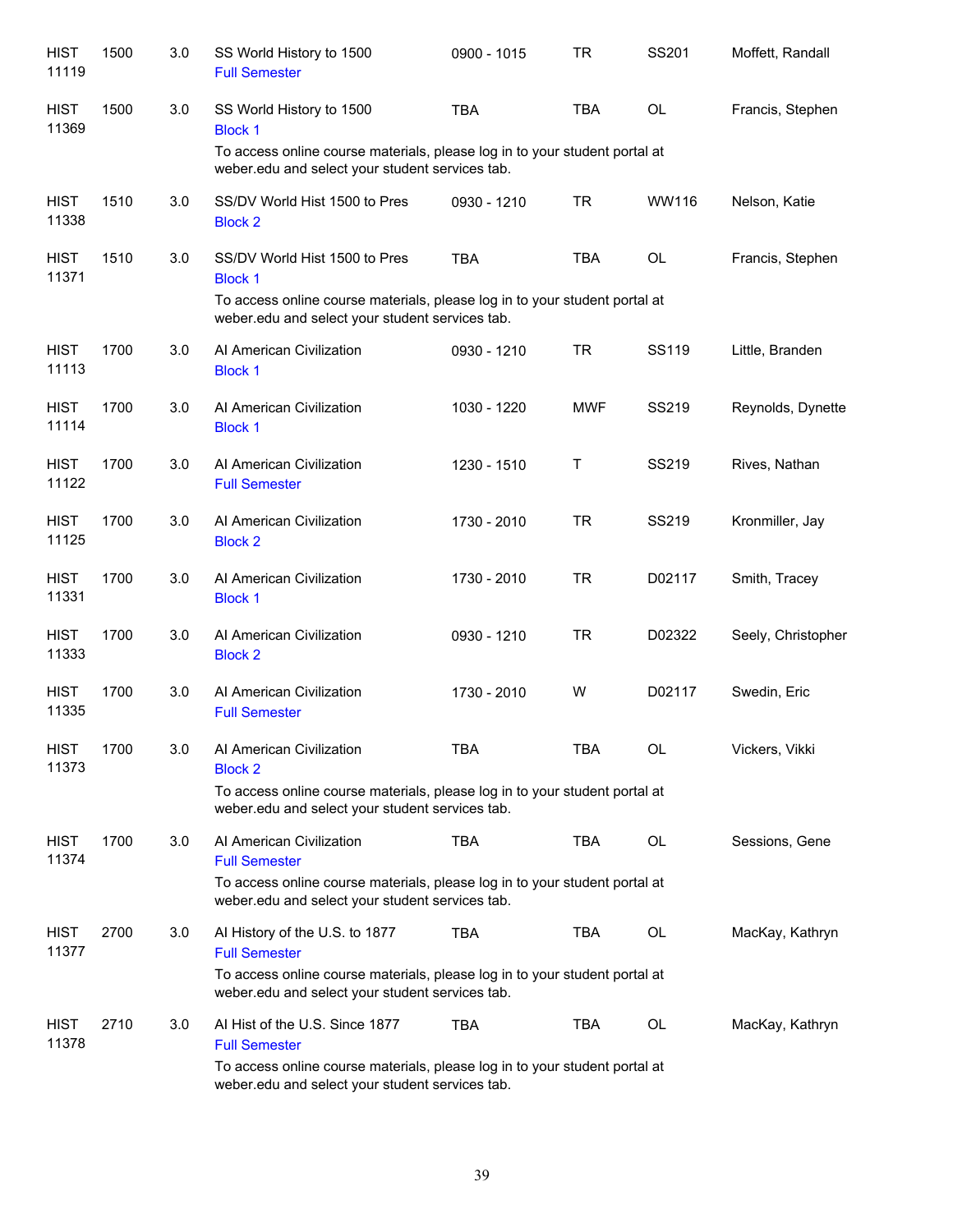| <b>HIST</b><br>11372 | 3030 | 3.0 | African-American History<br><b>Block 1</b>                                                                                                                                                                                                                                      | <b>TBA</b>  | <b>TBA</b> | <b>OL</b>    | Vickers, Vikki  |
|----------------------|------|-----|---------------------------------------------------------------------------------------------------------------------------------------------------------------------------------------------------------------------------------------------------------------------------------|-------------|------------|--------------|-----------------|
|                      |      |     | To access online course materials, please log in to your student portal at<br>weber.edu and select your student services tab.                                                                                                                                                   |             |            |              |                 |
| <b>HIST</b><br>11117 | 3290 | 3.0 | Amer. Military Hist from 1917<br><b>Block 1</b>                                                                                                                                                                                                                                 | 0830 - 1020 | <b>MWF</b> | SS219        | Little, Branden |
| <b>HIST</b><br>11375 | 4070 | 3.0 | 20th Century U.S. since 1945<br><b>Full Semester</b><br>To access online course materials, please log in to your student portal at<br>weber.edu and select your student services tab.                                                                                           | <b>TBA</b>  | <b>TBA</b> | <b>OL</b>    | Sessions, Gene  |
| <b>HIST</b><br>11123 | 4510 | 3.0 | Twentieth Century World<br><b>Full Semester</b>                                                                                                                                                                                                                                 | 1730 - 2010 | T          | <b>SS274</b> | Swedin, Eric    |
| <b>HIST</b><br>11376 | 4610 | 3.0 | History of Africa<br><b>Full Semester</b><br>To access online course materials, please log in to your student portal at<br>weber.edu and select your student services tab.                                                                                                      | <b>TBA</b>  | <b>TBA</b> | OL           | Sessions, Gene  |
| <b>HIST</b><br>11126 | 4730 | 3.0 | Issues in Global History<br><b>Block 2</b><br><b>HISTORY OF BRAZIL</b>                                                                                                                                                                                                          | 1730 - 2010 | <b>TR</b>  | <b>SS217</b> | Ibarguen, John  |
| <b>HIST</b><br>11384 | 4830 | 3.0 | <b>Directed Readings</b><br><b>Full Semester</b>                                                                                                                                                                                                                                | <b>TBA</b>  | <b>TBA</b> |              | Matt, Susan     |
| <b>HIST</b><br>11386 | 4830 | 2.0 | <b>Directed Readings</b><br><b>Full Semester</b>                                                                                                                                                                                                                                | <b>TBA</b>  | <b>TBA</b> |              | Matt, Susan     |
| <b>HIST</b><br>11387 | 4830 | 1.0 | Directed Readings<br><b>Full Semester</b>                                                                                                                                                                                                                                       | <b>TBA</b>  | <b>TBA</b> |              | Matt, Susan     |
| <b>HIST</b><br>11388 | 4860 | 1.0 | Internship in Historical Study<br><b>Full Semester</b><br>STUDENT MUST MEET WITH DR. MACKAY AND COMPLETE INTERNSHIP<br>AGREEMENT BEFORE APPROVAL AND OVERRIDE CAN BE PROCESSED.<br>STUDENT MUST BE AT LEAST JR STANDING. THIS IS A REQUIREMENT<br>FOR PUBLIC HISTORY EMPHASIS.  | <b>TBA</b>  | <b>TBA</b> |              | MacKay, Kathryn |
| HIST<br>11389        | 4860 | 2.0 | Internship in Historical Study<br><b>Full Semester</b><br>STUDENT MUST MEET WITH DR. MACKAY AND COMPLETE INTERNSHIP<br>AGREEMENT BEFORE APPROVAL AND OVERRIDE CAN BE PROCESSED<br>STUDENT MUST BE AT LEAST A JR STANDING.<br>THIS IS A REQUIREMENT FOR PUBLIC HISTORY EMPHASIS. | <b>TBA</b>  | <b>TBA</b> |              | MacKay, Kathryn |
| <b>HIST</b><br>11390 | 4860 | 3.0 | Internship in Historical Study<br><b>Full Semester</b><br>STUDENT MUST MEET WITH DR. MACKAY AND COMPLETE INTERNSHIP<br>AGREEMENT BEFORE APPROVAL AND OVERRIDE CAN BE PROCESSED<br>STUDENT MUST BE AT LEAST JR STANDING.<br>THIS IS A REQUIREMENT FOR PUBLIC HISTORY EMPHASIS.   | TBA         | <b>TBA</b> |              | MacKay, Kathryn |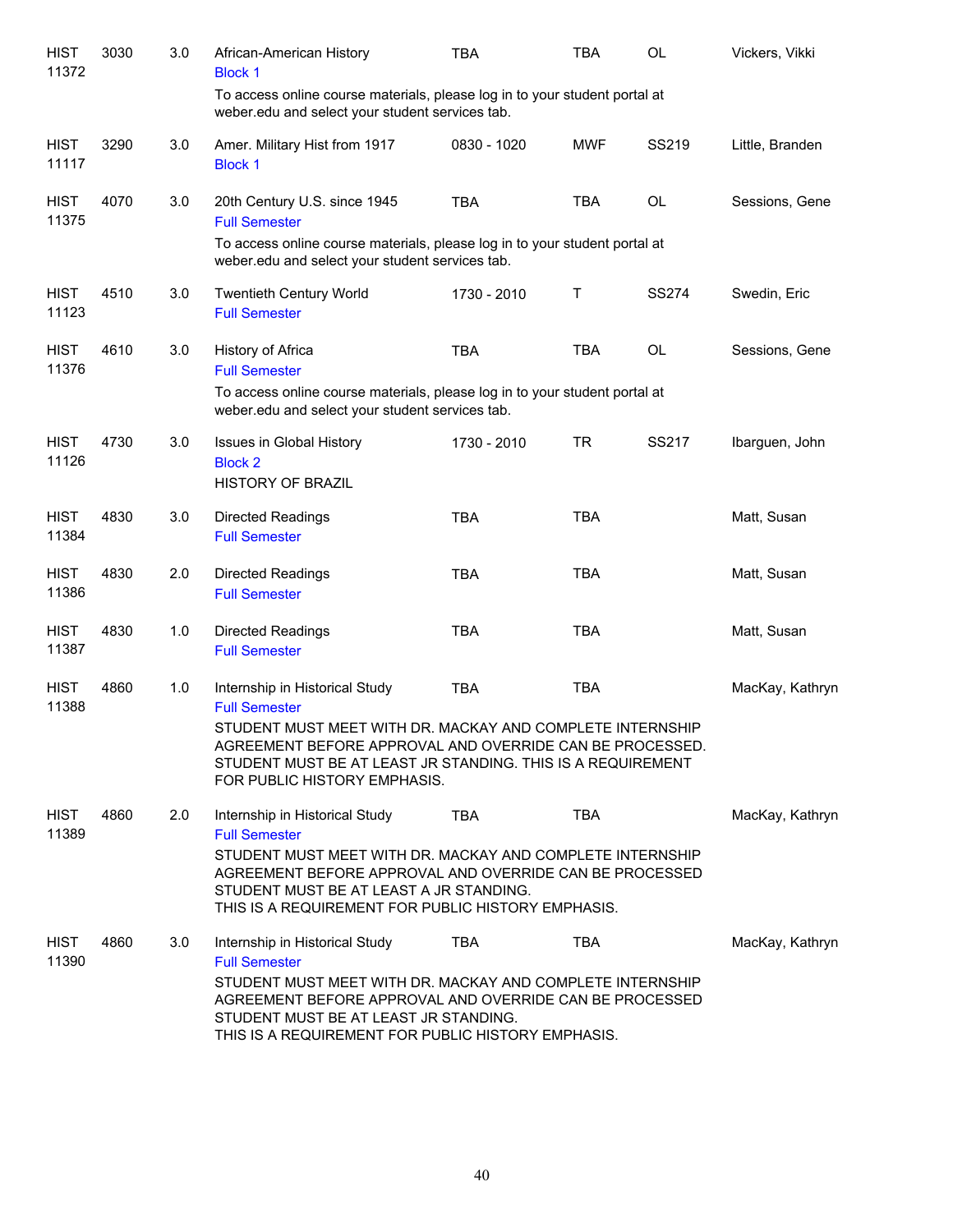| <b>HIST</b><br>11391 | 4860 | 4.0 | Internship in Historical Study<br><b>Full Semester</b>                                                                                                                                                                                             | <b>TBA</b>  | <b>TBA</b> |           | MacKay, Kathryn         |
|----------------------|------|-----|----------------------------------------------------------------------------------------------------------------------------------------------------------------------------------------------------------------------------------------------------|-------------|------------|-----------|-------------------------|
|                      |      |     | STUDENT MUST MEET WITH DR. MACKAY AND COMPLETE INTERNSHIP<br>AGREEMENT BEFORE APPROVAL AND OVERRIDE CAN BE PROCESSED.<br>STUDENT MUST BE AT LEAST JR STANDING.<br>THIS IS A REQUIREMENT FOR PUBLIC HISTORY EMPHASIS.                               |             |            |           |                         |
| <b>HIST</b><br>11392 | 4860 | 5.0 | Internship in Historical Study<br><b>Full Semester</b>                                                                                                                                                                                             | <b>TBA</b>  | <b>TBA</b> |           | MacKay, Kathryn         |
|                      |      |     | STUDENT MUST MEET WITH DR. MACKAY AND COMPLETE INTERNSHIP<br>AGREEMENT BEFORE APPROVAL AND OVERRIDE CAN BE PROCESSED.<br>STUDENT MUST BE AT LEAST JR CLASS STANDING.<br>THIS IS A REQUIREMENTFOR PUBLIC HISTORY EMPHASIS.                          |             |            |           |                         |
| <b>HIST</b><br>11393 | 4860 | 6.0 | Internship in Historical Study                                                                                                                                                                                                                     | <b>TBA</b>  | TBA        |           | MacKay, Kathryn         |
|                      |      |     | <b>Full Semester</b><br>STUDENT MUST MEET WITH DR. MACKAY AND COMPLETE INTERNSHIP<br>AGREEMENT BEFORE APPROVAL AND OVERRIDE CAN BE PROCESSED.<br>STUDENT MUST BE AT LEAST JR CLASS STANDING.<br>THIS IS A REQUIREMENT FOR PUBLIC HISTORY EMPHASIS. |             |            |           |                         |
| <b>HIST</b><br>11394 | 4890 | 1.0 | Cooperative Work Experience<br><b>Full Semester</b>                                                                                                                                                                                                | <b>TBA</b>  | <b>TBA</b> |           | Larkin, Larae           |
| <b>HIST</b><br>11397 | 4890 | 2.0 | Cooperative Work Experience<br><b>Full Semester</b>                                                                                                                                                                                                | <b>TBA</b>  | <b>TBA</b> |           | Larkin, Larae           |
| <b>HIST</b><br>11399 | 4890 | 3.0 | Cooperative Work Experience<br><b>Full Semester</b>                                                                                                                                                                                                | <b>TBA</b>  | <b>TBA</b> |           | Larkin, Larae           |
| <b>HIST</b><br>11401 | 4890 | 4.0 | Cooperative Work Experience<br><b>Full Semester</b>                                                                                                                                                                                                | <b>TBA</b>  | <b>TBA</b> |           | Larkin, Larae           |
| <b>HIST</b><br>11402 | 4890 | 5.0 | Cooperative Work Experience<br><b>Full Semester</b>                                                                                                                                                                                                | <b>TBA</b>  | <b>TBA</b> |           | Larkin, Larae           |
| <b>HIST</b><br>11403 | 4890 | 6.0 | <b>Cooperative Work Experience</b><br><b>Full Semester</b>                                                                                                                                                                                         | <b>TBA</b>  | <b>TBA</b> |           | Larkin, Larae           |
| <b>HIST</b><br>11124 | 4990 | 3.0 | Senior Seminar<br><b>Full Semester</b><br>MUST HAVE COMPLETEDHIST 3000 BEFORE ENROLLING IN SENIOR<br>SEMINAR AS OF SUMMER 2013                                                                                                                     | 1330 - 1610 | W          | SS217     | Sillito, John           |
| <b>HIST</b><br>11406 | 5920 | 3.0 | Workshop<br><b>Full Semester</b>                                                                                                                                                                                                                   | <b>TBA</b>  | <b>TBA</b> |           | Sessions, Gene          |
| <b>HLTH</b><br>10716 | 1030 | 3.0 | SS Healthy Lifestyles<br><b>Full Semester</b><br>To access online course materials, please log in to your student portal at                                                                                                                        | <b>TBA</b>  | <b>TBA</b> | <b>OL</b> | Eisenbarth, Christopher |
|                      |      |     | weber.edu and select your student services tab.                                                                                                                                                                                                    |             |            |           |                         |
| <b>HLTH</b><br>10718 | 1030 | 3.0 | <b>SS Healthy Lifestyles</b><br><b>Full Semester</b>                                                                                                                                                                                               | TBA         | <b>TBA</b> | <b>OL</b> | Olpin, Michael          |
|                      |      |     | To access online course materials, please log in to your student portal at<br>weber.edu and select your student services tab.                                                                                                                      |             |            |           |                         |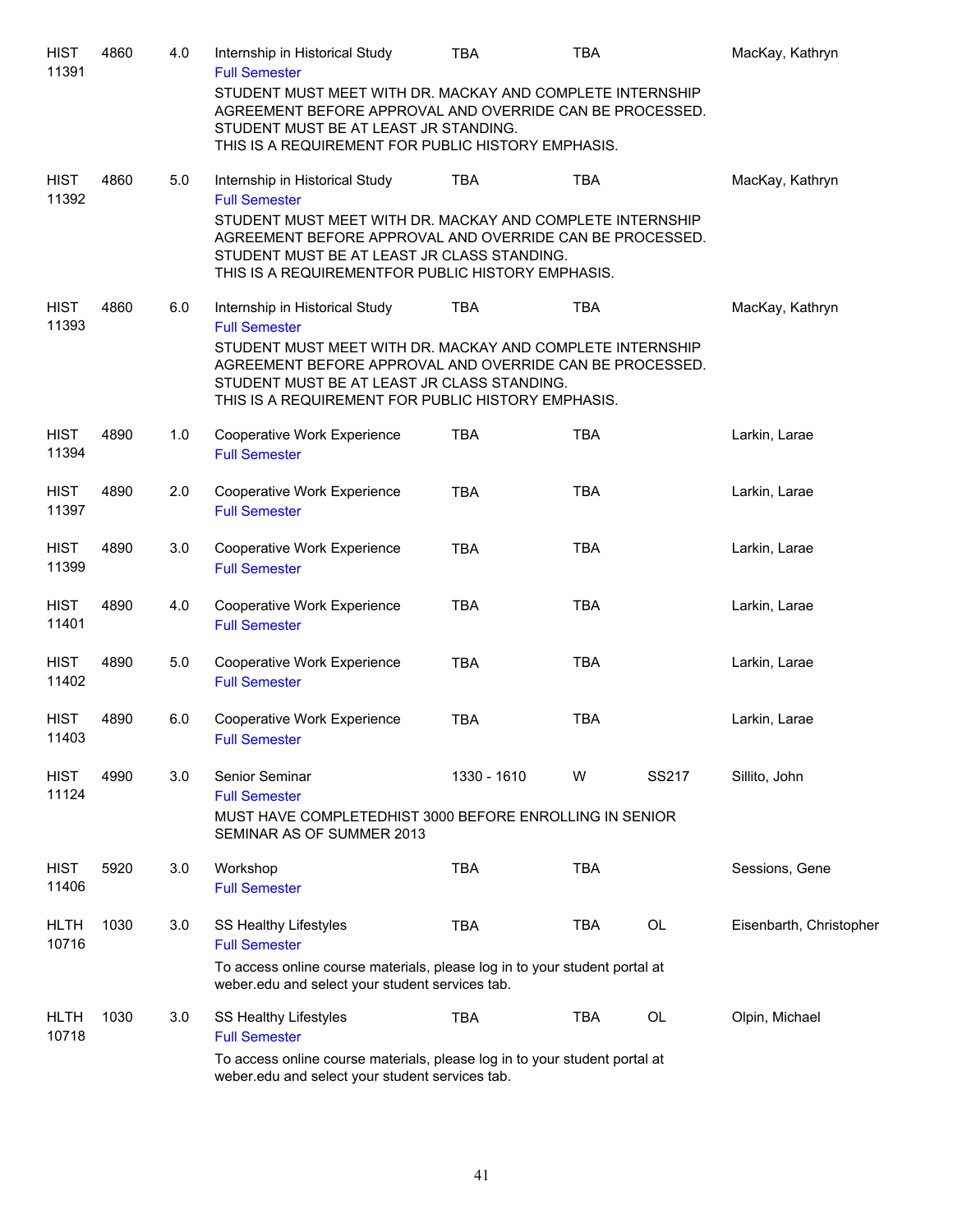| <b>HLTH</b><br>10845 | 1030 | 3.0 | SS Healthy Lifestyles<br><b>Block 1</b><br>Course Fee \$10.00                                                                 | 0900 - 1145 | <b>TR</b>  | <b>SW62</b>  | Cost, Patricia          |
|----------------------|------|-----|-------------------------------------------------------------------------------------------------------------------------------|-------------|------------|--------------|-------------------------|
| <b>HLTH</b><br>10925 | 1030 | 3.0 | SS Healthy Lifestyles<br><b>Block 2</b><br>Course Fee \$10.00                                                                 | 1730 - 2010 | W          | <b>EH229</b> | Hamson-Utley, Jennifer  |
| <b>HLTH</b><br>10719 | 1110 | 3.0 | <b>Stress Management</b><br><b>Full Semester</b>                                                                              | <b>TBA</b>  | <b>TBA</b> | <b>OL</b>    | Olpin, Michael          |
|                      |      |     | To access online course materials, please log in to your student portal at<br>weber.edu and select your student services tab. |             |            |              |                         |
| <b>HLTH</b><br>10847 | 2400 | 3.0 | Mind/Body Wellness<br><b>Block 1</b>                                                                                          | 0830 - 1020 | <b>MWF</b> | <b>SW62</b>  | Olpin, Michael          |
| <b>HLTH</b><br>10721 | 2700 | 3.0 | <b>Consumer Health</b><br><b>Full Semester</b>                                                                                | <b>TBA</b>  | <b>TBA</b> | OL           | Olpin, Michael          |
|                      |      |     | To access online course materials, please log in to your student portal at<br>weber.edu and select your student services tab. |             |            |              |                         |
| <b>HLTH</b><br>10723 | 3000 | 3.0 | Foundations of HIth Promotion<br><b>Full Semester</b>                                                                         | <b>TBA</b>  | <b>TBA</b> | <b>OL</b>    | Eisenbarth, Christopher |
|                      |      |     | To access online course materials, please log in to your student portal at<br>weber.edu and select your student services tab. |             |            |              |                         |
| <b>HLTH</b><br>10848 | 3200 | 3.0 | Methods in Health Education<br><b>Block 1</b>                                                                                 | 1030 - 1220 | <b>MWF</b> | <b>SW62</b>  | Olpin, Michael          |
| <b>HLTH</b><br>10725 | 3400 | 3.0 | Substance Abuse Prevention<br><b>Full Semester</b>                                                                            | <b>TBA</b>  | <b>TBA</b> | <b>OL</b>    | Cost, Patricia          |
|                      |      |     | To access online course materials, please log in to your student portal at<br>weber.edu and select your student services tab. |             |            |              |                         |
| <b>HLTH</b><br>10727 | 3500 | 3.0 | <b>Human Sexuality</b><br><b>Full Semester</b>                                                                                | <b>TBA</b>  | <b>TBA</b> | OL           | Cost, Patricia          |
|                      |      |     | To access online course materials, please log in to your student portal at<br>weber.edu and select your student services tab. |             |            |              |                         |
| <b>HLTH</b><br>10846 | 3500 | 3.0 | <b>Human Sexuality</b><br><b>Block 1</b>                                                                                      | 1330 - 1615 | <b>TR</b>  | <b>SW62</b>  | Cost, Patricia          |
| <b>HLTH</b><br>10728 | 4013 | 3.0 | Research & Assessment<br><b>Full Semester</b>                                                                                 | <b>TBA</b>  | <b>TBA</b> | OL           | Olpin, Michael          |
|                      |      |     | To access online course materials, please log in to your student portal at<br>weber.edu and select your student services tab. |             |            |              |                         |
| <b>HLTH</b><br>10730 | 4250 | 2.0 | <b>Health Issues Adolescents</b><br><b>Full Semester</b>                                                                      | <b>TBA</b>  | TBA        | OL           | Olpin, Michael          |
|                      |      |     | To access online course materials, please log in to your student portal at<br>weber.edu and select your student services tab. |             |            |              |                         |
| <b>HLTH</b><br>10920 | 4860 | 2.0 | <b>Field Experience</b><br><b>Full Semester</b>                                                                               | 1430 - 1520 | т          | <b>SW80</b>  | Olpin, Michael          |
| <b>HLTH</b><br>10921 | 4860 | 3.0 | <b>Field Experience</b><br><b>Full Semester</b>                                                                               | 1430 - 1520 | т          | <b>SW80</b>  | Olpin, Michael          |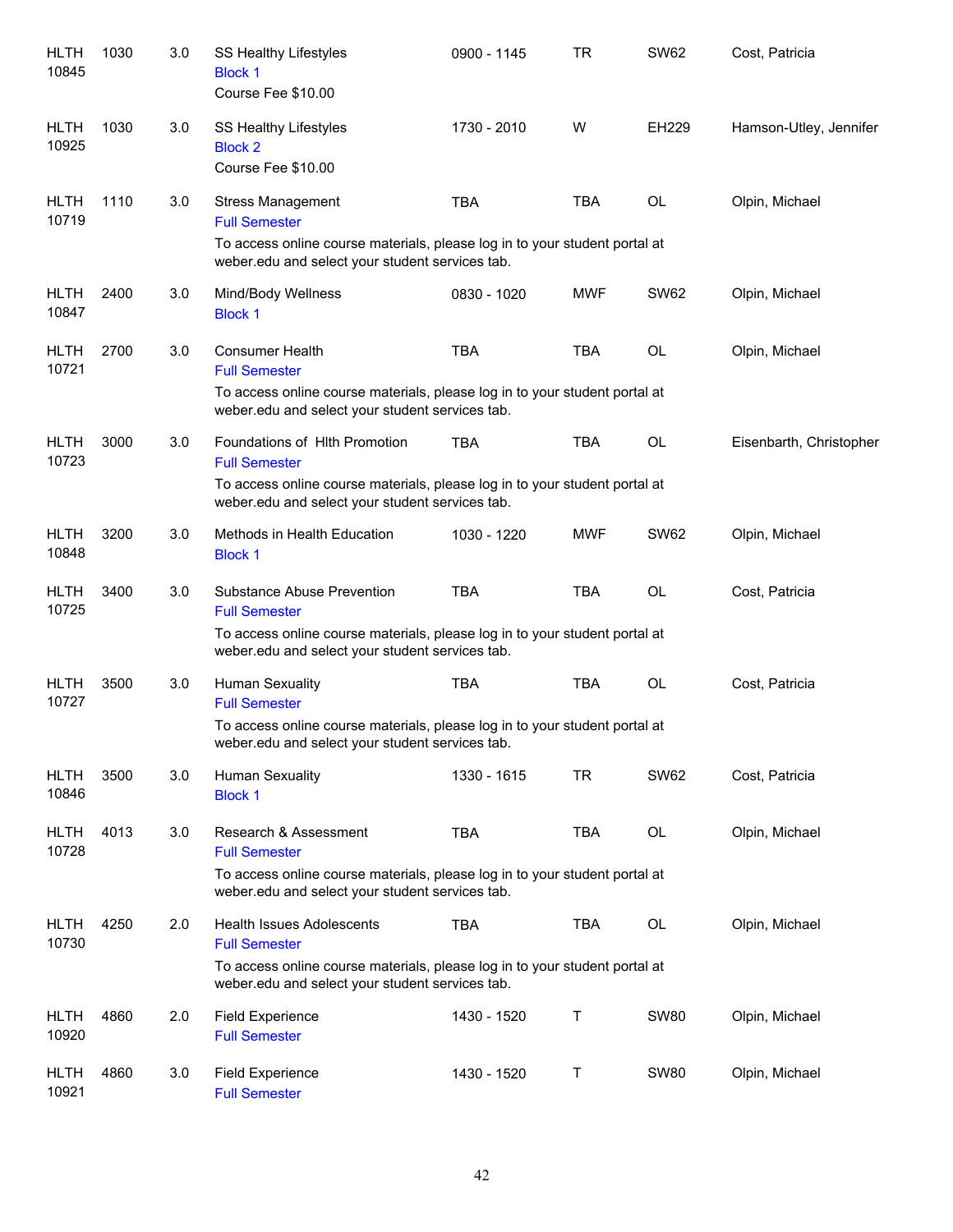| <b>HLTH</b><br>10922 | 4860 | 4.0 | <b>Field Experience</b><br><b>Full Semester</b>                                                                                                                                                                                                                                                                       | 1430 - 1520 | Τ          | <b>SW80</b>  | Olpin, Michael  |
|----------------------|------|-----|-----------------------------------------------------------------------------------------------------------------------------------------------------------------------------------------------------------------------------------------------------------------------------------------------------------------------|-------------|------------|--------------|-----------------|
| <b>HLTH</b><br>10923 | 4860 | 5.0 | <b>Field Experience</b><br><b>Full Semester</b>                                                                                                                                                                                                                                                                       | 1430 - 1520 | Τ          | <b>SW80</b>  | Olpin, Michael  |
| <b>HLTH</b><br>10924 | 4860 | 6.0 | <b>Field Experience</b><br><b>Full Semester</b>                                                                                                                                                                                                                                                                       | 1430 - 1520 | Τ          | <b>SW80</b>  | Olpin, Michael  |
| <b>HLTH</b><br>12164 | 6250 | 2.0 | <b>Health Issues of Adolescents</b><br><b>Full Semester</b>                                                                                                                                                                                                                                                           | <b>TBA</b>  | <b>TBA</b> | OL           | Olpin, Michael  |
|                      |      |     | To access online course materials, please log in to your student portal at<br>weber.edu and select your student services tab.                                                                                                                                                                                         |             |            |              |                 |
| <b>HNRS</b><br>10586 | 2010 | 3.0 | HU H Explor Pri Texts/Humaniti<br><b>Block 1</b><br>"The Beat Goes On: Art, Literature & Pop Culture of Mid-<br>Twentieth Century America" For more information or non-<br>Honors student registration contact Iriddle@weber.edu or<br>call 801-626-7591.                                                             | 1030 - 1310 | TR         | LI227        | Porter, Carl    |
| <b>HTHS</b><br>10952 | 1101 | 2.0 | <b>Medical Terminology</b><br><b>Full Semester</b>                                                                                                                                                                                                                                                                    | 1000 - 1050 | <b>TW</b>  | <b>MH117</b> | Price, Travis   |
| <b>HTHS</b><br>11130 | 1101 | 2.0 | <b>Medical Terminology</b><br><b>Full Semester</b><br>To access online course materials, please log in to your student portal at<br>weber.edu and select your Student Services tab.                                                                                                                                   | <b>TBA</b>  | <b>TBA</b> | <b>OL</b>    | Price, Travis   |
| <b>HTHS</b><br>11131 | 1101 | 2.0 | <b>Medical Terminology</b><br><b>Full Semester</b><br>To access online course materials, please log in to your student portal at<br>weber.edu and select your Student Services tab.                                                                                                                                   | <b>TBA</b>  | <b>TBA</b> | <b>OL</b>    | Burr, Justin    |
| <b>HTHS</b><br>11048 | 1110 | 4.0 | LS Biomedical Core Lecture<br><b>Full Semester</b><br>If you sign up for a face-to-face lecture,<br>you MUST sign up for a face-to-face lab.<br>Course fees are \$30.00<br>WSU campus lab CRNs are: 11050 and 11051                                                                                                   | 1000 - 1120 | TW         | MH341        | Hutchins, James |
| <b>HTHS</b><br>11049 | 1110 | 4.0 | <b>LS Biomedical Core Lecture</b><br><b>Full Semester</b><br>If you sign up for a face-to-face lecture,<br>you MUST sign up for a face-to-face lab.<br>Course fees are \$30.00<br>WSU campus lab CRNs are: 11050 and 11051                                                                                            | 1600 - 1720 | TW         | MH341        | Hutchins, James |
| <b>HTHS</b><br>11132 | 1110 | 4.0 | LS Biomedical Core Lecture<br><b>Full Semester</b><br>If you sign up for an online lecture,<br>you MUST sign up for an online lab.<br>You must have the same instructor for both.<br>Course fees are \$30.00<br>ONL lab CRNs are: 11135<br>To access online course materials, please log in to your student portal at | <b>TBA</b>  | <b>TBA</b> | <b>OL</b>    | Hutchins, James |

weber.edu and select your Student Services tab.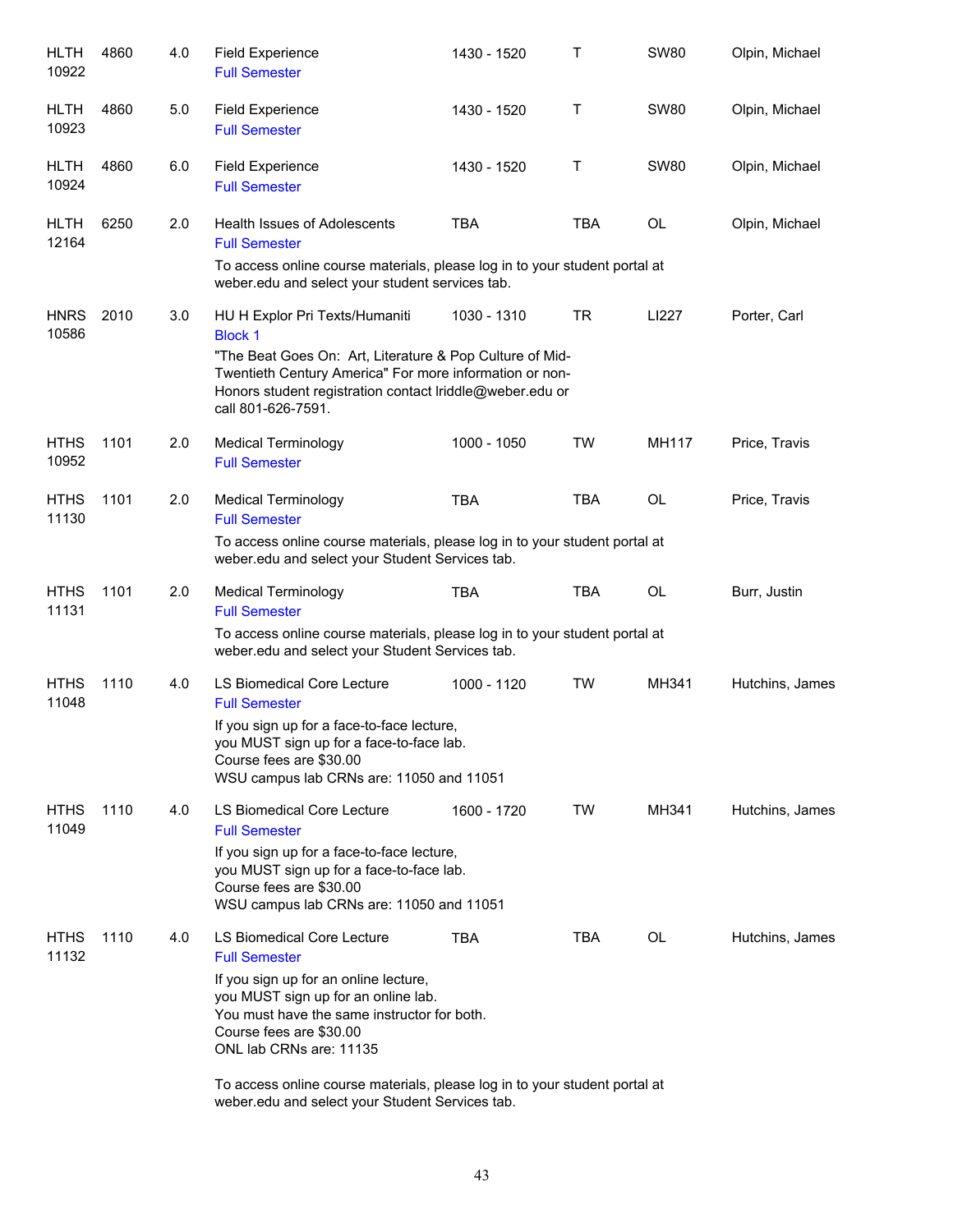| <b>HTHS</b><br>11050 | 1110L | 0.0 | <b>Biomed Core Lab</b><br><b>Full Semester</b>                                                                                                                                    | 1230 - 1420 | T          | <b>MH111A</b> | Silberman, Pamela |
|----------------------|-------|-----|-----------------------------------------------------------------------------------------------------------------------------------------------------------------------------------|-------------|------------|---------------|-------------------|
|                      |       |     | If you sign up for a face-to-face lab,<br>you MUST sign up for a face-to-face lecture.<br>WSU campus lecture CRNs are: 11048 and 11049                                            |             |            |               |                   |
| <b>HTHS</b><br>11051 | 1110L | 0.0 | <b>Biomed Core Lab</b><br><b>Full Semester</b>                                                                                                                                    | 1730 - 1920 | Τ          | <b>MH111A</b> | Pyper, Elisabeth  |
|                      |       |     | If you sign up for a face-to-face lab,<br>you MUST sign up for a face-to-face lecture.<br>WSU campus lecture CRNs are: 11048 and 11049                                            |             |            |               |                   |
| <b>HTHS</b><br>11135 | 1110L | 0.0 | <b>Biomed Core Lab</b><br><b>Full Semester</b>                                                                                                                                    | <b>TBA</b>  | <b>TBA</b> | OL            | Hutchins, James   |
|                      |       |     | If you sign up for an online lab,<br>you MUST sign up for an online lecture.<br>You must have the same instructor for both.<br>Online lecture CRNs are: 11132                     |             |            |               |                   |
|                      |       |     | To access online course materials, please log in to your student portal at<br>weber.edu and select your Student Services tab.                                                     |             |            |               |                   |
| <b>HTHS</b><br>11052 | 1111  | 4.0 | <b>Biomedical Core Lecture</b><br><b>Full Semester</b>                                                                                                                            | 1130 - 1250 | TW         | MH117         | Price, Travis     |
|                      |       |     | If you sign up for a face-to-face lecture,<br>you MUST sign up for a face-to-face lab.<br>Course fees are \$30.00<br>WSU campus lab CRNs are: 11053                               |             |            |               |                   |
| <b>HTHS</b><br>11138 | 1111  | 4.0 | <b>Biomedical Core Lecture</b><br><b>Full Semester</b>                                                                                                                            | TBA         | <b>TBA</b> | OL            | Price, Travis     |
|                      |       |     | If you sign up for an online lecture,<br>you MUST sign up for an online lab.<br>You must have the same instructor for both.<br>Course fees are \$30.00<br>ONL lab CRNs are: 11141 |             |            |               |                   |
|                      |       |     | To access online course materials, please log in to your student portal at<br>weber.edu and select your Student Services tab.                                                     |             |            |               |                   |
| <b>HTHS</b><br>12108 | 1111  | 4.0 | <b>Biomedical Core Lecture</b><br><b>Full Semester</b><br>Course Fee \$30.00                                                                                                      | 1730 - 1900 | TW         | MH341         | Clayton, Cathryn  |
| <b>HTHS</b><br>11053 | 1111L | 0.0 | <b>Biomed Core Lab</b><br><b>Full Semester</b>                                                                                                                                    | 1300 - 1450 | W          | <b>MH111A</b> | Combe, Anthony    |
|                      |       |     | If you sign up for a face-to-face lab,<br>you MUST sign up for a face-to-face lecture.<br>WSU campus lecture CRNs are: 11052                                                      |             |            |               |                   |
| <b>HTHS</b><br>11141 | 1111L | 0.0 | <b>Biomed Core Lab</b><br><b>Full Semester</b>                                                                                                                                    | <b>TBA</b>  | <b>TBA</b> | OL            | Price, Travis     |
|                      |       |     | If you sign up for an online lab,<br>you MUST sign up for an online lecture.<br>You must have the same instructor for both.<br>Online lecture CRNs are: 11138                     |             |            |               |                   |
|                      |       |     | To access online course materials, please log in to your student portal at<br>weber.edu and select your Student Services tab.                                                     |             |            |               |                   |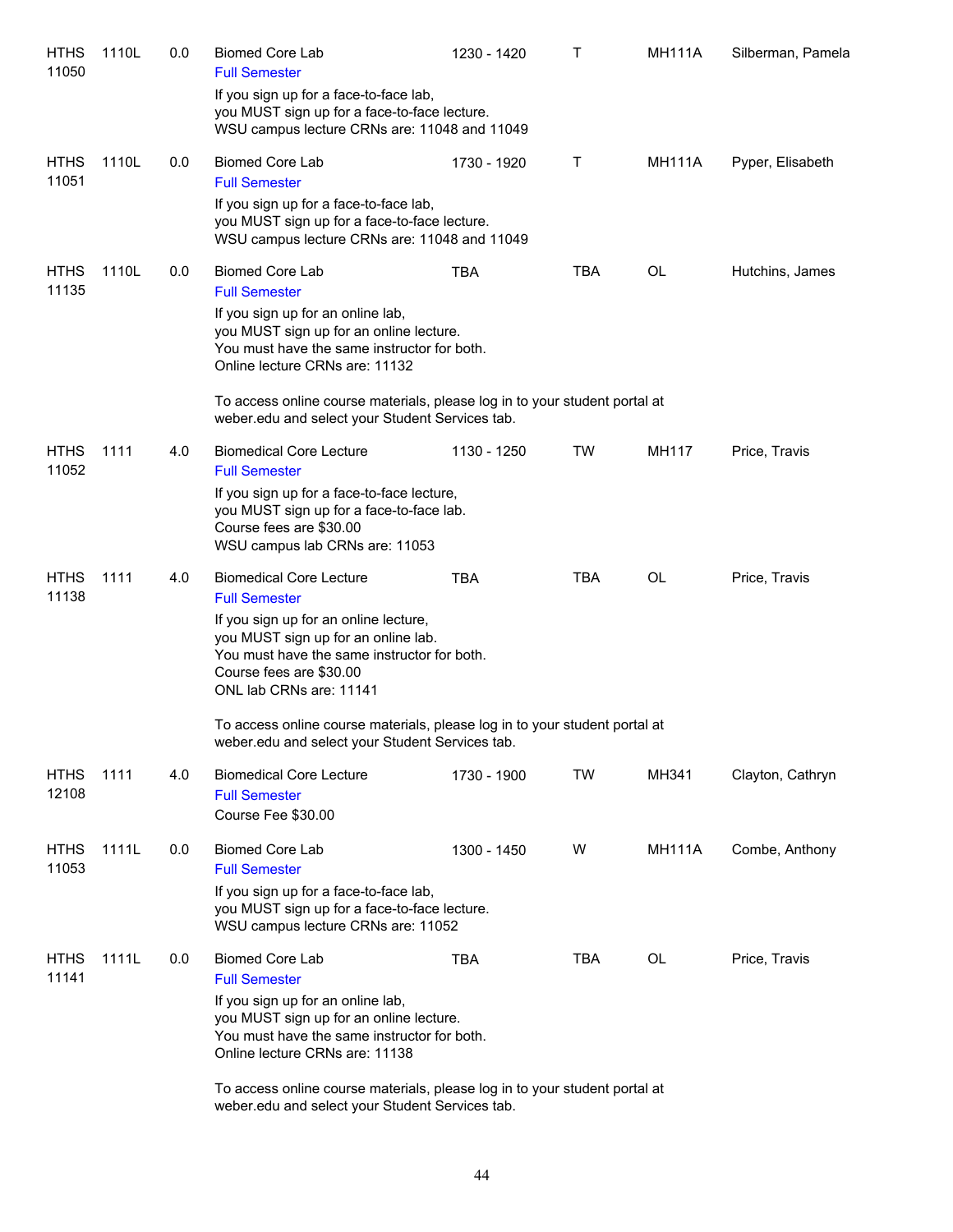| <b>HTHS</b><br>12109 | 1111L | 0.0 | <b>Biomed Core Lab</b><br><b>Full Semester</b>                                                                                   | 1900 - 2100 | W          | <b>MH111A</b> | Calvin, Carolee      |
|----------------------|-------|-----|----------------------------------------------------------------------------------------------------------------------------------|-------------|------------|---------------|----------------------|
| <b>HTHS</b><br>11054 | 2230  | 3.0 | Introductory Pathophysiology<br><b>Full Semester</b>                                                                             | 0830 - 0950 | <b>TW</b>  | MH341         | Chugg, Kraig         |
| <b>HTHS</b><br>11055 | 2230  | 3.0 | Introductory Pathophysiology<br><b>Full Semester</b>                                                                             | 1200 - 1320 | <b>TW</b>  | MH341         | Hutchins, James      |
| <b>HTHS</b><br>11145 | 2230  | 3.0 | Introductory Pathophysiology<br><b>Full Semester</b>                                                                             | <b>TBA</b>  | <b>TBA</b> | OL            | Chugg, Kraig         |
|                      |       |     | To access online course materials, please log in to your student portal at<br>weber.edu and select your Student Services tab.    |             |            |               |                      |
| <b>HTHS</b><br>11056 | 2231  | 1.0 | Intro Pathophysiology Lab<br><b>Full Semester</b><br>Course Fee \$20.00                                                          | 1000 - 1150 | Τ          | <b>MH111A</b> | Henderson, Frederick |
| <b>HTHS</b><br>11057 | 2231  | 1.0 | Intro Pathophysiology Lab<br><b>Full Semester</b><br>Course Fee \$20.00                                                          | 1000 - 1150 | W          | <b>MH111A</b> | Dean, Nicholas       |
| <b>HTHS</b><br>11149 | 2231  | 1.0 | Intro Pathophysiology Lab<br><b>Full Semester</b>                                                                                | <b>TBA</b>  | <b>TBA</b> | <b>OL</b>     | Chugg, Kraig         |
|                      |       |     | To access online course materials, please log in to your student portal at<br>weber.edu and select your Student Services tab.    |             |            |               |                      |
| <b>HTHS</b><br>11162 | 2240  | 3.0 | Introduction to Pharmacology<br><b>Full Semester</b>                                                                             | <b>TBA</b>  | <b>TBA</b> | <b>OL</b>     | DeFriez, Curtis      |
|                      |       |     | To access online course materials, please log in to your student portal at<br>weber.edu and select your Student Services tab.    |             |            |               |                      |
| <b>HTHS</b><br>12082 | 2830  | 2.0 | <b>Directed Readings</b><br><b>Full Semester</b>                                                                                 | <b>TBA</b>  | <b>TBA</b> |               | Chugg, Kraig         |
| <b>HTHS</b><br>11449 | 2904  | 1.0 | Info Resources in Hith Prof<br><b>Full Semester</b>                                                                              | <b>TBA</b>  | <b>TBA</b> | <b>OL</b>     | Francis, Jason       |
|                      |       |     | To access online course materials, please log in to your<br>student portal at weber edu and select your student services<br>tab. |             |            |               |                      |
| <b>HTHS</b><br>11167 | 3328  | 2.0 | Pathophysiology Cells & Tissue<br><b>Full Semester</b>                                                                           | <b>TBA</b>  | <b>TBA</b> | OL            | Clayton, Cathryn     |
|                      |       |     | To access online course materials, please log in to your student portal at<br>weber.edu and select your Student Services tab.    |             |            |               |                      |
| <b>HTHS</b><br>11170 | 3329  | 2.0 | Pathophysiology Organs/Systems<br><b>Full Semester</b>                                                                           | <b>TBA</b>  | TBA        | OL            | Clayton, Cathryn     |
|                      |       |     | To access online course materials, please log in to your student portal at<br>weber.edu and select your Student Services tab.    |             |            |               |                      |
| IDT<br>12151         | 1010  | 3.0 | CA Intro to Interior Design<br><b>Block 2</b>                                                                                    | <b>TBA</b>  | TBA        | OL            | Arnold, Kristen      |
|                      |       |     | To access online course materials, please log in to your student portal at<br>weber.edu and select your Student Services tab.    |             |            |               |                      |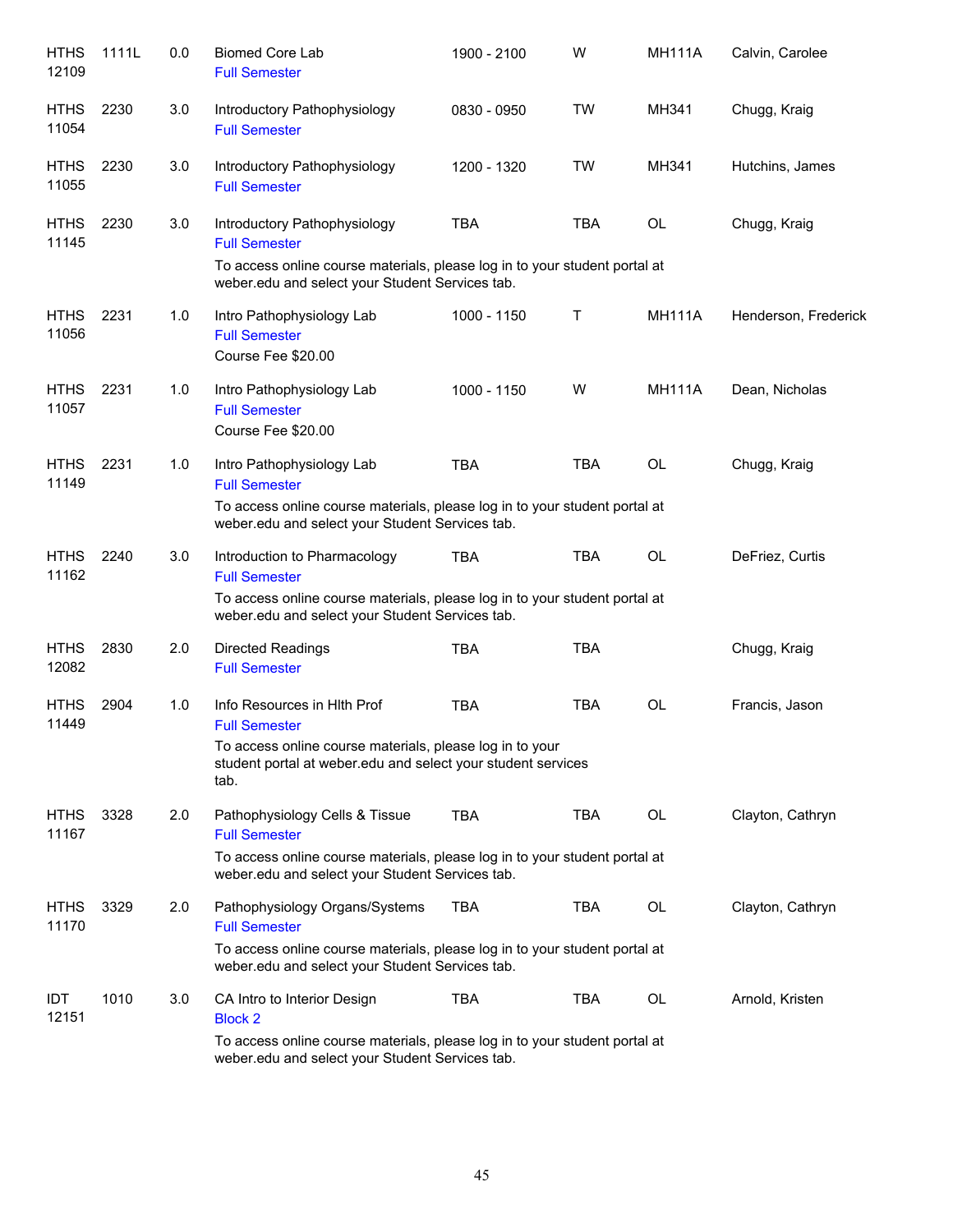| <b>IST</b><br>11494  | 1100 | 3.0 | SS The Wired Society<br><b>Full Semester</b>                                                                                                                                             | <b>TBA</b>  | <b>TBA</b> | OL        | Jensen, Marion    |
|----------------------|------|-----|------------------------------------------------------------------------------------------------------------------------------------------------------------------------------------------|-------------|------------|-----------|-------------------|
|                      |      |     | To access online course materials, please log in to your student portal at<br>weber.edu and select your Student Services tab.                                                            |             |            |           |                   |
| <b>IST</b><br>11496  | 2010 | 1.0 | TE Business Computer Skills<br><b>Full Semester</b>                                                                                                                                      | <b>TBA</b>  | <b>TBA</b> | <b>OL</b> | Harris, G         |
|                      |      |     | To access online course materials, please log in to your student portal at<br>weber.edu and select your Student Services tab.                                                            |             |            |           |                   |
| <b>IST</b><br>11497  | 2010 | 1.0 | TE Business Computer Skills<br><b>Full Semester</b>                                                                                                                                      | <b>TBA</b>  | <b>TBA</b> | OL        | Harris, G         |
|                      |      |     | To access online course materials, please log in to your student portal at<br>weber.edu and select your Student Services tab.                                                            |             |            |           |                   |
| <b>IST</b><br>11498  | 2010 | 1.0 | TE Business Computer Skills<br><b>Full Semester</b>                                                                                                                                      | <b>TBA</b>  | <b>TBA</b> | <b>OL</b> | Harris, G         |
|                      |      |     | To access online course materials, please log in to your student portal at<br>weber.edu and select your Student Services tab.                                                            |             |            |           |                   |
| <b>IST</b><br>11500  | 3110 | 3.0 | Information Technology/Busines<br><b>Block 1</b>                                                                                                                                         | <b>TBA</b>  | <b>TBA</b> | <b>OL</b> | Song, Seokwoo     |
|                      |      |     | To access online course materials, please log in to your student portal at<br>weber.edu and select your Student Services tab.                                                            |             |            |           |                   |
| <b>IST</b><br>11501  | 3110 | 3.0 | Information Technology/Busines<br><b>Block 1</b>                                                                                                                                         | <b>TBA</b>  | <b>TBA</b> | OL        | Belflower, Shelly |
|                      |      |     | To access online course materials, please log in to your student portal at<br>weber.edu and select your Student Services tab.                                                            |             |            |           |                   |
| <b>IST</b><br>11502  | 3710 | 3.0 | Global Issues in I.T.<br><b>Block 1</b>                                                                                                                                                  | <b>TBA</b>  | <b>TBA</b> | <b>OL</b> | Yu, Zhuolin       |
|                      |      |     | To access online course materials, please log in to your student portal at<br>weber.edu and select your Student Services tab.                                                            |             |            |           |                   |
| <b>LIBS</b><br>11430 | 1704 | 1.0 | TD Information Navigator<br><b>Block 1</b>                                                                                                                                               | 0930 - 1020 | <b>MW</b>  | LI138     | Beatty, Nicole    |
| <b>LIBS</b><br>11437 | 1704 | 1.0 | TD Information Navigator<br><b>Full Semester</b>                                                                                                                                         | TBA         | TBA        | <b>OL</b> | Allen, Misty      |
|                      |      |     | To access online course materials, please log in to your<br>student portal at weber.edu and select your student services<br>tab.                                                         |             |            |           |                   |
| <b>LIBS</b><br>11439 | 1704 | 1.0 | TD Information Navigator<br><b>Block 2</b>                                                                                                                                               | <b>TBA</b>  | TBA        | OL        | Baker, Lesli      |
|                      |      |     | To access online course materials, please log in to your<br>student portal at weber edu and select your student services<br>tab.                                                         |             |            |           |                   |
| <b>LIBS</b><br>11440 | 1704 | 1.0 | TD Information Navigator<br><b>Block 2</b>                                                                                                                                               | <b>TBA</b>  | TBA        | OL        | Carpenter, Gerald |
|                      |      |     | NOTE: This course runs from June 24 through August 16th. To access online<br>course materials, please log into your student portal at weber.edu and select<br>your student services tab. |             |            |           |                   |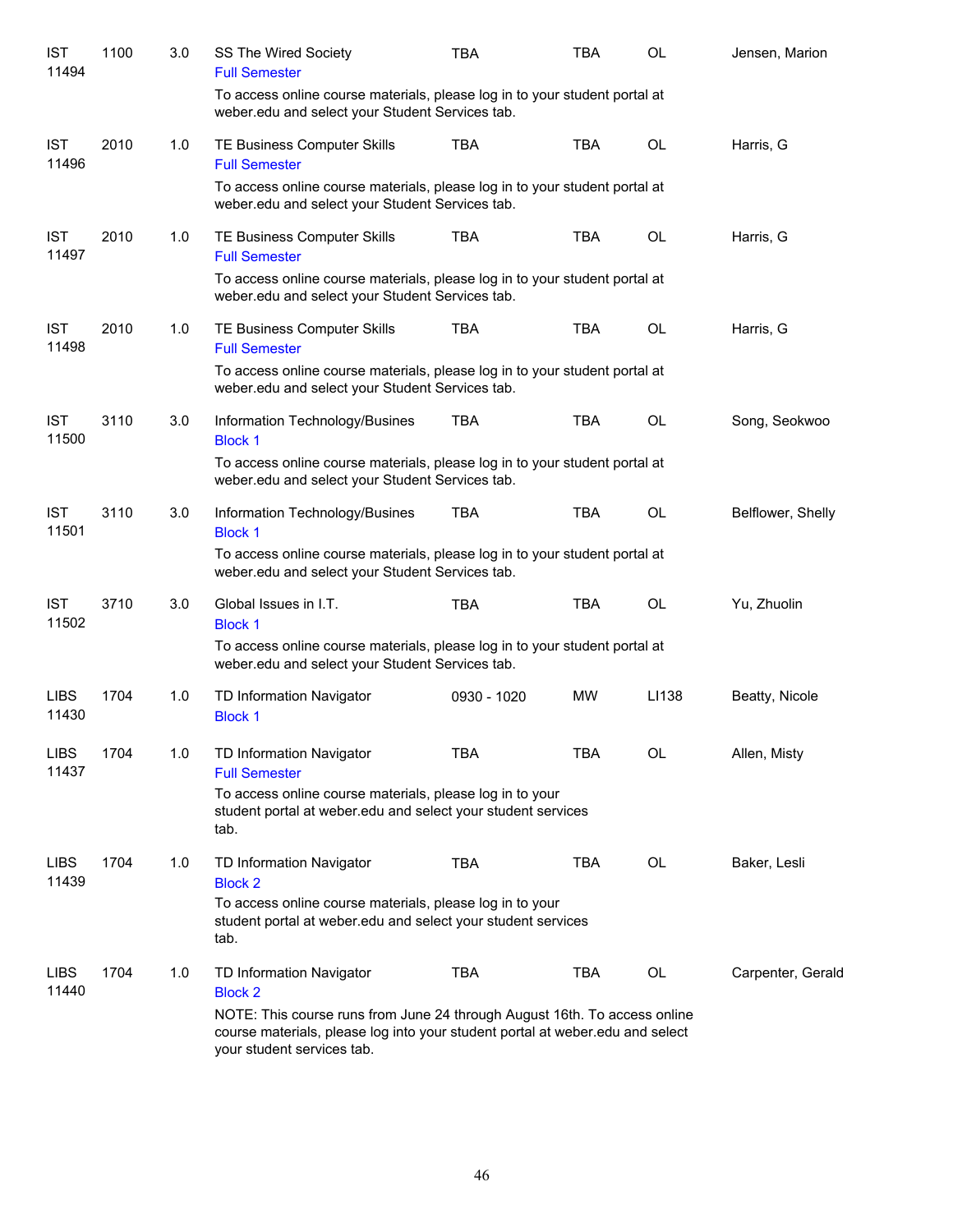| <b>LIBS</b><br>11441 | 1704 | 1.0 | TD Information Navigator<br><b>Block 2</b>                                                                                       | <b>TBA</b>  | <b>TBA</b> | <b>OL</b> | de Goede, Geertruida |
|----------------------|------|-----|----------------------------------------------------------------------------------------------------------------------------------|-------------|------------|-----------|----------------------|
|                      |      |     | To access online course materials, please log in to your<br>student portal at weber edu and select your student services<br>tab. |             |            |           |                      |
| <b>LIBS</b><br>11442 | 1704 | 1.0 | TD Information Navigator<br><b>Block 2</b>                                                                                       | <b>TBA</b>  | <b>TBA</b> | <b>OL</b> | Kinikin, Janae       |
|                      |      |     | To access online course materials, please log in to your<br>student portal at weber edu and select your student services<br>tab. |             |            |           |                      |
| <b>LIBS</b><br>11443 | 1704 | 1.0 | TD Information Navigator<br><b>Full Semester</b>                                                                                 | <b>TBA</b>  | <b>TBA</b> | <b>OL</b> | Slade, Keith         |
|                      |      |     | To access online course materials, please log in to your<br>student portal at weber edu and select your student services<br>tab. |             |            |           |                      |
| <b>LIBS</b><br>11444 | 1704 | 1.0 | TD Information Navigator<br><b>Full Semester</b>                                                                                 | <b>TBA</b>  | <b>TBA</b> | <b>OL</b> | Weeks, Jamie         |
|                      |      |     | To access online course materials, please log in to your<br>student portal at weber.edu and select your student services<br>tab. |             |            |           |                      |
| <b>LIBS</b><br>11446 | 2604 | 1.0 | Info Resources in Education<br><b>Block 1</b>                                                                                    | <b>TBA</b>  | <b>TBA</b> | OL        | Jackson, Shaun       |
|                      |      |     | To access online course materials, please log in to your<br>student portal at weber edu and select your student services<br>tab. |             |            |           |                      |
| <b>LIBS</b><br>11448 | 2904 | 1.0 | Info Resources in HIth Prof<br><b>Full Semester</b>                                                                              | <b>TBA</b>  | <b>TBA</b> | <b>OL</b> | Francis, Jason       |
|                      |      |     | To access online course materials, please log in to your<br>student portal at weber edu and select your student services<br>tab. |             |            |           |                      |
| <b>MACC</b><br>11363 | 6120 | 3.0 | <b>Financial Accounting/Report</b><br><b>Block 1</b>                                                                             | 1530 - 1810 | TR         | D02104    | Malone, John         |
| <b>MACC</b><br>11409 | 6130 | 3.0 | Govmnt/Non-Profit Accounting<br><b>Block 1</b>                                                                                   | 1830 - 2110 | <b>TR</b>  | D02104    | Malone, John         |
| <b>MATH</b><br>11678 | 0950 | 3.0 | Pre-algebra<br><b>Full Semester</b><br>Course Fee \$95.00                                                                        | 1030 - 1120 | M          | B4516     | Hallin, Stephen      |
| <b>MATH</b><br>11681 | 0950 | 3.0 | Pre-algebra<br><b>Full Semester</b><br>Course Fee \$95.00                                                                        | 1230 - 1320 | M          | B4516     | Baker, Loyal         |
| <b>MATH</b><br>11682 | 0950 | 3.0 | Pre-algebra<br><b>Full Semester</b><br>Course Fee \$95.00                                                                        | 1830 - 1920 | M          | B4516     | lacovelli, John      |
| <b>MATH</b><br>11683 | 0950 | 3.0 | Pre-algebra<br><b>Full Semester</b><br>Course Fee \$95.00                                                                        | 0930 - 1020 | Τ          | B4517     | Bockholt, Allison    |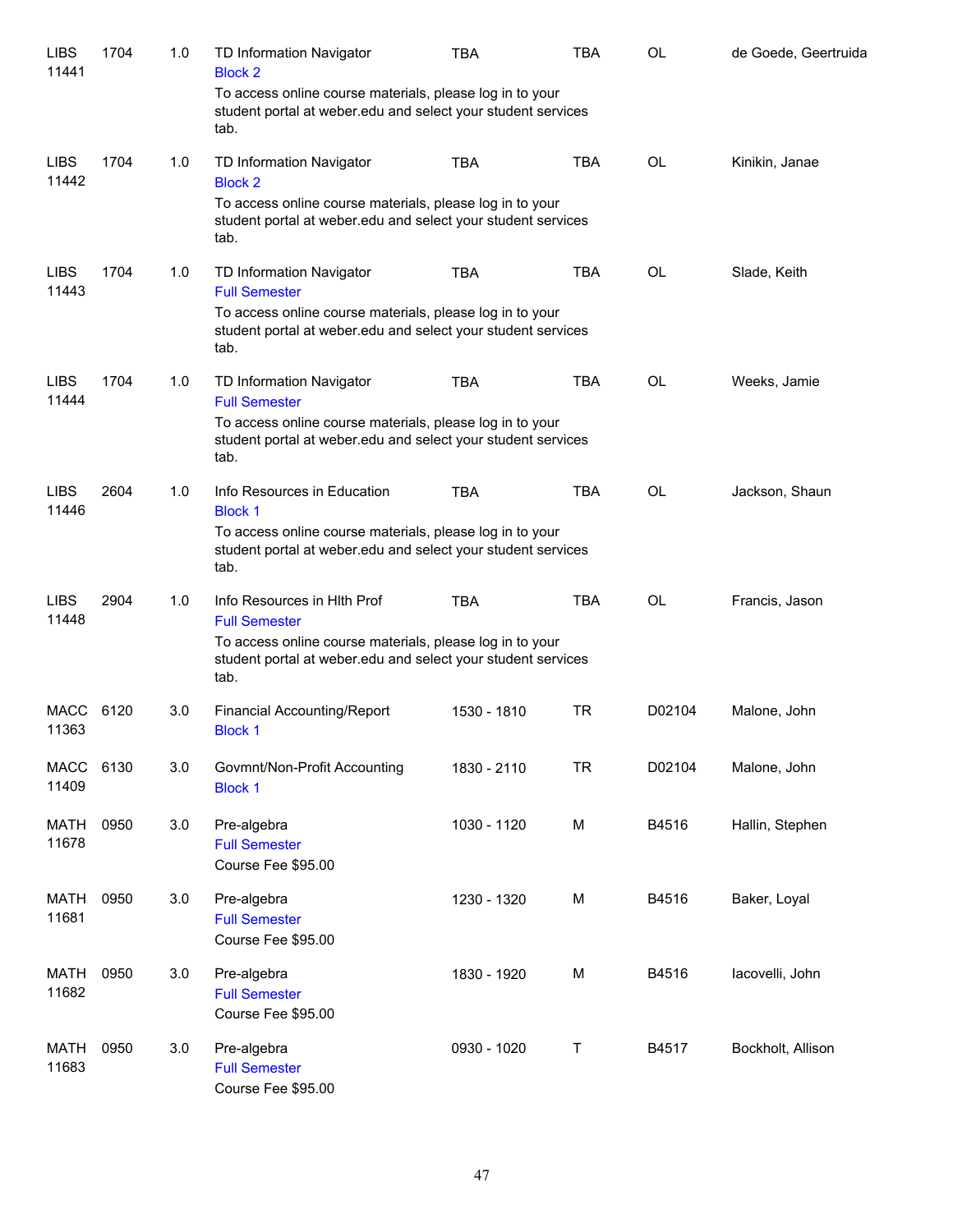| MATH<br>11686 | 0950 | 3.0 | Pre-algebra<br><b>Full Semester</b><br>Course Fee \$95.00                                                                                                                                                                                                                                                                                                                                                                                          | 1030 - 1120 | Т           | B4517  | Bockholt, Allison  |
|---------------|------|-----|----------------------------------------------------------------------------------------------------------------------------------------------------------------------------------------------------------------------------------------------------------------------------------------------------------------------------------------------------------------------------------------------------------------------------------------------------|-------------|-------------|--------|--------------------|
| MATH<br>11690 | 0950 | 3.0 | Pre-algebra<br><b>Full Semester</b><br>Course Fee \$95.00                                                                                                                                                                                                                                                                                                                                                                                          | 0930 - 1020 | W           | B4517  | Marriott, Katrina  |
| MATH<br>11691 | 0950 | 3.0 | Pre-algebra<br><b>Full Semester</b><br>Course Fee \$95.00                                                                                                                                                                                                                                                                                                                                                                                          | 1630 - 1720 | W           | B4516  | Sjoblom, Meghann   |
| MATH<br>11694 | 0950 | 3.0 | Pre-algebra<br><b>Full Semester</b><br>Course Fee \$95.00                                                                                                                                                                                                                                                                                                                                                                                          | 0930 - 1020 | R           | B4516  | Marriott, Katrina  |
| MATH<br>11696 | 0950 | 3.0 | Pre-algebra<br><b>Full Semester</b><br>Course Fee \$95.00                                                                                                                                                                                                                                                                                                                                                                                          | 1730 - 1820 | R           | B4516  | Jennings, Cristine |
| MATH<br>11741 | 0950 | 3.0 | Pre-algebra<br><b>Block 1</b><br>This section of Math 0950 is targeted to students who would<br>like a little extra help and incentive to complete this<br>course in one semester. It differs from the other sections<br>of Math 0950 in that you will meet in class four times per<br>week in a collaborative setting, homework is required before<br>each class period, and you must keep up with the printed<br>schedule.<br>Course Fee \$95.00 | 0830 - 1010 | <b>MTWR</b> | B3313  | Quesnell, Carrie   |
| MATH<br>11742 | 0950 | 3.0 | Pre-algebra<br><b>Block 2</b><br>This section of Math 0950 is targeted to students who would<br>like a little extra help and incentive to complete this<br>course in one semester. It differs from the other sections<br>of Math 0950 in that you will meet in class four times per<br>week in a collaborative setting, homework is required before<br>each class period, and you must keep up with the printed<br>schedule.<br>Course Fee \$95.00 | 0830 - 1010 | <b>MTWR</b> | B3313  | Hansen, Amber      |
| MATH<br>11855 | 0950 | 3.0 | Pre-algebra<br><b>Full Semester</b><br>Course fee: \$95.00                                                                                                                                                                                                                                                                                                                                                                                         | 0830 - 0920 | Τ           | WW103  | Jones, Charity     |
| MATH<br>11859 | 0950 | 3.0 | Pre-algebra<br><b>Full Semester</b><br>Course fee: \$95.00.<br>To access the online course materials, please log into your student portal at<br>weber.edu and<br>select your Student Services tab.                                                                                                                                                                                                                                                 | <b>TBA</b>  | TBA         | OL     | Imig, David        |
| MATH<br>11870 | 0950 | 3.0 | Pre-algebra<br><b>Full Semester</b><br>Course fee: \$95.00                                                                                                                                                                                                                                                                                                                                                                                         | 0830 - 0920 | M           | D02235 | Acor, Brenda       |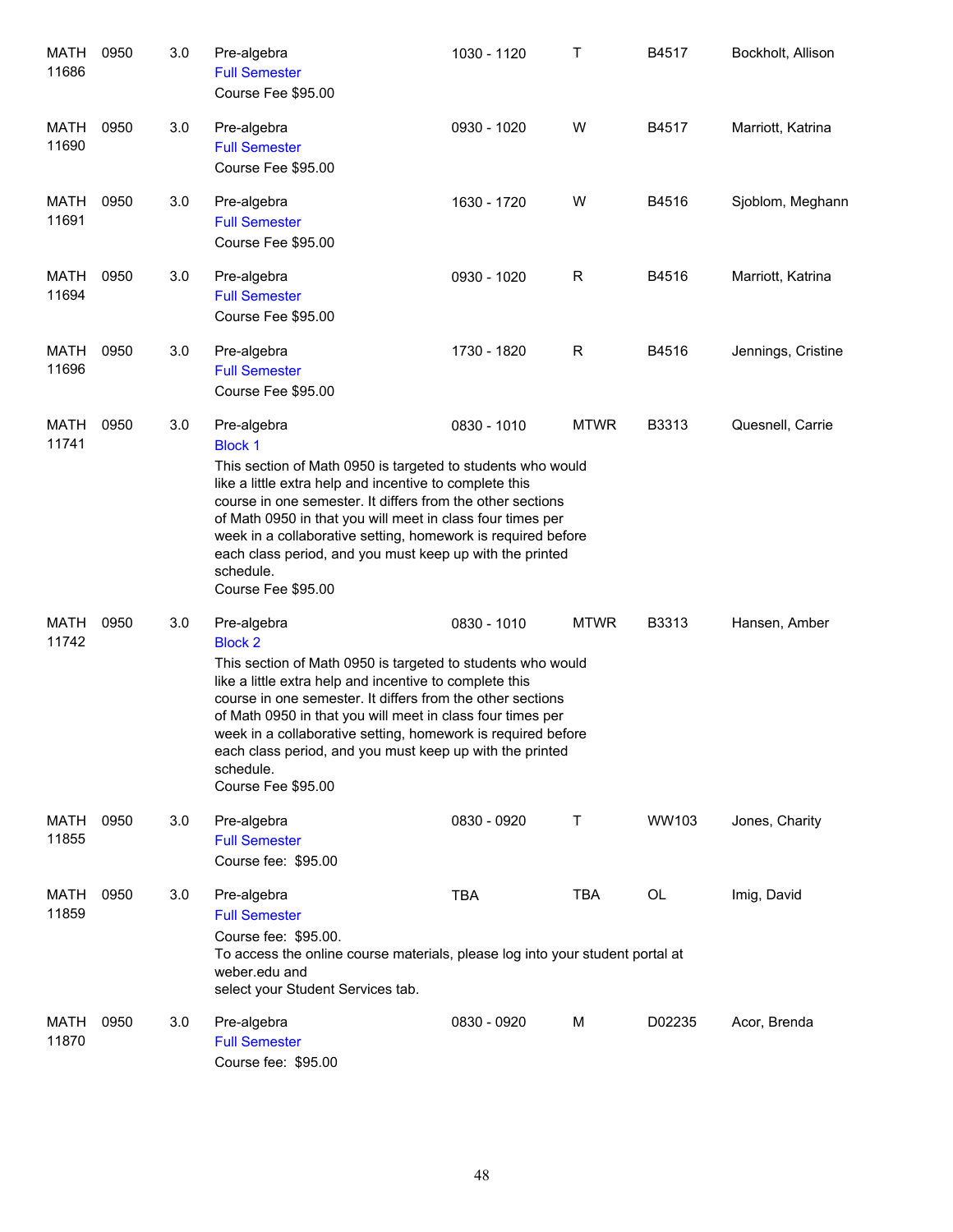| <b>MATH</b><br>11871 | 0950 | 3.0 | Pre-algebra<br><b>Full Semester</b><br>Course fee: \$95.00                                                                                     | 0930 - 1020 | $\mathsf{T}$ | D02235 | Acor, Brenda      |
|----------------------|------|-----|------------------------------------------------------------------------------------------------------------------------------------------------|-------------|--------------|--------|-------------------|
| MATH<br>11872        | 0950 | 3.0 | Pre-algebra<br><b>Full Semester</b><br>Course fee: \$95.00                                                                                     | 1730 - 1820 | W            | D02235 | Holt, Julie       |
| MATH<br>10466        | 0990 | 3.0 | First Course in Algebra<br><b>Block 2</b><br>THIS IS NOT A REGULAR COURSE FOR STUDENTS. Do not attempt to get an<br>override for this section! | <b>TBA</b>  | <b>TBA</b>   |        | Poore, Darrell    |
| MATH<br>11744        | 0990 | 3.0 | First Course in Algebra<br><b>Full Semester</b><br>Course Fee \$95.00                                                                          | 0830 - 0920 | M            | B4516  | Baker, Loyal      |
| MATH<br>11745        | 0990 | 3.0 | First Course in Algebra<br><b>Full Semester</b><br>Course Fee \$95.00                                                                          | 0930 - 1020 | M            | B4516  | Hallin, Stephen   |
| MATH<br>11747        | 0990 | 3.0 | First Course in Algebra<br><b>Full Semester</b><br>Course Fee \$95.00                                                                          | 1630 - 1720 | M            | B4516  | Barney, Corine    |
| <b>MATH</b><br>11751 | 0990 | 3.0 | First Course in Algebra<br><b>Full Semester</b><br>Course Fee \$95.00                                                                          | 0830 - 0920 | Τ            | B4516  | Baker, Loyal      |
| <b>MATH</b><br>11754 | 0990 | 3.0 | First Course in Algebra<br><b>Full Semester</b><br>Course Fee \$95.00                                                                          | 1130 - 1220 | Т            | B4516  | Baker, Loyal      |
| MATH<br>11755        | 0990 | 3.0 | First Course in Algebra<br><b>Full Semester</b><br>Course Fee \$95.00                                                                          | 1830 - 1920 | Т            | B4516  | Thompson, Erin    |
| <b>MATH</b><br>11756 | 0990 | 3.0 | First Course in Algebra<br><b>Full Semester</b><br>Course Fee \$95.00                                                                          | 0830 - 0920 | W            | B4517  | Marriott, Katrina |
| MATH<br>11757        | 0990 | 3.0 | First Course in Algebra<br><b>Full Semester</b><br>Course Fee \$95.00                                                                          | 0930 - 1020 | W            | B4516  | Jones, Charity    |
| MATH<br>11758        | 0990 | 3.0 | First Course in Algebra<br><b>Full Semester</b><br>Course Fee \$95.00                                                                          | 1030 - 1120 | W            | B4516  | Jones, Charity    |
| MATH<br>11759        | 0990 | 3.0 | First Course in Algebra<br><b>Full Semester</b><br>Course Fee \$95.00                                                                          | 1730 - 1820 | W            | B4516  | Sjoblom, Meghann  |
| MATH<br>11760        | 0990 | 3.0 | First Course in Algebra<br><b>Full Semester</b><br>Course Fee \$95.00                                                                          | 1830 - 1920 | W            | B4516  | lacovelli, John   |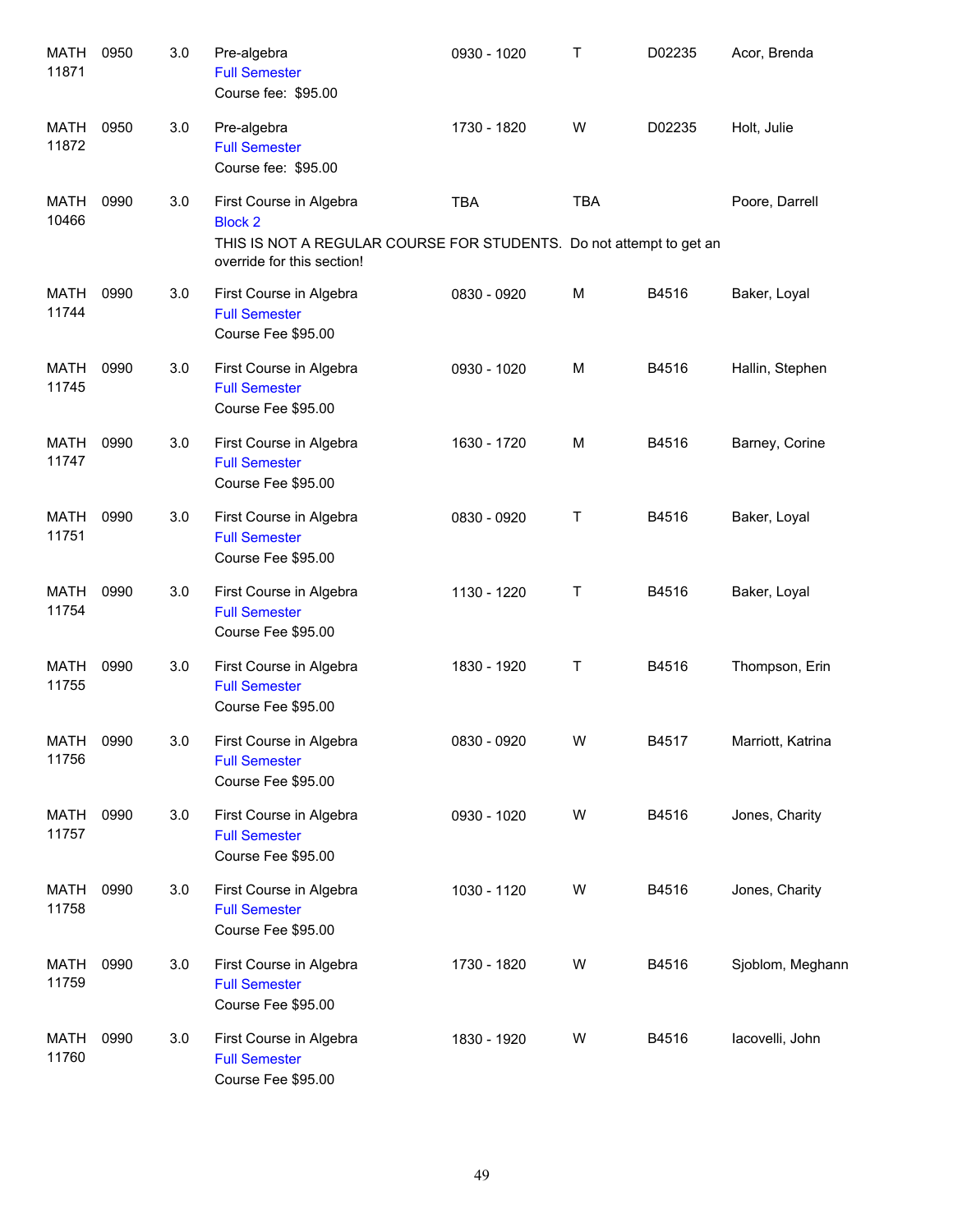| MATH<br>11763        | 0990 | 3.0 | First Course in Algebra<br><b>Full Semester</b><br>Course Fee \$95.00                                                                                                                                                                                                                                                                                                                                                                                          | 1030 - 1120 | R           | B4516  | Marriott, Katrina  |
|----------------------|------|-----|----------------------------------------------------------------------------------------------------------------------------------------------------------------------------------------------------------------------------------------------------------------------------------------------------------------------------------------------------------------------------------------------------------------------------------------------------------------|-------------|-------------|--------|--------------------|
| MATH<br>11767        | 0990 | 3.0 | First Course in Algebra<br><b>Block 1</b><br>This section of Math 0990 is targeted to students who would<br>like a little extra help and incentive to complete this<br>course in one semester. It differs from the other sections<br>of Math 0990 in that you will meet in class four times per<br>week in a collaborative setting, homework is required before<br>each class period, and you must keep up with the printed<br>schedule.<br>Course Fee \$95.00 | 1030 - 1210 | <b>MTWR</b> | B3328  | Wilhelmsen, Diana  |
| MATH<br>11768        | 0990 | 3.0 | First Course in Algebra<br><b>Block 2</b><br>This section of Math 0990 is targeted to students who would<br>like a little extra help and incentive to complete this<br>course in one semester. It differs from the other sections<br>of Math 0990 in that you will meet in class four times per<br>week in a collaborative setting, homework is required before<br>each class period, and you must keep up with the printed<br>schedule.<br>Course Fee \$95.00 | 1030 - 1210 | <b>MTWR</b> | B3328  | Wilkinson, Janette |
| <b>MATH</b><br>11856 | 0990 | 3.0 | First Course in Algebra<br><b>Full Semester</b><br>Course fee: \$95.00                                                                                                                                                                                                                                                                                                                                                                                         | 0830 - 0920 | W           | WW103  | Rich, Michelle     |
| <b>MATH</b><br>11861 | 0990 | 3.0 | First Course in Algebra<br><b>Full Semester</b><br>Course fee: \$95.00.<br>To access the online course materials, please log into your student portal at<br>weber.edu and<br>select your Student Services tab.                                                                                                                                                                                                                                                 | <b>TBA</b>  | <b>TBA</b>  | OL     | Acor, Brenda       |
| MATH<br>11873        | 0990 | 3.0 | First Course in Algebra<br><b>Full Semester</b><br>Course fee: \$95.00                                                                                                                                                                                                                                                                                                                                                                                         | 1030 - 1120 | м           | D02235 | Acor, Brenda       |
| MATH<br>11874        | 0990 | 3.0 | First Course in Algebra<br><b>Full Semester</b><br>Course fee: \$95.00                                                                                                                                                                                                                                                                                                                                                                                         | 1630 - 1720 | T           | D02235 | Bockholt, Allison  |
| MATH<br>11876        | 0990 | 3.0 | First Course in Algebra<br><b>Full Semester</b><br>Course fee: \$95.00                                                                                                                                                                                                                                                                                                                                                                                         | 1730 - 1820 | T           | D02235 | Holt, Julie        |
| MATH<br>11877        | 0990 | 3.0 | First Course in Algebra<br><b>Full Semester</b><br>Course fee: \$95.00                                                                                                                                                                                                                                                                                                                                                                                         | 0830 - 0920 | W           | D02235 | Acor, Brenda       |
| MATH<br>11878        | 0990 | 3.0 | First Course in Algebra<br><b>Full Semester</b><br>Course fee: \$95.00                                                                                                                                                                                                                                                                                                                                                                                         | 0930 - 1020 | W           | D02235 | Acor, Brenda       |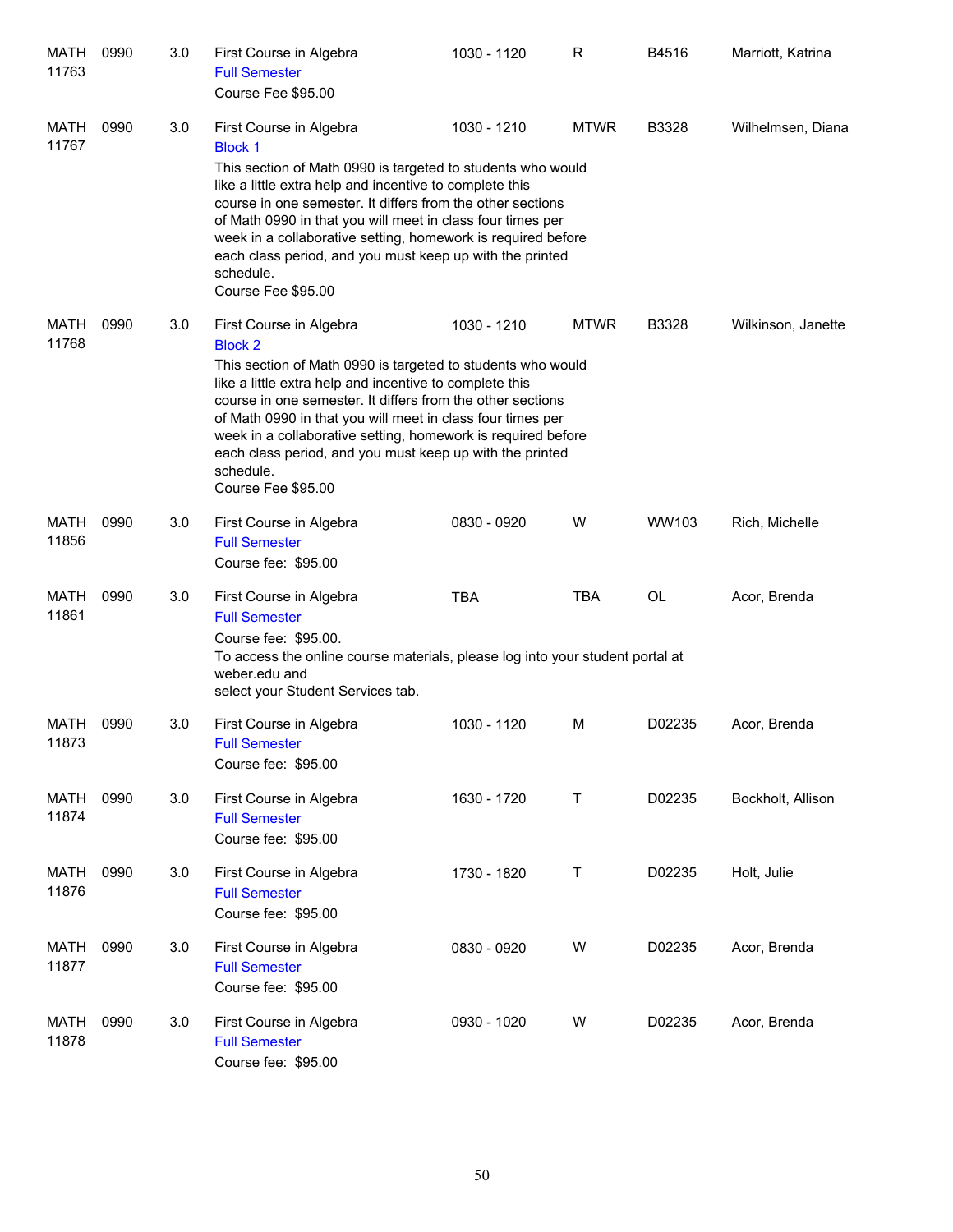| <b>MATH</b><br>10467 | 1010 | 4.0 | Intermediate Algebra<br><b>Block 2</b>                                                                                                                                                                                                                                                                                                                                                                                                                      | TBA         | <b>TBA</b>  |       | Quesnell, Carrie   |
|----------------------|------|-----|-------------------------------------------------------------------------------------------------------------------------------------------------------------------------------------------------------------------------------------------------------------------------------------------------------------------------------------------------------------------------------------------------------------------------------------------------------------|-------------|-------------|-------|--------------------|
|                      |      |     | THIS IS NOT A REGULAR COURSE FOR STUDENTS. Do not attempt to get an<br>override for this section!                                                                                                                                                                                                                                                                                                                                                           |             |             |       |                    |
| <b>MATH</b><br>11771 | 1010 | 4.0 | Intermediate Algebra<br><b>Full Semester</b><br>Course Fee \$95.00                                                                                                                                                                                                                                                                                                                                                                                          | 0930 - 1020 | M           | B4517 | Hunt, Corinne      |
| <b>MATH</b><br>11772 | 1010 | 4.0 | Intermediate Algebra<br><b>Full Semester</b><br>Course Fee \$95.00                                                                                                                                                                                                                                                                                                                                                                                          | 1030 - 1120 | М           | B4517 | Hunt, Corinne      |
| <b>MATH</b><br>11773 | 1010 | 4.0 | Intermediate Algebra<br><b>Full Semester</b><br>Course Fee \$95.00                                                                                                                                                                                                                                                                                                                                                                                          | 1130 - 1220 | М           | B4516 | Baker, Loyal       |
| <b>MATH</b><br>11774 | 1010 | 4.0 | Intermediate Algebra<br><b>Full Semester</b><br>Course Fee \$95.00                                                                                                                                                                                                                                                                                                                                                                                          | 1730 - 1820 | М           | B4516 | Barney, Corine     |
| <b>MATH</b><br>11775 | 1010 | 4.0 | Intermediate Algebra<br><b>Full Semester</b><br>Course Fee \$95.00                                                                                                                                                                                                                                                                                                                                                                                          | 0930 - 1020 | Τ           | B4516 | Hallin, Stephen    |
| <b>MATH</b><br>11776 | 1010 | 4.0 | Intermediate Algebra<br><b>Full Semester</b><br>Course Fee \$95.00                                                                                                                                                                                                                                                                                                                                                                                          | 1030 - 1120 | Τ           | B4516 | Hallin, Stephen    |
| <b>MATH</b><br>11777 | 1010 | 4.0 | Intermediate Algebra<br><b>Full Semester</b><br>Course Fee \$95.00                                                                                                                                                                                                                                                                                                                                                                                          | 1730 - 1820 | Τ           | B4516 | Thompson, Erin     |
| <b>MATH</b><br>11778 | 1010 | 4.0 | Intermediate Algebra<br><b>Full Semester</b><br>Course Fee \$95.00                                                                                                                                                                                                                                                                                                                                                                                          | 1030 - 1120 | W           | B4517 | Marriott, Katrina  |
| MATH<br>11780        | 1010 | 4.0 | Intermediate Algebra<br><b>Full Semester</b><br>Course Fee \$95.00                                                                                                                                                                                                                                                                                                                                                                                          | 0830 - 0920 | R           | B4516 | Marriott, Katrina  |
| MATH<br>11781        | 1010 | 4.0 | Intermediate Algebra<br><b>Full Semester</b><br>Course Fee \$95.00                                                                                                                                                                                                                                                                                                                                                                                          | 0930 - 1020 | R           | B4517 | Portz, Heidi       |
| MATH<br>11782        | 1010 | 4.0 | Intermediate Algebra<br><b>Full Semester</b><br>Course Fee \$95.00                                                                                                                                                                                                                                                                                                                                                                                          | 1830 - 1920 | R           | B4516 | Jennings, Cristine |
| MATH<br>11783        | 1010 | 4.0 | Intermediate Algebra<br><b>Block 1</b><br>This section of Math 1010 is targeted to students who would<br>like a little extra help and incentive to complete this<br>course in one semester. It differs from the other sections<br>of Math 1010 in that you will meet in class four times per<br>week in a collaborative setting, homework is required before<br>each class period, and you must keep up with the printed<br>schedule.<br>Course Fee \$95.00 | 1230 - 1410 | <b>MTWR</b> | B3328 | Poore, Darrell     |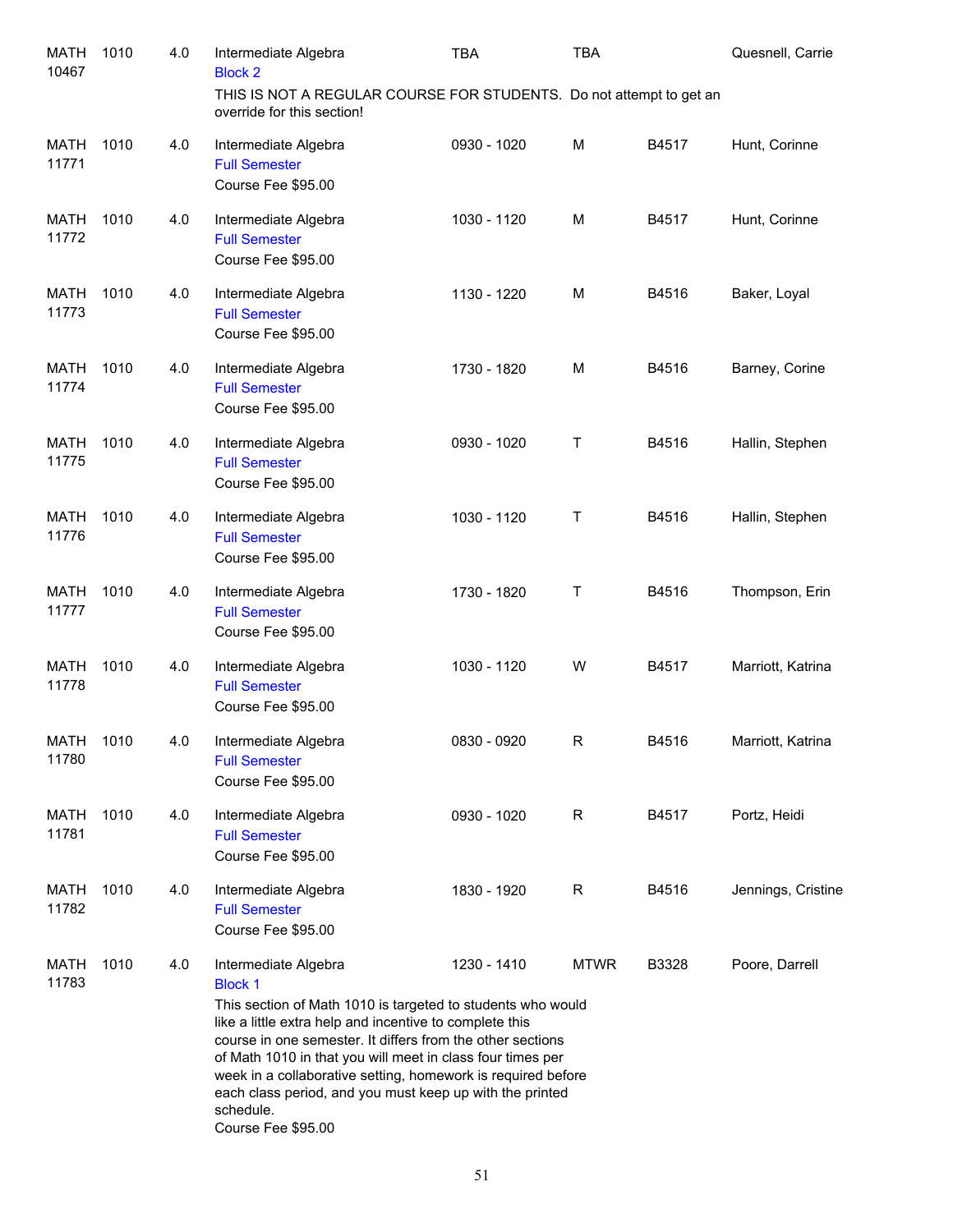| MATH<br>11784        | 1010 | 4.0 | Intermediate Algebra<br><b>Block 2</b><br>This section of Math 1010 is targeted to students who would<br>like a little extra help and incentive to complete this<br>course in one semester. It differs from the other sections<br>of Math 1010 in that you will meet in class four times per<br>week in a collaborative setting, homework is required before<br>each class period, and you must keep up with the printed<br>schedule.<br>Course Fee \$95.00 | 1230 - 1410 | <b>MTWR</b> | B3328     | Hansen, Amber     |
|----------------------|------|-----|-------------------------------------------------------------------------------------------------------------------------------------------------------------------------------------------------------------------------------------------------------------------------------------------------------------------------------------------------------------------------------------------------------------------------------------------------------------|-------------|-------------|-----------|-------------------|
| MATH<br>11857        | 1010 | 4.0 | Intermediate Algebra<br><b>Full Semester</b><br>Course fee: \$95.00                                                                                                                                                                                                                                                                                                                                                                                         | 0830 - 0920 | R           | WW103     | Jones, Charity    |
| MATH<br>11862        | 1010 | 4.0 | Intermediate Algebra<br><b>Full Semester</b><br>Course fee: \$95.00.<br>To access the online course materials, please log into your student portal at<br>weber.edu and<br>select your Student Services tab.                                                                                                                                                                                                                                                 | <b>TBA</b>  | <b>TBA</b>  | <b>OL</b> | Quesnell, Carrie  |
| MATH<br>11879        | 1010 | 4.0 | Intermediate Algebra<br><b>Full Semester</b><br>Course fee: \$95.00                                                                                                                                                                                                                                                                                                                                                                                         | 0930 - 1020 | м           | D02235    | Acor, Brenda      |
| MATH<br>11880        | 1010 | 4.0 | Intermediate Algebra<br><b>Full Semester</b><br>Course fee: \$95.00                                                                                                                                                                                                                                                                                                                                                                                         | 0830 - 0920 | Τ           | D02235    | Acor, Brenda      |
| <b>MATH</b><br>11881 | 1010 | 4.0 | Intermediate Algebra<br><b>Full Semester</b><br>Course fee: \$95.00                                                                                                                                                                                                                                                                                                                                                                                         | 1030 - 1120 | Τ           | D02235    | Harden, Elizabeth |
| <b>MATH</b><br>11882 | 1010 | 4.0 | Intermediate Algebra<br><b>Full Semester</b><br>Course fee: \$95.00                                                                                                                                                                                                                                                                                                                                                                                         | 1830 - 1920 | Τ           | D02235    | Holt, Julie       |
| MATH<br>11883        | 1010 | 4.0 | Intermediate Algebra<br><b>Full Semester</b><br>Course fee: \$95.00                                                                                                                                                                                                                                                                                                                                                                                         | 1630 - 1720 | W           | D02235    | Canales, Lauri    |
| <b>MATH</b><br>11884 | 1010 | 4.0 | Intermediate Algebra<br><b>Full Semester</b><br>Course fee: \$95.00                                                                                                                                                                                                                                                                                                                                                                                         | 1830 - 1920 | W           | D02235    | Canales, Lauri    |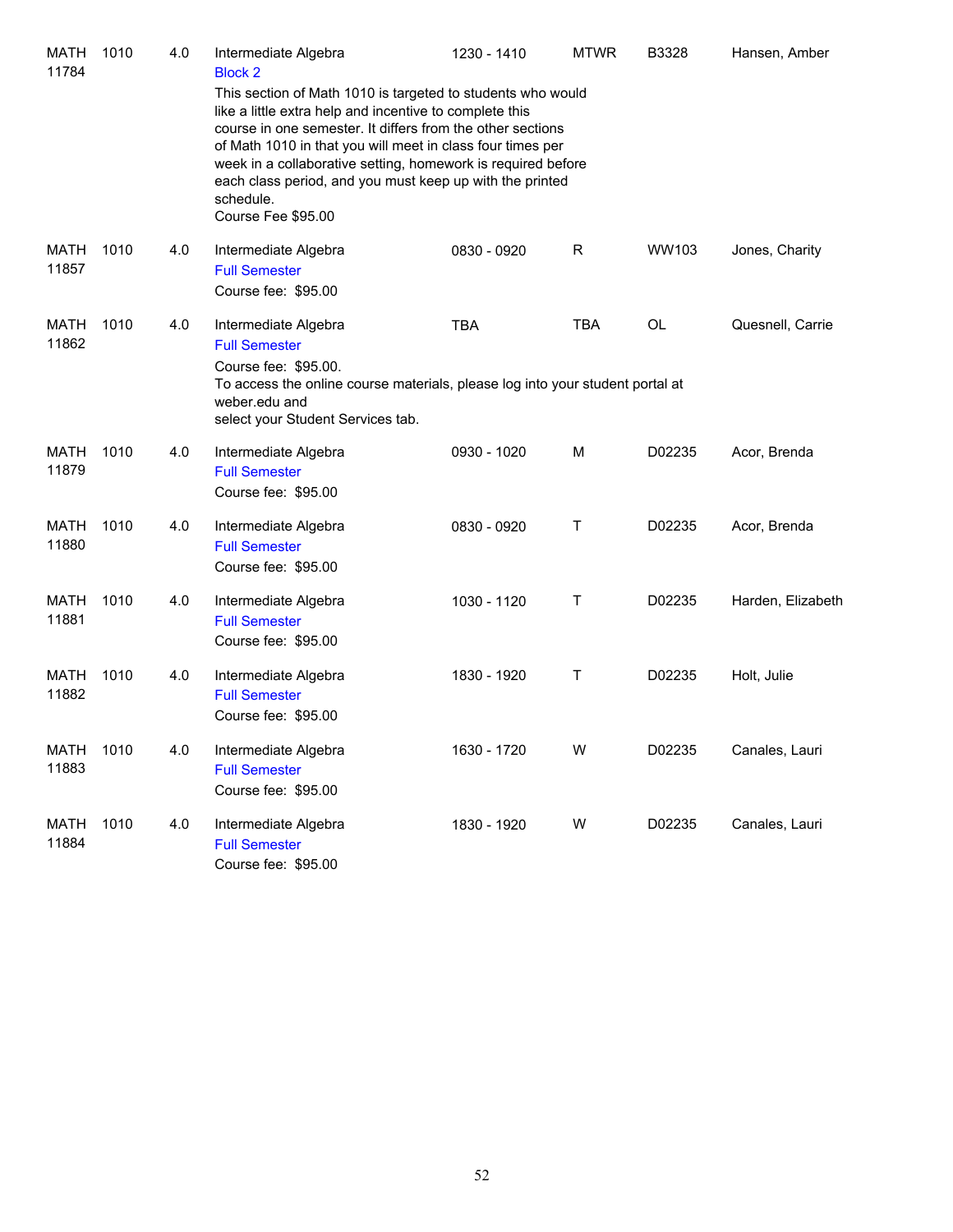| MATH<br>11563        | 1030 | 3.0 | <b>QL Contemporary Math</b><br><b>Full Semester</b>                                                                                                                                                                                                                                                                                                                                                                                                                                                                                                                                                                                                                                                                                                                                                                                                                                                                                                                        | <b>TBA</b>  | TBA         | OL     | Ghoreishi, Afshin     |
|----------------------|------|-----|----------------------------------------------------------------------------------------------------------------------------------------------------------------------------------------------------------------------------------------------------------------------------------------------------------------------------------------------------------------------------------------------------------------------------------------------------------------------------------------------------------------------------------------------------------------------------------------------------------------------------------------------------------------------------------------------------------------------------------------------------------------------------------------------------------------------------------------------------------------------------------------------------------------------------------------------------------------------------|-------------|-------------|--------|-----------------------|
|                      |      |     | IMPORTANT - The three exams for this class must be taken at a university<br>testing center. See http://faculty.weber.edu/aghoreishi for more information.<br>IMPORTANT - The three exams for this class must be taken at a university<br>testing center. See http://faculty.weber.edu/aghoreishi for more information.<br>IMPORTANT - The three exams for this class must be taken at a university<br>testing center. See http://faculty.weber.edu/aghoreishi for more information.<br>IMPORTANT - The three exams for this class must be taken at a university<br>testing center. See http://faculty.weber.edu/aghoreishi for more information.<br>IMPORTANT - The three exams for this class must be taken at a university<br>testing center. See http://faculty.weber.edu/aghoreishi for more information.<br>IMPORTANT - The three exams for this class must be taken at a university<br>testing center. See http://faculty.weber.edu/aghoreishi for more information. |             |             |        |                       |
| MATH<br>11573        | 1030 | 3.0 | QL Contemporary Math<br><b>Full Semester</b><br>To access online course materials, please log in to your<br>student portal at weber edu and select your student services<br>tab.                                                                                                                                                                                                                                                                                                                                                                                                                                                                                                                                                                                                                                                                                                                                                                                           | TBA         | <b>TBA</b>  | OL     | Peters, James         |
| <b>MATH</b><br>11280 | 1040 | 3.0 | <b>QL Introduction To Statistics</b><br><b>Full Semester</b><br>This is a hybrid course meeting one day a week in<br>class with an online component.                                                                                                                                                                                                                                                                                                                                                                                                                                                                                                                                                                                                                                                                                                                                                                                                                       | 0930 - 1020 | W           | B4515  | Akelbek, Mahmud       |
| MATH<br>11577        | 1040 | 3.0 | <b>QL Introduction To Statistics</b><br><b>Full Semester</b><br>IMPORTANT - The three exams for this class must be taken at a university<br>testing center. See http://faculty.weber.edu/aghoreishi for more information.<br>IMPORTANT - The three exams for this class must be taken at a university<br>testing center. See http://faculty.weber.edu/aghoreishi for more information.<br>IMPORTANT - The three exams for this class must be taken at a university<br>testing center. See http://faculty.weber.edu/aghoreishi for more information.                                                                                                                                                                                                                                                                                                                                                                                                                        | <b>TBA</b>  | <b>TBA</b>  | OL     | Ghoreishi, Afshin     |
| <b>MATH</b><br>12125 | 1040 | 3.0 | <b>QL Introduction To Statistics</b><br><b>Full Semester</b>                                                                                                                                                                                                                                                                                                                                                                                                                                                                                                                                                                                                                                                                                                                                                                                                                                                                                                               | 0900 - 1015 | TR          | B4511  | Kunimura, Dennis      |
| <b>MATH</b><br>11282 | 1050 | 4.0 | QL College Algebra<br><b>Full Semester</b>                                                                                                                                                                                                                                                                                                                                                                                                                                                                                                                                                                                                                                                                                                                                                                                                                                                                                                                                 | 1230 - 1320 | <b>MTWR</b> | B4518  | Hunt, Corinne         |
| MATH<br>11284        | 1050 | 4.0 | QL College Algebra<br><b>Full Semester</b>                                                                                                                                                                                                                                                                                                                                                                                                                                                                                                                                                                                                                                                                                                                                                                                                                                                                                                                                 | 1730 - 1920 | <b>TR</b>   | LL223  | Hollopeter, W         |
| <b>MATH</b><br>11432 | 1050 | 4.0 | QL College Algebra<br><b>Full Semester</b>                                                                                                                                                                                                                                                                                                                                                                                                                                                                                                                                                                                                                                                                                                                                                                                                                                                                                                                                 | 1130 - 1220 | <b>MTWF</b> | B4518  | Hunt, Corinne         |
| <b>MATH</b><br>11579 | 1050 | 4.0 | QL College Algebra<br><b>Full Semester</b><br>To access online course materials, please log in to your<br>student portal at weber edu and select your student services<br>tab.                                                                                                                                                                                                                                                                                                                                                                                                                                                                                                                                                                                                                                                                                                                                                                                             | <b>TBA</b>  | <b>TBA</b>  | OL     | Fital-Akelbek, Sandra |
| <b>MATH</b><br>11586 | 1050 | 4.0 | QL College Algebra<br><b>Full Semester</b>                                                                                                                                                                                                                                                                                                                                                                                                                                                                                                                                                                                                                                                                                                                                                                                                                                                                                                                                 | 1730 - 1920 | <b>MW</b>   | D02324 | Haueter, Gordon       |
| MATH<br>11593        | 1050 | 4.0 | QL College Algebra<br><b>Full Semester</b>                                                                                                                                                                                                                                                                                                                                                                                                                                                                                                                                                                                                                                                                                                                                                                                                                                                                                                                                 | 1730 - 1920 | <b>TR</b>   | WW116  | Baker, Stacey         |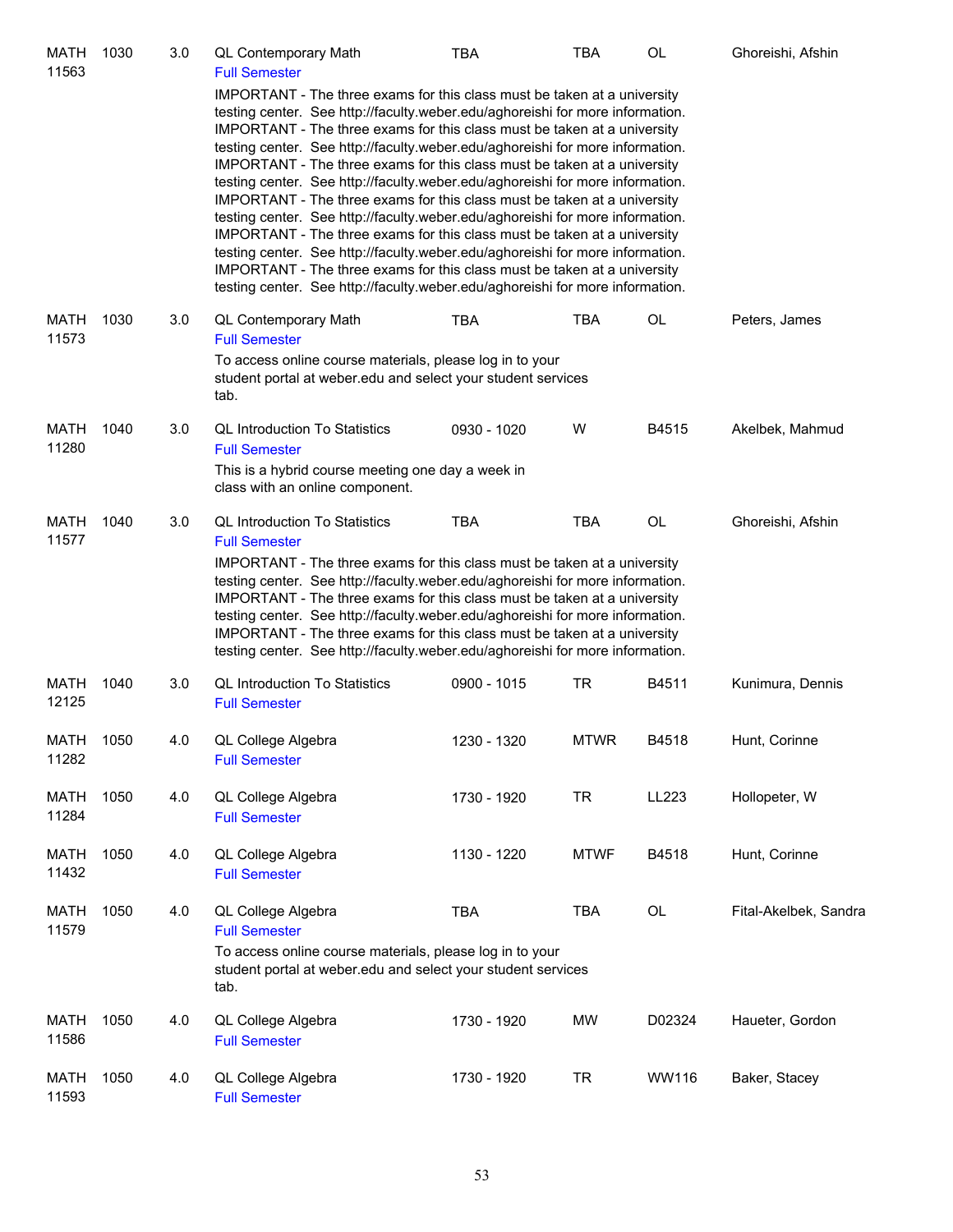| <b>MATH</b><br>11287 | 1060 | 3.0 | Trigonometry<br><b>Full Semester</b>                                                                                                                                                                                                                   | 1800 - 1915 | <b>MW</b>    | B4518  | Salt, Jeffrey      |
|----------------------|------|-----|--------------------------------------------------------------------------------------------------------------------------------------------------------------------------------------------------------------------------------------------------------|-------------|--------------|--------|--------------------|
| MATH<br>11589        | 1060 | 3.0 | Trigonometry<br><b>Block 1</b>                                                                                                                                                                                                                         | 0930 - 1120 | <b>MWF</b>   | D02320 | Poore, Darrell     |
| MATH<br>11288        | 1080 | 5.0 | <b>QL Pre-calculus</b><br><b>Full Semester</b>                                                                                                                                                                                                         | 1730 - 1945 | <b>MW</b>    | B4511  | Ellis, Maria       |
| <b>MATH</b><br>11476 | 1080 | 5.0 | <b>QL Pre-calculus</b><br><b>Full Semester</b>                                                                                                                                                                                                         | 1130 - 1220 | <b>MTWRF</b> | B4511  | Baker, Stacey      |
| <b>MATH</b><br>11289 | 1200 | 1.0 | Mathematics Computer Lab<br><b>Full Semester</b><br>The correspondence and assignments will be done via email.<br>Contact the instructor or visit<br>http://faculty.weber.edu/aghoreishi for more information.<br>Students must attend the first week. | 1030 - 1120 | M            | B4505  | Ghoreishi, Afshin  |
| MATH<br>11291        | 1210 | 4.0 | Calculus I<br><b>Full Semester</b>                                                                                                                                                                                                                     | 0830 - 0920 | <b>MTWR</b>  | LL126  | Chan, Julian       |
| MATH<br>11294        | 1220 | 4.0 | Calculus II<br><b>Full Semester</b>                                                                                                                                                                                                                    | 1130 - 1220 | <b>MTWR</b>  | B3313  | Kvernadze, George  |
| <b>MATH</b><br>11477 | 2010 | 3.0 | Math for Elementary Teachers I<br><b>Full Semester</b>                                                                                                                                                                                                 | 1430 - 1620 | <b>TR</b>    | D02112 | Acor, Brenda       |
| <b>MATH</b><br>11298 | 2020 | 3.0 | Math for Elem Teachers II<br><b>Full Semester</b>                                                                                                                                                                                                      | 0830 - 0920 | <b>MTWR</b>  | B4539  | Wilkinson, Janette |
| <b>MATH</b><br>11300 | 2210 | 4.0 | Calculus III<br><b>Full Semester</b>                                                                                                                                                                                                                   | 0830 - 0920 | <b>MTWF</b>  | B4518  | Kvernadze, George  |
| <b>MATH</b><br>12101 | 2250 | 4.0 | Linear Algebra & Diff Equation<br><b>Full Semester</b>                                                                                                                                                                                                 | 1730 - 1920 | <b>MW</b>    | D02325 | Cai, Maomao        |
| <b>MATH</b><br>11302 | 2270 | 3.0 | Elementary Linear Algebra<br><b>Full Semester</b>                                                                                                                                                                                                      | 1030 - 1120 | <b>MWF</b>   | B4518  | Kvernadze, George  |
| <b>MATH</b><br>11303 | 3410 | 3.0 | Probability & Statistics I<br><b>Full Semester</b>                                                                                                                                                                                                     | 1230 - 1320 | <b>MWF</b>   | B4511  | Chan, Julian       |
| <b>MBA</b><br>10797  | 6020 | 3.0 | Financial & Managerial Account<br><b>Block 2</b><br>Foundations course. NON BUSINESS MAJORS ONLY                                                                                                                                                       | 1730 - 2030 | R            | D02113 | Peterson, Mark     |
| <b>MBA</b><br>10794  | 6040 | 3.0 | <b>Managerial Economics</b><br><b>Block 2</b><br>Foundations course. NON BUSINESS MAJORS ONLY                                                                                                                                                          | 1730 - 2030 | T            | D02113 | Parkhurst, Gregory |
| <b>MBA</b><br>10793  | 6160 | 3.0 | Applications of Decision Model<br><b>Block 2</b><br>Elective course. No pre-reqs required.                                                                                                                                                             | 1730 - 2030 | M            | D02113 | Barraza, Benjamin  |
| <b>MBA</b><br>10792  | 6170 | 3.0 | <b>Corporate Communications</b><br><b>Block 1</b><br>Elective course. No pre-reqs required.                                                                                                                                                            | 1730 - 2030 | W            | D02112 | Edwards, Kathy     |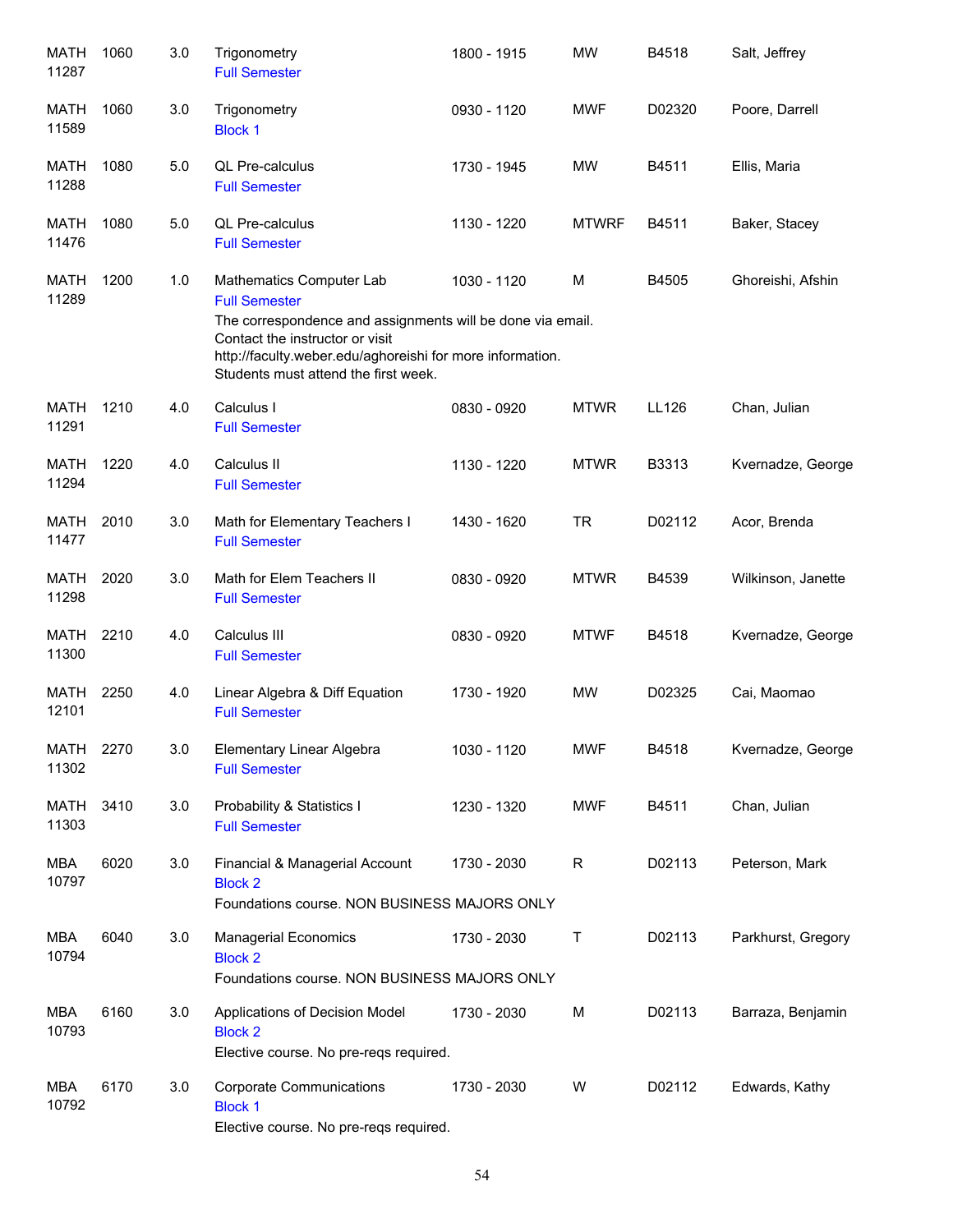| MBA<br>10791        | 6310 | 3.0 | Info Tech in the Enterprise<br><b>Block 1</b><br>Required Course. No pre-reqs needed                                                                                                                                                                                                              | 1730 - 2030                | т          | D02112           | Mouritsen, Matthew |
|---------------------|------|-----|---------------------------------------------------------------------------------------------------------------------------------------------------------------------------------------------------------------------------------------------------------------------------------------------------|----------------------------|------------|------------------|--------------------|
| MBA<br>10788        | 6450 | 3.0 | Leadership Thru People Skills<br><b>Block 1</b><br>Elective course. Runs 3 weekends. Must attend all 3! Starts<br>Fri., May 3 and Sat. 4, then May 10 and 11 and May 17 and 18<br>Limited to 25 students.                                                                                         | 0830 - 1730<br>1700 - 2100 | S<br>F     | D02320<br>D02320 | Stevens, Michael   |
| MBA<br>10798        | 6680 | 3.0 | <b>Graduate Consulting Project</b><br><b>Full Semester</b><br>Must have departmental approval to register. Call Sally at<br>801-395-3519                                                                                                                                                          | <b>TBA</b>                 | <b>TBA</b> |                  | Mouritsen, Matthew |
| MBA<br>10800        | 6730 | 3.0 | Proj Environmnt Sustainability<br><b>Full Semester</b><br>Required departmental approval to register. Call Sally<br>801-395-3519                                                                                                                                                                  | <b>TBA</b>                 | <b>TBA</b> |                  | Mouritsen, Matthew |
| <b>MBA</b><br>10795 | 6740 | 3.0 | Prin of Contract Management<br><b>Block 2</b><br>Elective course. No pre-reqs required.                                                                                                                                                                                                           | 1730 - 2030                | W          | D02113           | Johanson, Jonene   |
| <b>MBA</b><br>10799 | 6800 | 1.0 | Directed Study<br><b>Full Semester</b><br>Must have departmental approval to register Call Sally<br>801-395-3519.                                                                                                                                                                                 | <b>TBA</b>                 | <b>TBA</b> |                  | Mouritsen, Matthew |
| MBA<br>11383        | 6800 | 3.0 | <b>Directed Readings</b><br><b>Full Semester</b><br>Requires departmental approval to register. This is a three<br>credit hour class. If you are doing the IST directed<br>readings, you need to choose crn 10799 instead of this one.<br>Call Sally at 801-395-3519 to get approval to register. | <b>TBA</b>                 | <b>TBA</b> |                  | Mouritsen, Matthew |
| <b>MBA</b><br>10790 | 6810 | 3.0 | Aerospace Program Management<br><b>Block 1</b>                                                                                                                                                                                                                                                    | 1730 - 2030                | M          | D02112           | Laroche, Scott     |
| <b>MCJ</b><br>11179 | 6220 | 3.0 | Contemporary Law Enforcement<br><b>Full Semester</b><br>Please contact the Criminal Justice department at 801-626-6146 to register for<br>this class. To access online course materials, please log in to your student<br>portal at weber edu and select your student services tab.               | TBA                        | TBA        | OL               | Reyns, Bradford    |
| MCJ<br>11181        | 6230 | 3.0 | <b>Contemporary Corrections</b><br><b>Full Semester</b><br>Please contact the Criminal Justice department at 801-626-6146 to register for<br>this class. To access online course materials, please log in to your student<br>portal at weber edu and select your student services tab.            | <b>TBA</b>                 | <b>TBA</b> | <b>OL</b>        | Bayley, Bruce      |
| MCJ<br>11182        | 6250 | 3.0 | Clashing Views in CJ<br><b>Full Semester</b><br>Please contact the Criminal Justice department at 801-626-6146 to register for<br>this class. To access online course materials, please log in to your student<br>portal at weber edu and select your student services tab.                       | <b>TBA</b>                 | <b>TBA</b> | <b>OL</b>        | Chabries, Michael  |
| MED<br>11674        | 6000 | 2.0 | Fundamentals of Grad Study<br><b>Full Semester</b>                                                                                                                                                                                                                                                | 1630 - 1910                | M          | ED330            | Bates, Vincent     |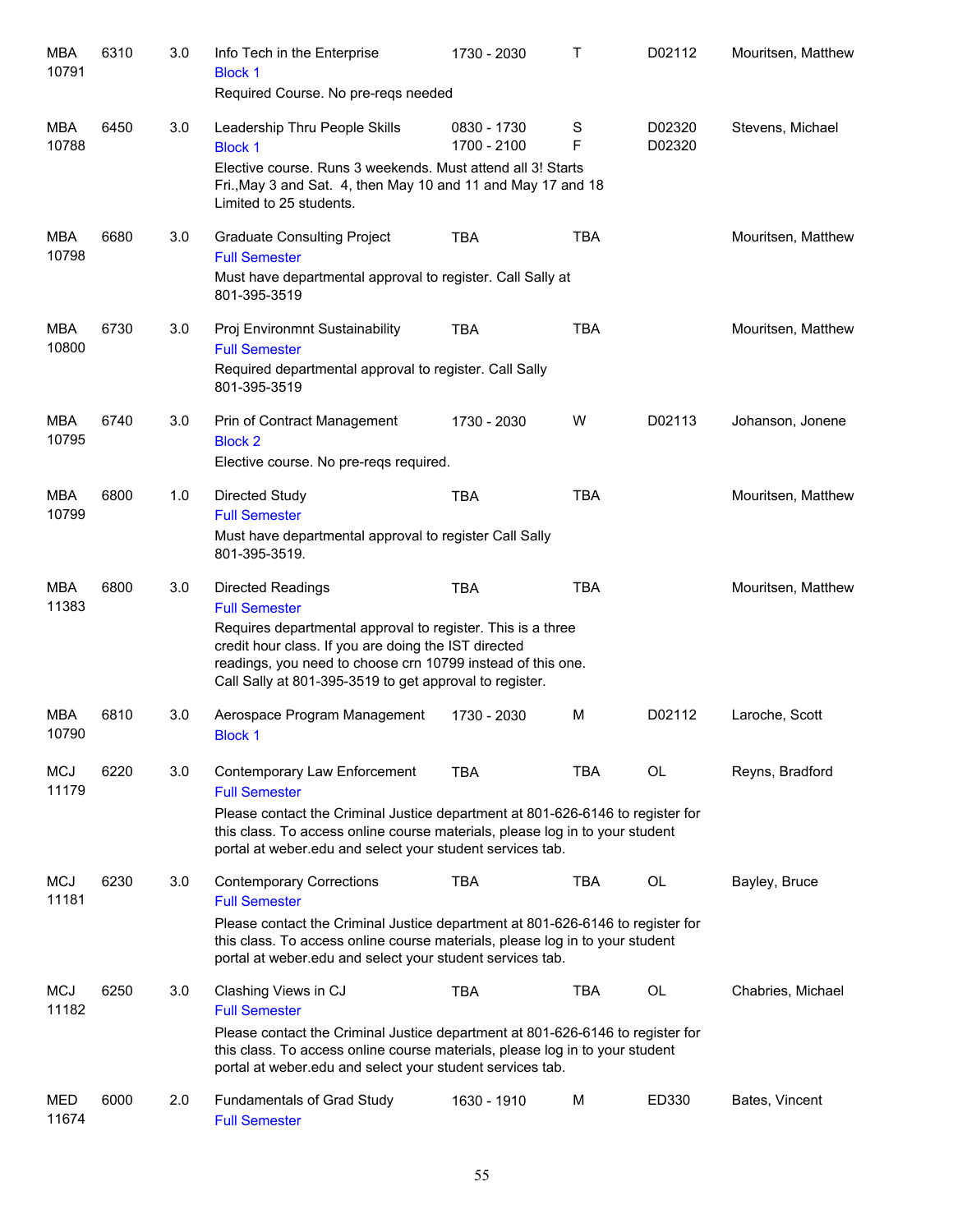| <b>MED</b><br>11710 | 6010 | 2.0 | <b>Advanced Historical Foundation</b><br><b>Block 1</b>                                                                                                                                                                                    | 1630 - 1910 | <b>MW</b>   | ED317 | Pontius, Richard  |
|---------------------|------|-----|--------------------------------------------------------------------------------------------------------------------------------------------------------------------------------------------------------------------------------------------|-------------|-------------|-------|-------------------|
| MED<br>11714        | 6020 | 2.0 | Diversity In Education<br><b>Block 1</b><br>Meeting dates: May 6, 8, 13, 15, 20, 23, June 3, 5, 10, 12.                                                                                                                                    | 1630 - 1910 | <b>MW</b>   | ED227 | Crawford, Forrest |
| MED<br>11729        | 6030 | 2.0 | <b>Advanced Education Psychology</b><br><b>Block 2</b>                                                                                                                                                                                     | 1045 - 1315 | <b>MW</b>   | ED325 | Ellis, Ann        |
| MED<br>11723        | 6050 | 3.0 | Curriculum Design/Eval/Assess<br><b>Block 2</b><br>Class will be held on Tuesday, Thursday & Friday.<br>This is a hybrid course and will have some sessions online.                                                                        | 0800 - 1030 | <b>TRF</b>  | ED325 | Rasmussen, Clay   |
| MED<br>11721        | 6060 | 2.0 | <b>Instruction Strategies</b><br><b>Block 1</b>                                                                                                                                                                                            | 1630 - 1910 | <b>TR</b>   | ED303 | Napper, Vicki     |
| MED<br>11718        | 6085 | 1.0 | Developing Project Proposal<br><b>Full Semester</b><br>Required class days: May 6, 20 and June 10<br>Choose two of these additional days: May 8, 13, 15, 22 or June 5.                                                                     | 1630 - 1910 | MW          | ED219 | Saunders, Peggy   |
| MED<br>11730        | 6090 | 3.0 | Masters Project<br><b>Full Semester</b>                                                                                                                                                                                                    | <b>TBA</b>  | <b>MTWR</b> |       | Saunders, Peggy   |
| MED<br>11724        | 6091 | 1.0 | <b>Graduate Synthesis</b><br><b>Block 2</b><br>Prerequisite: You must have a signed proposal on the first night of class.<br>Class will be hald on Mondays & Wednesdays, June 24, 26, July 1, 3, & 8.                                      | 0800 - 1030 | <b>MW</b>   | ED227 | Gowans, Linda     |
| <b>MED</b><br>11727 | 6110 | 3.0 | Intro to Classroom Management<br><b>Block 2</b><br>Class will be held on Tuesday, Thursday and Friday.<br>This is a hybrid course and will have some sessions online.                                                                      | 1045 - 1315 | <b>TRF</b>  | ED325 | Rasmussen, Clay   |
| <b>MED</b><br>11895 | 6220 | 3.0 | Current Problems in Education<br><b>Block 1</b><br>To access the online course materials, please log in to your student portal at<br>weber.edu and select your Student Services tab.                                                       | <b>TBA</b>  | TBA         | OL    | Rasmussen, Jack   |
| MED<br>11720        | 6230 | 3.0 | Instructionl Tech for Teachers<br><b>Block 1</b>                                                                                                                                                                                           | 1630 - 1910 | MW          | ED303 | Napper, Vicki     |
| MED<br>11728        | 6250 | 3.0 | Second Language Acquisition<br><b>Block 2</b><br>Course taught on Tuesdays and Thursdays beginning June 24.                                                                                                                                | 0830 - 1110 | <b>TR</b>   | ED317 | Byrd, David       |
| MED<br>11722        | 6311 | 2.0 | Inst. Ele. School: Science<br><b>Block 1</b>                                                                                                                                                                                               | 1630 - 1910 | <b>TR</b>   | ED317 | Pontius, Richard  |
| MED<br>11894        | 6320 | 3.0 | Content Area Literacy Instruct<br><b>Full Semester</b><br>Course will be completed by August 7, 2013.<br>To access the online course materials, please log in to your student portal at<br>weber.edu and select your Student Services tab. | <b>TBA</b>  | <b>TBA</b>  | OL    | Gowans, Linda     |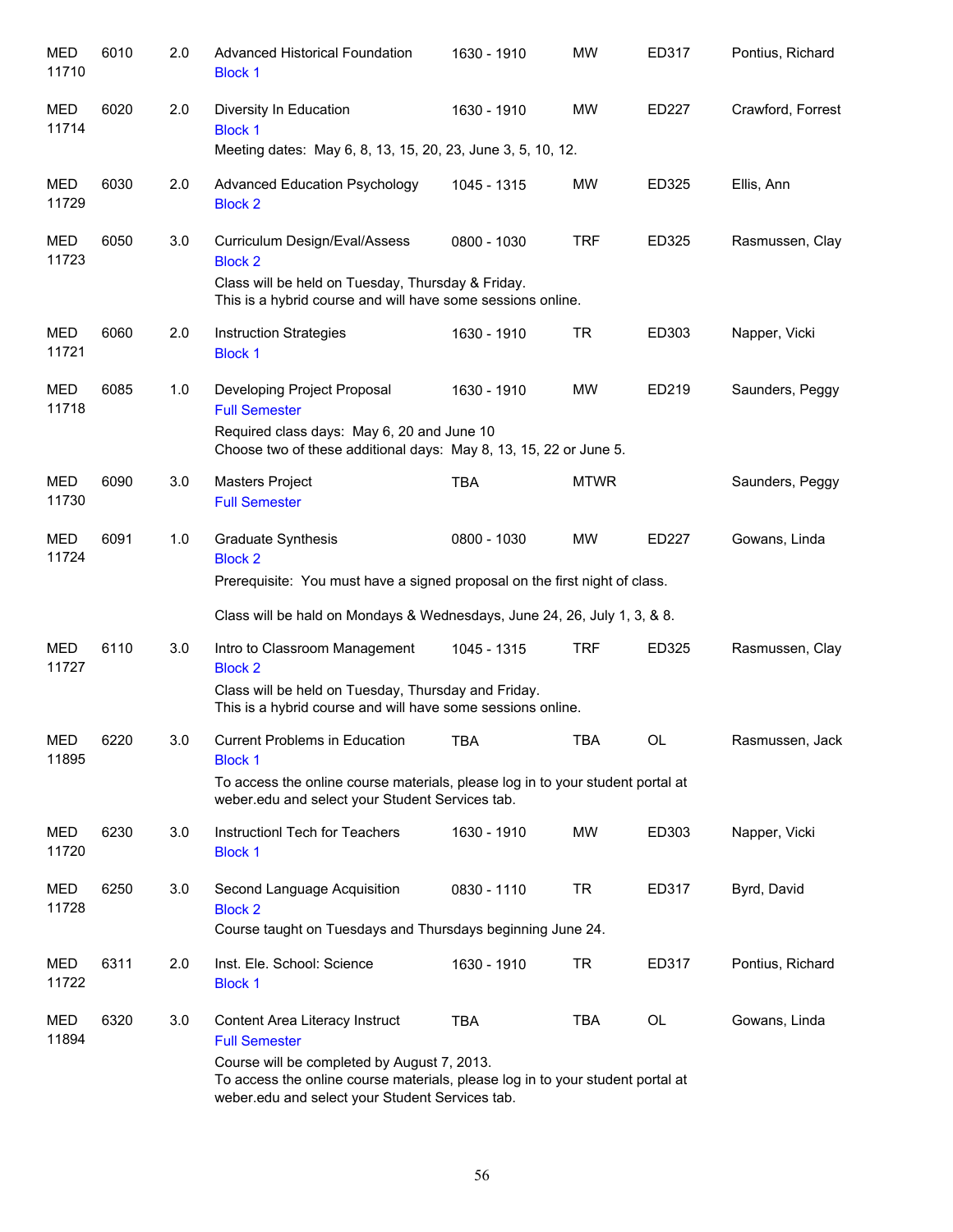| <b>MED</b><br>11896  | 6380 | 3.0 | <b>Values Education</b><br><b>Block 1</b>                                                                                                                                                                                                                                                                                                                                                                                     | <b>TBA</b>  | TBA          | <b>OL</b> | Bates, Vincent     |
|----------------------|------|-----|-------------------------------------------------------------------------------------------------------------------------------------------------------------------------------------------------------------------------------------------------------------------------------------------------------------------------------------------------------------------------------------------------------------------------------|-------------|--------------|-----------|--------------------|
|                      |      |     | To access the online course materials, please log in to your student portal at<br>weber.edu and<br>select your Student Services tab.                                                                                                                                                                                                                                                                                          |             |              |           |                    |
| <b>MED</b><br>11705  | 6430 | 3.0 | CEL Creative Processes in Elem<br><b>Full Semester</b>                                                                                                                                                                                                                                                                                                                                                                        | 1630 - 1910 | $\mathsf{T}$ | ED330     | Bates, Vincent     |
|                      |      |     | Classes will be held on the following dates: May 7, 14, 21, 28, June 4, 25 & July<br>16 -- community involvement with Arts in the Parks during June. CEL stands for<br>Community Engaged Learning which means that students engage in<br>meaningful community engagement that is connected to specific course<br>objectives. See http://www.weber.edu/ccel/cel-designation.html for a full list of<br>CEL designated courses. |             |              |           |                    |
| <b>MED</b><br>11726  | 6510 | 3.0 | Adv Found Spec Ed/Pract & Law<br><b>Block 2</b>                                                                                                                                                                                                                                                                                                                                                                               | 1045 - 1315 | <b>MWF</b>   | ED330     | Williams, Natalie  |
|                      |      |     | This course is for Elementary and Secondary Licensure Track students.<br>This is a hybrid course and will have some sessions online.                                                                                                                                                                                                                                                                                          |             |              |           |                    |
| <b>MED</b><br>12177  | 6555 | 4.0 | Adv Instr Meth/Pract: Reading<br><b>Block 1</b>                                                                                                                                                                                                                                                                                                                                                                               | <b>TBA</b>  | <b>TBA</b>   |           | Butler, Frances    |
| <b>MED</b><br>11901  | 6860 | 2.0 | Practicum in Education<br><b>Block 1</b><br>Student must contact Dr. Peggy Saunders or Lynda Goucher to be approved for<br>registration.                                                                                                                                                                                                                                                                                      | <b>TBA</b>  | <b>MTWR</b>  |           | Saunders, Peggy    |
| <b>MED</b><br>11740  | 6900 | 1.0 | Individual Study<br><b>Full Semester</b><br>Prerequisite: Must have an approved contract signed by MEd director.                                                                                                                                                                                                                                                                                                              | <b>TBA</b>  | <b>MTWR</b>  |           | Saunders, Peggy    |
| <b>MED</b><br>11743  | 6900 | 2.0 | Individual Study<br><b>Full Semester</b><br>Prerequisite: Must have an approved contract signed by MEd director.                                                                                                                                                                                                                                                                                                              | <b>TBA</b>  | <b>MTWR</b>  |           | Saunders, Peggy    |
| <b>MED</b><br>11761  | 6900 | 3.0 | Individual Study<br><b>Full Semester</b><br>Prerequisite: Must have an approed contract signed by MEd director.                                                                                                                                                                                                                                                                                                               | <b>TBA</b>  | <b>MTWR</b>  |           | Saunders, Peggy    |
| <b>MED</b><br>11764  | 6990 | 1.0 | <b>Continuing Graduate Advisement</b><br><b>Full Semester</b><br>Prerequisite: Must have MEd Program approval.                                                                                                                                                                                                                                                                                                                | <b>TBA</b>  | <b>MTWR</b>  |           | Saunders, Peggy    |
| <b>MENG</b><br>10578 | 5010 | 3.0 | Introduction to Linguistics<br><b>Block 1</b>                                                                                                                                                                                                                                                                                                                                                                                 | 1030 - 1310 | <b>TR</b>    | EH403     | LeTourneau, Mark   |
| <b>MENG</b><br>10579 | 5080 | 3.0 | Critical Approach to Literatur<br><b>Block 1</b>                                                                                                                                                                                                                                                                                                                                                                              | 1030 - 1310 | <b>TR</b>    | EH204     | Mitchell, Jennifer |
| <b>MENG</b><br>10581 | 5520 | 3.0 | Amer Lit/Early and Romantic<br><b>Block 1</b>                                                                                                                                                                                                                                                                                                                                                                                 | 1030 - 1310 | <b>TR</b>    | EH220     | Gesteland, Becky   |
| MENG<br>10582        | 5540 | 3.0 | American Literature: Modern<br><b>Block 2</b>                                                                                                                                                                                                                                                                                                                                                                                 | 1730 - 2010 | МW           | EH217     | Burrows, J         |
| MENG<br>10583        | 5630 | 3.0 | Brit Lit: Neoclassical/Romanti<br><b>Block 2</b>                                                                                                                                                                                                                                                                                                                                                                              | 1030 - 1310 | <b>TR</b>    | EH217     | Rogers, Scott      |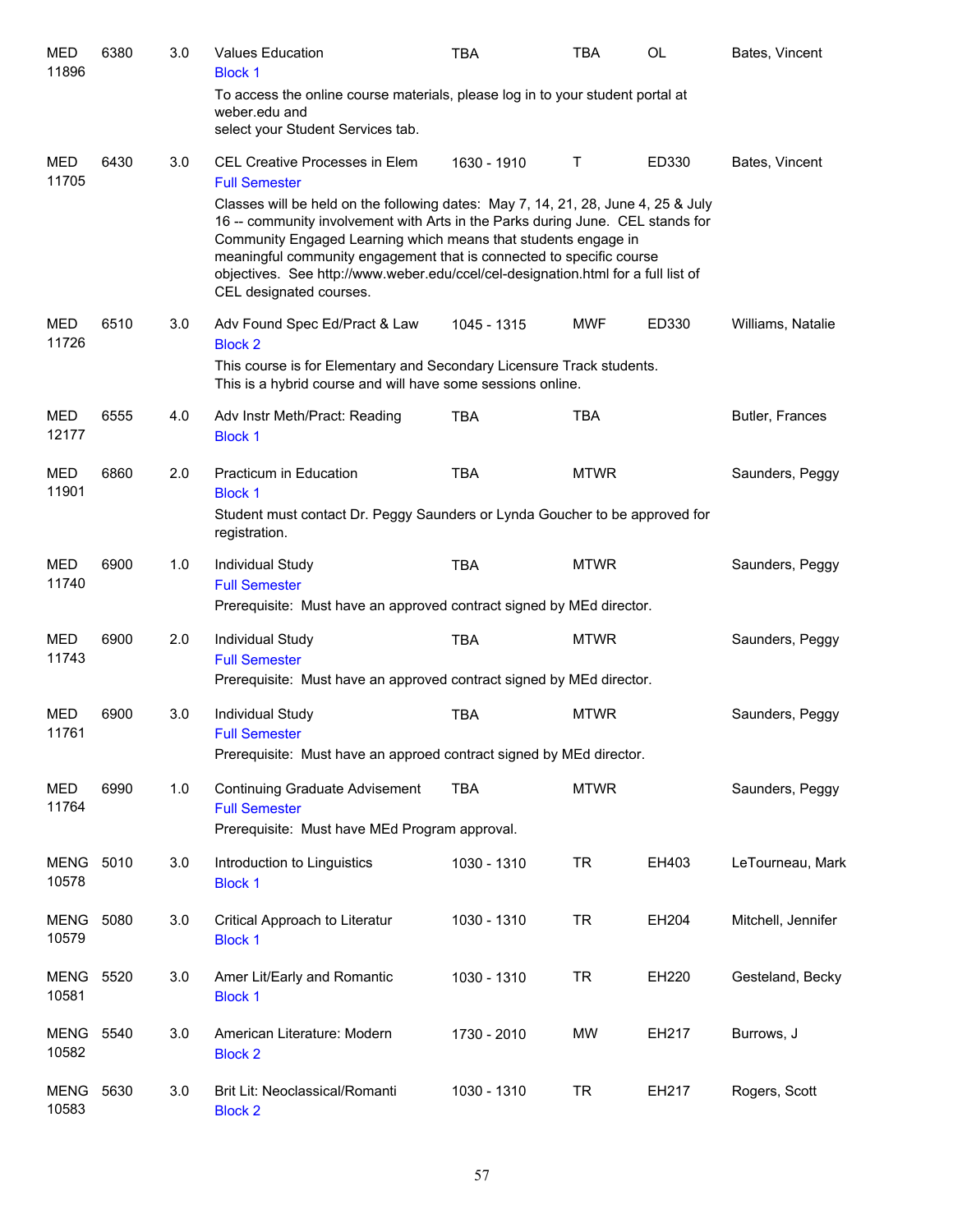| <b>MENG</b><br>10584      | 5640 | 3.0 | <b>British Literature: Victorian</b><br><b>Block 1</b>                                                                                                                                    | 1030 - 1310 | <b>MW</b>  | EH217        | Griffiths, Sian    |
|---------------------------|------|-----|-------------------------------------------------------------------------------------------------------------------------------------------------------------------------------------------|-------------|------------|--------------|--------------------|
| <b>MENG</b><br>10186      | 6240 | 3.0 | American Lit: Immigration<br><b>Block 1</b>                                                                                                                                               | 1630 - 1910 | <b>TR</b>  | EH220        | Gesteland, Becky   |
| MENG<br>10187             | 6250 | 3.0 | Brit Lit:Flirtation, Love, Lit<br><b>Block 1</b>                                                                                                                                          | 1630 - 1910 | <b>MW</b>  | D02303       | Mitchell, Jennifer |
| <b>MENG 6420</b><br>10580 |      | 3.0 | Phonology & Syntax for ESL<br><b>Block 1</b>                                                                                                                                              | 1030 - 1310 | <b>TR</b>  | EH205        | McKay, Susan       |
| <b>MENG 6520</b><br>10189 |      | 3.0 | Seminar in Shakespeare<br><b>Block 2</b>                                                                                                                                                  | 1730 - 2010 | <b>TR</b>  | EH220        | Burrows, J         |
| MENG 6710<br>11897        |      | 3.0 | Professional Writing: Nursing<br><b>Block 1</b><br>MENG 6710 Professional Writing: Nursing will be a hybrid class. It will be<br>meeting face-to-face on May 6, May 30, and June 12 only. | 1730 - 2010 | <b>TBA</b> | EH403        | Shigley, Sally     |
|                           |      |     | If you'd like more details, please contact Dr. Shigley at sshigley@weber.edu.                                                                                                             |             |            |              |                    |
| <b>MENG</b><br>12240      | 6830 | 2.0 | <b>Directed Readings</b><br><b>Full Semester</b>                                                                                                                                          | <b>TBA</b>  | <b>TBA</b> |              | Seal, Samantha     |
| MET<br>11926              | 4890 | 3.0 | Coop Work Experience<br><b>Full Semester</b>                                                                                                                                              | <b>TBA</b>  | <b>TBA</b> |              | Magda, Daniel      |
| MGMT 2400<br>10649        |      | 3.0 | Project Management<br><b>Full Semester</b><br>To access online course materials, please log in to your student portal at                                                                  | <b>TBA</b>  | <b>TBA</b> | <b>OL</b>    | Cowan, Ted         |
|                           |      |     | weber.edu and select your Student Services tab.                                                                                                                                           |             |            |              |                    |
| MGMT<br>11290             | 3010 | 3.0 | Organizational Behavior & Mgmt<br><b>Block 2</b>                                                                                                                                          | 1730 - 2010 | TR         | <b>WB104</b> | Morgan, James      |
| MGMT 3010<br>11491        |      | 3.0 | Organizational Behavior & Mgmt<br><b>Full Semester</b>                                                                                                                                    | <b>TBA</b>  | <b>TBA</b> | <b>OL</b>    | Morgan, James      |
|                           |      |     | To access online course materials, please log in to your student portal at<br>weber.edu and select your Student Service tab.                                                              |             |            |              |                    |
| MGMT<br>12051             | 3450 | 3.0 | Study Abroad - Intnl Managemnt<br><b>Full Semester</b><br>Registration requires instructor and department approval,                                                                       | <b>TBA</b>  | <b>TBA</b> |              | Nowell, Clifford   |
| MGMT<br>12115             | 4800 | 3.0 | Independent Research<br><b>Full Semester</b><br>Registration requires instructor and department approval.                                                                                 | <b>TBA</b>  | <b>TBA</b> |              | Suiter, Jeremy     |
| MGMT<br>11305             | 4860 | 3.0 | Managment Internship<br><b>Full Semester</b><br>Instructor and BSAD approval required for registrtion                                                                                     | <b>TBA</b>  | <b>TBA</b> |              | Russell, Stephen   |
| MGMT<br>11307             | 4865 | 3.0 | Human Resource Internship<br><b>Full Semester</b><br>Instructor and BSAD approval required prior to registration                                                                          | <b>TBA</b>  | <b>TBA</b> |              | Russell, Stephen   |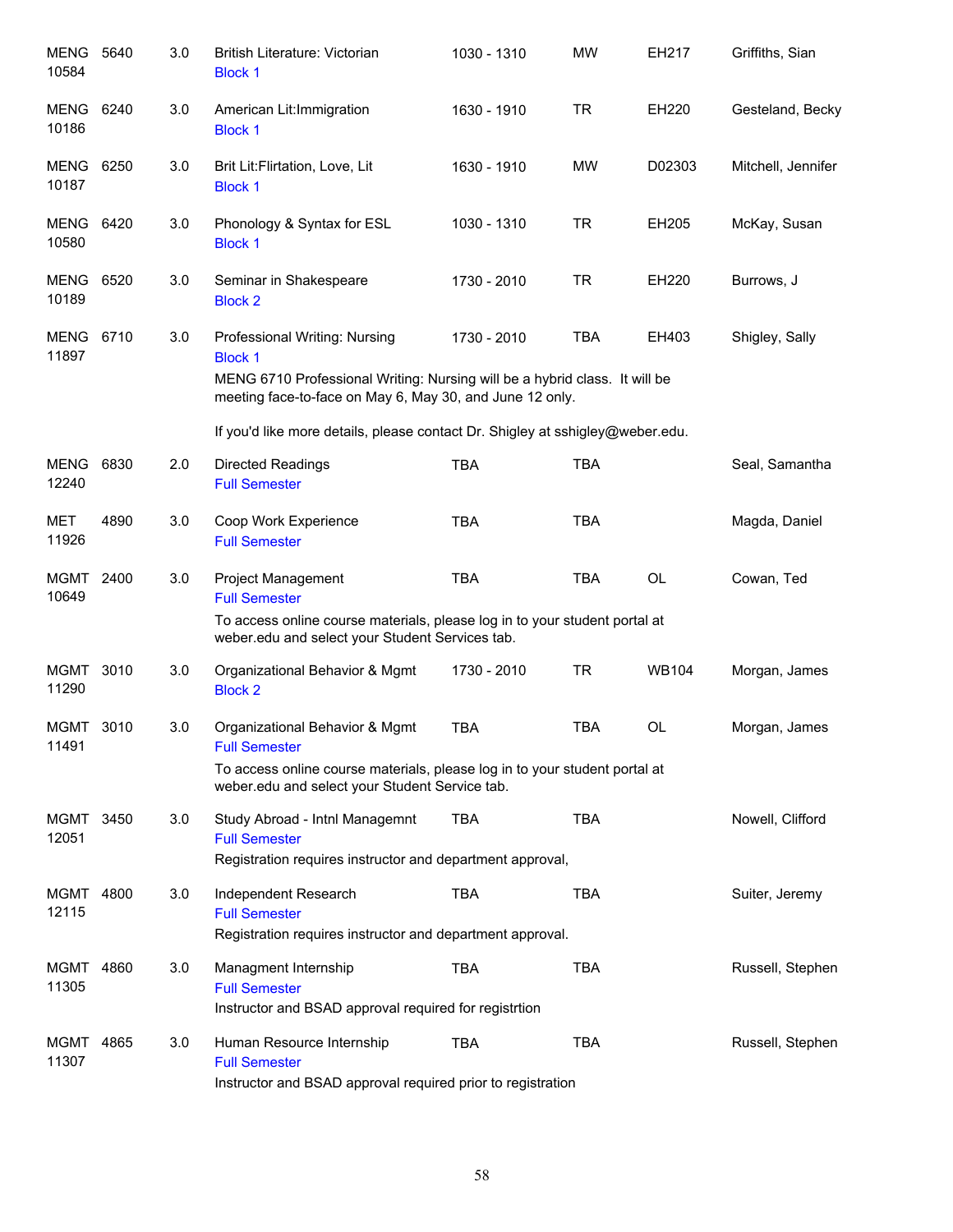| MHA<br>10463         | 6500 | 3.0 | <b>Field Work</b><br><b>Block 1</b>                                                                                           | <b>TBA</b>                 | <b>TBA</b>       | D <sub>0</sub> 2 | Shaw, Patricia    |
|----------------------|------|-----|-------------------------------------------------------------------------------------------------------------------------------|----------------------------|------------------|------------------|-------------------|
| <b>MICR</b><br>10659 | 1113 | 3.0 | LS Intro to Microbiology<br><b>Block 2</b>                                                                                    | 0930 - 1210                | <b>TR</b>        | <b>LL127</b>     | Jackson, Richard  |
| <b>MICR</b><br>10663 | 1113 | 3.0 | LS Intro to Microbiology<br><b>Block 2</b>                                                                                    | 1730 - 2010                | <b>TR</b>        | <b>LL127</b>     | Jackson, Richard  |
| <b>MICR</b><br>10715 | 1113 | 3.0 | LS Intro to Microbiology<br><b>Block 1</b>                                                                                    | 1730 - 2010                | <b>TR</b>        | D02322           | Burt, Wayne       |
| <b>MICR</b><br>10720 | 1113 | 3.0 | LS Intro to Microbiology<br><b>Block 1</b>                                                                                    | 1030 - 1310                | <b>TR</b>        | D02112           | Call, Evan        |
| <b>MICR</b><br>10726 | 1113 | 3.0 | LS Intro to Microbiology<br><b>Block 2</b>                                                                                    | 1730 - 2010                | <b>MW</b>        | D02114           | Burt, Wayne       |
| <b>MICR</b><br>10809 | 1113 | 3.0 | LS Intro to Microbiology<br><b>Block 2</b>                                                                                    | 0830 - 1020                | <b>MWF</b>       | D02112           | Call, Evan        |
| <b>MICR</b><br>10810 | 1113 | 3.0 | LS Intro to Microbiology<br><b>Full Semester</b>                                                                              | <b>TBA</b>                 | <b>TBA</b>       | <b>OL</b>        | Oberg, Craig      |
|                      |      |     | To access online course materials, please log in to your student portal at<br>weber.edu and select your Student Services tab. |                            |                  |                  |                   |
| <b>MICR</b><br>10812 | 1113 | 3.0 | LS Intro to Microbiology<br><b>Block 1</b>                                                                                    | <b>TBA</b>                 | <b>TBA</b>       | <b>OL</b>        | Domek, Matthew    |
|                      |      |     | To access online course materials, please log in to your student portal at<br>weber.edu and select your Student Services tab. |                            |                  |                  |                   |
| <b>MICR</b><br>10811 | 1153 | 3.0 | LS Elementary Public Health<br><b>Full Semester</b>                                                                           | <b>TBA</b>                 | <b>TBA</b>       | <b>OL</b>        | Oberg, Craig      |
|                      |      |     | To access online course materials, please log in to your student portal at<br>weber.edu and select your Student Services tab. |                            |                  |                  |                   |
| <b>MICR</b><br>10813 | 1153 | 3.0 | LS Elementary Public Health<br><b>Block 1</b>                                                                                 | <b>TBA</b>                 | <b>TBA</b>       | <b>OL</b>        | Culumber, Michele |
|                      |      |     | To access online course materials, please log in to your student portal at<br>weber.edu and select your Student Services tab. |                            |                  |                  |                   |
| <b>MICR</b><br>11899 | 1153 | 3.0 | LS Elementary Public Health<br><b>Block 2</b>                                                                                 | 0930 - 1120                | <b>MWF</b>       | LL128            | Jackson, Richard  |
| <b>MICR</b><br>10674 | 2054 | 4.0 | LS Principles of Microbiology<br><b>Block 1</b><br>Lab Wed. and Fri., 10:30-12:20 pm SL344.<br>Course Fee \$20.00             | 0830 - 1020<br>1030 - 1220 | <b>MWF</b><br>WF | LL127<br>SL344   | Fritzler, Jason   |
| <b>MICR</b><br>10815 | 3203 | 3.0 | Immune System in Hlth/Disease<br><b>Block 2</b>                                                                               | <b>TBA</b>                 | TBA              | OL               | Nakaoka, Karen    |
|                      |      |     | To access online course materials, please log in to your student portal at<br>weber.edu and select your Student Services tab. |                            |                  |                  |                   |
| <b>MICR</b><br>10817 | 3603 | 3.0 | Adv Micro for Health Professio<br><b>Block 2</b>                                                                              | <b>TBA</b>                 | TBA              | OL               | Nakaoka, Karen    |
|                      |      |     | To access online course materials, please log in to your student portal at<br>weber.edu and select your Student Services tab. |                            |                  |                  |                   |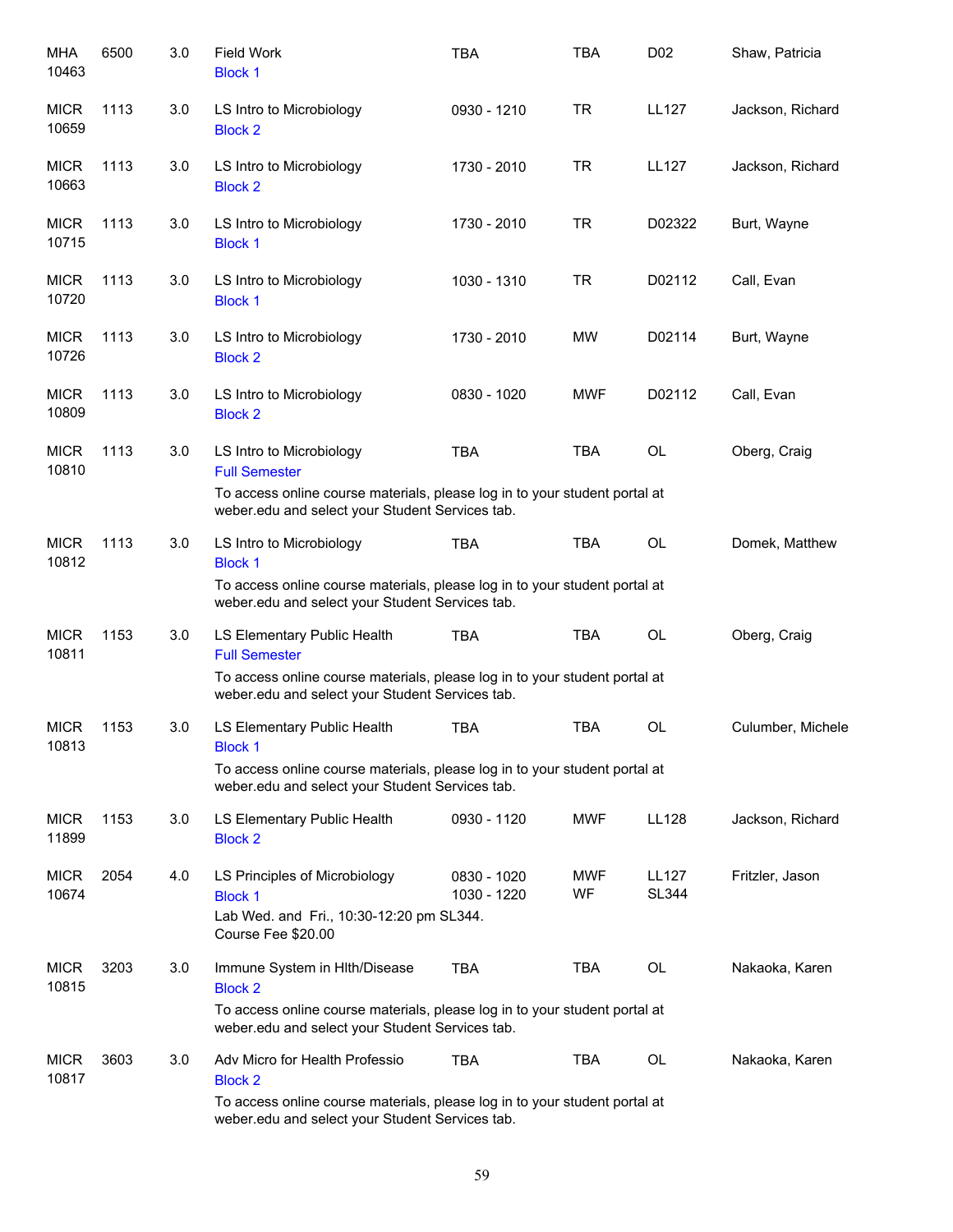| <b>MICR</b><br>10687 | 4800 | 1.0 | Directed Research<br><b>Full Semester</b>                                                               | <b>TBA</b> | <b>TBA</b> | Culumber, Michele |
|----------------------|------|-----|---------------------------------------------------------------------------------------------------------|------------|------------|-------------------|
| <b>MICR</b><br>10688 | 4800 | 1.0 | Directed Research<br><b>Full Semester</b>                                                               | <b>TBA</b> | <b>TBA</b> | Domek, Matthew    |
| <b>MICR</b><br>10689 | 4800 | 1.0 | Directed Research<br><b>Full Semester</b>                                                               | <b>TBA</b> | <b>TBA</b> | Fritzler, Jason   |
| <b>MICR</b><br>10690 | 4800 | 1.0 | Directed Research<br><b>Full Semester</b>                                                               | <b>TBA</b> | <b>TBA</b> | Lorowitz, William |
| <b>MICR</b><br>10691 | 4800 | 1.0 | Directed Research<br><b>Full Semester</b>                                                               | <b>TBA</b> | <b>TBA</b> | Nakaoka, Karen    |
| <b>MICR</b><br>10692 | 4800 | 1.0 | Directed Research<br><b>Full Semester</b>                                                               | <b>TBA</b> | <b>TBA</b> | Oberg, Craig      |
| <b>MICR</b><br>10889 | 4800 | 2.0 | Directed Research<br><b>Full Semester</b>                                                               | <b>TBA</b> | <b>TBA</b> | Culumber, Michele |
|                      |      |     | Independent research under the advisement of a faculty member. Repeatable to<br>a maximum of 3 credits. |            |            |                   |
| <b>MICR</b><br>10890 | 4800 | 2.0 | Directed Research<br><b>Full Semester</b>                                                               | <b>TBA</b> | <b>TBA</b> | Domek, Matthew    |
|                      |      |     | Independent research under the advisement of a faculty member. Repeatable to<br>a maximum of 3 credits. |            |            |                   |
| <b>MICR</b><br>10891 | 4800 | 2.0 | Directed Research<br><b>Full Semester</b>                                                               | <b>TBA</b> | <b>TBA</b> | Lorowitz, William |
|                      |      |     | Independent research under the advisement of a faculty member. Repeatable to<br>a maximum of 3 credits. |            |            |                   |
| <b>MICR</b><br>10892 | 4800 | 2.0 | Directed Research<br><b>Full Semester</b>                                                               | <b>TBA</b> | <b>TBA</b> | Fritzler, Jason   |
|                      |      |     | Independent research under the advisement of a faculty member. Repeatable to<br>a maximum of 3 credits. |            |            |                   |
| <b>MICR</b><br>10893 | 4800 | 2.0 | Directed Research<br><b>Full Semester</b>                                                               | <b>TBA</b> | <b>TBA</b> | Nakaoka, Karen    |
|                      |      |     | Independent research under the advisement of a faculty member. Repeatable to<br>a maximum of 3 credits. |            |            |                   |
| <b>MICR</b><br>10894 | 4800 | 2.0 | Directed Research<br><b>Full Semester</b>                                                               | <b>TBA</b> | <b>TBA</b> | Oberg, Craig      |
|                      |      |     | Independent research under the advisement of a faculty member. Repeatable to<br>a maximum of 3 credits. |            |            |                   |
| <b>MICR</b><br>10941 | 4830 | 1.0 | Directed Readings<br><b>Full Semester</b>                                                               | <b>TBA</b> | <b>TBA</b> | Culumber, Michele |
| <b>MICR</b><br>10942 | 4830 | 1.0 | Directed Readings<br><b>Full Semester</b>                                                               | <b>TBA</b> | <b>TBA</b> | Domek, Matthew    |
| <b>MICR</b><br>10943 | 4830 | 1.0 | Directed Readings<br><b>Full Semester</b>                                                               | <b>TBA</b> | <b>TBA</b> | Fritzler, Jason   |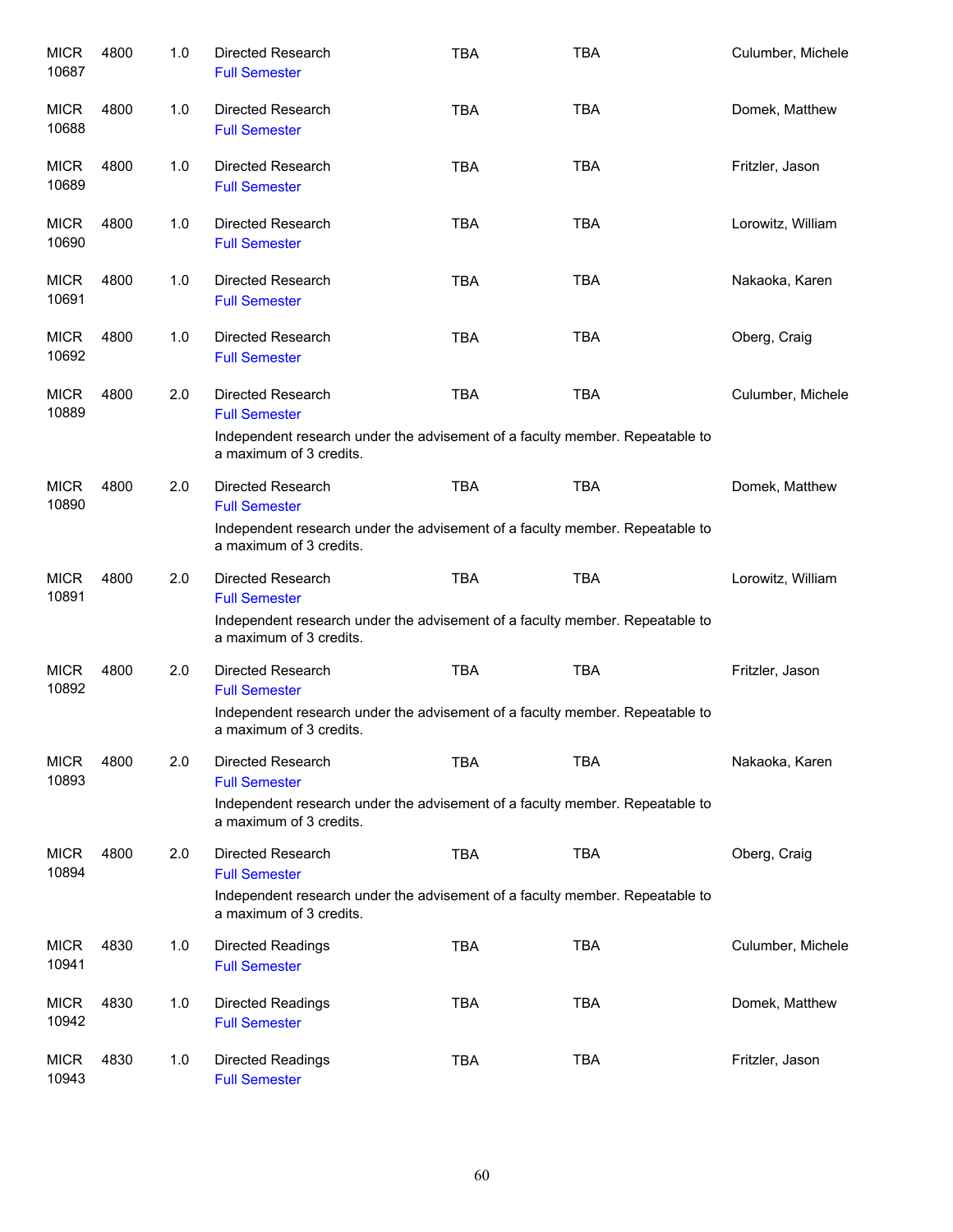| <b>MICR</b><br>10945 | 4830 | 1.0 | Directed Readings<br><b>Full Semester</b>             | <b>TBA</b> | <b>TBA</b> | Lorowitz, William |
|----------------------|------|-----|-------------------------------------------------------|------------|------------|-------------------|
| <b>MICR</b><br>10946 | 4830 | 1.0 | Directed Readings<br><b>Full Semester</b>             | <b>TBA</b> | <b>TBA</b> | Nakaoka, Karen    |
| <b>MICR</b><br>10947 | 4830 | 1.0 | Directed Readings<br><b>Full Semester</b>             | <b>TBA</b> | <b>TBA</b> | Oberg, Craig      |
| <b>MICR</b><br>10953 | 4830 | 2.0 | Directed Readings<br><b>Full Semester</b>             | <b>TBA</b> | <b>TBA</b> | Culumber, Michele |
| <b>MICR</b><br>10955 | 4830 | 2.0 | Directed Readings<br><b>Full Semester</b>             | <b>TBA</b> | <b>TBA</b> | Domek, Matthew    |
| <b>MICR</b><br>10956 | 4830 | 2.0 | Directed Readings<br><b>Full Semester</b>             | <b>TBA</b> | <b>TBA</b> | Fritzler, Jason   |
| <b>MICR</b><br>10957 | 4830 | 2.0 | Directed Readings<br><b>Full Semester</b>             | <b>TBA</b> | <b>TBA</b> | Lorowitz, William |
| <b>MICR</b><br>10958 | 4830 | 2.0 | Directed Readings<br><b>Full Semester</b>             | <b>TBA</b> | <b>TBA</b> | Nakaoka, Karen    |
| <b>MICR</b><br>10959 | 4830 | 2.0 | Directed Readings<br><b>Full Semester</b>             | <b>TBA</b> | <b>TBA</b> | Oberg, Craig      |
| <b>MICR</b><br>10960 | 4890 | 1.0 | Coop Work Experience<br><b>Full Semester</b>          | <b>TBA</b> | <b>TBA</b> | Oberg, Craig      |
| <b>MICR</b><br>10962 | 4890 | 2.0 | Coop Work Experience<br><b>Full Semester</b>          | <b>TBA</b> | <b>TBA</b> | Oberg, Craig      |
| <b>MICR</b><br>10964 | 4890 | 3.0 | Coop Work Experience<br><b>Full Semester</b>          | <b>TBA</b> | <b>TBA</b> | Oberg, Craig      |
| <b>MICR</b><br>10965 | 4890 | 4.0 | Coop Work Experience<br><b>Full Semester</b>          | <b>TBA</b> | <b>TBA</b> | Oberg, Craig      |
| <b>MICR</b><br>10966 | 4890 | 5.0 | Coop Work Experience<br><b>Full Semester</b>          | <b>TBA</b> | TBA        | Oberg, Craig      |
| <b>MILS</b><br>11036 | 2830 | 1.0 | Directed Readings & Projects<br><b>Full Semester</b>  | <b>TBA</b> | <b>TBA</b> | Bashein, Robert   |
| <b>MILS</b><br>11037 | 2830 | 2.0 | Directed Readings & Projects<br><b>Full Semester</b>  | <b>TBA</b> | <b>TBA</b> | Bashein, Robert   |
| <b>MILS</b><br>11038 | 2830 | 3.0 | Directed Readings & Projects<br><b>Full Semester</b>  | <b>TBA</b> | <b>TBA</b> | Bashein, Robert   |
| <b>MILS</b><br>11039 | 2921 | 3.0 | ROTC Leader's Training Course<br><b>Full Semester</b> | <b>TBA</b> | <b>TBA</b> | DiTomaso, Steven  |
| <b>MILS</b><br>11040 | 2922 | 2.0 | Northern Warfare<br><b>Full Semester</b>              | <b>TBA</b> | <b>TBA</b> | DiTomaso, Steven  |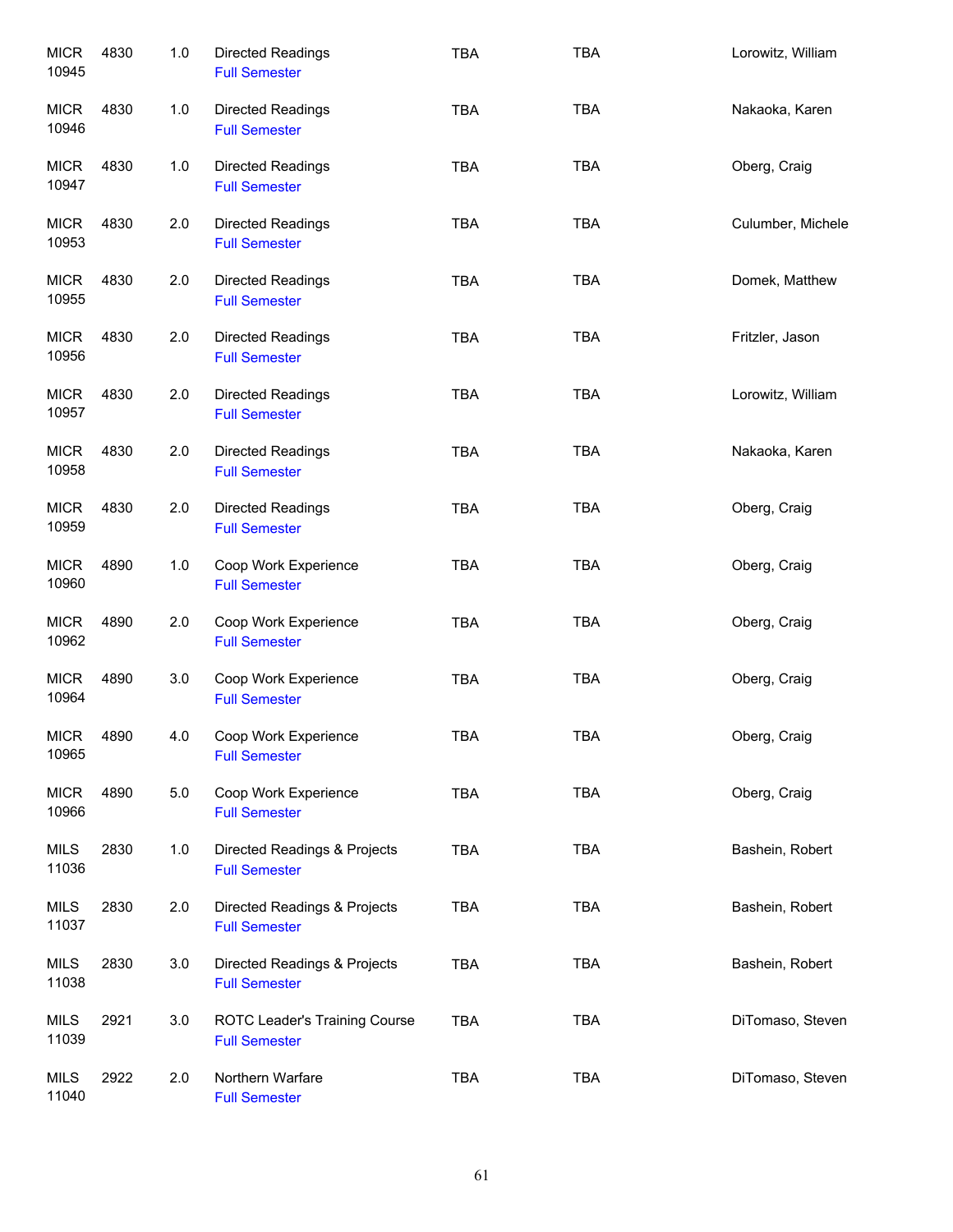| <b>MILS</b><br>11041 | 2923 | 2.0 | Air Assault<br><b>Full Semester</b>                                                                                                                                                                                                               | <b>TBA</b>  | <b>TBA</b> |              | DiTomaso, Steven |
|----------------------|------|-----|---------------------------------------------------------------------------------------------------------------------------------------------------------------------------------------------------------------------------------------------------|-------------|------------|--------------|------------------|
| MILS<br>11042        | 4830 | 1.0 | Directed Readings & Projects<br><b>Full Semester</b>                                                                                                                                                                                              | <b>TBA</b>  | <b>TBA</b> |              | Bashein, Robert  |
| <b>MILS</b><br>11043 | 4830 | 2.0 | Directed Readings & Projects<br><b>Full Semester</b>                                                                                                                                                                                              | <b>TBA</b>  | <b>TBA</b> |              | Bashein, Robert  |
| <b>MILS</b><br>11044 | 4830 | 3.0 | Directed Readings & Projects<br><b>Full Semester</b>                                                                                                                                                                                              | <b>TBA</b>  | <b>TBA</b> |              | Bashein, Robert  |
| <b>MILS</b><br>11045 | 4921 | 3.0 | Leadership Dev/Assess Course<br><b>Full Semester</b>                                                                                                                                                                                              | <b>TBA</b>  | <b>TBA</b> |              | DiTomaso, Steven |
| <b>MILS</b><br>11046 | 4922 | 2.0 | Airborne Operations<br><b>Full Semester</b>                                                                                                                                                                                                       | <b>TBA</b>  | <b>TBA</b> |              | DiTomaso, Steven |
| <b>MILS</b><br>11047 | 4923 | 2.0 | Cadet Troop Leader Training<br><b>Full Semester</b>                                                                                                                                                                                               | <b>TBA</b>  | <b>TBA</b> |              | DiTomaso, Steven |
| <b>MKTG</b><br>11322 | 3010 | 3.0 | <b>Marketing Concepts &amp; Practices</b><br><b>Full Semester</b><br>4 week course requires in-class and online work.                                                                                                                             | 0700 - 1115 | <b>TR</b>  | <b>WB116</b> | Allred, Anthony  |
| <b>MKTG</b><br>11492 | 3010 | 3.0 | <b>Marketing Concepts &amp; Practices</b><br><b>Full Semester</b><br>To access online course materials, please log in to your student portal at<br>weber.edu and select your Student Service tab.                                                 | <b>TBA</b>  | <b>TBA</b> | <b>OL</b>    | Allred, Anthony  |
| <b>MKTG</b><br>12052 | 3700 | 3.0 | Study Abroad - Intl Marketing<br><b>Full Semester</b><br>Retration requires instructor and department approval                                                                                                                                    | <b>TBA</b>  | <b>TBA</b> |              | Nowell, Clifford |
| <b>MKTG</b><br>11308 | 4860 | 3.0 | Marketing Internship<br><b>Full Semester</b><br>Instructor and BSAD approval required for registration                                                                                                                                            | <b>TBA</b>  | <b>TBA</b> |              | Russell, Stephen |
| <b>MLS</b><br>11467  | 1000 | 3.0 | Core Clinical Laboratory Skill<br><b>Full Semester</b><br>Limited to students approved for the CLA course. Please contact Cindi Kranek at<br>801-626-8546.                                                                                        | <b>TBA</b>  | TBA        | OL           | Thomas, Janice   |
| MLS<br>10023         | 1001 | 1.0 | Online Orientation AAS Degree<br><b>Full Semester</b><br>To access the online course materials, please log in to your student portal at<br>weber.edu and select your Student Services tab.                                                        | <b>TBA</b>  | <b>TBA</b> | <b>OL</b>    | Kranek, Cindi    |
| <b>MLS</b><br>10024  | 1113 | 4.0 | Intro to Medical Lab Practices<br><b>Full Semester</b><br>Limited to students accepted into MLS Online program. Please contact Cindi<br>Kranek at 801-626-8546.<br>To access the online course materials, please log in to your student portal at | <b>TBA</b>  | <b>TBA</b> | OL           | Thomas, Janice   |
|                      |      |     | weber.edu and select your Student Services tab. Course fee \$52.00                                                                                                                                                                                |             |            |              |                  |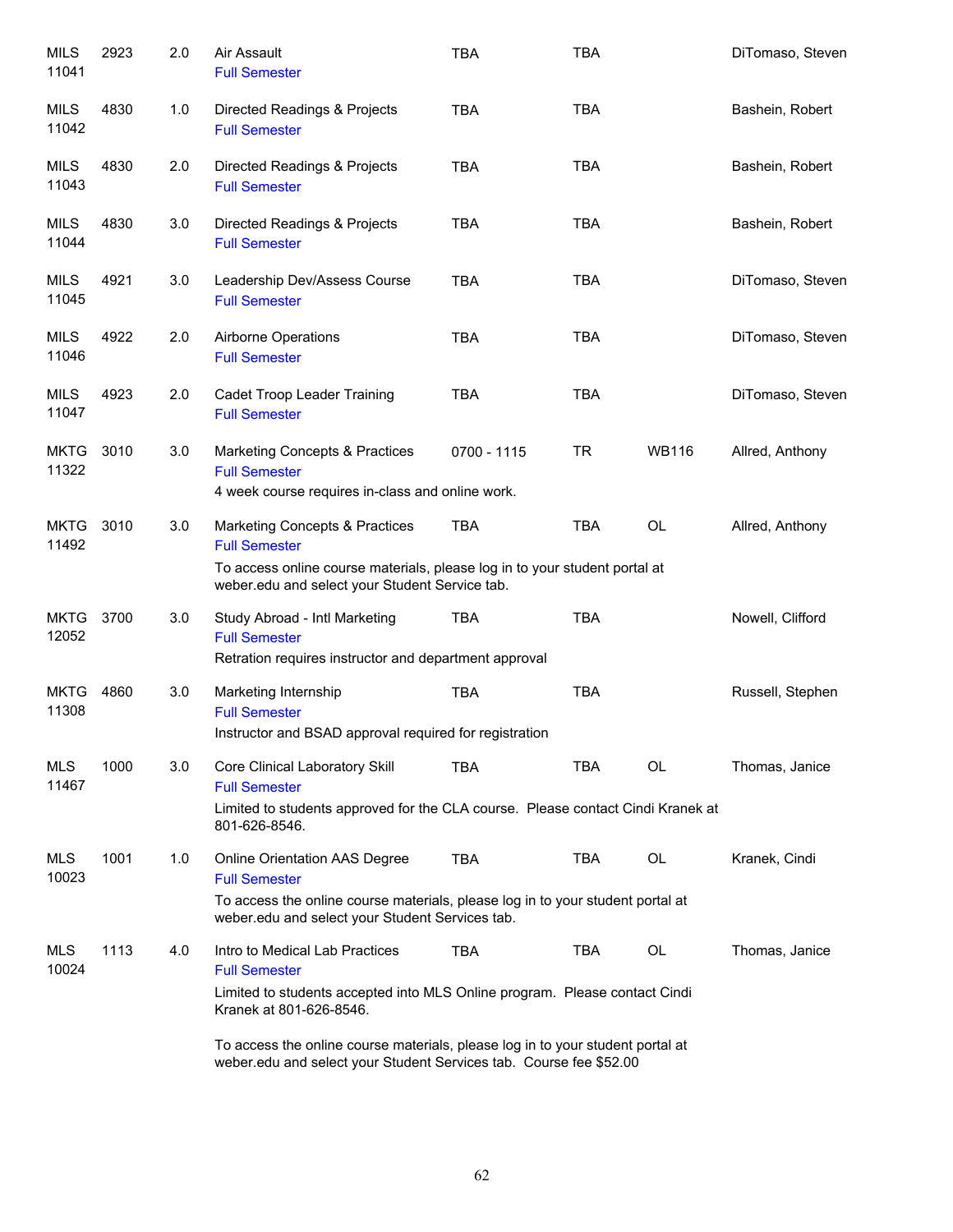| <b>MLS</b><br>10025 | 1113L | 0.0 | Lab<br><b>Full Semester</b>                                                                                                                                                                                                                 | <b>TBA</b> | TBA        | <b>OL</b> | Thomas, Janice     |
|---------------------|-------|-----|---------------------------------------------------------------------------------------------------------------------------------------------------------------------------------------------------------------------------------------------|------------|------------|-----------|--------------------|
|                     |       |     | To access the online course materials, please log in to your student portal at<br>weber.edu and select your Student Services tab.                                                                                                           |            |            |           |                    |
| <b>MLS</b><br>12093 | 1114  | 4.0 | Prin Hematology & Hemostasis<br><b>Full Semester</b>                                                                                                                                                                                        | <b>TBA</b> | <b>TBA</b> | <b>OL</b> | McEntire, Dan      |
|                     |       |     | Limited to students accepted into the MLS Online program. Please contact Cindi<br>Kranek at 801-626-8546. To access the online course materials, please log in to<br>your student portal at weber.edu and select your Student Services tab. |            |            |           |                    |
| MLS<br>12094        | 1114L | 0.0 | Lab<br><b>Full Semester</b>                                                                                                                                                                                                                 | <b>TBA</b> | <b>TBA</b> | OL        | McEntire, Dan      |
|                     |       |     | Limited to students accepted into the MLS Online program. Please contact Cindi<br>Kranek at 801-626-8546. To access the online course materials, please log in to<br>your student portal at weber edu and select your Student Services tab. |            |            |           |                    |
| <b>MLS</b><br>10587 | 2003  | 3.0 | Appl Lab Math & Lab Statistics<br><b>Full Semester</b>                                                                                                                                                                                      | <b>TBA</b> | <b>TBA</b> | OL        | Nicholaou, Matthew |
|                     |       |     | To access online course materials, please log in to your student portal at<br>weber.edu and select your Student Services tab.                                                                                                               |            |            |           |                    |
| <b>MLS</b><br>10028 | 2215  | 4.0 | Prin of Immunohematology<br><b>Full Semester</b>                                                                                                                                                                                            | <b>TBA</b> | TBA        | OL        | Kenyon, Amy        |
|                     |       |     | To access the online course materials, please log in to your student portal at<br>weber.edu and select your Student Services tab. Course fee \$52.00                                                                                        |            |            |           |                    |
| MLS<br>10029        | 2215L | 0.0 | Lab<br><b>Full Semester</b>                                                                                                                                                                                                                 | <b>TBA</b> | <b>TBA</b> | OL        | Kenyon, Amy        |
|                     |       |     | To access the online course materials, please log in to your student portal at<br>weber.edu and select your Student Services tab.                                                                                                           |            |            |           |                    |
| <b>MLS</b><br>10588 | 2830  | 1.0 | Directed Reading<br><b>Full Semester</b>                                                                                                                                                                                                    | <b>TBA</b> | <b>TBA</b> | OL        | Wright, Scott      |
|                     |       |     | To access online course materials, please log in to your student portal at<br>weber.edu and select your Student Services tab.                                                                                                               |            |            |           |                    |
| <b>MLS</b><br>11546 | 2830  | 1.0 | Directed Reading<br><b>Full Semester</b>                                                                                                                                                                                                    | <b>TBA</b> | <b>TBA</b> |           |                    |
| <b>MLS</b><br>10030 | 3301  | 1.0 | Online Orientation for BS Degr<br><b>Full Semester</b>                                                                                                                                                                                      | <b>TBA</b> | <b>TBA</b> | <b>OL</b> | Kranek, Cindi      |
|                     |       |     | To access the online course materials, please log in to your student portal at<br>weber.edu and select your Student Services tab.                                                                                                           |            |            |           |                    |
| MLS<br>10031        | 3302  | 4.0 | Adv Medical Lab Practices I<br><b>Full Semester</b>                                                                                                                                                                                         | <b>TBA</b> | <b>TBA</b> | <b>OL</b> | Nicholaou, Matthew |
|                     |       |     | To access the online course materials, please log in to your student portal at<br>weber.edu and select your Student Services tab. Course fee \$52.00                                                                                        |            |            |           |                    |
| MLS<br>10032        | 3302L | 0.0 | Lab<br><b>Full Semester</b>                                                                                                                                                                                                                 | <b>TBA</b> | <b>TBA</b> | OL        | Nicholaou, Matthew |
|                     |       |     | To access the online course materials, please log in to your student portal at<br>weber.edu and select your Student Services tab.                                                                                                           |            |            |           |                    |
| MLS<br>10033        | 4409  | 1.0 | <b>Clinical Correlation</b><br><b>Full Semester</b>                                                                                                                                                                                         | <b>TBA</b> | <b>TBA</b> | OL        | Rowe, Ryan         |
|                     |       |     | To access the online course materials, please log in to your student portal at<br>weber.edu and select your Student Services tab.                                                                                                           |            |            |           |                    |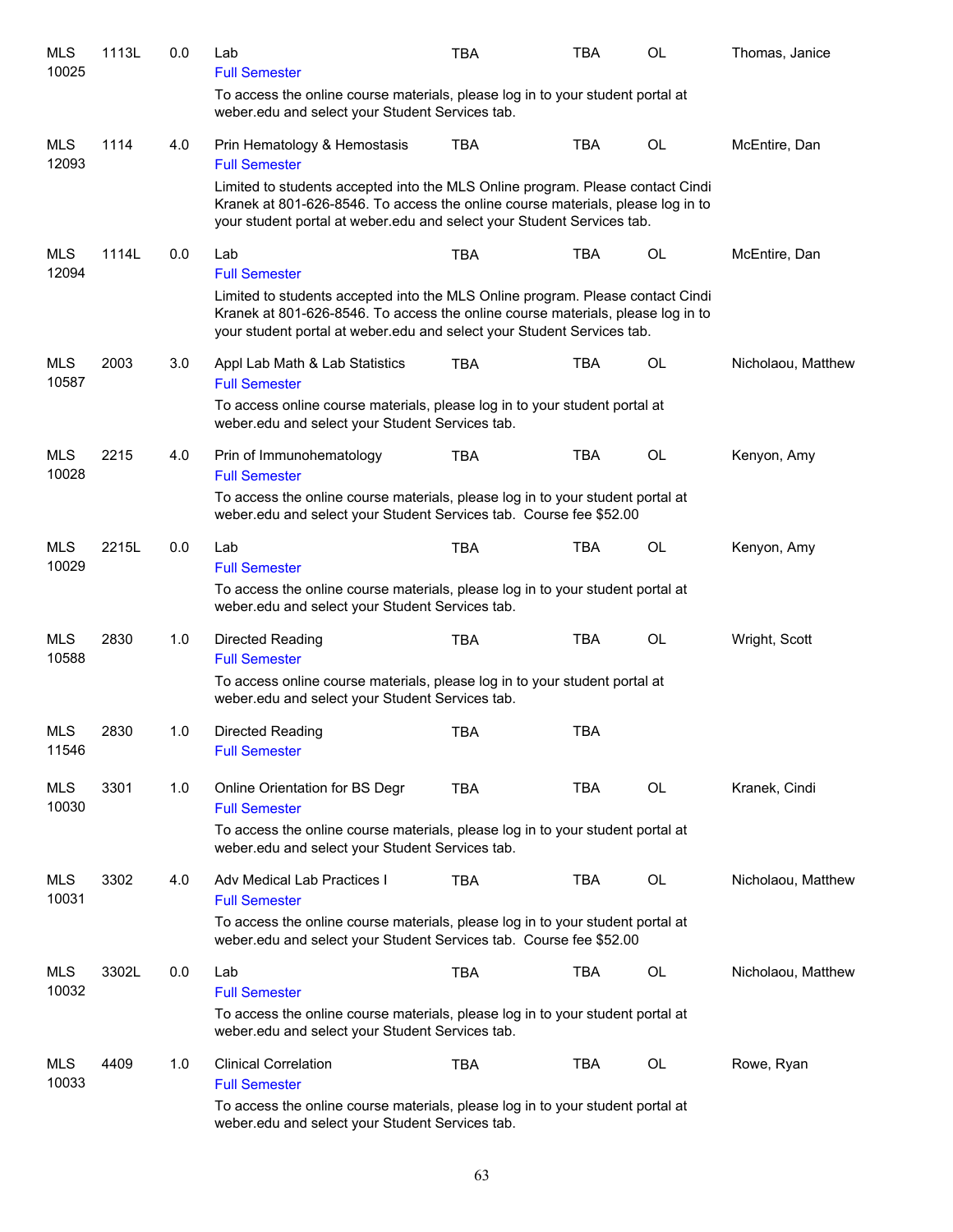| <b>MLS</b><br>10034 | 4412 | 4.0 | Simulated Laboratory II<br><b>Full Semester</b>                                                                                                      | TBA         | TBA        | <b>OL</b> | Beazer, Steven    |
|---------------------|------|-----|------------------------------------------------------------------------------------------------------------------------------------------------------|-------------|------------|-----------|-------------------|
|                     |      |     | To access the online course materials, please log in to your student portal at<br>weber.edu and select your Student Services tab. Course fee \$13.00 |             |            |           |                   |
| <b>MLS</b><br>10035 | 4414 | 2.0 | Lab Teaching & Supervision I<br><b>Full Semester</b>                                                                                                 | <b>TBA</b>  | <b>TBA</b> | <b>OL</b> | Maciel, Megan     |
|                     |      |     | To access the online course materials, please log in to your student portal at<br>weber.edu and select your Student Services tab. Course fee \$26.00 |             |            |           |                   |
| <b>MLS</b><br>10036 | 4417 | 1.0 | Lab Teaching & Supervision II<br><b>Full Semester</b>                                                                                                | <b>TBA</b>  | <b>TBA</b> | OL        | Maciel, Megan     |
|                     |      |     | To access the online course materials, please log in to your student portal at<br>weber.edu and select your Student Services tab. Course fee \$26.00 |             |            |           |                   |
| <b>MLS</b><br>11547 | 4800 | 1.0 | <b>Special Problems</b><br><b>Full Semester</b>                                                                                                      | <b>TBA</b>  | <b>TBA</b> |           |                   |
| <b>MLS</b><br>10589 | 4830 | 1.0 | <b>Directed Readings</b><br><b>Full Semester</b>                                                                                                     | <b>TBA</b>  | <b>TBA</b> | OL        | Wright, Scott     |
|                     |      |     | To access online course materials, please log in to your student portal at<br>weber.edu and select your Student Services tab.                        |             |            |           |                   |
| <b>MLS</b><br>11548 | 4830 | 1.0 | <b>Directed Readings</b><br><b>Full Semester</b>                                                                                                     | <b>TBA</b>  | <b>TBA</b> |           |                   |
| <b>MLS</b><br>10037 | 5101 | 4.0 | Analytical Chemistry Appl/MLS<br><b>Full Semester</b>                                                                                                | <b>TBA</b>  | <b>TBA</b> | OL        | Rowe, Ryan        |
|                     |      |     | To access the online course materials, please log in to your student portal at<br>weber.edu and select your Student Services tab.                    |             |            |           |                   |
| <b>MLS</b><br>10038 | 5102 | 3.0 | Clin App/Hematology/Hemostasis<br><b>Full Semester</b>                                                                                               | <b>TBA</b>  | <b>TBA</b> | OL        | McEntire, Dan     |
|                     |      |     | To access the online course materials, please log in to your student portal at<br>weber.edu and select your Student Services tab.                    |             |            |           |                   |
| <b>MLS</b><br>10039 | 5105 | 3.0 | Clinical Immunohematology<br><b>Full Semester</b>                                                                                                    | TBA         | <b>TBA</b> | OL        | Kenyon, Amy       |
|                     |      |     | To access the online course materials, please log in to your student portal at<br>weber.edu and select your Student Services tab. Course fee \$30.00 |             |            |           |                   |
| <b>MPC</b><br>11468 | 6000 | 1.0 | Intro to Grad Studies MPC<br><b>Block 1</b>                                                                                                          | 0900 - 1500 | S          | EH406     | Edwards, Kathy    |
|                     |      |     | ** THIS CLASS WILL START BEFORE THE REGULAR TERM, SATURDAY, MAY<br>$4.***$                                                                           |             |            |           |                   |
| <b>MPC</b><br>11471 | 6100 | 3.0 | Team Building & Facilitation<br><b>Block 2</b>                                                                                                       | 1730 - 2010 | W          | EH307     | Hafen, Susan      |
| <b>MPC</b><br>11470 | 6150 | 3.0 | Writing for Prof Communicators<br><b>Block 1</b>                                                                                                     | 1730 - 2010 | W          | EH410     | Josephson, Sheree |
| <b>MPC</b><br>11473 | 6300 | 3.0 | New Media In Professional Comm<br><b>Block 2</b><br>This class is team taught by Dr. Sanders and Drew Tyler.                                         | 1730 - 2010 | W          | EH407     | Sanders, Anthony  |
|                     |      |     |                                                                                                                                                      |             |            |           |                   |
| <b>MPC</b><br>11509 | 6450 | 3.0 | Adv Organizational Communicatn<br><b>Block 1</b>                                                                                                     | 1730 - 2010 | W          | EH407     | Steimel, Sarah    |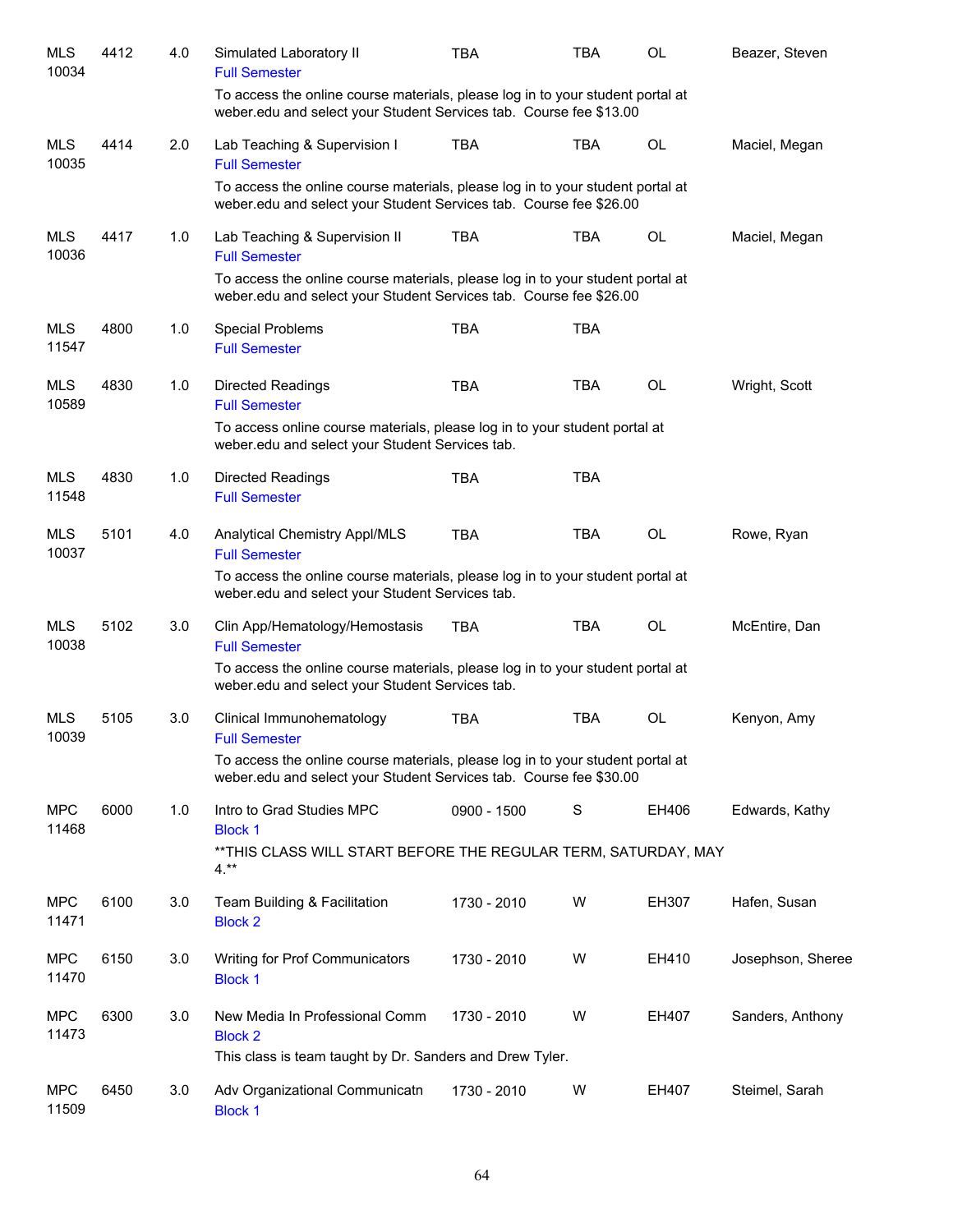| <b>MPC</b><br>12172  | 6500 | 3.0 | Topics in Prof Communication<br><b>Full Semester</b>                                                                                                                              | <b>TBA</b>  | <b>TBA</b>  |              | Edwards, Kathy         |
|----------------------|------|-----|-----------------------------------------------------------------------------------------------------------------------------------------------------------------------------------|-------------|-------------|--------------|------------------------|
| <b>MPC</b><br>11474  | 6800 | 1.0 | Adv Comm Research & Writing<br><b>Block 1</b>                                                                                                                                     | 1730 - 1820 | R           | EH406        | Edwards, Kathy         |
| <b>MPC</b><br>11914  | 6950 | 3.0 | Thesis/Project II<br><b>Full Semester</b>                                                                                                                                         |             |             |              |                        |
| MSAT<br>10919        | 6200 | 3.0 | Psychology of Sport & Injury<br><b>Block 2</b><br>2nd Block Course - Class begins 6/23<br>Course Fee \$15.00                                                                      | 1030 - 1145 | <b>TR</b>   | <b>HC014</b> | Hamson-Utley, Jennifer |
| MSAT<br>10844        | 6300 | 3.0 | Ortho Assessment: Lower<br><b>Block 2</b><br>Class will begin one week early (June 17) for orientation                                                                            | 1230 - 1420 | <b>MWF</b>  | SW117        | Ostrowski, Jennifer    |
| MSAT<br>10843        | 6431 | 1.0 | Orthopedic Bracing<br><b>Block 2</b><br>Course Fee \$40.00<br>Class will begin one week early (June 17) for orientation                                                           | 1700 - 1930 | MW          | SW117        | Bass, Joel             |
| MSAT<br>10842        | 6500 | 2.0 | Intro to Graduate AT<br><b>Block 2</b><br>Course Fee \$45.00<br>Class will begin one week early (June 17) for orientation                                                         | 1200 - 1345 | <b>TR</b>   | SW117        | Herzog, Valerie        |
| MTAX<br>11410        | 6430 | 3.0 | Adv Individual Taxation<br><b>Block 1</b>                                                                                                                                         | 1830 - 2110 | <b>TR</b>   | D02105       | Smith, Eric            |
| MTAX<br>11411        | 6440 | 3.0 | Exempt En & State & Local Tax<br><b>Block 1</b>                                                                                                                                   | 1530 - 1810 | <b>MW</b>   | D02105       | Smith, Eric            |
| MTAX<br>11412        | 6460 | 3.0 | <b>Advanced Corporate Taxation</b><br><b>Block 1</b>                                                                                                                              | 1830 - 2110 | <b>MW</b>   | D02105       | Pace, Ryan             |
| <b>MTAX</b><br>11413 | 6470 | 3.0 | Adv Partnership Taxation<br><b>Block 2</b>                                                                                                                                        | 1530 - 1810 | TR          | D02105       | Pace, Ryan             |
| <b>MTAX</b><br>11414 | 6490 | 3.0 | Mergers, Acquistns, Consolid<br><b>Block 2</b>                                                                                                                                    | 1830 - 2110 | <b>TR</b>   | D02105       | Pace, Ryan             |
| <b>MUSC</b><br>11093 | 1010 | 3.0 | CA Introduction to Music<br><b>Full Semester</b>                                                                                                                                  | 1030 - 1310 | M           | <b>BC319</b> | Basinger, Bettie       |
| <b>MUSC</b><br>11094 | 1010 | 3.0 | CA Introduction to Music<br><b>Full Semester</b>                                                                                                                                  | 0830 - 1110 | $\mathbf S$ | <b>BC319</b> | Johnson, Gordon        |
| <b>MUSC</b><br>11864 | 1010 | 3.0 | CA Introduction to Music<br><b>Full Semester</b><br>To access online course materials, please log in to your student portal at<br>weber.edu and select your student services tab. | <b>TBA</b>  | <b>TBA</b>  | OL           | Feller, David          |
| <b>MUSC</b><br>11865 | 1030 | 3.0 | CA Introduction to Jazz<br><b>Block 1</b><br>To access online course materials, please log in to your student portal at<br>weber.edu and select your student services tab.        | <b>TBA</b>  | <b>TBA</b>  | OL           | Keipp, Donald          |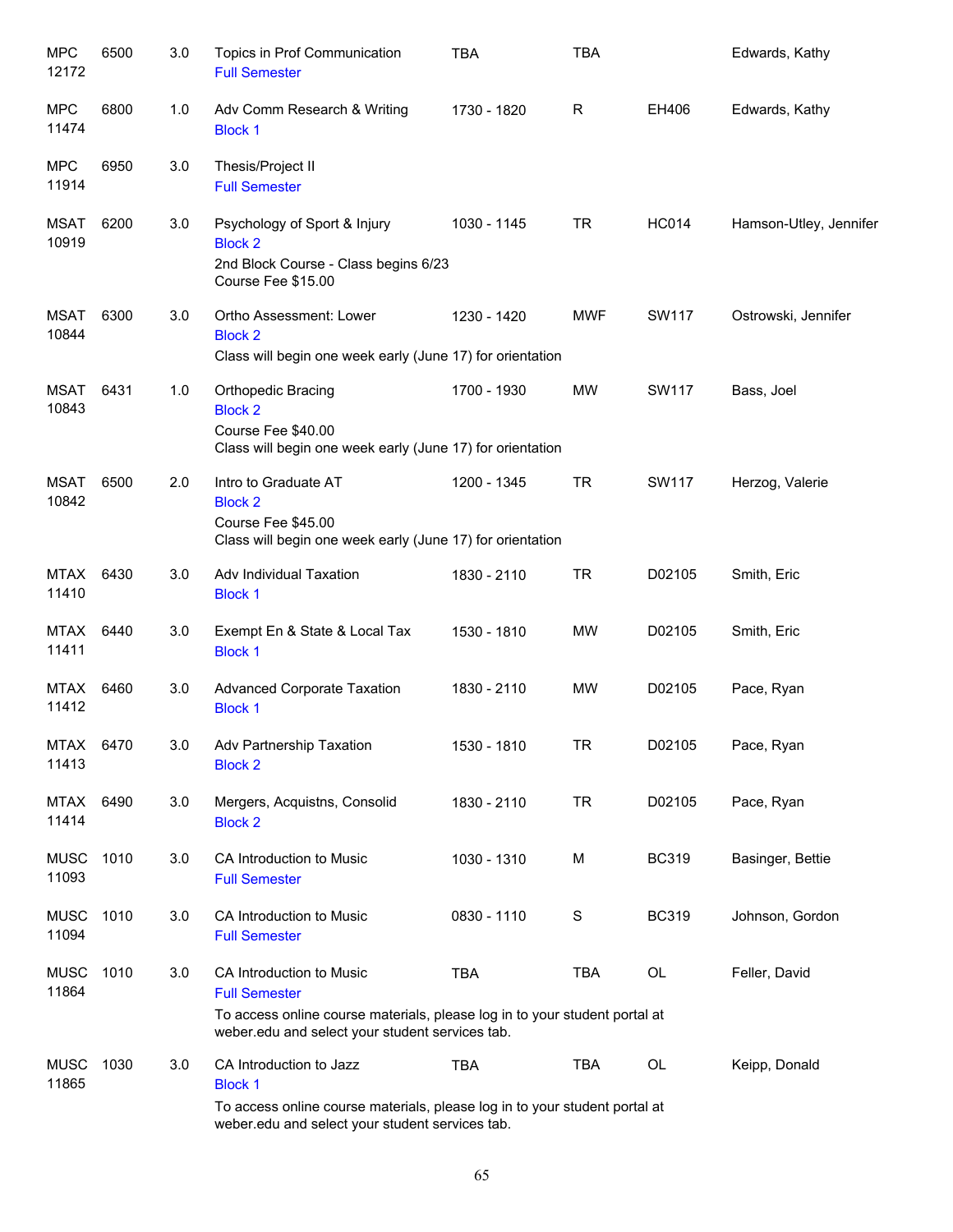| <b>MUSC</b><br>11866 | 1040 | 3.0 | CA DV Music of World Cultures<br><b>Block 1</b>                                                                                                                                | <b>TBA</b> | <b>TBA</b> | OL | Keipp, Donald   |
|----------------------|------|-----|--------------------------------------------------------------------------------------------------------------------------------------------------------------------------------|------------|------------|----|-----------------|
|                      |      |     | To access online course materials, please log in to your student portal at<br>weber.edu and select your student services tab.                                                  |            |            |    |                 |
| <b>MUSC</b><br>10238 | 1601 | 1.0 | Private Instruction<br><b>Full Semester</b>                                                                                                                                    | <b>TBA</b> | <b>TBA</b> |    | Priest, Thomas  |
|                      |      |     | For non-music majors and minors. Private lessons in voice/<br>keyboard/woodwinds/brass/strings/percussion. Call<br>626-6437 for a list of instructors.<br>Course Fee: \$258.00 |            |            |    |                 |
| <b>MUSC</b><br>10239 | 1610 | 1.0 | Applied Keyboard: Piano<br><b>Full Semester</b><br>Keyboard majors and minors only.<br>Course Fee \$350.00                                                                     | <b>TBA</b> | <b>TBA</b> |    | Yang, Yu-Jane   |
| <b>MUSC</b><br>10240 | 1611 | 1.0 | Applied Keyboard: Organ<br><b>Full Semester</b><br>Music majors and minors only.<br>Course Fee \$350.00                                                                        | <b>TBA</b> | <b>TBA</b> |    | Christiansen, B |
| <b>MUSC</b><br>10241 | 1620 | 1.0 | <b>Applied Voice</b><br><b>Full Semester</b><br>Music majors and minors only.<br>Course Fee \$350.00                                                                           | <b>TBA</b> | <b>TBA</b> |    | Bruestle, Karen |
| <b>MUSC</b><br>10242 | 1630 | 1.0 | Applied Woodwinds: Flute<br><b>Full Semester</b><br>Music majors and minors only.<br>Course Fee \$350.00                                                                       | <b>TBA</b> | <b>TBA</b> |    | Priest, Thomas  |
| <b>MUSC</b><br>10243 | 1631 | 1.0 | Applied Woodwinds: Oboe<br><b>Full Semester</b><br>Music majors and minors only.<br>Course Fee \$350.00                                                                        | <b>TBA</b> | <b>TBA</b> |    | Priest, Thomas  |
| <b>MUSC</b><br>10244 | 1632 | 1.0 | Applied Woodwinds: Clarinet<br><b>Full Semester</b><br>Music majors and minors only.<br>Course Fee \$350.00                                                                    | <b>TBA</b> | <b>TBA</b> |    | Priest, Thomas  |
| <b>MUSC</b><br>10245 | 1633 | 1.0 | Applied Woodwinds: Saxophone<br><b>Full Semester</b><br>Music majors and minors only.<br>Course Fee \$350.00                                                                   | <b>TBA</b> | <b>TBA</b> |    | Priest, Thomas  |
| <b>MUSC</b><br>10246 | 1634 | 1.0 | Applied Woodwinds: Bassoon<br><b>Full Semester</b><br>Music majors and minors only.<br>Course Fee \$350.00                                                                     | <b>TBA</b> | <b>TBA</b> |    | Priest, Thomas  |
| <b>MUSC</b><br>10247 | 1640 | 1.0 | Applied Brass: Trumpet<br><b>Full Semester</b><br>Music majors and minors only.<br>Course Fee \$350.00                                                                         | <b>TBA</b> | <b>TBA</b> |    | Priest, Thomas  |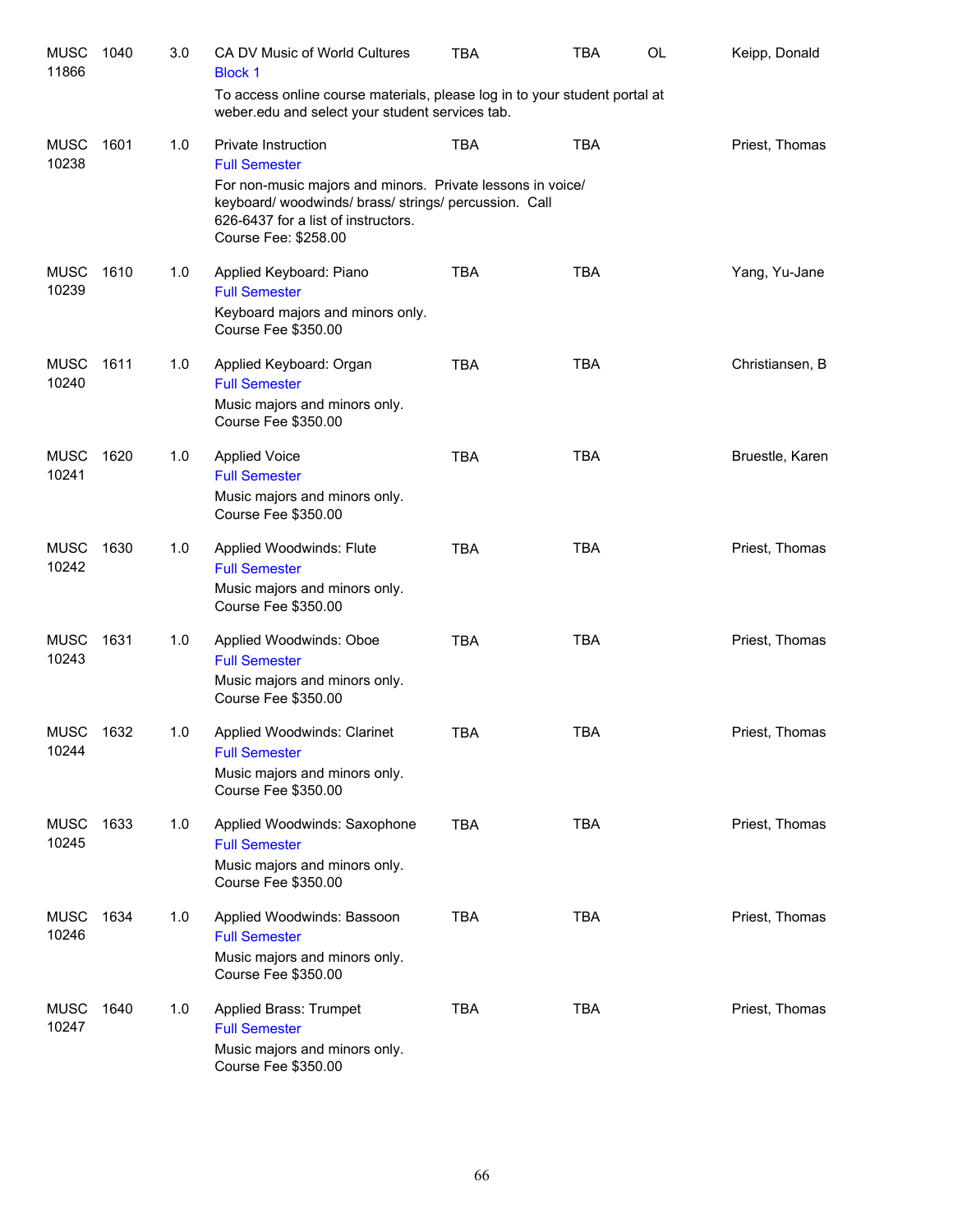| <b>MUSC</b><br>10248 | 1641 | 1.0 | Applied Brass: French Horn<br><b>Full Semester</b><br>Music majors and minors only.<br>Course Fee \$350.00                                                                                                                                 | <b>TBA</b> | <b>TBA</b> | Priest, Thomas |
|----------------------|------|-----|--------------------------------------------------------------------------------------------------------------------------------------------------------------------------------------------------------------------------------------------|------------|------------|----------------|
| <b>MUSC</b><br>10249 | 1642 | 1.0 | Applied Brass: Trombone<br><b>Full Semester</b><br>Music majors and minors only.<br>Course Fee \$350.00                                                                                                                                    | <b>TBA</b> | <b>TBA</b> | Priest, Thomas |
| <b>MUSC</b><br>10250 | 1643 | 1.0 | Applied Brass: Euphonium/Tuba<br><b>Full Semester</b><br>Music majors and minors only.<br>Course Fee \$350.00                                                                                                                              | <b>TBA</b> | <b>TBA</b> | Priest, Thomas |
| <b>MUSC</b><br>10251 | 1650 | 1.0 | <b>Applied Strings: Violin</b><br><b>Full Semester</b><br>Music majors and minors only.<br>Course Fee \$350.00                                                                                                                             | <b>TBA</b> | <b>TBA</b> | Priest, Thomas |
| <b>MUSC</b><br>10252 | 1651 | 1.0 | <b>Applied Strings: Viola</b><br><b>Full Semester</b><br>Music majors and minors only.<br>Course Fee \$350.00                                                                                                                              | <b>TBA</b> | <b>TBA</b> | Priest, Thomas |
| <b>MUSC</b><br>10253 | 1652 | 1.0 | Applied Strings: Violoncello<br><b>Full Semester</b><br>Music majors and minors only.<br>Course Fee \$350.00                                                                                                                               | <b>TBA</b> | <b>TBA</b> | Priest, Thomas |
| <b>MUSC</b><br>10254 | 1653 | 1.0 | <b>Applied Strings: String Bass</b><br><b>Full Semester</b><br>Music majors and minors only.<br>Course Fee \$350.00                                                                                                                        | <b>TBA</b> | <b>TBA</b> | Priest, Thomas |
| <b>MUSC</b><br>10255 | 1654 | 1.0 | <b>Applied Strings: Guitar</b><br><b>Full Semester</b><br>Music majors and minors only. Course Fee \$350.00                                                                                                                                | <b>TBA</b> | <b>TBA</b> | Priest, Thomas |
| <b>MUSC</b><br>10256 | 1655 | 1.0 | Applied Strings: Harp<br><b>Full Semester</b><br>Music majors and minors only.<br>Course Fee \$350.00                                                                                                                                      | <b>TBA</b> | <b>TBA</b> | Priest, Thomas |
| <b>MUSC</b><br>10257 | 1660 | 1.0 | <b>Applied Percussion</b><br><b>Full Semester</b><br>Music majors and minors only.<br>Course Fee \$350.00                                                                                                                                  | <b>TBA</b> | <b>TBA</b> | Priest, Thomas |
| <b>MUSC</b><br>10258 | 1673 | 2.0 | Private Instruction<br><b>Full Semester</b><br>All performance areas. Two hours instruction/week.<br>Minimum of 18 hrs/ week practice required. One-half<br>hour special assignment. By consent of instructor only.<br>Course Fee \$700.00 | <b>TBA</b> | <b>TBA</b> | Priest, Thomas |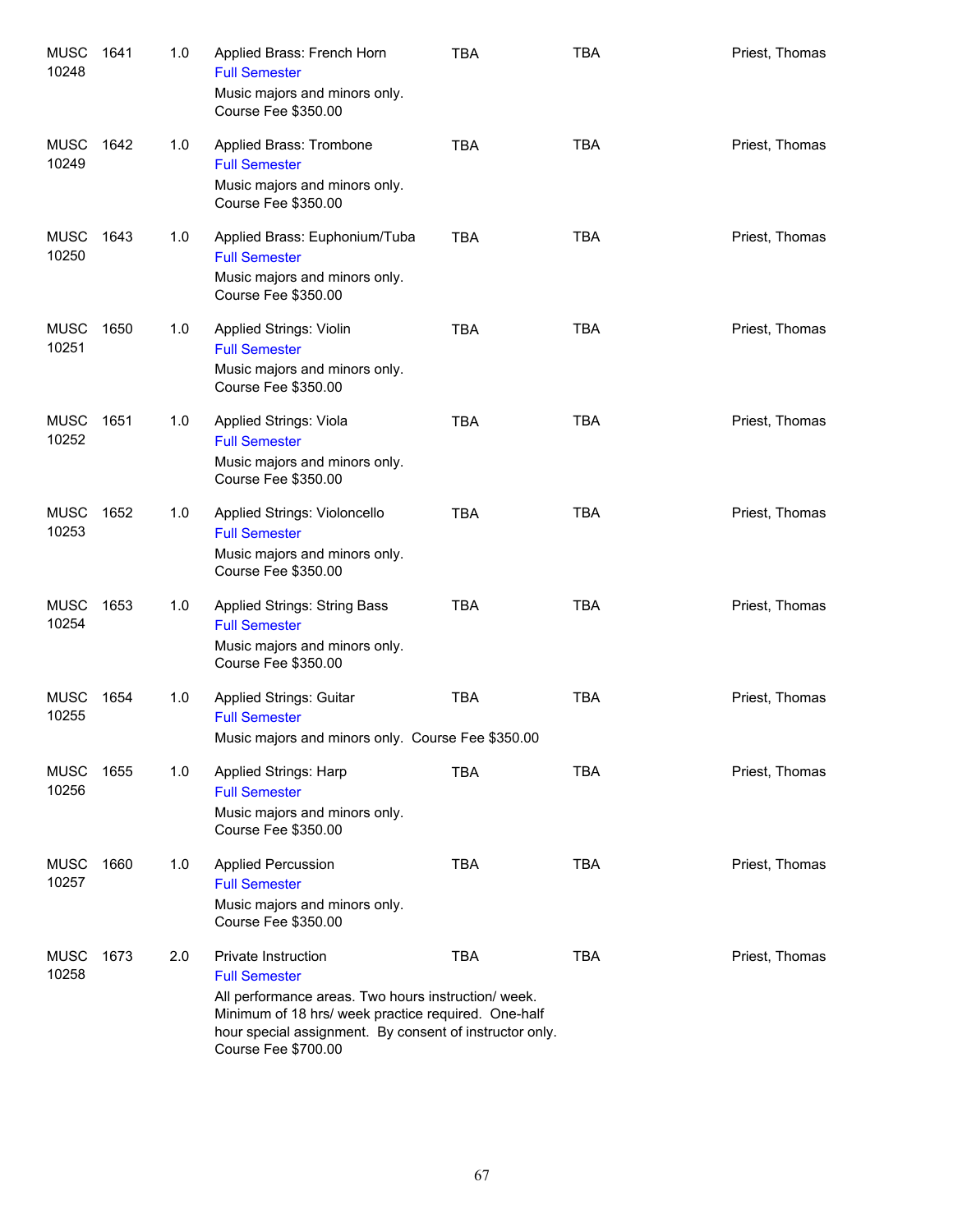| <b>MUSC</b><br>10259 | 2610 | 1.0 | Applied Keyboard: Piano<br><b>Full Semester</b><br>Keyboard majors and minors only.<br>Course Fee \$350.00    | <b>TBA</b> | <b>TBA</b> | Yang, Yu-Jane   |
|----------------------|------|-----|---------------------------------------------------------------------------------------------------------------|------------|------------|-----------------|
| <b>MUSC</b><br>10260 | 2611 | 1.0 | Applied Keyboard: Organ<br><b>Full Semester</b><br>Music majors and minors only.<br>Course Fee \$350.00       | <b>TBA</b> | <b>TBA</b> | Christiansen, B |
| <b>MUSC</b><br>10261 | 2620 | 1.0 | <b>Applied Voice</b><br><b>Full Semester</b><br>Music majors and minors only.<br>Course Fee \$350.00          | <b>TBA</b> | <b>TBA</b> | Bruestle, Karen |
| MUSC<br>10262        | 2630 | 1.0 | Applied Woodwinds: Flute<br><b>Full Semester</b><br>Music majors and minors only.<br>Course Fee \$350.00      | <b>TBA</b> | <b>TBA</b> | Priest, Thomas  |
| <b>MUSC</b><br>10263 | 2631 | 1.0 | Applied Woodwinds: Oboe<br><b>Full Semester</b><br>Music majors and minors only.<br>Course Fee \$350.00       | <b>TBA</b> | <b>TBA</b> | Priest, Thomas  |
| <b>MUSC</b><br>10264 | 2632 | 1.0 | Applied Woodwinds: Clarinet<br><b>Full Semester</b><br>Music majors and minors only.<br>Course Fee \$350.00   | <b>TBA</b> | <b>TBA</b> | Priest, Thomas  |
| MUSC<br>10265        | 2633 | 1.0 | Applied Woodwinds: Saxophone<br><b>Full Semester</b><br>Music majors and minors only.<br>Course Fee \$350.00  | <b>TBA</b> | <b>TBA</b> | Priest, Thomas  |
| MUSC<br>10266        | 2634 | 1.0 | Applied Woodwinds: Bassoon<br><b>Full Semester</b><br>Music majors and minors only.<br>Course Fee \$350.00    | <b>TBA</b> | <b>TBA</b> | Priest, Thomas  |
| MUSC<br>10267        | 2640 | 1.0 | Applied Brass: Trumpet<br><b>Full Semester</b><br>Music majors and minors only.<br>Course Fee \$350.00        | <b>TBA</b> | <b>TBA</b> | Priest, Thomas  |
| <b>MUSC</b><br>10268 | 2641 | 1.0 | Applied Brass: French Horn<br><b>Full Semester</b><br>Music majors and minors only.<br>Course Fee \$350.00    | <b>TBA</b> | <b>TBA</b> | Priest, Thomas  |
| MUSC<br>10269        | 2642 | 1.0 | Applied Brass: Trombone<br><b>Full Semester</b><br>Music majors and minors only.<br>Course Fee \$350.00       | <b>TBA</b> | <b>TBA</b> | Priest, Thomas  |
| MUSC<br>10270        | 2643 | 1.0 | Applied Brass: Euphonium/Tuba<br><b>Full Semester</b><br>Music majors and minors only.<br>Course Fee \$350.00 | <b>TBA</b> | <b>TBA</b> | Priest, Thomas  |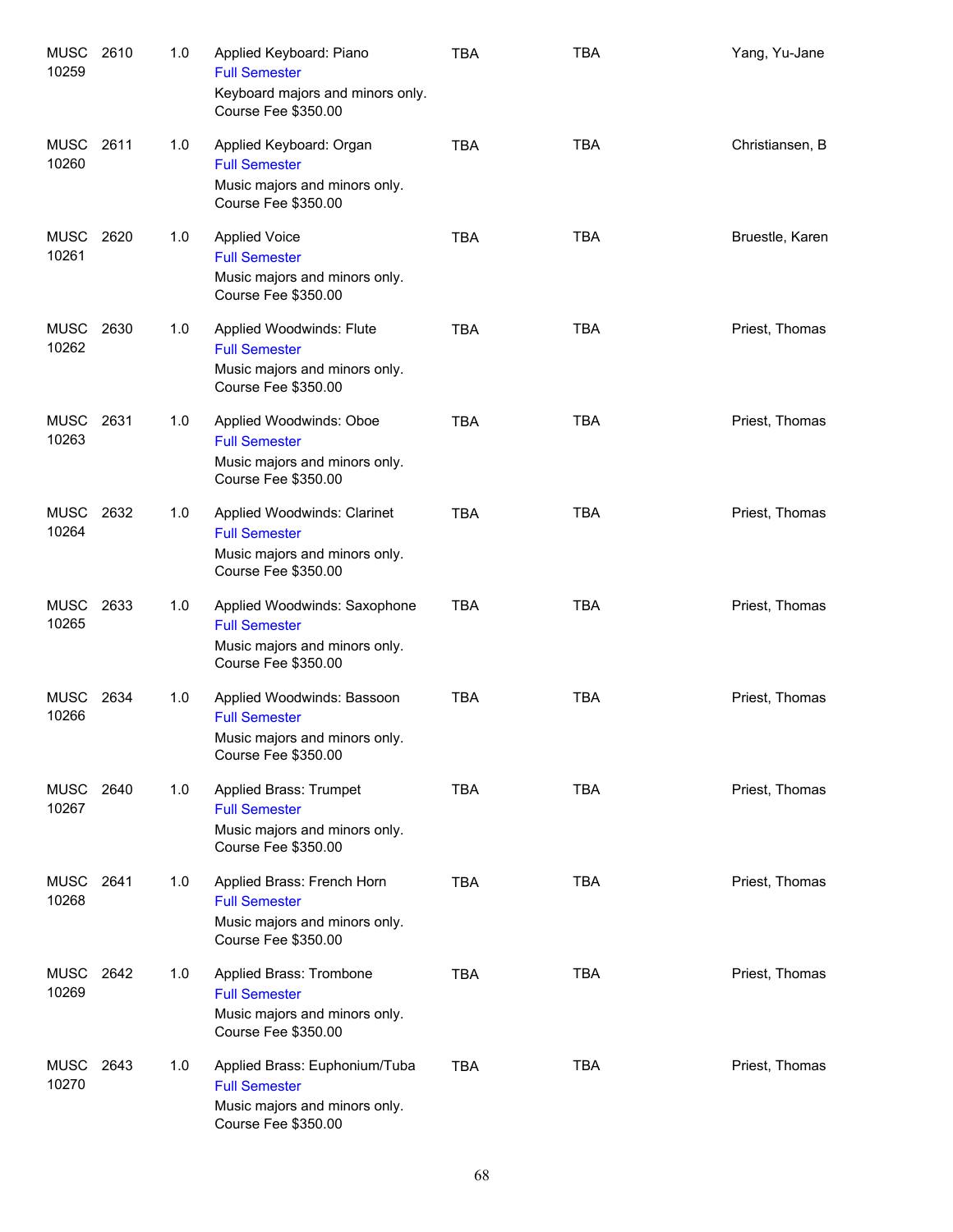| <b>MUSC</b><br>10271 | 2650 | 1.0 | Applied Strings: Violin<br><b>Full Semester</b><br>Music majors and minors only.<br>Course Fee \$350.00                                                                                                                                                  | <b>TBA</b> | <b>TBA</b> | Priest, Thomas  |
|----------------------|------|-----|----------------------------------------------------------------------------------------------------------------------------------------------------------------------------------------------------------------------------------------------------------|------------|------------|-----------------|
| <b>MUSC</b><br>10272 | 2651 | 1.0 | Applied Strings: Viola<br><b>Full Semester</b><br>Music majors and minors only.<br>Course Fee \$350.00                                                                                                                                                   | <b>TBA</b> | <b>TBA</b> | Priest, Thomas  |
| <b>MUSC</b><br>10273 | 2652 | 1.0 | Applied Strings: Violoncello<br><b>Full Semester</b><br>Music majors and minors only.<br>Course Fee \$350.00                                                                                                                                             | <b>TBA</b> | <b>TBA</b> | Priest, Thomas  |
| <b>MUSC</b><br>10274 | 2653 | 1.0 | Applied Strings: String Bass<br><b>Full Semester</b><br>Music majors and minors only.<br>Course Fee \$350.00                                                                                                                                             | <b>TBA</b> | <b>TBA</b> | Priest, Thomas  |
| <b>MUSC</b><br>10275 | 2654 | 1.0 | Applied Strings: Guitar<br><b>Full Semester</b><br>Music majors and minors only.<br>Course Fee \$350.00                                                                                                                                                  | <b>TBA</b> | <b>TBA</b> | Priest, Thomas  |
| <b>MUSC</b><br>10276 | 2655 | 1.0 | Applied Strings: Harp<br><b>Full Semester</b><br>Music majors and minors only.<br>Course Fee \$350.00                                                                                                                                                    | <b>TBA</b> | <b>TBA</b> | Priest, Thomas  |
| MUSC<br>10277        | 2660 | 1.0 | <b>Applied Percussion</b><br><b>Full Semester</b><br>Music majors and minors only.<br>Course Fee \$350.00                                                                                                                                                | <b>TBA</b> | <b>TBA</b> | Bryson, Jacob   |
| <b>MUSC</b><br>10278 | 2673 | 2.0 | <b>Private Instruction</b><br><b>Full Semester</b><br>All performance areas. Two hours instruction/week.<br>Minimum of 18 hrs/ week practice required. One-half<br>hour special assignment. By consent of instructor only.<br><b>Course Fee \$700.00</b> | <b>TBA</b> | <b>TBA</b> | Priest, Thomas  |
| <b>MUSC</b><br>10279 | 3601 | 1.0 | Private Instruction<br><b>Full Semester</b><br>For non-music majors and minors. Private lessons in voice/<br>woodwinds/ brass/ strings/ percussion. Call 626-6437 for a<br>list of instructors.<br>Course Fee \$258.00                                   | <b>TBA</b> | <b>TBA</b> | Priest, Thomas  |
| MUSC<br>10280        | 3610 | 1.0 | Applied Keyboard: Piano<br><b>Full Semester</b><br>Keyboard majors and minors only.<br>Course Fee \$350.00                                                                                                                                               | <b>TBA</b> | <b>TBA</b> | Yang, Yu-Jane   |
| MUSC<br>10281        | 3611 | 1.0 | Applied Keyboard: Organ<br><b>Full Semester</b><br>Music majors and minors only.<br>Course Fee \$350.00                                                                                                                                                  | <b>TBA</b> | <b>TBA</b> | Christiansen, B |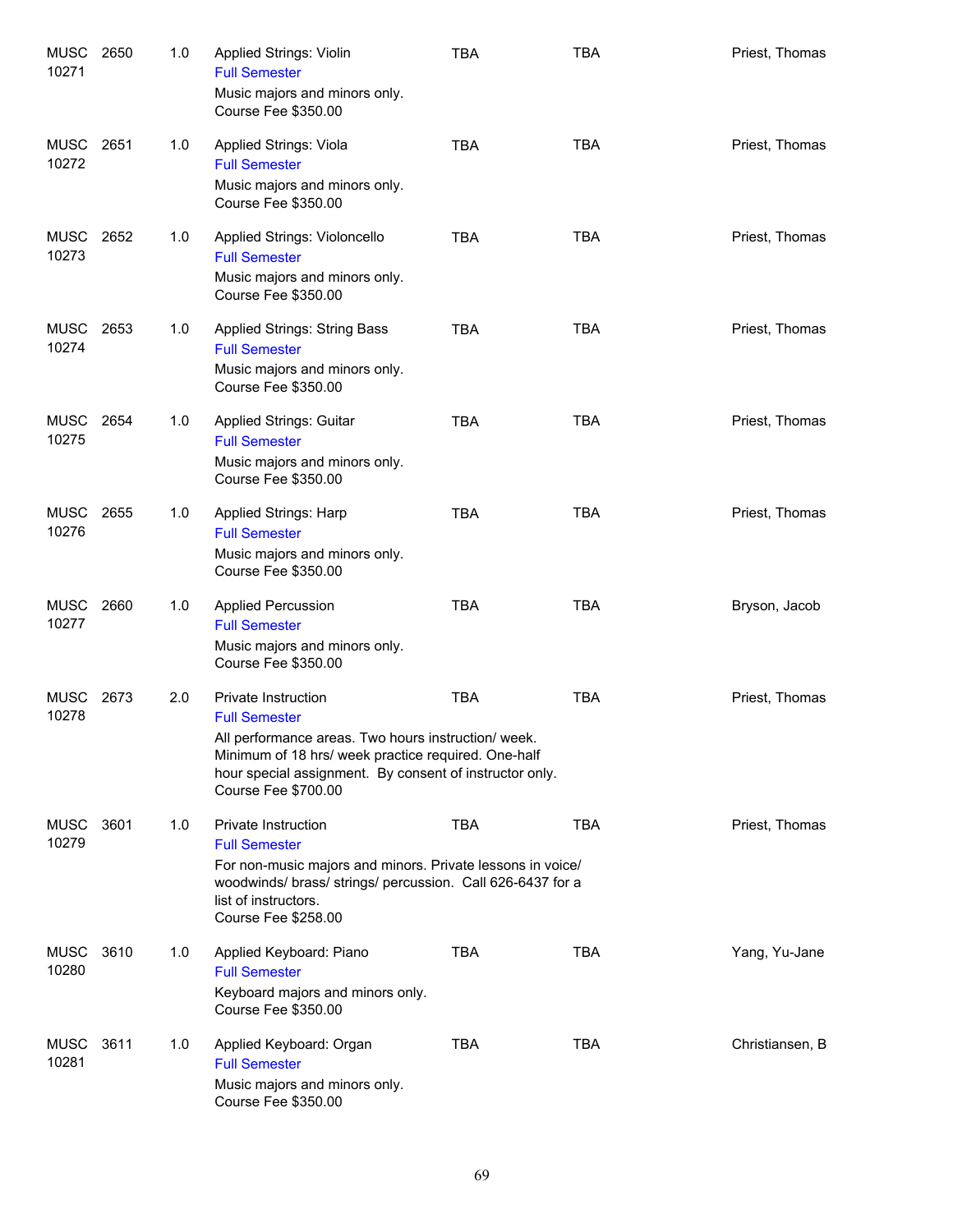| <b>MUSC</b><br>10282 | 3620 | 1.0 | <b>Applied Voice</b><br><b>Full Semester</b><br>Music majors and minors only.<br>Course Fee \$350.00           | <b>TBA</b> | <b>TBA</b> | Bruestle, Karen |
|----------------------|------|-----|----------------------------------------------------------------------------------------------------------------|------------|------------|-----------------|
| MUSC<br>10283        | 3630 | 1.0 | Applied Woodwinds: Flute<br><b>Full Semester</b><br>Music majors and minors only.<br>Course Fee \$350.00       | <b>TBA</b> | <b>TBA</b> | Priest, Thomas  |
| MUSC<br>10284        | 3631 | 1.0 | Applied Woodwinds: Oboe<br><b>Full Semester</b><br>Music majors and minors only.<br>Course Fee \$350.00        | <b>TBA</b> | <b>TBA</b> | Priest, Thomas  |
| MUSC<br>10285        | 3632 | 1.0 | Applied Woodwinds: Clarinet<br><b>Full Semester</b><br>Music majors and minors only.<br>Course Fee \$350.00    | <b>TBA</b> | <b>TBA</b> | Priest, Thomas  |
| <b>MUSC</b><br>10286 | 3633 | 1.0 | Applied Woodwinds: Saxophone<br><b>Full Semester</b><br>Music majors and minors only.<br>Course Fee \$350.00   | <b>TBA</b> | <b>TBA</b> | Priest, Thomas  |
| <b>MUSC</b><br>10287 | 3640 | 1.0 | Applied Brass: Trumpet<br><b>Full Semester</b><br>Music majors and minors only. Course Fee \$350.00            | <b>TBA</b> | <b>TBA</b> | Priest, Thomas  |
| <b>MUSC</b><br>10288 | 3641 | 1.0 | Applied Brass: French Horn<br><b>Full Semester</b><br>Music majors and minors only.<br>Course Fee \$350.00     | <b>TBA</b> | <b>TBA</b> | Priest, Thomas  |
| MUSC<br>10289        | 3642 | 1.0 | Applied Brass: Trombone<br><b>Full Semester</b><br>Music majors and minors only.<br>Course Fee \$350.00        | <b>TBA</b> | <b>TBA</b> | Priest, Thomas  |
| <b>MUSC</b><br>10290 | 3643 | 1.0 | Applied Brass: Euphonium/Tuba<br><b>Full Semester</b><br>Music majors and minors only.<br>Course Fee \$350.00  | <b>TBA</b> | <b>TBA</b> | Priest, Thomas  |
| <b>MUSC</b><br>10291 | 3650 | 1.0 | <b>Applied Strings: Violin</b><br><b>Full Semester</b><br>Music majors and minors only.<br>Course Fee \$350.00 | <b>TBA</b> | <b>TBA</b> | Priest, Thomas  |
| MUSC<br>10292        | 3651 | 1.0 | Applied Strings: Viola<br><b>Full Semester</b><br>Music majors and minors only.<br>Course Fee \$350.00         | <b>TBA</b> | <b>TBA</b> | Priest, Thomas  |
| <b>MUSC</b><br>10293 | 3652 | 1.0 | Applied Strings: Violoncello<br><b>Full Semester</b><br>Music majors and minors only.<br>Course Fee \$350.00   | <b>TBA</b> | <b>TBA</b> | Priest, Thomas  |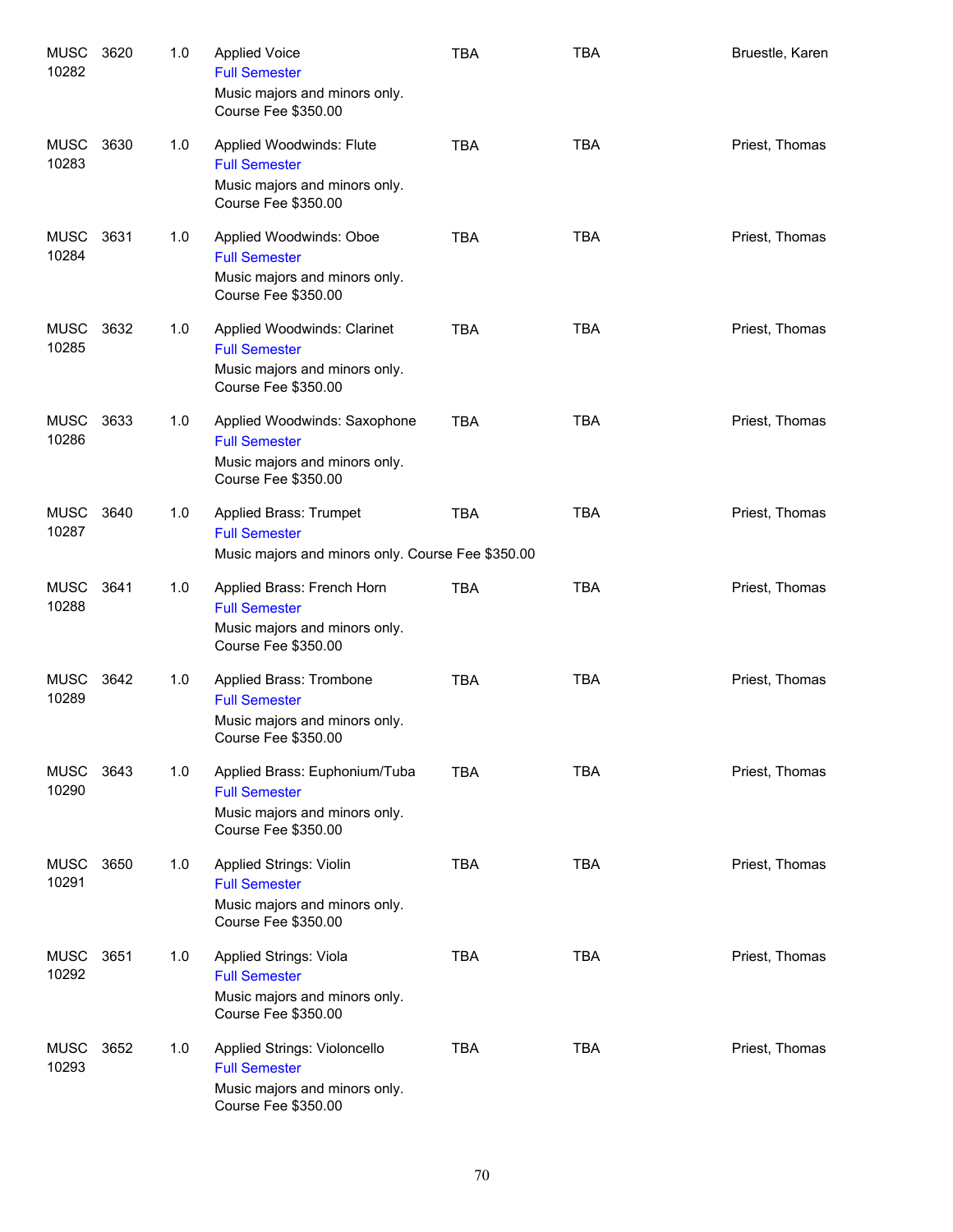| <b>MUSC</b><br>10294 | 3653 | 1.0 | Applied Strings: String Bass<br><b>Full Semester</b><br>Music majors and minors only.<br>Course Fee \$350.00                                                                                                                                | TBA        | <b>TBA</b> | Priest, Thomas  |
|----------------------|------|-----|---------------------------------------------------------------------------------------------------------------------------------------------------------------------------------------------------------------------------------------------|------------|------------|-----------------|
| <b>MUSC</b><br>10295 | 3654 | 1.0 | <b>Applied Strings: Guitar</b><br><b>Full Semester</b><br>Music majors and minors only.<br>Course Fee \$350.00                                                                                                                              | <b>TBA</b> | <b>TBA</b> | Priest, Thomas  |
| MUSC<br>10296        | 3655 | 1.0 | Applied Strings: Harp<br><b>Full Semester</b><br>Music majors and minors only.<br>Course Fee \$350.00                                                                                                                                       | <b>TBA</b> | <b>TBA</b> | Priest, Thomas  |
| MUSC<br>10297        | 3660 | 1.0 | <b>Applied Percussion</b><br><b>Full Semester</b><br>Music majors and minors only.<br>Course Fee \$350.00                                                                                                                                   | <b>TBA</b> | <b>TBA</b> | Bryson, Jacob   |
| <b>MUSC</b><br>10298 | 3673 | 2.0 | Private Instruction<br><b>Full Semester</b><br>All performance areas. Two hours instruction/ week.<br>Minimum of 18 hrs/ week practice required. One-half<br>hour special assignment. By consent of instructor only.<br>Course Fee \$700.00 | <b>TBA</b> | <b>TBA</b> | Priest, Thomas  |
| <b>MUSC</b><br>10299 | 4610 | 1.0 | Applied Keyboard: Piano<br><b>Full Semester</b><br>Piano majors and minors only.<br>Course Fee \$350.00                                                                                                                                     | <b>TBA</b> | <b>TBA</b> | Yang, Yu-Jane   |
| <b>MUSC</b><br>10300 | 4611 | 1.0 | Applied Keyboard: Organ<br><b>Full Semester</b><br>Music majors and minors only.<br>Course Fee \$350.00                                                                                                                                     | <b>TBA</b> | <b>TBA</b> | Christiansen, B |
| MUSC<br>10301        | 4620 | 1.0 | <b>Applied Voice</b><br><b>Full Semester</b><br>Music majors and minors only. Course Fee \$350.00                                                                                                                                           | <b>TBA</b> | <b>TBA</b> | Bruestle, Karen |
| MUSC<br>10302        | 4630 | 1.0 | Applied Woodwinds: Flute<br><b>Full Semester</b><br>Music majors and minors only.<br>Course Fee \$350.00                                                                                                                                    | <b>TBA</b> | <b>TBA</b> | Priest, Thomas  |
| MUSC<br>10303        | 4631 | 1.0 | Applied Woodwinds: Oboe<br><b>Full Semester</b><br>Music majors and minors only.<br>Course Fee \$350.00                                                                                                                                     | <b>TBA</b> | <b>TBA</b> | Priest, Thomas  |
| <b>MUSC</b><br>10304 | 4632 | 1.0 | Applied Woodwinds: Clarinet<br><b>Full Semester</b><br>Music majors and minors only.<br>Course Fee \$350.00                                                                                                                                 | <b>TBA</b> | <b>TBA</b> | Priest, Thomas  |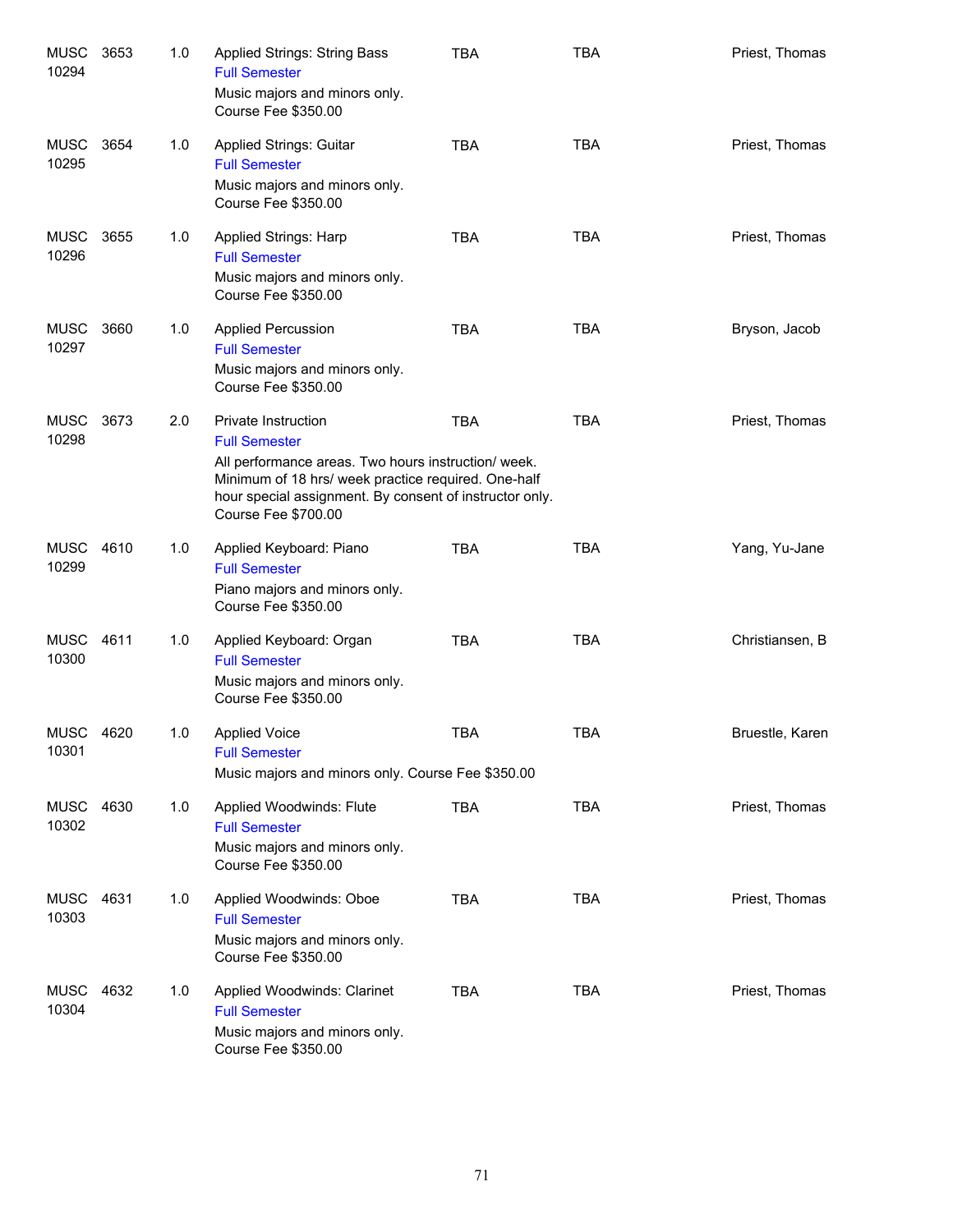| <b>MUSC</b><br>10305 | 4633 | 1.0 | Applied Woodwinds: Saxophone<br><b>Full Semester</b><br>Music majors and minors only.<br>Course Fee \$350.00   | <b>TBA</b> | <b>TBA</b> | Priest, Thomas |
|----------------------|------|-----|----------------------------------------------------------------------------------------------------------------|------------|------------|----------------|
| <b>MUSC</b><br>10306 | 4634 | 1.0 | Applied Woodwinds: Bassoon<br><b>Full Semester</b><br>Music majors and minors only.<br>Course Fee \$350.00     | <b>TBA</b> | <b>TBA</b> | Priest, Thomas |
| <b>MUSC</b><br>10307 | 4640 | 1.0 | Applied Brass: Trumpet<br><b>Full Semester</b><br>Music majors and minors only.<br>Course Fee \$350.00         | <b>TBA</b> | <b>TBA</b> | Priest, Thomas |
| MUSC<br>10308        | 4641 | 1.0 | Applied Brass: French Horn<br><b>Full Semester</b><br>Music majors and minors only.<br>Course Fee \$350.00     | <b>TBA</b> | <b>TBA</b> | Priest, Thomas |
| <b>MUSC</b><br>10309 | 4642 | 1.0 | Applied Brass: Trombone<br><b>Full Semester</b><br>Music majors and minors only.<br>Course Fee \$350.00        | <b>TBA</b> | <b>TBA</b> | Priest, Thomas |
| <b>MUSC</b><br>10310 | 4643 | 1.0 | Applied Brass: Euphonium/Tuba<br><b>Full Semester</b><br>Music majors and minors only.<br>Course Fee \$350.00  | <b>TBA</b> | <b>TBA</b> | Priest, Thomas |
| <b>MUSC</b><br>10311 | 4650 | 1.0 | <b>Applied Strings: Violin</b><br><b>Full Semester</b><br>Music majors and minors only.<br>Course Fee \$350.00 | <b>TBA</b> | <b>TBA</b> | Priest, Thomas |
| MUSC<br>10312        | 4651 | 1.0 | Applied Strings: Viola<br><b>Full Semester</b><br>Music majors and minors only.<br>Course Fee \$350.00         | <b>TBA</b> | <b>TBA</b> | Priest, Thomas |
| MUSC<br>10313        | 4652 | 1.0 | Applied Strings: Violoncello<br><b>Full Semester</b><br>Music majors and minors only.<br>Course Fee \$350.00   | <b>TBA</b> | <b>TBA</b> | Priest, Thomas |
| MUSC<br>10314        | 4653 | 1.0 | Applied Strings: String Bass<br><b>Full Semester</b><br>Music majors and minors only.<br>Course Fee \$350.00   | <b>TBA</b> | <b>TBA</b> | Priest, Thomas |
| MUSC<br>10315        | 4654 | 1.0 | Applied Strings: Guitar<br><b>Full Semester</b><br>Music majors and minors only.<br>Course Fee \$350.00        | <b>TBA</b> | <b>TBA</b> | Priest, Thomas |
| MUSC<br>10316        | 4655 | 1.0 | Applied Strings: Harp<br><b>Full Semester</b><br>Music majors and minors only.<br>Course Fee \$350.00          | <b>TBA</b> | <b>TBA</b> | Priest, Thomas |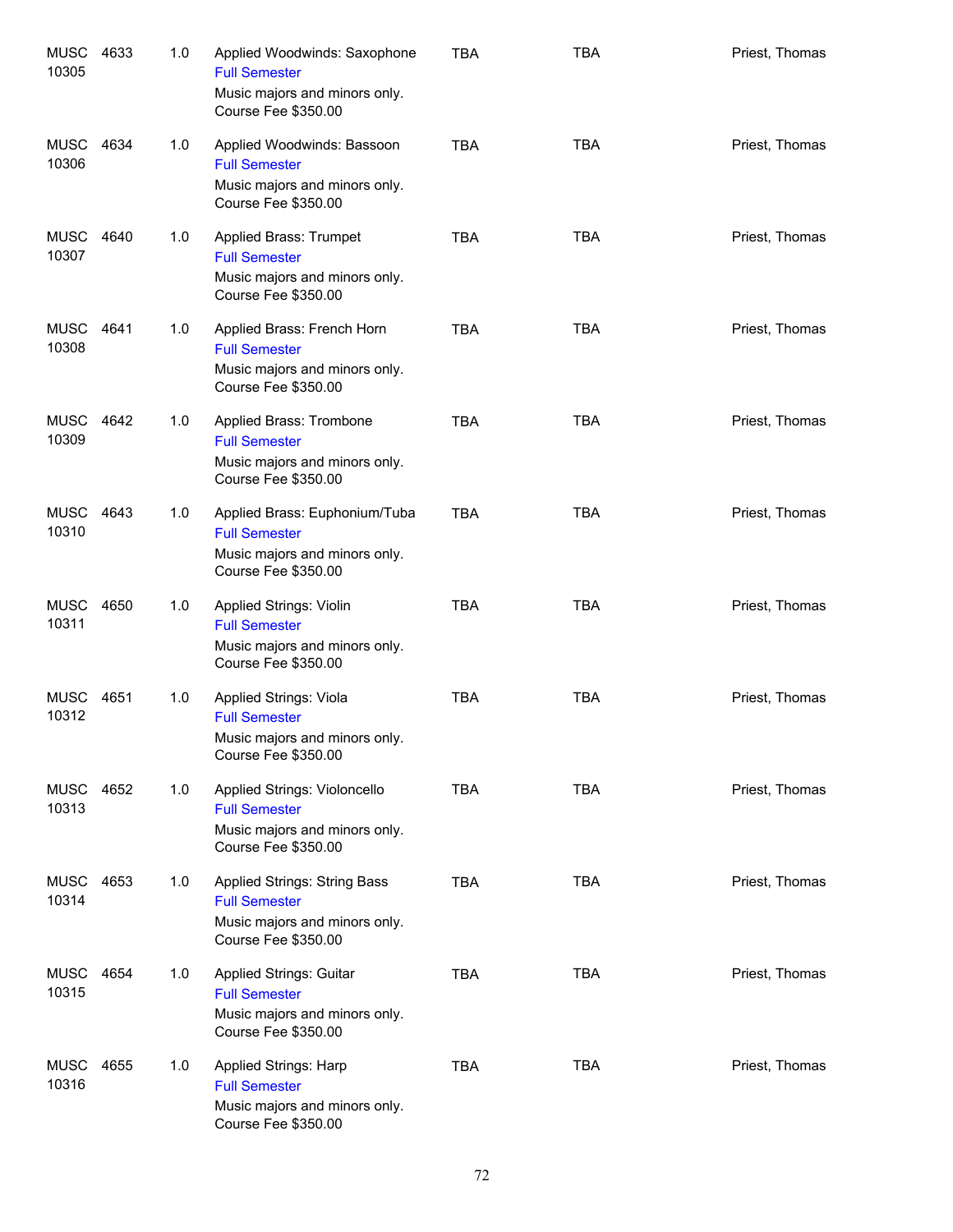| <b>MUSC</b><br>10317 | 4660  | 1.0 | <b>Applied Percussion</b><br><b>Full Semester</b><br>Music majors and minors only.<br>Course Fee \$350.00                                                                                                                                  | <b>TBA</b> | <b>TBA</b> |    | Bryson, Jacob   |
|----------------------|-------|-----|--------------------------------------------------------------------------------------------------------------------------------------------------------------------------------------------------------------------------------------------|------------|------------|----|-----------------|
| <b>MUSC</b><br>10318 | 4673  | 2.0 | Private Instruction<br><b>Full Semester</b><br>All performance areas. Two hours instruction/week.<br>Minimum of 18 hrs/ week practice required. One-half<br>hour special assignment. By consent of instructor only.<br>Course Fee \$700.00 | <b>TBA</b> | <b>TBA</b> |    | Priest, Thomas  |
| <b>MUSC</b><br>10386 | 4830A | 1.0 | Directed Readings<br><b>Full Semester</b>                                                                                                                                                                                                  | <b>TBA</b> | <b>TBA</b> |    | Priest, Thomas  |
| <b>MUSC</b><br>10387 | 4830A | 2.0 | <b>Directed Readings</b><br><b>Full Semester</b>                                                                                                                                                                                           | <b>TBA</b> | <b>TBA</b> |    | Priest, Thomas  |
| <b>MUSC</b><br>10388 | 4830A | 3.0 | <b>Directed Readings</b><br><b>Full Semester</b>                                                                                                                                                                                           | <b>TBA</b> | <b>TBA</b> |    | Priest, Thomas  |
| <b>MUSC</b><br>10389 | 4890  | 1.0 | Cooperative Work Experience<br><b>Full Semester</b>                                                                                                                                                                                        | <b>TBA</b> | <b>TBA</b> |    | Priest, Thomas  |
| MUSC<br>10390        | 4890  | 2.0 | Cooperative Work Experience<br><b>Full Semester</b>                                                                                                                                                                                        | <b>TBA</b> | <b>TBA</b> |    | Priest, Thomas  |
| <b>MUSC</b><br>10391 | 4890  | 3.0 | Cooperative Work Experience<br><b>Full Semester</b>                                                                                                                                                                                        | <b>TBA</b> | <b>TBA</b> |    | Priest, Thomas  |
| MUSC<br>10392        | 4890  | 4.0 | Cooperative Work Experience<br><b>Full Semester</b>                                                                                                                                                                                        | <b>TBA</b> | <b>TBA</b> |    | Priest, Thomas  |
| MUSC<br>10393        | 4890  | 5.0 | Cooperative Work Experience<br><b>Full Semester</b>                                                                                                                                                                                        | <b>TBA</b> | <b>TBA</b> |    | Priest, Thomas  |
| <b>MUSC</b><br>10394 | 4890  | 6.0 | Cooperative Work Experience<br><b>Full Semester</b>                                                                                                                                                                                        | <b>TBA</b> | <b>TBA</b> |    | Priest, Thomas  |
| <b>MUSC</b><br>10395 | 4991  | 1.0 | Senior Recital<br><b>Full Semester</b><br>4000 level of private instruction.                                                                                                                                                               | <b>TBA</b> | <b>TBA</b> |    | Priest, Thomas  |
| <b>MUSC</b><br>10396 | 4992  | 1.0 | Senior Project<br><b>Full Semester</b><br>4000 level of private instruction. Music Education majors<br>only. Call Dr. Priest at 801-626-7181 for approval to<br>register.                                                                  | <b>TBA</b> | <b>TBA</b> |    | Priest, Thomas  |
| <b>NEUR</b><br>11199 | 2050  | 3.0 | Introduction to Neuroscience<br><b>Full Semester</b><br>To access online course materials, please log in to your student portal at<br>weber.edu and select your student services tab.                                                      | <b>TBA</b> | TBA        | OL | Hutchins, James |
| <b>NRSG</b><br>11128 | 2050  | 2.0 | <b>Treatment Modalities</b><br><b>Full Semester</b>                                                                                                                                                                                        | TBA        | TBA        |    | Kuncl, Nancy    |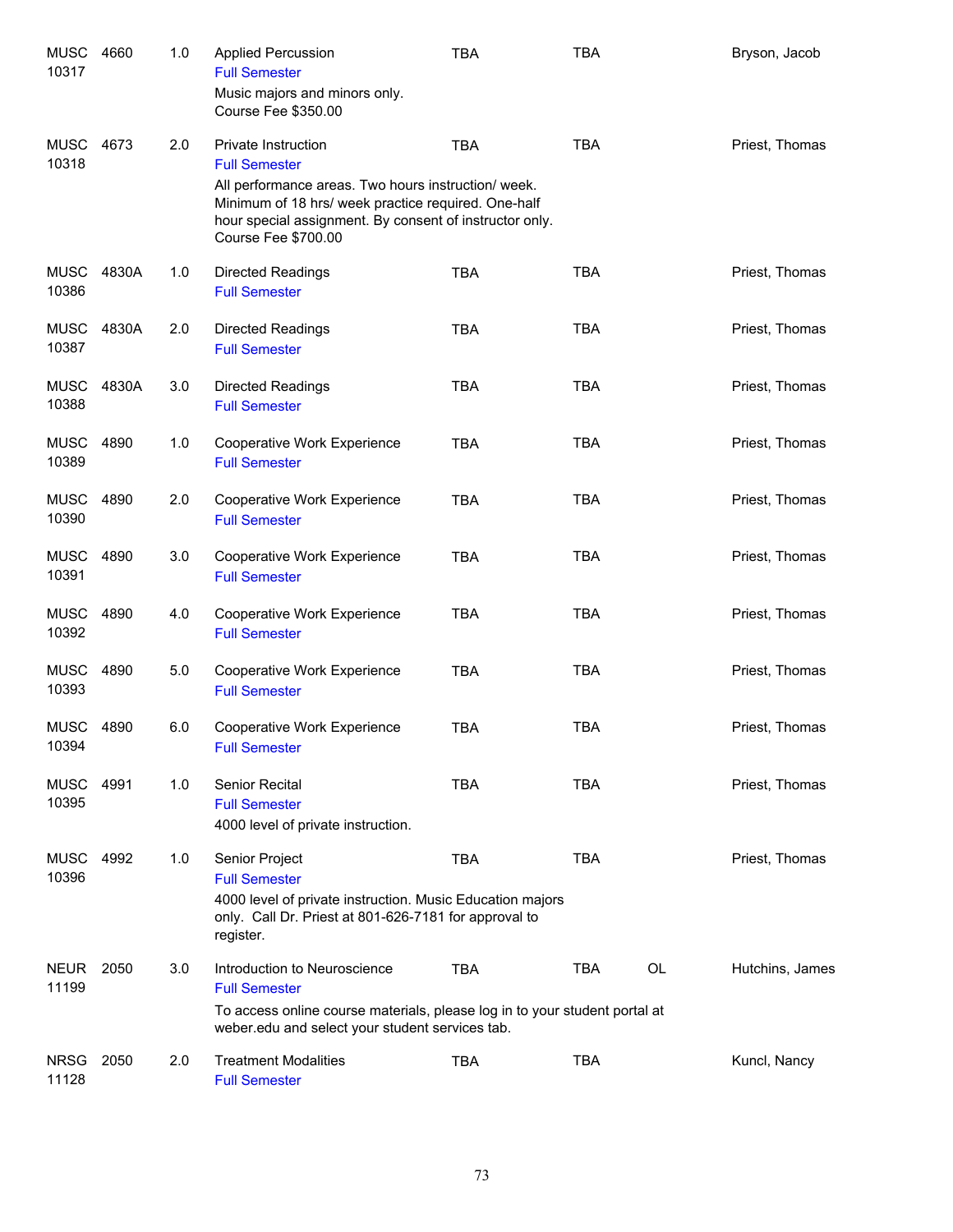| <b>NRSG</b><br>11147 | 2060 | 2.0 | Psychiatric/Mental Health<br><b>Full Semester</b>                          | <b>TBA</b> | <b>TBA</b> | Turner, Patricia  |
|----------------------|------|-----|----------------------------------------------------------------------------|------------|------------|-------------------|
| <b>NRSG</b><br>11151 | 2061 | 1.0 | Psych/Mental Health Clinical<br><b>Full Semester</b>                       | <b>TBA</b> | <b>TBA</b> | Turner, Patricia  |
| NRSG<br>11153        | 2061 | 1.0 | Psych/Mental Health Clinical<br><b>Full Semester</b>                       | <b>TBA</b> | <b>TBA</b> | Turner, Patricia  |
| NRSG<br>11154        | 2061 | 1.0 | Psych/Mental Health Clinical<br><b>Full Semester</b>                       | <b>TBA</b> | <b>TBA</b> | Turner, Patricia  |
| NRSG<br>11155        | 2061 | 1.0 | Psych/Mental Health Clinical<br><b>Full Semester</b>                       | <b>TBA</b> | <b>TBA</b> | Turner, Patricia  |
| <b>NRSG</b><br>11127 | 2070 | 3.0 | Nurs Care - Adults/Children II<br><b>Full Semester</b>                     | <b>TBA</b> | <b>TBA</b> | Turner, Patricia  |
| <b>NRSG</b><br>11129 | 2071 | 4.0 | Adults/Children II Clinical<br><b>Full Semester</b><br>Course Fee \$340.00 | <b>TBA</b> | <b>TBA</b> | Turner, Patricia  |
| <b>NRSG</b><br>11142 | 2071 | 4.0 | Adults/Children II Clinical<br><b>Full Semester</b><br>Course Fee \$340.00 | <b>TBA</b> | <b>TBA</b> | Turner, Patricia  |
| <b>NRSG</b><br>11144 | 2071 | 4.0 | Adults/Children II Clinical<br><b>Full Semester</b><br>Course Fee \$340.00 | <b>TBA</b> | <b>TBA</b> | Dreyer, Katherine |
| <b>NRSG</b><br>11146 | 2071 | 4.0 | Adults/Children II Clinical<br><b>Full Semester</b><br>Course Fee \$340.00 | <b>TBA</b> | <b>TBA</b> | Dreyer, Katherine |
| <b>NRSG</b><br>11156 | 2080 | 2.0 | <b>Patient Care Management</b><br><b>Full Semester</b>                     | <b>TBA</b> | <b>TBA</b> | Dreyer, Katherine |
| NRSG 2081<br>11157   |      | 3.0 | Patient Care Mgmt Clinical<br><b>Full Semester</b><br>Course Fee \$160.00  | TBA        | TBA        |                   |
| <b>NRSG</b><br>11183 | 2081 | 3.0 | Patient Care Mgmt Clinical<br><b>Full Semester</b><br>Course Fee \$160.00  | <b>TBA</b> | <b>TBA</b> | Dreyer, Katherine |
| <b>NRSG</b><br>11184 | 2081 | 3.0 | Patient Care Mgmt Clinical<br><b>Full Semester</b><br>Course Fee \$160.00  | <b>TBA</b> | <b>TBA</b> | Dreyer, Katherine |
| <b>NRSG</b><br>11185 | 2081 | 3.0 | Patient Care Mgmt Clinical<br><b>Full Semester</b><br>Course Fee \$160.00  | <b>TBA</b> | <b>TBA</b> | Dreyer, Katherine |
| <b>NRSG</b><br>11186 | 2081 | 3.0 | Patient Care Mgmt Clinical<br><b>Full Semester</b><br>Course Fee \$160.00  | <b>TBA</b> | <b>TBA</b> | Dreyer, Katherine |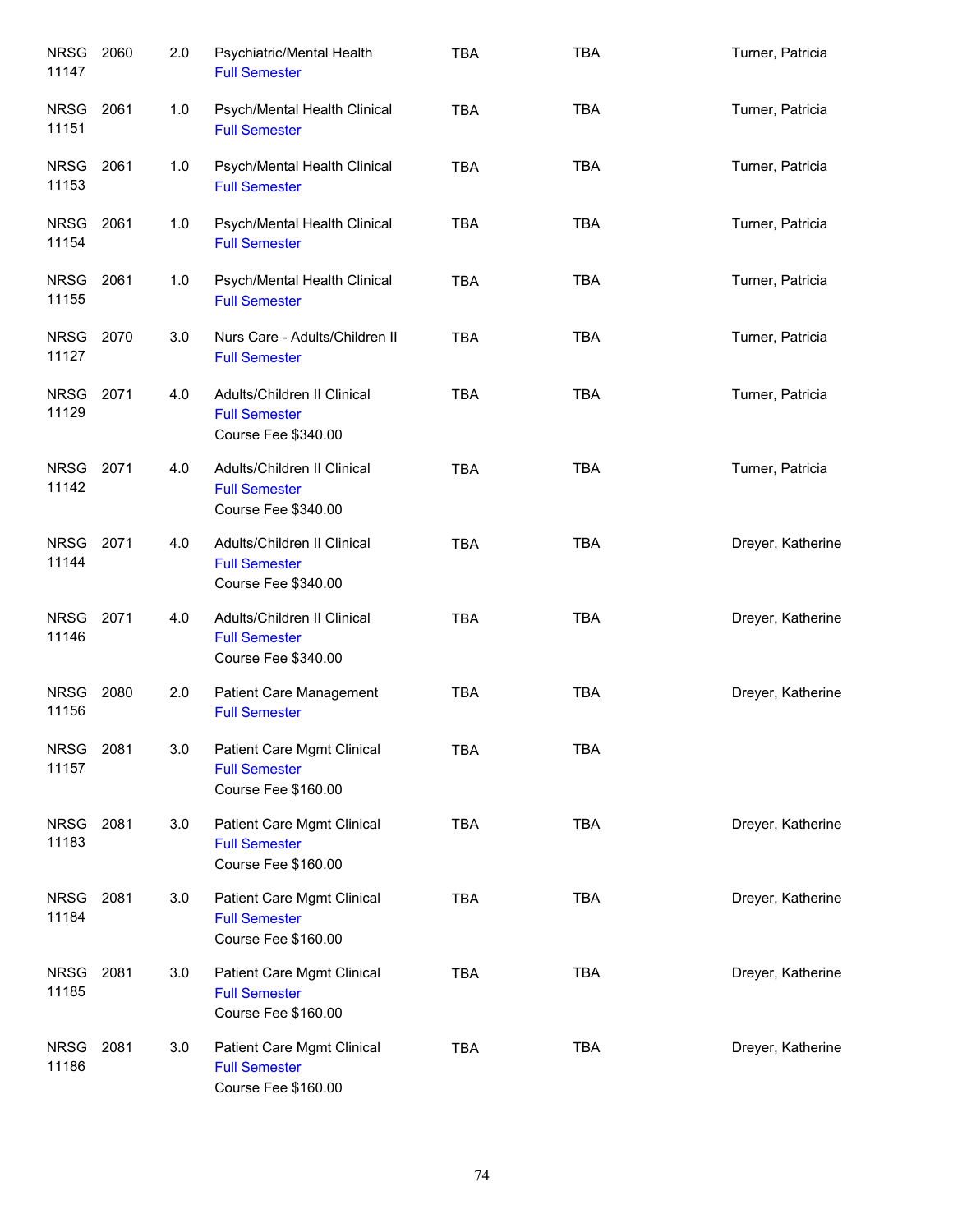| NRSG<br>11187        | 2283 | 1.0 | Directed Readings & Projects<br><b>Full Semester</b>                                                                                                                                                                                                                                                                                                                                                                                                                                                                                                                                                                                                            | <b>TBA</b> | <b>TBA</b> |       | Kuncl, Nancy  |
|----------------------|------|-----|-----------------------------------------------------------------------------------------------------------------------------------------------------------------------------------------------------------------------------------------------------------------------------------------------------------------------------------------------------------------------------------------------------------------------------------------------------------------------------------------------------------------------------------------------------------------------------------------------------------------------------------------------------------------|------------|------------|-------|---------------|
| <b>NRSG</b><br>11188 | 2283 | 2.0 | Directed Readings & Projects<br><b>Full Semester</b>                                                                                                                                                                                                                                                                                                                                                                                                                                                                                                                                                                                                            | <b>TBA</b> | <b>TBA</b> |       | Kuncl, Nancy  |
| <b>NRSG</b><br>11189 | 2283 | 3.0 | Directed Readings & Projects<br><b>Full Semester</b>                                                                                                                                                                                                                                                                                                                                                                                                                                                                                                                                                                                                            | <b>TBA</b> | <b>TBA</b> |       | Kuncl, Nancy  |
| <b>NTM</b><br>10982  | 1501 | 0.5 | TA Word Processing Comp Exam<br><b>Full Semester</b><br>NOTE: THIS IS AN EXAM ONLY!<br>After registering find practice problems and schedule exam time at<br>http://programs.weber.edu/cil<br>To access the course materials online, please log in at canvas weber edu.<br>Course Fee \$5.00                                                                                                                                                                                                                                                                                                                                                                    | <b>TBA</b> | <b>TBA</b> | EH311 | Talbot, Alden |
| <b>NTM</b><br>11917  | 1501 | 0.5 | TA Word Processing Comp Exam<br><b>Full Semester</b><br>You must live over 50 miles from the Ogden Weber State University campus to<br>register for this online course (test). Go to http://programs.weber.edu/cil. Click on<br>the Online Registration Approval Form. Read the material carefully. Complete the<br>form and submit. Three days after submitting the form, call Continuing Education<br>Registration at (801) 626-6600 to register. After registering, find practice<br>problems and schedule exam times at http://programs.weber.edu/cil. To access<br>the course materials online, please log in at canvas.weber.edu. Course Fee<br>\$5.00.   | <b>TBA</b> | <b>TBA</b> | OL    | Talbot, Alden |
| <b>NTM</b><br>10983  | 1502 | 0.5 | TB Oper Sys/Digital Pres Exams<br><b>Full Semester</b><br>NOTE: THIS IS AN EXAM ONLY!<br>After registering find practice problems and schedule exam time at<br>http://programs.weber.edu/cil<br>To access the course materials online, please log in at canvas.weber.edu.<br>Course Fee \$5.00                                                                                                                                                                                                                                                                                                                                                                  | <b>TBA</b> | <b>TBA</b> | EH311 | Talbot, Alden |
| <b>NTM</b><br>11918  | 1502 | 0.5 | TB Oper Sys/Digital Pres Exams<br><b>Full Semester</b><br>You must live over 50 miles from the Ogden Weber State University campus to<br>register for this online course (test). Go to http://programs.weber.edu/cil. Click on<br>the Online Registration Approval Form. Read the material carefully. Complete the<br>form and submit. Three days after submitting the form, call Continuing Education<br>Registration at (801) 626-6600 to register. After registering, find practice<br>problems and schedule exam times at http://programs.weber.edu/cil. To access<br>the course materials online, please log in at canvas.weber.edu. Course Fee<br>\$5.00. | <b>TBA</b> | <b>TBA</b> | OL    | Talbot, Alden |
| <b>NTM</b><br>10984  | 1503 | 0.5 | TC Spreadsheet Competency Exam TBA<br><b>Full Semester</b><br>NOTE: THIS IS AN EXAM ONLY!<br>After registering find practice problems and schedule exam time at<br>http://programs.weber.edu/cil<br>To access the course materials online, please log in at canvas weber edu.<br>Course Fee \$5.00                                                                                                                                                                                                                                                                                                                                                              |            | TBA        | EH311 | Talbot, Alden |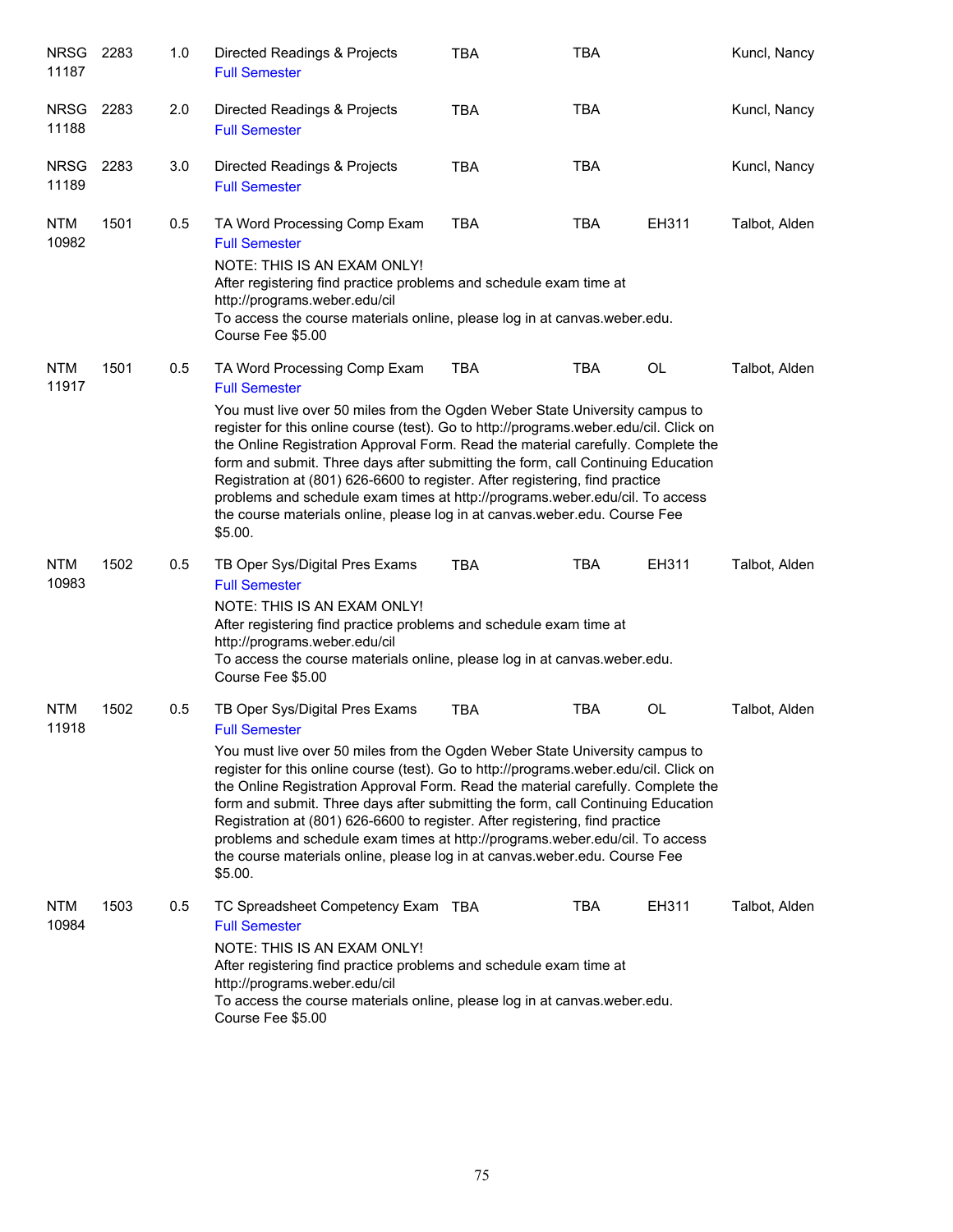| <b>NTM</b><br>11919 | 1503 | 0.5 | TC Spreadsheet Competency Exam TBA<br><b>Full Semester</b>                                                                                                                                                                                                                                                                                                                                                                                                                                                                                                                                            |             | <b>TBA</b> | OL    | Talbot, Alden    |
|---------------------|------|-----|-------------------------------------------------------------------------------------------------------------------------------------------------------------------------------------------------------------------------------------------------------------------------------------------------------------------------------------------------------------------------------------------------------------------------------------------------------------------------------------------------------------------------------------------------------------------------------------------------------|-------------|------------|-------|------------------|
|                     |      |     | You must live over 50 miles from the Ogden Weber State University campus to<br>register for this online course (test). Go to http://programs.weber.edu/cil. Click on<br>the Online Registration Approval Form. Read the material carefully. Complete the<br>form and submit. Three days after submitting the form, call Continuing Education<br>Registration at (801) 626-6600 to register. After registering, find practice<br>problems and schedule exam times at http://programs.weber.edu/cil. To access<br>the course materials online, please log in at canvas.weber.edu. Course Fee<br>\$5.00. |             |            |       |                  |
| <b>NTM</b><br>10985 | 1504 | 0.5 | TD Info Literacy Comp Exam<br><b>Full Semester</b><br>NOTE: THIS IS AN EXAM ONLY!<br>After registering find practice problems and schedule exam time at<br>http://programs.weber.edu/cil<br>To access the course materials online, please log in at canvas weber edu.<br>Course Fee \$5.00                                                                                                                                                                                                                                                                                                            | <b>TBA</b>  | <b>TBA</b> | EH311 | Talbot, Alden    |
| <b>NTM</b>          | 1504 | 0.5 | TD Info Literacy Comp Exam                                                                                                                                                                                                                                                                                                                                                                                                                                                                                                                                                                            | <b>TBA</b>  | <b>TBA</b> | OL    | Talbot, Alden    |
| 11920               |      |     | <b>Full Semester</b>                                                                                                                                                                                                                                                                                                                                                                                                                                                                                                                                                                                  |             |            |       |                  |
|                     |      |     | You must live over 50 miles from the Ogden Weber State University campus to<br>register for this online course (test). Go to http://programs.weber.edu/cil. Click on<br>the Online Registration Approval Form. Read the material carefully. Complete the<br>form and submit. Three days after submitting the form, call Continuing Education<br>Registration at (801) 626-6600 to register. After registering, find practice<br>problems and schedule exam times at http://programs.weber.edu/cil. To access<br>the course materials online, please log in at canvas.weber.edu. Course Fee<br>\$5.00. |             |            |       |                  |
| <b>NTM</b><br>10979 | 1700 | 3.0 | TE Intro to Microcomputer Appl<br><b>Block 1</b>                                                                                                                                                                                                                                                                                                                                                                                                                                                                                                                                                      | 0730 - 1010 | <b>TR</b>  | EH318 | Porter, Joyce    |
|                     |      |     | Keyboarding 25 WPM recommended. Lab Fee: \$15.00<br>NOTE: THIS IS A FIRST BLOCK COURSE<br>THIS COURSE RUNS FROM MAY 6 THROUGH JUNE 21                                                                                                                                                                                                                                                                                                                                                                                                                                                                 |             |            |       |                  |
| <b>NTM</b><br>10980 | 1700 | 3.0 | TE Intro to Microcomputer Appl<br><b>Block 1</b>                                                                                                                                                                                                                                                                                                                                                                                                                                                                                                                                                      | 1030 - 1310 | TR         | EH318 | Porter, Joyce    |
|                     |      |     | Keyboarding 25 WPM recommended. Lab Fee: \$15.00<br>NOTE: THIS IS A FIRST BLOCK COURSE<br>THIS COURSE RUNS FROM MAY 6 THROUGH JUNE 21                                                                                                                                                                                                                                                                                                                                                                                                                                                                 |             |            |       |                  |
| <b>NTM</b><br>10990 | 1700 | 3.0 | TE Intro to Microcomputer Appl<br><b>Full Semester</b>                                                                                                                                                                                                                                                                                                                                                                                                                                                                                                                                                | 0900 - 1150 | S          | EH318 | Gardner, Jon     |
|                     |      |     | Keyboarding 25 WPM recommended. Lab Fee: \$15.00                                                                                                                                                                                                                                                                                                                                                                                                                                                                                                                                                      |             |            |       |                  |
| <b>NTM</b><br>10991 | 1700 | 3.0 | TE Intro to Microcomputer Appl<br><b>Block 2</b>                                                                                                                                                                                                                                                                                                                                                                                                                                                                                                                                                      | 1430 - 1710 | MW         | WW103 | Keel, Christy    |
|                     |      |     | Keyboarding 25 WPM recommended. Lab Fee: \$15.00<br>NOTE: THIS IS A SECOND BLOCK COURSE<br>THIS COURSE RUNS FROM JUNE 24 THROUGH AUGUST 16                                                                                                                                                                                                                                                                                                                                                                                                                                                            |             |            |       |                  |
|                     |      |     | This course is taught at the ROY WEST CAMPUS!                                                                                                                                                                                                                                                                                                                                                                                                                                                                                                                                                         |             |            |       |                  |
| <b>NTM</b><br>10993 | 1700 | 3.0 | TE Intro to Microcomputer Appl<br><b>Block 2</b>                                                                                                                                                                                                                                                                                                                                                                                                                                                                                                                                                      | 1730 - 2010 | <b>MW</b>  | EH318 | Marriott, Naloni |
|                     |      |     | Keyboarding 25 WPM recommended. Lab Fee: \$15.00<br>NOTE: THIS IS A SECOND BLOCK COURSE<br>THIS COURSE RUNS FROM JUNE 24 THROUGH AUGUST 16                                                                                                                                                                                                                                                                                                                                                                                                                                                            |             |            |       |                  |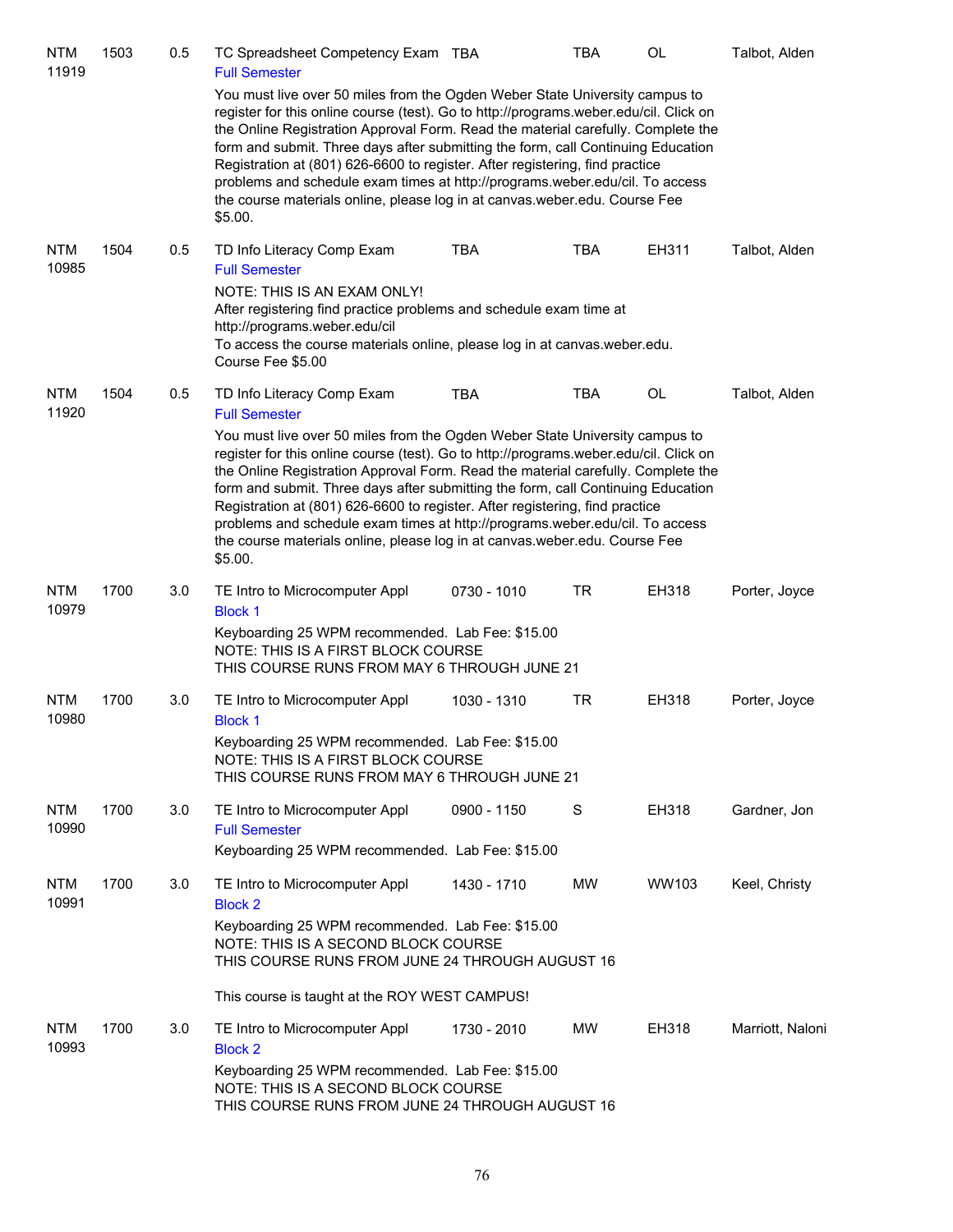| <b>NTM</b><br>10997 | 1700 | 3.0 | TE Intro to Microcomputer Appl<br><b>Block 2</b>                                                                                                                                                                                      | 1430 - 1710 | <b>TR</b>  | EH318  | Morgan, Jennifer |
|---------------------|------|-----|---------------------------------------------------------------------------------------------------------------------------------------------------------------------------------------------------------------------------------------|-------------|------------|--------|------------------|
|                     |      |     | Keyboarding 25 WPM recommended. Lab Fee: \$15.00<br>NOTE: THIS IS A SECOND BLOCK COURSE<br>THIS COURSE RUNS FROM JUNE 24 THROUGH AUGUST 16                                                                                            |             |            |        |                  |
| <b>NTM</b><br>11001 | 1700 | 3.0 | TE Intro to Microcomputer Appl<br><b>Block 2</b>                                                                                                                                                                                      | 1730 - 2010 | <b>TR</b>  | EH318  | Pollard, James   |
|                     |      |     | Keyboarding 25 WPM recommended. Lab Fee: \$15.00<br>NOTE: THIS IS A SECOND BLOCK COURSE<br>THIS COURSE RUNS FROM JUNE 24 THROUGH AUGUST 16                                                                                            |             |            |        |                  |
| <b>NTM</b><br>11915 | 1700 | 3.0 | TE Intro to Microcomputer Appl<br><b>Block 2</b>                                                                                                                                                                                      | 0730 - 1010 | TR         | D02315 | Pollard, James   |
|                     |      |     | Keyboarding 25 WPM recommended. Lab Fee: \$15.00<br>NOTE: THIS COURSE RUNS FROM JUNE 24 THROUGH AUGUST 16                                                                                                                             |             |            |        |                  |
| <b>NTM</b><br>11005 | 1701 | 1.0 | TA Intro to Word Processing<br><b>Block 1</b>                                                                                                                                                                                         | <b>TBA</b>  | <b>TBA</b> | EH311  | Porter, Joyce    |
|                     |      |     | SUMMER 1701 CLASS RUNS MAY 6 through JUNE 21 Come to EH 311 for<br>information the 1st week of the semester. Access your course materials, and<br>submit your assignments through Canvas at Canvas.weber.edu. Lab Fee:<br>\$5.00      |             |            |        |                  |
| NTM<br>11921        | 1701 | 1.0 | TA Intro to Word Processing<br><b>Block 1</b>                                                                                                                                                                                         | <b>TBA</b>  | <b>TBA</b> | OL     | Porter, Joyce    |
|                     |      |     | SUMMER 1701 CLASS RUNS MAY 6 through JUNE 21 Come to EH 311 for<br>information the 1st week of the semester. Access your course materials, and<br>submit your assignments through Canvas at Canvas.weber.edu. Lab Fee:<br>\$5.00      |             |            |        |                  |
| <b>NTM</b><br>11004 | 1702 | 1.0 | TB Oper Syst/Digital Presentns<br><b>Full Semester</b>                                                                                                                                                                                | <b>TBA</b>  | <b>TBA</b> | EH311  | Porter, Joyce    |
|                     |      |     | SUMMER 1702 CLASS RUNS MAY 6 through AUGUST 16. Come to EH 311 for<br>information the 1st week of the semester. Access your course materials, and<br>submit your assignments through Canvas at Canvas.weber.edu. Lab Fee: \$5.00      |             |            |        |                  |
| <b>NTM</b><br>11922 | 1702 | 1.0 | TB Oper Syst/Digital Presentns<br><b>Full Semester</b>                                                                                                                                                                                | <b>TBA</b>  | <b>TBA</b> | OL     | Porter, Joyce    |
|                     |      |     | SUMMER 1702<br>CLASS RUNS MAY 6 through AUGUST 16. Come to EH 311 for<br>information the 1st week of the semester. Access your course materials, and<br>submit your assignments through Canvas at Canvas.weber.edu. Lab Fee: \$5.00   |             |            |        |                  |
| <b>NTM</b><br>11007 | 1703 | 1.0 | TC Intro to Spreadsheets<br><b>Block 2</b>                                                                                                                                                                                            | <b>TBA</b>  | <b>TBA</b> | EH311  | Anderson, Laura  |
|                     |      |     | SUMMER 1703 CLASS RUNS JUNE 24 through AUGUST 16. Come to EH 311<br>for information the 1st week of the semester. Access your course materials,<br>and submit your assignments through Canvas at Canvas.weber.edu. Lab Fee:<br>\$5.00 |             |            |        |                  |
| <b>NTM</b><br>11923 | 1703 | 1.0 | TC Intro to Spreadsheets<br><b>Block 2</b>                                                                                                                                                                                            | <b>TBA</b>  | TBA        | OL     | Anderson, Laura  |
|                     |      |     | SUMMER 1703, CLASS RUNS June 24 through AUGUST 16. Come to EH 311<br>for information. Access your course materials, and submit your assignments<br>through Canvas at Canvas.weber.edu. Lab Fee: \$5.00                                |             |            |        |                  |
| <b>NTM</b><br>10986 | 2532 | 3.0 | Web Page Design & Development<br><b>Full Semester</b><br>Course Fee: \$15.00                                                                                                                                                          | 1730 - 2010 | Τ          | EH313  | Porter, Joyce    |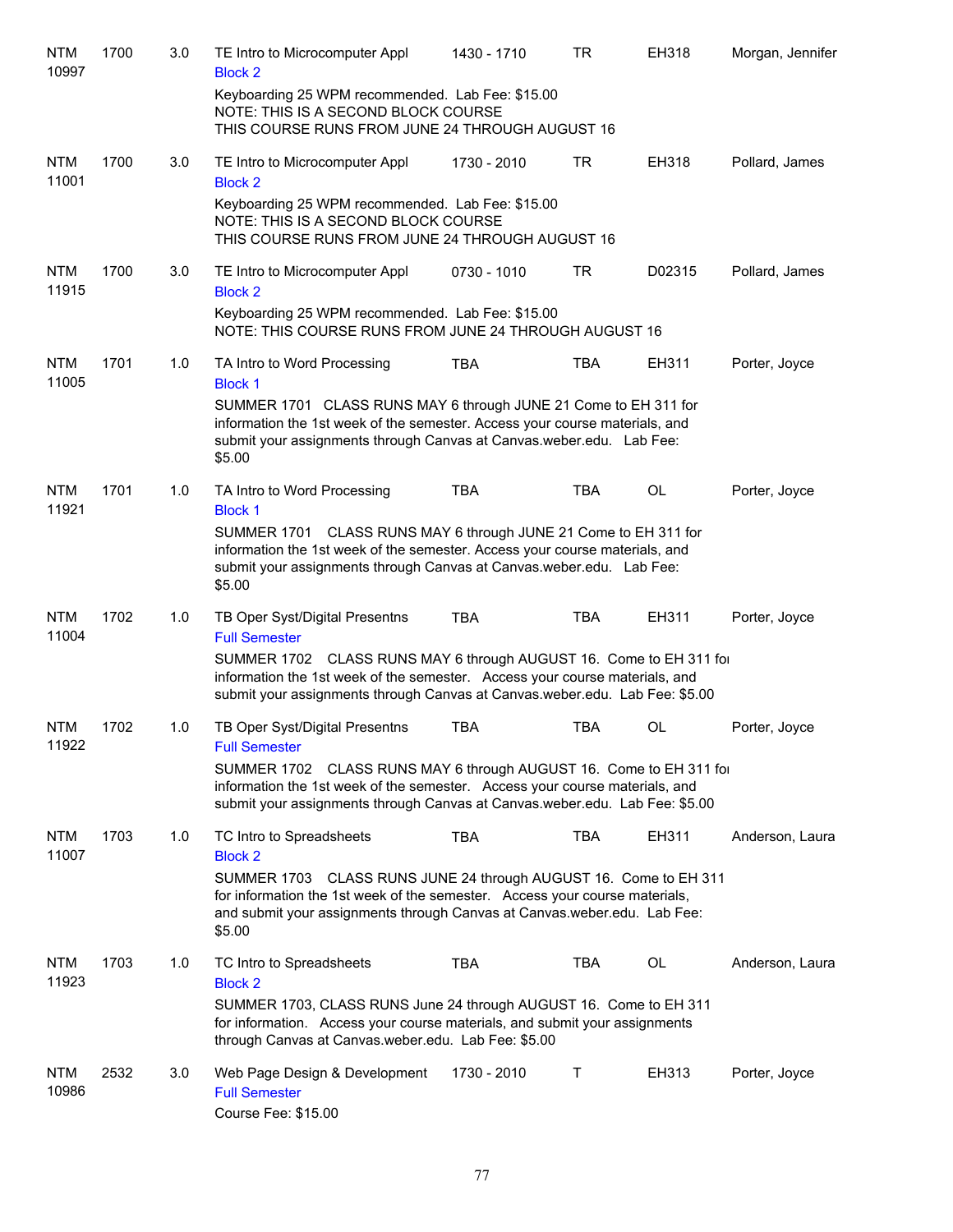| <b>NTM</b><br>11924       | 3070 | 1.0 | Adv Spreadsheet Applications<br><b>Full Semester</b>                                                                                                                                                                                                                                                                                      | <b>TBA</b>  | <b>TBA</b> | <b>OL</b> | Green, Diana      |
|---------------------------|------|-----|-------------------------------------------------------------------------------------------------------------------------------------------------------------------------------------------------------------------------------------------------------------------------------------------------------------------------------------------|-------------|------------|-----------|-------------------|
|                           |      |     | THIS COURSE IS A LAB COURSE! Come to EH 311 for information the 1st week<br>of the semester. You will do your assignments on your own and submit them<br>through Canvas. You will take your exams in the NTM Lab in Elizabeth Hall 311.<br>To access the course materials online, please log in at canvas.weber.edu.<br>Course Fee \$5.00 |             |            |           |                   |
| <b>NTM</b><br>10987       | 3250 | 3.0 | <b>Business Communication</b><br><b>Block 1</b>                                                                                                                                                                                                                                                                                           | 0730 - 1010 | <b>MW</b>  | EH318     | Saunders, Allyson |
|                           |      |     | Course Fee: \$15.00<br>NOTE: THIS IS A FIRST BLOCK COURSE<br>THIS COURSE RUNS FROM MAY 6 THROUGH JUNE 21                                                                                                                                                                                                                                  |             |            |           |                   |
| <b>NTM</b><br>11000       | 3250 | 3.0 | <b>Business Communication</b><br><b>Block 1</b>                                                                                                                                                                                                                                                                                           | 1730 - 2010 | TR         | B3338     | Jensen, Sandra    |
|                           |      |     | Course Fee: \$15.00<br>NOTE: THIS IS A FIRST BLOCK COURSE<br>THIS COURSE RUNS FROM MAY 6 THROUGH JUNE 21                                                                                                                                                                                                                                  |             |            |           |                   |
| <b>NTM</b><br>11012       | 4760 | 3.0 | Network/Telecommunicatn Intern<br><b>Full Semester</b>                                                                                                                                                                                                                                                                                    | <b>TBA</b>  | <b>TBA</b> | EH301     | Green, Diana      |
|                           |      |     | Should take TBE 4760 & 4790 the same semester                                                                                                                                                                                                                                                                                             |             |            |           |                   |
| <b>NTM</b><br>11013       | 4790 | 2.0 | Network/Telecom Senior Project<br><b>Full Semester</b>                                                                                                                                                                                                                                                                                    | <b>TBA</b>  | <b>TBA</b> | EH301     | Green, Diana      |
|                           |      |     | Should take TBE 4760 & 4790 the same semester                                                                                                                                                                                                                                                                                             |             |            |           |                   |
| <b>NTM</b><br>11014       | 4800 | 1.0 | Independent Research<br><b>Full Semester</b>                                                                                                                                                                                                                                                                                              | <b>TBA</b>  | <b>TBA</b> | EH301     | Saunders, Allyson |
|                           |      |     | Course Fee \$5.00 per credit hour<br>TBE 4800 Directed research and study on an individual basis.<br>PREREQUISITE: PERMISSION OF INSTRUCTOR.                                                                                                                                                                                              |             |            |           |                   |
| <b>NTM</b><br>11018       | 4800 | 2.0 | Independent Research<br><b>Full Semester</b>                                                                                                                                                                                                                                                                                              | <b>TBA</b>  | <b>TBA</b> | EH301     | Saunders, Allyson |
|                           |      |     | Course Fee \$5.00 per credit hour<br>TBE 4800 Directed research and study on an individual basis.<br>PREREQUISITE: PERMISSION OF INSTRUCTOR.                                                                                                                                                                                              |             |            |           |                   |
| <b>NTM</b><br>11019       | 4800 | 3.0 | Independent Research<br><b>Full Semester</b>                                                                                                                                                                                                                                                                                              | <b>TBA</b>  | <b>TBA</b> | EH301     | Saunders, Allyson |
|                           |      |     | Course Fee \$5.00 per credit hour<br>TBE 4800 Directed research and study on an individual basis.<br>PREREQUISITE: PERMISSION OF INSTRUCTOR.                                                                                                                                                                                              |             |            |           |                   |
| <b>NUCM 4213</b><br>10693 |      | 3.0 | Scanning/Imaging Procedure II<br><b>Full Semester</b>                                                                                                                                                                                                                                                                                     | <b>TBA</b>  | <b>TBA</b> | MН        | Hawk, Julie       |
| <b>NUCM</b><br>10833      | 4213 | 3.0 | Scanning/Imaging Procedure II<br><b>Full Semester</b>                                                                                                                                                                                                                                                                                     | <b>TBA</b>  | <b>TBA</b> |           | Hawk, Julie       |
| <b>NUCM</b><br>10694      | 4223 | 3.0 | Nuclear Cardiology<br><b>Full Semester</b>                                                                                                                                                                                                                                                                                                | <b>TBA</b>  | TBA        | MH        | Harrison, Wynn    |
| <b>NUCM</b><br>10834      | 4223 | 3.0 | Nuclear Cardiology<br><b>Full Semester</b>                                                                                                                                                                                                                                                                                                | <b>TBA</b>  | <b>TBA</b> |           | Harrison, Wynn    |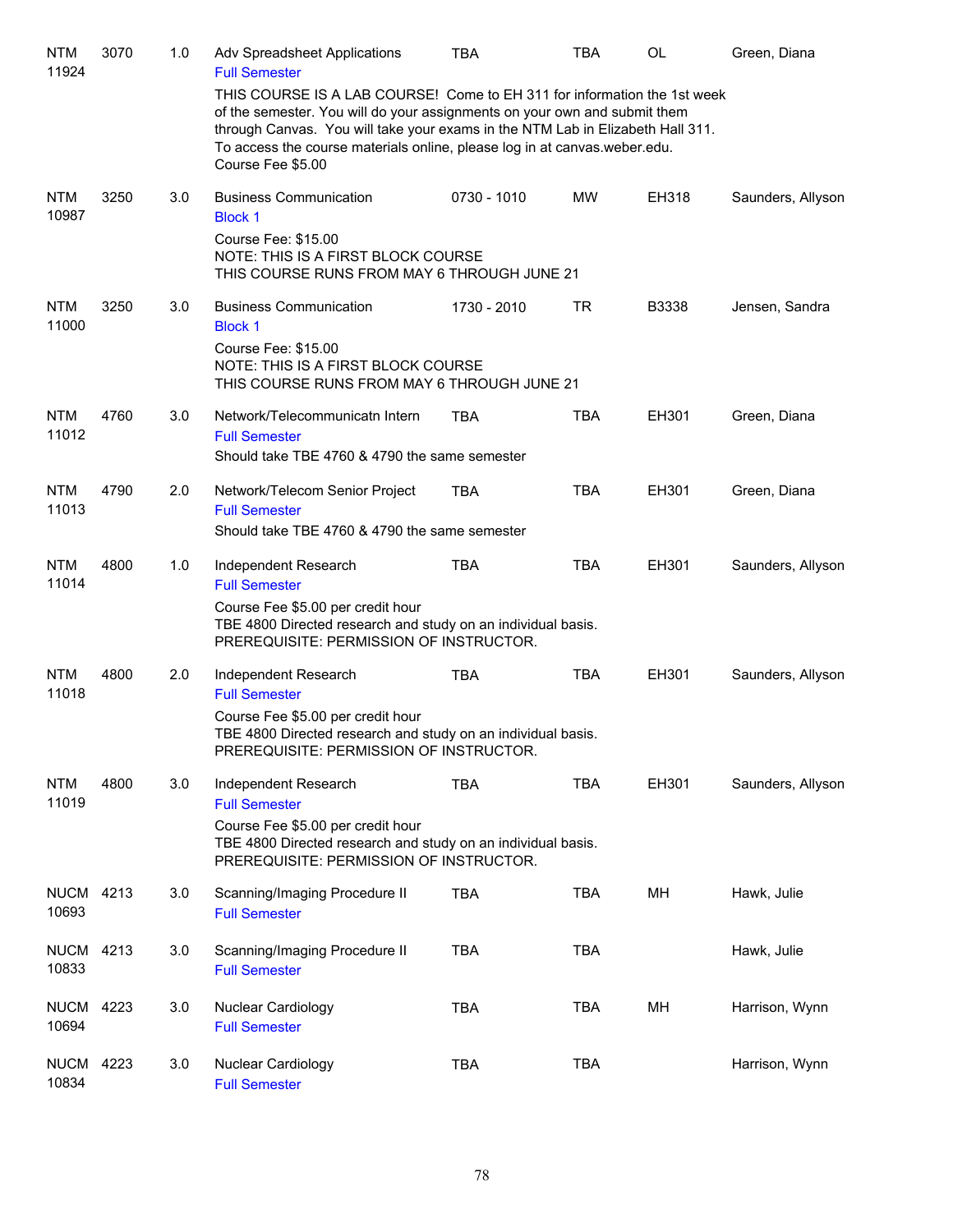| <b>NUCM 4333</b><br>10702 |      | 3.0 | <b>Quality Assurance</b><br><b>Full Semester</b>                                                                                                                                        | <b>TBA</b>  | <b>TBA</b> | MН           | Harrison, Wynn    |
|---------------------------|------|-----|-----------------------------------------------------------------------------------------------------------------------------------------------------------------------------------------|-------------|------------|--------------|-------------------|
| <b>NUCM</b><br>10835      | 4333 | 3.0 | <b>Quality Assurance</b><br><b>Full Semester</b>                                                                                                                                        | <b>TBA</b>  | <b>TBA</b> |              | Harrison, Wynn    |
| <b>NUCM 4863</b><br>10703 |      | 3.0 | <b>Clinical Education</b><br><b>Full Semester</b>                                                                                                                                       | <b>TBA</b>  | <b>TBA</b> | MН           | Harrison, Wynn    |
| <b>NUCM 4863</b><br>10836 |      | 3.0 | <b>Clinical Education</b><br><b>Full Semester</b>                                                                                                                                       | <b>TBA</b>  | <b>TBA</b> |              | Harrison, Wynn    |
| <b>NUCM 4912</b><br>10704 |      | 2.0 | <b>Comprehensive Review</b><br><b>Full Semester</b>                                                                                                                                     | <b>TBA</b>  | <b>TBA</b> | MН           | Harrison, Wynn    |
| <b>NUCM 4912</b><br>10837 |      | 2.0 | <b>Comprehensive Review</b><br><b>Full Semester</b>                                                                                                                                     | <b>TBA</b>  | <b>TBA</b> |              | Harrison, Wynn    |
| <b>NUTR</b><br>10759      | 1020 | 3.0 | LS Science of Human Nutrition<br><b>Block 2</b>                                                                                                                                         | <b>TBA</b>  | <b>TBA</b> | <b>OL</b>    | Thompson, Joan    |
|                           |      |     | To access online course materials, please log in to your student portal at<br>weber.edu and select your student services tab.                                                           |             |            |              |                   |
| <b>NUTR</b><br>10761      | 1020 | 3.0 | LS Science of Human Nutrition<br><b>Block 1</b>                                                                                                                                         | <b>TBA</b>  | <b>TBA</b> | <b>OL</b>    | Turley, Jennifer  |
|                           |      |     | To access online course materials, please log in to your student portal at<br>weber.edu and select your student services tab.                                                           |             |            |              |                   |
| <b>NUTR</b><br>10762      | 1020 | 3.0 | LS Science of Human Nutrition<br><b>Full Semester</b>                                                                                                                                   | <b>TBA</b>  | <b>TBA</b> | OL           | Ruden, Timothy    |
|                           |      |     | To access online course materials, please log in to your student portal at<br>weber.edu and select your student services tab.                                                           |             |            |              |                   |
| <b>NUTR</b><br>10767      | 1020 | 3.0 | LS Science of Human Nutrition<br><b>Block 1</b><br>Course Fee \$15.00                                                                                                                   | 0830 - 1110 | <b>MW</b>  | WW102        | Wycherley, Nicole |
| <b>NUTR</b><br>10770      | 1020 | 3.0 | LS Science of Human Nutrition<br><b>Block 1</b>                                                                                                                                         | 0830 - 1110 | MW         | <b>HC014</b> | Wycherley, Nicole |
|                           |      |     | Interactive Audio Visual Delivery -- EdNet<br>Course Fee \$15.00                                                                                                                        |             |            |              |                   |
| <b>NUTR</b><br>10773      | 1020 | 3.0 | LS Science of Human Nutrition<br><b>Block 2</b><br>Course Fee \$15.00                                                                                                                   | 1730 - 2010 | <b>TR</b>  | D02324       | Richards, Rebecca |
| <b>NUTR</b><br>10849      | 1020 | 3.0 | LS Science of Human Nutrition<br><b>Block 1</b><br>Course Fee \$15.00                                                                                                                   | 0930 - 1210 | <b>TR</b>  | SW34         | Heaton, Rebecca   |
| <b>NUTR</b><br>10850      | 1020 | 3.0 | LS Science of Human Nutrition<br><b>Block 1</b><br>Course Fee \$15.00                                                                                                                   | 1730 - 2010 | <b>MW</b>  | SW34         | Garr, Lindsay     |
| <b>NUTR</b><br>10774      | 2220 | 2.0 | <b>Prenatal and Infant Nutrition</b><br><b>Block 2</b><br>To access online course materials, please log in to your student portal at<br>weber.edu and select your student services tab. | <b>TBA</b>  | <b>TBA</b> | OL           | Dawson, Lynne     |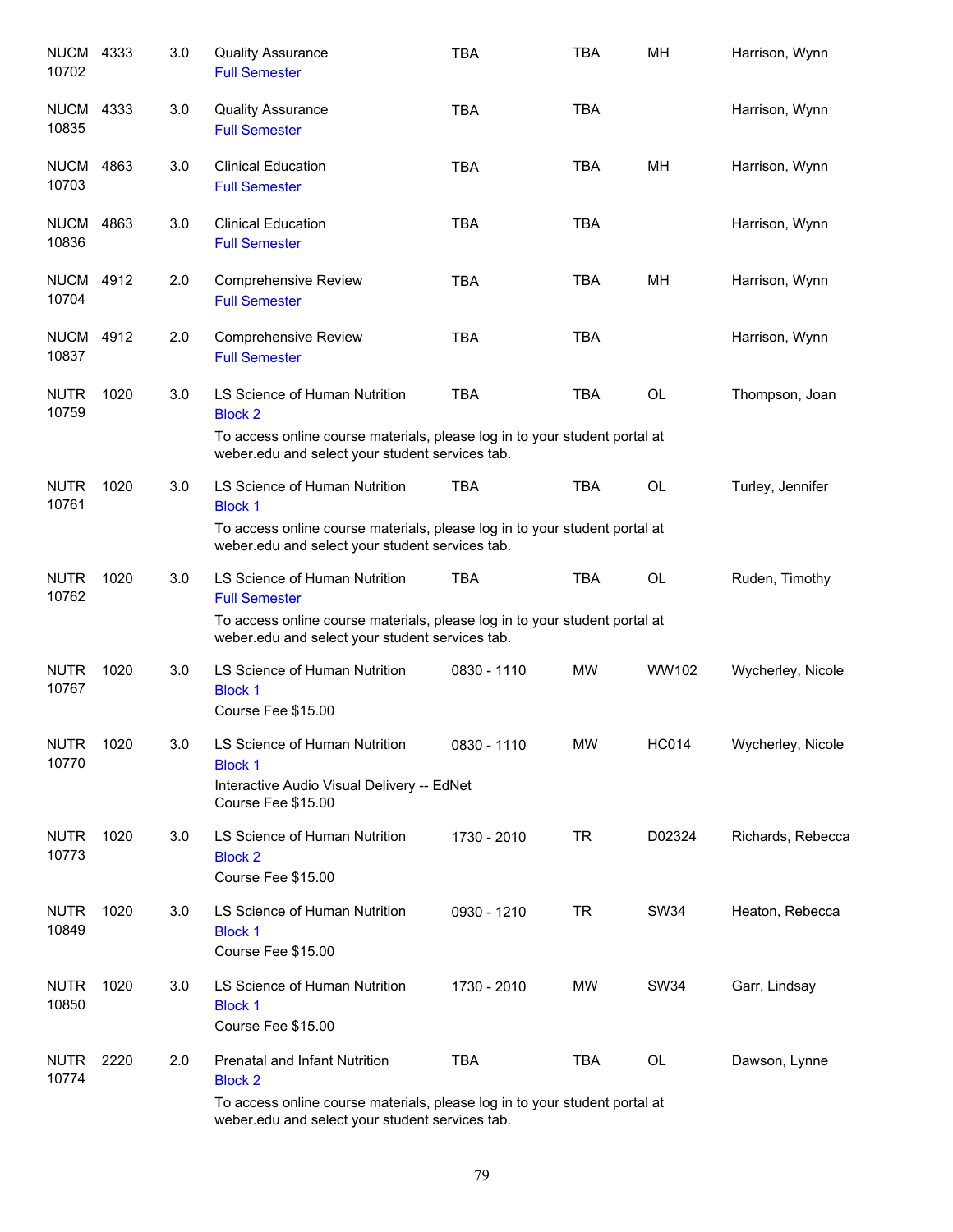| <b>NUTR</b><br>10776 | 2320 | 3.0 | Food Values, Diet Design, Healt<br><b>Block 2</b>                                                                             | TBA         | <b>TBA</b>  | OL        | Masters, Melissa |
|----------------------|------|-----|-------------------------------------------------------------------------------------------------------------------------------|-------------|-------------|-----------|------------------|
|                      |      |     | To access online course materials, please log in to your student portal at<br>weber.edu and select your student services tab. |             |             |           |                  |
| <b>NUTR</b><br>10777 | 2420 | 2.0 | Childhood/ Adolescent Nutriton<br><b>Block 1</b>                                                                              | <b>TBA</b>  | <b>TBA</b>  | OL        | Hansen, Julie    |
|                      |      |     | To access online course materials, please log in to your student portal at<br>weber.edu and select your student services tab. |             |             |           |                  |
| <b>NUTR</b><br>10779 | 3020 | 3.0 | <b>Sports Nutrition</b><br><b>Block 1</b>                                                                                     | <b>TBA</b>  | <b>TBA</b>  | <b>OL</b> | Hansen, Julie    |
|                      |      |     | To access online course materials, please log in to your student portal at<br>weber.edu and select your student services tab. |             |             |           |                  |
| <b>NUTR</b><br>10780 | 3220 | 2.0 | Foundations in Diet Therapy<br><b>Block 2</b>                                                                                 | <b>TBA</b>  | <b>TBA</b>  | <b>OL</b> | Richards, Maria  |
|                      |      |     | To access online course materials, please log in to your student portal at<br>weber.edu and select your student services tab. |             |             |           |                  |
| <b>NUTR</b><br>10781 | 3320 | 3.0 | Hith & Nutr in the Older Adult<br><b>Block 2</b>                                                                              | <b>TBA</b>  | <b>TBA</b>  | OL        | Richards, Maria  |
|                      |      |     | To access online course materials, please log in to your student portal at<br>weber.edu and select your student services tab. |             |             |           |                  |
| <b>NUTR</b><br>10782 | 3420 | 3.0 | Multicultural Health & Nutritn<br><b>Block 2</b>                                                                              | <b>TBA</b>  | <b>TBA</b>  | <b>OL</b> | Masters, Melissa |
|                      |      |     | To access online course materials, please log in to your student portal at<br>weber.edu and select your student services tab. |             |             |           |                  |
| <b>PAR</b><br>12078  | 1000 | 2.0 | <b>Emergency Medical Technician</b><br><b>Block 1</b><br>STUDENT MUST REGISTER FOR BOTH PAR 1000 AND 1001                     | 1800 - 2200 | <b>MTWR</b> | MH417     | Nielson, Holly   |
| <b>PAR</b><br>12079  | 1001 | 4.0 | <b>Emergency Medical Technicn Lab</b>                                                                                         | 1800 - 2200 | <b>MTWR</b> | MH417     | Nielson, Holly   |
|                      |      |     | <b>Block 1</b><br>STUDENT MUST REGISTER FOR BOTH PAR 1000 AND 1001<br>Course Fee \$16.00                                      |             |             |           |                  |
| <b>PAR</b><br>11840  | 1005 | 3.0 | EMT - Basic Field Experience I<br><b>Full Semester</b>                                                                        | <b>TBA</b>  | <b>TBA</b>  | MH414     | Grunow, Jeffrey  |
|                      |      |     | MUST CONTACT DEPARTMENT FOR ENROLLMENT APPROVAL                                                                               |             |             |           |                  |
| <b>PAR</b><br>12084  | 1006 | 3.0 | EMT - Basic Field Exper II<br><b>Full Semester</b>                                                                            | <b>TBA</b>  | <b>TBA</b>  | MH414     | Grunow, Jeffrey  |
|                      |      |     | MUST CONTACT DEPARTMENT FOR ENROLLMENT APPROVAL                                                                               |             |             |           |                  |
| <b>PAR</b><br>11835  | 2020 | 3.0 | <b>Traumatic Emergenc</b><br><b>Full Semester</b>                                                                             | 1800 - 2200 | <b>TR</b>   | MH417     | Hatch, Zackery   |
|                      |      |     | Restricted to students accepted into the PARAMED program.<br>For more information, please call 801-626-6521.                  |             |             |           |                  |
| <b>PAR</b><br>11836  | 2030 | 3.0 | Special Consideration/Practice<br><b>Full Semester</b>                                                                        | 1800 - 2200 | <b>TR</b>   | MH417     | Hatch, Zackery   |
|                      |      |     | Restricted to students accepted into the PARAMED program.<br>For more information, please call 801-626-6521.                  |             |             |           |                  |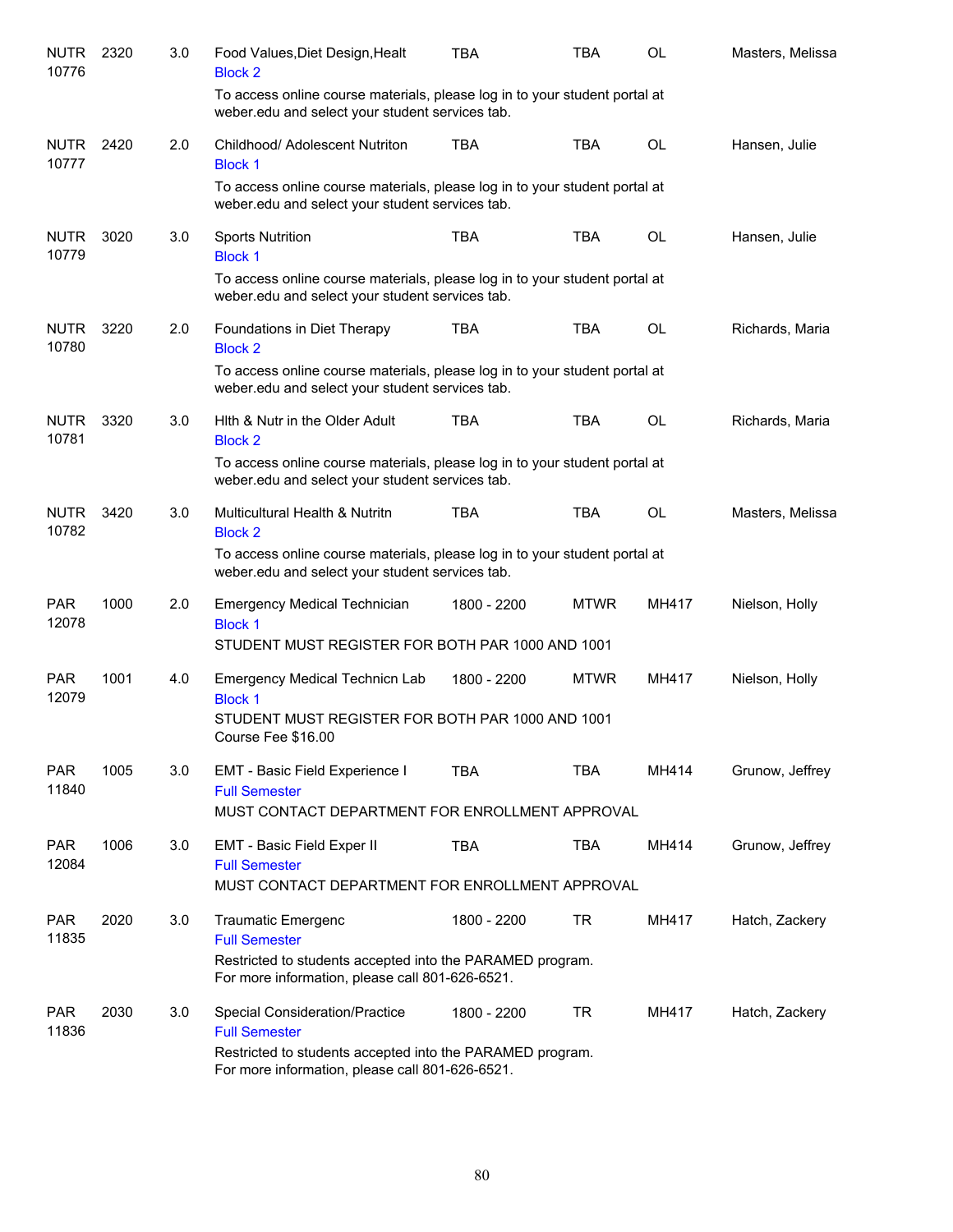| <b>PAR</b><br>11837 | 2040 | 4.0 | Paramedic Clinical Lab I<br><b>Full Semester</b><br>Restricted to students accepted into the PARAMED program.<br>For more informaton, please call 801-626-6521.<br>Course Fee \$98.00 | 1800 - 2200 | <b>TR</b>  | MH417       | Hatch, Zackery         |
|---------------------|------|-----|---------------------------------------------------------------------------------------------------------------------------------------------------------------------------------------|-------------|------------|-------------|------------------------|
| <b>PE</b><br>10936  | 1010 | 1.0 | Aerobics, Level I<br><b>Full Semester</b><br>Course Fee \$5.00                                                                                                                        | <b>TBA</b>  | <b>TBA</b> | <b>SB</b>   | Fritz, Christopher     |
| <b>PE</b><br>10937  | 1011 | 1.0 | Aerobics, Level II<br><b>Full Semester</b><br>Course Fee \$5.00                                                                                                                       | <b>TBA</b>  | <b>TBA</b> | <b>SB</b>   | Fritz, Christopher     |
| <b>PE</b><br>10938  | 1012 | 1.0 | Aerobics, Level III<br><b>Full Semester</b><br>Course Fee \$5.00                                                                                                                      | <b>TBA</b>  | <b>TBA</b> | <b>SB</b>   | Fritz, Christopher     |
| <b>PE</b><br>11020  | 1040 | 1.0 | Walking for Fitness, Level I<br><b>Full Semester</b><br>Course Fee \$5.00                                                                                                             | <b>TBA</b>  | <b>TBA</b> |             | Hamson-Utley, Jennifer |
| <b>PE</b><br>11021  | 1041 | 1.0 | Walking For Fitness, Level II<br><b>Full Semester</b><br>Course Fee \$5.00                                                                                                            | <b>TBA</b>  | <b>TBA</b> |             | Hamson-Utley, Jennifer |
| <b>PE</b><br>11022  | 1042 | 1.0 | Walking for Fitness, Level III<br><b>Full Semester</b><br>Course Fee \$5.00                                                                                                           | <b>TBA</b>  | <b>TBA</b> |             | Hamson-Utley, Jennifer |
| <b>PE</b><br>10927  | 1057 | 1.0 | Hatha Yoga Level I<br><b>Full Semester</b>                                                                                                                                            | 1030 - 1120 | <b>TR</b>  | <b>SB19</b> | Needham, Kathy         |
| <b>PE</b><br>11023  | 1070 | 1.0 | Cross Train for Fitness Lev I<br><b>Full Semester</b><br>Course Fee \$7.50                                                                                                            | <b>TBA</b>  | <b>TBA</b> |             | Fritz, Christopher     |
| PE<br>11024         | 1071 | 1.0 | Cross Train for Fitness Lev II<br><b>Full Semester</b><br>Course Fee \$7.50                                                                                                           | <b>TBA</b>  | <b>TBA</b> |             | Fritz, Christopher     |
| PE<br>11025         | 1072 | 1.0 | <b>Cross Training Level III</b><br><b>Full Semester</b><br>Course Fee \$7.50                                                                                                          | <b>TBA</b>  | <b>TBA</b> |             | Fritz, Christopher     |
| PE<br>11026         | 1080 | 1.0 | Strength Training, Level I<br><b>Full Semester</b><br>Course Fee \$7.50                                                                                                               | <b>TBA</b>  | <b>TBA</b> |             | Johnson, Brandon       |
| PE<br>11027         | 1081 | 1.0 | Strength Training, Level II<br><b>Full Semester</b><br>Course Fee \$7.50                                                                                                              | <b>TBA</b>  | <b>TBA</b> |             | Johnson, Brandon       |
| PE<br>11028         | 1082 | 1.0 | Strength Training, Level III<br><b>Full Semester</b><br>Course Fee \$7.50                                                                                                             | <b>TBA</b>  | TBA        |             | Johnson, Brandon       |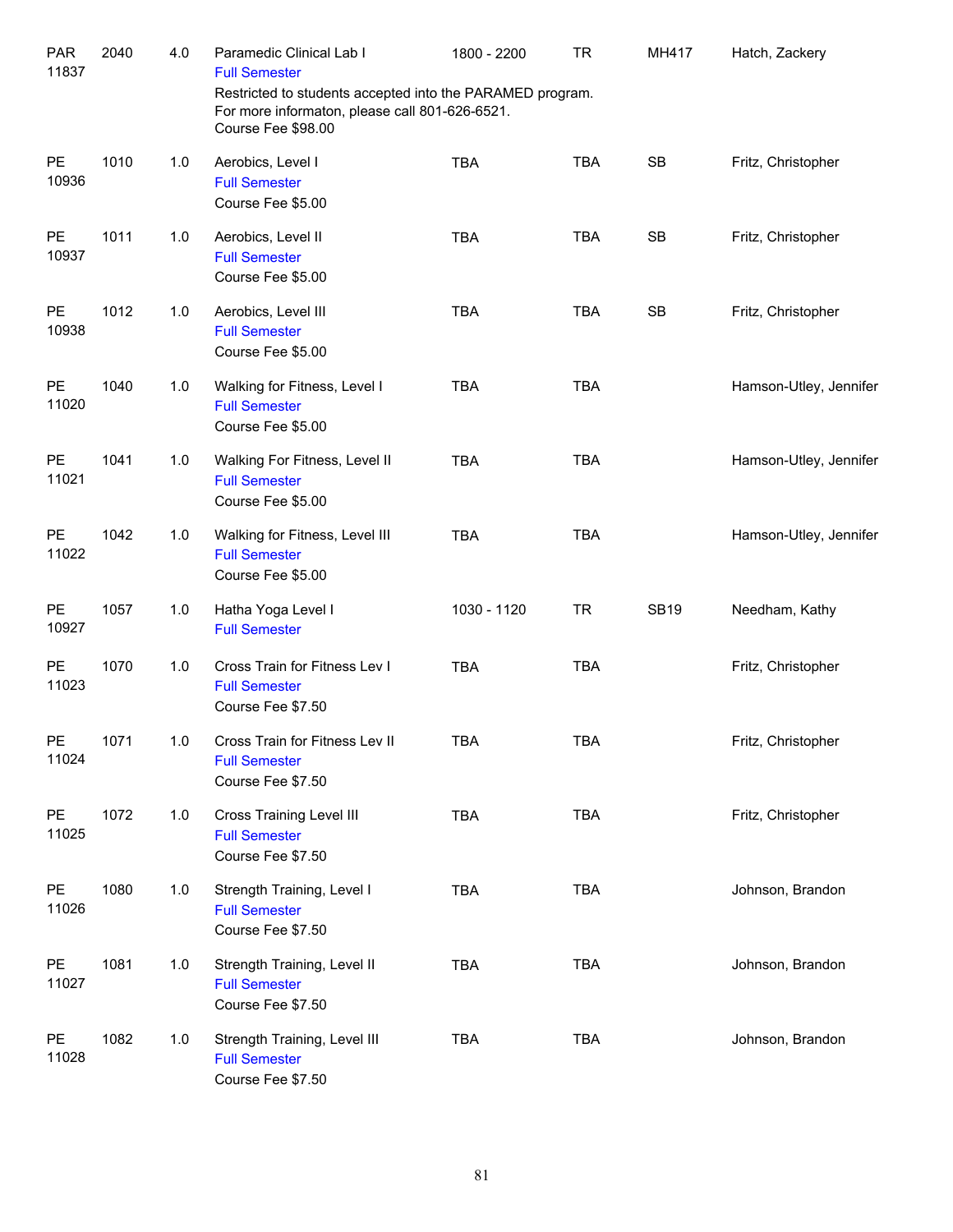| PE<br>11541        | 1130 | 1.0 | Golf, Level I<br><b>Block 2</b>                                   | 1600 - 1800 | $\mathsf R$  | <b>SA</b>   | Romney, Trevor      |
|--------------------|------|-----|-------------------------------------------------------------------|-------------|--------------|-------------|---------------------|
| PE<br>11542        | 1131 | 1.0 | Golf, Level II<br><b>Block 2</b>                                  | 1600 - 1800 | $\mathsf{R}$ | ${\sf SA}$  | Romney, Trevor      |
| PE<br>11543        | 1132 | 1.0 | Golf, Level III<br><b>Block 2</b>                                 | 1600 - 1800 | R            | SA          | Romney, Trevor      |
| PE<br>11029        | 1145 | 1.0 | Bowling, Level I<br><b>Block 2</b><br>Course Fee \$53.00          | 1030 - 1210 | <b>TR</b>    | SU          | Hughes, Christopher |
| <b>PE</b><br>11030 | 1150 | 1.0 | Billiards, Level I<br><b>Block 1</b><br>Course Fee \$30.00        | 1230 - 1410 | <b>TR</b>    | SU          | Giles, Jonathan     |
| <b>PE</b><br>10862 | 1300 | 1.0 | Swimming, Level I<br><b>Full Semester</b><br>Course Fee \$12.00   | 0900 - 0950 | <b>TR</b>    | SWPOOL      | Kaneko, Pepper      |
| PE<br>10865        | 1301 | 1.0 | Swimming, Level II<br><b>Full Semester</b><br>Course Fee \$12.00  | 0900 - 0950 | <b>TR</b>    | SWPOOL      | Kaneko, Pepper      |
| <b>PE</b><br>10866 | 1302 | 1.0 | Swimming, Level III<br><b>Full Semester</b><br>Course Fee \$12.00 | 0900 - 0950 | <b>TR</b>    | SWPOOL      | Kaneko, Pepper      |
| PE<br>11927        | 1445 | 1.0 | Tae Kwon-do, Level I<br><b>Full Semester</b>                      | 1330 - 1500 | Τ            | <b>SW68</b> | Lim, II             |
| PE<br>11928        | 1446 | 1.0 | Tae Kwon-do, Level II<br><b>Full Semester</b>                     | 1330 - 1500 | Τ            | <b>SW68</b> | Lim, II             |
| PE<br>11929        | 1447 | 1.0 | Tai Kwon-do, Level III<br><b>Full Semester</b>                    | 1330 - 1500 | Τ            | <b>SW68</b> | Lim, II             |
| <b>PE</b><br>11031 | 1527 | 1.0 | Rock Climbing, Level I<br><b>Block 1</b><br>Course Fee \$35.00    | 1130 - 1330 | F            | <b>SW68</b> | Steed, Roger        |
| <b>PE</b><br>11032 | 1528 | 1.0 | Rock Climbing, Level II<br><b>Block 1</b><br>Course Fee \$35.00   | 1130 - 1320 | F            | <b>SW68</b> | Steed, Roger        |
| PEP<br>12095       | 2890 | 1.0 | Cooperative Work Experience<br><b>Full Semester</b>               | <b>TBA</b>  | <b>TBA</b>   |             |                     |
| PEP<br>12185       | 2890 | 1.0 | Cooperative Work Experience<br><b>Full Semester</b>               | <b>TBA</b>  | <b>TBA</b>   |             | Ruden, Timothy      |
| PEP<br>10858       | 3500 | 3.0 | Kinesiology<br><b>Block 1</b><br>Course Fee \$25.00               | 0830 - 1110 | <b>TR</b>    | <b>SW71</b> | Lyons, Brian        |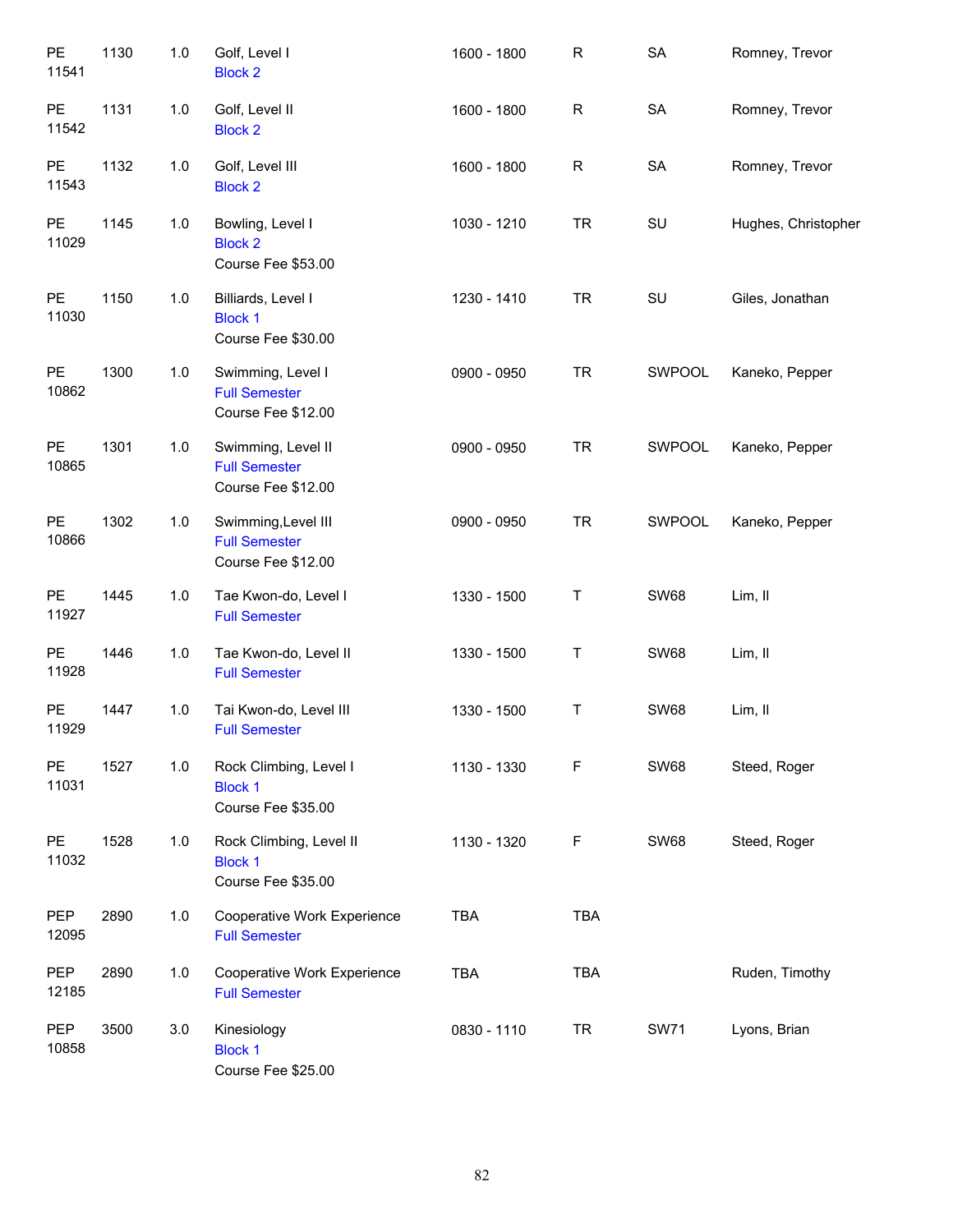| PEP<br>10935        | 3510 | 3.0 | <b>Exercise Physiology</b><br><b>Full Semester</b><br>Course Fee \$50.00 | 0930 - 1020<br>0930 - 1120 | <b>MW</b><br>F | <b>SW71</b><br><b>SW33</b> | Smith, Molly     |
|---------------------|------|-----|--------------------------------------------------------------------------|----------------------------|----------------|----------------------------|------------------|
| PEP<br>10851        | 3630 | 3.0 | Physical Education K-6<br><b>Block 1</b><br>Course Fee \$7.00            | 0830 - 1130                | <b>MTWRF</b>   | SW202                      | Zagrodnik, James |
| PEP<br>10852        | 3630 | 3.0 | Physical Education K-6<br><b>Block 1</b><br>Course Fee \$7.00            | 1200 - 1500                | <b>MTWRF</b>   | <b>SW202</b>               | Walker, Jennifer |
| <b>PEP</b><br>10855 | 4800 | 3.0 | Individual Projects<br><b>Block 1</b>                                    | <b>TBA</b>                 | <b>TBA</b>     |                            | Zagrodnik, James |
| PEP<br>10857        | 4830 | 3.0 | <b>Directed Readings</b><br><b>Full Semester</b>                         | <b>TBA</b>                 | <b>TBA</b>     |                            | McGladrey, Brian |
| PEP<br>10913        | 4890 | 1.0 | Cooperative Work Experience<br><b>Full Semester</b>                      | <b>TBA</b>                 | <b>TBA</b>     |                            | Herzog, Valerie  |
| <b>PEP</b><br>10914 | 4890 | 2.0 | Cooperative Work Experience<br><b>Full Semester</b>                      | <b>TBA</b>                 | <b>TBA</b>     |                            | Herzog, Valerie  |
| <b>PEP</b><br>10915 | 4890 | 3.0 | Cooperative Work Experience<br><b>Full Semester</b>                      | <b>TBA</b>                 | <b>TBA</b>     |                            | Herzog, Valerie  |
| <b>PEP</b><br>10916 | 4890 | 4.0 | Cooperative Work Experience<br><b>Full Semester</b>                      | <b>TBA</b>                 | <b>TBA</b>     |                            | Herzog, Valerie  |
| <b>PEP</b><br>10917 | 4890 | 5.0 | Cooperative Work Experience<br><b>Full Semester</b>                      | <b>TBA</b>                 | <b>TBA</b>     |                            | Herzog, Valerie  |
| <b>PEP</b><br>10918 | 4890 | 6.0 | Cooperative Work Experience<br><b>Full Semester</b>                      | <b>TBA</b>                 | <b>TBA</b>     |                            | Herzog, Valerie  |
| <b>PEP</b><br>12096 | 4890 | 1.0 | Cooperative Work Experience<br><b>Full Semester</b>                      | <b>TBA</b>                 | <b>TBA</b>     |                            | Ruden, Timothy   |
| <b>PEP</b><br>12097 | 4890 | 2.0 | Cooperative Work Experience<br><b>Full Semester</b>                      | <b>TBA</b>                 | <b>TBA</b>     |                            | Ruden, Timothy   |
| <b>PEP</b><br>12098 | 4890 | 3.0 | Cooperative Work Experience<br><b>Full Semester</b>                      | <b>TBA</b>                 | <b>TBA</b>     |                            | Ruden, Timothy   |
| PEP<br>12099        | 4890 | 4.0 | Cooperative Work Experience<br><b>Full Semester</b>                      | <b>TBA</b>                 | <b>TBA</b>     |                            | Ruden, Timothy   |
| PEP<br>12100        | 4890 | 5.0 | Cooperative Work Experience<br><b>Full Semester</b>                      | <b>TBA</b>                 | <b>TBA</b>     |                            | Ruden, Timothy   |
| <b>PEP</b><br>12103 | 4990 | 2.0 | Field Experience/Sr Seminar<br><b>Block 1</b>                            | <b>TBA</b>                 | <b>TBA</b>     |                            | Conlin, Gerilynn |
| PHIL<br>11200       | 1000 | 3.0 | HU Introduction to Philosophy<br><b>Block 2</b>                          | 0930 - 1210                | <b>TR</b>      | <b>SS276</b>               | Greene, Richard  |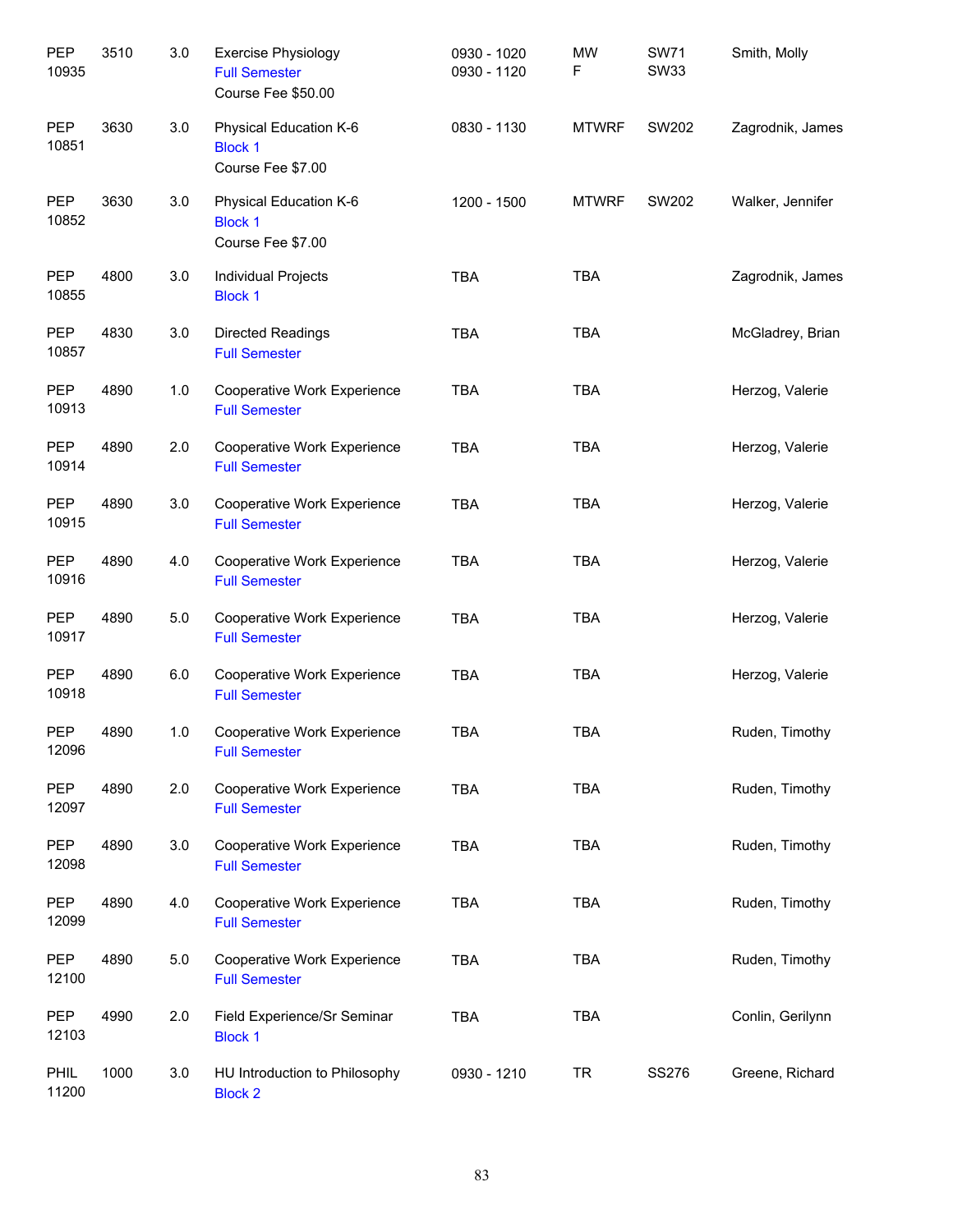| PHIL<br>11421        | 1000 | 3.0 | HU Introduction to Philosophy<br><b>Full Semester</b>                                                                                                 | TBA         | <b>TBA</b>   | OL           | Greene, Richard  |
|----------------------|------|-----|-------------------------------------------------------------------------------------------------------------------------------------------------------|-------------|--------------|--------------|------------------|
|                      |      |     | To access online course materials, please log in to your student portal at<br>weber.edu and select your student services tab.                         |             |              |              |                  |
| <b>PHIL</b><br>11420 | 1120 | 3.0 | HU Contemporary Moral Problems<br><b>Block 2</b>                                                                                                      | 1330 - 1610 | <b>TR</b>    | D02324       | Nelson, Marc     |
| <b>PHIL</b><br>11422 | 1120 | 3.0 | HU Contemporary Moral Problems<br><b>Full Semester</b><br>To access online course materials, please log in to your student portal at                  | <b>TBA</b>  | <b>TBA</b>   | <b>OL</b>    | Greene, Richard  |
|                      |      |     | weber.edu and select your student services tab.                                                                                                       |             |              |              |                  |
| <b>PHIL</b><br>11423 | 1250 | 3.0 | <b>HU Critical Thinking</b><br><b>Block 1</b>                                                                                                         | <b>TBA</b>  | <b>TBA</b>   | <b>OL</b>    | Fudge, Robert    |
|                      |      |     | To access online course materials, please log in to your student portal at<br>weber.edu and select your student services tab.                         |             |              |              |                  |
| <b>PHIL</b><br>11424 | 1250 | 3.0 | <b>HU Critical Thinking</b><br><b>Block 2</b>                                                                                                         | <b>TBA</b>  | <b>TBA</b>   | <b>OL</b>    | Fudge, Robert    |
|                      |      |     | To access online course materials, please log in to your student portal at<br>weber.edu and select your student services tab.                         |             |              |              |                  |
| <b>PHIL</b><br>11215 | 4830 | 1.0 | Directed Readings<br><b>Full Semester</b>                                                                                                             | <b>TBA</b>  | <b>TBA</b>   |              | Greene, Richard  |
| <b>PHIL</b><br>11216 | 4830 | 2.0 | Directed Readings<br><b>Full Semester</b>                                                                                                             | <b>TBA</b>  | <b>TBA</b>   |              | Greene, Richard  |
| <b>PHYS</b><br>11725 | 1010 | 3.0 | <b>PS Elementary Physics</b><br><b>Full Semester</b>                                                                                                  | <b>TBA</b>  | <b>TBA</b>   | <b>OL</b>    | Amiri, Farhang   |
|                      |      |     | To access online course materials, please log in to your student portal at<br>weber.edu and select your Student Services tab.                         |             |              |              |                  |
| <b>PHYS</b><br>11675 | 2010 | 5.0 | PS College Physics I<br><b>Full Semester</b>                                                                                                          | 1030 - 1120 | <b>MTWRF</b> | LL121        | Zollinger, Rhett |
|                      |      |     | For registration override questions, please contact Mrs. Nereyda Hesterberg, the<br>department secretary, at nhesterberg@weber.edu or (801) 626-6163. |             |              |              |                  |
| <b>PHYS</b><br>11677 | 2019 | 0.0 | College Physics I Lab<br><b>Full Semester</b><br>Course Fee \$25.00                                                                                   | 1230 - 1520 | W            | <b>SL221</b> | Lear, Charles    |
| <b>PHYS</b><br>11679 | 2019 | 0.0 | College Physics I Lab<br><b>Full Semester</b><br>Course Fee \$25.00                                                                                   | 1230 - 1520 | $\mathsf R$  | <b>SL221</b> | Lear, Charles    |
| <b>PHYS</b><br>12160 | 2830 | 3.0 | Intro Readings in Physics<br><b>Full Semester</b>                                                                                                     | <b>TBA</b>  | <b>TBA</b>   |              | Palen, Stacy     |
| <b>PHYS</b><br>12175 | 4800 | 2.0 | Individual Research Problems<br><b>Full Semester</b>                                                                                                  | <b>TBA</b>  | <b>TBA</b>   |              | Sohl, John       |
| <b>PHYS</b><br>12159 | 4830 | 2.0 | Readings in Physics<br><b>Full Semester</b>                                                                                                           | <b>TBA</b>  | <b>TBA</b>   |              | Palen, Stacy     |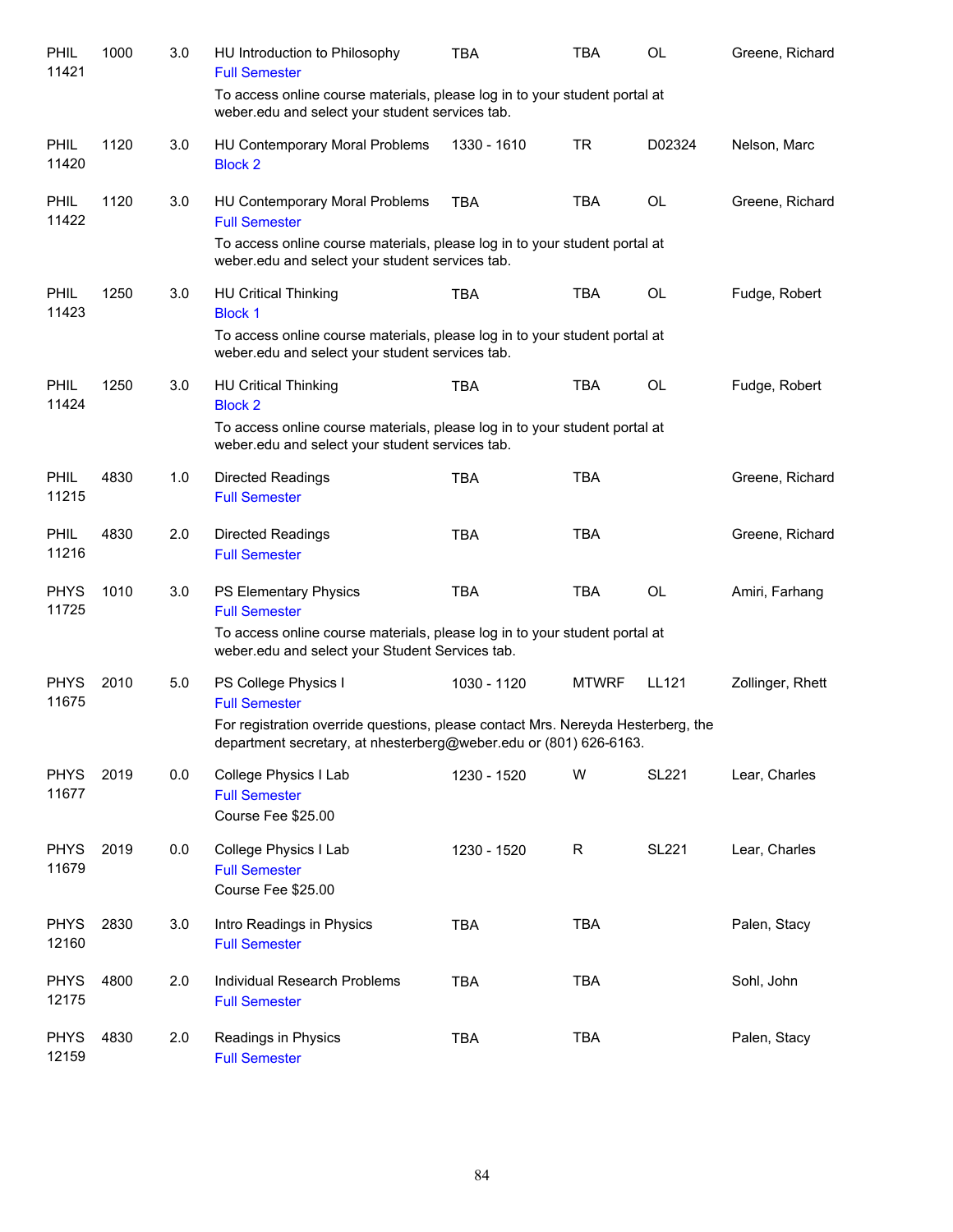| <b>POLS</b><br>11426 | 1010 | 3.0 | <b>CEL Intro to Political Science</b><br><b>Full Semester</b>                                                                                                                                                                                                                                                                                                                                          | <b>TBA</b>  | TBA        | OL           | Murray, Leah   |
|----------------------|------|-----|--------------------------------------------------------------------------------------------------------------------------------------------------------------------------------------------------------------------------------------------------------------------------------------------------------------------------------------------------------------------------------------------------------|-------------|------------|--------------|----------------|
|                      |      |     | To access online course materials, please log in to your student portal at<br>weber.edu and select your student services tab. CEL stands for Community<br>Engaged Learning which means that students engage in meaningful community<br>engagement that is connected to specific course objectives. See<br>http://www.weber.edu/ccel/cel-designation.html for a full list of CEL designated<br>courses. |             |            |              |                |
| <b>POLS</b><br>11176 | 1100 | 3.0 | Al American Ntnl Government<br><b>Full Semester</b>                                                                                                                                                                                                                                                                                                                                                    | 0900 - 1015 | <b>TR</b>  | <b>SS278</b> | Price, Richard |
| <b>POLS</b><br>11190 | 1100 | 3.0 | Al American Ntnl Government<br><b>Block 1</b>                                                                                                                                                                                                                                                                                                                                                          | 0830 - 1020 | <b>MWF</b> | <b>SS278</b> | Johnson, Gary  |
| <b>POLS</b><br>11427 | 1100 | 3.0 | <b>CEL AI American Ntnl Governmt</b><br><b>Full Semester</b>                                                                                                                                                                                                                                                                                                                                           | <b>TBA</b>  | <b>TBA</b> | OL           | Murray, Leah   |
|                      |      |     | To access online course materials, please log in to your student portal at<br>weber.edu and select your student services tab. CEL stands for Community<br>Engaged Learning which means that students engage in meaningful community<br>engagement that is connected to specific course objectives. See<br>http://www.weber.edu/ccel/cel-designation.html for a full list of CEL designated<br>courses. |             |            |              |                |
| <b>POLS</b><br>11428 | 2100 | 3.0 | SS Intro - Interntnl Politics<br><b>Block 2</b>                                                                                                                                                                                                                                                                                                                                                        | <b>TBA</b>  | <b>TBA</b> | OL           | Reddy, T       |
|                      |      |     | To access online course materials, please log in to your student portal at<br>weber.edu and select your student services tab.                                                                                                                                                                                                                                                                          |             |            |              |                |
| <b>POLS</b><br>11217 | 4280 | 3.0 | Foreign Policies/Major Powers<br><b>Block 2</b>                                                                                                                                                                                                                                                                                                                                                        | 1030 - 1220 | <b>MWF</b> | <b>SS278</b> | Reddy, T       |
| <b>POLS</b><br>11201 | 4800 | 1.0 | Indiv Projects and Research<br><b>Full Semester</b>                                                                                                                                                                                                                                                                                                                                                    | <b>TBA</b>  | <b>TBA</b> |              | Kuehls, Thomas |
| <b>POLS</b><br>11202 | 4800 | 2.0 | Indiv Projects and Research<br><b>Full Semester</b>                                                                                                                                                                                                                                                                                                                                                    | <b>TBA</b>  | <b>TBA</b> |              | Kuehls, Thomas |
| <b>POLS</b><br>12248 | 4800 | 1.0 | Indiv Projects and Research<br><b>Full Semester</b>                                                                                                                                                                                                                                                                                                                                                    | <b>TBA</b>  | <b>TBA</b> |              | Price, Richard |
| <b>POLS</b><br>12249 | 4800 | 2.0 | Indiv Projects and Research<br><b>Full Semester</b>                                                                                                                                                                                                                                                                                                                                                    | <b>TBA</b>  | <b>TBA</b> |              | Price, Richard |
| <b>POLS</b><br>11203 | 4830 | 1.0 | <b>Directed Readings</b><br><b>Full Semester</b>                                                                                                                                                                                                                                                                                                                                                       | <b>TBA</b>  | <b>TBA</b> |              | Kuehls, Thomas |
| <b>POLS</b><br>11205 | 4830 | 2.0 | <b>Directed Readings</b><br><b>Full Semester</b>                                                                                                                                                                                                                                                                                                                                                       | TBA         | <b>TBA</b> |              | Kuehls, Thomas |
| <b>POLS</b><br>12250 | 4830 | 1.0 | <b>Directed Readings</b><br><b>Full Semester</b>                                                                                                                                                                                                                                                                                                                                                       |             |            |              |                |
| <b>POLS</b><br>11206 | 4860 | 1.0 | Internships<br><b>Full Semester</b>                                                                                                                                                                                                                                                                                                                                                                    | <b>TBA</b>  | <b>TBA</b> |              | Kuehls, Thomas |
| <b>POLS</b><br>11207 | 4860 | 2.0 | Internships<br><b>Full Semester</b>                                                                                                                                                                                                                                                                                                                                                                    | <b>TBA</b>  | <b>TBA</b> |              | Kuehls, Thomas |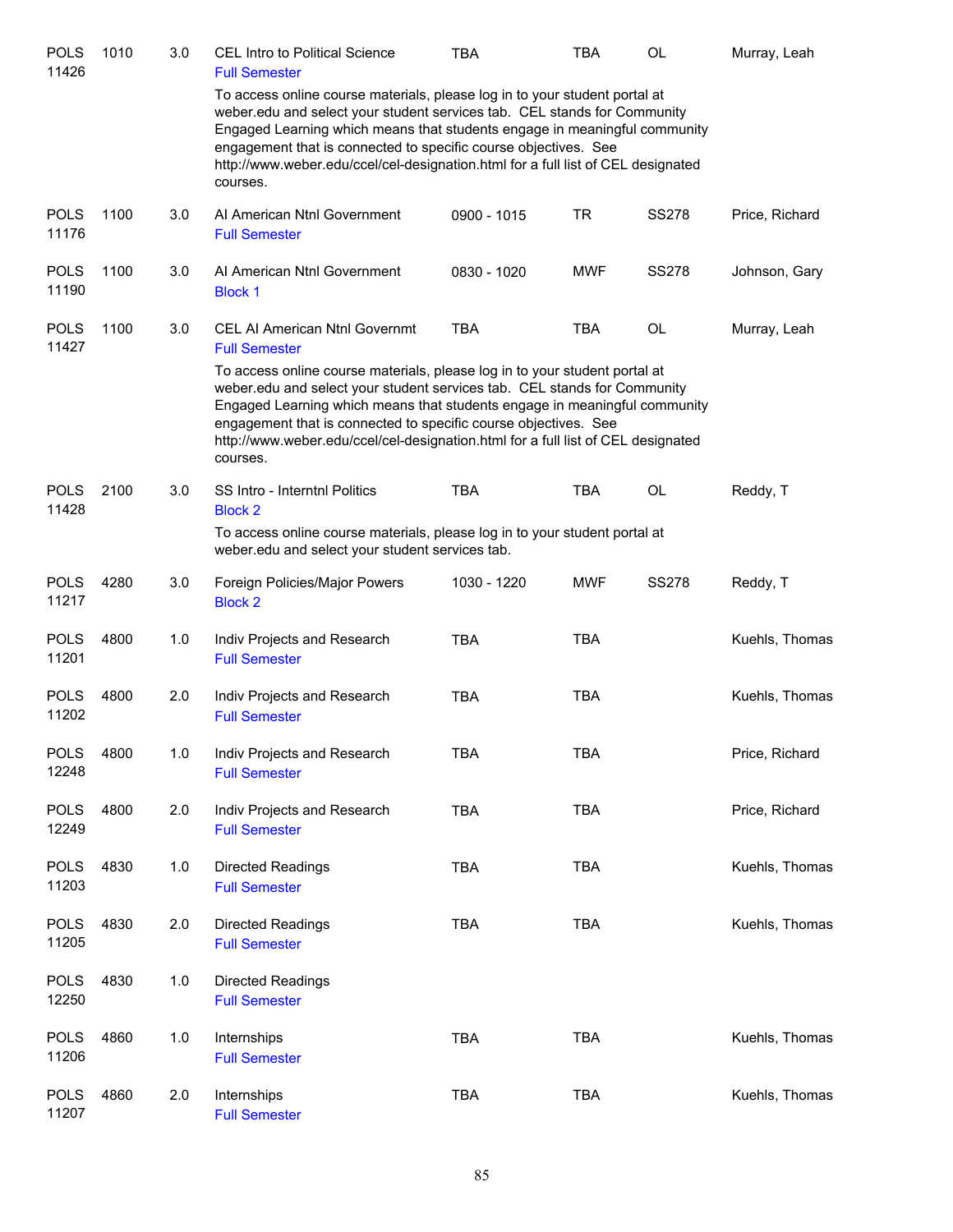| <b>POLS</b><br>11208 | 4860 | 3.0 | Internships<br><b>Full Semester</b>                                                                                                                                                  | <b>TBA</b>  | <b>TBA</b> |              | Kuehls, Thomas         |
|----------------------|------|-----|--------------------------------------------------------------------------------------------------------------------------------------------------------------------------------------|-------------|------------|--------------|------------------------|
| <b>POLS</b><br>11210 | 4860 | 4.0 | Internships<br><b>Full Semester</b>                                                                                                                                                  | <b>TBA</b>  | <b>TBA</b> |              | Kuehls, Thomas         |
| <b>POLS</b><br>11211 | 4860 | 5.0 | Internships<br><b>Full Semester</b>                                                                                                                                                  | <b>TBA</b>  | <b>TBA</b> |              | Kuehls, Thomas         |
| <b>POLS</b><br>11212 | 4860 | 6.0 | Internships<br><b>Full Semester</b>                                                                                                                                                  | <b>TBA</b>  | <b>TBA</b> |              | Kuehls, Thomas         |
| <b>POLS</b><br>11213 | 4870 | 3.0 | Internship in Perspective<br><b>Full Semester</b>                                                                                                                                    | <b>TBA</b>  | <b>TBA</b> |              | Kuehls, Thomas         |
| <b>POLS</b><br>11214 | 4880 | 3.0 | Internship Research<br><b>Full Semester</b>                                                                                                                                          | <b>TBA</b>  | <b>TBA</b> |              | Kuehls, Thomas         |
| <b>PSY</b><br>11242  | 1010 | 3.0 | SS Introductory Psychology<br><b>Block 1</b><br>Course Fee \$2.00                                                                                                                    | 0730 - 1010 | <b>TR</b>  | <b>SS394</b> | Horvat, Joseph         |
| <b>PSY</b><br>11367  | 1010 | 3.0 | SS Introductory Psychology<br><b>Full Semester</b><br>Course Fee \$2.00                                                                                                              | 1730 - 2010 | W          | <b>HC014</b> | Richards, Douglas      |
| <b>PSY</b><br>11841  | 1010 | 3.0 | SS Introductory Psychology<br><b>Block 2</b><br>Course Fee \$2.00                                                                                                                    | 0830 - 1020 | <b>MWF</b> | D02113       | Russell-Stamp, Melinda |
| <b>PSY</b><br>11843  | 1010 | 3.0 | SS Introductory Psychology<br><b>Full Semester</b><br>To access online course materials, please log in to your student portal at<br>weber.edu and select your student services tab.  | <b>TBA</b>  | <b>TBA</b> | OL           | Fowler, Laurie         |
| <b>PSY</b><br>11844  | 1010 | 3.0 | SS Introductory Psychology<br><b>Block 1</b><br>To access online course materials, please log in to your student portal at<br>weber.edu and select your student services tab.        | <b>TBA</b>  | <b>TBA</b> | OL           | Schmolesky, Matthew    |
| <b>PSY</b><br>11845  | 1010 | 3.0 | <b>SS Introductory Psychology</b><br><b>Block 2</b><br>To access online course materials, please log in to your student portal at<br>weber.edu and select your student services tab. | <b>TBA</b>  | <b>TBA</b> | OL           | Ashley, Aaron          |
| <b>PSY</b><br>11846  | 1010 | 3.0 | SS Introductory Psychology<br><b>Full Semester</b><br>Interactive Audio Visual Delivery -- EdNet.                                                                                    | 1730 - 2010 | W          | WW102        | Richards, Douglas      |
| <b>PSY</b><br>11243  | 2000 | 3.0 | SS Interpersonal Relationships<br><b>Block 2</b>                                                                                                                                     | 1030 - 1310 | <b>TR</b>  | SS317        | Russell-Stamp, Melinda |
| <b>PSY</b><br>11244  | 2730 | 3.0 | Biopsychology<br><b>Block 1</b><br>Course Fee \$2.00                                                                                                                                 | 1330 - 1610 | <b>TR</b>  | <b>SS347</b> | Schmolesky, Matthew    |
| <b>PSY</b><br>11257  | 2800 | 1.0 | Projects and Research<br><b>Full Semester</b>                                                                                                                                        | <b>TBA</b>  | <b>TBA</b> |              | Amsel, Eric            |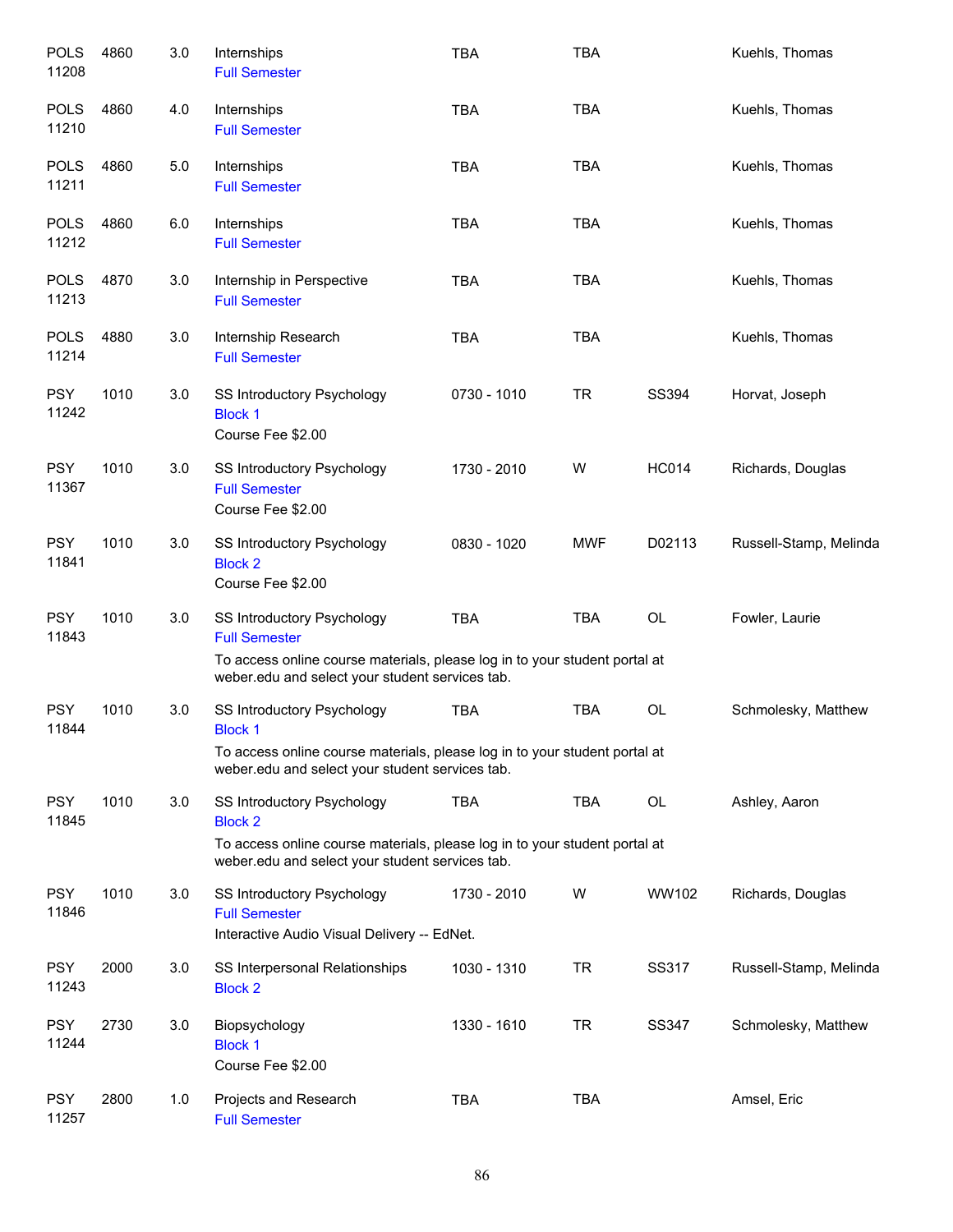| <b>PSY</b><br>11258 | 2800 | 2.0 | Projects and Research<br><b>Full Semester</b>                                                                                                                        | <b>TBA</b>  | <b>TBA</b>   |              | Amsel, Eric            |
|---------------------|------|-----|----------------------------------------------------------------------------------------------------------------------------------------------------------------------|-------------|--------------|--------------|------------------------|
| <b>PSY</b><br>11259 | 2800 | 3.0 | Projects and Research<br><b>Full Semester</b>                                                                                                                        | <b>TBA</b>  | <b>TBA</b>   |              | Amsel, Eric            |
| <b>PSY</b><br>11260 | 2830 | 1.0 | Directed Readings<br><b>Full Semester</b>                                                                                                                            | <b>TBA</b>  | <b>TBA</b>   |              | Amsel, Eric            |
| <b>PSY</b><br>11261 | 2830 | 2.0 | Directed Readings<br><b>Full Semester</b>                                                                                                                            | <b>TBA</b>  | <b>TBA</b>   |              | Amsel, Eric            |
| <b>PSY</b><br>11263 | 2830 | 3.0 | Directed Readings<br><b>Full Semester</b>                                                                                                                            | <b>TBA</b>  | <b>TBA</b>   |              | Amsel, Eric            |
| <b>PSY</b><br>11265 | 2890 | 1.0 | Co-op Work Experience<br><b>Full Semester</b>                                                                                                                        | <b>TBA</b>  | <b>TBA</b>   |              | Amsel, Eric            |
| <b>PSY</b><br>11267 | 2890 | 2.0 | Co-op Work Experience<br><b>Full Semester</b>                                                                                                                        | <b>TBA</b>  | <b>TBA</b>   |              | Amsel, Eric            |
| <b>PSY</b><br>11848 | 3000 | 3.0 | Child Psychology<br><b>Block 2</b><br>To access online course materials, please log in to your student portal at                                                     | <b>TBA</b>  | <b>TBA</b>   | OL           | Kay, Theresa           |
|                     |      |     | weber.edu and select your student services tab.                                                                                                                      |             |              |              |                        |
| <b>PSY</b><br>11245 | 3010 | 3.0 | Abnormal Psychology<br><b>Block 1</b>                                                                                                                                | 1030 - 1310 | <b>TR</b>    | <b>SS323</b> | Horvat, Joseph         |
| <b>PSY</b><br>11849 | 3010 | 3.0 | Abnormal Psychology<br><b>Block 2</b>                                                                                                                                | <b>TBA</b>  | <b>TBA</b>   | OL           | Baird, Todd            |
|                     |      |     | To access online course materials, please log in to your student portal at<br>weber.edu and select your student services tab.                                        |             |              |              |                        |
| <b>PSY</b><br>11853 | 3100 | 3.0 | Psychology of Diversity<br><b>Full Semester</b>                                                                                                                      | 1630 - 1910 | $\mathsf R$  | <b>PS275</b> | Kwan, Karen            |
| <b>PSY</b><br>11246 | 3140 | 3.0 | Psychology of Adolescence<br><b>Block 1</b>                                                                                                                          | 1030 - 1310 | <b>TR</b>    | SS349        | Shaw, Leigh            |
| <b>PSY</b><br>12195 | 3200 | 3.0 | Psychology of Sport & Injury<br><b>Block 1</b><br>Cross-listed with AT 3200.                                                                                         | 1830 - 2030 | W            | EH229        | Hamson-Utley, Jennifer |
| <b>PSY</b><br>11247 | 3250 | 3.0 | Conditioning & Learning<br><b>Block 2</b>                                                                                                                            | 1730 - 2010 | MW           | <b>SS323</b> | Wilhelmsen, Seth       |
| <b>PSY</b><br>11248 | 3430 | 3.0 | Theories of Personality<br><b>Block 2</b>                                                                                                                            | 0830 - 1020 | MWF          | SS349        | Baird, Todd            |
| <b>PSY</b><br>11850 | 3460 | 3.0 | Social Psychology<br><b>Block 1</b><br>To access online course materials, please log in to your student portal at<br>weber.edu and select your student services tab. | <b>TBA</b>  | <b>TBA</b>   | OL           | Garza, Azenett         |
| <b>PSY</b><br>11854 | 3460 | 3.0 | Social Psychology<br><b>Full Semester</b>                                                                                                                            | 1930 - 2210 | $\mathsf{R}$ | <b>PS275</b> | Kwan, Karen            |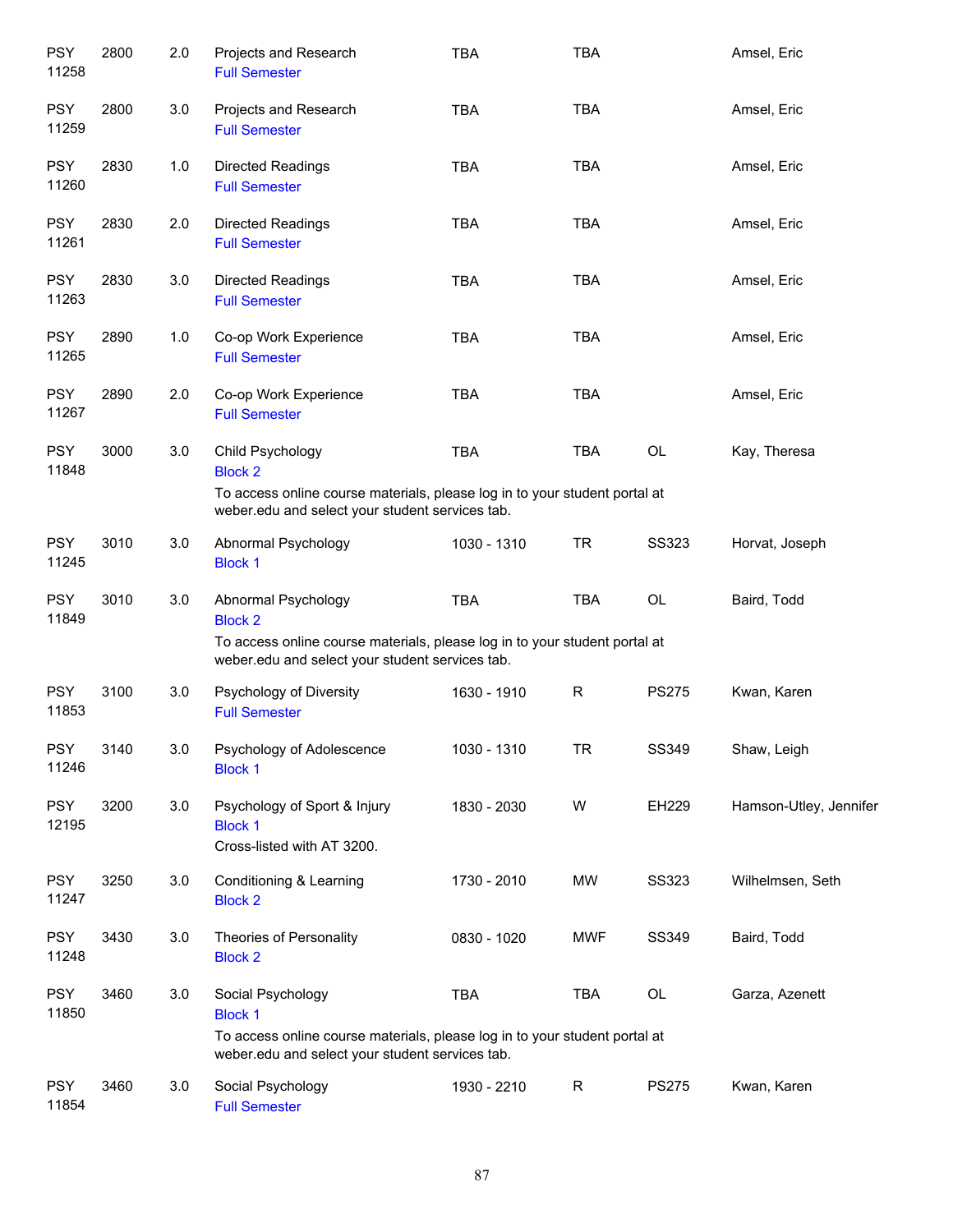| <b>PSY</b><br>11250 | 3600 | 3.0 | Statistics in Psychology<br><b>Block 1</b>                                 | 1030 - 1220 | <b>MWF</b> | <b>SS323</b> | Ashley, Aaron    |
|---------------------|------|-----|----------------------------------------------------------------------------|-------------|------------|--------------|------------------|
| <b>PSY</b><br>11255 | 3605 | 1.0 | Psychology Statistics Lab<br><b>Block 1</b><br>Course Fee \$5.00           | 1230 - 1400 | <b>MW</b>  | <b>SS325</b> | Chapman, Heather |
| <b>PSY</b><br>11256 | 3605 | 1.0 | Psychology Statistics Lab<br><b>Block 1</b><br>Course Fee \$5.00           | 1730 - 1900 | <b>TR</b>  | <b>SS325</b> | Chapman, Heather |
| <b>PSY</b><br>11252 | 3610 | 4.0 | Research Methods in Psych<br><b>Full Semester</b><br>Course Fee \$5.00     | 0830 - 1020 | <b>TR</b>  | <b>SS317</b> | Baird, Todd      |
| <b>PSY</b><br>12178 | 4380 | 2.0 | Practicum<br><b>Full Semester</b>                                          | <b>TBA</b>  | TBA        |              | Amsel, Eric      |
| <b>PSY</b><br>11268 | 4800 | 1.0 | Projects and Research<br><b>Full Semester</b>                              | <b>TBA</b>  | <b>TBA</b> |              | Amsel, Eric      |
| <b>PSY</b><br>11269 | 4800 | 2.0 | Projects and Research<br><b>Full Semester</b>                              | <b>TBA</b>  | <b>TBA</b> |              | Amsel, Eric      |
| <b>PSY</b><br>11270 | 4800 | 3.0 | Projects and Research<br><b>Full Semester</b>                              | <b>TBA</b>  | <b>TBA</b> |              | Amsel, Eric      |
| <b>PSY</b><br>11271 | 4830 | 1.0 | Directed Readings<br><b>Full Semester</b>                                  | <b>TBA</b>  | <b>TBA</b> |              | Amsel, Eric      |
| <b>PSY</b><br>11272 | 4830 | 2.0 | Directed Readings<br><b>Full Semester</b>                                  | TBA         | <b>TBA</b> |              | Amsel, Eric      |
| <b>PSY</b><br>11273 | 4830 | 3.0 | Directed Readings<br><b>Full Semester</b>                                  | TBA         | TBA        |              | Amsel, Eric      |
| <b>PSY</b><br>11274 | 4890 | 1.0 | Cooperative Work Experience<br><b>Full Semester</b>                        | <b>TBA</b>  | <b>TBA</b> |              | Amsel, Eric      |
| <b>PSY</b><br>11275 | 4890 | 2.0 | Cooperative Work Experience<br><b>Full Semester</b>                        | <b>TBA</b>  | <b>TBA</b> |              | Amsel, Eric      |
| <b>PSY</b><br>11277 | 4910 | 3.0 | Capstone Research Project<br><b>Full Semester</b>                          | <b>TBA</b>  | <b>TBA</b> |              | Amsel, Eric      |
| QUAN<br>11084       | 2400 | 3.0 | <b>Business Calculus</b><br><b>Full Semester</b><br>Course Fee \$10.00     | 0900 - 1015 | <b>TR</b>  | <b>WB110</b> | Kent, Randall    |
| QUAN<br>11085       | 2600 | 3.0 | <b>Business Statistics I</b><br><b>Full Semester</b><br>Course Fee \$10.00 | 1730 - 2010 | T          | <b>WB110</b> | Rogers, Philip   |
| QUAN<br>11083       | 3610 | 3.0 | <b>Business Statistics II</b><br><b>Block 1</b><br>Course Fee \$10.00      | 0930 - 1120 | <b>MWF</b> | <b>WB116</b> | Russell, Stephen |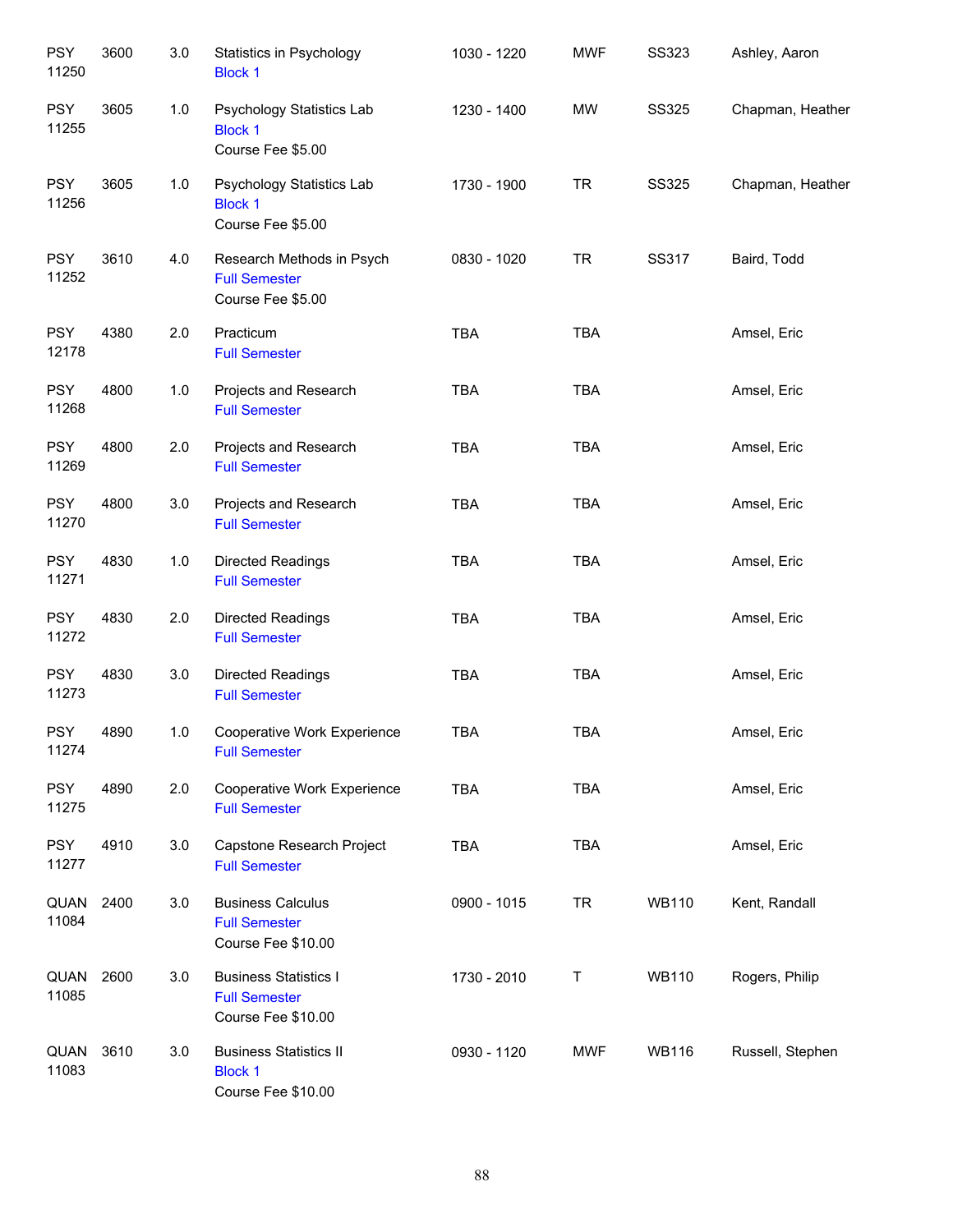| <b>RADT</b><br>10604 | 1522 | 2.0 | Radio Anatomy/Positioning III<br><b>Full Semester</b><br>Required Departmental ovverride<br>Please contact Lori at Ifrederiksen@weber.edu<br>Course Fee \$12.00  | 0800 - 0955 | F          | MH354 | Harrison, Wynn   |
|----------------------|------|-----|------------------------------------------------------------------------------------------------------------------------------------------------------------------|-------------|------------|-------|------------------|
| <b>RADT</b><br>10619 | 1522 | 2.0 | Radio Anatomy/Positioning III<br><b>Full Semester</b><br>Requires Departmental override<br>Please email Ifrederiksen@weber.edu<br>Course Fee \$12.00             | 0800 - 0955 | Τ          | MH354 | Harrison, Wynn   |
| <b>RADT</b><br>10675 | 1522 | 2.0 | Radio Anatomy/Positioning III<br><b>Full Semester</b><br>Outreach<br>Requires Departmental override<br>Please email Ifrederiksen@weber.edu<br>Course Fee \$12.00 | 0900 - 1055 | W          | MH354 | Harrison, Wynn   |
| <b>RADT</b><br>10695 | 1522 | 2.0 | Radio Anatomy/Positioning III<br><b>Full Semester</b><br>Provo<br>Requires Departmental override<br>Please email Ifrederiksen@weber.edu<br>Course Fee \$12.00    | 0900 - 1055 | M          |       | Christensen, Rex |
| <b>RADT</b><br>10744 | 1522 | 2.0 | Radio Anatomy/Positioning III<br><b>Full Semester</b><br>Course Fee \$12.00                                                                                      | <b>TBA</b>  | <b>TBA</b> | MН    | Harrison, Wynn   |
| <b>RADT</b><br>10951 | 1522 | 2.0 | Radio Anatomy/Positioning III<br><b>Full Semester</b>                                                                                                            | <b>TBA</b>  | <b>TBA</b> |       | Harrison, Wynn   |
| <b>RADT</b><br>10973 | 1522 | 2.0 | Radio Anatomy/Positioning III<br><b>Full Semester</b>                                                                                                            | <b>TBA</b>  | <b>TBA</b> |       | Harrison, Wynn   |
| <b>RADT</b><br>10998 | 1522 | 2.0 | Radio Anatomy/Positioning III<br><b>Full Semester</b>                                                                                                            | <b>TBA</b>  | <b>TBA</b> |       | Harrison, Wynn   |
| RADT<br>10605        | 1641 | 1.0 | Lab Experience<br><b>Full Semester</b><br>Required Departmental override<br>Please contact Lori at Ifrederiksen@weber.edu<br>Course Fee \$12.00                  | 1400 - 1455 | Τ          | MH372 | Walker, Robert   |
| <b>RADT</b><br>10606 | 1641 | 1.0 | Lab Experience<br><b>Full Semester</b><br>Required Departmental override<br>Email Lori at Ifrederiksen@weber.edu<br>Course Fee \$12.00                           | 1500 - 1555 | Τ          | MH372 | Harrison, Wynn   |
| <b>RADT</b><br>10607 | 1641 | 1.0 | Lab Experience<br><b>Full Semester</b><br>Required Departmental override<br>Please email Lori at Ifrederiksen@weber.edu<br>Course Fee \$12.00                    | 1300 - 1355 | Τ          | MH372 | Nolan, Tanya     |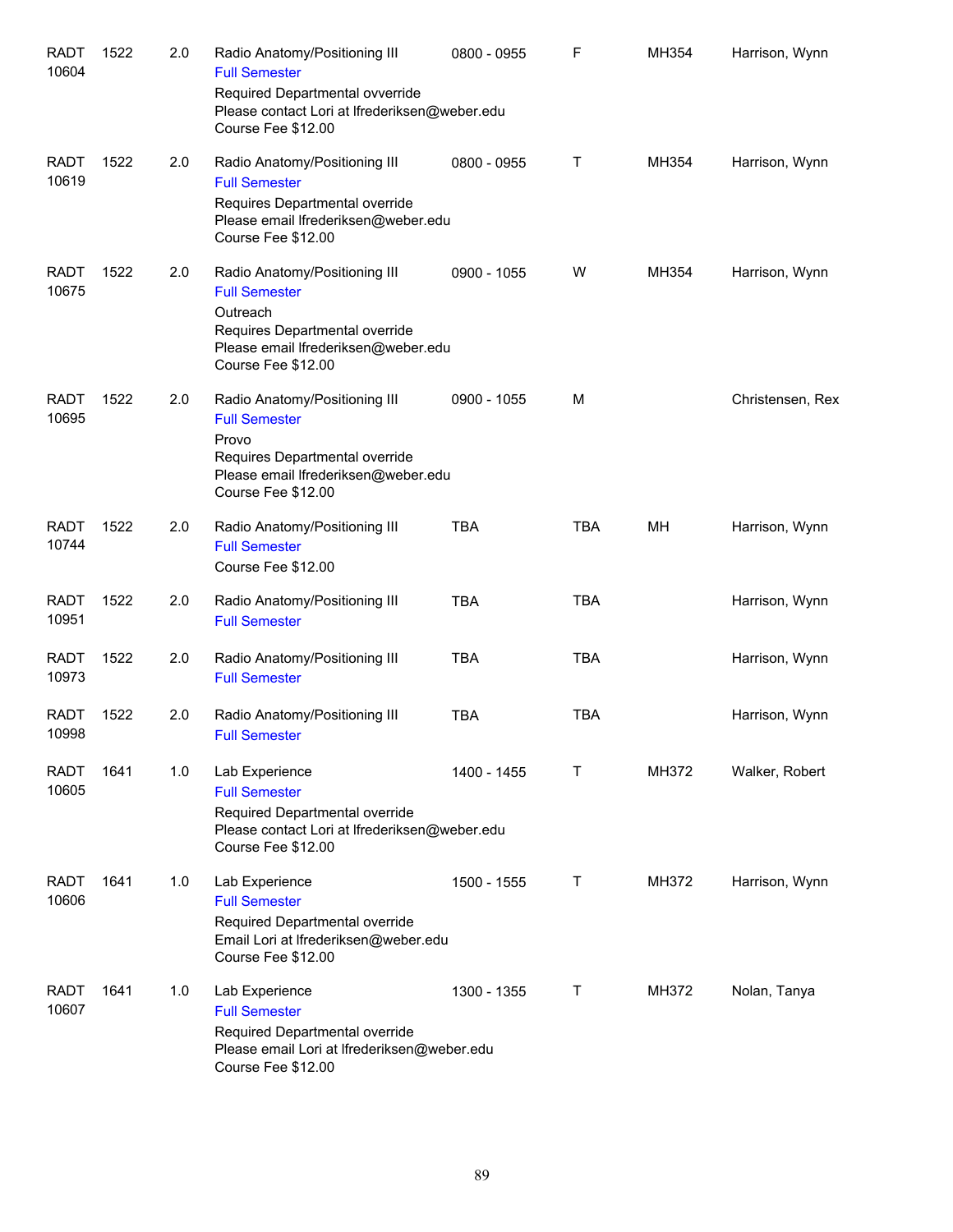| <b>RADT</b><br>10608 | 1641 | 1.0 | Lab Experience<br><b>Full Semester</b><br>Required departmental override<br>Please email Lori at Ifrederiksen@weber.edu<br>Course Fee \$12.00     | 1500 - 1555 | W | MH372         | Neville, Casey   |
|----------------------|------|-----|---------------------------------------------------------------------------------------------------------------------------------------------------|-------------|---|---------------|------------------|
| <b>RADT</b><br>10609 | 1641 | 1.0 | Lab Experience<br><b>Full Semester</b><br>Requires Departmental override<br>please email Ifrederiksen@weber.edu<br>Course Fee \$12.00             | 1400 - 1455 | W | MH372         | Harrison, Wynn   |
| <b>RADT</b><br>10621 | 1641 | 1.0 | Lab Experience<br><b>Full Semester</b><br>Requires Deparmental override<br>Please email Ifrederiksen@weber.edu<br>Course Fee \$12.00              | 1500 - 1555 | R | MH372         | Nolan, Tanya     |
| <b>RADT</b><br>10629 | 1641 | 1.0 | Lab Experience<br><b>Full Semester</b><br>Requires Departmental override<br>Please email Ifrederiksen@weber.edu<br>Course Fee \$12.00             | 1400 - 1455 | R | MH372         | Neville, Casey   |
| <b>RADT</b><br>10630 | 1641 | 1.0 | Lab Experience<br><b>Full Semester</b><br>Requires Departmental override<br>Please email Ifrederiksen@weber.edu<br>Course Fee \$12.00             | 1300 - 1355 | W | MH372         | Christensen, Rex |
| <b>RADT</b><br>10631 | 1641 | 1.0 | Lab Experience<br><b>Full Semester</b><br>Requires Departmental override<br>Please email Ifrederiksen@weber.edu<br>Course Fee \$12.00             | 1400 - 1455 | F | MH372         | Nolan, Tanya     |
| <b>RADT</b><br>10633 | 1641 | 1.0 | Lab Experience<br><b>Full Semester</b><br>Requires Departmental override<br>Please email Ifrederiksen@weber.edu<br>Course Fee \$12.00             | 1500 - 1555 | F | MH372         | Christensen, Rex |
| <b>RADT</b><br>10676 | 1641 | 1.0 | Lab Experience<br><b>Full Semester</b><br>Outreach<br>Requires Departmental override<br>Please email Ifrederiksen@weber.edu<br>Course Fee \$12.00 | 1300 - 1355 | S | MH372         | Kawamura, Diane  |
| <b>RADT</b><br>10677 | 1641 | 1.0 | Lab Experience<br><b>Full Semester</b><br>Outreach<br>Requires Departmental override<br>Please email Ifrederiksen@weber.edu<br>Course Fee \$12.00 | 1300 - 1355 | F | <b>MH372A</b> | Harrison, Wynn   |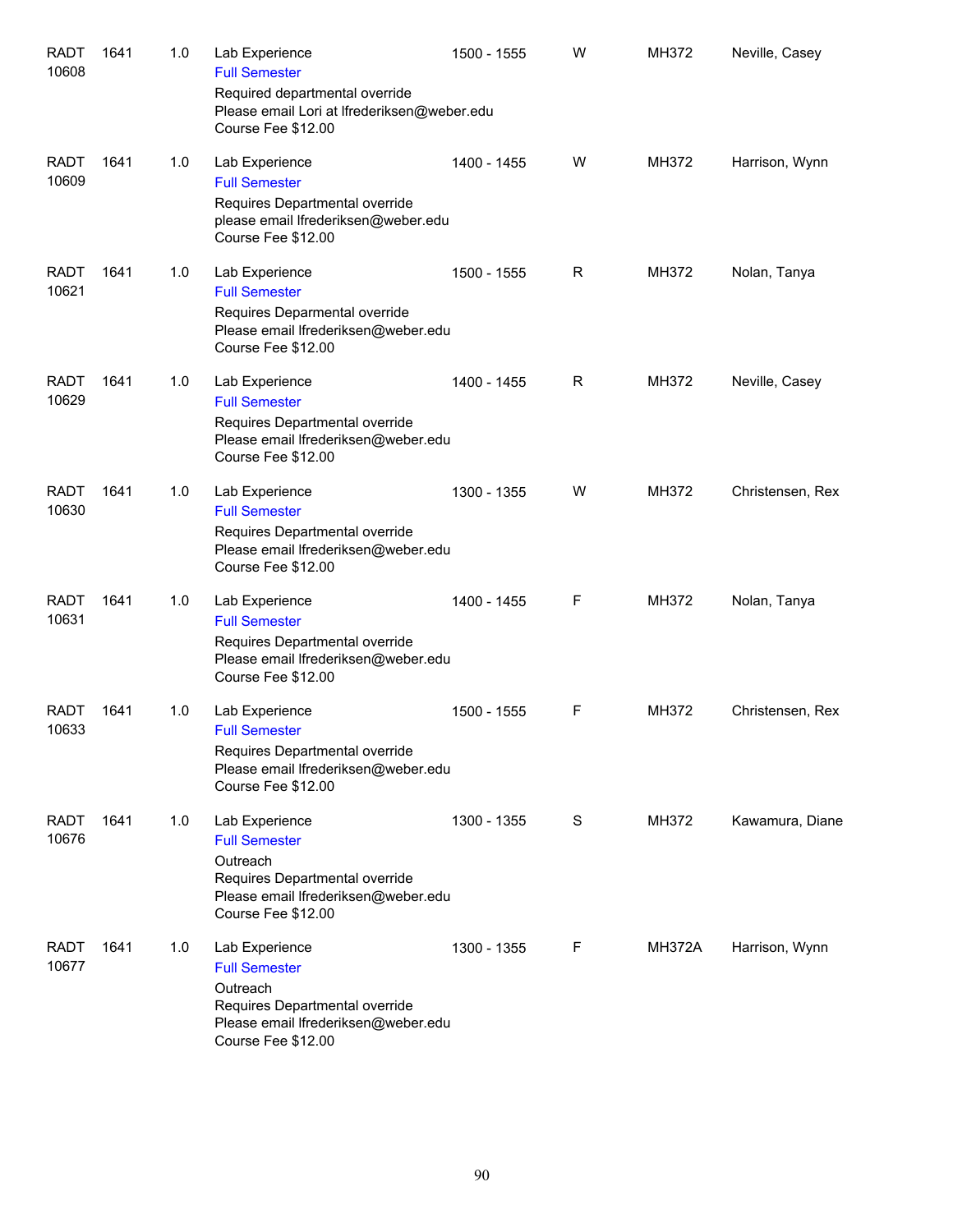| <b>RADT</b><br>10678 | 1641 | 1.0 | Lab Experience<br><b>Full Semester</b><br>Outreach<br>Requires Departmental Override<br>Please email Ifrederiksen@weber.edu<br>Course Fee \$12.00 | 1300 - 1355 | F          | <b>MH372E</b> | Jurkiewicz, Terri |
|----------------------|------|-----|---------------------------------------------------------------------------------------------------------------------------------------------------|-------------|------------|---------------|-------------------|
| <b>RADT</b><br>10679 | 1641 | 1.0 | Lab Experience<br><b>Full Semester</b><br>Outreach<br>Requires Departmental override<br>Please email Ifrederiksen@weber.edu<br>Course Fee \$12.00 | 1400 - 1455 | F          | <b>MH372E</b> | Neville, Casey    |
| <b>RADT</b><br>10696 | 1641 | 1.0 | Lab Experience<br><b>Full Semester</b><br>Provo<br>Requires Departmental override<br>Please email Ifrederiksen@weber.edu<br>Course Fee \$12.00    | 1100 - 1155 | M          |               | Christensen, Rex  |
| <b>RADT</b><br>10745 | 1641 | 1.0 | Lab Experience<br><b>Full Semester</b><br>Course Fee \$12.00                                                                                      | <b>TBA</b>  | <b>TBA</b> | MH            | Nolan, Tanya      |
| <b>RADT</b><br>10954 | 1641 | 1.0 | Lab Experience<br><b>Full Semester</b>                                                                                                            | <b>TBA</b>  | <b>TBA</b> |               | Nolan, Tanya      |
| <b>RADT</b><br>10974 | 1641 | 1.0 | Lab Experience<br><b>Full Semester</b>                                                                                                            | <b>TBA</b>  | <b>TBA</b> |               | Nolan, Tanya      |
| <b>RADT</b><br>11003 | 1641 | 1.0 | Lab Experience<br><b>Full Semester</b>                                                                                                            | <b>TBA</b>  | <b>TBA</b> |               | Nolan, Tanya      |
| <b>RADT</b><br>10610 | 2803 | 1.0 | Independent Research<br><b>Full Semester</b><br>Required Departmental override<br>Please contact Ifrederiksen@weber.edu                           | 1100 - 1155 | W          | MH355         | Neville, Casey    |
| <b>RADT</b><br>10635 | 2803 | 1.0 | Independent Research<br><b>Full Semester</b><br>Requires Departmental override<br>Please email Ifrederiksen@weber.edu                             | 1100 - 1155 | Τ          | MH354         | Neville, Casey    |
| <b>RADT</b><br>10680 | 2803 | 1.0 | Independent Research<br><b>Full Semester</b><br>Outreach<br>Requires Departmental override<br>Please email Ifrederiksen@weber.edu                 | 1000 - 1055 | W          | MH351         | Neville, Casey    |
| <b>RADT</b><br>10697 | 2803 | 1.0 | Independent Research<br><b>Full Semester</b><br>Provo<br>Requires Departmental override<br>Please email Ifrederiksen@weber.edu                    | 0800 - 0855 | W          |               | Neville, Casey    |
| <b>RADT</b><br>10746 | 2803 | 1.0 | Independent Research<br><b>Full Semester</b>                                                                                                      | <b>TBA</b>  | <b>TBA</b> | MH            | Neville, Casey    |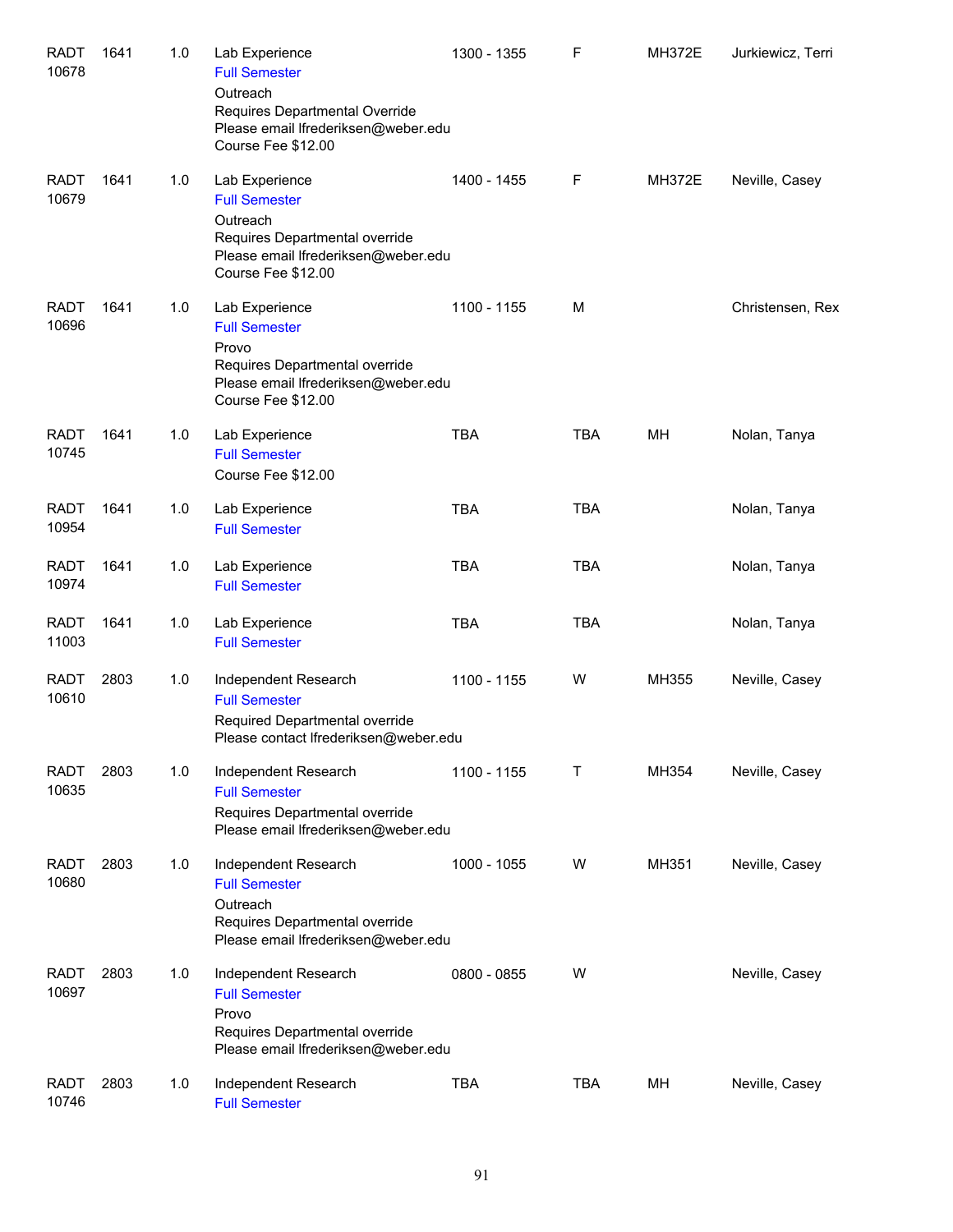| <b>RADT</b><br>10961 | 2803 | 1.0 | Independent Research<br><b>Full Semester</b>                                                                                                                       | <b>TBA</b>  | <b>TBA</b> |       | Walker, Robert  |
|----------------------|------|-----|--------------------------------------------------------------------------------------------------------------------------------------------------------------------|-------------|------------|-------|-----------------|
| <b>RADT</b><br>10978 | 2803 | 1.0 | Independent Research<br><b>Full Semester</b>                                                                                                                       | <b>TBA</b>  | <b>TBA</b> |       | Newham, M       |
| <b>RADT</b><br>11006 | 2803 | 1.0 | Independent Research<br><b>Full Semester</b>                                                                                                                       | <b>TBA</b>  | <b>TBA</b> |       | Newham, M       |
| <b>RADT</b><br>10611 | 2833 | 3.0 | Directed Readings & Research<br><b>Full Semester</b><br>Required Departmental override<br>Please contact Ifrederiksen@weber.edu                                    | 0900 - 1155 | Τ          | MH355 | Kawamura, Diane |
| <b>RADT</b><br>10637 | 2833 | 3.0 | Directed Readings & Research<br><b>Full Semester</b><br>Requires Departmental override<br>Please email Ifrederiksen@weber.edu                                      | 1200 - 1455 | м          | MH355 | Kawamura, Diane |
| <b>RADT</b><br>10681 | 2833 | 3.0 | Directed Readings & Research<br><b>Full Semester</b><br>Outreach<br>Requires Departmental overrride<br>Please email Ifrederiksen@weber.edu                         | 1100 - 1355 | W          | MH355 | Kawamura, Diane |
| <b>RADT</b><br>10698 | 2833 | 3.0 | Directed Readings & Research<br><b>Full Semester</b><br>Provo<br>Requires Departmental override<br>Please email Ifrederiksen@weber.edu                             | 0800 - 1055 | т          |       | Walker, Robert  |
| <b>RADT</b><br>10747 | 2833 | 3.0 | Directed Readings & Research<br><b>Full Semester</b>                                                                                                               | <b>TBA</b>  | <b>TBA</b> | MН    | Kawamura, Diane |
| <b>RADT</b><br>10963 | 2833 | 3.0 | Directed Readings & Research<br><b>Full Semester</b>                                                                                                               | <b>TBA</b>  | <b>TBA</b> |       | Walker, Robert  |
| <b>RADT</b><br>10981 | 2833 | 3.0 | Directed Readings & Research<br><b>Full Semester</b>                                                                                                               | <b>TBA</b>  | <b>TBA</b> |       | Kawamura, Diane |
| <b>RADT</b><br>11008 | 2833 | 3.0 | Directed Readings & Research<br><b>Full Semester</b>                                                                                                               | <b>TBA</b>  | <b>TBA</b> |       | Kawamura, Diane |
| <b>RADT</b><br>10612 | 2863 | 3.0 | <b>Clinical Education</b><br><b>Full Semester</b><br>Requires Departmental override<br>Please email Ifrederiksen@weber.edu<br>Alta View/Mountain West/Primary      | 1000 - 1255 | R          | MH351 | Harrison, Wynn  |
| <b>RADT</b><br>10613 | 2863 | 3.0 | <b>Clinical Education</b><br><b>Full Semester</b><br>Ogden Regional/Ogden Clinic/Nowcares<br>Requires Departmental override<br>Please email Ifrederiksen@weber.edu | 1000 - 1255 | R          | MH354 | Nolan, Tanya    |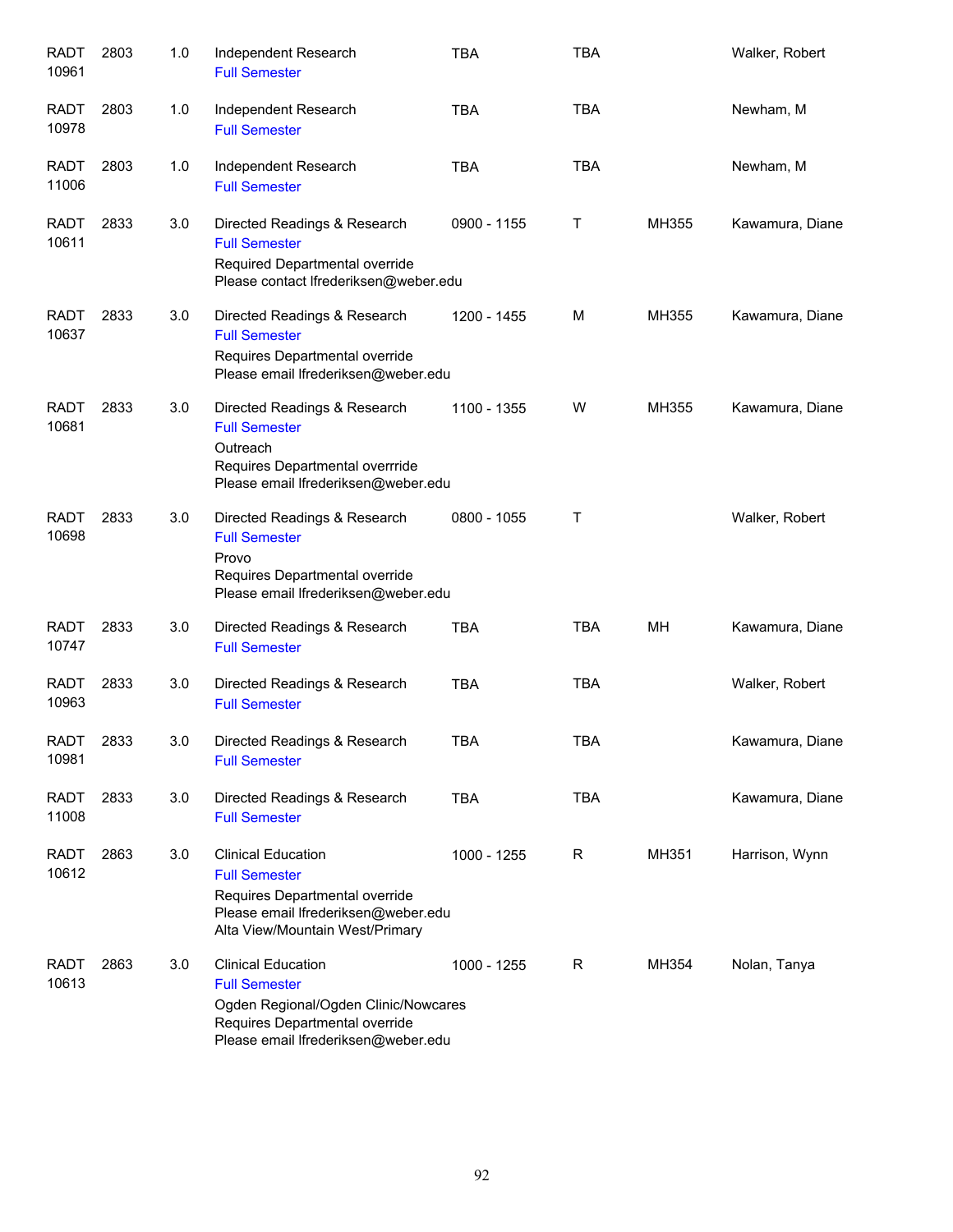| <b>RADT</b><br>10614 | 2863 | 3.0 | <b>Clinical Education</b><br><b>Full Semester</b><br>LDS/SL Reg/Park City/Riverton<br>Requires Departmental override<br>Please email Ifrederiksen@weber.edu            | 1300 - 1555 | R            | MH355 | Neville, Casey    |
|----------------------|------|-----|------------------------------------------------------------------------------------------------------------------------------------------------------------------------|-------------|--------------|-------|-------------------|
| <b>RADT</b><br>10615 | 2863 | 3.0 | <b>Clinical Education</b><br><b>Full Semester</b><br><b>IMC</b><br>Requires Departmental override<br>Please email Ifrederiksen@weber.edu                               | 0900 - 1155 | R            | MH355 | Nolan, Tanya      |
| <b>RADT</b><br>10640 | 2863 | 3.0 | <b>Clinical Education</b><br><b>Full Semester</b><br>Requires Departmental override<br>Please email Ifrederiksen@weber.edu<br>Davis/Lakeview/Tanner Clinic             | 0900 - 1155 | R            | MH351 | Harrison, Wynn    |
| <b>RADT</b><br>10643 | 2863 | 3.0 | <b>Clinical Education</b><br><b>Full Semester</b><br>Requires Departmental override<br>Please email Ifrederiksen@weber.edu<br>McKay-Dee/Weber Instacares               | 1300 - 1555 | $\mathsf{T}$ | MH354 | Jurkiewicz, Terri |
| <b>RADT</b><br>10645 | 2863 | 3.0 | <b>Clinical Education</b><br><b>Full Semester</b><br>Brigham City/Logan/Bear River/Cache<br>Requires Departmental override<br>Please email Ifrederiksen @weber.edu     | 1500 - 1655 | M            | MH354 | Christensen, Rex  |
| <b>RADT</b><br>10650 | 2863 | 3.0 | <b>Clinical Education</b><br><b>Full Semester</b><br>Pioneer/Jordan Valley/St Marks<br>Requires Departmental override<br>Please contact Ifrederiksen@weber.edu         | 2000 - 2255 | м            | MH354 | Harrison, Wynn    |
| RADT<br>10682        | 2863 | 3.0 | <b>Clinical Education</b><br><b>Full Semester</b><br>Outreach<br>Castleview/Uintah Basin<br>Requires Departmental override<br>Please email Ifrederiksen@weber.edu      | 1100 - 1355 | S            | MH355 | Harrison, Wynn    |
| <b>RADT</b><br>10683 | 2863 | 3.0 | <b>Clinical Education</b><br><b>Full Semester</b><br>Outreach<br>Cedar City/Garfield/Beaver<br>Requires Departmental override<br>Please email Ifrederiksen@weber.edu   | 1200 - 1455 | F            | MH351 | Kawamura, Diane   |
| RADT<br>10684        | 2863 | 3.0 | <b>Clinical Education</b><br><b>Full Semester</b><br>outreach<br>Sevier Valley/Central Valley<br>Requires Departmental override<br>please email Ifrederiksen@weber.edu | 1200 - 1455 | F            | MH355 | Christensen, Rex  |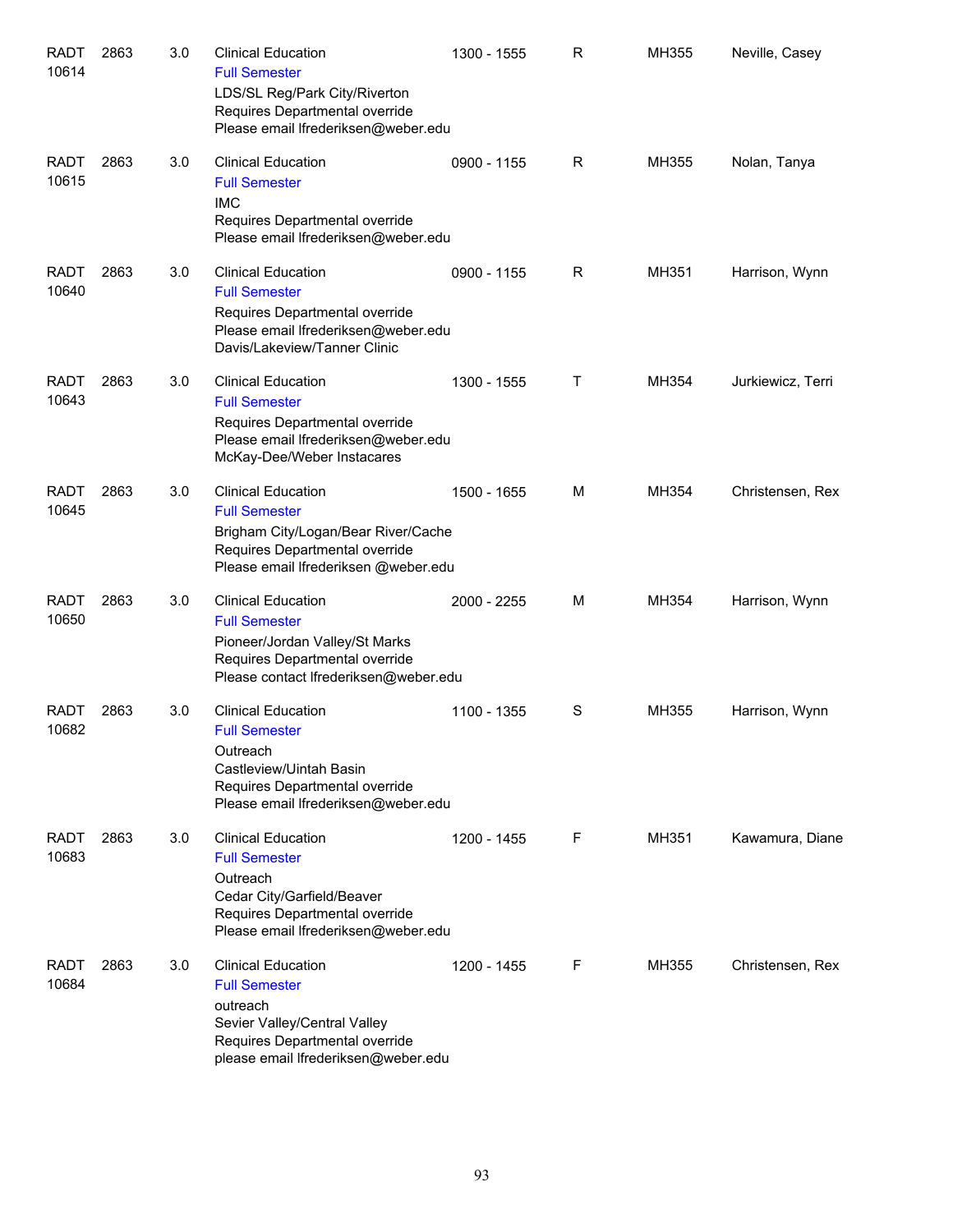| <b>RADT</b><br>10699 | 2863 | 3.0 | <b>Clinical Education</b><br><b>Full Semester</b><br>Provo<br>Requires Departmental override<br>Please email Ifrederiksen@weber.edu | 0900 - 1155 | W          |       | Neville, Casey    |
|----------------------|------|-----|-------------------------------------------------------------------------------------------------------------------------------------|-------------|------------|-------|-------------------|
| <b>RADT</b><br>10748 | 2863 | 3.0 | <b>Clinical Education</b><br><b>Full Semester</b>                                                                                   | <b>TBA</b>  | <b>TBA</b> | MН    | Nolan, Tanya      |
| <b>RADT</b><br>10967 | 2863 | 3.0 | <b>Clinical Education</b><br><b>Full Semester</b>                                                                                   | <b>TBA</b>  | <b>TBA</b> |       | Jurkiewicz, Terri |
| <b>RADT</b><br>10992 | 2863 | 3.0 | <b>Clinical Education</b><br><b>Full Semester</b>                                                                                   | <b>TBA</b>  | <b>TBA</b> |       | Jurkiewicz, Terri |
| <b>RADT</b><br>11009 | 2863 | 3.0 | <b>Clinical Education</b><br><b>Full Semester</b>                                                                                   | <b>TBA</b>  | <b>TBA</b> |       | Nolan, Tanya      |
| <b>RADT</b><br>10556 | 3003 | 3.0 | Psycho-Social Medicine<br><b>Full Semester</b>                                                                                      | <b>TBA</b>  | <b>TBA</b> | MН    | Walker, Robert    |
| RADT<br>10616        | 3003 | 3.0 | Psycho-Social Medicine<br><b>Full Semester</b><br>Requires Departmental override<br>Please email Ifrederiksen@weber.edu             | 1300 - 1555 | W          | MH351 | Walker, Robert    |
| <b>RADT</b><br>10653 | 3003 | 3.0 | Psycho-Social Medicine<br><b>Full Semester</b><br>Requires Departmental override<br>Please email Ifrederiksen@weber.edu             | 1100 - 1355 | Τ          | MH351 | Walker, Robert    |
| RADT<br>10685        | 3003 | 3.0 | Psycho-Social Medicine<br><b>Full Semester</b><br>Outreach<br>Requires Departmental override<br>Please email Ifrederiksen@weber.edu | 1000 - 1255 | S          | MH354 | Walker, Robert    |
| <b>RADT</b><br>10700 | 3003 | 3.0 | Psycho-Social Medicine<br><b>Full Semester</b><br>Provo<br>Requires Departmental override<br>Please email Ifrederiksen@weber.edu    | 1100 - 1355 | Τ          |       | Walker, Robert    |
| <b>RADT</b><br>10749 | 3003 | 3.0 | Psycho-Social Medicine<br><b>Full Semester</b>                                                                                      | <b>TBA</b>  | <b>TBA</b> | MH    | Walker, Robert    |
| <b>RADT</b><br>10751 | 3003 | 3.0 | Psycho-Social Medicine<br><b>Full Semester</b>                                                                                      | <b>TBA</b>  | <b>TBA</b> |       | Walker, Robert    |
| <b>RADT</b><br>10928 | 3003 | 3.0 | Psycho-Social Medicine<br><b>Full Semester</b>                                                                                      | <b>TBA</b>  | <b>TBA</b> |       | Walker, Robert    |
| <b>RADT</b><br>10969 | 3003 | 3.0 | Psycho-Social Medicine<br><b>Full Semester</b>                                                                                      | <b>TBA</b>  | <b>TBA</b> |       | Walker, Robert    |
| <b>RADT</b><br>10994 | 3003 | 3.0 | Psycho-Social Medicine<br><b>Full Semester</b>                                                                                      | <b>TBA</b>  | <b>TBA</b> |       | Walker, Robert    |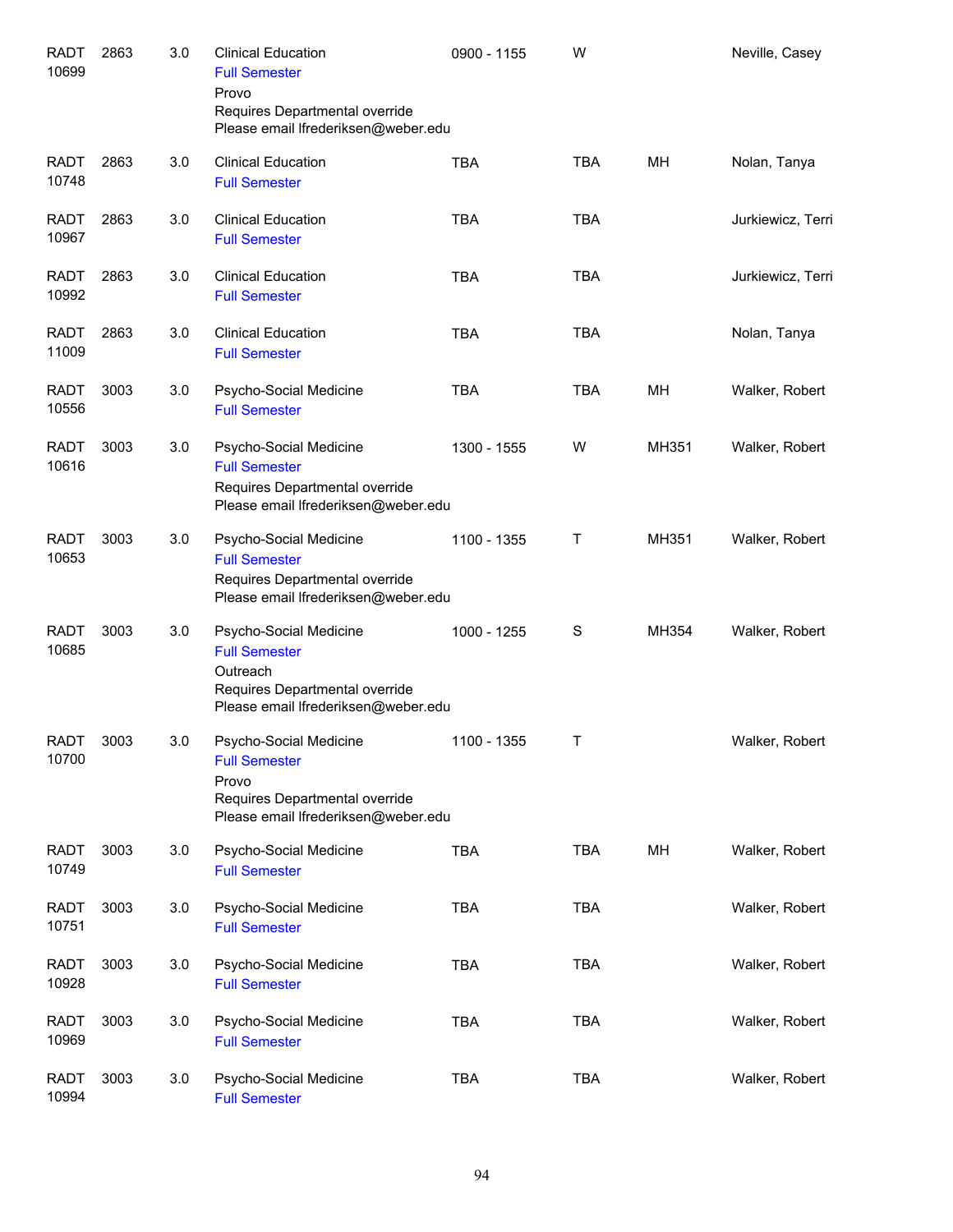| <b>RADT</b><br>11010 | 3003 | 3.0 | Psycho-Social Medicine<br><b>Full Semester</b>                                                                                      | <b>TBA</b>  | <b>TBA</b> |       | Walker, Robert    |
|----------------------|------|-----|-------------------------------------------------------------------------------------------------------------------------------------|-------------|------------|-------|-------------------|
| <b>RADT</b><br>10557 | 3043 | 3.0 | <b>Medical Ethics and Law</b><br><b>Full Semester</b>                                                                               | <b>TBA</b>  | <b>TBA</b> | MH    | Newham, M         |
| <b>RADT</b><br>10618 | 3043 | 3.0 | <b>Medical Ethics and Law</b><br><b>Full Semester</b><br>Requires Departmental override<br>please email Ifrederiksen@weber.edu      | 1400 - 1655 | Τ          | MH355 | Jurkiewicz, Terri |
| <b>RADT</b><br>10656 | 3043 | 3.0 | <b>Medical Ethics and Law</b><br><b>Full Semester</b><br>Requires Departmental override<br>Please contact Ifrederiksen@weber.edu    | 1700 - 1955 | R          | MH355 | Jurkiewicz, Terri |
| <b>RADT</b><br>10686 | 3043 | 3.0 | Medical Ethics and Law<br><b>Full Semester</b><br>Outreach<br>Requires Departmental override<br>Please email Ifrederiksen@weber.edu | 0800 - 1055 | M          | MH351 | Jurkiewicz, Terri |
| <b>RADT</b><br>10701 | 3043 | 3.0 | Medical Ethics and Law<br><b>Full Semester</b><br>Provo<br>Requires Departmental override<br>Please email Ifrederiksen@weber.edu    | 0900 - 1155 | R          |       | Christensen, Rex  |
| <b>RADT</b><br>10750 | 3043 | 3.0 | Medical Ethics and Law<br><b>Full Semester</b>                                                                                      | <b>TBA</b>  | <b>TBA</b> | MH    | Jurkiewicz, Terri |
| <b>RADT</b><br>10752 | 3043 | 3.0 | Medical Ethics and Law<br><b>Full Semester</b>                                                                                      | <b>TBA</b>  | <b>TBA</b> |       | Newham, M         |
| <b>RADT</b><br>10929 | 3043 | 3.0 | Medical Ethics and Law<br><b>Full Semester</b>                                                                                      | <b>TBA</b>  | <b>TBA</b> |       | Newham, M         |
| <b>RADT</b><br>10970 | 3043 | 3.0 | Medical Ethics and Law<br><b>Full Semester</b>                                                                                      | <b>TBA</b>  | <b>TBA</b> |       | Jurkiewicz, Terri |
| <b>RADT</b><br>10995 | 3043 | 3.0 | Medical Ethics and Law<br><b>Full Semester</b>                                                                                      | <b>TBA</b>  | TBA        |       | Jurkiewicz, Terri |
| <b>RADT</b><br>11011 | 3043 | 3.0 | Medical Ethics and Law<br><b>Full Semester</b>                                                                                      | <b>TBA</b>  | <b>TBA</b> |       | Jurkiewicz, Terri |
| <b>RADT</b><br>10558 | 3423 | 3.0 | <b>Federal Regulations</b><br><b>Full Semester</b>                                                                                  | <b>TBA</b>  | <b>TBA</b> | MH    | Harrison, Wynn    |
| <b>RADT</b><br>10753 | 3423 | 3.0 | <b>Federal Regulations</b><br><b>Full Semester</b>                                                                                  | <b>TBA</b>  | <b>TBA</b> |       | Harrison, Wynn    |
| <b>RADT</b><br>10930 | 3443 | 3.0 | Quality Assurance in Radiology<br><b>Full Semester</b>                                                                              | <b>TBA</b>  | <b>TBA</b> |       | Newham, M         |
| <b>RADT</b><br>10559 | 4203 | 3.0 | Patient Education in Radiology<br><b>Full Semester</b>                                                                              | <b>TBA</b>  | TBA        | MH    | Walker, Robert    |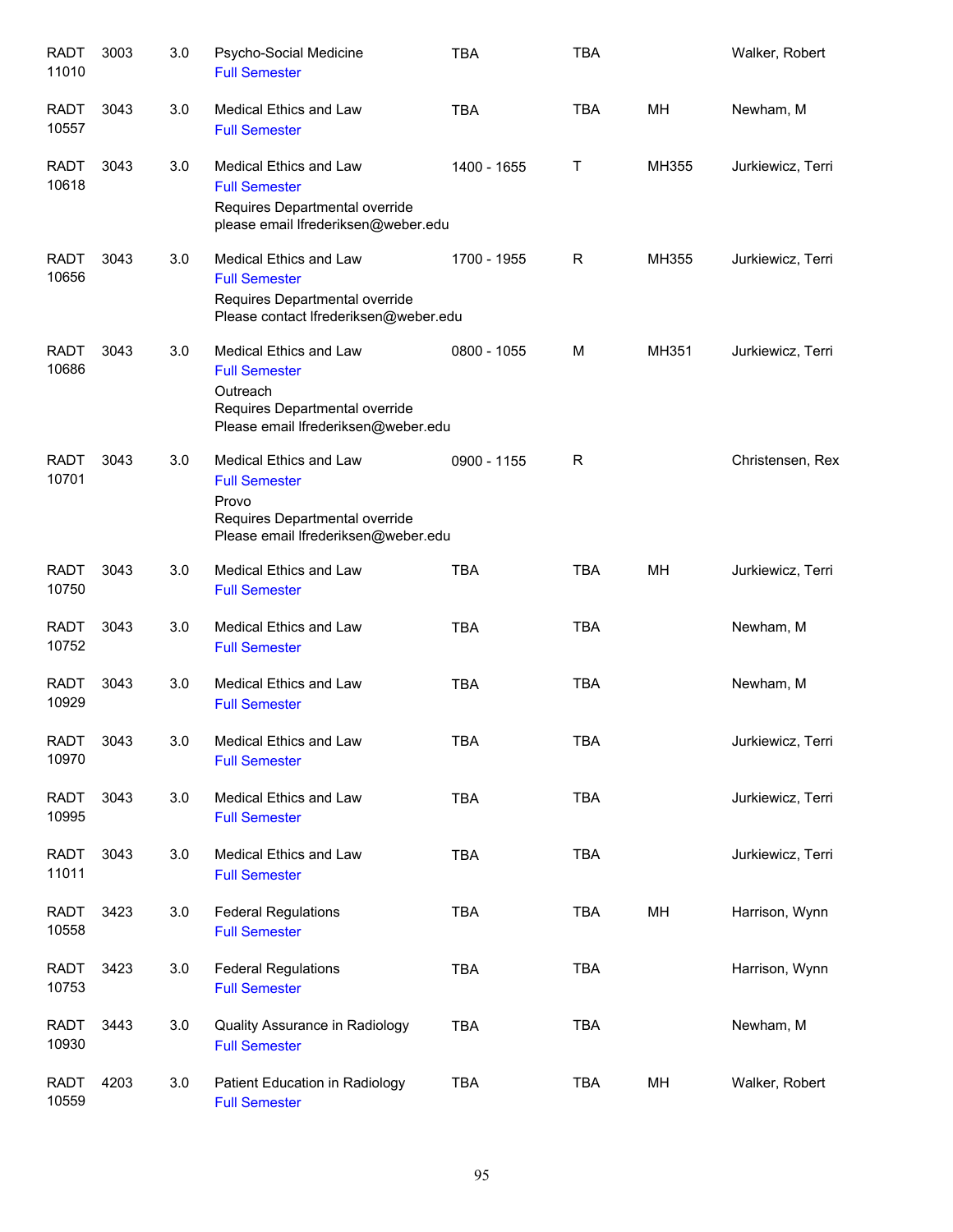| <b>RADT</b><br>10754 | 4203 | 3.0 | Patient Education in Radiology<br><b>Full Semester</b>       | <b>TBA</b> | <b>TBA</b> |    | Walker, Robert    |
|----------------------|------|-----|--------------------------------------------------------------|------------|------------|----|-------------------|
| RADT<br>10560        | 4213 | 3.0 | Supervision/Staff Development<br><b>Full Semester</b>        | <b>TBA</b> | <b>TBA</b> | MH | Walker, Robert    |
| <b>RADT</b><br>10755 | 4213 | 3.0 | <b>Supervision/Staff Development</b><br><b>Full Semester</b> | <b>TBA</b> | <b>TBA</b> |    | Walker, Robert    |
| <b>RADT</b><br>10561 | 4223 | 3.0 | <b>Promotional Strategies</b><br><b>Full Semester</b>        | <b>TBA</b> | <b>TBA</b> | MH | Newham, M         |
| <b>RADT</b><br>10756 | 4223 | 3.0 | <b>Promotional Strategies</b><br><b>Full Semester</b>        | <b>TBA</b> | <b>TBA</b> |    | Newham, M         |
| RADT<br>10562        | 4303 | 3.0 | Cardiology<br><b>Full Semester</b>                           | <b>TBA</b> | <b>TBA</b> | MH | Walker, Robert    |
| <b>RADT</b><br>10757 | 4303 | 3.0 | Cardiology<br><b>Full Semester</b>                           | <b>TBA</b> | <b>TBA</b> |    | Walker, Robert    |
| <b>RADT</b><br>10932 | 4303 | 3.0 | Cardiology<br><b>Full Semester</b>                           | <b>TBA</b> | <b>TBA</b> |    | Walker, Robert    |
| <b>RADT</b><br>10593 | 4333 | 3.0 | Head & Neck Angiography<br><b>Full Semester</b>              | <b>TBA</b> | <b>TBA</b> | MH | Walker, Robert    |
| <b>RADT</b><br>10801 | 4333 | 3.0 | Head & Neck Angiography<br><b>Full Semester</b>              | <b>TBA</b> | <b>TBA</b> |    | Walker, Robert    |
| <b>RADT</b><br>10563 | 4543 | 3.0 | <b>Bone Densitometry</b><br><b>Full Semester</b>             | <b>TBA</b> | <b>TBA</b> | MH | Jurkiewicz, Terri |
| <b>RADT</b><br>10741 | 4543 | 3.0 | <b>Bone Densitometry</b><br><b>Full Semester</b>             | <b>TBA</b> | <b>TBA</b> | MH | Jurkiewicz, Terri |
| RADT<br>10758        | 4543 | 3.0 | Bone Densitometry<br><b>Full Semester</b>                    | <b>TBA</b> | TBA        |    | Jurkiewicz, Terri |
| <b>RADT</b><br>10906 | 4543 | 3.0 | <b>Bone Densitometry</b><br><b>Full Semester</b>             | <b>TBA</b> | TBA        |    | Jurkiewicz, Terri |
| RADT<br>10564        | 4573 | 3.0 | Female Patient/Medical Imaging<br><b>Full Semester</b>       | <b>TBA</b> | <b>TBA</b> | MH | Newham, M         |
| RADT<br>10760        | 4573 | 3.0 | Female Patient/Medical Imaging<br><b>Full Semester</b>       | <b>TBA</b> | <b>TBA</b> |    | Newham, M         |
| RADT<br>10595        | 4633 | 3.0 | MRI of Central Nervous System<br><b>Full Semester</b>        | <b>TBA</b> | TBA        | MH | Christensen, Rex  |
| <b>RADT</b><br>10737 | 4633 | 3.0 | MRI of Central Nervous System<br><b>Full Semester</b>        | <b>TBA</b> | <b>TBA</b> | MH | Christensen, Rex  |
| <b>RADT</b><br>10803 | 4633 | 3.0 | MRI of Central Nervous System<br><b>Full Semester</b>        | <b>TBA</b> | <b>TBA</b> |    | Christensen, Rex  |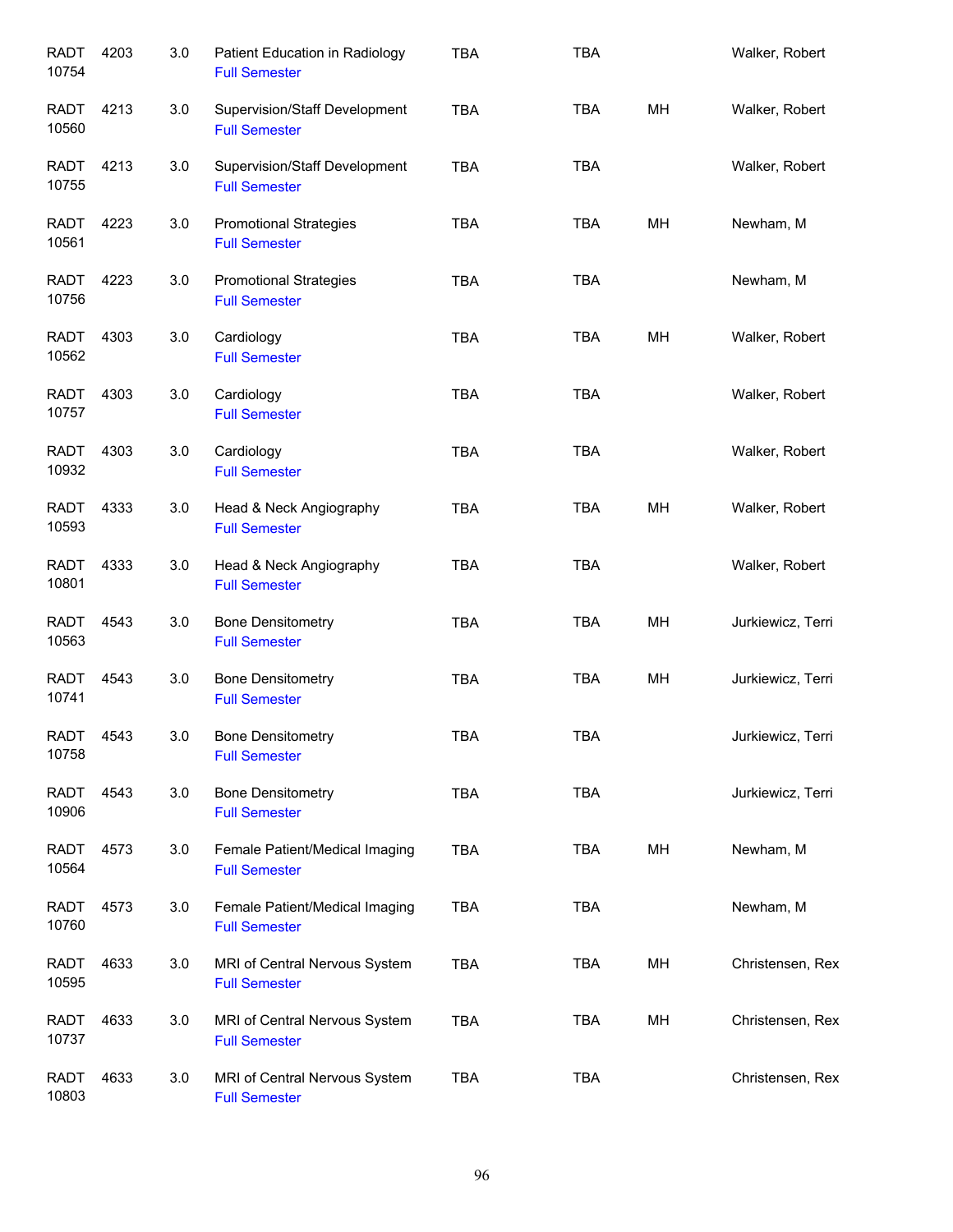| <b>RADT</b><br>10902 | 4633 | $3.0\,$ | MRI of Central Nervous System<br><b>Full Semester</b>  | <b>TBA</b> | <b>TBA</b> |    | Christensen, Rex  |
|----------------------|------|---------|--------------------------------------------------------|------------|------------|----|-------------------|
| <b>RADT</b><br>10596 | 4653 | 3.0     | Comp Tomo/Central Nervous Syst<br><b>Full Semester</b> | <b>TBA</b> | <b>TBA</b> | MH | Newham, M         |
| <b>RADT</b><br>10739 | 4653 | 3.0     | Comp Tomo/Central Nervous Syst<br><b>Full Semester</b> | <b>TBA</b> | <b>TBA</b> | MH | Newham, M         |
| <b>RADT</b><br>10804 | 4653 | 3.0     | Comp Tomo/Central Nervous Syst<br><b>Full Semester</b> | <b>TBA</b> | <b>TBA</b> |    | Newham, M         |
| <b>RADT</b><br>10904 | 4653 | 3.0     | Comp Tomo/Central Nervous Syst<br><b>Full Semester</b> | <b>TBA</b> | <b>TBA</b> |    | Newham, M         |
| <b>RADT</b><br>10565 | 4803 | 1.0     | Individual Research<br><b>Full Semester</b>            | <b>TBA</b> | <b>TBA</b> | MH | Walker, Robert    |
| <b>RADT</b><br>10566 | 4803 | 2.0     | <b>Individual Research</b><br><b>Full Semester</b>     | <b>TBA</b> | <b>TBA</b> | MH | Walker, Robert    |
| <b>RADT</b><br>10567 | 4803 | 3.0     | Individual Research<br><b>Full Semester</b>            | <b>TBA</b> | <b>TBA</b> | MH | Walker, Robert    |
| <b>RADT</b><br>10764 | 4803 | 1.0     | Individual Research<br><b>Full Semester</b>            | <b>TBA</b> | <b>TBA</b> |    | Walker, Robert    |
| <b>RADT</b><br>10765 | 4803 | 2.0     | Individual Research<br><b>Full Semester</b>            | <b>TBA</b> | <b>TBA</b> |    | Walker, Robert    |
| <b>RADT</b><br>10766 | 4803 | 3.0     | Individual Research<br><b>Full Semester</b>            | <b>TBA</b> | <b>TBA</b> |    | Walker, Robert    |
| <b>RADT</b><br>10568 | 4833 | 3.0     | Directed Readings & Research<br><b>Full Semester</b>   | <b>TBA</b> | <b>TBA</b> | MH | Kawamura, Diane   |
| <b>RADT</b><br>10768 | 4833 | 3.0     | Directed Readings & Research<br><b>Full Semester</b>   | <b>TBA</b> | <b>TBA</b> |    | Kawamura, Diane   |
| <b>RADT</b><br>10742 | 4862 | 2.0     | Clinical Internship<br><b>Full Semester</b>            | <b>TBA</b> | <b>TBA</b> | MH | Jurkiewicz, Terri |
| <b>RADT</b><br>10907 | 4862 | 2.0     | Clinical Internship<br><b>Full Semester</b>            | <b>TBA</b> | <b>TBA</b> |    | Jurkiewicz, Terri |
| <b>RADT</b><br>10569 | 4863 | 2.0     | Clinical Internship<br><b>Full Semester</b>            | <b>TBA</b> | <b>TBA</b> | MH | Christensen, Rex  |
| <b>RADT</b><br>10570 | 4863 | 3.0     | Clinical Internship<br><b>Full Semester</b>            | <b>TBA</b> | <b>TBA</b> | MH | Christensen, Rex  |
| <b>RADT</b><br>10571 | 4863 | 4.0     | Clinical Internship<br><b>Full Semester</b>            | <b>TBA</b> | <b>TBA</b> | MH | Christensen, Rex  |
| <b>RADT</b><br>10769 | 4863 | 2.0     | Clinical Internship<br><b>Full Semester</b>            | <b>TBA</b> | <b>TBA</b> |    | Christensen, Rex  |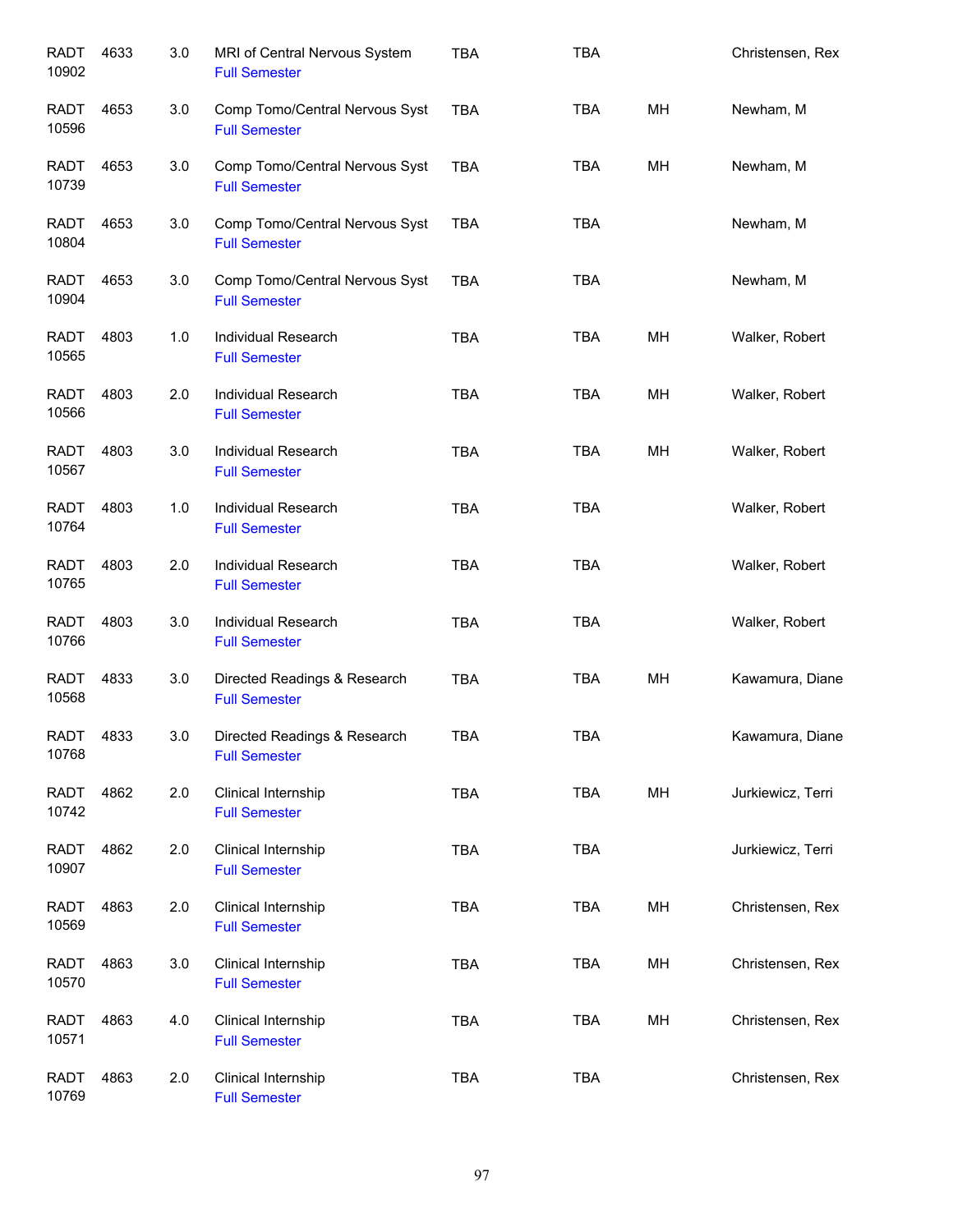| <b>RADT</b><br>10772 | 4863 | 3.0 | Clinical Internship<br><b>Full Semester</b>                | <b>TBA</b> | <b>TBA</b> |    | Christensen, Rex  |
|----------------------|------|-----|------------------------------------------------------------|------------|------------|----|-------------------|
| <b>RADT</b><br>10775 | 4863 | 4.0 | Clinical Internship<br><b>Full Semester</b>                | <b>TBA</b> | <b>TBA</b> |    | Christensen, Rex  |
| RADT<br>10597        | 4911 | 2.0 | Comprehensive Review/CT<br><b>Full Semester</b>            | <b>TBA</b> | <b>TBA</b> | MH | Newham, M         |
| <b>RADT</b><br>10740 | 4911 | 2.0 | Comprehensive Review/CT<br><b>Full Semester</b>            | <b>TBA</b> | <b>TBA</b> | MH | Newham, M         |
| <b>RADT</b><br>10805 | 4911 | 2.0 | Comprehensive Review/CT<br><b>Full Semester</b>            | <b>TBA</b> | <b>TBA</b> |    | Newham, M         |
| <b>RADT</b><br>10905 | 4911 | 2.0 | Comprehensive Review/CT<br><b>Full Semester</b>            | <b>TBA</b> | <b>TBA</b> |    | Newham, M         |
| <b>RADT</b><br>10598 | 4912 | 2.0 | Comprehensive Review/MRI<br><b>Full Semester</b>           | <b>TBA</b> | <b>TBA</b> | MН | Christensen, Rex  |
| <b>RADT</b><br>10738 | 4912 | 2.0 | Comprehensive Review/MRI<br><b>Full Semester</b>           | <b>TBA</b> | <b>TBA</b> | MH | Christensen, Rex  |
| <b>RADT</b><br>10806 | 4912 | 2.0 | Comprehensive Review/MRI<br><b>Full Semester</b>           | <b>TBA</b> | <b>TBA</b> |    | Christensen, Rex  |
| <b>RADT</b><br>10903 | 4912 | 2.0 | Comprehensive Review/MRI<br><b>Full Semester</b>           | <b>TBA</b> | <b>TBA</b> |    | Christensen, Rex  |
| <b>RADT</b><br>10594 | 4913 | 2.0 | Comprehensive Review/CIT<br><b>Full Semester</b>           | <b>TBA</b> | <b>TBA</b> | MH | Walker, Robert    |
| <b>RADT</b><br>10802 | 4913 | 2.0 | Comprehensive Review/CIT<br><b>Full Semester</b>           | <b>TBA</b> | <b>TBA</b> |    | Walker, Robert    |
| <b>RADT</b><br>10743 | 4914 | 2.0 | Compre Review/M<br><b>Full Semester</b>                    | <b>TBA</b> | <b>TBA</b> | MH | Jurkiewicz, Terri |
| <b>RADT</b><br>10908 | 4914 | 2.0 | Compre Review/M<br><b>Full Semester</b>                    | <b>TBA</b> | <b>TBA</b> |    | Jurkiewicz, Terri |
| <b>RADT</b><br>10572 | 4922 | 2.0 | Workshop<br><b>Full Semester</b>                           | TBA        | <b>TBA</b> | MH | Walker, Robert    |
| <b>RADT</b><br>10778 | 4922 | 2.0 | Workshop<br><b>Full Semester</b>                           | <b>TBA</b> | <b>TBA</b> |    | Walker, Robert    |
| <b>RADT</b><br>10573 | 4933 | 3.0 | Research Methods<br><b>Full Semester</b>                   | TBA        | <b>TBA</b> | MH | Kawamura, Diane   |
| <b>RADT</b><br>10783 | 4933 | 3.0 | Research Methods<br><b>Full Semester</b>                   | <b>TBA</b> | <b>TBA</b> |    | Kawamura, Diane   |
| <b>RADT</b><br>10574 | 4942 | 2.0 | <b>Current Issues &amp; Trends</b><br><b>Full Semester</b> | TBA        | <b>TBA</b> | MH | Walker, Robert    |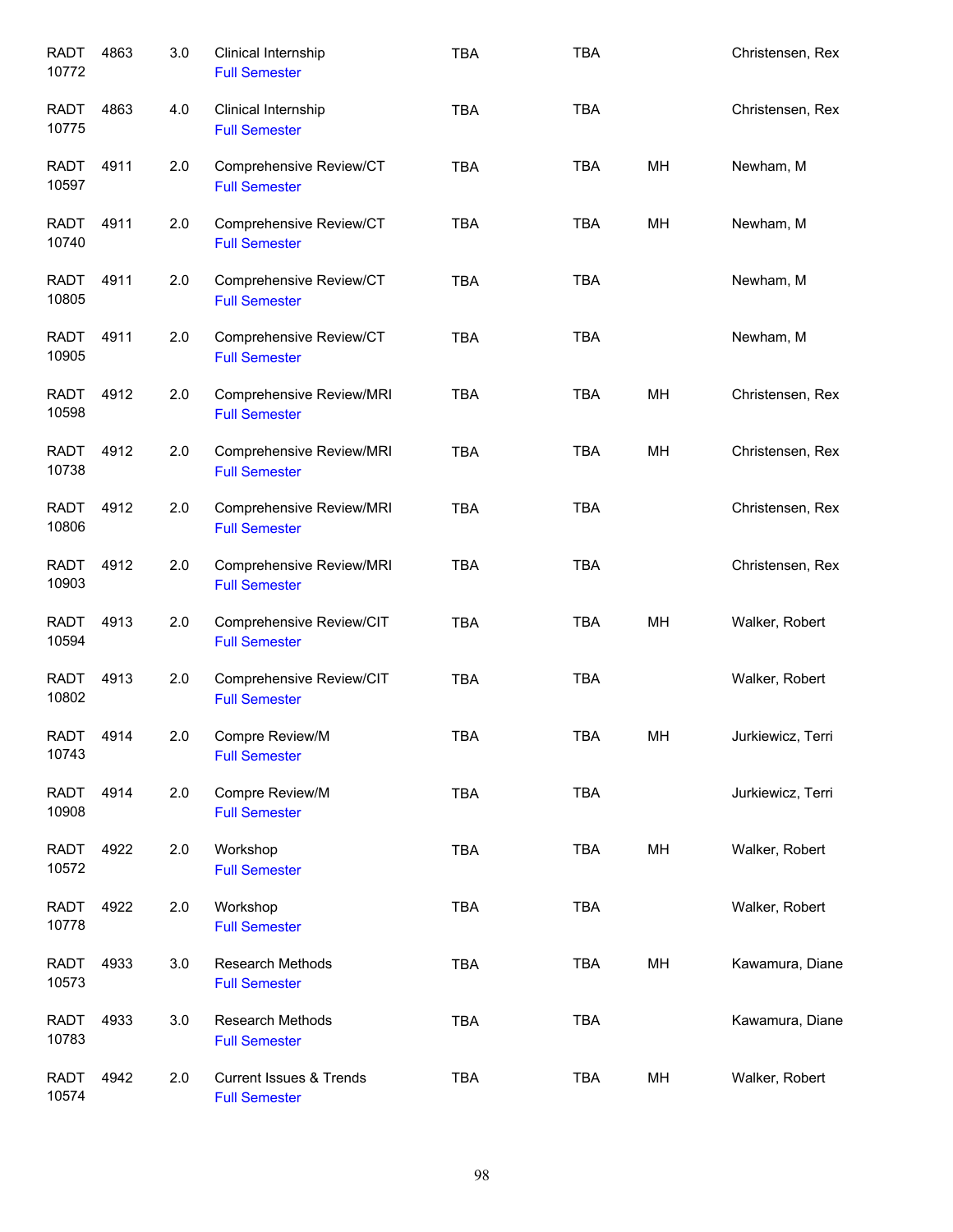| <b>RADT</b><br>10784 | 4942 | 2.0   | <b>Current Issues &amp; Trends</b><br><b>Full Semester</b> | <b>TBA</b> | <b>TBA</b> |    | Walker, Robert       |
|----------------------|------|-------|------------------------------------------------------------|------------|------------|----|----------------------|
| <b>RADT</b><br>10575 | 4943 | 3.0   | <b>Baccalaureate Thesis</b><br><b>Full Semester</b>        | <b>TBA</b> | <b>TBA</b> | MH | Kawamura, Diane      |
| RADT<br>10785        | 4943 | 3.0   | <b>Baccalaureate Thesis</b><br><b>Full Semester</b>        | <b>TBA</b> | <b>TBA</b> |    | Kawamura, Diane      |
| RADT<br>10576        | 4992 | $1.0$ | Seminar<br><b>Full Semester</b>                            | <b>TBA</b> | <b>TBA</b> | MH | Walker, Robert       |
| <b>RADT</b><br>10577 | 4992 | 2.0   | Seminar<br><b>Full Semester</b>                            | <b>TBA</b> | <b>TBA</b> | MН | Walker, Robert       |
| <b>RADT</b><br>10705 | 4992 | 2.0   | Seminar<br><b>Full Semester</b>                            | <b>TBA</b> | <b>TBA</b> | MH | Hecox, Ryan          |
| <b>RADT</b><br>10786 | 4992 | 1.0   | Seminar<br><b>Full Semester</b>                            | <b>TBA</b> | <b>TBA</b> |    | Walker, Robert       |
| <b>RADT</b><br>10787 | 4992 | 2.0   | Seminar<br><b>Full Semester</b>                            | <b>TBA</b> | <b>TBA</b> |    | Walker, Robert       |
| <b>RADT</b><br>10881 | 4992 | 2.0   | Seminar<br><b>Full Semester</b>                            | <b>TBA</b> | <b>TBA</b> |    | Hecox, Ryan          |
| <b>RADT</b><br>10940 | 4992 | $1.0$ | Seminar<br><b>Full Semester</b>                            | <b>TBA</b> | <b>TBA</b> |    | Newham, M            |
| <b>RADT</b><br>10933 | 5473 | 3.0   | Invasive Imaging Procedures<br><b>Full Semester</b>        | <b>TBA</b> | <b>TBA</b> |    | Newham, M            |
| <b>RADT</b><br>10934 | 5863 | 3.0   | <b>Clinical Preceptorship</b><br><b>Full Semester</b>      | <b>TBA</b> | <b>TBA</b> |    | Newham, M            |
| RATH<br>10706        | 4414 | 3.0   | Radiation Oncology III<br><b>Full Semester</b>             | <b>TBA</b> | <b>TBA</b> | MH | Marston, Christopher |
| <b>RATH</b><br>10882 | 4414 | 3.0   | Radiation Oncology III<br><b>Full Semester</b>             | <b>TBA</b> | <b>TBA</b> |    | Marston, Christopher |
| <b>RATH</b><br>10707 | 4444 | 3.0   | Advncd Treat Plan/Brachythera<br><b>Full Semester</b>      | TBA        | <b>TBA</b> | MH | Hadlock, Morgan      |
| <b>RATH</b><br>10883 | 4444 | 3.0   | Advncd Treat Plan/Brachythera<br><b>Full Semester</b>      | <b>TBA</b> | <b>TBA</b> |    | Hadlock, Morgan      |
| <b>RATH</b><br>10708 | 4863 | 3.0   | <b>Clinical Education III</b><br><b>Full Semester</b>      | TBA        | <b>TBA</b> | MH | Neville, Casey       |
| <b>RATH</b><br>10884 | 4863 | 3.0   | <b>Clinical Education III</b><br><b>Full Semester</b>      | TBA        | <b>TBA</b> |    | Neville, Casey       |
| <b>RATH</b><br>10709 | 4913 | 3.0   | <b>Comprehensive Review</b><br><b>Full Semester</b>        | TBA        | TBA        | MH | Fackrell, Mark       |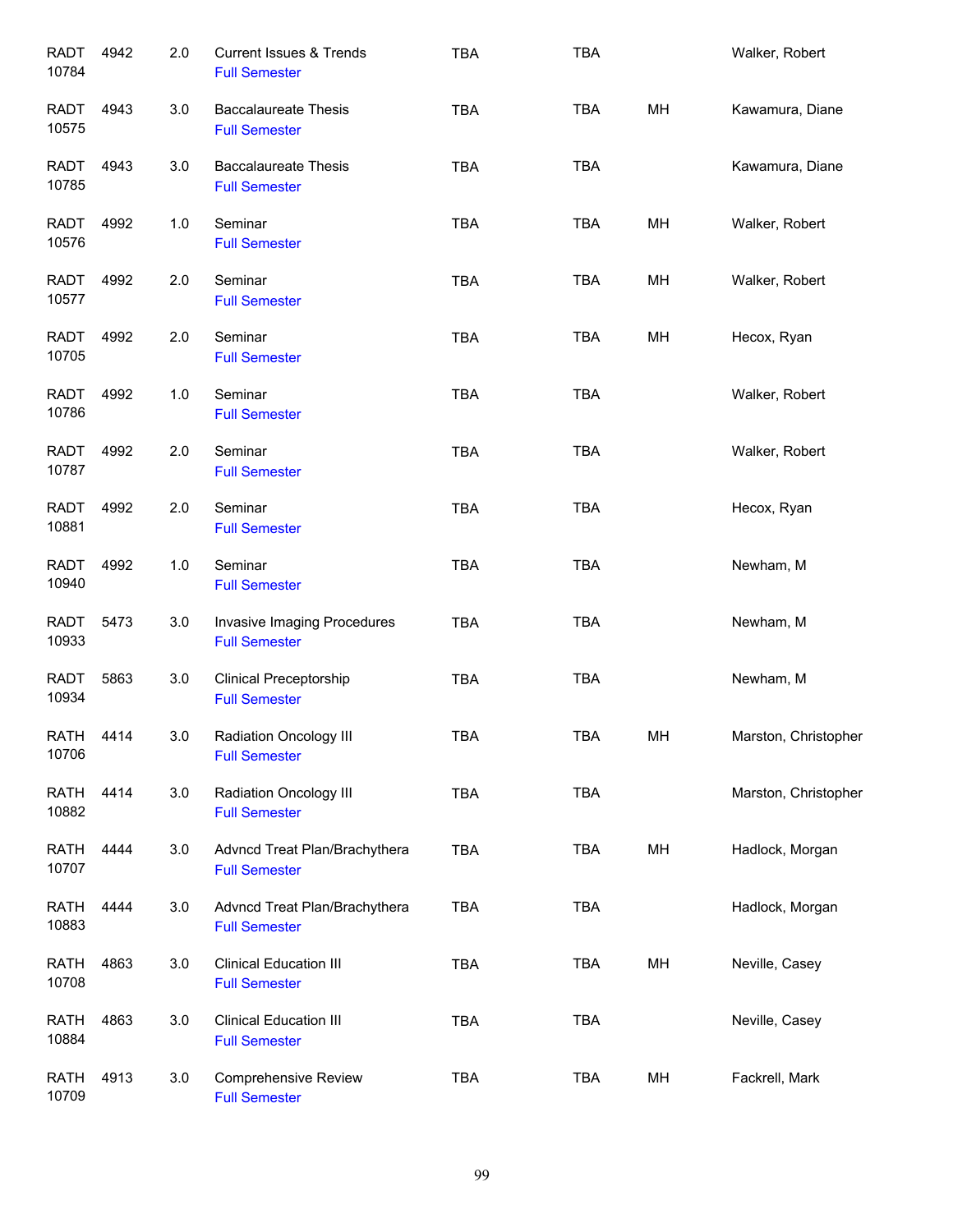| <b>RATH</b><br>10885 | 4913 | 3.0 | <b>Comprehensive Review</b><br><b>Full Semester</b>                                                                           | <b>TBA</b>  | <b>TBA</b>   |           | Fackrell, Mark     |
|----------------------|------|-----|-------------------------------------------------------------------------------------------------------------------------------|-------------|--------------|-----------|--------------------|
| <b>REC</b><br>10873  | 4930 | 2.0 | <b>Outdoor Education Workshop</b><br><b>Block 1</b><br>Class meets ONLY May 6,7,8,9,10,13                                     | 1630 - 2130 | <b>MTWRF</b> | SW116     | Turner, Daniel     |
| <b>REST</b><br>11115 | 1540 | 1.0 | Survey Respiratory Therapy<br><b>Full Semester</b>                                                                            | <b>TBA</b>  | <b>TBA</b>   | <b>OL</b> | Oki, Michell       |
|                      |      |     | To access online course materials, please log in to your student portal at<br>weber.edu and select your Student Services tab. |             |              |           |                    |
| <b>REST</b><br>11792 | 2140 | 3.0 | Intro Basic Therapeutic Modali<br><b>Full Semester</b>                                                                        | <b>TBA</b>  | <b>TBA</b>   |           | Clawson, Gary      |
| <b>REST</b><br>11787 | 2160 | 3.0 | <b>Equipment Management Lab</b><br><b>Full Semester</b>                                                                       | <b>TBA</b>  | <b>TBA</b>   | D02106    | Bouwhuis, Kristine |
| REST<br>11795        | 2210 | 3.0 | Elem Cardiopulm Anatomy/Physio<br><b>Full Semester</b>                                                                        | <b>TBA</b>  | <b>TBA</b>   |           | Guenter, Robert    |
| <b>REST</b><br>11788 | 2230 | 2.0 | Cardiopulmonary Pathophysiolog<br><b>Full Semester</b>                                                                        | <b>TBA</b>  | <b>TBA</b>   | D02106    | Eberle, Paul       |
| <b>REST</b><br>11789 | 2250 | 2.0 | <b>Basic Patient Assessment</b><br><b>Full Semester</b>                                                                       | <b>TBA</b>  | <b>TBA</b>   | D02106    | Eberle, Paul       |
| <b>REST</b><br>11796 | 2250 | 2.0 | <b>Basic Patient Assessment</b><br><b>Full Semester</b>                                                                       | <b>TBA</b>  | <b>TBA</b>   |           | Guenter, Robert    |
| <b>REST</b><br>11797 | 2300 | 3.0 | Basic Modalities Resp Care I<br><b>Full Semester</b>                                                                          | <b>TBA</b>  | <b>TBA</b>   |           | Clawson, Gary      |
| <b>REST</b><br>11798 | 2310 | 3.0 | Basic Modalities Resp Care II<br><b>Full Semester</b>                                                                         | <b>TBA</b>  | <b>TBA</b>   |           | Clawson, Gary      |
| <b>REST</b><br>11790 | 2320 | 2.0 | <b>Essentials Mechani Ventilation</b><br><b>Full Semester</b>                                                                 | <b>TBA</b>  | <b>TBA</b>   | D02106    | Trujillo, Lisa     |
| <b>REST</b><br>11791 | 2700 | 4.0 | <b>Clinical Applications</b><br><b>Full Semester</b>                                                                          | <b>TBA</b>  | <b>TBA</b>   | D02106    | Bouwhuis, Kristine |
| <b>REST</b><br>11799 | 2700 | 4.0 | <b>Clinical Applications</b><br><b>Full Semester</b>                                                                          | <b>TBA</b>  | <b>TBA</b>   |           | Guenter, Robert    |
| <b>REST</b><br>11800 | 3210 | 2.0 | Adv Cardiopulm Anatomy/Physiol<br><b>Full Semester</b>                                                                        | <b>TBA</b>  | <b>TBA</b>   |           | Guenter, Robert    |
| <b>REST</b><br>11801 | 3220 | 2.0 | Adv Cardiopulm Pathophysiology<br><b>Full Semester</b>                                                                        | <b>TBA</b>  | <b>TBA</b>   |           | Clawson, Gary      |
| <b>REST</b><br>11802 | 3230 | 2.0 | Adv Cardiopulmonary Technology<br><b>Full Semester</b>                                                                        | <b>TBA</b>  | <b>TBA</b>   |           | Clawson, Gary      |
| <b>REST</b><br>11116 | 3502 | 2.0 | Intro to Sleep Disorders<br><b>Block 1</b><br>This class meets May 6, 8, 13, and 15 from 9 a.m. to 3 p.m.                     | 0900 - 1500 | <b>MW</b>    | D02106    | Oki, Michell       |

100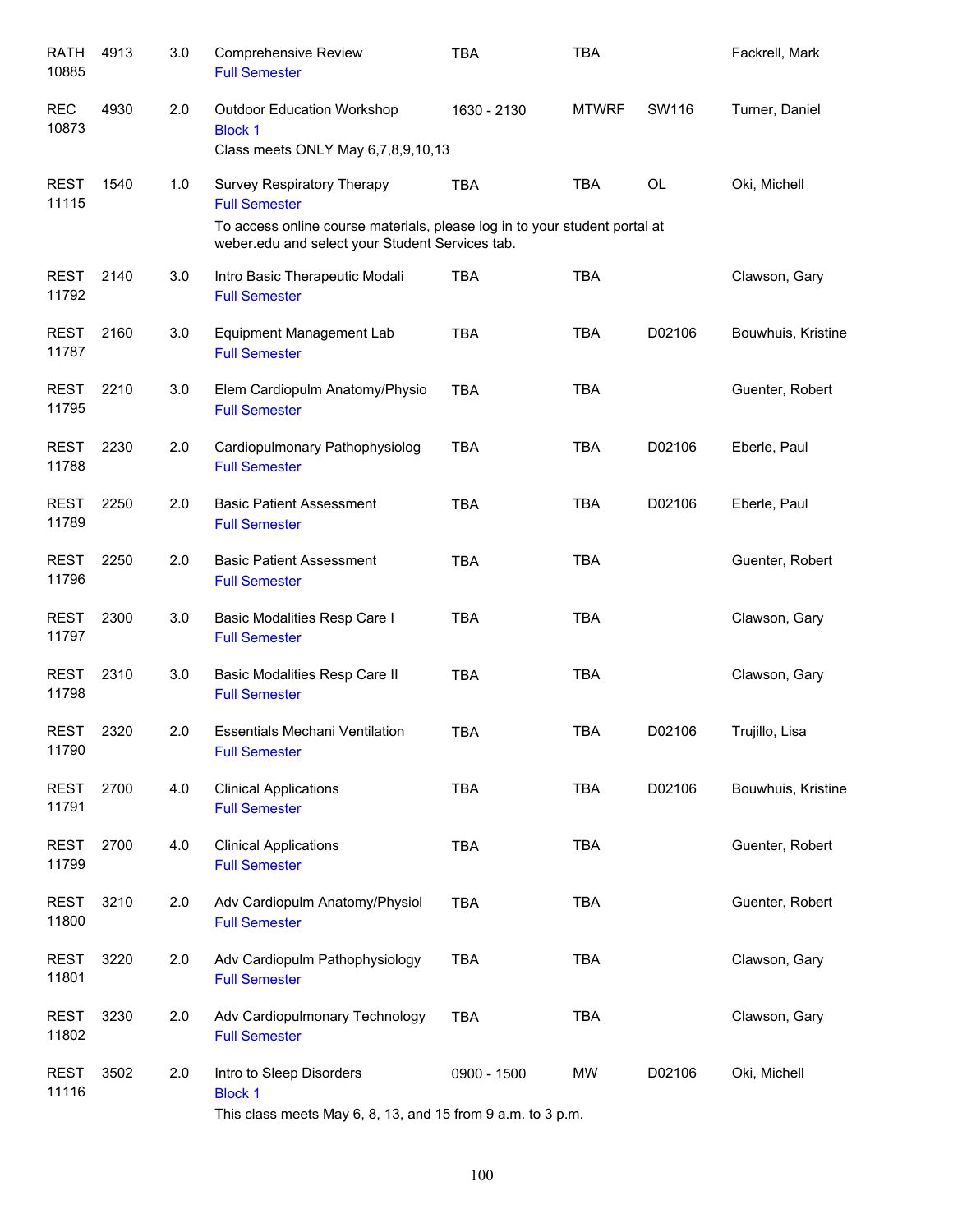| <b>REST</b><br>11118 | 3509 | 2.0 | Cases In Sleep Medicine<br><b>Block 1</b>                                                                                                | TBA        | TBA        | OL        | Oki, Michell      |
|----------------------|------|-----|------------------------------------------------------------------------------------------------------------------------------------------|------------|------------|-----------|-------------------|
|                      |      |     | To access online course materials, please log in to your student portal at<br>weber.edu and select your Student Services tab.            |            |            |           |                   |
| <b>REST</b><br>11804 | 3760 | 4.0 | Clin Appl Neonatal/Pediatric<br><b>Full Semester</b>                                                                                     | <b>TBA</b> | <b>TBA</b> |           | Guenter, Robert   |
| <b>REST</b><br>11803 | 3900 | 3.0 | <b>Clinical Simulation Seminar</b><br><b>Full Semester</b>                                                                               | <b>TBA</b> | <b>TBA</b> |           | Clawson, Gary     |
| <b>REST</b><br>12188 | 3900 | 3.0 | <b>Clinical Simulation Seminar</b><br><b>Full Semester</b>                                                                               | <b>TBA</b> | <b>TBA</b> | <b>OL</b> | Oki, Michell      |
|                      |      |     | To access online course materials, please log in to your student portal at<br>weber.edu and select your Student Services tab.            |            |            |           |                   |
| <b>REST</b><br>12133 | 4610 | 1.0 | <b>Advanced Patient Assessment</b><br><b>Full Semester</b>                                                                               | <b>TBA</b> | <b>TBA</b> |           | Eberle, Paul      |
| <b>REST</b><br>12134 | 4610 | 2.0 | <b>Advanced Patient Assessment</b><br><b>Full Semester</b>                                                                               | <b>TBA</b> | <b>TBA</b> |           | Eberle, Paul      |
| <b>REST</b><br>12179 | 4610 | 1.0 | <b>Advanced Patient Assessment</b><br><b>Full Semester</b>                                                                               | <b>TBA</b> | <b>TBA</b> | OL        | Eberle, Paul      |
|                      |      |     | To access online course materials, please log in to your student portal at<br>weber.edu and select your Student Services tab.            |            |            |           |                   |
| <b>REST</b><br>12180 | 4610 | 2.0 | <b>Advanced Patient Assessment</b><br><b>Full Semester</b><br>To access online course materials, please log in to your student portal at | <b>TBA</b> | <b>TBA</b> | <b>OL</b> | Eberle, Paul      |
|                      |      |     | weber.edu and select your Student Services tab.                                                                                          |            |            |           |                   |
| <b>REST</b><br>12135 | 4620 | 1.0 | <b>Health Promotion</b><br><b>Full Semester</b>                                                                                          | <b>TBA</b> | <b>TBA</b> |           | Trujillo, Lisa    |
| <b>REST</b><br>12136 | 4620 | 2.0 | <b>Health Promotion</b><br><b>Full Semester</b>                                                                                          | <b>TBA</b> | <b>TBA</b> |           | Trujillo, Lisa    |
| <b>REST</b><br>12181 | 4620 | 1.0 | <b>Health Promotion</b><br><b>Full Semester</b>                                                                                          | <b>TBA</b> | <b>TBA</b> | <b>OL</b> | Trujillo, Lisa    |
|                      |      |     | To access online course materials, please log in to your student portal at<br>weber.edu and select your Student Services tab.            |            |            |           |                   |
| <b>REST</b><br>12182 | 4620 | 2.0 | <b>Health Promotion</b><br><b>Full Semester</b>                                                                                          | <b>TBA</b> | TBA        | OL        | Trujillo, Lisa    |
|                      |      |     | To access online course materials, please log in to your student portal at<br>weber.edu and select your Student Services tab.            |            |            |           |                   |
| <b>REST</b><br>12137 | 4630 | 1.0 | <b>Continuous Quality Improvement</b><br><b>Full Semester</b>                                                                            | TBA        | <b>TBA</b> |           | Gardiner, Janelle |
| <b>REST</b><br>12138 | 4630 | 2.0 | Continuous Quality Improvement<br><b>Full Semester</b>                                                                                   | <b>TBA</b> | <b>TBA</b> |           | Gardiner, Janelle |
| <b>REST</b><br>12183 | 4630 | 1.0 | <b>Continuous Quality Improvement</b><br><b>Full Semester</b>                                                                            | <b>TBA</b> | TBA        | <b>OL</b> | Gardiner, Janelle |
|                      |      |     | To access online course materials, please log in to your student portal at<br>weber.edu and select your Student Services tab.            |            |            |           |                   |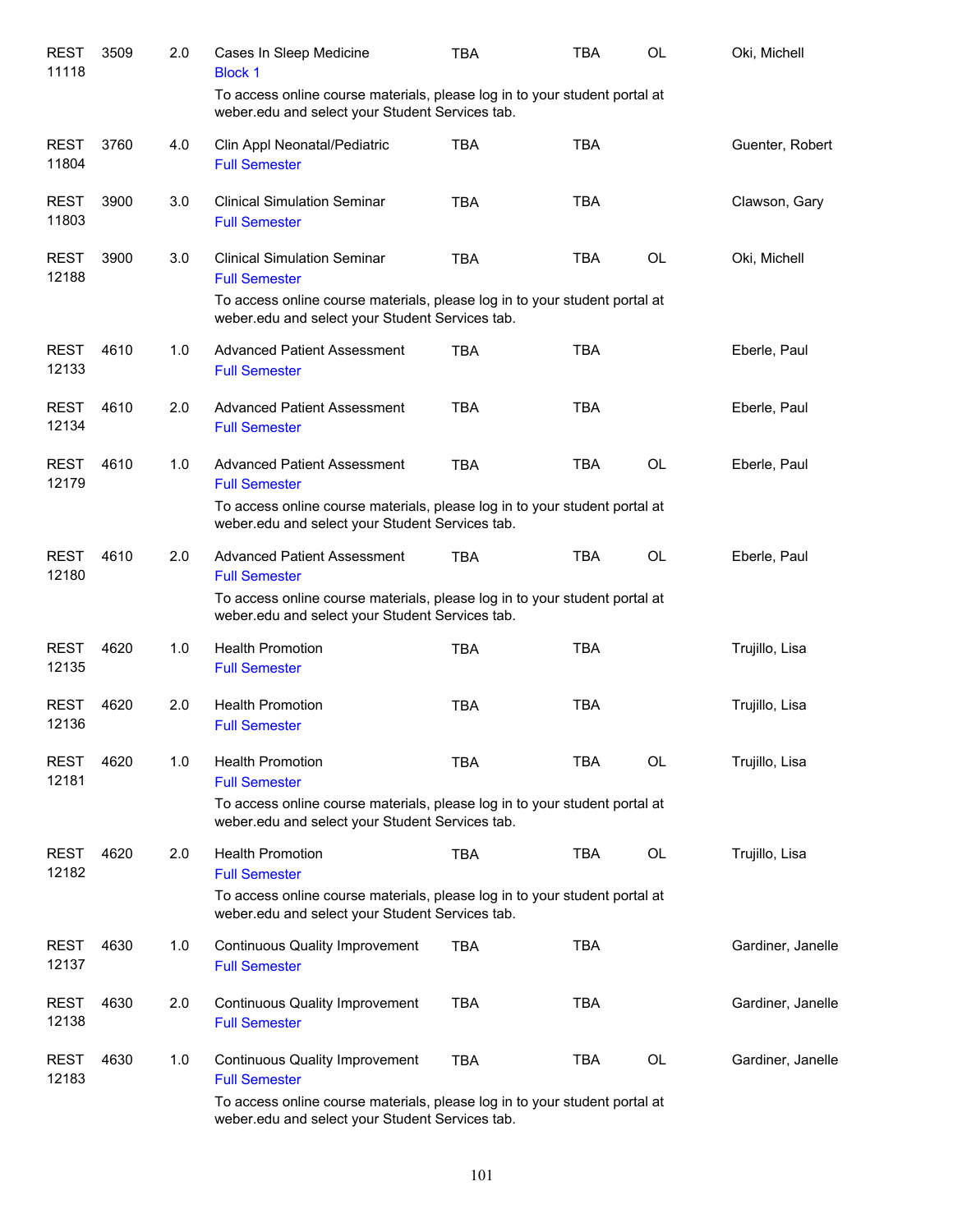| <b>REST</b><br>11121 | 4800 | 1.0 | Independent Projects<br><b>Full Semester</b>                                                                                                                                                                                                                                                                                                                                                           | TBA         | <b>TBA</b> | <b>OL</b>   | Oki, Michell        |
|----------------------|------|-----|--------------------------------------------------------------------------------------------------------------------------------------------------------------------------------------------------------------------------------------------------------------------------------------------------------------------------------------------------------------------------------------------------------|-------------|------------|-------------|---------------------|
|                      |      |     | To access online course materials, please log in to your student portal at<br>weber.edu and select your Student Services tab.                                                                                                                                                                                                                                                                          |             |            |             |                     |
| <b>REST</b><br>12184 | 4800 | 1.0 | Independent Projects<br><b>Full Semester</b>                                                                                                                                                                                                                                                                                                                                                           | <b>TBA</b>  | <b>TBA</b> | <b>OL</b>   | Oki, Michell        |
|                      |      |     | To access online course materials, please log in to your student portal at<br>weber.edu and select your Student Services tab.                                                                                                                                                                                                                                                                          |             |            |             |                     |
| <b>SCM</b><br>11493  | 3050 | 3.0 | Operations & Logistics Mgmt<br><b>Full Semester</b>                                                                                                                                                                                                                                                                                                                                                    | 1730 - 2010 | Т          | D02114      | Grubb, Jeremy       |
| <b>SCM</b><br>11309  | 4860 | 3.0 | Supply Chain Mngmt Internship<br><b>Full Semester</b>                                                                                                                                                                                                                                                                                                                                                  | <b>TBA</b>  | <b>TBA</b> |             | Russell, Stephen    |
|                      |      |     | Instructor and BSAD approval required for registration                                                                                                                                                                                                                                                                                                                                                 |             |            |             |                     |
| <b>SOC</b><br>11317  | 1010 | 3.0 | SS/DV Intro to Sociology<br><b>Full Semester</b>                                                                                                                                                                                                                                                                                                                                                       | <b>TBA</b>  | <b>TBA</b> | <b>OL</b>   | Reynolds, Robert    |
|                      |      |     | To access online course materials, please log in to your student portal at<br>weber.edu and select your student services tab.                                                                                                                                                                                                                                                                          |             |            |             |                     |
| <b>SOC</b><br>11318  | 1010 | 3.0 | SS/DV Intro to Sociology<br><b>Full Semester</b>                                                                                                                                                                                                                                                                                                                                                       | <b>TBA</b>  | <b>TBA</b> | <b>OL</b>   | Wei-Arthus, Huiying |
|                      |      |     | To access online course materials, please log in to your student portal at<br>weber.edu and select your student services tab.                                                                                                                                                                                                                                                                          |             |            |             |                     |
| <b>SOC</b><br>11180  | 1020 | 3.0 | <b>CEL SS/DV Social Problems</b><br><b>Block 1</b>                                                                                                                                                                                                                                                                                                                                                     | 1030 - 1310 | <b>TR</b>  | SS109       | Higley, Ramona      |
|                      |      |     | CEL stands for Community Engaged Learning which means that students<br>engage in meaningful community engagement that is connected to specific<br>course objectives. See http://www.weber.edu/ccel/cel-designation.html for a full<br>list of CEL designated courses.                                                                                                                                  |             |            |             |                     |
| <b>SOC</b><br>11319  | 1020 | 3.0 | <b>CEL SS/DV Social Problems</b><br><b>Full Semester</b>                                                                                                                                                                                                                                                                                                                                               | <b>TBA</b>  | <b>TBA</b> | <b>OL</b>   | Richens, Greg       |
|                      |      |     | To access online course materials, please log in to your student portal at<br>weber.edu and select your student services tab. CEL stands for Community<br>Engaged Learning which means that students engage in meaningful community<br>engagement that is connected to specific course objectives. See<br>http://www.weber.edu/ccel/cel-designation.html for a full list of CEL designated<br>courses. |             |            |             |                     |
| <b>SOC</b><br>11320  | 1020 | 3.0 | <b>CEL SS/DV Social Problems</b><br><b>Full Semester</b>                                                                                                                                                                                                                                                                                                                                               | <b>TBA</b>  | <b>TBA</b> | OL          | Higley, Ramona      |
|                      |      |     | To access online course materials, please log in to your student portal at<br>weber edu and select your student services tab. CEL stands for Community<br>Engaged Learning which means that students engage in meaningful community<br>engagement that is connected to specific course objectives. See<br>http://www.weber.edu/ccel/cel-designation.html for a full list of CEL designated<br>courses. |             |            |             |                     |
| <b>SOC</b><br>11382  | 3110 | 3.0 | Sociology Of Family<br><b>Block 1</b>                                                                                                                                                                                                                                                                                                                                                                  | 0730 - 1010 | TR         | <b>SS44</b> | Higley, Ramona      |
| <b>SOC</b><br>10498  | 3410 | 3.0 | Sociology of Religion<br><b>Full Semester</b>                                                                                                                                                                                                                                                                                                                                                          | 1700 - 1940 | R          | PS217       | Blake, Spencer      |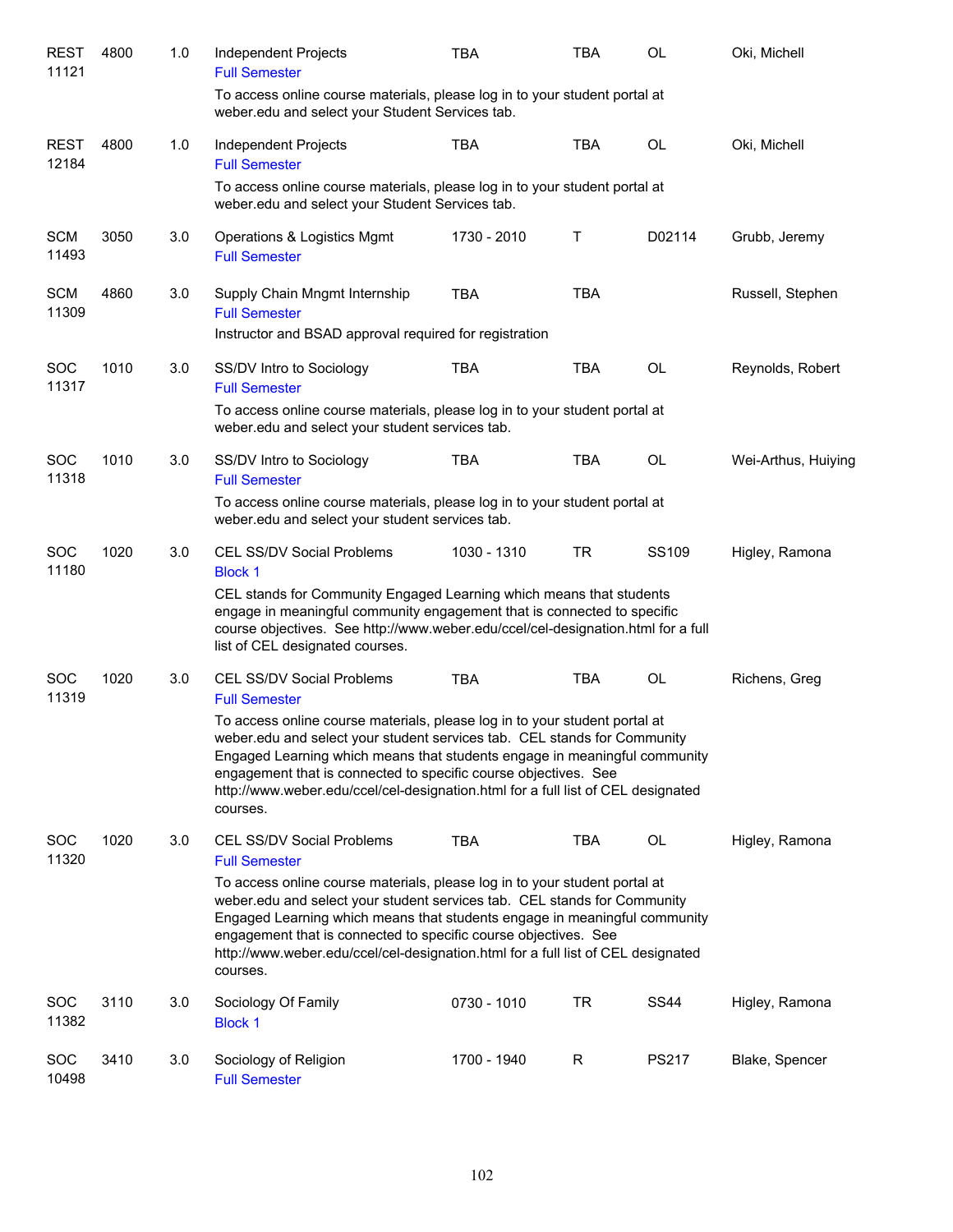| SOC<br>11106         | 3420 | 3.0   | Sociology of Education<br><b>Block 1</b>                          | 1730 - 2010 | <b>MW</b>  | SS109       | Richens, Greg     |
|----------------------|------|-------|-------------------------------------------------------------------|-------------|------------|-------------|-------------------|
| SOC<br>11090         | 3550 | 3.0   | Organizations in Society<br><b>Block 1</b>                        | 1030 - 1220 | <b>MWF</b> | <b>SS44</b> | Reynolds, Robert  |
| <b>SOC</b><br>11089  | 3600 | 3.0   | <b>Social Statistics</b><br><b>Block 1</b>                        | 0830 - 1020 | <b>MWF</b> | <b>SS44</b> | Reynolds, Robert  |
| <b>SOC</b><br>11097  | 4830 | 1.0   | Readings and/or Projects<br><b>Full Semester</b>                  | <b>TBA</b>  | <b>TBA</b> |             | Ollilainen, Anne  |
| <b>SOC</b><br>11098  | 4830 | 2.0   | Readings and/or Projects<br><b>Full Semester</b>                  | <b>TBA</b>  | <b>TBA</b> |             | Ollilainen, Anne  |
| <b>SOC</b><br>11099  | 4830 | 3.0   | Readings and/or Projects<br><b>Full Semester</b>                  | <b>TBA</b>  | <b>TBA</b> |             | Ollilainen, Anne  |
| SOC<br>11100         | 4890 | 1.0   | Internship<br><b>Full Semester</b>                                | <b>TBA</b>  | <b>TBA</b> |             | Ollilainen, Anne  |
| SOC<br>11101         | 4890 | 2.0   | Internship<br><b>Full Semester</b>                                | <b>TBA</b>  | <b>TBA</b> |             | Ollilainen, Anne  |
| <b>SOC</b><br>11102  | 4890 | 3.0   | Internship<br><b>Full Semester</b>                                | <b>TBA</b>  | <b>TBA</b> |             | Ollilainen, Anne  |
| SOC<br>11103         | 4890 | 4.0   | Internship<br><b>Full Semester</b>                                | <b>TBA</b>  | <b>TBA</b> |             | Ollilainen, Anne  |
| SOC<br>11104         | 4890 | $5.0$ | Internship<br><b>Full Semester</b>                                | <b>TBA</b>  | <b>TBA</b> |             | Ollilainen, Anne  |
| SOC<br>11105         | 4890 | 6.0   | Internship<br><b>Full Semester</b>                                | <b>TBA</b>  | <b>TBA</b> |             | Ollilainen, Anne  |
| <b>SPAN</b><br>11506 | 1010 | 3.0   | First Semester Spanish<br><b>Block 1</b><br>Course Fee \$6.00     | 0830 - 1020 | <b>MWF</b> | EH115       | Compton, Greg     |
| <b>SPAN</b><br>11507 | 1020 | 3.0   | Second Semester Spanish<br><b>Block 2</b><br>Course Fee \$6.00    | 0830 - 1020 | <b>MWF</b> | EH115       | Stokes, Jeffery   |
| <b>SPAN</b><br>11508 | 2010 | 3.0   | Third Semester Spanish<br><b>Block 1</b><br>Course Fee \$6.00     | 0830 - 1020 | <b>MWF</b> | EH118       | Norseth, Marianna |
| <b>SPAN</b><br>11510 | 2020 | 3.0   | HU Fourth Semester Spanish<br><b>Block 2</b><br>Course Fee \$6.00 | 0830 - 1020 | <b>MWF</b> | EH118       | Norseth, Marianna |
| <b>SPAN</b><br>11511 | 3060 | 3.0   | Grammar & Composition<br><b>Block 1</b><br>Course Fee \$6.00      | 0830 - 1110 | MW         | EH105       | Fielding, Maria   |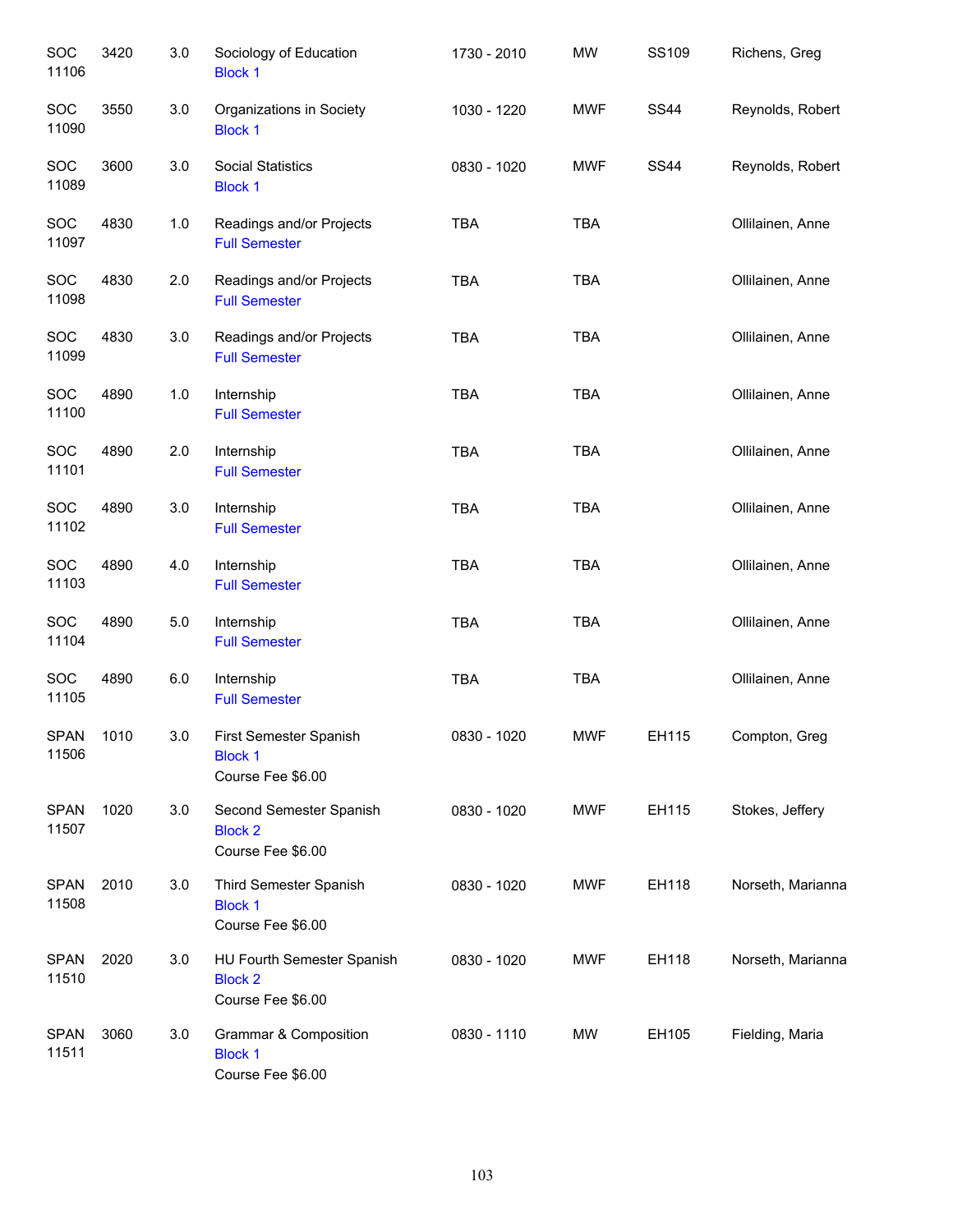| <b>SPAN</b><br>11512 | 3160 | 3.0 | Introduction to Literature<br><b>Block 2</b><br>Course Fee \$6.00                                                                                                                                  | 0830 - 1110 | <b>MW</b>  | EH106     | Mathews, Thomas   |
|----------------------|------|-----|----------------------------------------------------------------------------------------------------------------------------------------------------------------------------------------------------|-------------|------------|-----------|-------------------|
| <b>SPAN</b><br>11514 | 3570 | 3.0 | Don Quijote through Film<br><b>Block 2</b><br>Course Fee \$6.00                                                                                                                                    | 0900 - 1140 | <b>TR</b>  | EH115     | Maughan, Rona Lee |
| <b>SPAN</b><br>11834 | 3570 | 3.0 | Immigration in Cinema<br><b>Block 1</b><br>Course Fee \$6.00                                                                                                                                       | <b>TBA</b>  | <b>TBA</b> | OL        | Batista, Diego    |
| <b>SPAN</b><br>11513 | 3630 | 3.0 | Latin American Short Stories<br><b>Block 1</b><br>Course Fee \$6.00                                                                                                                                | 0900 - 1140 | <b>TR</b>  | EH116     | Bergeson, Craig   |
| <b>SPAN</b><br>12081 | 4830 | 3.0 | <b>Directed Readings</b><br><b>Full Semester</b>                                                                                                                                                   | <b>TBA</b>  | <b>TBA</b> |           | Batista, Diego    |
| <b>SPAN</b><br>12173 | 4830 | 3.0 | <b>Directed Readings</b><br><b>Block 1</b>                                                                                                                                                         | <b>TBA</b>  | <b>TBA</b> |           | Bergeson, Craig   |
| <b>SPAN</b><br>12243 | 4830 | 3.0 | <b>Directed Readings</b><br><b>Full Semester</b>                                                                                                                                                   | <b>TBA</b>  | <b>TBA</b> |           | Giralt, Alicia    |
| <b>SPAN</b><br>12244 | 4830 | 3.0 | <b>Directed Readings</b><br><b>Full Semester</b>                                                                                                                                                   | <b>TBA</b>  | <b>TBA</b> |           | Giralt, Alicia    |
| <b>SPAN</b><br>12222 | 4990 | 0.5 | Senior Assessment<br><b>Block 2</b>                                                                                                                                                                | <b>TBA</b>  | <b>TBA</b> |           | Mathews, Thomas   |
| <b>SST</b><br>10130  | 1143 | 3.0 | <b>Fundamental Selling Techniques</b><br><b>Full Semester</b><br>To access the online course materials, please log in to your student portal at<br>weber.edu and select your Student Services tab. | <b>TBA</b>  | <b>TBA</b> | OL        | Border, Tim       |
| <b>SST</b><br>10131  | 1303 | 3.0 | Sales Channels<br><b>Full Semester</b><br>To access the online course materials, please log in to your student portal at<br>weber.edu and select your Student Services tab.                        | <b>TBA</b>  | <b>TBA</b> | <b>OL</b> | Eichmeier, Steven |
| <b>SST</b><br>10132  | 1401 | 1.0 | Intoduction to SST<br><b>Full Semester</b><br>To access the online course materials, please log in to your student portal at<br>weber.edu and select your Student Services tab.                    | <b>TBA</b>  | <b>TBA</b> | OL        | Eichmeier, Steven |
| SST<br>10133         | 2383 | 3.0 | Retail Merchandising/Buying Me<br><b>Full Semester</b><br>To access the online course materials, please log in to your student portal at<br>weber.edu and select your Student Services tab.        | <b>TBA</b>  | TBA        | OL        | Jonsson, Jo Ellen |
| SST<br>10134         | 2443 | 3.0 | <b>Advertising Methods</b><br><b>Full Semester</b><br>To access the online course materials, please log in to your student portal at<br>weber.edu and select your Student Services tab.            | <b>TBA</b>  | TBA        | OL        | Grunander, Carl   |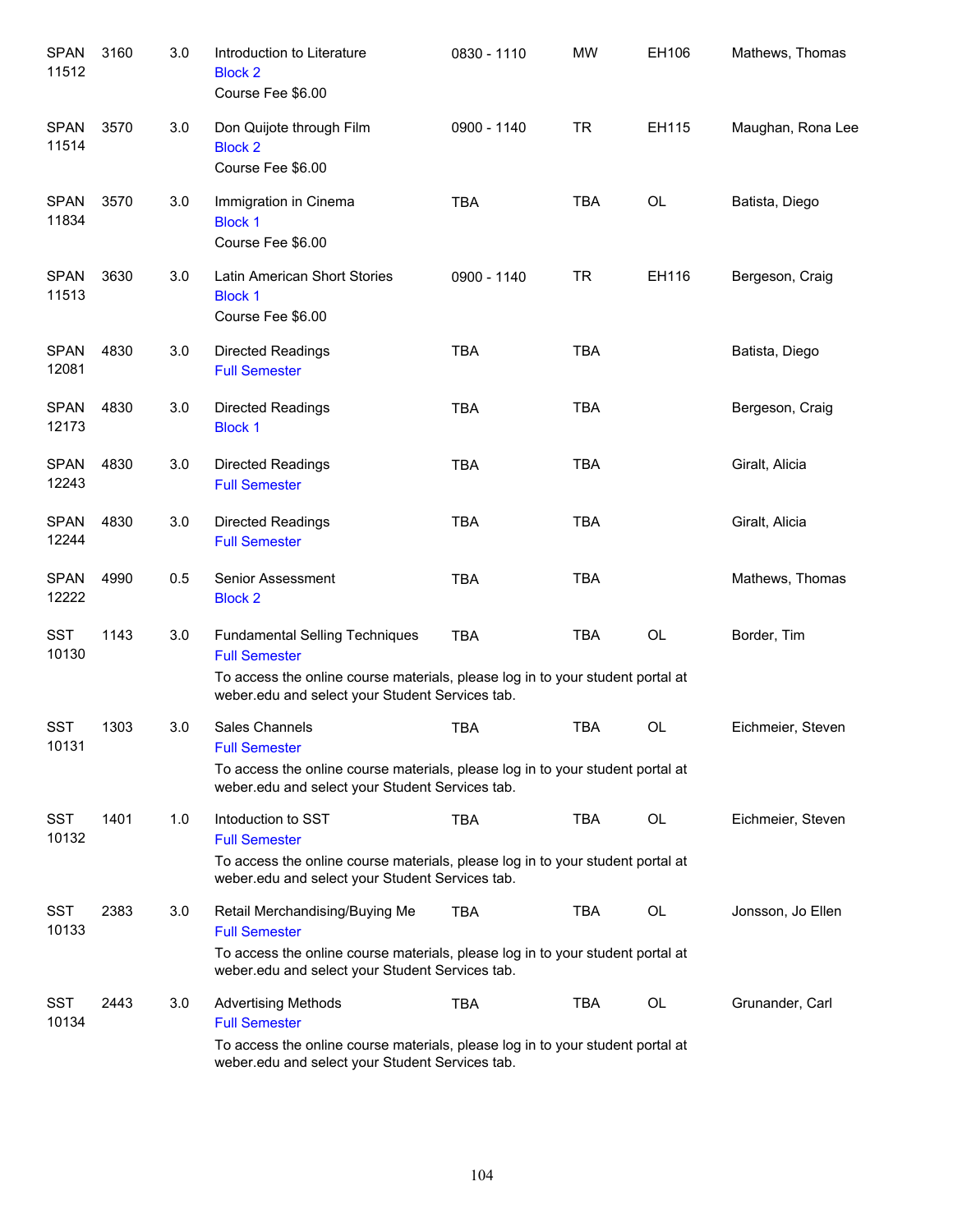| <b>SST</b><br>10135 | 2603 | 3.0 | <b>Advanced Selling Techniques</b><br><b>Full Semester</b>                                                                        | <b>TBA</b>                                | TBA         | OL                                              | Litchford, Charles |
|---------------------|------|-----|-----------------------------------------------------------------------------------------------------------------------------------|-------------------------------------------|-------------|-------------------------------------------------|--------------------|
|                     |      |     | To access the online course materials, please log in to your student portal at<br>weber.edu and select your Student Services tab. |                                           |             |                                                 |                    |
| <b>SST</b><br>10136 | 3103 | 3.0 | Sales Personalities & Profiles<br><b>Full Semester</b>                                                                            | <b>TBA</b>                                | <b>TBA</b>  | <b>OL</b>                                       | Border, Tim        |
|                     |      |     | To access the online course materials, please log in to your student portal at<br>weber.edu and select your Student Services tab. |                                           |             |                                                 |                    |
| <b>SST</b><br>10137 | 3203 | 3.0 | <b>Customer Service Techniques</b><br><b>Full Semester</b>                                                                        | <b>TBA</b>                                | <b>TBA</b>  | OL                                              | Grunander, Carl    |
|                     |      |     | To access the online course materials, please log in to your student portal at<br>weber.edu and select your Student Services tab. |                                           |             |                                                 |                    |
| <b>SST</b><br>10138 | 3363 | 3.0 | <b>Contract &amp; Sales Negotiation</b><br><b>Full Semester</b>                                                                   | <b>TBA</b>                                | <b>TBA</b>  | <b>OL</b>                                       | Casler, Velton     |
|                     |      |     | To access the online course materials, please log in to your student portal at<br>weber.edu and select your Student Services tab. |                                           |             |                                                 |                    |
| <b>SST</b><br>10139 | 3563 | 3.0 | Principles Sales Supervision<br><b>Full Semester</b>                                                                              | <b>TBA</b>                                | <b>TBA</b>  | <b>OL</b>                                       | Eichmeier, Steven  |
|                     |      |     | To access the online course materials, please log in to your student portal at<br>weber.edu and select your Student Services tab. |                                           |             |                                                 |                    |
| <b>SST</b><br>10140 | 3563 | 3.0 | Principles Sales Supervision<br><b>Full Semester</b>                                                                              | <b>TBA</b>                                | <b>TBA</b>  | <b>OL</b>                                       | Dove, Rick         |
|                     |      |     | To access the online course materials, please log in to your student portal at<br>weber.edu and select your student services tab. |                                           |             |                                                 |                    |
| <b>SST</b><br>10590 | 3702 | 2.0 | Devloping Team Leadrshp Skills<br><b>Block 1</b>                                                                                  | 1200 - 2100<br>1200 - 2100<br>1200 - 2100 | R<br>F<br>S | <b>TE202N</b><br><b>TE202N</b><br><b>TE202N</b> | Dove, Rick         |
|                     |      |     | 3 days only, May 9 - 11, 12:00 - 9 pm                                                                                             |                                           |             |                                                 |                    |
| <b>SST</b><br>10591 | 3702 | 2.0 | Devloping Team Leadrshp Skills<br><b>Block 1</b>                                                                                  | 1200 - 2100<br>1200 - 2100                | R<br>F      | <b>TE202N</b><br><b>TE202N</b>                  | Dove, Rick         |
|                     |      |     | 3 days only, May 16-18, 12:00 - 9:00 pm                                                                                           | 1200 - 2100                               | S           | <b>TE202N</b>                                   |                    |
| <b>SST</b><br>10141 | 3803 | 3.0 | Sales Proposals<br><b>Full Semester</b>                                                                                           | <b>TBA</b>                                | <b>TBA</b>  | OL                                              | Dove, Rick         |
|                     |      |     | To access the online course materials, please log in to your student portal at<br>weber.edu and select your student services tab. |                                           |             |                                                 |                    |
| <b>SST</b><br>10142 | 3903 | 3.0 | <b>Sales Presentation Strategies</b><br><b>Block 1</b>                                                                            | <b>TBA</b>                                | <b>TBA</b>  | OL                                              | Cooper, Desiree    |
|                     |      |     | To access the online course materials, please log in to your student portal at<br>weber.edu and select your student services tab. |                                           |             |                                                 |                    |
| <b>SST</b><br>10143 | 4203 | 3.0 | <b>Ethical Sales and Service</b><br><b>Full Semester</b>                                                                          | <b>TBA</b>                                | TBA         | OL                                              | Jonsson, Jo Ellen  |
|                     |      |     | To access the online course materials, please log in to your student portal at<br>weber.edu and select your student services tab. |                                           |             |                                                 |                    |
| <b>SST</b><br>10144 | 4203 | 3.0 | <b>Ethical Sales and Service</b><br><b>Full Semester</b>                                                                          | <b>TBA</b>                                | <b>TBA</b>  | OL                                              | Dove, Rick         |
|                     |      |     | To access the online course materials, please log in to your student portal at<br>weber.edu and select your student services tab. |                                           |             |                                                 |                    |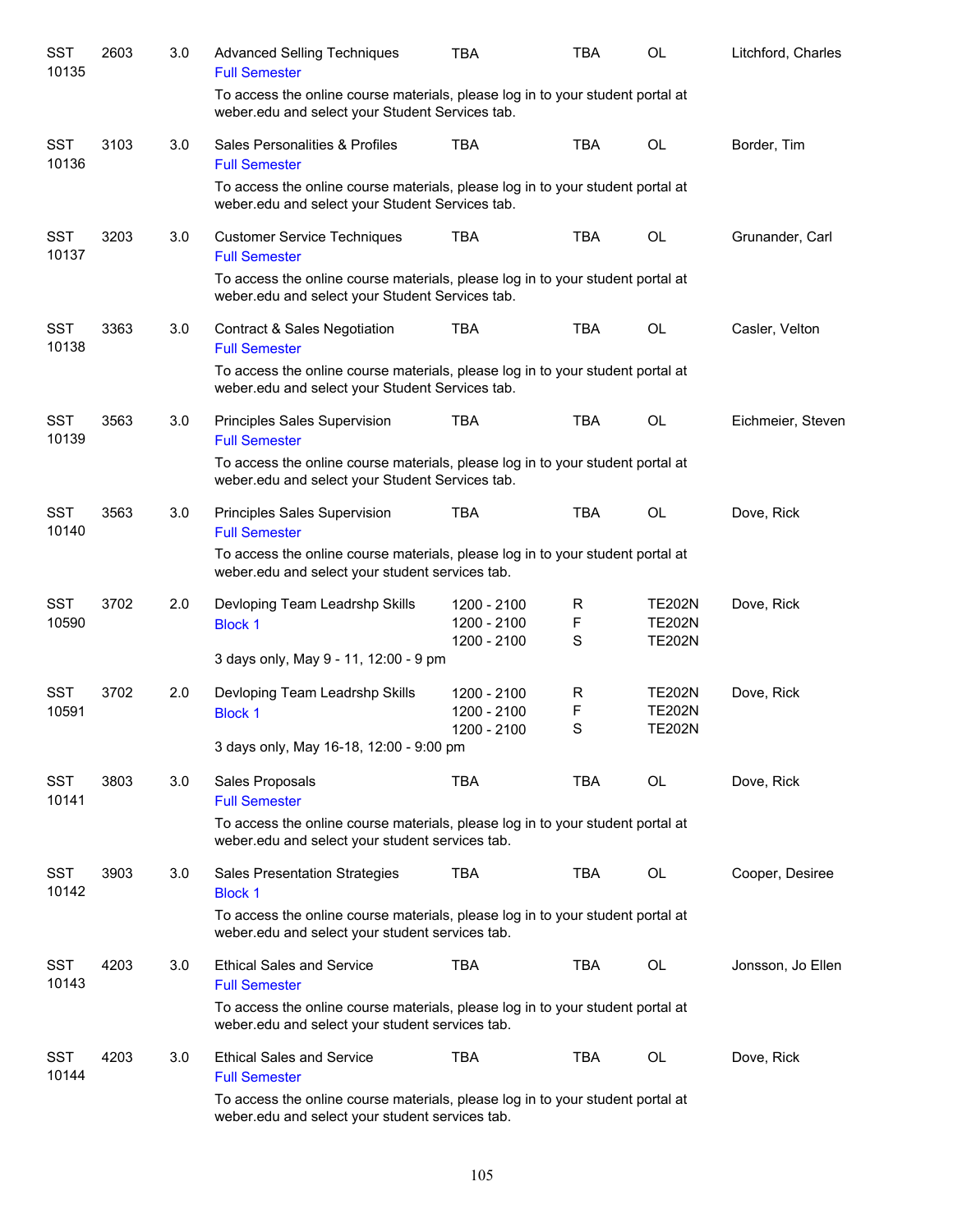| <b>SST</b><br>10145 | 4610 | 3.0 | Senior Project I<br><b>Full Semester</b>                                                                                                                                                                                                                                                                                                                                                               | <b>TBA</b>  | <b>TBA</b>   | <b>OL</b> | Casler, Velton         |
|---------------------|------|-----|--------------------------------------------------------------------------------------------------------------------------------------------------------------------------------------------------------------------------------------------------------------------------------------------------------------------------------------------------------------------------------------------------------|-------------|--------------|-----------|------------------------|
|                     |      |     | To access the online course materials, please log in to your student portal at<br>weber.edu and select your student services tab.                                                                                                                                                                                                                                                                      |             |              |           |                        |
| <b>SST</b><br>10146 | 4620 | 3.0 | Senior Project II<br><b>Full Semester</b>                                                                                                                                                                                                                                                                                                                                                              | TBA         | <b>TBA</b>   | OL        | Casler, Velton         |
|                     |      |     | To access the online course materials, please log in to your student portal at<br>weber.edu and select your student services tab.                                                                                                                                                                                                                                                                      |             |              |           |                        |
| <b>SST</b><br>10147 | 4993 | 3.0 | Sales Career Seminar<br><b>Full Semester</b>                                                                                                                                                                                                                                                                                                                                                           | <b>TBA</b>  | <b>TBA</b>   | OL        | Eichmeier, Steven      |
|                     |      |     | To access the online course materials, please log in to your student portal at<br>weber.edu and select your student services tab.                                                                                                                                                                                                                                                                      |             |              |           |                        |
| SW<br>10874         | 1010 | 3.0 | CEL SS Intro General Soc Work<br><b>Full Semester</b>                                                                                                                                                                                                                                                                                                                                                  | <b>TBA</b>  | <b>TBA</b>   | OL        | Bigler, Mark           |
|                     |      |     | To access online course materials, please log in to your student portal at<br>weber.edu and select your student services tab. CEL stands for Community<br>Engaged Learning which means that students engage in meaningful community<br>engagement that is connected to specific course objectives. See<br>http://www.weber.edu/ccel/cel-designation.html for a full list of CEL designated<br>courses. |             |              |           |                        |
| SW<br>10875         | 2100 | 3.0 | Human Behavior & Social Enviro<br><b>Block 1</b>                                                                                                                                                                                                                                                                                                                                                       | <b>TBA</b>  | <b>TBA</b>   | OL        | Tadehara, Corina       |
|                     |      |     | To access online course materials, please log in to your student portal at<br>weber.edu and select your student services tab.                                                                                                                                                                                                                                                                          |             |              |           |                        |
| SW<br>10600         | 3100 | 2.0 | Human Behavior & Social Enviro<br><b>Block 1</b>                                                                                                                                                                                                                                                                                                                                                       | 0930 - 1300 | Τ            | SS101     | Bigler, Mark           |
| SW<br>10876         | 3600 | 3.0 | <b>Social Statistics</b><br><b>Block 2</b>                                                                                                                                                                                                                                                                                                                                                             | <b>TBA</b>  | <b>TBA</b>   | OL        | Kennedy-Pressey, Kerry |
|                     |      |     | To access online course materials, please log in to your student portal at<br>weber.edu and select your student services tab.                                                                                                                                                                                                                                                                          |             |              |           |                        |
| SW<br>10599         | 3900 | 3.0 | Social Work Methods, Values<br><b>Block 1</b>                                                                                                                                                                                                                                                                                                                                                          | 0930 - 1440 | M            | SS101     | Bigler, Mark           |
|                     |      |     | 3900 Prerequisites: SW1010/SW2100/SW2200. MUST BE FORMALLY<br>ADMITTED TO THE SOCIAL WORK PROGRAM.                                                                                                                                                                                                                                                                                                     |             |              |           |                        |
| SW<br>10657         | 3910 | 3.0 | Social Work Practice I<br><b>Block 2</b>                                                                                                                                                                                                                                                                                                                                                               | 1230 - 1740 | M            | SS121     | Kennedy-Pressey, Kerry |
|                     |      |     | 3910 Prerequisites: SW3900. MUST BE FORMALLY ADMITTED TO THE SOCIAL<br>WORK PROGRAM.                                                                                                                                                                                                                                                                                                                   |             |              |           |                        |
| SW<br>10651         | 3920 | 3.0 | Social work Practice II<br><b>Block 1</b>                                                                                                                                                                                                                                                                                                                                                              | 0930 - 1440 | Τ            | SS121     | Tadehara, Corina       |
| SW<br>10662         | 3930 | 3.0 | Social Work Practice III<br><b>Block 2</b>                                                                                                                                                                                                                                                                                                                                                             | 1230 - 1740 | Т            | SS121     | Kennedy-Pressey, Kerry |
| SW<br>10673         | 4150 | 3.0 | <b>DSM IV-TR</b><br><b>Full Semester</b>                                                                                                                                                                                                                                                                                                                                                               | 1730 - 2110 | $\mathsf{R}$ | SS101     | Vigil, Steven          |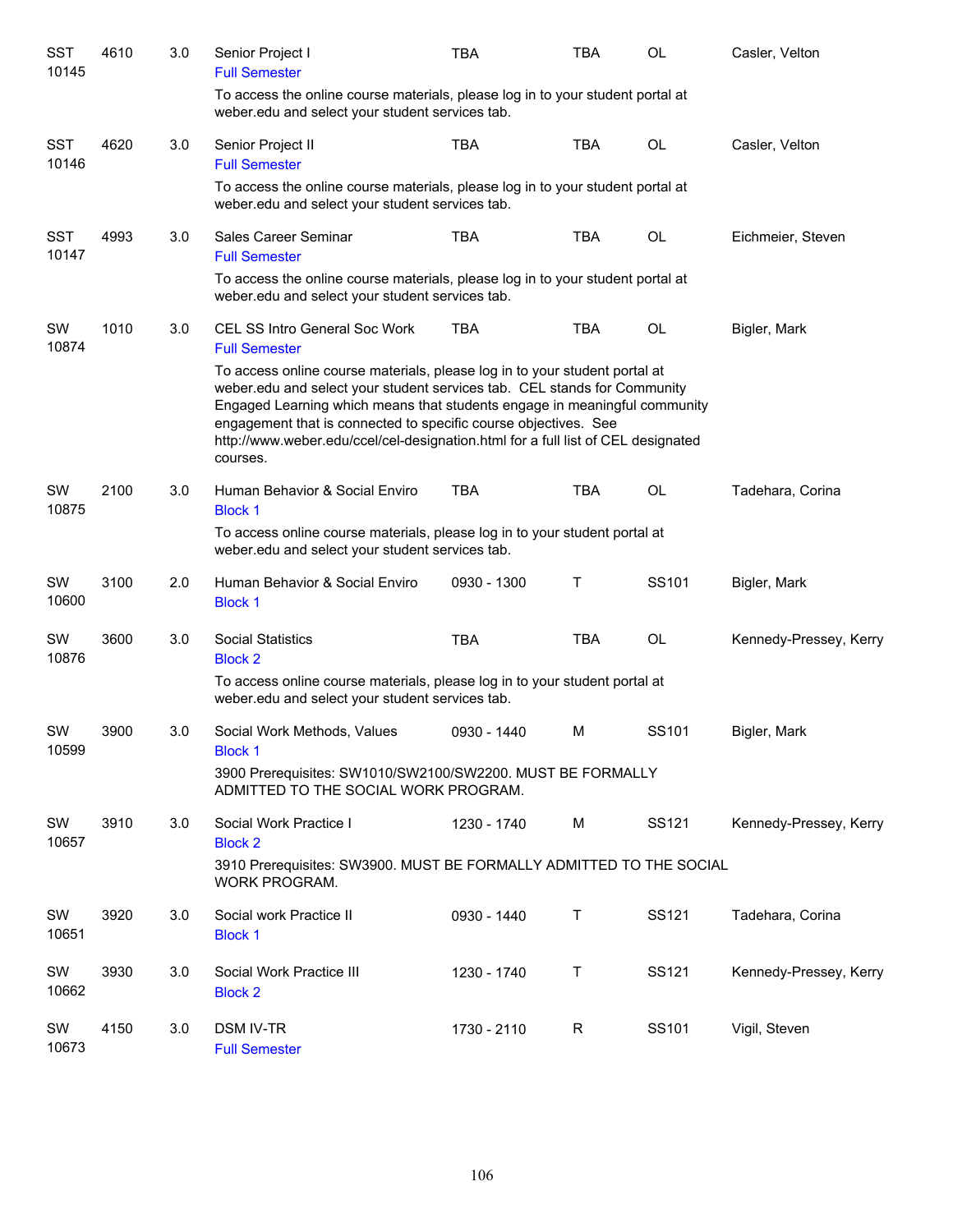| SW<br>10638          | 4500 | 3.0 | CEL Interventions/Pop at Risk<br><b>Block 1</b>                                                                                                                                                                                                                       | 0930 - 1440 | M          | SS121 | Tadehara, Corina |
|----------------------|------|-----|-----------------------------------------------------------------------------------------------------------------------------------------------------------------------------------------------------------------------------------------------------------------------|-------------|------------|-------|------------------|
|                      |      |     | CEL stands for Community Engaged Learning which means that students<br>engage in meaningful community engagement that is connected to specific<br>course objectives. See http://www.weber.edu/ccel/cel-designation.html for a full<br>list of CEL designated courses. |             |            |       |                  |
| SW<br>10818          | 4800 | 1.0 | Projects and Research<br><b>Full Semester</b>                                                                                                                                                                                                                         | <b>TBA</b>  | <b>TBA</b> |       | Bigler, Mark     |
|                      |      |     | Instructor approval required. Contact the Social Work and Gerontology<br>Department at 801-626-6157 or jamieluna@weber.edu                                                                                                                                            |             |            |       |                  |
| SW<br>10819          | 4800 | 2.0 | Projects and Research<br><b>Full Semester</b>                                                                                                                                                                                                                         | <b>TBA</b>  | <b>TBA</b> |       | Bigler, Mark     |
|                      |      |     | Instructor approval required. Contact the Social Work & Gerontology office at<br>801-626-6157 of jamieluna@weber.edu                                                                                                                                                  |             |            |       |                  |
| SW<br>10821          | 4800 | 3.0 | Projects and Research<br><b>Full Semester</b>                                                                                                                                                                                                                         | <b>TBA</b>  | <b>TBA</b> |       | Bigler, Mark     |
|                      |      |     | Instructor approval required. Contact the Social Work & Gerontology Office at<br>801-626-6157 or jamieluna@weber.edu                                                                                                                                                  |             |            |       |                  |
| SW                   | 4830 | 1.0 | <b>Directed Readings</b>                                                                                                                                                                                                                                              | <b>TBA</b>  | <b>TBA</b> |       | Bigler, Mark     |
| 10823                |      |     | <b>Full Semester</b>                                                                                                                                                                                                                                                  |             |            |       |                  |
|                      |      |     | Instructor approval required. Contact the Social Work and Gerontology Office at<br>801-626-6127 or jamieluna@weber.edu                                                                                                                                                |             |            |       |                  |
| SW<br>10825          | 4830 | 2.0 | <b>Directed Readings</b><br><b>Full Semester</b>                                                                                                                                                                                                                      | <b>TBA</b>  | <b>TBA</b> |       | Bigler, Mark     |
|                      |      |     | Instructor approval required. Contact the Social Work and Gerontology Office at<br>801-626-6157 or jamieluna@weber.edu                                                                                                                                                |             |            |       |                  |
| SW<br>10827          | 4830 | 3.0 | <b>Directed Readings</b><br><b>Full Semester</b>                                                                                                                                                                                                                      | <b>TBA</b>  | <b>TBA</b> |       | Bigler, Mark     |
|                      |      |     | Instructor approval required. Contact the Social Work and Gerontology<br>Department at 801-626-6157 or jamieluna@weber.edu                                                                                                                                            |             |            |       |                  |
| SW<br>10601          | 4860 | 4.0 | Social Service Field Exp I<br><b>Full Semester</b>                                                                                                                                                                                                                    | 1730 - 2110 | M          | SS101 | Vigil, Steven    |
|                      |      |     | Admission to the Field is required. To be taken concurrently with SW3920 &<br>SW3930. Contact the SW department for more information, 801-626-6157 or<br>jamieluna@weber.edu. INSTRUCTOR APPROVAL IS REQUIRED.                                                        |             |            |       |                  |
| SW<br>10602          | 4861 | 4.0 | Social Service Field Exp II<br><b>Full Semester</b>                                                                                                                                                                                                                   | 1730 - 2110 | M          | SS101 | Vigil, Steven    |
|                      |      |     | Admission to the Field is required. To be taken concurrently with SW4990.<br>Contact the SW department for more information, 801-626-6157 or<br>jamieluna@weber.edu. INSTRUCTOR APPROVAL IS REQUIRED.                                                                 |             |            |       |                  |
| SW<br>10666          | 4990 | 2.0 | Social Work Senior Seminar<br><b>Full Semester</b>                                                                                                                                                                                                                    | 1530 - 1720 | м          | SS101 | Vigil, Steven    |
|                      |      |     | To be taken concurrently with SW4861. Contact the SW department for more<br>information at 801-626-6157 or jamieluna@weber.edu. INSTRUCTOR<br>APPROVAL IS REQUIRED.                                                                                                   |             |            |       |                  |
| <b>THEA</b><br>11867 | 1013 | 3.0 | CA Introduction to Theatre<br><b>Full Semester</b>                                                                                                                                                                                                                    | <b>TBA</b>  | TBA        | OL    | Lowe, Phillip    |
|                      |      |     | To access online course materials, please log in to your student portal at<br>weber.edu and select your student services tab.                                                                                                                                         |             |            |       |                  |
|                      |      |     |                                                                                                                                                                                                                                                                       |             |            |       |                  |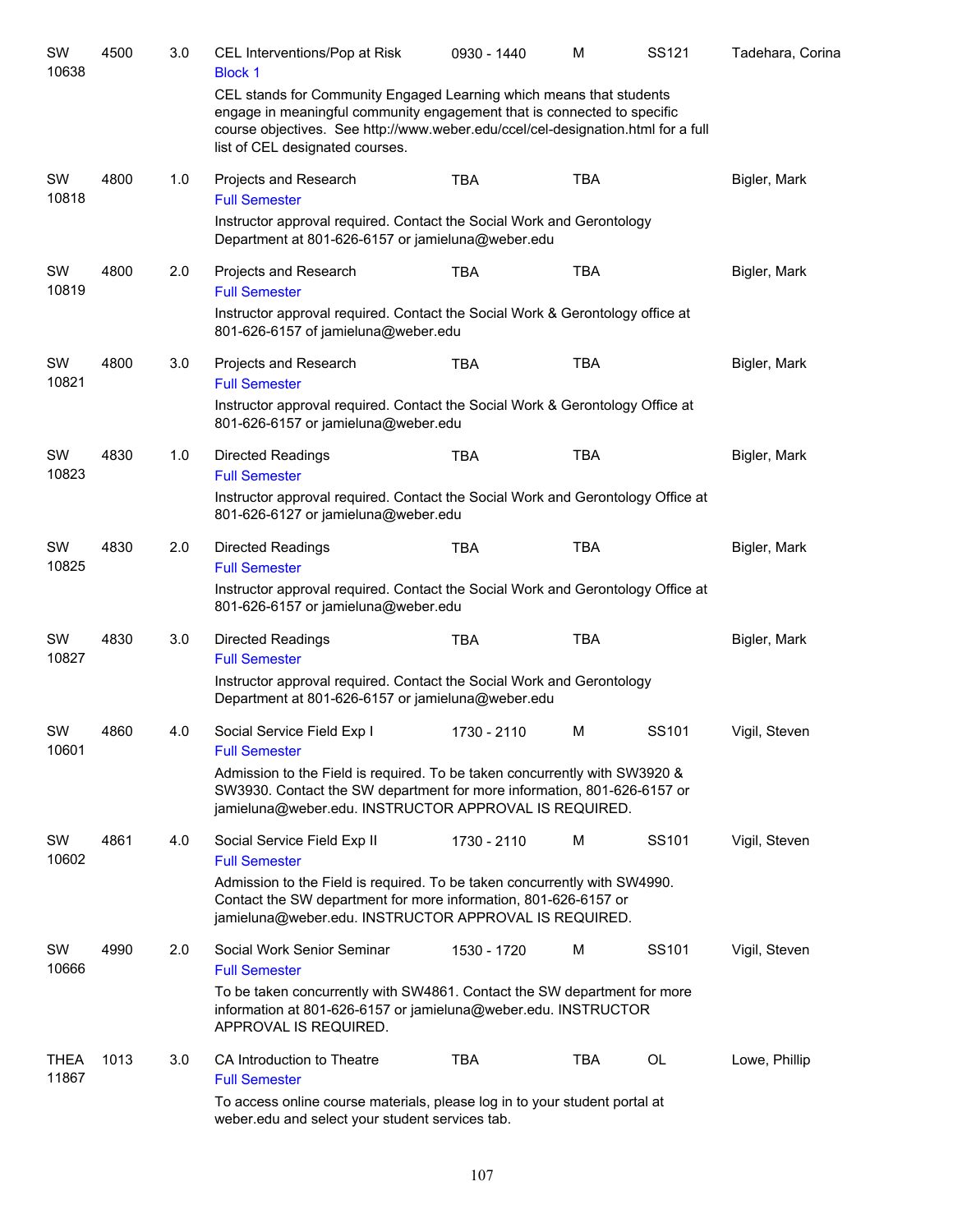| <b>THEA</b><br>11096 | 1023 | 3.0 | CA Introduction to Film<br><b>Block 1</b><br>This class runs from May 6th to June 21st. Course Fee \$8.00                                                                                                                                                                                                                                                                                                                                                        | 1630 - 1910 | <b>TR</b>   | <b>BC113</b> | Woodmansee, Carla      |
|----------------------|------|-----|------------------------------------------------------------------------------------------------------------------------------------------------------------------------------------------------------------------------------------------------------------------------------------------------------------------------------------------------------------------------------------------------------------------------------------------------------------------|-------------|-------------|--------------|------------------------|
| <b>THEA</b><br>11863 | 1023 | 3.0 | CA Introduction to Film<br><b>Full Semester</b><br>Course Fee \$8.00                                                                                                                                                                                                                                                                                                                                                                                             | 0930 - 1230 | $\mathbf S$ | D02105       | Pecchia-Bekkum, Steven |
| <b>THEA</b><br>11868 | 1023 | 3.0 | CA Introduction to Film<br><b>Block 2</b><br>To access online course materials, please log in to your student portal at<br>weber.edu and select your student services tab.                                                                                                                                                                                                                                                                                       | <b>TBA</b>  | <b>TBA</b>  | <b>OL</b>    | Zublin, Catherine      |
| <b>THEA</b><br>10397 | 4651 | 1.0 | Indiv Training in Stage Voice<br><b>Full Semester</b><br>Course Fee \$350.00                                                                                                                                                                                                                                                                                                                                                                                     | <b>TBA</b>  | <b>TBA</b>  |              | Christian, James       |
| <b>THEA</b><br>10398 | 4830 | 1.0 | <b>Directed Readings</b><br><b>Full Semester</b><br>Permission of Instructor required.                                                                                                                                                                                                                                                                                                                                                                           | <b>TBA</b>  | <b>TBA</b>  |              | Tinkham, Van           |
| <b>THEA</b><br>10399 | 4830 | 2.0 | <b>Directed Readings</b><br><b>Full Semester</b><br>Permission of Instructor Required.                                                                                                                                                                                                                                                                                                                                                                           | <b>TBA</b>  | <b>TBA</b>  |              | Tinkham, Van           |
| <b>THEA</b><br>10400 | 4830 | 3.0 | <b>Directed Readings</b><br><b>Full Semester</b><br>Permission of Instructor Required.                                                                                                                                                                                                                                                                                                                                                                           | <b>TBA</b>  | <b>TBA</b>  |              | Tinkham, Van           |
| <b>UNIV</b><br>10585 | 1105 | 3.0 | Foundations of College Success<br><b>Block 1</b>                                                                                                                                                                                                                                                                                                                                                                                                                 | 0930 - 1210 | <b>TR</b>   | <b>SC141</b> | Owens, Ashley          |
| <b>UNIV</b><br>11611 | 1105 | 3.0 | Foundations of College Success<br><b>Block 2</b>                                                                                                                                                                                                                                                                                                                                                                                                                 | 0930 - 1210 | <b>TR</b>   | SU312        | Peris, Tara            |
| <b>UNIV</b><br>10931 | 2900 | 2.0 | Career Planning & Exploration<br><b>Full Semester</b><br>To access online course materials, please log in to your student portal at<br>weber.edu and select your Student Services tab.                                                                                                                                                                                                                                                                           | <b>TBA</b>  | <b>TBA</b>  | <b>OL</b>    | Leder, Shari           |
| WS<br>11560          | 1500 | 3.0 | <b>CEL SS/DV Intr Women's Studies</b><br><b>Block 1</b><br>To access online course materials, please log in to our student portal at<br>weber.edu and select your student services tab. CEL stands for Community<br>Engaged Learning which means that students engage in meaningful community<br>engagement that is connected to specific course objectives. See<br>http://www.weber.edu/ccel/cel-designation.html for a full list of CEL designated<br>courses. | <b>TBA</b>  | TBA         | OL           | Andrews, Adrienne      |
| ZOOL<br>11325        | 1010 | 3.0 | LS Animal Biology<br><b>Block 2</b>                                                                                                                                                                                                                                                                                                                                                                                                                              | 1430 - 1710 | MW          | <b>SL427</b> | Prothero, Walter       |
| <b>ZOOL</b><br>11643 | 1010 | 3.0 | LS Animal Biology<br><b>Block 1</b>                                                                                                                                                                                                                                                                                                                                                                                                                              | 0930 - 1210 | <b>TR</b>   | D02320       | Marshall, Jon          |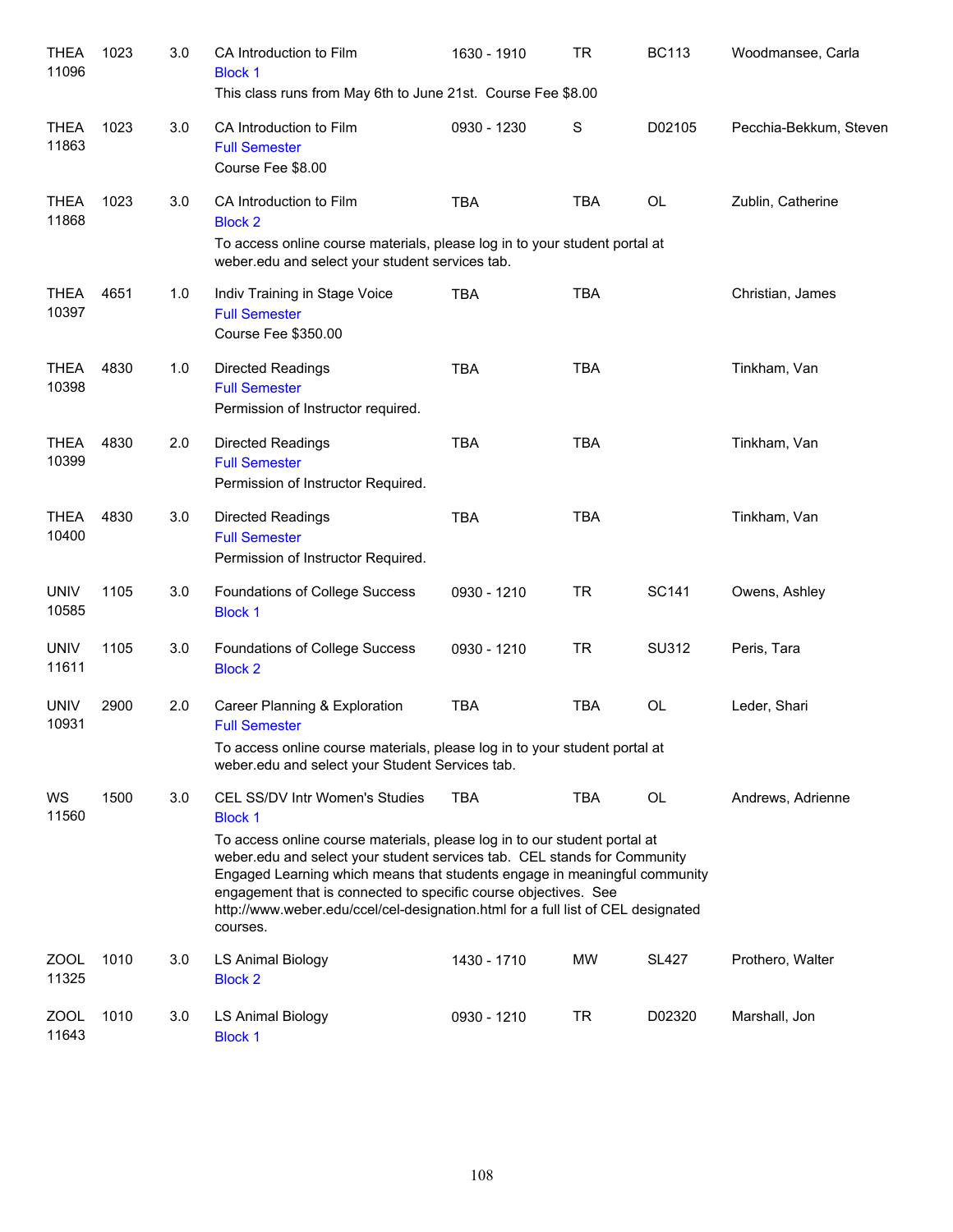| ZOOL<br>11648        | 1010  | 3.0 | LS Animal Biology<br><b>Full Semester</b>                                                                                                                                                                                                                                                     | <b>TBA</b>  | TBA        | OL           | Mull, John         |
|----------------------|-------|-----|-----------------------------------------------------------------------------------------------------------------------------------------------------------------------------------------------------------------------------------------------------------------------------------------------|-------------|------------|--------------|--------------------|
|                      |       |     | To access online course materials, please log in to your student portal at<br>weber.edu and select your Student Services tab.                                                                                                                                                                 |             |            |              |                    |
| <b>ZOOL</b><br>11323 | 1020  | 3.0 | LS Human Biology<br><b>Block 2</b>                                                                                                                                                                                                                                                            | 1630 - 1910 | <b>MW</b>  | ET128        | Gurr, Susan        |
| <b>ZOOL</b><br>11644 | 1020  | 3.0 | LS Human Biology<br><b>Block 2</b>                                                                                                                                                                                                                                                            | 1730 - 2010 | <b>MW</b>  | D02322       | Prothero, Walter   |
| ZOOL<br>11649        | 1020  | 3.0 | LS Human Biology<br><b>Full Semester</b><br>To access online course materials, please log in to your student portal at<br>weber.edu and select your Student Services tab.                                                                                                                     | <b>TBA</b>  | <b>TBA</b> | <b>OL</b>    | Robinson, Ami      |
| <b>ZOOL</b><br>11650 | 1030  | 3.0 | LS The Nature of Sex<br><b>Full Semester</b><br>To access online course materials, please log in to your student portal at<br>weber.edu and select your Student Services tab.                                                                                                                 | <b>TBA</b>  | <b>TBA</b> | <b>OL</b>    | Zeveloff, Samuel   |
| <b>ZOOL</b><br>11581 | 1110  | 4.0 | Principles of Zoology I<br><b>Full Semester</b><br>This is a hybrid course. The lecture portion is online. The lab portion is face to<br>face on the WSU Main Campus. Lab is held every other Wednesday throughout<br>the semester.                                                           | <b>TBA</b>  | <b>TBA</b> | OL           | Mull, John         |
| <b>ZOOL</b><br>11584 | 1110L | 0.0 | Lab<br><b>Full Semester</b><br>This lab is part of a hybrid course. The lecture portion is online. The lab portion is<br>face to face on the WSU Main Campus. Lab is held every other Wednesday<br>throughout the semester; begining the second week of Summer on May 15,<br>2013.            | 1230 - 1620 | W          | <b>SL430</b> | Mull, John         |
| <b>ZOOL</b><br>11596 | 1120  | 4.0 | Principles of Zoology II<br><b>Block 1</b><br>Course Fee \$20.00                                                                                                                                                                                                                              | 1030 - 1220 | <b>MWF</b> | <b>SL429</b> | Meyers, Ronald     |
| ZOOL<br>11603        | 1120L | 0.0 | Lab<br><b>Block 1</b>                                                                                                                                                                                                                                                                         | 1330 - 1720 | W          | <b>SL429</b> | Meyers, Ronald     |
| ZOOL<br>11646        | 2200  | 4.0 | Human Physiology<br><b>Block 1</b><br>The course in completely on-campus. You must register for the Davis campus<br>lecture portion and the Davis campus lab portion.                                                                                                                         | 0830 - 1200 | MW         | D02301       | Berthelemy, Nicole |
| ZOOL<br>11651        | 2200  | 4.0 | Human Physiology<br><b>Full Semester</b><br>To access online course materials, please log in to your student portal at<br>weber.edu and select your Student Services tab.<br>This class is completely online. You must register for the online lecture portion<br>and the online lab portion. | <b>TBA</b>  | TBA        | OL           | Skopec, Michele    |
| ZOOL<br>11647        | 2200L | 0.0 | Human Physiology Lab<br><b>Block 1</b><br>The course in completely on-campus. You must register for the Davis campus<br>lecture portion and the Davis campus lab portion.                                                                                                                     | 1300 - 1700 | W          | D02330       | Berthelemy, Nicole |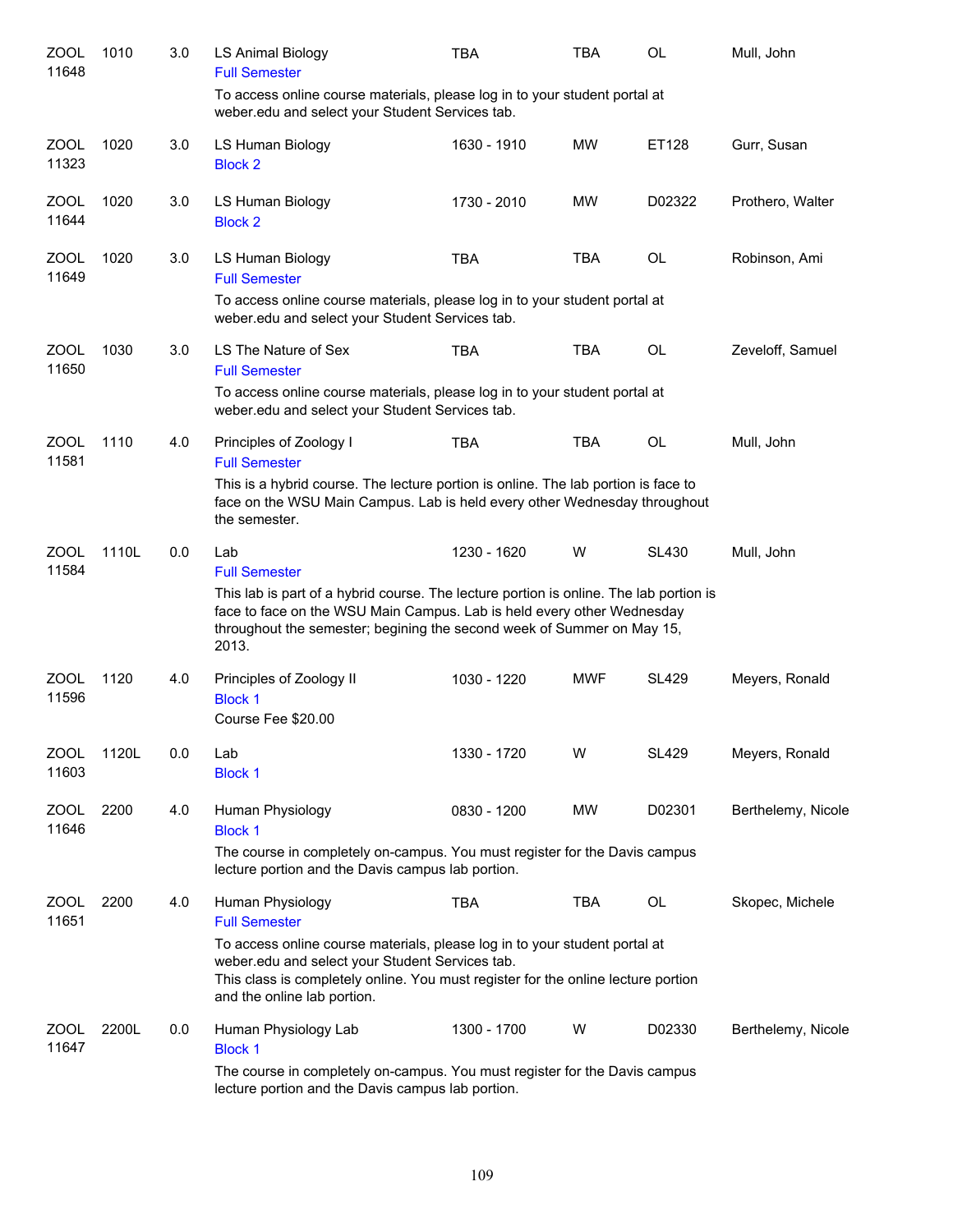| ZOOL<br>11652        | 2200L | 0.0 | Human Physiology Lab<br><b>Full Semester</b>                                                                                                                                                                                                      | TBA        | TBA        | OL        | Skopec, Michele    |
|----------------------|-------|-----|---------------------------------------------------------------------------------------------------------------------------------------------------------------------------------------------------------------------------------------------------|------------|------------|-----------|--------------------|
|                      |       |     | To access online course materials, please log in to your student portal at<br>weber.edu and select your Student Services tab.<br>This class is completely online. You must register for the online lecture portion<br>and the online lab portion. |            |            |           |                    |
| <b>ZOOL</b><br>11653 | 3720  | 3.0 | Evolution<br><b>Full Semester</b>                                                                                                                                                                                                                 | <b>TBA</b> | <b>TBA</b> | <b>OL</b> | Zeveloff, Samuel   |
|                      |       |     | To access online course materials, please log in to your student portal at<br>weber.edu and select your Student Services tab.                                                                                                                     |            |            |           |                    |
| <b>ZOOL</b><br>10362 | 4800  | 1.0 | Problems in Zoology<br><b>Full Semester</b>                                                                                                                                                                                                       | <b>TBA</b> | <b>TBA</b> |           | Berthelemy, Nicole |
| <b>ZOOL</b><br>10363 | 4800  | 2.0 | Problems in Zoology<br><b>Full Semester</b>                                                                                                                                                                                                       | <b>TBA</b> | <b>TBA</b> |           | Berthelemy, Nicole |
| <b>ZOOL</b><br>10364 | 4800  | 3.0 | Problems in Zoology<br><b>Full Semester</b>                                                                                                                                                                                                       | <b>TBA</b> | <b>TBA</b> |           | Berthelemy, Nicole |
| ZOOL<br>10365        | 4800  | 4.0 | Problems in Zoology<br><b>Full Semester</b>                                                                                                                                                                                                       | <b>TBA</b> | <b>TBA</b> |           | Berthelemy, Nicole |
| <b>ZOOL</b><br>10366 | 4800  | 1.0 | Problems in Zoology<br><b>Full Semester</b>                                                                                                                                                                                                       | <b>TBA</b> | <b>TBA</b> |           | Cavitt, John       |
| <b>ZOOL</b><br>10367 | 4800  | 2.0 | Problems in Zoology<br><b>Full Semester</b>                                                                                                                                                                                                       | <b>TBA</b> | <b>TBA</b> |           | Cavitt, John       |
| <b>ZOOL</b><br>10368 | 4800  | 3.0 | Problems in Zoology<br><b>Full Semester</b>                                                                                                                                                                                                       | <b>TBA</b> | <b>TBA</b> |           | Cavitt, John       |
| <b>ZOOL</b><br>10369 | 4800  | 4.0 | Problems in Zoology<br><b>Full Semester</b>                                                                                                                                                                                                       | <b>TBA</b> | <b>TBA</b> |           | Cavitt, John       |
| ZOOL<br>10370        | 4800  | 1.0 | Problems in Zoology<br><b>Full Semester</b>                                                                                                                                                                                                       | <b>TBA</b> | <b>TBA</b> |           | Chung, Brian       |
| <b>ZOOL</b><br>10371 | 4800  | 2.0 | Problems in Zoology<br><b>Full Semester</b>                                                                                                                                                                                                       | <b>TBA</b> | TBA        |           | Chung, Brian       |
| <b>ZOOL</b><br>10372 | 4800  | 3.0 | Problems in Zoology<br><b>Full Semester</b>                                                                                                                                                                                                       | <b>TBA</b> | <b>TBA</b> |           | Chung, Brian       |
| <b>ZOOL</b><br>10374 | 4800  | 4.0 | Problems in Zoology<br><b>Full Semester</b>                                                                                                                                                                                                       | <b>TBA</b> | <b>TBA</b> |           | Chung, Brian       |
| <b>ZOOL</b><br>10375 | 4800  | 1.0 | Problems in Zoology<br><b>Full Semester</b>                                                                                                                                                                                                       | <b>TBA</b> | <b>TBA</b> |           | Clark, Jonathan    |
| <b>ZOOL</b><br>10376 | 4800  | 2.0 | Problems in Zoology<br><b>Full Semester</b>                                                                                                                                                                                                       | <b>TBA</b> | <b>TBA</b> |           | Clark, Jonathan    |
| <b>ZOOL</b><br>10377 | 4800  | 3.0 | Problems in Zoology<br><b>Full Semester</b>                                                                                                                                                                                                       | <b>TBA</b> | <b>TBA</b> |           | Clark, Jonathan    |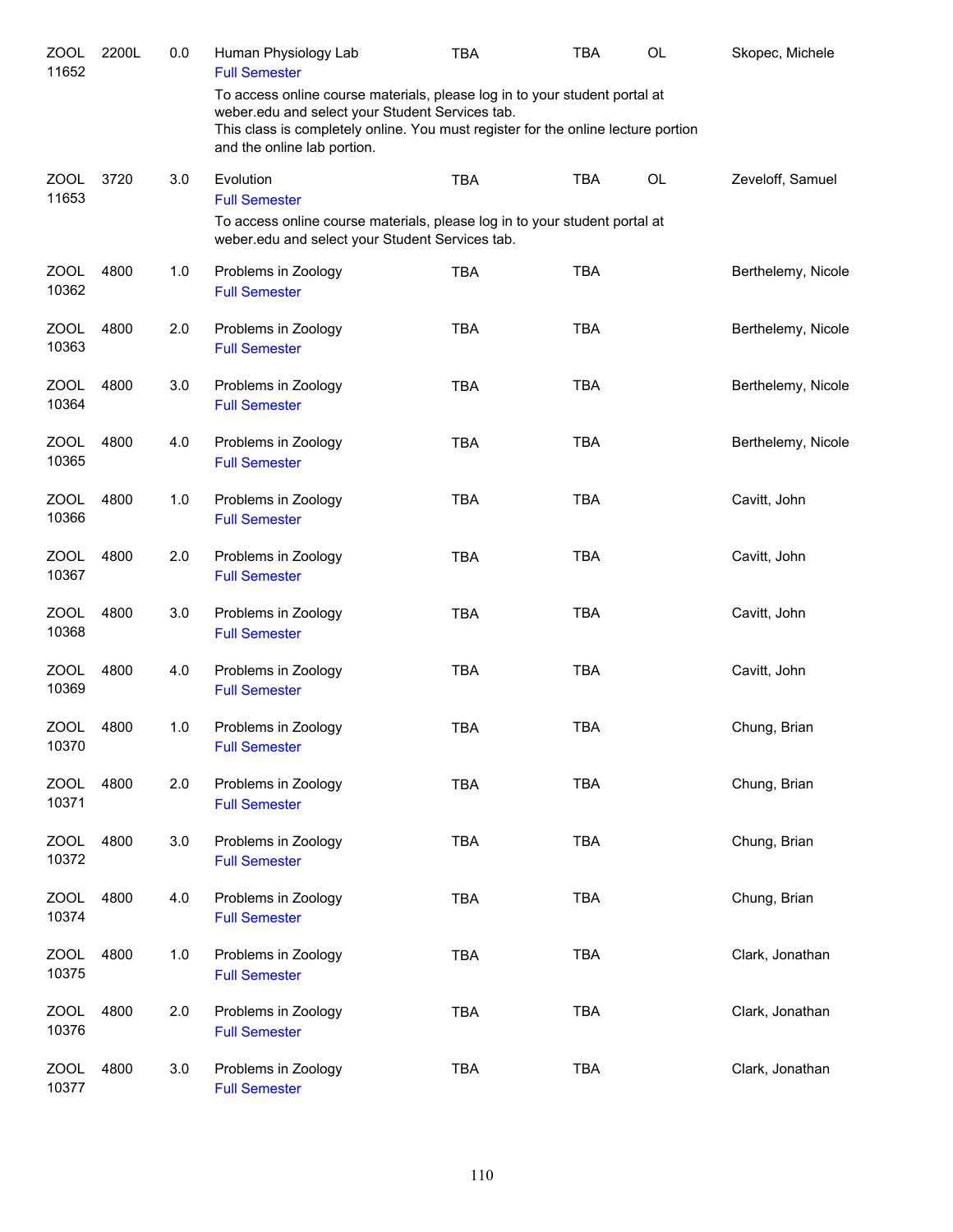| <b>ZOOL</b><br>10378 | 4800 | 4.0 | Problems in Zoology<br><b>Full Semester</b> | <b>TBA</b> | <b>TBA</b> | Clark, Jonathan        |
|----------------------|------|-----|---------------------------------------------|------------|------------|------------------------|
| <b>ZOOL</b><br>10468 | 4800 | 1.0 | Problems in Zoology<br><b>Full Semester</b> | <b>TBA</b> | <b>TBA</b> | Hoagstrom, Christopher |
| <b>ZOOL</b><br>10469 | 4800 | 2.0 | Problems in Zoology<br><b>Full Semester</b> | <b>TBA</b> | <b>TBA</b> | Hoagstrom, Christopher |
| ZOOL<br>10470        | 4800 | 3.0 | Problems in Zoology<br><b>Full Semester</b> | TBA        | <b>TBA</b> | Hoagstrom, Christopher |
| ZOOL<br>10471        | 4800 | 4.0 | Problems in Zoology<br><b>Full Semester</b> | <b>TBA</b> | <b>TBA</b> | Hoagstrom, Christopher |
| ZOOL<br>10472        | 4800 | 1.0 | Problems in Zoology<br><b>Full Semester</b> | <b>TBA</b> | <b>TBA</b> | Marshall, Jon          |
| <b>ZOOL</b><br>10473 | 4800 | 2.0 | Problems in Zoology<br><b>Full Semester</b> | <b>TBA</b> | <b>TBA</b> | Marshall, Jon          |
| <b>ZOOL</b><br>10474 | 4800 | 3.0 | Problems in Zoology<br><b>Full Semester</b> | <b>TBA</b> | <b>TBA</b> | Marshall, Jon          |
| ZOOL<br>10475        | 4800 | 4.0 | Problems in Zoology<br><b>Full Semester</b> | <b>TBA</b> | <b>TBA</b> | Marshall, Jon          |
| <b>ZOOL</b><br>10476 | 4800 | 1.0 | Problems in Zoology<br><b>Full Semester</b> | <b>TBA</b> | <b>TBA</b> | Meyers, Ronald         |
| <b>ZOOL</b><br>10477 | 4800 | 2.0 | Problems in Zoology<br><b>Full Semester</b> | <b>TBA</b> | <b>TBA</b> | Meyers, Ronald         |
| <b>ZOOL</b><br>10478 | 4800 | 3.0 | Problems in Zoology<br><b>Full Semester</b> | <b>TBA</b> | <b>TBA</b> | Meyers, Ronald         |
| <b>ZOOL</b><br>10479 | 4800 | 4.0 | Problems in Zoology<br><b>Full Semester</b> | <b>TBA</b> | TBA        | Meyers, Ronald         |
| <b>ZOOL</b><br>10480 | 4800 | 1.0 | Problems in Zoology<br><b>Full Semester</b> | TBA        | TBA        | Mull, John             |
| <b>ZOOL</b><br>10481 | 4800 | 2.0 | Problems in Zoology<br><b>Full Semester</b> | TBA        | <b>TBA</b> | Mull, John             |
| <b>ZOOL</b><br>10482 | 4800 | 3.0 | Problems in Zoology<br><b>Full Semester</b> | <b>TBA</b> | <b>TBA</b> | Mull, John             |
| <b>ZOOL</b><br>10483 | 4800 | 4.0 | Problems in Zoology<br><b>Full Semester</b> | TBA        | <b>TBA</b> | Mull, John             |
| <b>ZOOL</b><br>10484 | 4800 | 1.0 | Problems in Zoology<br><b>Full Semester</b> | TBA        | <b>TBA</b> | Okazaki, Robert        |
| <b>ZOOL</b><br>10485 | 4800 | 2.0 | Problems in Zoology<br><b>Full Semester</b> | TBA        | <b>TBA</b> | Okazaki, Robert        |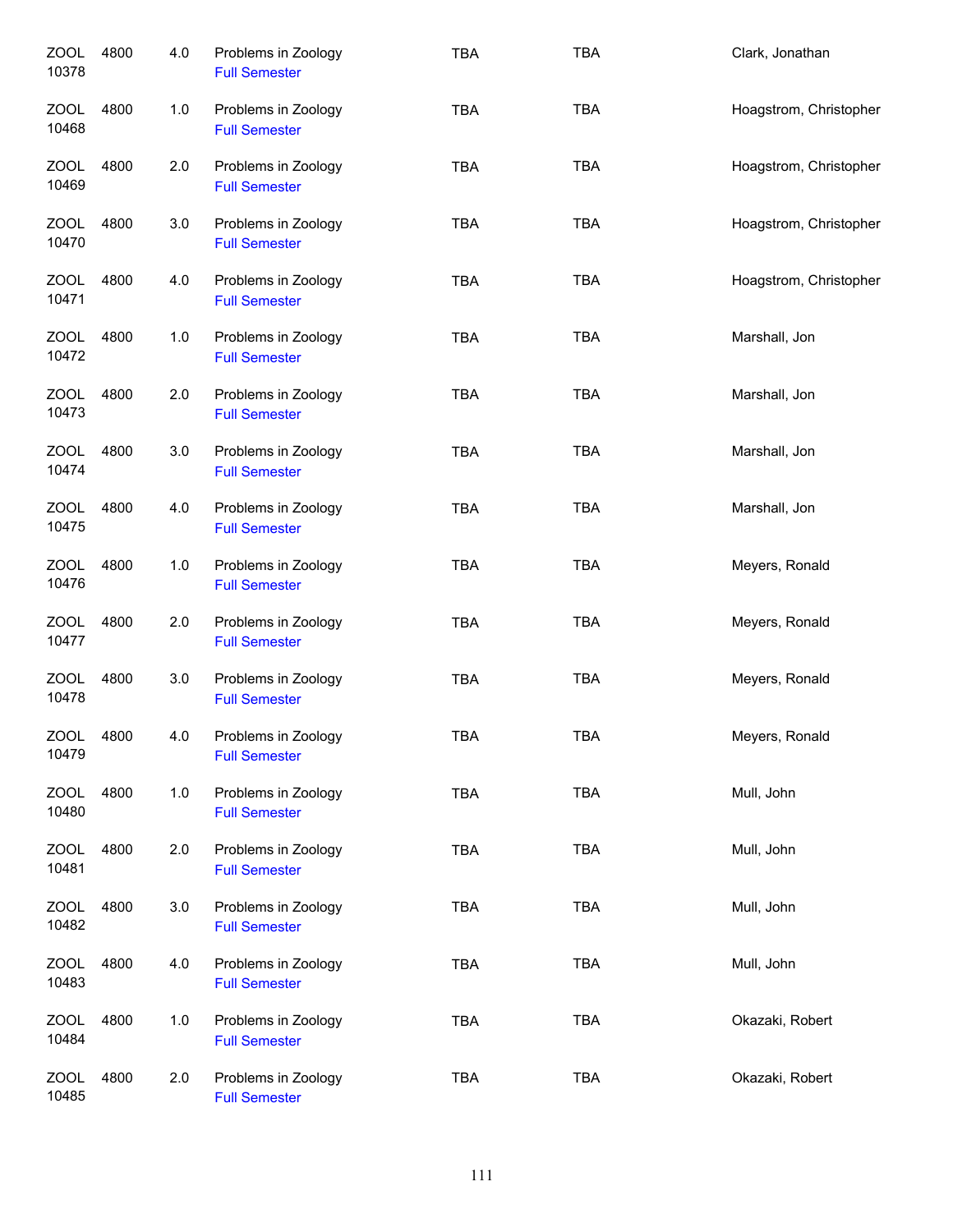| <b>ZOOL</b><br>10486 | 4800 | 3.0 | Problems in Zoology<br><b>Full Semester</b> | <b>TBA</b> | <b>TBA</b> | Okazaki, Robert    |
|----------------------|------|-----|---------------------------------------------|------------|------------|--------------------|
| ZOOL<br>10487        | 4800 | 4.0 | Problems in Zoology<br><b>Full Semester</b> | <b>TBA</b> | <b>TBA</b> | Okazaki, Robert    |
| ZOOL<br>10511        | 4800 | 1.0 | Problems in Zoology<br><b>Full Semester</b> | <b>TBA</b> | <b>TBA</b> | Skopec, Michele    |
| ZOOL<br>10512        | 4800 | 2.0 | Problems in Zoology<br><b>Full Semester</b> | <b>TBA</b> | <b>TBA</b> | Skopec, Michele    |
| ZOOL<br>10513        | 4800 | 3.0 | Problems in Zoology<br><b>Full Semester</b> | <b>TBA</b> | <b>TBA</b> | Skopec, Michele    |
| <b>ZOOL</b><br>10514 | 4800 | 4.0 | Problems in Zoology<br><b>Full Semester</b> | <b>TBA</b> | <b>TBA</b> | Skopec, Michele    |
| ZOOL<br>10516        | 4800 | 1.0 | Problems in Zoology<br><b>Full Semester</b> | <b>TBA</b> | <b>TBA</b> | Trask, Barbara     |
| <b>ZOOL</b><br>10518 | 4800 | 2.0 | Problems in Zoology<br><b>Full Semester</b> | <b>TBA</b> | <b>TBA</b> | Trask, Barbara     |
| <b>ZOOL</b><br>10520 | 4800 | 3.0 | Problems in Zoology<br><b>Full Semester</b> | <b>TBA</b> | <b>TBA</b> | Trask, Barbara     |
| <b>ZOOL</b><br>10522 | 4800 | 4.0 | Problems in Zoology<br><b>Full Semester</b> | <b>TBA</b> | <b>TBA</b> | Trask, Barbara     |
| <b>ZOOL</b><br>10523 | 4800 | 1.0 | Problems in Zoology<br><b>Full Semester</b> | <b>TBA</b> | <b>TBA</b> | Zeveloff, Samuel   |
| <b>ZOOL</b><br>10524 | 4800 | 2.0 | Problems in Zoology<br><b>Full Semester</b> | <b>TBA</b> | <b>TBA</b> | Zeveloff, Samuel   |
| <b>ZOOL</b><br>10525 | 4800 | 3.0 | Problems in Zoology<br><b>Full Semester</b> | <b>TBA</b> | <b>TBA</b> | Zeveloff, Samuel   |
| <b>ZOOL</b><br>10526 | 4800 | 4.0 | Problems in Zoology<br><b>Full Semester</b> | <b>TBA</b> | <b>TBA</b> | Zeveloff, Samuel   |
| <b>ZOOL</b><br>11334 | 4830 | 1.0 | Readings in Zoology<br><b>Full Semester</b> | <b>TBA</b> | <b>TBA</b> | Berthelemy, Nicole |
| <b>ZOOL</b><br>11337 | 4830 | 2.0 | Readings in Zoology<br><b>Full Semester</b> | TBA        | <b>TBA</b> | Berthelemy, Nicole |
| <b>ZOOL</b><br>11340 | 4830 | 3.0 | Readings in Zoology<br><b>Full Semester</b> | <b>TBA</b> | <b>TBA</b> | Berthelemy, Nicole |
| <b>ZOOL</b><br>11341 | 4830 | 4.0 | Readings in Zoology<br><b>Full Semester</b> | <b>TBA</b> | <b>TBA</b> | Berthelemy, Nicole |
| <b>ZOOL</b><br>11343 | 4830 | 1.0 | Readings in Zoology<br><b>Full Semester</b> | <b>TBA</b> | <b>TBA</b> | Cavitt, John       |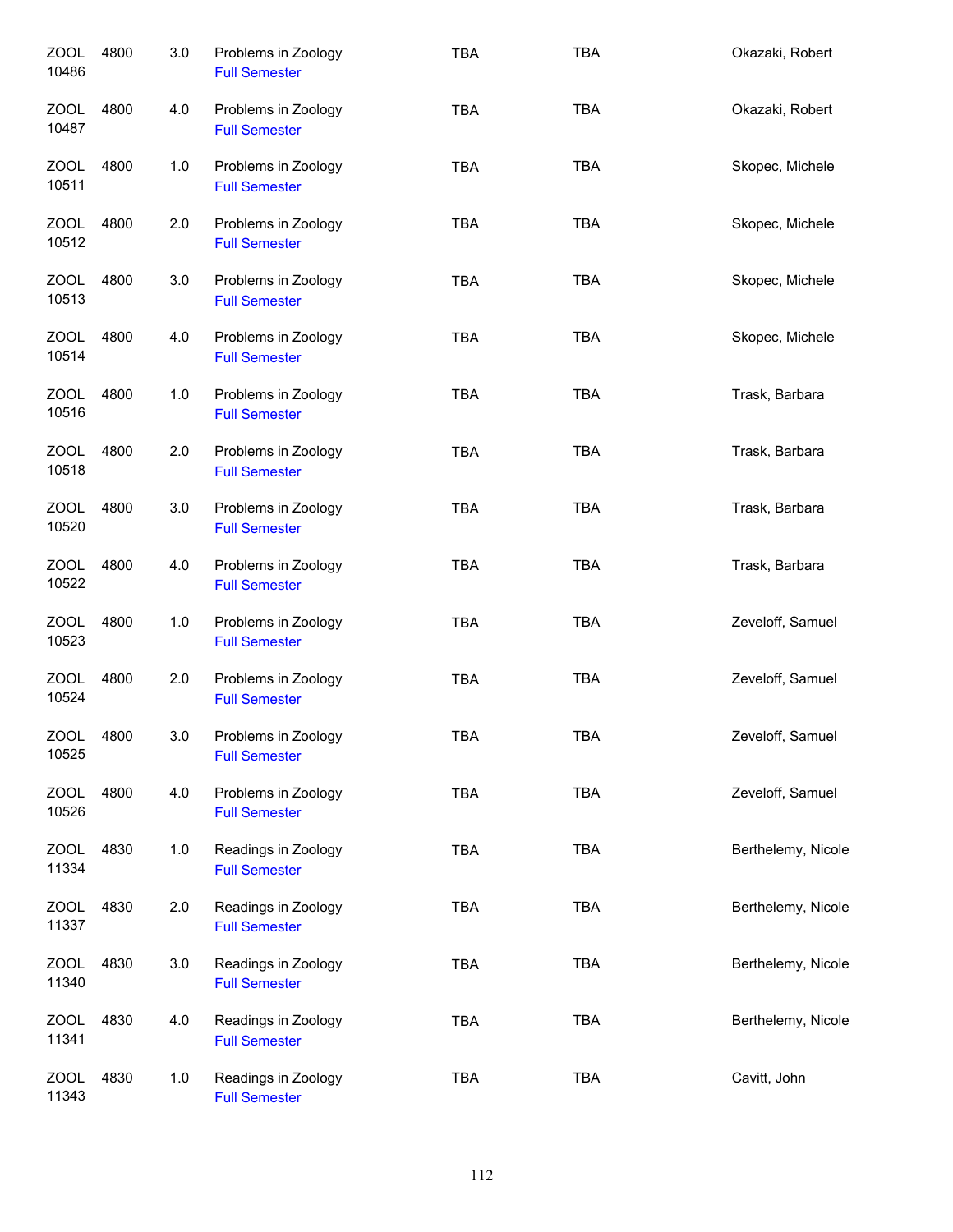| <b>ZOOL</b><br>11345 | 4830 | 2.0 | Readings in Zoology<br><b>Full Semester</b> | <b>TBA</b> | <b>TBA</b> | Cavitt, John           |
|----------------------|------|-----|---------------------------------------------|------------|------------|------------------------|
| ZOOL<br>11346        | 4830 | 3.0 | Readings in Zoology<br><b>Full Semester</b> | <b>TBA</b> | <b>TBA</b> | Cavitt, John           |
| ZOOL<br>11348        | 4830 | 4.0 | Readings in Zoology<br><b>Full Semester</b> | <b>TBA</b> | <b>TBA</b> | Cavitt, John           |
| <b>ZOOL</b><br>11350 | 4830 | 1.0 | Readings in Zoology<br><b>Full Semester</b> | <b>TBA</b> | <b>TBA</b> | Chung, Brian           |
| <b>ZOOL</b><br>11351 | 4830 | 2.0 | Readings in Zoology<br><b>Full Semester</b> | <b>TBA</b> | <b>TBA</b> | Chung, Brian           |
| <b>ZOOL</b><br>11352 | 4830 | 3.0 | Readings in Zoology<br><b>Full Semester</b> | <b>TBA</b> | <b>TBA</b> | Chung, Brian           |
| <b>ZOOL</b><br>11353 | 4830 | 4.0 | Readings in Zoology<br><b>Full Semester</b> | <b>TBA</b> | <b>TBA</b> | Chung, Brian           |
| <b>ZOOL</b><br>11354 | 4830 | 1.0 | Readings in Zoology<br><b>Full Semester</b> | <b>TBA</b> | <b>TBA</b> | Clark, Jonathan        |
| <b>ZOOL</b><br>11355 | 4830 | 2.0 | Readings in Zoology<br><b>Full Semester</b> | TBA        | <b>TBA</b> | Clark, Jonathan        |
| <b>ZOOL</b><br>11356 | 4830 | 3.0 | Readings in Zoology<br><b>Full Semester</b> | TBA        | <b>TBA</b> | Clark, Jonathan        |
| <b>ZOOL</b><br>11357 | 4830 | 4.0 | Readings in Zoology<br><b>Full Semester</b> | <b>TBA</b> | <b>TBA</b> | Clark, Jonathan        |
| <b>ZOOL</b><br>11358 | 4830 | 1.0 | Readings in Zoology<br><b>Full Semester</b> | <b>TBA</b> | <b>TBA</b> | Hoagstrom, Christopher |
| 700L<br>11359        | 4830 | 2.0 | Readings in Zoology<br><b>Full Semester</b> | <b>TBA</b> | <b>TBA</b> | Hoagstrom, Christopher |
| <b>ZOOL</b><br>11360 | 4830 | 3.0 | Readings in Zoology<br><b>Full Semester</b> | TBA        | <b>TBA</b> | Hoagstrom, Christopher |
| <b>ZOOL</b><br>11361 | 4830 | 4.0 | Readings in Zoology<br><b>Full Semester</b> | TBA        | <b>TBA</b> | Hoagstrom, Christopher |
| <b>ZOOL</b><br>11731 | 4830 | 1.0 | Readings in Zoology<br><b>Full Semester</b> | <b>TBA</b> | <b>TBA</b> | Marshall, Jon          |
| <b>ZOOL</b><br>11732 | 4830 | 2.0 | Readings in Zoology<br><b>Full Semester</b> | <b>TBA</b> | <b>TBA</b> | Marshall, Jon          |
| <b>ZOOL</b><br>11733 | 4830 | 3.0 | Readings in Zoology<br><b>Full Semester</b> | <b>TBA</b> | <b>TBA</b> | Marshall, Jon          |
| <b>ZOOL</b><br>11734 | 4830 | 4.0 | Readings in Zoology<br><b>Full Semester</b> | <b>TBA</b> | <b>TBA</b> | Marshall, Jon          |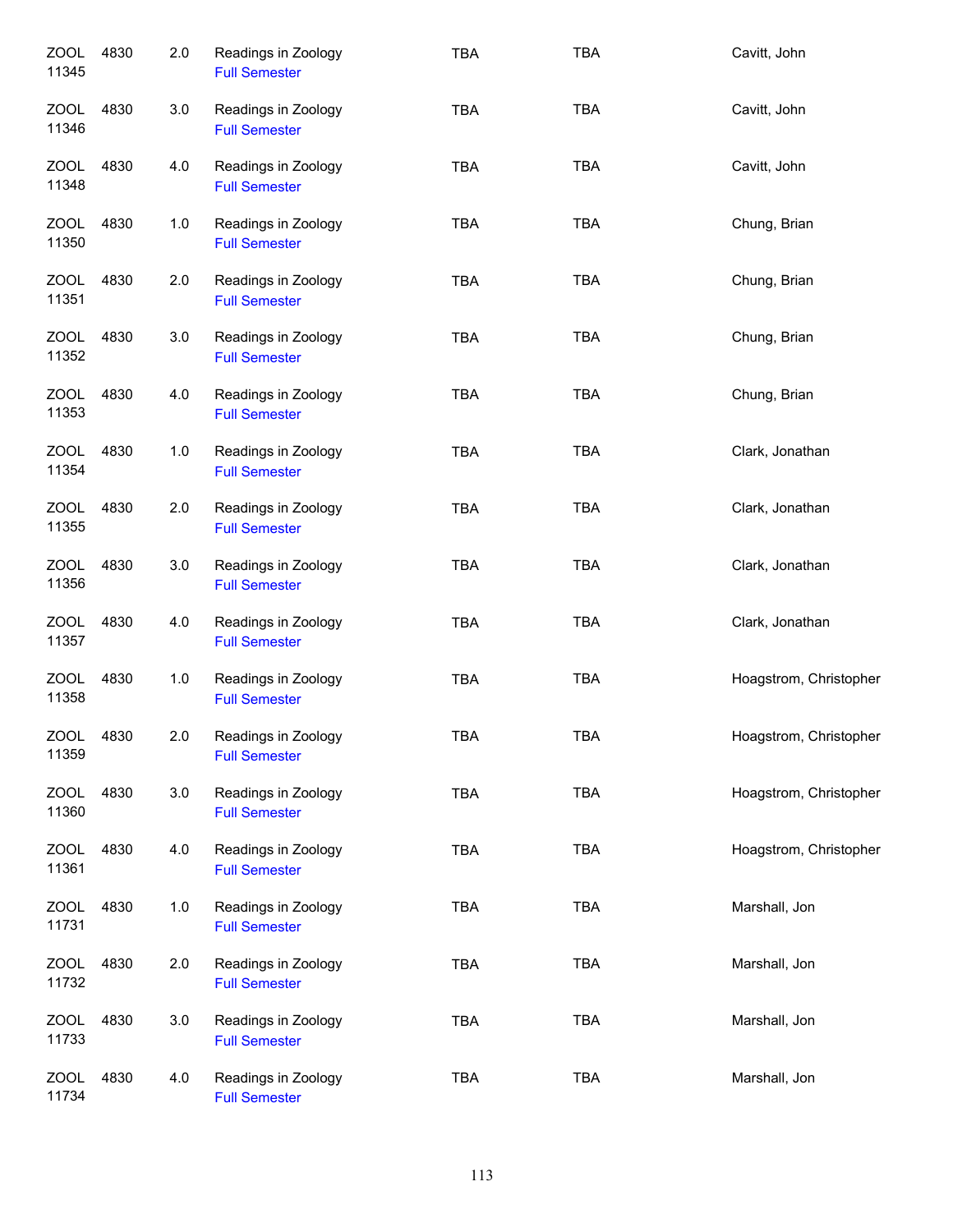| <b>ZOOL</b><br>11735 | 4830 | 1.0 | Readings in Zoology<br><b>Full Semester</b> | <b>TBA</b> | <b>TBA</b> | Meyers, Ronald  |
|----------------------|------|-----|---------------------------------------------|------------|------------|-----------------|
| ZOOL<br>11736        | 4830 | 2.0 | Readings in Zoology<br><b>Full Semester</b> | <b>TBA</b> | <b>TBA</b> | Meyers, Ronald  |
| ZOOL<br>11737        | 4830 | 3.0 | Readings in Zoology<br><b>Full Semester</b> | <b>TBA</b> | <b>TBA</b> | Meyers, Ronald  |
| ZOOL<br>11738        | 4830 | 4.0 | Readings in Zoology<br><b>Full Semester</b> | <b>TBA</b> | <b>TBA</b> | Meyers, Ronald  |
| ZOOL<br>11739        | 4830 | 1.0 | Readings in Zoology<br><b>Full Semester</b> | <b>TBA</b> | <b>TBA</b> | Mull, John      |
| <b>ZOOL</b><br>11805 | 4830 | 2.0 | Readings in Zoology<br><b>Full Semester</b> | <b>TBA</b> | <b>TBA</b> | Mull, John      |
| ZOOL<br>11806        | 4830 | 3.0 | Readings in Zoology<br><b>Full Semester</b> | <b>TBA</b> | <b>TBA</b> | Mull, John      |
| <b>ZOOL</b><br>11807 | 4830 | 4.0 | Readings in Zoology<br><b>Full Semester</b> | <b>TBA</b> | <b>TBA</b> | Mull, John      |
| <b>ZOOL</b><br>11808 | 4830 | 1.0 | Readings in Zoology<br><b>Full Semester</b> | <b>TBA</b> | <b>TBA</b> | Okazaki, Robert |
| <b>ZOOL</b><br>11809 | 4830 | 2.0 | Readings in Zoology<br><b>Full Semester</b> | <b>TBA</b> | <b>TBA</b> | Okazaki, Robert |
| <b>ZOOL</b><br>11810 | 4830 | 3.0 | Readings in Zoology<br><b>Full Semester</b> | <b>TBA</b> | <b>TBA</b> | Okazaki, Robert |
| <b>ZOOL</b><br>11811 | 4830 | 4.0 | Readings in Zoology<br><b>Full Semester</b> | <b>TBA</b> | <b>TBA</b> | Okazaki, Robert |
| <b>ZOOL</b><br>11812 | 4830 | 1.0 | Readings in Zoology<br><b>Full Semester</b> | TBA        | TBA        | Skopec, Michele |
| <b>ZOOL</b><br>11813 | 4830 | 2.0 | Readings in Zoology<br><b>Full Semester</b> | TBA        | TBA        | Skopec, Michele |
| ZOOL<br>11814        | 4830 | 3.0 | Readings in Zoology<br><b>Full Semester</b> | <b>TBA</b> | <b>TBA</b> | Skopec, Michele |
| <b>ZOOL</b><br>11815 | 4830 | 4.0 | Readings in Zoology<br><b>Full Semester</b> | TBA        | <b>TBA</b> | Skopec, Michele |
| <b>ZOOL</b><br>11816 | 4830 | 1.0 | Readings in Zoology<br><b>Full Semester</b> | <b>TBA</b> | <b>TBA</b> | Trask, Barbara  |
| <b>ZOOL</b><br>11817 | 4830 | 2.0 | Readings in Zoology<br><b>Full Semester</b> | <b>TBA</b> | <b>TBA</b> | Trask, Barbara  |
| <b>ZOOL</b><br>11818 | 4830 | 3.0 | Readings in Zoology<br><b>Full Semester</b> | <b>TBA</b> | <b>TBA</b> | Trask, Barbara  |